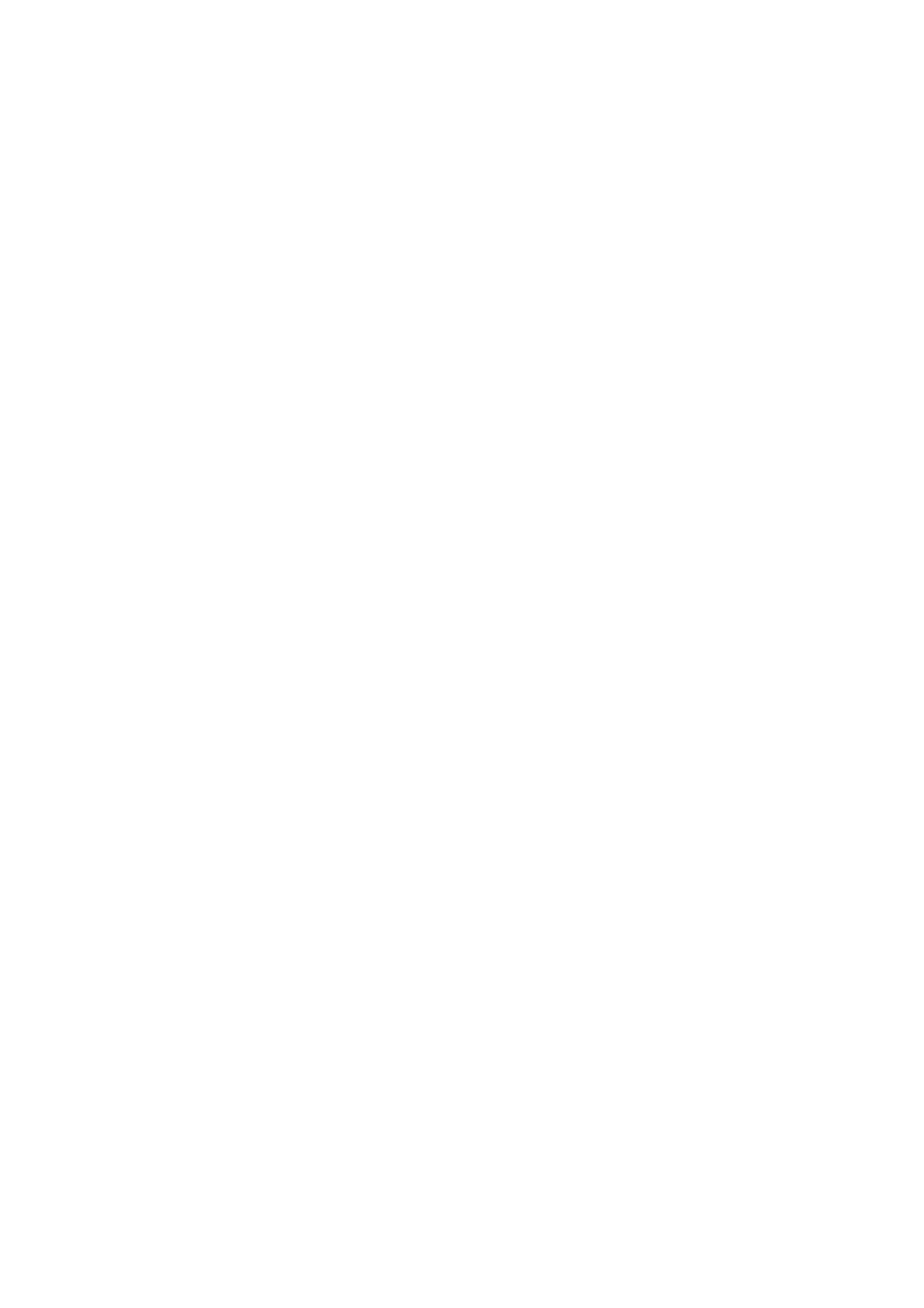Third published as ACIF G587: 2002 October

Second published as ACIF G587:2001 December

First published as ACIF G587:2001 August

ISBN: 1 74000 215 6

© Copyright Australian Communications Industry Forum PO Box 444, Milsons Point NSW 1565

#### **Disclaimers**

- 1. Notwithstanding anything contained in this Guideline:
	- (a) ACIF disclaims responsibility (including where ACIF or any of its officers, employees, agents or contractors has been negligent) for any direct or indirect loss, damage, claim, or liability any person may incur as a result of any:
		- (i) reliance on or compliance with this Guideline;
		- (ii) inaccuracy or inappropriateness of this Guideline; or
		- (iii) inconsistency of this Guideline with any law; and
	- (b) ACIF disclaims responsibility (including where ACIF or any of its officers, employees, agents or contractors has been negligent) for ensuring compliance by any person with this Guideline.
- 2. The above disclaimers will not apply to the extent they are inconsistent with any relevant legislation.

#### Copyright

This document is copyright. You may reproduce it only as necessary for the purposes of you or your organisation considering or pursuing compliance with this Guideline. You must not alter or amend this Guideline.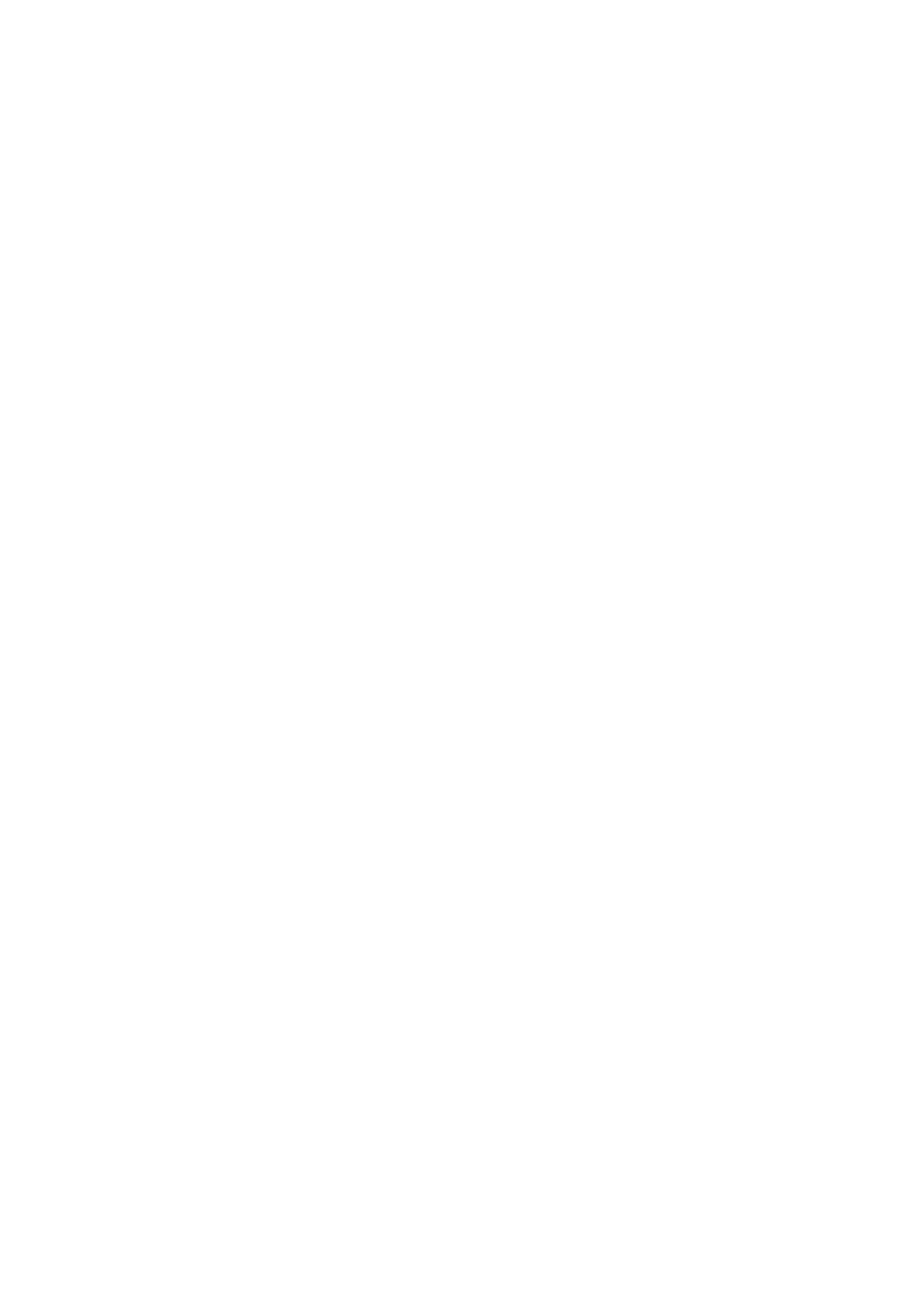# **TABLE OF CONTENTS**

| 1. | <b>PURPOSE</b>                                                                       |               |  |
|----|--------------------------------------------------------------------------------------|---------------|--|
| 2. | <b>SCOPE</b>                                                                         | 1             |  |
| 3. | <b>STATEMENTS</b>                                                                    |               |  |
|    | <b>Assumptions</b><br>3.1                                                            | <u>3</u><br>3 |  |
|    | <b>Given</b><br>3.2                                                                  | 3             |  |
|    | 3.3<br><b>References</b>                                                             | 4             |  |
| 4. | <b>ULL CONCEPTS</b>                                                                  | 7             |  |
| 5. | <b>BUSINESS SCENARIO</b>                                                             | 9             |  |
| 6. | <b>INDUSTRY BUSINESS EVENTS</b>                                                      | 11            |  |
| 7. | <b>INDUSTRY BUSINESS EVENT DESCRIPTION</b>                                           | 13            |  |
| 8. | <b>INDUSTRY CONCEPTS</b>                                                             | 17            |  |
| 9. | <b>INDUSTRY DIALOGUE DEFINITIONS</b>                                                 | 21            |  |
|    | <b>10. INDUSTRY BUSINESS EVENT DIALOGUE TRANSACTIONS</b>                             | 23            |  |
|    | <b>11. INTER-CARRIER CONTEXT DIAGRAM</b>                                             | 25            |  |
|    | 11.1 Acquire Vacant Communications Wire (VULL)                                       | 25            |  |
|    | 11.2 Acquire In Use Communications Wire and set Call Diversion (DULL)                | 28            |  |
|    | 11.3 Acquire In Use Communications Wire (IULL)                                       | 31            |  |
|    | 11.4 Transfer In Use Communications Wire (TULL)                                      | 34            |  |
|    | 11.5 Change of Communications Wire Use (CULL)                                        | 39            |  |
|    | 11.6 Cancel Call Diversion (CDULL)                                                   | 40            |  |
|    | 11.7 Service Qualification Query for vacant twisted metallic pair (SQVULL)           | 41            |  |
|    | 11.8 Service Qualification Query for in use twisted metallic pair (SQIULL)           | 42            |  |
|    | 11.9 Service Qualification Query for change in use of a communications               |               |  |
|    | wire (SQCULL)                                                                        | 43            |  |
|    | 11.10 Retrieve ULL's via Address (QULLA)                                             | 43            |  |
|    | 11.11 Retrieve service number via ULL (QSULL)                                        | 45            |  |
|    | <u>12. INTER-CARRIER PROCESSING</u>                                                  | <u>47</u>     |  |
|    | 12.1 Acquire End to End Process (VULL, DULL, IULL, TULL)                             | 48            |  |
|    | 12.1.1<br><b>PROCESS DIAGRAM</b>                                                     | 48            |  |
|    | <b>PROCESS VALIDATIONS</b><br>12.1.2                                                 | 51            |  |
|    | 12.2 Change of Communications Wire Use End to End Process<br>12.2.1 PROCESS DIAGRAM  | 54            |  |
|    | 12.2.2<br><b>PROCESS VALIDATIONS</b>                                                 | 54<br>54      |  |
|    | 12.3 Cancel Call Diversion End to End Process                                        | 56            |  |
|    | 12.3.1<br><b>PROCESS DIAGRAM</b>                                                     | 56            |  |
|    | 12.3.2<br>PROCESS VALIDATIONS                                                        | 57            |  |
|    | 12.4 Handback Communications Wire End to End Process                                 | 58            |  |
|    | <b>PROCESS DIAGRAM</b><br>12.4.1<br>12.4.2<br><b>PROCESS VALIDATIONS</b>             | 58<br>59      |  |
|    |                                                                                      |               |  |
|    | 12.5 Service Qualification Query for communications wire<br>(SQVULL, SQIULL, SQCULL) | 60            |  |
|    | 12.5.1<br><b>PROCESS DIAGRAM</b>                                                     | 60            |  |
|    |                                                                                      |               |  |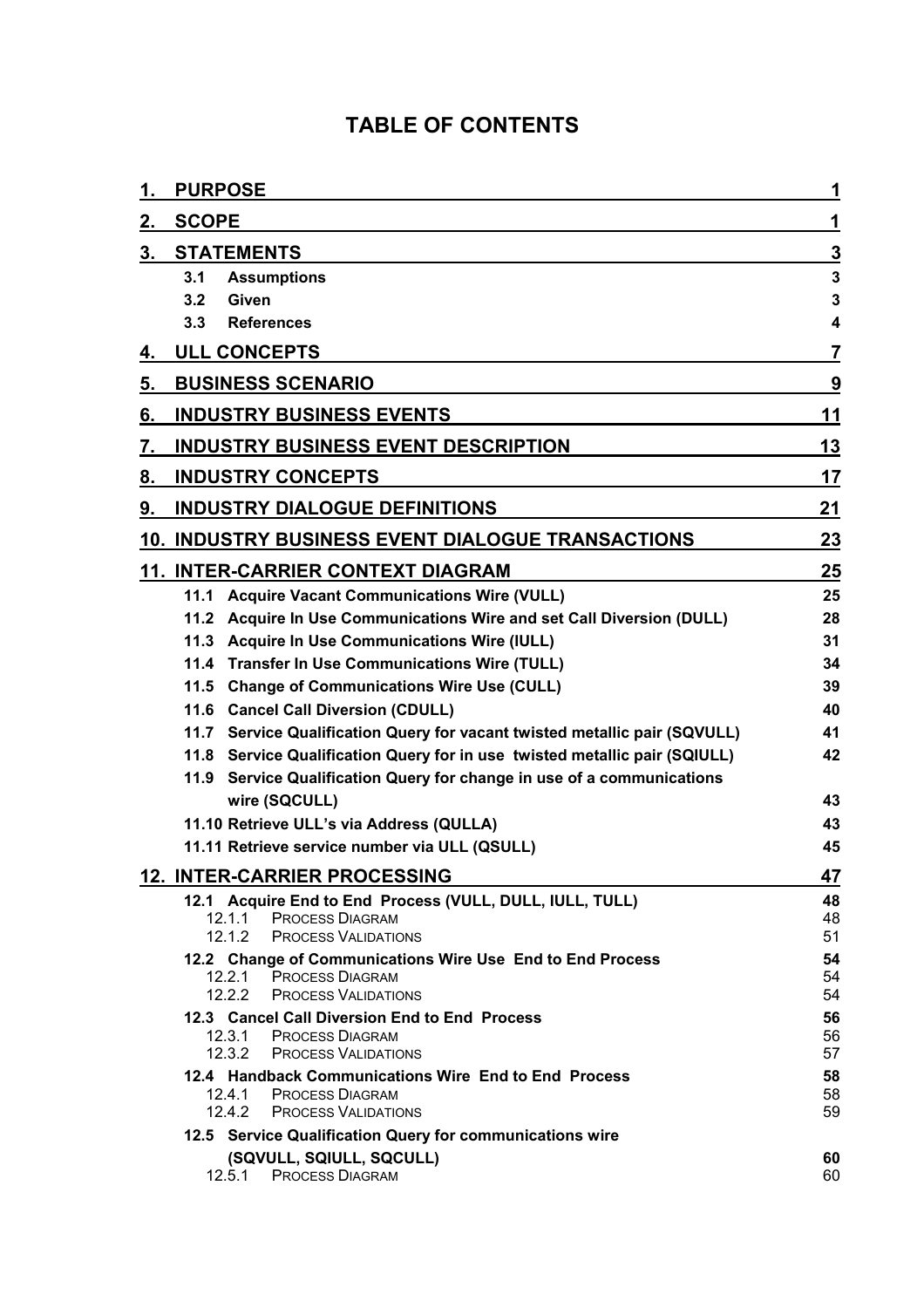| 12.5.2           | <b>PROCESS VALIDATIONS</b>                                                           | 61       |
|------------------|--------------------------------------------------------------------------------------|----------|
|                  | 12.6 Retrieve ULL's Related Data (QULLA)                                             | 61       |
| 12.7             | <b>Retrieve ULL's Related Data (QSULL)</b>                                           | 62       |
|                  | 13. PHYSICAL IMPLEMENTATION OF EVENT TRANSACTIONS                                    | 65       |
|                  | 13.1 Unrecognisable transaction                                                      | 65       |
|                  | 13.2 Acquirex Vacant Communications Wire (VULL)                                      | 65       |
| 13.2.1           | <b>VULL NOTIFICATION</b>                                                             | 65       |
| 13.2.2           | <b>VULL RECEIPT ADVICE</b>                                                           | 66       |
| 13.2.3           | <b>VULL CONFIRMATION ADVICE</b>                                                      | 66       |
| 13.2.4<br>13.2.5 | <b>VULL REJECTION ADVICE</b><br><b>VULL EXTENSION NOTIFICATION</b>                   | 67<br>68 |
| 13.2.6           | <b>VULL EXTENSION CONFIRMATION ADVICE</b>                                            | 68       |
| 13.2.7           | <b>VULL EXTENSION REJECTION ADVICE</b>                                               | 68       |
| 13.2.8           | <b>VULL EXPIRY</b>                                                                   | 68       |
| 13.2.9           | <b>VULL CUTOVER NOTIFICATION</b>                                                     | 68       |
|                  | 13.2.10 VULL CUTOVER RECEIPT                                                         | 69       |
|                  | 13.2.11 VULL CUTOVER REJECTION ADVICE<br>13.2.12 VULL CUTOVER CONFIRMATION ADVICE    | 69<br>69 |
|                  | 13.2.13 VULL RENEGOTIATED CUTOVER ADVICE                                             | 69       |
|                  | 13.2.14 VULL RETARGET NOTIFICATION                                                   | 70       |
|                  | 13.2.15 VULL RETARGET RECEIPT                                                        | 70       |
|                  | 13.2.16 VULL RETARGET REJECTION ADVICE                                               | 71       |
|                  | 13.2.17 VULL RETARGET CONFIRMATION ADVICE                                            | 71       |
|                  | 13.2.18 VULL RETARGET RENEGOTIATION ADVICE                                           | 71<br>71 |
|                  | 13.2.19 VULL WITHDRAWAL NOTIFICATION<br>13.2.20 VULL WITHDRAWAL CONFIRMATION         | 71       |
|                  | 13.2.21 VULL WITHDRAWAL REJECTION                                                    | 71       |
|                  | 13.2.22 VULL COMPLETION                                                              | 72       |
|                  | 13.3 Acquire In Use Communications Wire and set Call Diversion (DULL)                | 72       |
| 13.3.1           | <b>DULL NOTIFICATION</b>                                                             | 72       |
| 13.3.2           | <b>DULL RECEIPT ADVICE</b>                                                           | 73       |
| 13.3.3           | <b>DULL CONFIRMATION ADVICE</b>                                                      | 73       |
| 13.3.4<br>13.3.5 | <b>DULL REJECTION ADVICE</b><br><b>DULL EXTENSION NOTIFICATION</b>                   | 73<br>74 |
| 13.3.6           | <b>DULL EXTENSION CONFIRMATION ADVICE</b>                                            | 74       |
| 13.3.7           | <b>DULL EXTENSION REJECTION ADVICE</b>                                               | 74       |
| 13.3.8           | <b>DULL EXPIRY</b>                                                                   | 74       |
| 13.3.9           | <b>DULL CUTOVER NOTIFICATION</b>                                                     | 75       |
|                  | 13.3.10 DULL CUTOVER RECEIPT                                                         | 75       |
| 13.3.11          | <b>DULL CUTOVER REJECTION ADVICE</b>                                                 | 75       |
|                  | 13.3.12 DULL CUTOVER CONFIRMATION ADVICE<br>13.3.13 DULL RENEGOTIATED CUTOVER ADVICE | 75<br>76 |
|                  | 13.3.14 DULL RETARGET NOTIFICATION                                                   | 76       |
|                  | 13.3.15 DULL RETARGET RECEIPT                                                        | 76       |
|                  | 13.3.16 DULL RETARGET REJECTION ADVICE                                               | 76       |
|                  | 13.3.17 DULL RETARGET CONFIRMATION ADVICE                                            | 76       |
|                  | 13.3.18 DULL RETARGET RENEGOTIATION ADVICE                                           | 77       |
|                  | 13.3.19 DULL WITHDRAWAL NOTIFICATION<br>13.3.20 DULL WITHDRAWAL CONFIRMATION         | 77<br>77 |
|                  | 13.3.21 DULL WITHDRAWAL REJECTION                                                    | 77       |
|                  | 13.3.22 DULL COMPLETION                                                              | 77       |
|                  | 13.3.23 DULL LOSE NOTIFICATION                                                       | 77       |
|                  | 13.3.24 DULL CALL DIVERSION EXPIRY ADVICE                                            | 78       |
|                  | 13.4 Acquire In Use Communications Wire (IULL)                                       | 79       |
| 13.4.1           | <b>IULL NOTIFICATION</b>                                                             | 79       |
| 13.4.2           | <b>IULL RECEIPT ADVICE</b>                                                           | 80       |
| 13.4.3<br>13.4.4 | <b>IULL CONFIRMATION ADVICE</b><br><b>IULL REJECTION ADVICE</b>                      | 80<br>80 |
| 13.4.5           | <b>IULL EXTENSION NOTIFICATION</b>                                                   | 81       |
| 13.4.6           | <b>IULL EXTENSION CONFIRMATION ADVICE</b>                                            | 81       |
|                  | ACIF G587:2002 COPYRIGHT                                                             |          |
| vi               | -UNCONDITIONED LOCAL LOOP SERVICE -                                                  |          |
|                  | IT SPECIFICATION - TRANSACTION ANALYSIS                                              |          |

| ACIF G587:2002 COPYRIGHT                |
|-----------------------------------------|
| -UNCONDITIONED LOCAL LOOP SERVICE -     |
| IT SPECIFICATION – TRANSACTION ANALYSIS |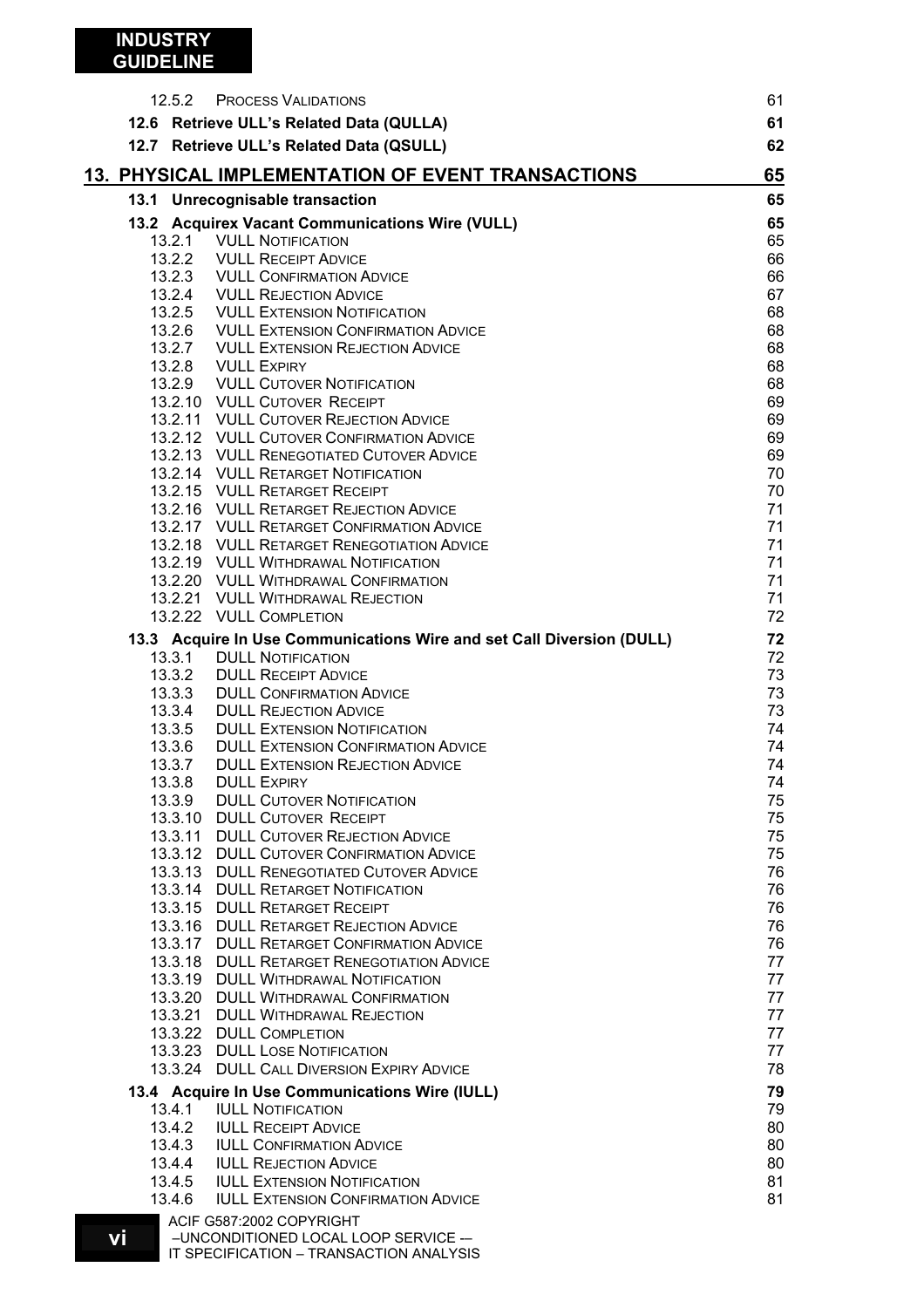| 13.4.7  | <b>IULL EXTENSION REJECTION ADVICE</b>            | 81 |
|---------|---------------------------------------------------|----|
| 13.4.8  | <b>IULL EXPIRY</b>                                | 81 |
| 13.4.9  | <b>IULL CUTOVER NOTIFICATION</b>                  | 81 |
|         | 13.4.10 IULL CUTOVER RECEIPT                      | 82 |
|         | 13.4.11 <b>IULL CUTOVER REJECTION ADVICE</b>      | 83 |
|         | 13.4.12 <b>IULL CUTOVER CONFIRMATION ADVICE</b>   | 83 |
|         | 13.4.13 <b>IULL RENEGOTIATED CUTOVER ADVICE</b>   | 83 |
|         | 13.4.14 <b>IULL RETARGET NOTIFICATION</b>         | 83 |
|         | 13.4.15 <b>IULL RETARGET RECEIPT</b>              | 84 |
|         | 13.4.16 <b>IULL RETARGET REJECTION ADVICE</b>     | 84 |
|         | 13.4.17 <b>IULL RETARGET CONFIRMATION ADVICE</b>  | 84 |
|         | 13.4.18 <b>IULL RETARGET RENEGOTIATION ADVICE</b> | 84 |
|         | 13.4.19 IULL WITHDRAWAL NOTIFICATION              | 84 |
|         | 13.4.20 IULL WITHDRAWAL CONFIRMATION              | 84 |
|         | 13.4.21 <b>IULL WITHDRAWAL REJECTION</b>          | 85 |
|         | 13.4.22 IULL COMPLETION                           | 85 |
|         | 13.4.23 IULL LOSE NOTIFICATION                    | 86 |
|         | 13.5 Transfer In Use Communications Wire (TULL)   | 87 |
| 13.5.1  | <b>TULL NOTIFICATION</b>                          | 87 |
| 13.5.2  | <b>TULL RECEIPT ADVICE</b>                        | 87 |
| 13.5.3  | <b>TULL CONFIRMATION ADVICE</b>                   | 87 |
| 13.5.4  | <b>TULL REJECTION ADVICE</b>                      | 88 |
| 13.5.5  | <b>TULL EXTENSION NOTIFICATION</b>                | 88 |
| 13.5.6  | <b>TULL EXTENSION CONFIRMATION ADVICE</b>         | 89 |
| 13.5.7  | <b>TULL EXTENSION REJECTION ADVICE</b>            | 89 |
| 13.5.8  | <b>TULL EXPIRY</b>                                | 89 |
| 13.5.9  | <b>TULL CUTOVER NOTIFICATION</b>                  | 89 |
|         | 13.5.10 TULL CUTOVER RECEIPT                      | 89 |
|         | 13.5.11 TULL CUTOVER REJECTION ADVICE             | 90 |
|         | 13.5.12 TULL CUTOVER CONFIRMATION ADVICE          | 90 |
|         | 13.5.13 TULL RENEGOTIATED CUTOVER ADVICE          | 90 |
|         | 13.5.14 TULL RETARGET NOTIFICATION                | 90 |
|         | 13.5.15 TULL RETARGET RECEIPT                     | 91 |
|         | 13.5.16 TULL RETARGET REJECTION ADVICE            | 91 |
|         | 13.5.17 TULL RETARGET CONFIRMATION ADVICE         | 91 |
|         |                                                   | 91 |
|         | 13.5.18 TULL RETARGET RENEGOTIATION ADVICE        | 91 |
|         | 13.5.19 TULL WITHDRAWAL NOTIFICATION              |    |
|         | 13.5.20 TULL WITHDRAWAL CONFIRMATION              | 91 |
|         | 13.5.21 TULL WITHDRAWAL REJECTION                 | 92 |
| 13.5.22 | <b>TULL COMPLETION</b>                            | 92 |
|         | 13.5.23 TULL LOSE NOTIFICATION                    | 92 |
|         | 13.6 Handback Communications Wire (HULL)          | 93 |
| 13.6.1  | <b>HULL NOTIFICATION</b>                          | 93 |
| 13.6.2  | <b>HULL RECEIPT ADVICE</b>                        | 93 |
| 13.6.3  | <b>HULL CONFIRMATION ADVICE</b>                   | 93 |
| 13.6.4  | <b>HULL REJECTION ADVICE</b>                      | 93 |
| 13.6.5  | <b>HULL WITHDRAWAL NOTIFICATION</b>               | 93 |
| 13.6.6  | <b>HULL WITHDRAWAL CONFIRMATION ADVICE</b>        | 94 |
| 13.6.7  | <b>HULL WITHDRAWAL REJECTION ADVICE</b>           | 94 |
| 13.6.8  | <b>HULL COMPLETION ADVICE</b>                     | 94 |
| 13.6.9  | <b>HULL LOSE NOTIFICATION</b>                     | 94 |
|         | 13.7 Change of Communications Wire Use (CULL)     | 95 |
| 13.7.1  | <b>CULL NOTIFICATION</b>                          | 95 |
| 13.7.2  | <b>CULL RECEIPT</b>                               | 95 |
|         | 13.7.3 CULL CONFIRMATION ADVICE                   | 95 |
|         | 13.7.4 CULL REJECTION ADVICE                      | 95 |
| 13.7.5  | <b>CULL COMPLETION ADVICE</b>                     | 96 |
|         | 13.8 Cancel Call Diversion (CDULL)                | 96 |
| 13.8.1  | <b>CDULL NOTIFICATION</b>                         | 96 |
|         | 13.8.2 CDULL RECEIPT                              | 96 |
|         | 13.8.3 CDULL CONFIRMATION ADVICE                  | 96 |
|         |                                                   |    |
|         |                                                   |    |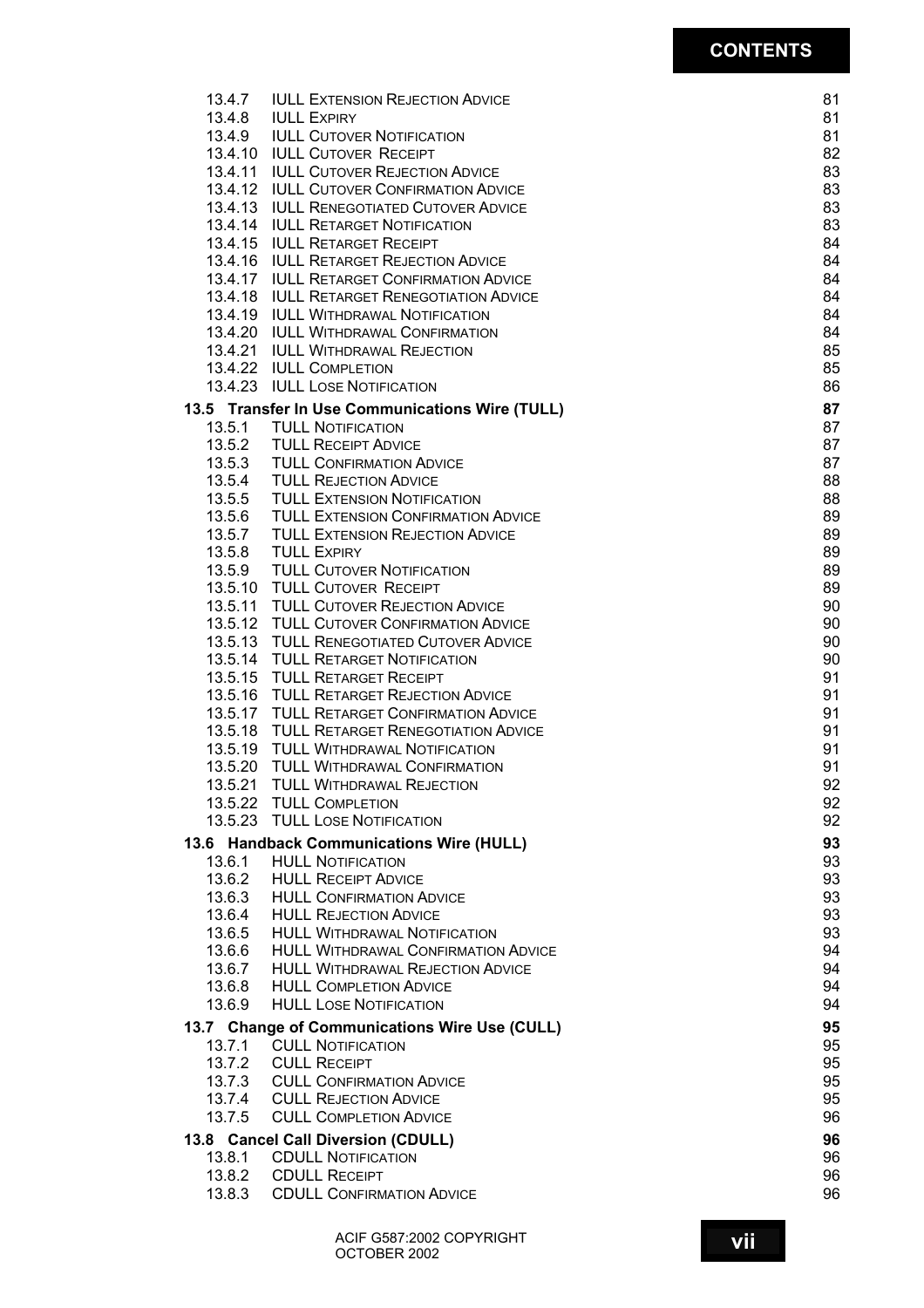| 13.8.4<br>13.8.5                           | <b>CDULL REJECTION ADVICE</b><br><b>CDULL COMPLETION ADVICE</b>                                                                                                                                                                                                         | 96<br>96                        |
|--------------------------------------------|-------------------------------------------------------------------------------------------------------------------------------------------------------------------------------------------------------------------------------------------------------------------------|---------------------------------|
| 13.9.1<br>13.9.2<br>13.9.4                 | 13.9 Service Qualification Query for vacant communications wire (SQVULL)<br><b>SQVULL NOTIFICATION</b><br><b>SQVULL RECEIPT ADVICE</b><br>13.9.3 SQVULL CONFIRMATION ADVICE<br><b>SQVULL REJECTION ADVICE</b>                                                           | 97<br>97<br>98<br>98<br>98      |
|                                            | 13.10 Service Qualification Query for in use communications wire (SQIULL)<br>13.10.1 SQIULL NOTIFICATION<br>13.10.2 SQIULL RECEIPT<br>13.10.3 SQIULL REJECTION<br>13.10.4 SQIULL CONFIRMATION                                                                           | 99<br>99<br>99<br>100<br>100    |
|                                            | 13.11 Service Qualification Query for change in use of an existing twisted                                                                                                                                                                                              |                                 |
|                                            | pair (SQCULL)<br>13.11.1 SQCULL NOTIFICATION<br>13.11.2 SQCULL RECEIPT<br>13.11.3 SQCULL REJECTION<br>13.11.4 SQCULL CONFIRMATION                                                                                                                                       | 101<br>101<br>101<br>101<br>101 |
|                                            | 13.12 Retrieve ULL's via Address (QULLA)<br>13.12.1 QULLA NOTIFICATION<br>13.12.2 QULLA RECEIPT ADVICE<br>13.12.3 QULLA CONFIRMATION ADVICE<br>13.12.4 QULLA REJECTION ADVICE                                                                                           | 102<br>102<br>102<br>102<br>103 |
|                                            | 13.13 Retrieve service number via ULL (QSULL)<br>13.13.1 QSULL NOTIFICATION<br>13.13.2 QSULL RECEIPT<br>13.13.3 QSULL CONFIRMATION<br>13.13.4 QSULL REJECTION                                                                                                           | 103<br>103<br>103<br>103<br>104 |
|                                            | <b>13.14 Repeating Groups</b>                                                                                                                                                                                                                                           | 105                             |
| <b>14. FILE DETAILS</b>                    |                                                                                                                                                                                                                                                                         | 107                             |
| 14.1 Header<br>14.2 File Trailer<br>14.3.1 | 14.3 File naming convention<br><b>FILE MISC</b>                                                                                                                                                                                                                         | 107<br>107<br>108<br>107        |
|                                            | <u>15. TECHNICAL NETWORK CONFIGURATION</u>                                                                                                                                                                                                                              | <b>110</b>                      |
|                                            | 15.1 Core Network Components                                                                                                                                                                                                                                            | 110                             |
|                                            | <b>15.2 Current Network Structure</b>                                                                                                                                                                                                                                   | 112                             |
|                                            | <b>APPENDIX A REJECT CODE REFERENCE TABLE</b>                                                                                                                                                                                                                           | <u> 113</u>                     |
|                                            | <u>APPENDIX B ADDRESS DEFINITION GUIDE</u>                                                                                                                                                                                                                              | 117                             |
|                                            | <b>APPENDIX C ADDRESS EXAMPLE</b>                                                                                                                                                                                                                                       | 121                             |
|                                            | <b>APPENDIX D EVENT EXAMPLE</b><br><u>and the company of the company of the company of the company of the company of the company of the company of the company of the company of the company of the company of the company of the company of the company of the com</u> | 131                             |
|                                            | <b>APPENDIX E CHANGE CONTROL LOG</b>                                                                                                                                                                                                                                    | 137                             |
|                                            | <b>APPENDIX F DATA DICTIONARY</b>                                                                                                                                                                                                                                       | 139                             |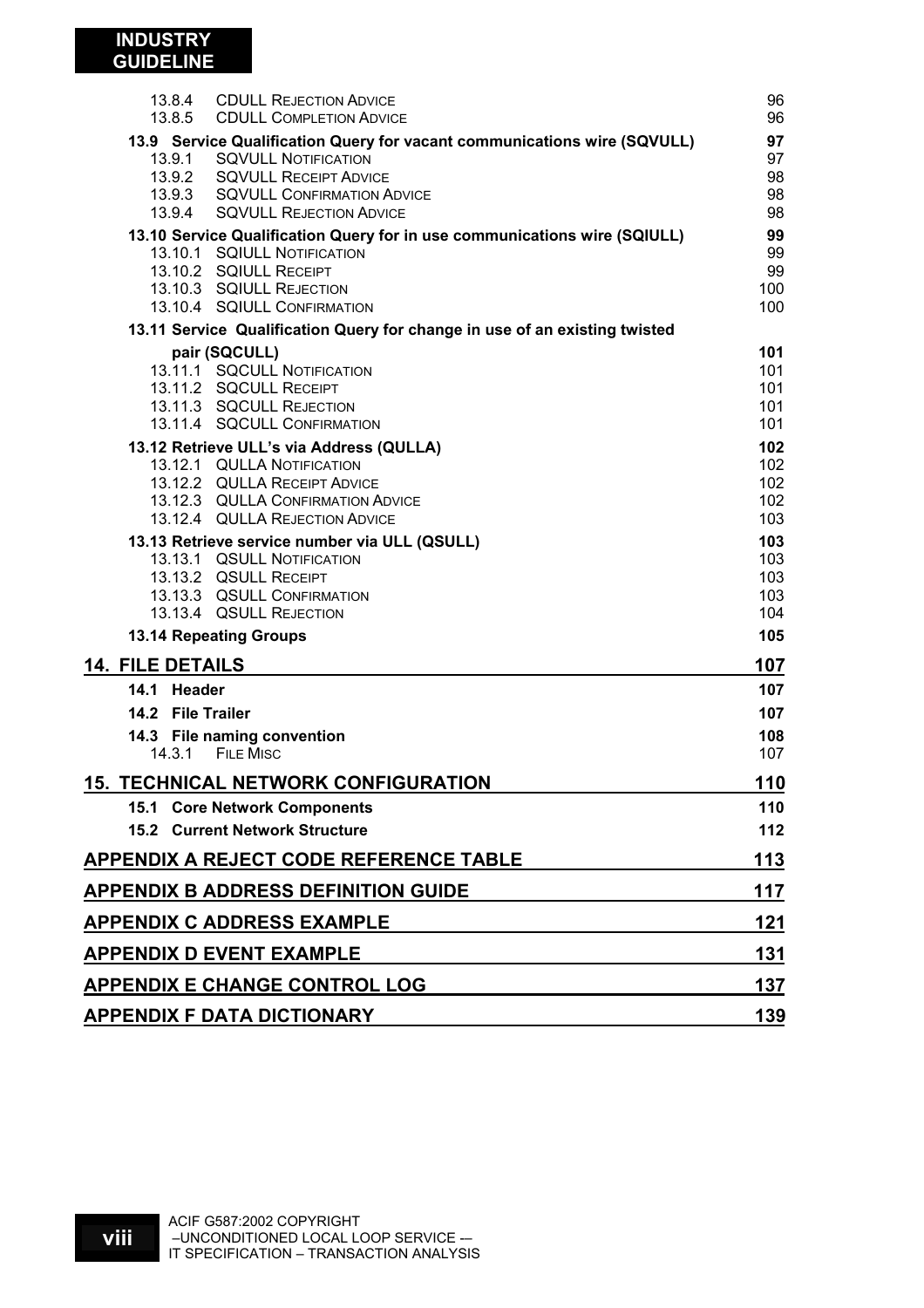### <span id="page-8-0"></span>**1. PURPOSE**

The purpose of this document is to identify the functional and technical baseline requirements for the support of the ACIF C569:2001 *Unconditioned Local Loop Service - Ordering, Provisioning and Customer Transfer* Industry Code. This document is to be used as a vehicle for clear communications between all "Access Seekers" and "Access Providers" for ULL requirements.

### <span id="page-8-1"></span>**2. SCOPE**

The scope of this document is specific to ULL phase 1 deliverables, in terms of functionality and processing. Subsequent releases are not catered for in this document and must be taken into consideration for the next phase of ULL by updating this document to cater for the subsequent releases.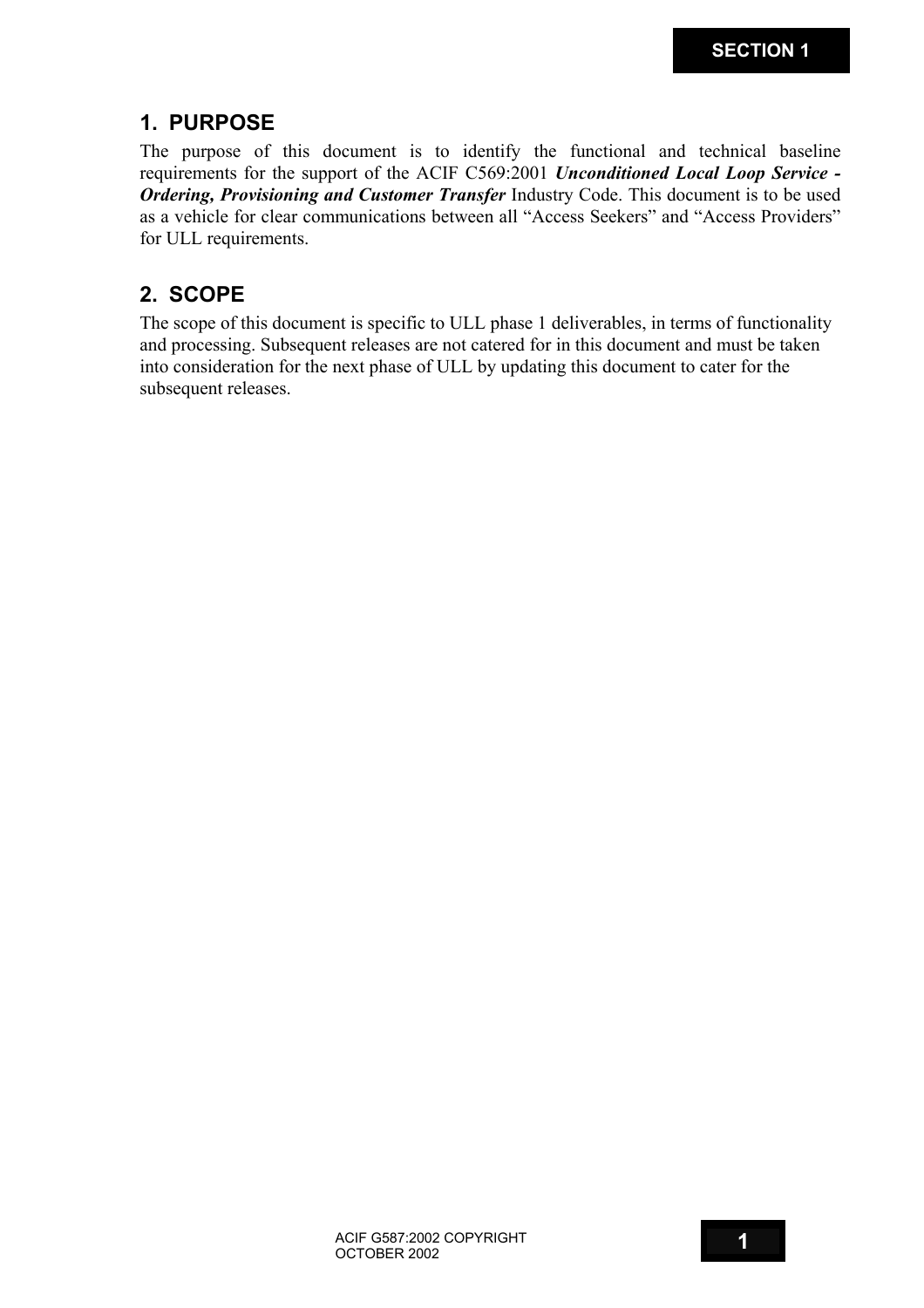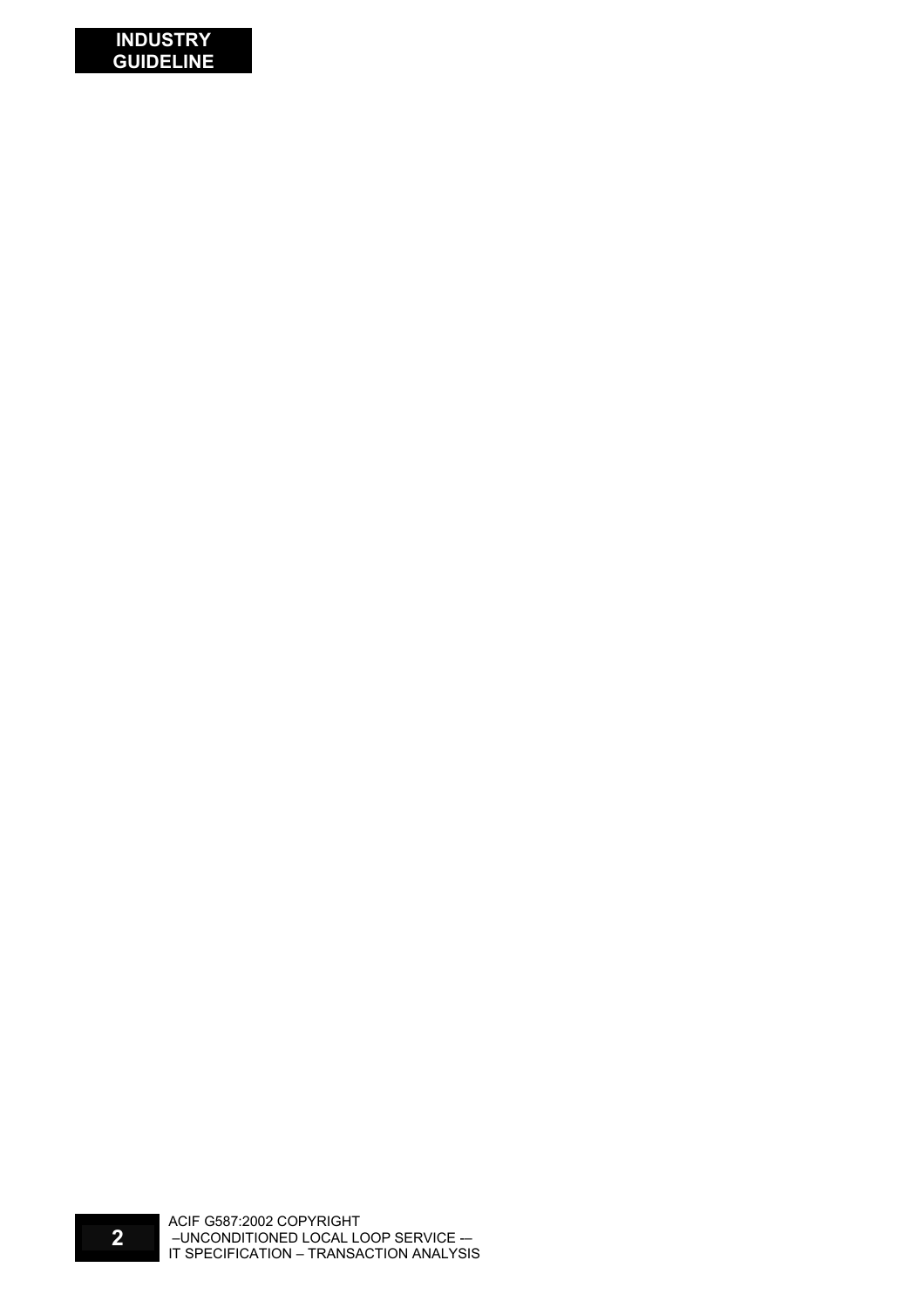## <span id="page-10-0"></span>**3. STATEMENTS**

#### <span id="page-10-1"></span>*3.1 Assumptions*

1. Validation rules for each process are not in any predefined order

#### <span id="page-10-2"></span>*3.2 Given*

- (1) Reject reasons not associated to particular reject codes will be aggregated to general response codes reject code. For example, an error in the date field of a record will return a reject code for invalid record format and not an individual date field reject code.
- (2) To ensure that end to end transmission failure are identified ASAP, all Access Seekers will send a file to the Access Provider on every business day so as to ensure that the network infrastructure is operational. Thus, if there are no requests to send, an empty file should be initiated so as to verify that the network infrastructure is functional. The empty file should have a header, trailer and a zero record count. The following list shows the most common form of failures
	- a) Firewalls not allowing access
	- b)FTP User-ID's and or passwords have been disabled or changed

c) Lease line failures

- (3) All records in the files will be processed in the order that they are received ie No sorting prior to processing.
- (4) Any rejection of a subsequent transaction after the confirmation of the original Notification will not have any impact of the expiry date of the request. That is, the rejection of a ULL Extension Notification will not impact the current expiry date of the ULL Notification.
- (5) All time values are present on the interface transactions are specified in local time (ie Sydney, Perth etc). There can be a maximum time zone difference between the customer site, C/CSP provisioning centres of 3 hours. To support all possible combinations of time zone issues for ULL, transactions will include a Time Zone field in the interface, this is specified as GMT difference (eg for non-daylight saving times, Sydney is  $+10$ ) hours, Perth is  $+ 8$  hours). The onus is on the party receiving the transaction to apply any necessary conversion due to time zone differences.
- (6) The agreed operational times will be specified in Sydney Local time.
- (7) The vehicle to be utilised for the transfer of files will be FTP and there will be multiple file transfers per day. The Access Provider will initially receive up to 4 files per day from each of the Access Seekers. On receipt of the files the Access Provider will process and send any available information eg validated transactions, etc to the Access Seeker. The industry refers to this multiple FTP batching as "multiple cold batching". The file transfers receiving /sending of files will initially be as follows 7 am, 10 am, 1pm and 4pm. Files received prior to these times will not be processed until these times. Thus response transaction will commence in subsequent file transmissions. Note these indicated times would be configurable and subject to change by negotiation.
- (8) The agreed operational window for batch notification and responses will also be specified in Sydney Local time
- (9) The file layouts include a Record Version number field for all record types. The intent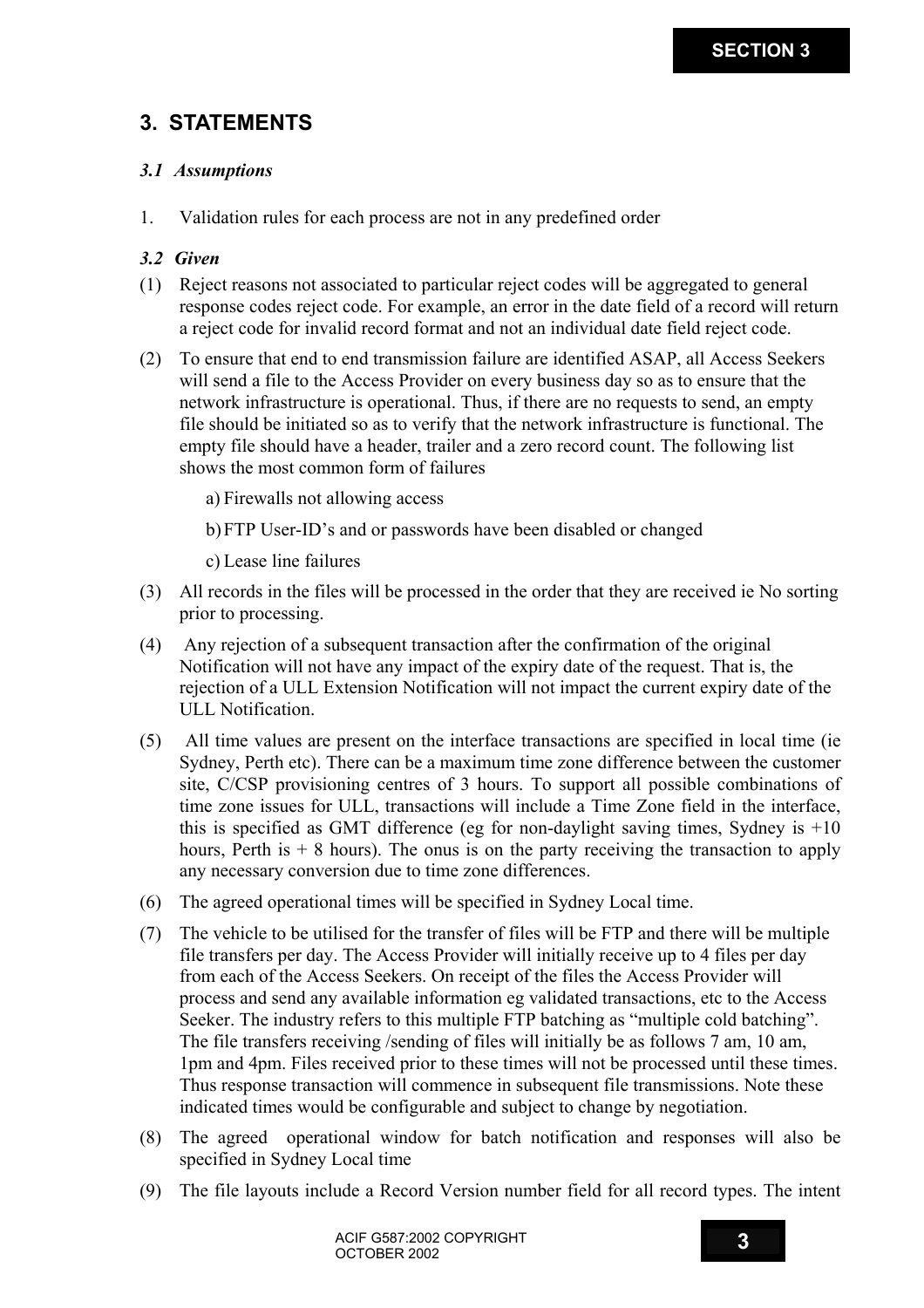of this is to support a number of options for future migration to new required record layouts (ie the cutover to any new version would not necessarily have to be a big bang approach). No validation is specified in this specification however if unexpected values are present then this will be raised manually, refer to operational procedures. If in the future there is a business requirement to update the file layouts then this will result in adding validation and processing rules against this field.

- (10) Time Frame Calculation The onus is on the sender to ensure the Time Zone GMT value is correct (ie allow for daylight saving). The receiver is only required to convert the local time to the required time period for the provisioning centre(s) eg 3pm local Brisbane time GMT value will be +10 all year around, 3pm Sydney time GMT value will be  $+10$  non daylight saving and  $+11$  daylight saving time.
- (11) In the process diagrams it should be taken that any sending of a transaction will have a waiting period and if the period is exceeded then an operational error will be triggered for manual rectification. This has been done so as to simplify the diagrams.
- (12) The notion of service number or number implies the full 10 digit telephone number to which the communications wire is associated. The first 10 numeric characters within a service number field will be utilised as the service number. Digits in excess of 10 will be ignored.
- (13) Where multiple records are returned for a request a Response Sequence and Response Total Number will be returned. Thus enabling the receiver to identify how many records are associated to a request and the position of a returned transaction in the over all response number returned.
- (14) A ULLS Identifier must be within the "16" number range.
- (15) In cases where the "Access Seeker" requests a number of communications wire's eg VULL event. The "Access Provider" will send back the equal number of confirmation/rejection advices. In short, partial allocation of Communications wire is possible eg Request 10 could imply 5 rejects and 5 confirmations. These transactions will arrive during the days process eg as soon as the details are known they will be passed back across file transmissions.
- (16) The request id for a notification must be unique within Access Seeker and must be equal to or greater than one.
- (17) One business day is one clear business day as defined in Telstra Unconditioned Local Loop Service Operations Manual. In order to count same day as one clear business day, file must arrive prior to 7.00am as indicated in the Operations Manual.
- (18) For multiple order transactions all notification requests must have the same deployment class, assurance category and cutover date.
- (19) For optional fields, such as Power Indicator, a blank value will mean there is no change to the previously advised data.

#### <span id="page-11-0"></span>*3.3 References*

• ACIF C569:2001 *Unconditioned Local Loop Service - Ordering, Provisioning and Customer Transfer* Industry Code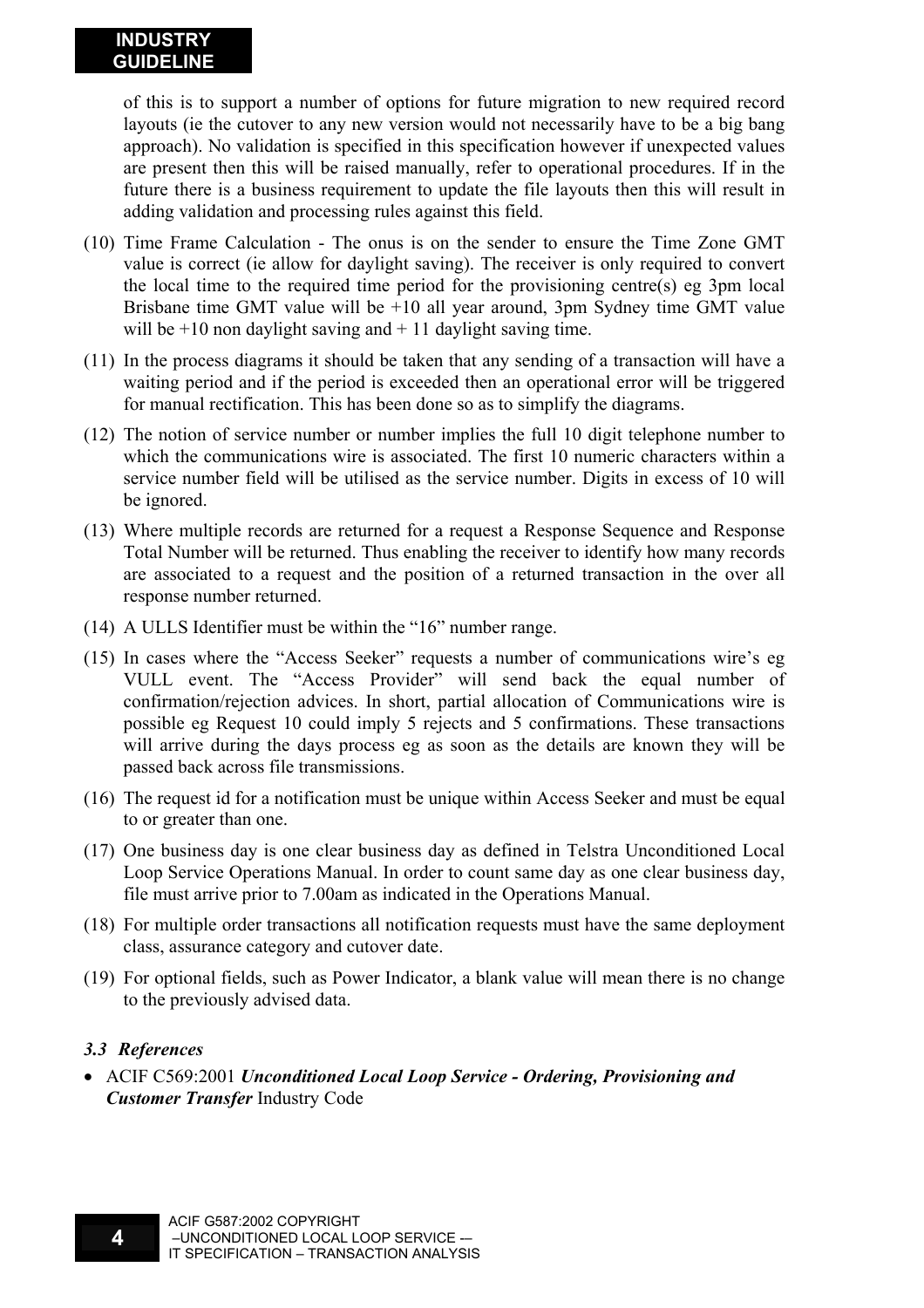### **SECTION 3**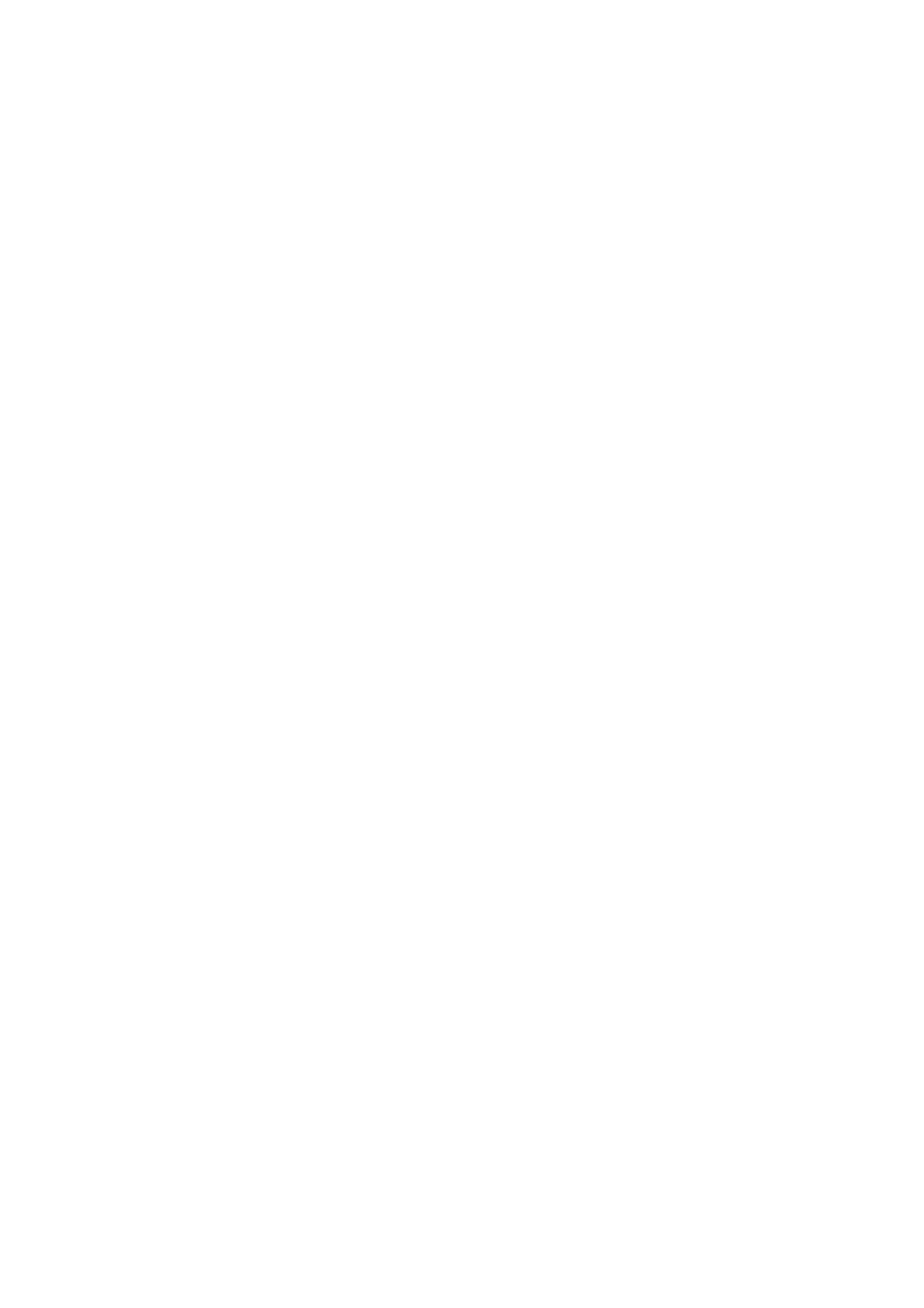# <span id="page-14-0"></span>**4. ULL CONCEPTS**

This section outlines the ULL concepts that are required for the ULL environment. These concepts describe the types of high level actions that will be required for ULL. These concepts have based on the ACIF code that identifies high level concepts.

| Concepts                        | <b>Concept Description</b>                                        |
|---------------------------------|-------------------------------------------------------------------|
| 1. Acquire                      | An Access Seeker Requests from an "Access Provider" the use       |
| <b>Communications Wire</b>      | of a communications wire that runs into a premise                 |
| 2. Transfer in use              | The communications wire that is being used by one "Access"        |
| <b>Communications Wire</b>      | Seeker" (losing "Access Seeker") is requested to be transferred   |
|                                 | to another "Access Seeker" (gaining "Access Seeker")              |
| 3. Handback                     | The communications wire used by an "Access Seeker" is no          |
| <b>Communications Wire</b>      | longer required thus the communications wire is handed back to    |
|                                 | the "Access Provider"                                             |
| 4. Change Of                    | "Access Seeker" requests that the communications wire be          |
| <b>Communications Wire</b>      | utilised for another product at the request of the customer. The  |
| <b>Use</b>                      | change in use of the communications wire must be verified for     |
|                                 | compatibility to deployment rules.                                |
| <b>5. Cancel Call Diversion</b> | The "Access Seeker" can request call diversion for the end        |
|                                 | customer number during the acquisition of communications          |
|                                 | wire process, thus not impacting the customer. In such cases the  |
|                                 | "Access Seeker" after installation can request the call diversion |
|                                 | to be cancelled.                                                  |
| <b>6. Service Qualification</b> | The "Access Provider" will require the ability to verify use of   |
| Query                           | communications wire eg change of deployment,                      |
|                                 | communications wire availability and compatibility prior to       |
|                                 | placing an order.                                                 |
| 7. ULL query                    | "Access Seekers" will require the ability to enquire on ULL       |
|                                 | related information.                                              |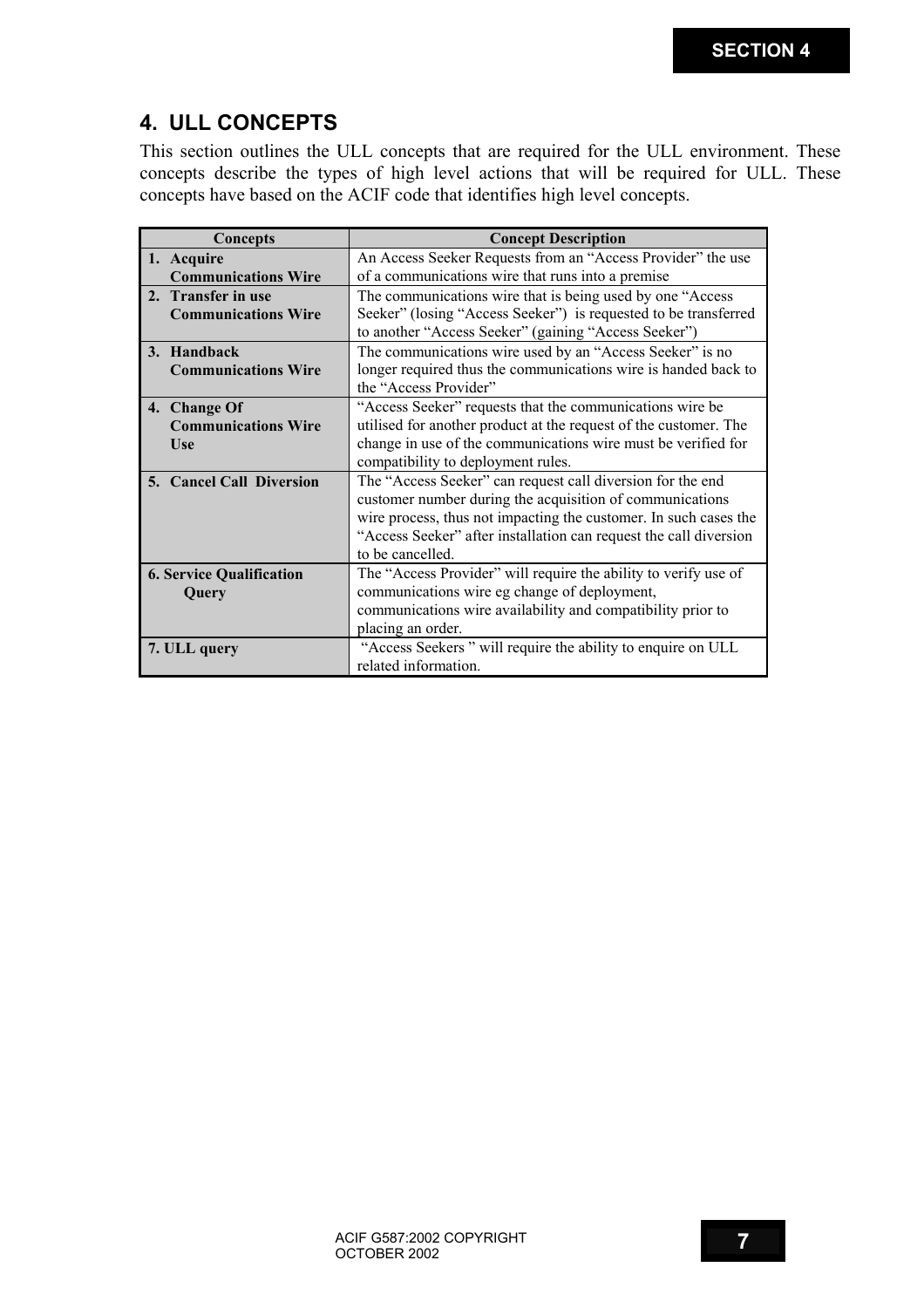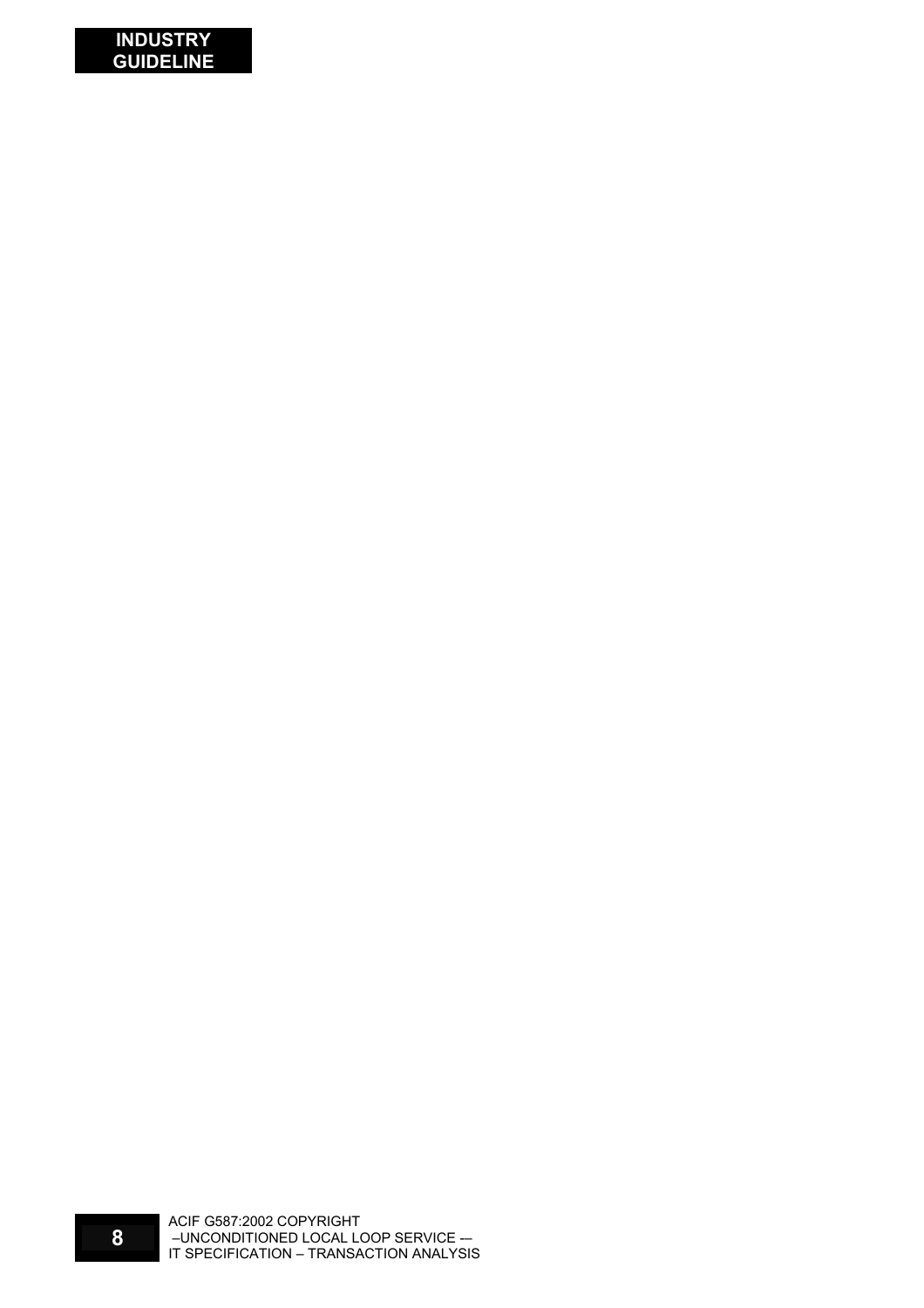# <span id="page-16-0"></span>**5. BUSINESS SCENARIO**

This section further clarifies the concepts into valid scenarios. These scenarios are a further breakdown of the concepts and basically categories the types of action that can occur eg lower level of granularity.

| <b>Concepts</b>                  | <b>Business Scenarios</b>                                        |
|----------------------------------|------------------------------------------------------------------|
| <b>1. Acquire Communications</b> | 1.1. Acquire Vacant Communications Wire                          |
| <b>Wire</b>                      |                                                                  |
|                                  | 1.2 Acquire in use Communications Wire with service number       |
|                                  | 1.3 Acquire in use Communications Wire without service number    |
| 2. Transfer in use               | 2.1 Transfer in use Communications Wire without service          |
| <b>Communications Wire</b>       | number                                                           |
|                                  | 2.2 Transfer in use Communications Wire with service number      |
| 3. Handback                      | 3. Handback Communications Wire                                  |
| <b>Communications Wire</b>       |                                                                  |
| 4. Change Of                     | 4. Change Of Communications Wire Use                             |
| <b>Communications Wire</b>       |                                                                  |
| <b>Use</b>                       |                                                                  |
| <b>5. Cancel Call Diversion</b>  | 5. Cancel Call Diversion                                         |
| <b>6. Service Qualification</b>  | 6.1 Service Qualification Query for vacant communications wire.  |
| Query                            |                                                                  |
|                                  | 6.2 Service Qualification Query for in use communications wire.  |
|                                  | 6.3 Service Qualification Query for change in use of an existing |
|                                  | ULL                                                              |
| 7. ULL query                     | 7.1 Retrieve ULLs via address                                    |
|                                  | 7.2 Retrieve ULL via service number                              |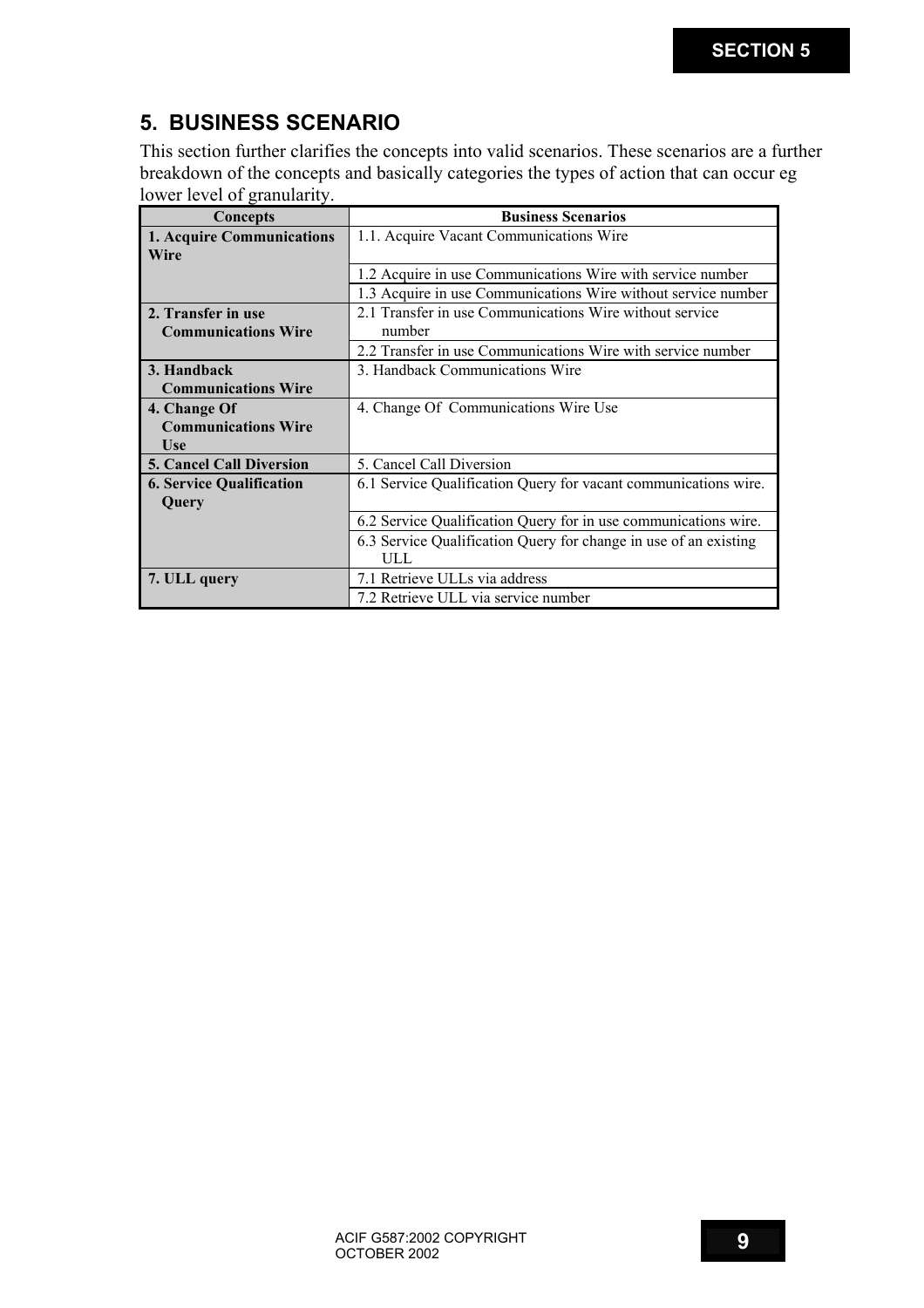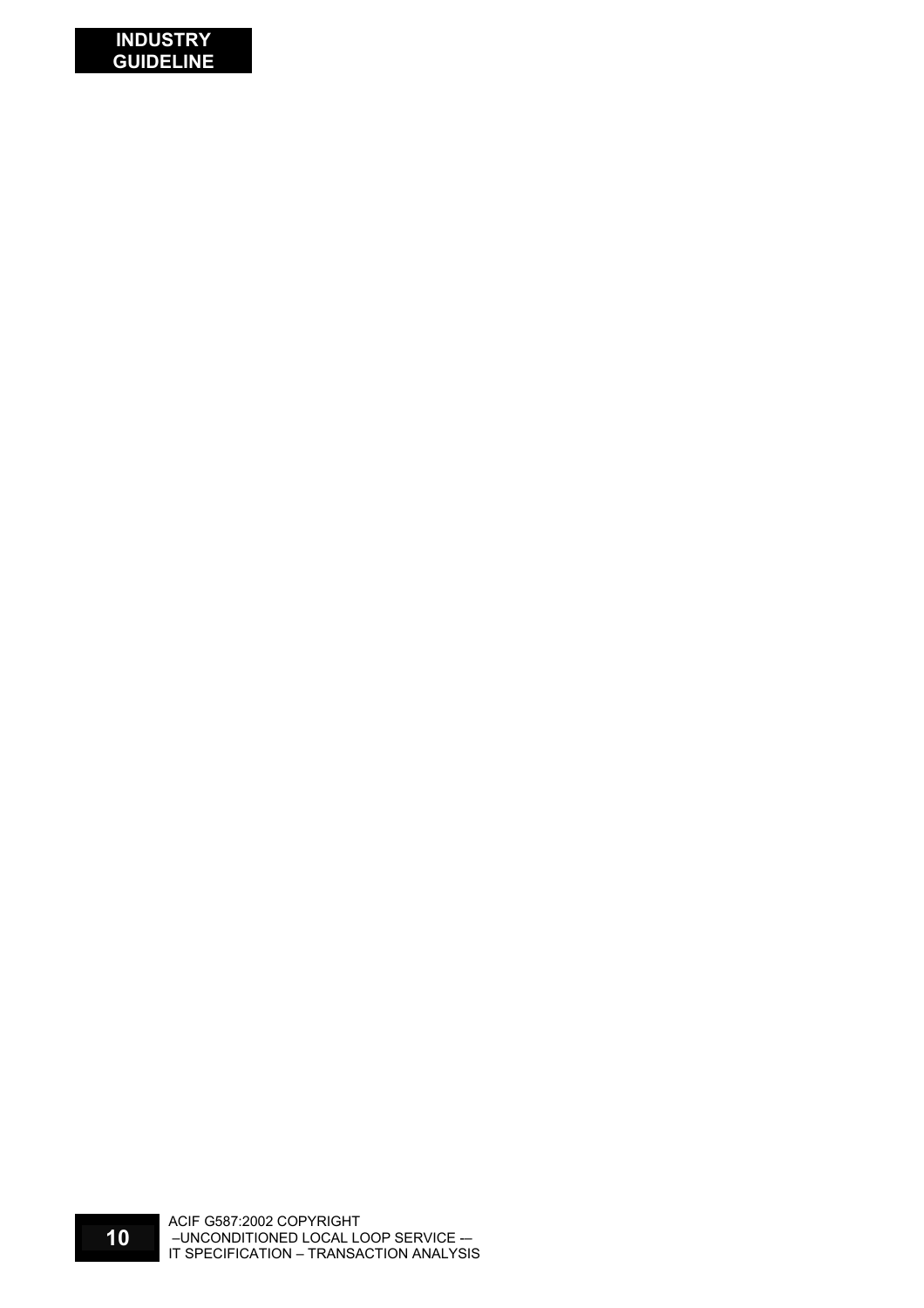## <span id="page-18-0"></span>**6. INDUSTRY BUSINESS EVENTS**

This section defines for each business scenario the actual Industry Business Events that will be triggered for each of the business scenario. These Industry Events have been identified by examining the types of actions that can trigger off a unique end to end process flow within the industry. That is between the "Access Seekers" and "Access Providers".

| <b>Business Scenarios</b>                                               | <b>Industry Business Event</b>                                                                                 |
|-------------------------------------------------------------------------|----------------------------------------------------------------------------------------------------------------|
| 1.1 Acquire Vacant Communications<br>Wire                               | 1.1 Acquire Vacant Communications Wire                                                                         |
| 1.2 Acquire in use Communications<br>Wire with service number           | 1.2.1 Acquire in use Communications Wire with "Access<br>Providers" service number via Call Diversion          |
|                                                                         | 1.2.2 Acquire in use Communications Wire with "Access<br>Seekers" service number                               |
|                                                                         | 1.2.3 Acquire in use Communications Wire with another<br>"Access Seeker/ Providers" service number             |
| 1.3 Acquire in use Communications<br>Wire without service number        | 1.3.1 Acquire in use Communications Wire without "Access<br>Providers" service number                          |
|                                                                         | 1.3.2 Acquire in use Communications Wire without "Access<br>Seekers" service number                            |
|                                                                         | 1.3.3 Acquire in use Communications Wire without another<br>"Access Seeker/ Providers" service number          |
| 2.1 Transfer in use Communications<br>Wire without service number       | 2.1.1 Transfer in use Communications Wire without<br>"Access Providers" service number                         |
|                                                                         | 2.1.2 Transfer in use Communications Wire without<br>"Access Seekers" service number                           |
|                                                                         | 2.1.3 Transfer in use Communications Wire without another<br>"Access Seeker/ Providers" service number         |
| 2.2 Transfer in use Communications<br>Wire with service number          | 2.2.1 Transfer in use Communications Wire with "Access"<br>Providers" service number                           |
|                                                                         | 2.2.2 Transfer in use Communications Wire with "Access"<br>Seekers" service number                             |
|                                                                         | 2.2.3 Transfer in use Communications Wire with another<br>"Access Seeker/ Providers" service number            |
| 3. Handback Communications Wire                                         | 3.1 Handback Communications Wire existing "Access<br>Providers" service number associated                      |
|                                                                         | 3.2 Handback Communications Wire existing "Access<br>Seekers" service number associated                        |
|                                                                         | 3.3 Handback Communications Wire existing with another<br>"Access Seeker/ Providers" service number associated |
| 4. Change Of Communications Wire<br>Use                                 | 4. Change Of Communications Wire Use                                                                           |
| 5. Cancel Call Diversion                                                | 5. Cancel Call Diversion                                                                                       |
| 6.1 Service Qualification Query for<br>vacant communications wire.      | 6.1 Service Qualification Query for vacant communications<br>wire.                                             |
| 6.2 Service Qualification Query for<br>in use communications wire.      | 6.2 Service Qualification Query for in use communications<br>wire.                                             |
| 6.3 Service Qualification Query for<br>change in use of an existing ULL | 6.3 Service Qualification Query for change in use of an<br>existing ULL                                        |
| 7.1 Retrieve ULLs via address                                           | 7.1 Retrieve ULLs via address                                                                                  |
| 7.2 Retrieve ULL via service number                                     | 7.2 Retrieve ULL via service number                                                                            |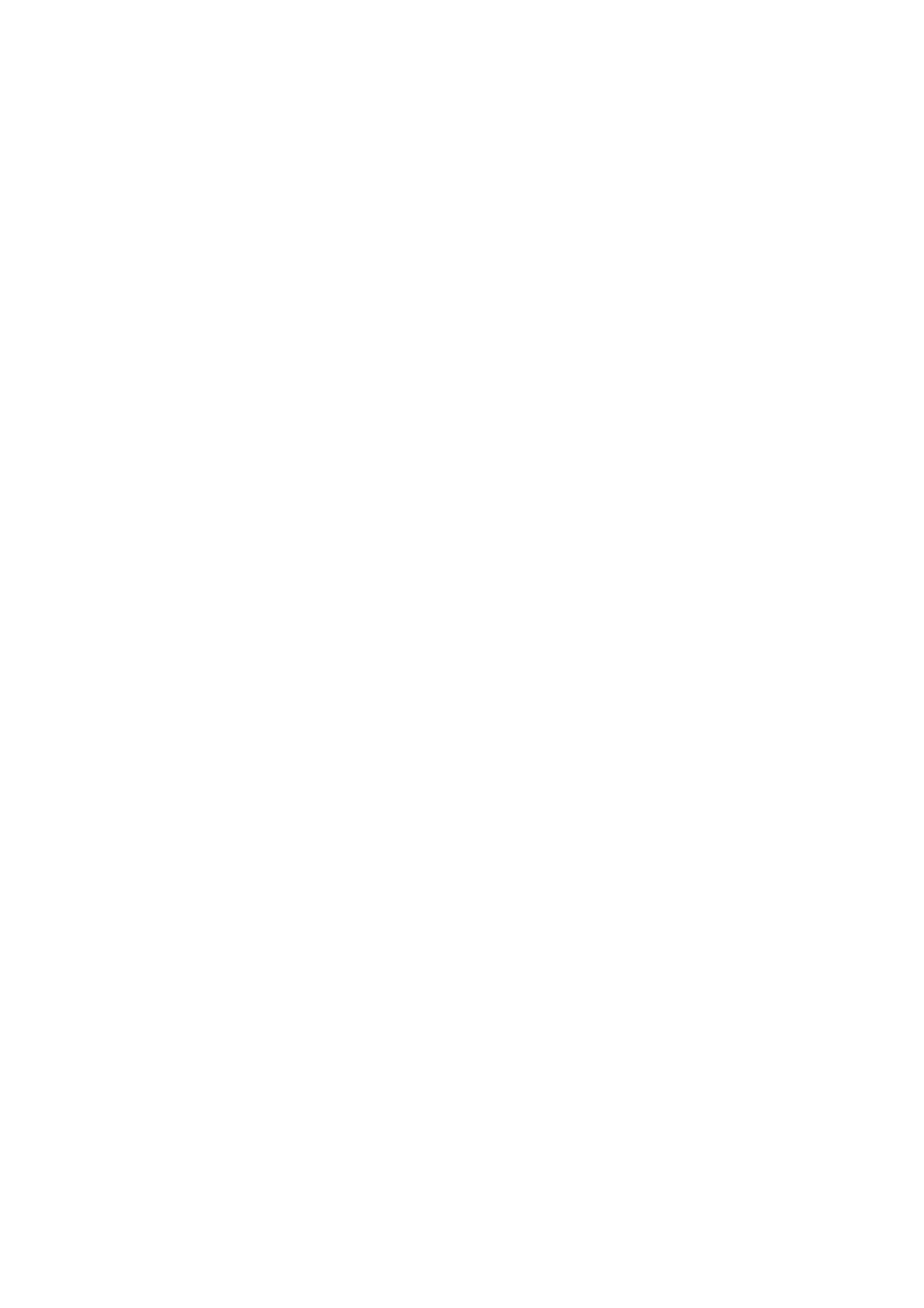# <span id="page-20-0"></span>**7. INDUSTRY BUSINESS EVENT DESCRIPTION**

This section will briefly describe each business event. Each business event not only impacts communications wires but also the number that is associated for the given event. That is, with each event a different inter-carrier transaction must be executed for LNP processing.

| <b>Industry Business Event</b>                     | <b>Industry Business Event Description</b>                                                                                            |
|----------------------------------------------------|---------------------------------------------------------------------------------------------------------------------------------------|
| 1.1 Acquire Vacant                                 | An "Access Seeker", requests from an "Access Provider" the use                                                                        |
| <b>Communications Wire</b>                         | of their communications wire that leads into the home of an                                                                           |
|                                                    | "Access Provider" Customer. The communications wire that is<br>identified for use is vacant                                           |
| 1.2.1 Acquire in use                               | An "Access Seeker", requests from an "Access Provider" the use                                                                        |
| <b>Communications Wire</b>                         | of their communications wire and the associated number (that is                                                                       |
| with "Access Providers"                            | owned by the "Access Provider") that leads into the home of an                                                                        |
| service number via Call                            | "Access Provider" customer. The communications wire identified                                                                        |
| Diversion                                          | and associated number (that is owned by the "Access Provider")                                                                        |
|                                                    | is currently in use. The "Access Seeker" can effectively utilise the                                                                  |
|                                                    | number by setting call diversion on the "Access Providers"                                                                            |
|                                                    | number and direct all calls to the given number that has is being<br>used by the end customer. After installation the "Access Seeker" |
|                                                    | has the option to port the number.                                                                                                    |
| 1.2.2 Acquire in use                               | An "Access Seeker", requests from a "Access Provider" the use                                                                         |
| <b>Communications Wire</b>                         | of their communications wire and associated number (that is                                                                           |
| with "Access Seekers"                              | owned by the "Access Seeker") that leads into the home of an                                                                          |
| service number                                     | "Access Provider" customer. The communications wire identified                                                                        |
|                                                    | and associated number is currently in use.                                                                                            |
| 1.2.3 Acquire in use<br><b>Communications Wire</b> | An "Access Seeker", requests from a "Access Provider" the use<br>of their communications wire and associated number (that is          |
| with another "Access                               | owned by another "Access Seeker/ Provider") that leads into the                                                                       |
| Seeker/ Providers" service                         | home of an "Access Provider" customer. The communications                                                                             |
| number                                             | wire identified and associated number is currently in use.                                                                            |
| 1.3.1 Acquire in use                               | An "Access Seeker", requests from an "Access Provider" the use                                                                        |
| <b>Communications Wire</b>                         | of their communications wire without the associated number                                                                            |
| without "Access                                    | (that is owned by the "Access Provider") that leads into the home                                                                     |
| Providers" service number                          | of an "Access Provider" customer. The communications wire<br>identified and associated number (that is owned by the "Access           |
|                                                    | Provider") is currently in use.                                                                                                       |
| 1.3.2 Acquire in use                               | An "Access Seeker", requests from a "Access Provider" the use                                                                         |
| <b>Communications Wire</b>                         | of their communications wire without associated number (that is                                                                       |
| without "Access Seekers"                           | owned by the "Access seeker") that leads into the home of an                                                                          |
| service number                                     | "Access Provider" customer. The communications wire identified                                                                        |
| 1.3.3 Acquire in use                               | and associated number is currently in use.<br>An "Access Seeker", requests from a "Access Provider" the use                           |
| Communications Wire                                | of their communications wire without associated number (that is                                                                       |
| without another "Access                            | owned by another "Access Seeker/ Provider") that leads into the                                                                       |
| Seeker/Providers" service                          | home of an "Access Provider" customer. The communications                                                                             |
| number                                             | wire identified and associated number is currently in use.                                                                            |
| 2.1.1 Transfer in use                              | The communications wire that was utilised by an "Access                                                                               |
| <b>Communications Wire</b>                         | Seeker" is required to be transferred to another "Access Seeker"                                                                      |
| without "Access                                    | for use without the associated number that is owned by the                                                                            |
| Providers" service number                          | "Access Provider".                                                                                                                    |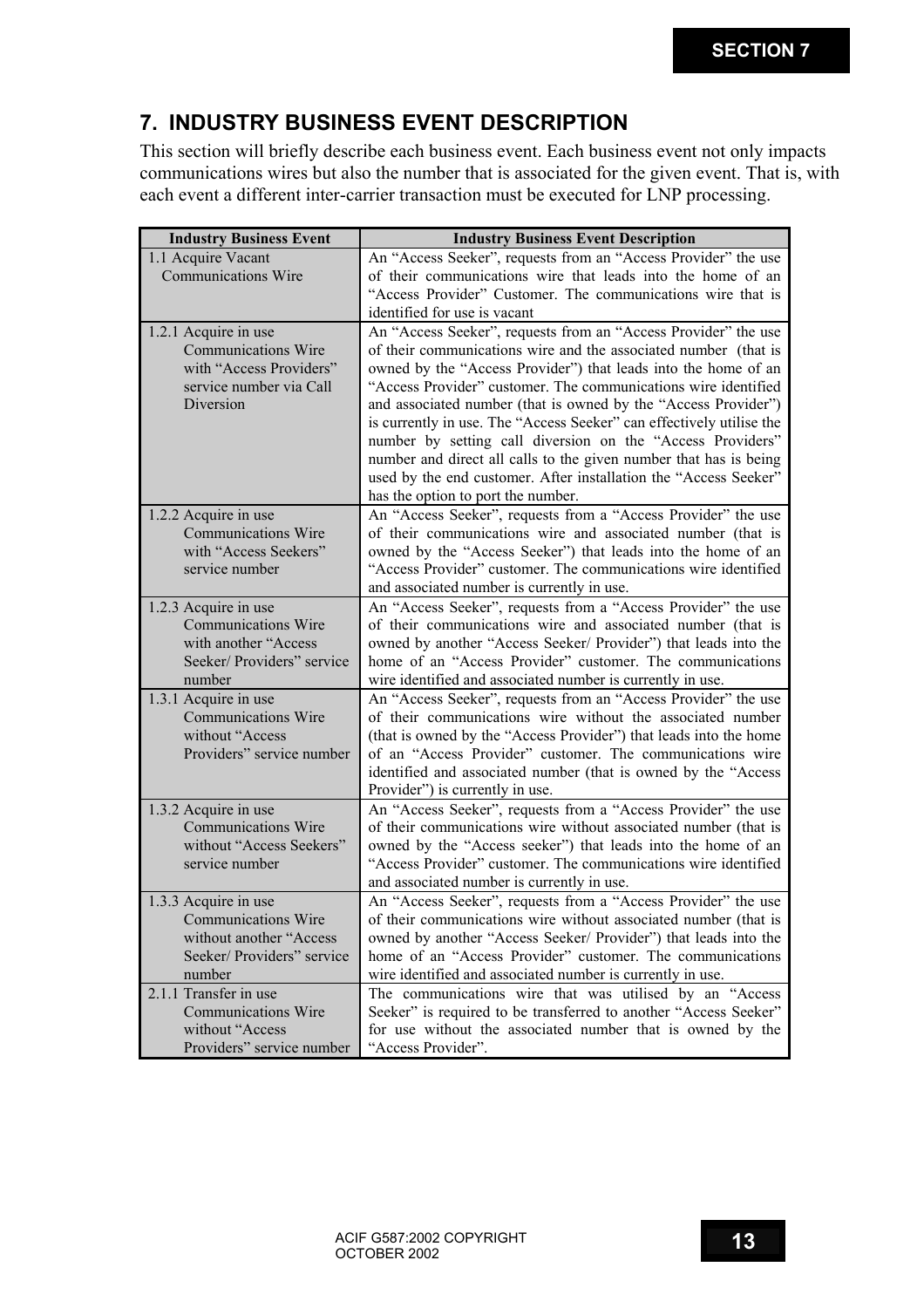| <b>Industry Business Event</b>                                                                                    | <b>Industry Business Event Description</b>                                                                                                                                                                                                                                               |
|-------------------------------------------------------------------------------------------------------------------|------------------------------------------------------------------------------------------------------------------------------------------------------------------------------------------------------------------------------------------------------------------------------------------|
| 2.1.2 Transfer in use Communications<br>Wire without "Access Seekers"<br>service number                           | The communications wire that was utilised by an<br>"Access Seeker" is required to be transferred to<br>another "Access Seeker" for use without the associated<br>number that is owned by the "Access Seeker".                                                                            |
| 2.1.3 Transfer in use Communications<br>Wire without another "Access<br>Seeker/Providers" service number          | The communications wire that was utilised by an<br>"Access Seeker" is required to be transferred to<br>another "Access Seeker" for use without the associated<br>number that is<br>by<br>another "Access<br>owned<br>Seeker/Provider".                                                   |
| 2.2.1 Transfer in use Communications<br>Wire with "Access Providers"<br>service number                            | The communications wire that was utilised by an<br>"Access Seeker" is required to be transferred to<br>another "Access Seeker" for use with the associated<br>number that is owned by the "Access Provider".                                                                             |
| 2.2.2 Transfer in use Communications<br>Wire with "Access Seekers" service<br>number                              | The communications wire that was utilised by an<br>"Access Seeker" is required to be transferred to<br>another "Access Seeker" for use with the associated<br>number that is owned by the "Access Seeker".                                                                               |
| 2.2.3 Transfer in use Communications<br>Wire with another "Access Seeker/<br>Providers" service number            | The communications wire that was utilised by an<br>"Access Seeker" is required to be transferred to<br>another "Access Seeker" for use with the associated<br>number that is owned by the another "Access<br>Seeker/Provider".                                                           |
| 3.1 Handback Communications Wire<br>existing "Access Providers" service<br>number associated                      | The communications wire that is associated to the<br>"Access Providers" number is no longer required and<br>is handed back to the "Access Provider".                                                                                                                                     |
| 3.2 Handback Communications Wire<br>existing "Access Seekers" service<br>number associated                        | The communications wire that is associated to the<br>"Access Seekers" number is no longer required and is<br>handed back to the "Access Provider".                                                                                                                                       |
| 3.3 Handback Communications Wire<br>existing with another "Access Seeker/<br>Providers" service number associated | The communications wire that is associated to another<br>"Access Seekers/Providers" number is no longer<br>required and is handed back to the "Access Provider".                                                                                                                         |
| 4. Change Of Communications Wire Use                                                                              | The communications wire currently in use by an<br>"Access Seeker" is to be used for another product. The<br>"Access Seeker" must notify the "Access Provider" of<br>any change in use of the communications wire.                                                                        |
| 5. Cancel Call Diversion                                                                                          | The "Access Seeker" can request call diversion for the<br>end<br>customer<br>number<br>during<br>the<br>acquire<br>communications wire process, thus not impacting the<br>customer. In such cases the "Access Seeker" after<br>installation can request the call diversion be cancelled. |
| 6.1 Service Qualification Query for vacant<br>communications wire                                                 | Seeker"<br>"Access<br>The<br>asks<br>whether<br>a<br>vacant<br>communications wire is compatible with deployment<br>rules for a given deployment class via an address                                                                                                                    |
| 6.2 Service Qualification Query for in use<br>communications wire                                                 | The "Access Seeker" prior to requesting an existing<br>communications wire will require the ability to verify<br>whether the communications wire is able to handle a<br>product with a particular deployment type.                                                                       |
| 6.3 Service Qualification Query for change<br>in use of an existing ULL                                           | The "Access Seeker" prior to officially notifying the<br>Network carrier of a change in use of a ULL will<br>initially request an investigation on whether the change<br>in use is viable. That is a change in deployment class.                                                         |
| 7.1 Retrieve ULLs via address                                                                                     | The "Access Seeker" prior to officially notifying the<br>"Access Provider" may wish to identify if there are any<br>ULLs for an address                                                                                                                                                  |
| 7.2 Retrieve service number via ULL                                                                               | An "Access Seeker" prior to notification may wish to<br>identify the service number that is associated to a ULL                                                                                                                                                                          |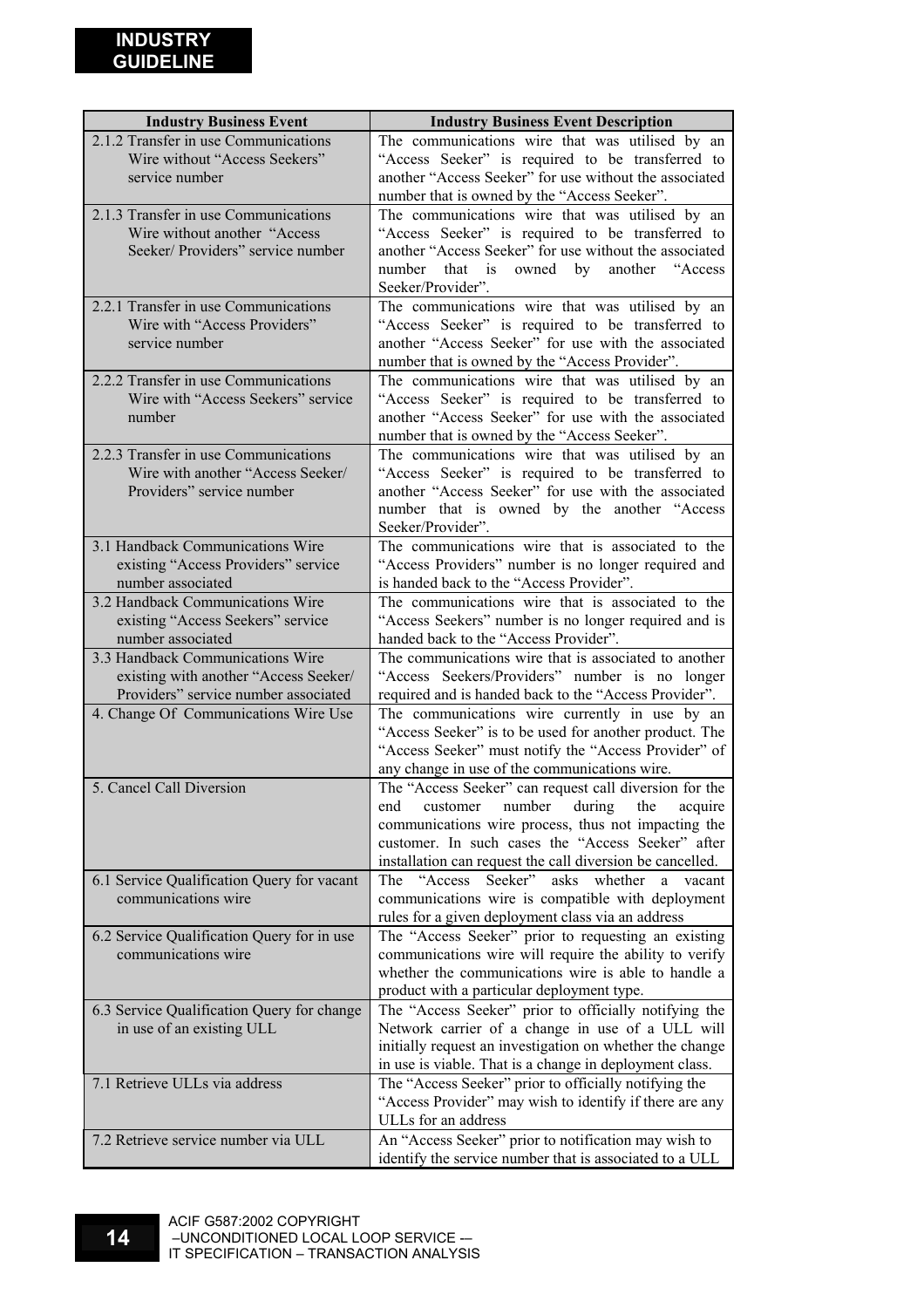**SECTION 7**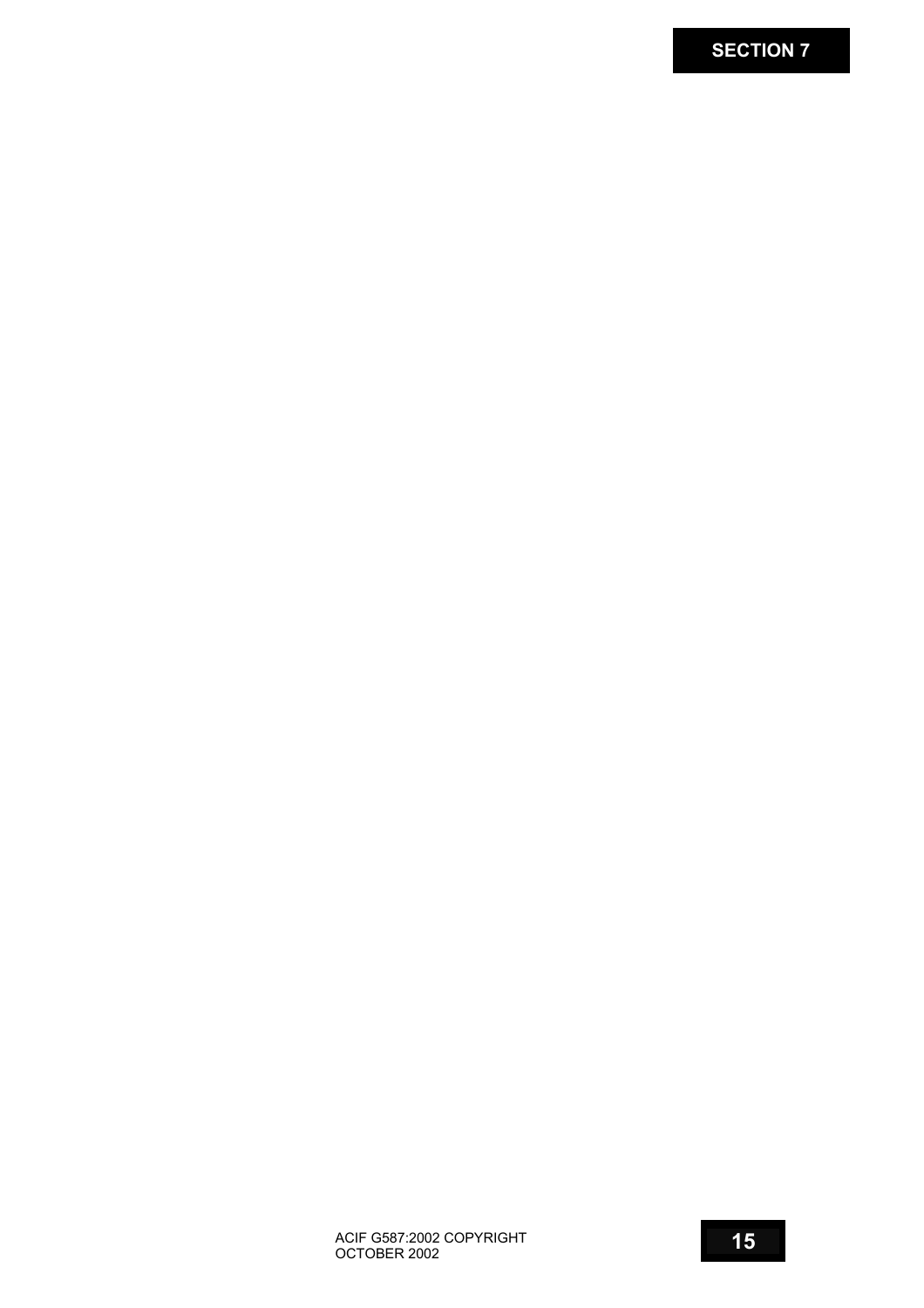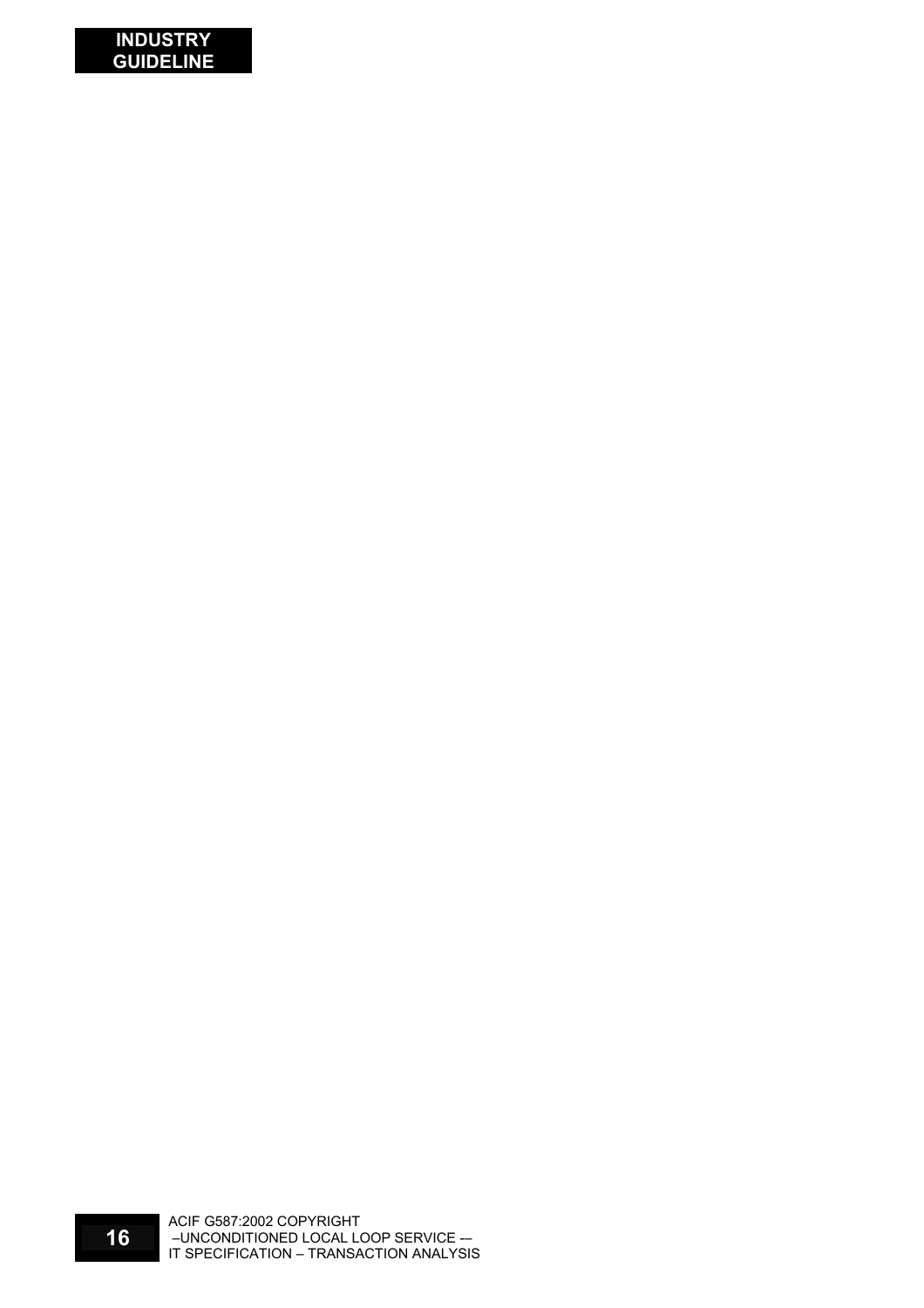# <span id="page-24-0"></span>**8. INDUSTRY CONCEPTS**

| <b>Industry Business</b><br><b>Event</b>                                                                          | <b>Industry Concepts</b>                                                                                                                                                                                                                                                                                                                                                                                                                                                                                                                                                                                                                                                                                                                                        |
|-------------------------------------------------------------------------------------------------------------------|-----------------------------------------------------------------------------------------------------------------------------------------------------------------------------------------------------------------------------------------------------------------------------------------------------------------------------------------------------------------------------------------------------------------------------------------------------------------------------------------------------------------------------------------------------------------------------------------------------------------------------------------------------------------------------------------------------------------------------------------------------------------|
| 1.1 Acquire Vacant<br>Communications Wire                                                                         | Determine available Communications Wire for allocation to "Access"<br>$\bullet$<br>Seeker" via address<br>Communications Wire must be consistent with Deployment rules<br>$\bullet$<br>Communications Wire allocation for the identified cable pair<br>$\bullet$<br>"Access Provider" allocates a ULLS Identifier<br>$\bullet$<br>The "Access Seeker" is charged for installation and on going rental<br>$\bullet$<br>charges and any Fee for Service (FFS)                                                                                                                                                                                                                                                                                                     |
| 1.2.1 Acquire in use<br>Communications<br>Wire with "Access<br>Providers" service<br>number via Call<br>Diversion | Determine available Communications Wire for allocation to "Access<br>$\bullet$<br>Seeker" via service number (FNN)<br>Communications Wire must be consistent with Deployment rules<br>$\bullet$<br>Communications Wire allocation for the identified cable pair<br>$\bullet$<br>"Access Seeker" allocates a number (FNN) to the service that the<br>Access Provider will divert to<br>"Access Provider" sets call diversion on the customer's number to the<br>given number (FNN)<br>"Access Provider" allocates a ULLS Identifier<br>The "Access Seeker" is charged for installation and on going rental<br>charges and any FFS<br>The "Access Seeker" is charged for call diversion charges<br>The "Access Seeker" optionally initiates LNP Port<br>$\bullet$ |
| 1.2.2 Acquire in use<br>Communications<br>Wire with "Access<br>Seekers" service<br>number                         | Determine available Communications Wire for allocation to "Access<br>$\bullet$<br>Seeker" via service number (FNN)<br>Communications Wire must be consistent with Deployment rules<br>$\bullet$<br>Communications Wire allocation for the identified cable pair<br>$\bullet$<br>"Access Seeker" utilises the previous service number (FNN)<br>$\bullet$<br>"Access Provider" allocates a ULLS Identifier<br>$\bullet$<br>The "Access Seeker" is charged for installation and on going rental<br>$\bullet$<br>charges and any FFS<br>The "Access Provider" initiates LNP give back<br>$\bullet$                                                                                                                                                                  |
| 1.2.3 Acquire in use<br>Communications<br>Wire with another<br>"Access Seeker/<br>Providers" service<br>number    | Determine available Communications Wire for allocation to "Access<br>$\bullet$<br>Seeker" via service number (FNN)<br>Communications Wire must be consistent with Deployment rules<br>$\bullet$<br>Communications Wire allocation for the identified cable pair<br>$\bullet$<br>"Access Seeker" utilises the other "Access Seeker"/ Providers" service<br>number(FNN)<br>"Access Provider" allocates a ULLS Identifier<br>The "Access Seeker" is charged for installation and on going rental<br>charges and any FFS<br>The "Access Seekers" initiates LNP transfer<br>$\bullet$                                                                                                                                                                                |
| 1.3.1 Acquire in use<br>Communications<br>Wire without<br>"Access Providers"<br>service number                    | Determine available Communications Wire for allocation to "Access<br>$\bullet$<br>Seeker" via service number (FNN)<br>Communications Wire must be consistent with Deployment rules<br>$\bullet$<br>Communications Wire allocation for the identified cable pair<br>$\bullet$<br>"Access Provider" allocates a ULLS Identifier<br>$\bullet$<br>The "Access Seeker" is charged for installation and on going rental<br>$\bullet$<br>charges and any FFS                                                                                                                                                                                                                                                                                                           |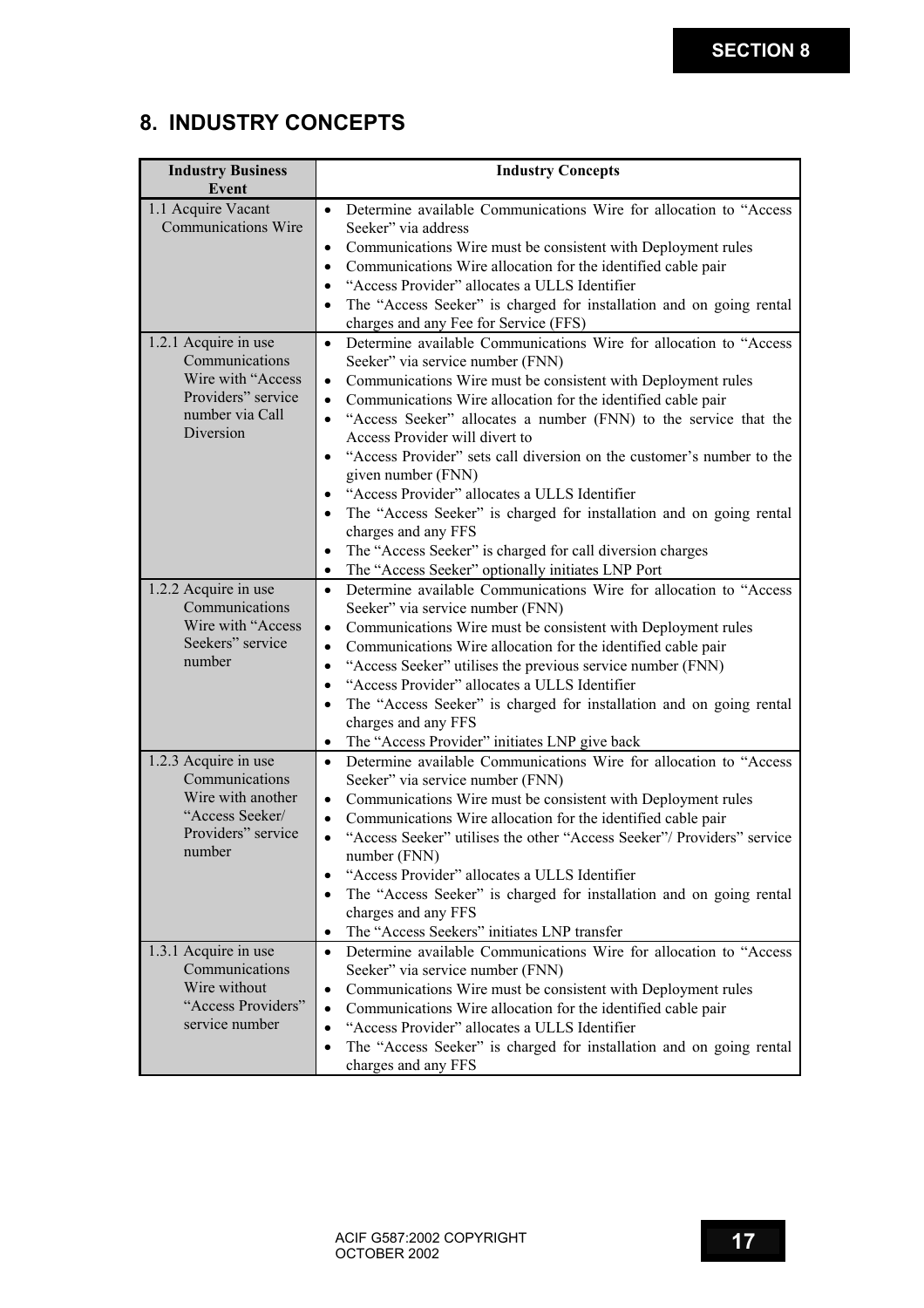| <b>Industry Business</b><br>Event                                                                                 | <b>Industry Concepts</b>                                                                                                                                                                                                                                                                                                                                                                                                                                                                                                                                                                                                                                                                    |
|-------------------------------------------------------------------------------------------------------------------|---------------------------------------------------------------------------------------------------------------------------------------------------------------------------------------------------------------------------------------------------------------------------------------------------------------------------------------------------------------------------------------------------------------------------------------------------------------------------------------------------------------------------------------------------------------------------------------------------------------------------------------------------------------------------------------------|
| 1.3.2 Acquire in use<br><b>Communications Wire</b><br>without "Access<br>Seekers" service number                  | Determine available Communications Wire for allocation to "Access"<br>Seeker" via service number (FNN)<br>Communications Wire must be consistent with Deployment rules<br>$\bullet$<br>Communications Wire allocation for the identified cable pair<br>$\bullet$<br>"Access Provider" allocates a ULLS Identifier<br>$\bullet$<br>The "Access Seeker" is charged for installation and on going rental<br>charges and any FFS<br>The "Access Provider" initiates LNP give back                                                                                                                                                                                                               |
| 1.3.3 Acquire in use<br>Communications<br>Wire without<br>another "Access<br>Seeker/Provider's"<br>service number | Determine available Communications Wire for allocation to "Access"<br>$\bullet$<br>Seeker" via service number (FNN)<br>Communications Wire must be consistent with Deployment rules<br>$\bullet$<br>Communications Wire allocation for the identified cable pair<br>$\bullet$<br>"Access Provider" allocates a ULLS Identifier<br>$\bullet$<br>The "Access Seeker" is charged for installation and on going rental<br>$\bullet$<br>charges and any FFS<br>The "Access Provider" initiates LNP give back<br>$\bullet$                                                                                                                                                                        |
| 2.1.1 Transfer in use<br>Communications<br>Wire without<br>"Access Providers"<br>service number                   | Determine available Communications Wire for allocation to "Access<br>$\bullet$<br>Seeker" via the ULLS Identifier<br>Communications Wire must be consistent with Deployment rules<br>$\bullet$<br>Communications Wire allocation for the identified cable pair<br>$\bullet$<br>"Access Provider" allocates a ULLS Identifier<br>The "Access Seeker" is charged for installation and on going rental<br>charges and any FFS<br>The "Losing Access Seeker" initiates LNP give back<br>$\bullet$                                                                                                                                                                                               |
| 2.1.2 Transfer in use<br>Communications<br>Wire without<br>"Access Seekers"<br>service number                     | Determine available Communications Wire for allocation to "Access"<br>$\bullet$<br>Seeker" via the ULLS Identifier<br>Communications Wire must be consistent with Deployment rules<br>Communications Wire allocation for the identified cable pair<br>$\bullet$<br>"Access Provider" allocates a ULLS Identifier<br>The "Access Seeker" is charged for installation and on going rental<br>$\bullet$<br>charges and any FFS<br>The "Losing Access Seeker" initiates LNP give back<br>$\bullet$                                                                                                                                                                                              |
| 2.1.3 Transfer in use<br>Communications<br>Wire without<br>another "Access<br>Seeker/Providers"<br>service number | Determine available Communications Wire for allocation to "Access<br>$\bullet$<br>Seeker" via the ULLS Identifier<br>Communications Wire must be consistent with Deployment rules<br>Communications Wire allocation for the identified cable pair<br>"Access Provider" allocates a ULLS Identifier<br>$\bullet$<br>The "Access Seeker" is charged for installation and on going rental<br>$\bullet$<br>charges and any FFS<br>The "Losing Access Seeker initiates LNP give back unless the number<br>$\bullet$<br>belongs to their range                                                                                                                                                    |
| 2.2.1 Transfer in use<br>Communications<br>Wire with "Access<br>Providers" service<br>number                      | Determine available Communications Wire for allocation to "Access"<br>$\bullet$<br>Seeker" via the ULLS Identifier<br>Communications Wire must be consistent with Deployment rules<br>Communications Wire allocation for the identified cable pair<br>"Gaining Access Seeker" allocates a diversion number (FNN)<br>$\bullet$<br>"Gaining Access Seeker" separately arranges for "Losing Access"<br>Seeker" to establish call diversion on the customer's number to the<br>given number (FNN)<br>"Access Provider" allocates a ULLS Identifier<br>The "Access Seeker" is charged for installation and on going rental<br>charges and any FFS<br>The "Access Seekers" initiates LNP transfer |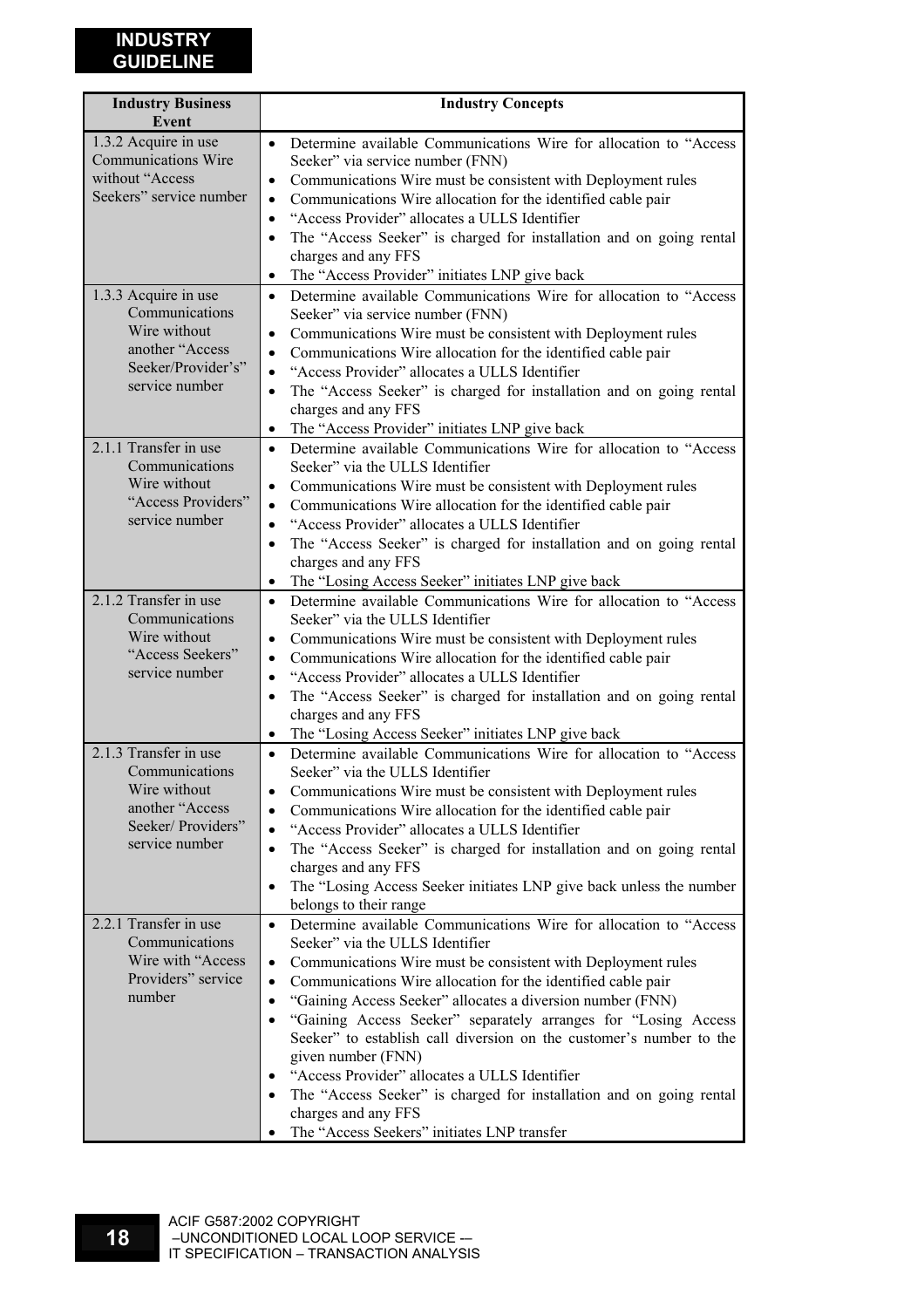| <b>Industry Business</b><br>Event                                                                                       | <b>Industry Concepts</b>                                                                                                                                                                                                                                                                                                                                                                                                                                                                                                                                                                                                                                                             |  |
|-------------------------------------------------------------------------------------------------------------------------|--------------------------------------------------------------------------------------------------------------------------------------------------------------------------------------------------------------------------------------------------------------------------------------------------------------------------------------------------------------------------------------------------------------------------------------------------------------------------------------------------------------------------------------------------------------------------------------------------------------------------------------------------------------------------------------|--|
| 2.2.2 Transfer in use<br>Communications<br>Wire with "Access<br>Seekers" service<br>number<br>2.2.3 Transfer in use     | Determine available Communications Wire for allocation to "Access<br>$\bullet$<br>Seeker" via the ULLS Identifier<br>Communications Wire must be consistent with Deployment rules<br>$\bullet$<br>Communications Wire allocation for the identified cable pair<br>$\bullet$<br>"Access Provider" utilises the existing ULLS Identifier<br>$\bullet$<br>The "Access Seeker" is charged for installation and on going rental<br>$\bullet$<br>charges and any FFS<br>The "Access Seekers" initiates LNP Donor Return<br>$\bullet$<br>Determine available Communications Wire for allocation to "Access<br>$\bullet$                                                                     |  |
| Communications<br>Wire with another<br>"Access Seeker/<br>Providers" service<br>number                                  | Seeker" via the ULLS Identifier<br>Communications Wire must be consistent with Deployment rules<br>$\bullet$<br>Communications Wire allocation for the identified cable pair<br>$\bullet$<br>"Gaining Access Seeker" allocates diversion number (FNN)<br>$\bullet$<br>"Gaining Access Seeker" separately arranges for "Losing Access"<br>$\bullet$<br>Seeker" to establish call diversion on the customer number to the given<br>number (FNN)<br>"Access Provider" utilises the existing ULLS Identifier<br>٠<br>The "Access Seeker" is charged for installation and on going rental<br>$\bullet$<br>charges and any FFS<br>The "Access Seekers" initiates LNP transfer<br>$\bullet$ |  |
| 3.1 Handback<br>Communications<br>Wire existing<br>"Access Providers"<br>service number<br>associated                   | The Communications Wire allocated to the "Access Seekers" ULLS<br>$\bullet$<br>Identifier is cancelled<br>The "Access Seeker" is Final Billed for all rental<br>$\bullet$<br>The "Access Seeker" initiates LNP giveback<br>$\bullet$                                                                                                                                                                                                                                                                                                                                                                                                                                                 |  |
| 3.2 Handback<br>Communications<br>Wire existing<br>"Access Seekers"<br>service number<br>associated                     | The Communications Wire allocated to the "Access Seekers" ULLS<br>$\bullet$<br>Identifier is cancelled<br>The "Access Seeker" is Final Billed for all rental                                                                                                                                                                                                                                                                                                                                                                                                                                                                                                                         |  |
| 3.3 Handback<br>Communications<br>Wire existing<br>another "Access<br>Seeker/Providers"<br>service number<br>associated | The Communications Wire allocated to the "Access Seekers" ULLS<br>$\bullet$<br>Identifier is cancelled<br>The "Access Seeker" is Final Billed for all rental<br>$\bullet$<br>The "Access Seeker" initiates LNP giveback                                                                                                                                                                                                                                                                                                                                                                                                                                                              |  |
| 4. Change Of<br>Communications<br>Wire Use                                                                              | The Communications Wire allocated to the "Access Seekers" ULLS<br>Identifier is updated to include the new deployment class                                                                                                                                                                                                                                                                                                                                                                                                                                                                                                                                                          |  |
| 5. Cancel Call Diversion<br>6.1 Service Qualification                                                                   | which<br>The<br>service<br>number<br>(FNN)<br>was<br>associated<br>to<br>the<br>$\bullet$<br>Communications Wire, that was set for call diversion is cancelled.<br>The "Access Seeker" requests the determination of whether a vacant<br>$\bullet$                                                                                                                                                                                                                                                                                                                                                                                                                                   |  |
| Query for vacant<br>communications<br>wire                                                                              | communications wire is compatible with deployment rules for a given<br>deployment class via an address                                                                                                                                                                                                                                                                                                                                                                                                                                                                                                                                                                               |  |
| 6.2 Service Qualification<br>Query for in use<br>communications<br>wire                                                 | The "Access Seeker" requests the determination of whether an in use<br>$\bullet$<br>communications wire is compatible with deployment rules for a given<br>deployment class via a service number (FNN)                                                                                                                                                                                                                                                                                                                                                                                                                                                                               |  |
| 6.3 Service Qualification<br>Query for change<br>in use of an<br>existing ULL                                           | The "Access Seeker" requests the determination of whether an existing<br>$\bullet$<br>ULL is compatible with deployment rules for a given deployment class<br>via a ULLS Identifier                                                                                                                                                                                                                                                                                                                                                                                                                                                                                                  |  |
| 7.1 Retrieve ULLs via<br>address                                                                                        | The "Access Seeker" prior to officially notifying the "Access<br>$\bullet$<br>Provider" may wish to identify if there are any ULLs for an address                                                                                                                                                                                                                                                                                                                                                                                                                                                                                                                                    |  |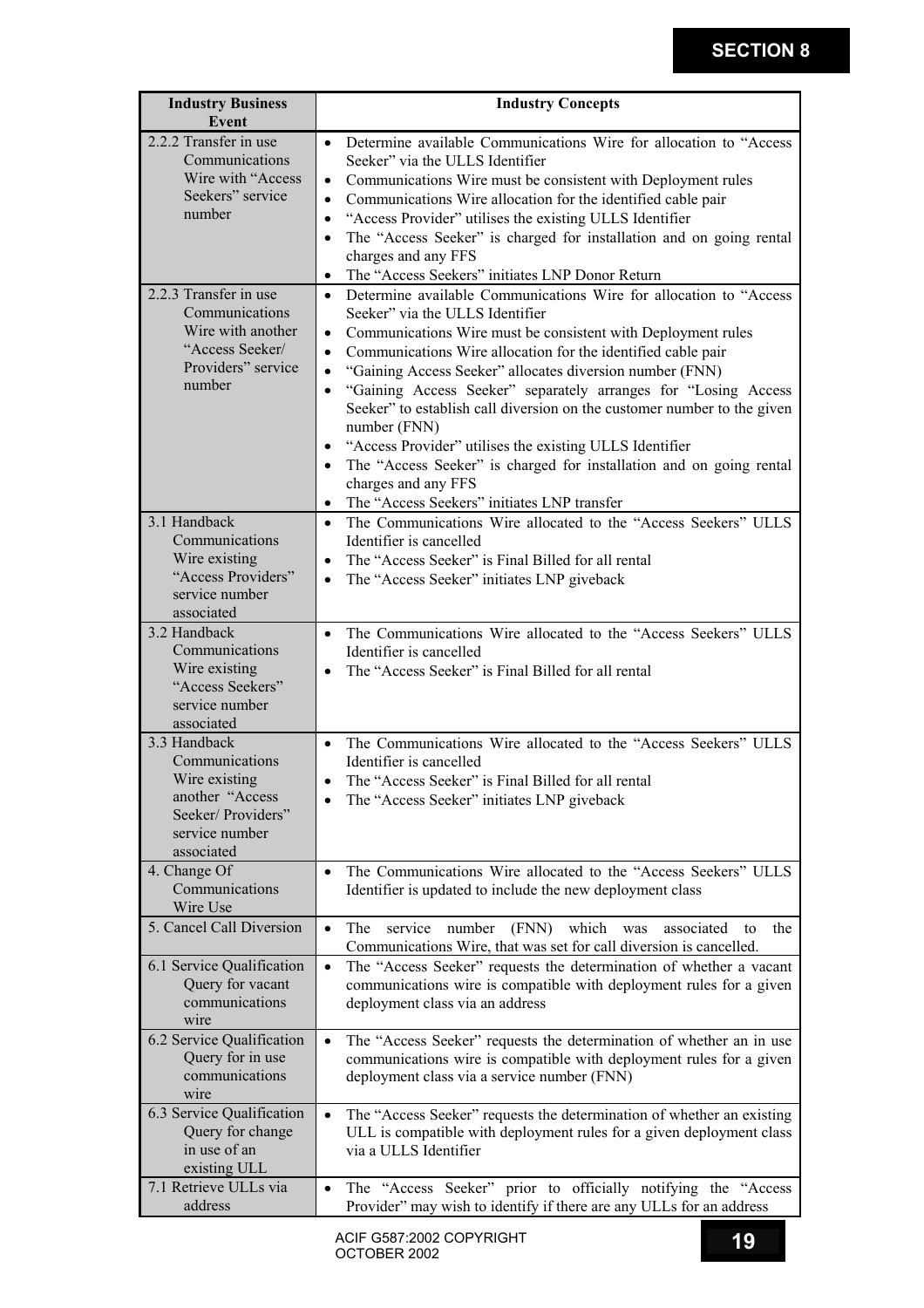| <b>Industry Business</b><br>Event | <b>Industry Concepts</b>                                          |  |
|-----------------------------------|-------------------------------------------------------------------|--|
| 7.2 Retrieve service              | An "Access Seeker" prior to notification may wish to identify the |  |
| number via ULL                    | service number (FNN) that is associated to a ULL                  |  |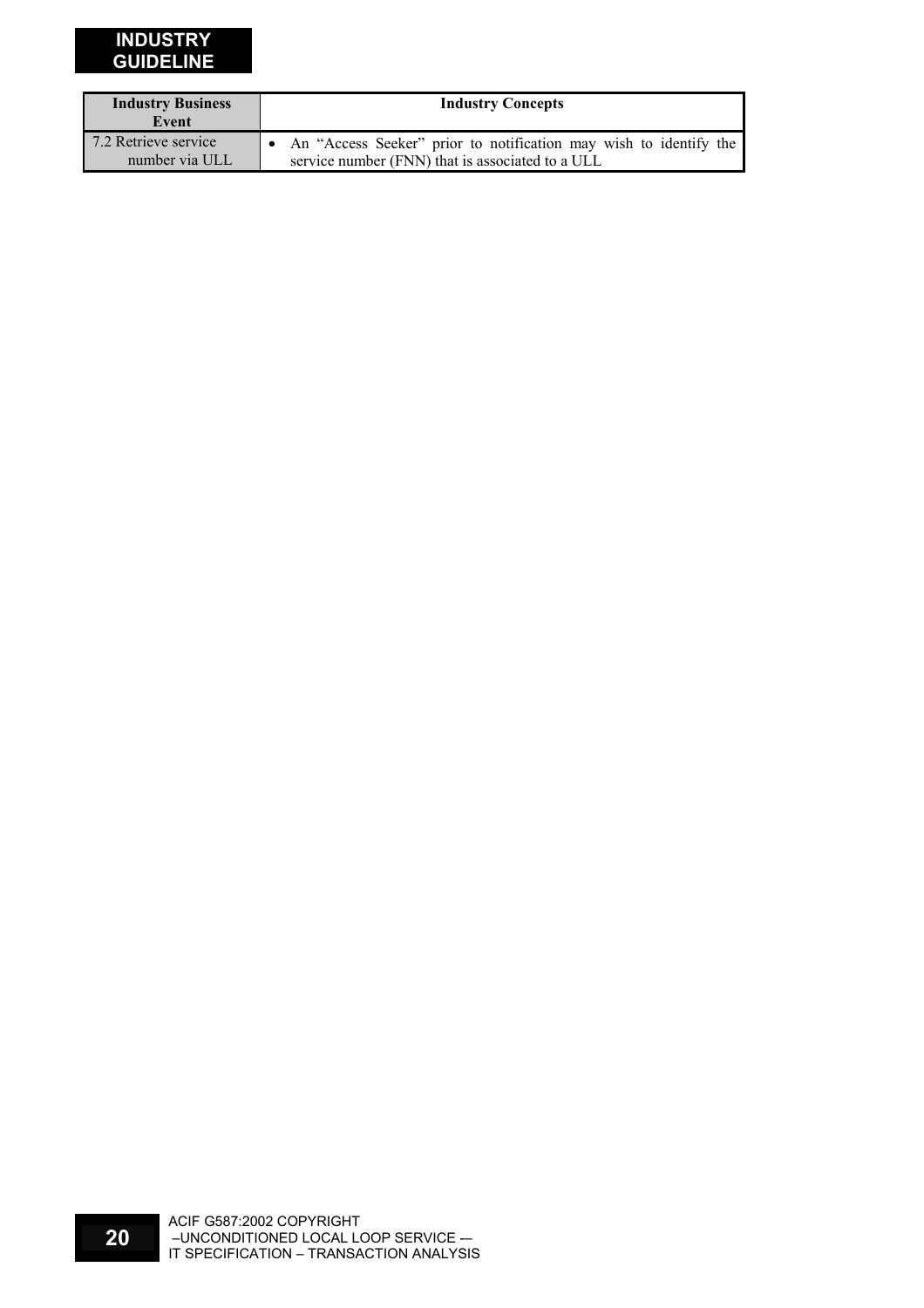# <span id="page-28-0"></span>**9. INDUSTRY DIALOGUE DEFINITIONS**

This section will outline the dialogue required for each event and the associated Telstra order activity. This has been done so as to enable generalisation/ aggregation of dialogue types.

| <b>Industry Business Event</b>                                                                            | <b>ULL Trxn</b>      |
|-----------------------------------------------------------------------------------------------------------|----------------------|
| 1.1 Acquire Vacant Communications Wire                                                                    | AS: VULL             |
| 1.2.1 Acquire in use Communications Wire with "Access Providers"<br>service number via Call Diversion     | <b>AS: DULL</b><br>  |
| 1.2.2 Acquire in use Communications Wire with "Access Seekers"<br>service number                          | AS: IULL<br>         |
| 1.2.3 Acquire in use Communications Wire with another "Access<br>Seeker/Providers" service number         | AS: IULL             |
| 1.3.1 Acquire in use Communications Wire without "Access<br>Providers" service number                     | AS: IULL             |
| 1.3.2 Acquire in use Communications Wire without "Access<br>Seekers" service number                       | AS: IULL             |
| 1.3.3 Acquire in use Communications Wire without another "Access<br>Seeker/Providers" service number      | AS: IULL             |
| 2.1.1 Transfer in use Communications Wire without "Access<br>Providers" service number                    | GAS: TULL            |
| 2.1.2 Transfer in use Communications Wire without "Access<br>Seekers" service number                      | <b>GAS: TULL</b>     |
| 2.1.3 Transfer in use Communications Wire without another "Access<br>Seeker/Providers" service number     | <b>GAS: TULL</b>     |
| 2.2.1 Transfer in use Communications Wire with "Access Providers"<br>service number                       | <b>GAS: TULL</b>     |
| 2.2.2 Transfer in use Communications Wire with "Access Seekers"<br>service number                         | <b>GAS: TULL</b><br> |
| 2.2.3 Transfer in use Communications Wire with another "Access<br>Seeker/Providers" service number        | <b>AS: TULL</b>      |
| 3.1 Handback Communications Wire existing "Access Providers"<br>service number associated                 | AS: HULL             |
| 3.2 Handback Communications Wire existing "Access Seekers"<br>service number associated                   | <b>AS: HULL</b>      |
| 3.3 Handback Communications Wire existing another "Access<br>Seeker/ Providers" service number associated | AS: HULL             |
| 4. Change Of Communications Wire Use                                                                      | AS: CULL             |
| 5. Cancel Call Diversion                                                                                  | AS: CDULL            |
| 6.1 Service Qualification Query for vacant communications wire                                            | AS: SQVULL           |
| 6.2 Service Qualification Query for in use communications wire                                            | <b>AS: SQIULL</b>    |
| 6.3 Service Qualification Query for change in use of an existing ULL                                      | AS: SQCULL           |
| 7.1 Retrieve ULLs via address                                                                             | AS: QULLA            |
| 7.2 Retrieve service number via ULL                                                                       | <b>AS: QSULL</b>     |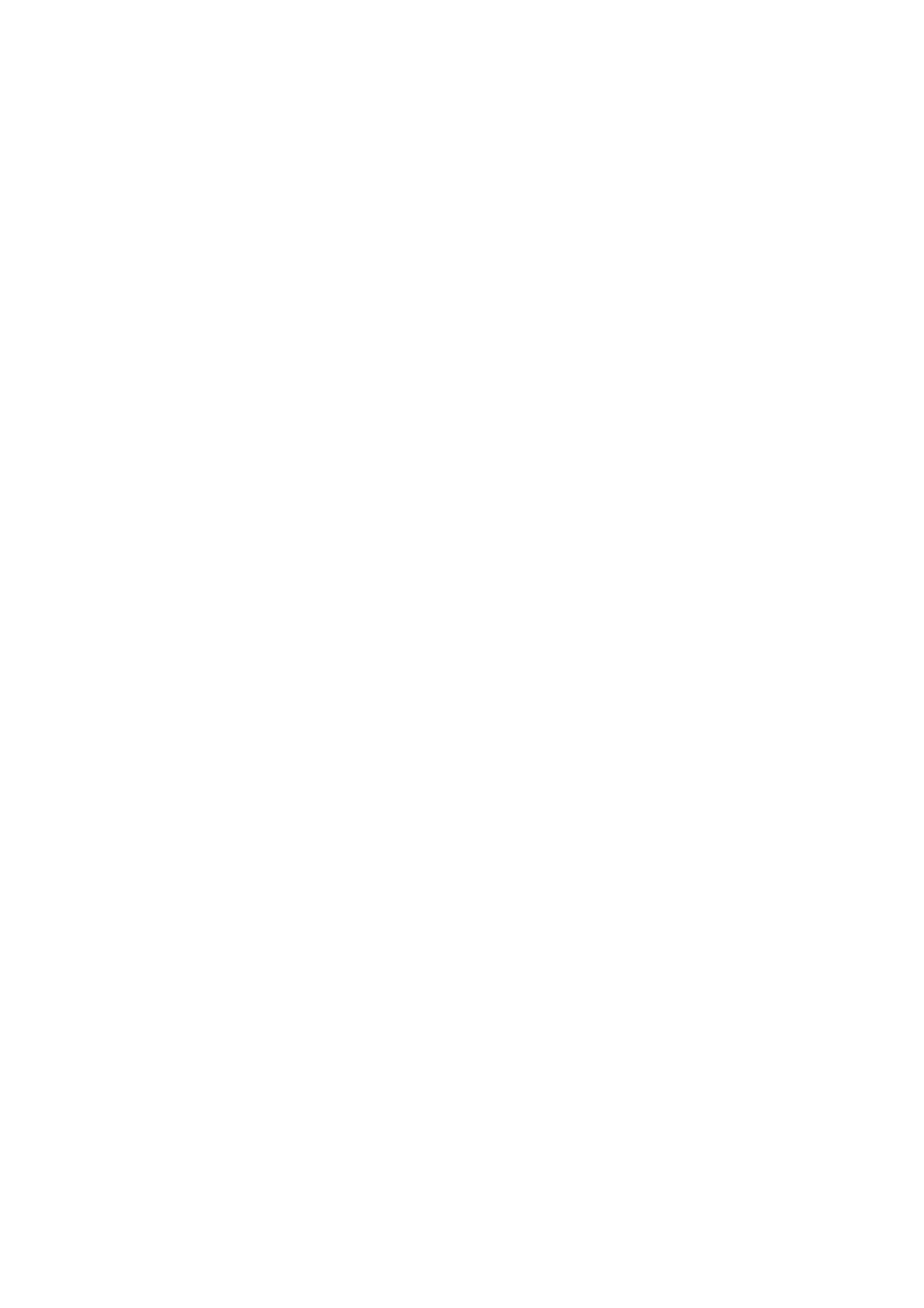# <span id="page-30-0"></span>**10. INDUSTRY BUSINESS EVENT DIALOGUE TRANSACTIONS**

This section will map the Industry Events to the appropriate inter-carrier transactions eg dialogues, that will initiate ULL related processing. The ULL transactions have been identified based on unique attributes

| <b>ULL Trxn</b> | <b>ULL Trxn Description</b>           | <b>Industry Business Event</b>                                                               |
|-----------------|---------------------------------------|----------------------------------------------------------------------------------------------|
| VULL            | Acquire Vacant                        | 1.1 Acquire Vacant Communications Wire                                                       |
|                 | Communications Wire                   |                                                                                              |
| <b>DULL</b>     | Acquire In Use                        | 1.2.1 Acquire in use Communications Wire with "Access                                        |
|                 | Communications Wire and               | Providers" service number via Call Diversion                                                 |
| <b>IULL</b>     | set Call Diversion                    |                                                                                              |
|                 | Acquire In Use<br>Communications Wire | 1.2.2 Acquire in use Communications Wire with "Access<br>Seekers" service number             |
|                 |                                       | 1.2.3 Acquire in use Communications Wire with another                                        |
|                 |                                       | "Access Seeker/ Providers" service number                                                    |
|                 |                                       | 1.3.1 Acquire in use Communications Wire without                                             |
|                 |                                       | "Access Providers" service number                                                            |
|                 |                                       | 1.3.2 Acquire in use Communications Wire without                                             |
|                 |                                       | "Access Seekers" service number                                                              |
|                 |                                       | 1.3.3 Acquire in use Communications Wire without                                             |
|                 |                                       | another "Access Seeker/ Providers" service                                                   |
|                 |                                       | number                                                                                       |
| <b>TULL</b>     | Transfer In Use                       | 2.1.1 Transfer in use Communications Wire without                                            |
|                 | Communications Wire                   | "Access Providers" service number                                                            |
|                 |                                       | 2.1.2 Transfer in use Communications Wire without                                            |
|                 |                                       | "Access Seekers" service number<br>2.1.3 Transfer in use Communications Wire without         |
|                 |                                       | another "Access Seeker/ Providers" service                                                   |
|                 |                                       | number                                                                                       |
|                 |                                       | 2.2.1 Transfer in use Communications Wire with "Access"                                      |
|                 |                                       | Providers" service number                                                                    |
|                 |                                       | 2.2.2 Transfer in use Communications Wire with "Access                                       |
|                 |                                       | Seekers" service number                                                                      |
|                 |                                       | 2.2.3 Transfer in use Communications Wire with another                                       |
|                 |                                       | "Access Seeker/ Providers" service number                                                    |
| <b>HULL</b>     | Handback Communications               | 3.1 Handback Communications Wire existing "Access                                            |
|                 | Wire                                  | Providers" service number associated                                                         |
|                 |                                       | 3.2 Handback Communications Wire existing "Access                                            |
|                 |                                       | Seekers" service number associated                                                           |
|                 |                                       | 3.3 Handback Communications Wire existing another                                            |
| <b>CULL</b>     | Change of Communications              | "Access Seeker/ Providers" service number associated<br>4. Change Of Communications Wire Use |
|                 | Wire Use                              |                                                                                              |
| <b>CDULL</b>    | <b>Cancel Call Diversion</b>          | 5. Cancel Call Diversion                                                                     |
| <b>SQVULL</b>   | Service Qualification Vacant          | 6.1 Service Qualification Query for vacant                                                   |
|                 |                                       | communications wire                                                                          |
| <b>SQIULL</b>   | Service Qualification In Use          | 6.2 Service Qualification Query for in use communications                                    |
|                 |                                       | wire                                                                                         |
| <b>SQCULL</b>   | Service Qualification                 | 6.3 Service Qualification Query for change in use of an                                      |
|                 | Change Use                            | existing ULL                                                                                 |
| <b>QULLA</b>    | Retrieve ULLs via address             | 7.1 Retrieve ULLs via address                                                                |
| <b>QSULL</b>    | Retrieve service number via           | 7.2 Retrieve service number via ULL                                                          |
|                 | ULL                                   |                                                                                              |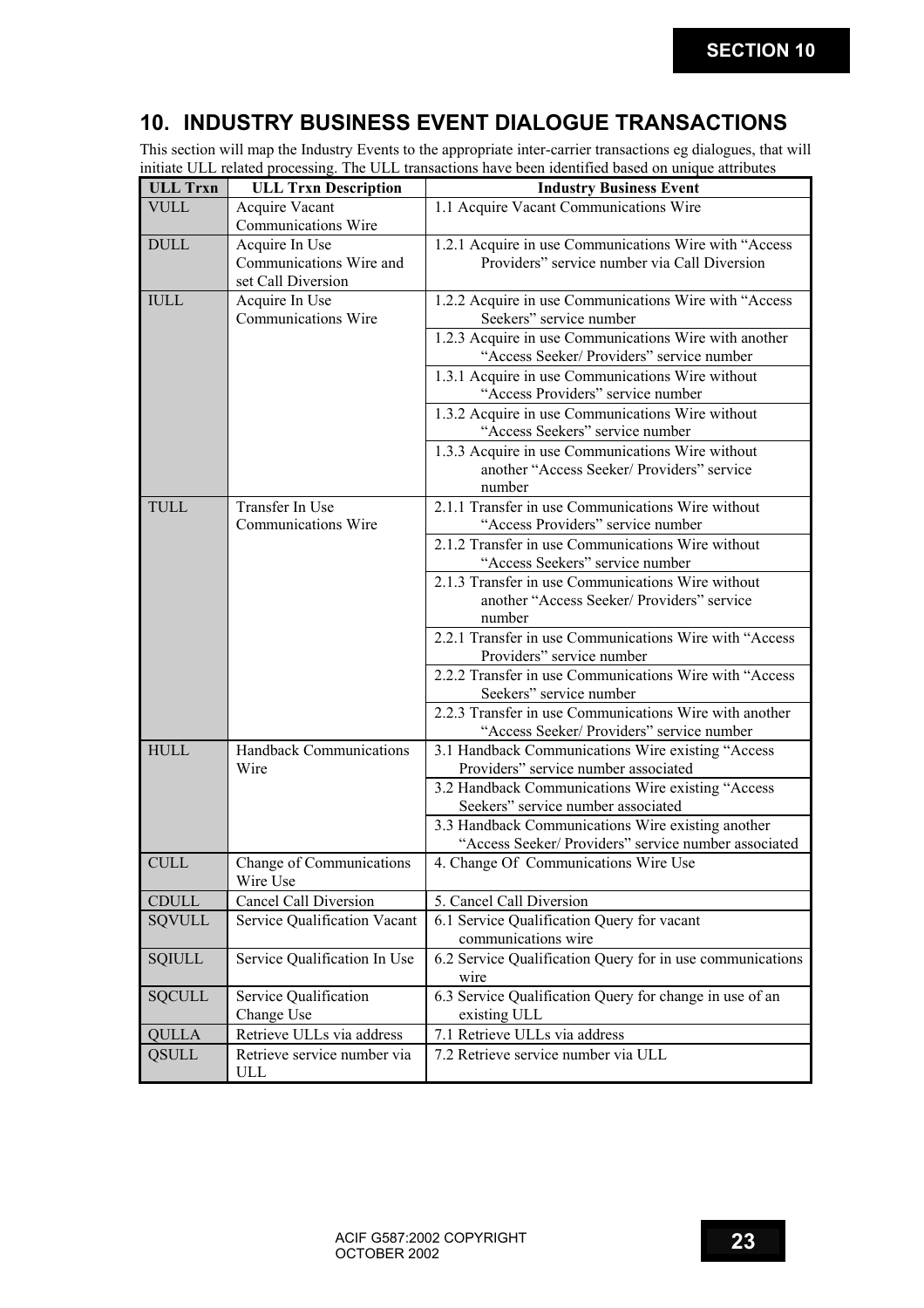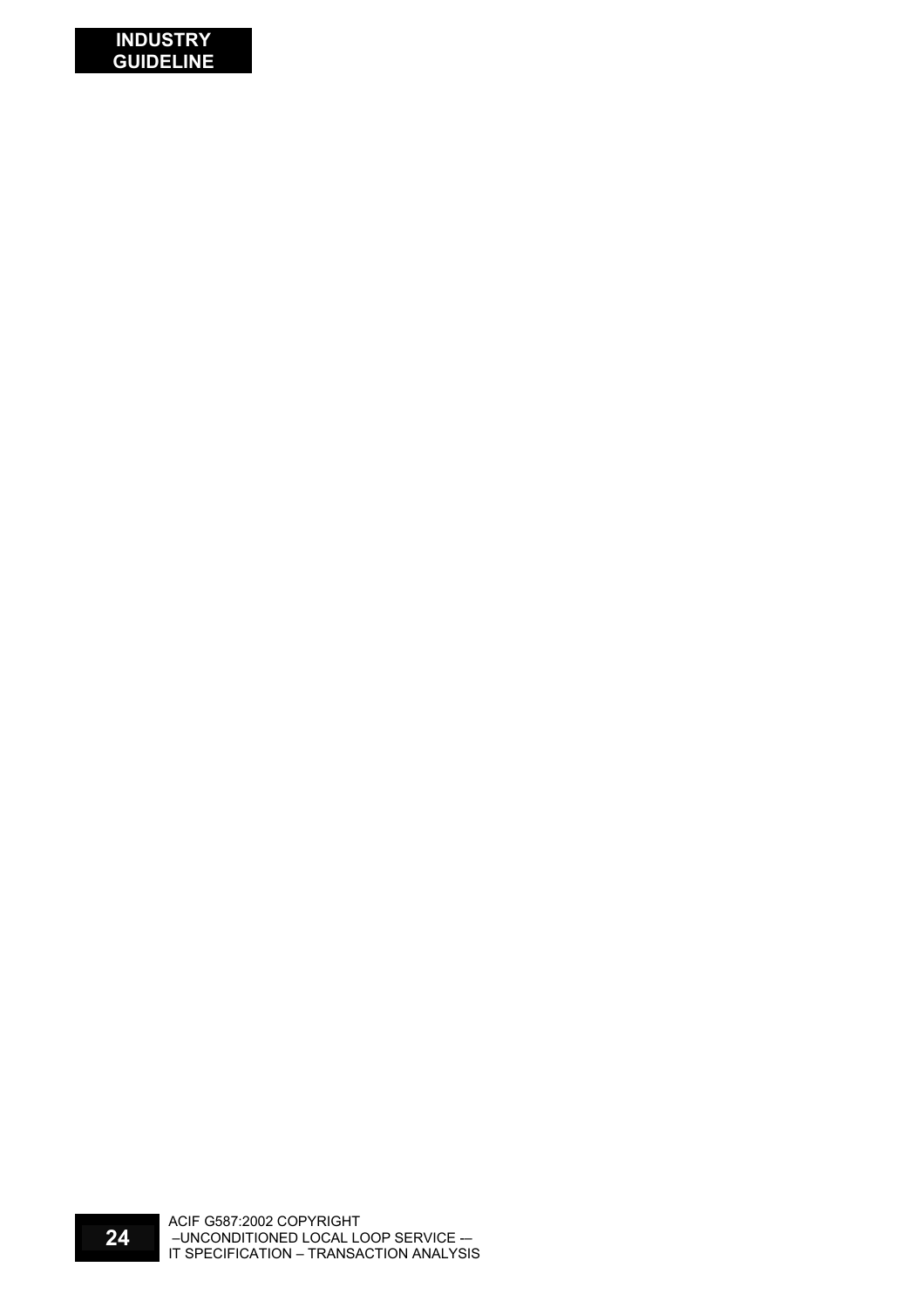# <span id="page-32-0"></span>**11. INTER-CARRIER CONTEXT DIAGRAM**

This section identifies the data flows required for each Scenario. The following internal business events can and have been grouped together based on the data items they use into logical scenarios that support all of the above events. Note the "-----" implies optional data flows, while "\_\_\_\_\_\_\_\_\_\_" implies mandatory data flows.



#### <span id="page-32-1"></span>*11.1 Acquire Vacant Communications Wire (VULL)*

-VULL Completion Advice-

| Trxn           | <b>Data Flow</b>            | <b>Data Flow</b>                                          | Input/Output                                                              |
|----------------|-----------------------------|-----------------------------------------------------------|---------------------------------------------------------------------------|
|                |                             | <b>Description</b>                                        |                                                                           |
| 0 <sub>5</sub> | <b>VULL</b><br>Notification | Gaining "Access Seeker" initiates<br>the acquisition of a | Request Id,<br>$\bullet$<br>Customer Service Address Details<br>$\bullet$ |
|                |                             | communications wire from an<br>"Access Provider"          | Number of Services,<br>٠<br>Deployment Class,                             |
|                |                             |                                                           | Power Indicator,<br>٠<br>POI Details (ESA-Code, MDF, Cable, pair)<br>٠    |
|                |                             |                                                           | <b>Access Seeker Contact Details</b><br>٠                                 |
|                |                             |                                                           | NBP details<br>CA Signed date                                             |
|                |                             |                                                           | <b>Assurance Category</b><br>٠                                            |
|                |                             |                                                           | Live Service FNN at Customer Address                                      |
| 10             | <b>VULL</b>                 | "Access Provider" sends a receipt                         | Request Id                                                                |
|                | Receipt<br>Advice           | to the gaining "Access Seeker"                            |                                                                           |
|                |                             | confirming that the notification                          |                                                                           |
|                |                             | for communications wire has                               |                                                                           |
| 11             | <b>Non</b>                  | been received<br>"Access Provider" sends a                |                                                                           |
|                |                             |                                                           | Duplicated record                                                         |
|                | Recognisable                | transaction to the gaining                                |                                                                           |
|                | Advice                      | "Access Seeker" if the request is                         |                                                                           |
|                |                             | non identifiable                                          |                                                                           |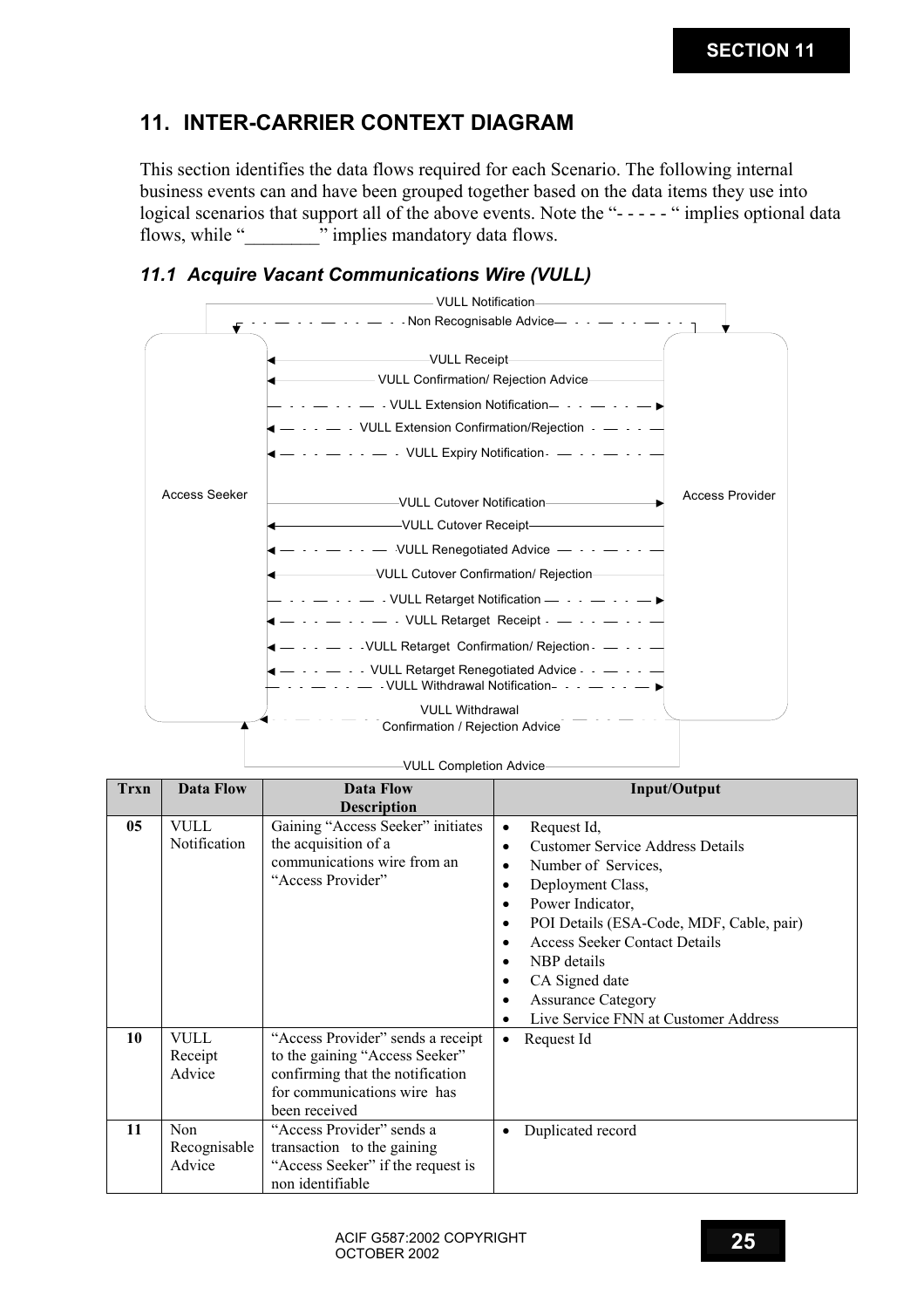| <b>Trxn</b> | <b>Data Flow</b>                                   | <b>Data Flow</b><br><b>Description</b>                                                                                                                                                                    | Input/Output                                                                                                                                                                                                                                              |
|-------------|----------------------------------------------------|-----------------------------------------------------------------------------------------------------------------------------------------------------------------------------------------------------------|-----------------------------------------------------------------------------------------------------------------------------------------------------------------------------------------------------------------------------------------------------------|
| 15          | <b>VULL</b><br>Confirmation<br>Advice              | "Access Provider" sends<br>confirmation to the gaining<br>"Access Seeker" confirming that<br>the communications wire is<br>available and that the request<br>passed validations                           | Request Id<br>$\bullet$<br>Loop Trace Details<br>$\bullet$<br><b>ULLS</b> Identifier<br>$\bullet$<br>Sequence number<br>$\bullet$<br>POI Details (ESA-Code, MDF, Cable, pair)<br>$\bullet$<br>SQ date/time<br>$\bullet$                                   |
| 20          | <b>VULL</b><br>Rejection<br>Advice                 | "Access Provider" sends a<br>rejection to the gaining "Access<br>Seeker" if communications wire<br>is not available or if the original<br>request is invalid                                              | Request Id<br>$\bullet$<br>Loop Trace Details<br>Sequence number<br>$\bullet$<br>POI Details (ESA-Code, MDF, Cable, pair)<br>SQ date/time<br>$\bullet$<br>Reject Code<br>$\bullet$<br>Customer Address Details (if Live FNN provided<br>by Access Seeker) |
| 21          | <b>VULL</b><br>Extension<br>Notification           | Gaining "Access Seeker" sends<br>an extension notification to the<br>"Access Provider" requesting for<br>an extension of the expiry period                                                                | Request Id<br>$\bullet$                                                                                                                                                                                                                                   |
| 22          | <b>VULL</b><br>Extension<br>Confirmation<br>Advice | "Access Provider" sends<br>confirmation to the gaining<br>"Access Seeker" for the extension<br>of the expiry period.                                                                                      | Request Id<br>$\bullet$                                                                                                                                                                                                                                   |
| 23          | <b>VULL</b><br>Extension<br>Rejection<br>Advice    | "Access Provider" sends rejection<br>to the gaining "Access Seeker"<br>for the extension of the expiry<br>period.                                                                                         | Request Id<br>Reject Code                                                                                                                                                                                                                                 |
| 25          | <b>VULL</b><br>Expiry                              | "Access Provider" sends an<br>expiry notification if the cutover<br>is not received in the appropriate<br>time frame.                                                                                     | Request Id                                                                                                                                                                                                                                                |
| 30          | <b>VULL</b><br>Cutover<br>Notification             | Gaining "Access Seeker" notifies<br>the "Access Provider" of the date<br>and time the communications<br>wire is to be made available                                                                      | Request Id<br>Cutover date/time<br>CA Signed date<br>Site Contact Details (Name, Contact Number)                                                                                                                                                          |
| 35          | <b>VULL</b><br>Cutover<br>Receipt                  | "Access Provider" sends a receipt<br>to the gaining "Access Seeker"<br>confirming that the notification<br>for cutover has been received                                                                  | Request Id<br>$\bullet$                                                                                                                                                                                                                                   |
| 40          | <b>VULL</b><br>Cutover<br>Rejection<br>Advice      | "Access Provider" sends a<br>rejection advice to the gaining<br>"Access Seeker" notifying them<br>that the cutover is invalid.                                                                            | Request Id<br>Reject Code                                                                                                                                                                                                                                 |
| 45          | <b>VULL</b><br>Renegotiated<br>Cutover<br>Advice   | "Access Provider" sends a<br>renegotiated cutover advice to the<br>gaining "Access Seeker for a<br>cutover that was valid but where<br>the "Access Provider" was unable<br>to meet the cutover date/time. | Request Id<br>Cutover date/time<br><b>ULLS</b> Identifier<br>Termination Plant Details (Cable, Pair, Terminal<br>Box)                                                                                                                                     |
| 50          | <b>VULL</b><br>Cutover<br>Confirmation<br>Advice   | "Access Provider sends a<br>confirmation advice to the<br>gaining "Access Seeker"<br>confirming that the<br>communications wire will be<br>available for the required date and<br>time                    | Request Id<br>Cutover date/time<br><b>ULLS</b> Identifier<br>Termination Plant Details (Cable, Pair, Terminal<br>Box)                                                                                                                                     |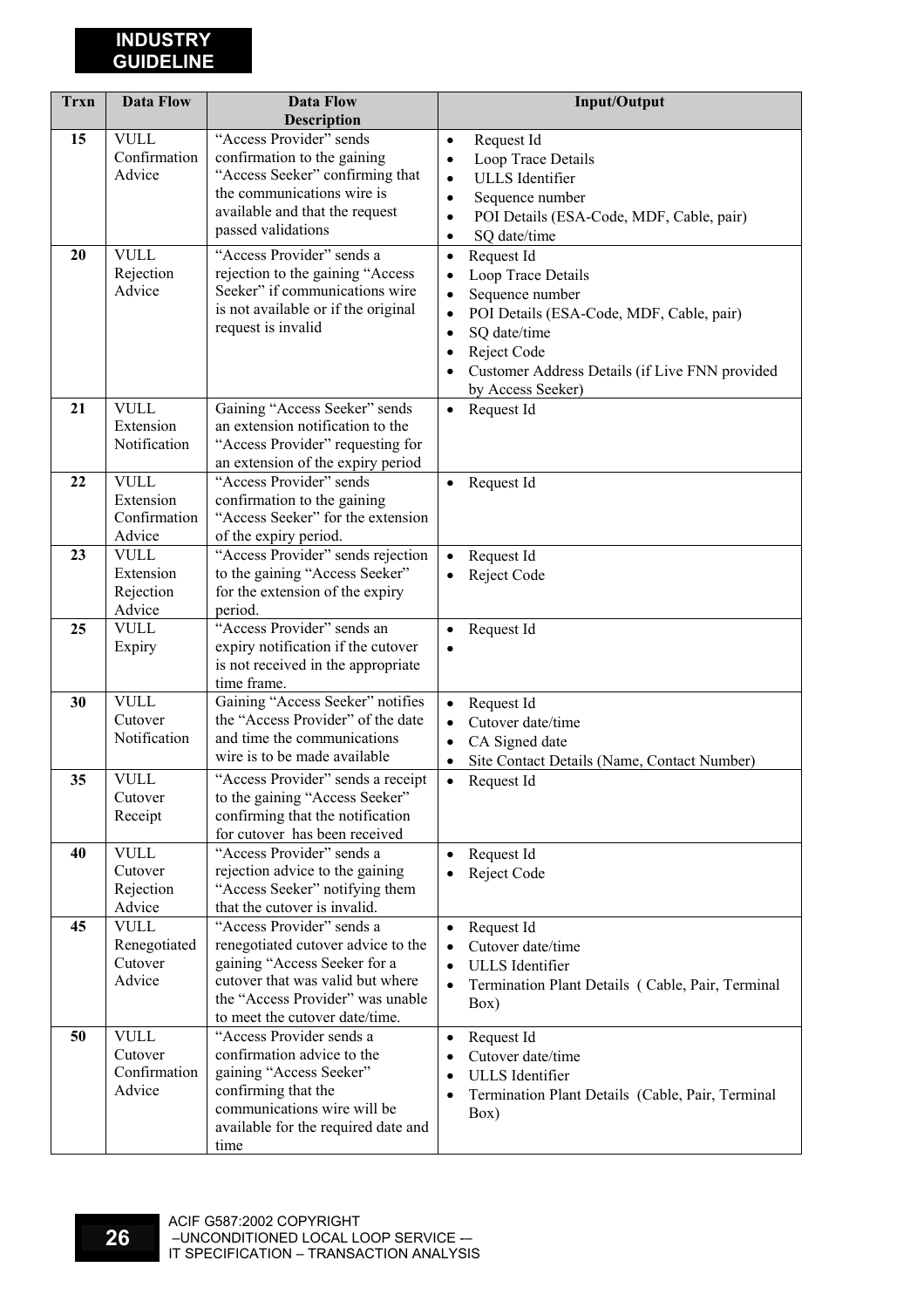# **SECTION 11**

| <b>Trxn</b> | <b>Data Flow</b>          | <b>Data Flow</b>                                                      | Input/Output                                 |
|-------------|---------------------------|-----------------------------------------------------------------------|----------------------------------------------|
|             |                           | <b>Description</b>                                                    |                                              |
| 55          | <b>VULL</b><br>Retarget   | Gaining "Access Seeker" notifies<br>the "Access Provider" of a change | Request Id<br>$\bullet$<br>Cutover date/time |
|             | Notification              | (or retarget) in date and time for                                    |                                              |
|             |                           | acquisition of the                                                    |                                              |
|             |                           | communications wire.                                                  |                                              |
| 60          | <b>VULL</b>               | The "Access Provider" sends a                                         | Request Id                                   |
|             | Retarget                  | receipt to the gaining "Access                                        |                                              |
|             | Receipt                   | Seeker" confirming that the                                           |                                              |
|             |                           | notification for a retarget has<br>been received                      |                                              |
| 70          | <b>VULL</b>               | "Access Provider sends a                                              | Request Id<br>$\bullet$                      |
|             | Retarget                  | confirmation advice to the                                            | Cutover date/time                            |
|             | Confirmation              | gaining "Access Seeker"                                               |                                              |
|             | Advice                    | confirming that the                                                   |                                              |
|             |                           | communications wire will be                                           |                                              |
|             |                           | available for the retargeted date                                     |                                              |
|             |                           | and time.                                                             |                                              |
| 65          | <b>VULL</b>               | "Access Provider" sends a                                             | Request Id                                   |
|             | Retarget<br>Rejection     | rejection advice to the gaining<br>"Access Seeker" notifying them     | Reject Code<br>$\bullet$                     |
|             | Advice                    | that the communications wire                                          |                                              |
|             |                           | cannot be made available for the                                      |                                              |
|             |                           | given date and time or the retarget                                   |                                              |
|             |                           | is invalid.                                                           |                                              |
| 46          | <b>VULL</b>               | "Access Provider" sends a                                             | Request Id                                   |
|             | Renegotiated              | renegotiated retarget advice to the                                   | Cutover date/time                            |
|             | Retarget<br>Advice        | gaining "Access Seeker for a                                          |                                              |
|             |                           | retarget that was valid but where<br>the "Access Provider" was unable |                                              |
|             |                           | to meet the retarget date/time.                                       |                                              |
| 75          | <b>VULL</b>               | Gaining "Access Seeker" will be                                       | Request Id                                   |
|             | Withdrawal                | able to withdraw a request by                                         |                                              |
|             | Notification              | initiating a withdrawal                                               |                                              |
|             |                           | notification to the "Access                                           |                                              |
|             |                           | Provider"                                                             |                                              |
| 80          | <b>VULL</b><br>Withdrawal | "Access Provider" sends a                                             | Request Id                                   |
|             | Confirmation              | confirmation advice to the<br>gaining "Access Seeker".                |                                              |
|             |                           | Notifying them that the                                               |                                              |
|             |                           | withdrawal of the request for                                         |                                              |
|             |                           | communications wire is                                                |                                              |
|             |                           | confirmed                                                             |                                              |
| 85          | <b>VULL</b>               | "Access Provider" sends a                                             | Request Id                                   |
|             | Withdrawal                | rejection advice to the gaining                                       | Reject Code                                  |
|             | Rejection                 | "Access Seeker" notifying them                                        |                                              |
|             |                           | that the withdrawal of the request<br>for communications wires is     |                                              |
|             |                           | rejected.                                                             |                                              |
| 90          | <b>VULL</b>               | Gaining "Access Provider" sends                                       | Request Id                                   |
|             | Completion                | on completion of the activities to                                    |                                              |
|             |                           | cut the communications wire over                                      |                                              |
|             |                           | to the "Access Seeker                                                 |                                              |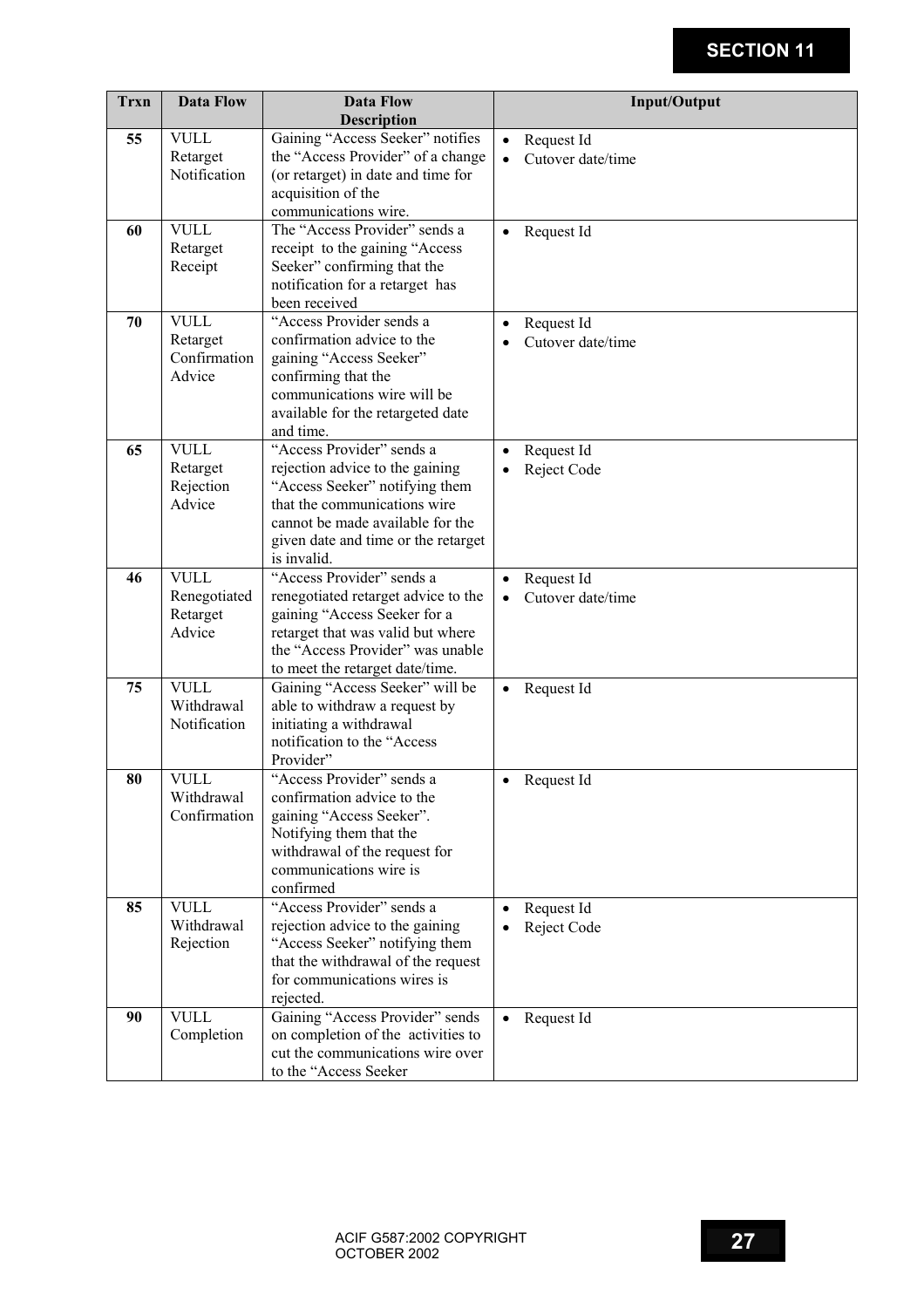

#### **Trxn Data Flow Data Flow Description Input/Output 95** DULL Notification Gaining "Access Seeker" initiates the acquisition of a communications wire from an "Access Provider" and requires the existing number to be diverted to another number • Request Id, • Customer Account Number • Deployment Class, • Power Indicator, • POI Details (ESA-Code, MDF, Cable, pair) • Customer Service Address Details • Access Seeker Contact Details (Name, Number) • Service number • Call Diversion Service Number • CA Signed date • Assurance Category • Call diversion Billing Profile **100** DULL Receipt Advice "Access Provider" sends a receipt to the gaining "Access Seeker" confirming that the notification for communications wire has been received • Request Id **11** Non Recognisable Advice "Access Provider" sends a transaction to the gaining "Access Seeker" if the request is non identifiable • Duplicated record **105** DULL Confirmation Advice "Access Provider" sends confirmation to the gaining "Access Seeker" confirming that the communications wire is available and that the request passed validations • Request Id ULLS Identifier • Loop Trace Details SQ date/time

#### <span id="page-35-0"></span>*11.2 Acquire In Use Communications Wire and set Call Diversion (DULL)*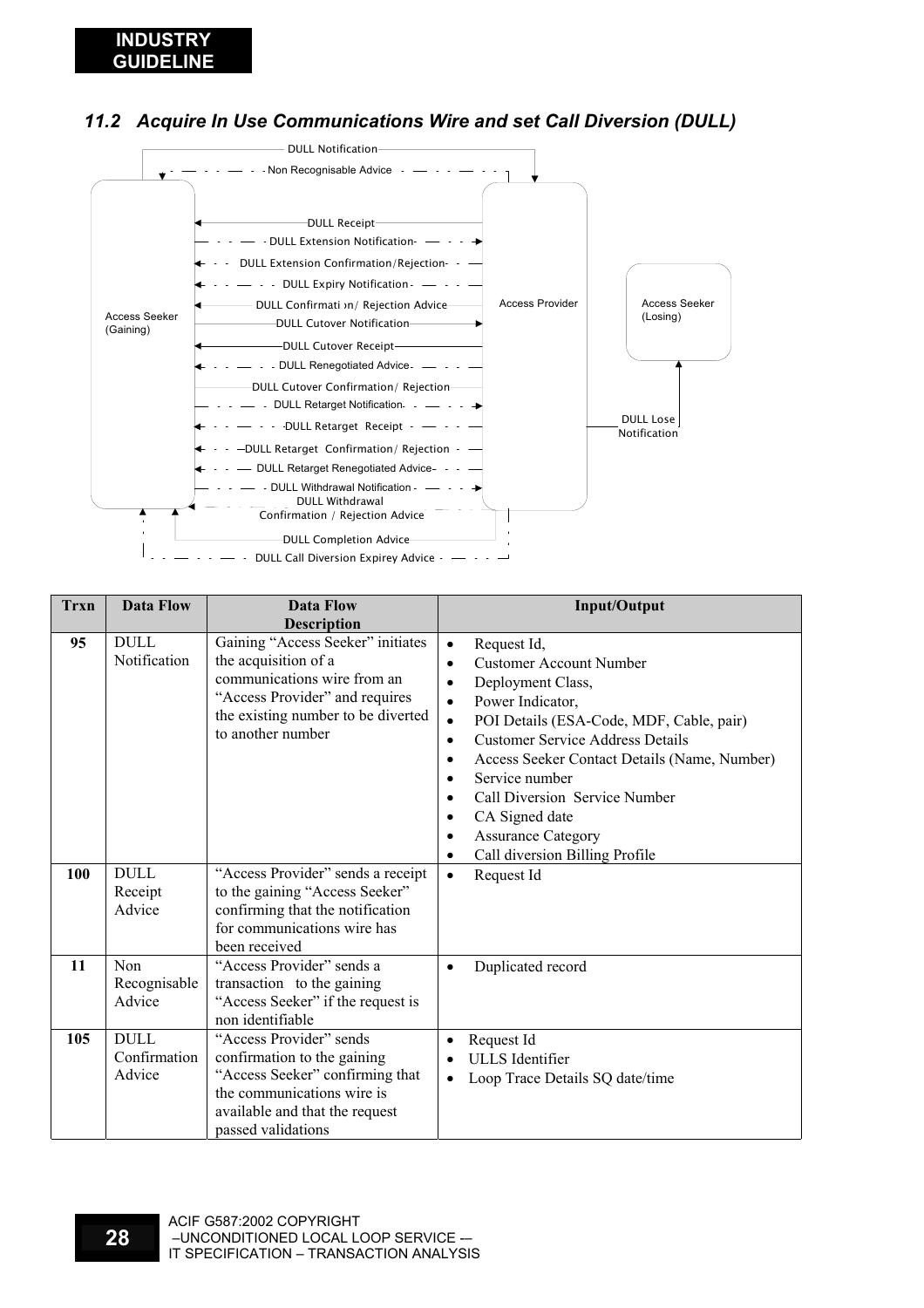| <b>Trxn</b> | <b>Data Flow</b>                                   | <b>Data Flow</b><br><b>Description</b>                                                                                                                                                                    | Input/Output                                                                                                                            |
|-------------|----------------------------------------------------|-----------------------------------------------------------------------------------------------------------------------------------------------------------------------------------------------------------|-----------------------------------------------------------------------------------------------------------------------------------------|
| <b>110</b>  | <b>DULL</b><br>Rejection<br>Advice                 | "Access Provider" sends a<br>rejection to the gaining "Access<br>Seeker" if communications wire<br>is not available or if the original<br>request is invalid                                              | Request Id<br>Loop Trace Details SQ date/time<br>Reject Code<br>$\bullet$                                                               |
| 111         | <b>DULL</b><br>Extension<br>Notification           | Gaining "Access Seeker" sends<br>an extension notification to the<br>"Access Provider" requesting for<br>an extension of the expiry period                                                                | Request Id<br>$\bullet$                                                                                                                 |
| 112         | <b>DULL</b><br>Extension<br>Confirmation<br>Advice | "Access Provider" sends<br>confirmation to the gaining<br>"Access Seeker" for the extension<br>of the expiry period.                                                                                      | Request Id<br>$\bullet$                                                                                                                 |
| 113         | <b>DULL</b><br>Extension<br>Rejection<br>Advice    | "Access Provider" sends rejection<br>to the gaining "Access Seeker"<br>for the extension of the expiry<br>period.                                                                                         | Request Id<br>Reject Code                                                                                                               |
| 115         | <b>DULL</b><br>Expiry                              | "Access Provider" sends an<br>expiry notification if the cutover<br>is not received in the appropriate<br>time frame.                                                                                     | Request Id<br>$\bullet$                                                                                                                 |
| 120         | <b>DULL</b><br>Cutover<br>Notification             | Gaining "Access Seeker" notifies<br>the "Access Provider" of the date<br>and time the communications<br>wire is to be made available                                                                      | Request Id<br>$\bullet$<br>Cutover date/time<br>CA Signed date<br>$\bullet$<br>Site Contact Details (Name, Contact Number)<br>$\bullet$ |
| 125         | <b>DULL</b><br>Cutover<br>Receipt                  | "Access Provider" sends a receipt<br>to the gaining "Access Seeker"<br>confirming that the notification<br>for cutover has been received                                                                  | Request Id<br>$\bullet$                                                                                                                 |
| 130         | <b>DULL</b><br>Cutover<br>Rejection<br>Advice      | "Access Provider" sends a<br>rejection advice to the gaining<br>"Access Seeker" notifying them<br>that the cutover is invalid.                                                                            | Request Id<br>Reject Code                                                                                                               |
| 135         | <b>DULL</b><br>Renegotiated<br>Cutover<br>Advice   | "Access Provider" sends a<br>renegotiated cutover advice to the<br>gaining "Access Seeker for a<br>cutover that was valid but where<br>the "Access Provider" was unable<br>to meet the cutover date/time. | Request Id<br>Cutover date/time<br>$\bullet$<br>Termination Plant Details (Cable, Pair, Terminal<br>$\bullet$<br>Box)                   |
| 140         | <b>DULL</b><br>Cutover<br>Confirmation<br>Advice   | "Access Provider sends a<br>confirmation advice to the<br>gaining "Access Seeker"<br>confirming that the<br>communications wire will be<br>available for the required date and<br>time.                   | Request Id<br>Cutover date/time<br>$\bullet$<br>Termination Plant Details (Cable, Pair, Terminal<br>$\bullet$<br>Box)                   |
| 145         | <b>DULL</b><br>Retarget<br>Notification            | Gaining "Access Seeker" notifies<br>the "Access Provider" of a change<br>(or retarget) in date and time for<br>acquisition of the<br>communications wire.                                                 | Request Id<br>Cutover date/time<br>$\bullet$                                                                                            |
| 150         | <b>DULL</b><br>Retarget<br>Receipt                 | The "Access Provider" sends a<br>receipt to the gaining "Access<br>Seeker" confirming that the<br>notification for a retarget has<br>been received                                                        | Request Id<br>$\bullet$                                                                                                                 |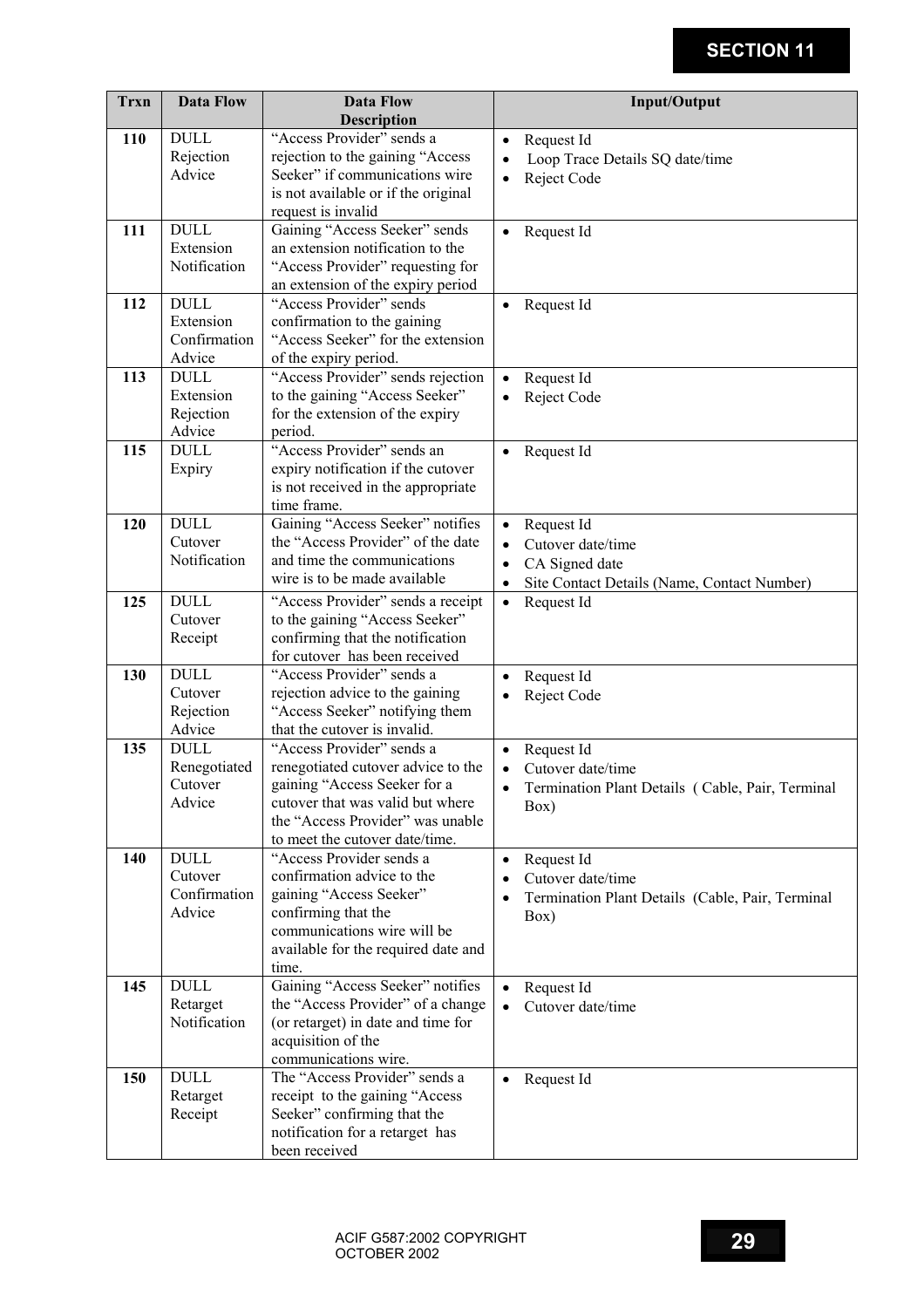| <b>Trxn</b> | <b>Data Flow</b>                                  | <b>Data Flow</b><br><b>Description</b>                                                                                                                                                                                   | Input/Output                                                                     |
|-------------|---------------------------------------------------|--------------------------------------------------------------------------------------------------------------------------------------------------------------------------------------------------------------------------|----------------------------------------------------------------------------------|
| 160         | <b>DULL</b><br>Retarget<br>Confirmation<br>Advice | "Access Provider sends a<br>confirmation advice to the<br>gaining "Access Seeker"<br>confirming that the<br>communications wire will be<br>available for the retargeted date<br>and time.                                | Request Id<br>$\bullet$<br>Cutover date/time<br>$\bullet$                        |
| 155         | <b>DULL</b><br>Retarget<br>Rejection<br>Advice    | "Access Provider" sends a<br>rejection advice to the gaining<br>"Access Seeker" notifying them<br>that the communications wire<br>cannot be made available for the<br>given date and time or the retarget<br>is invalid. | Request Id<br>Reject Code                                                        |
| 136         | <b>DULL</b><br>Renegotiated<br>Retarget<br>Advice | "Access Provider" sends a<br>renegotiated retarget advice to the<br>gaining "Access Seeker for a<br>retarget that was valid but where<br>the "Access Provider" was unable<br>to meet the retarget date/time.             | Request Id<br>Cutover date/time                                                  |
| 165         | <b>DULL</b><br>Withdrawal<br>Notification         | Gaining "Access Seeker" will be<br>able to withdraw a request by<br>initiating a withdrawal<br>notification to the "Access<br>Provider"                                                                                  | Request Id                                                                       |
| 170         | <b>DULL</b><br>Withdrawal<br>Confirmation         | "Access Provider" sends a<br>confirmation advice to the<br>gaining "Access Seeker".<br>Notifying them that the<br>withdrawal of the request for<br>communications wire is<br>confirmed                                   | Request Id                                                                       |
| 175         | <b>DULL</b><br>Withdrawal<br>Rejection            | "Access Provider" sends a<br>rejection advice to the gaining<br>"Access Seeker" notifying them<br>that the withdrawal of the request<br>for communications wires is<br>rejected.                                         | Request Id<br>Reject Code<br>$\bullet$                                           |
| 180         | <b>DULL</b><br>Completion                         | Gaining "Access Provider" sends<br>on completion of the activities to<br>cut the communications wire over<br>to the "Access Seeker                                                                                       | Request Id                                                                       |
| 181         | <b>DULL</b> Lose<br>Notification                  | "Access Provider" on completion<br>of the acquisition process will<br>notify the "Losing Access<br>Seeker"                                                                                                               | Request Id<br>Service Number<br><b>ULLS</b> Identifier<br>Gaining Access Seeker  |
| 182         | <b>DULL Call</b><br>Diversion<br>expiry advice    | "Access Provider" after 30<br>calendar days will cancel call<br>diversion if the "Access Seeker"<br>does not cancel call diversion or<br>port the service number                                                         | Request Id<br>$\bullet$<br>Service Number<br>$\bullet$<br><b>ULLS</b> Identifier |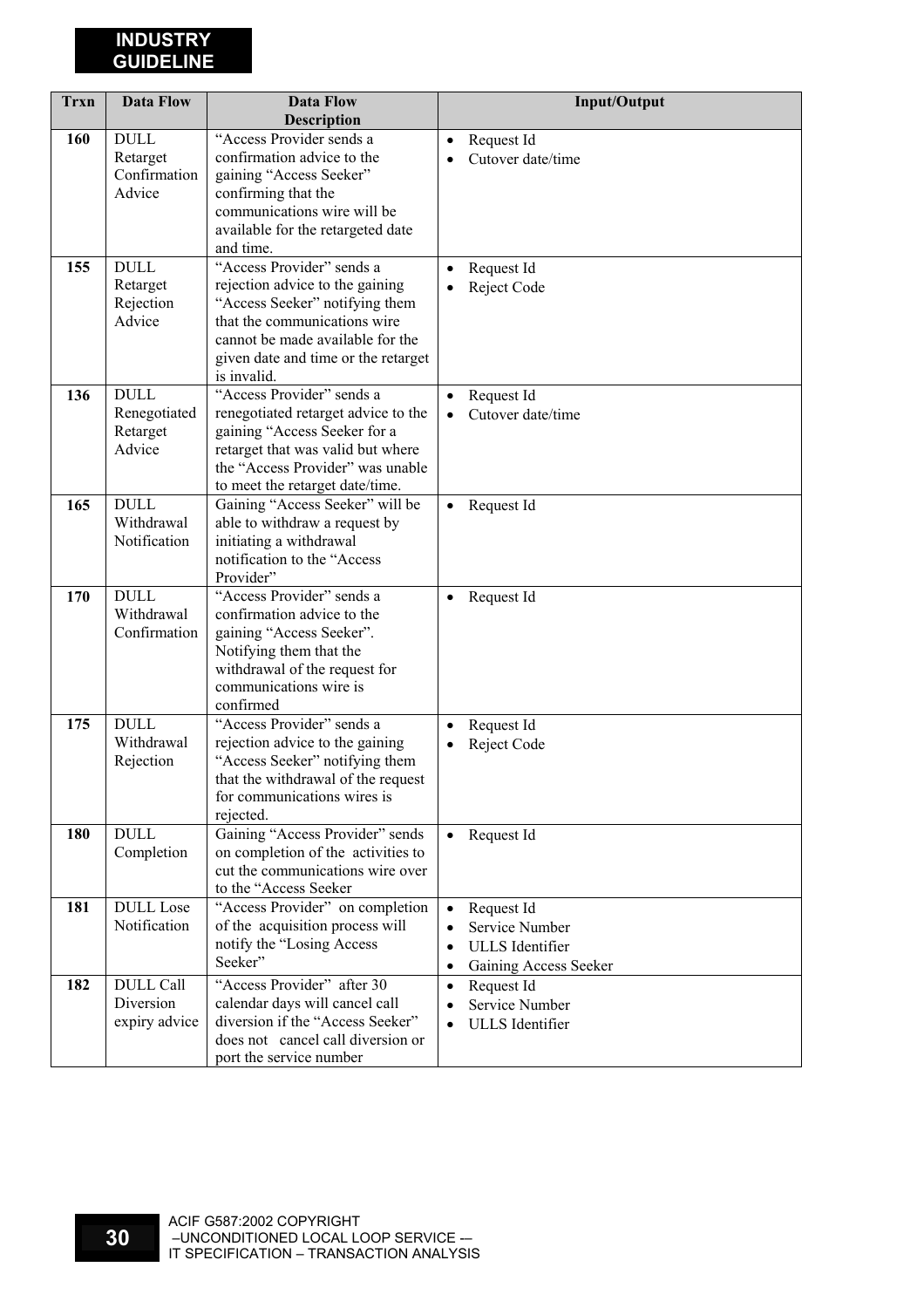

## *11.3 Acquire In Use Communications Wire (IULL)*

| Trxn | <b>Data Flow</b>                     | <b>Data Flow</b>                                                                                                                                                                | Input/Output                                                                                                                                                                                                                                                                                                                   |
|------|--------------------------------------|---------------------------------------------------------------------------------------------------------------------------------------------------------------------------------|--------------------------------------------------------------------------------------------------------------------------------------------------------------------------------------------------------------------------------------------------------------------------------------------------------------------------------|
|      |                                      | <b>Description</b>                                                                                                                                                              |                                                                                                                                                                                                                                                                                                                                |
| 290  | <b>ПЛ</b><br>Notification            | Gaining "Access Seeker" initiates<br>the acquisition of a<br>communications wire from an<br>"Access Provider"                                                                   | Request Id,<br>$\bullet$<br><b>Customer Account Number</b><br>Deployment Class,<br>Power Indicator,<br>$\bullet$<br>POI Details (ESA-Code, MDF, Cable, pair)<br>$\bullet$<br>Customer Service Address Details<br>Access Seeker Contact Details (Name, Number)<br>Service number<br>CA Signed date<br><b>Assurance Category</b> |
| 295  | <b>IULL</b><br>Receipt<br>Advice     | "Access Provider" sends a receipt<br>to the gaining "Access Seeker"<br>confirming that the notification<br>for communications wire has<br>been received                         | Request Id                                                                                                                                                                                                                                                                                                                     |
| 11   | <b>Non</b><br>Recognisable<br>Advice | "Access Provider" sends a<br>transaction to the gaining<br>"Access Seeker" if the request is<br>non identifiable                                                                | Duplicated record                                                                                                                                                                                                                                                                                                              |
| 300  | $\Pi\Pi$ .<br>Confirmation<br>Advice | "Access Provider" sends<br>confirmation to the gaining<br>"Access Seeker" confirming that<br>the communications wire is<br>available and that the request<br>passed validations | Request Id<br><b>ULLS</b> Identifier<br>Loop Trace Details SQ date/time                                                                                                                                                                                                                                                        |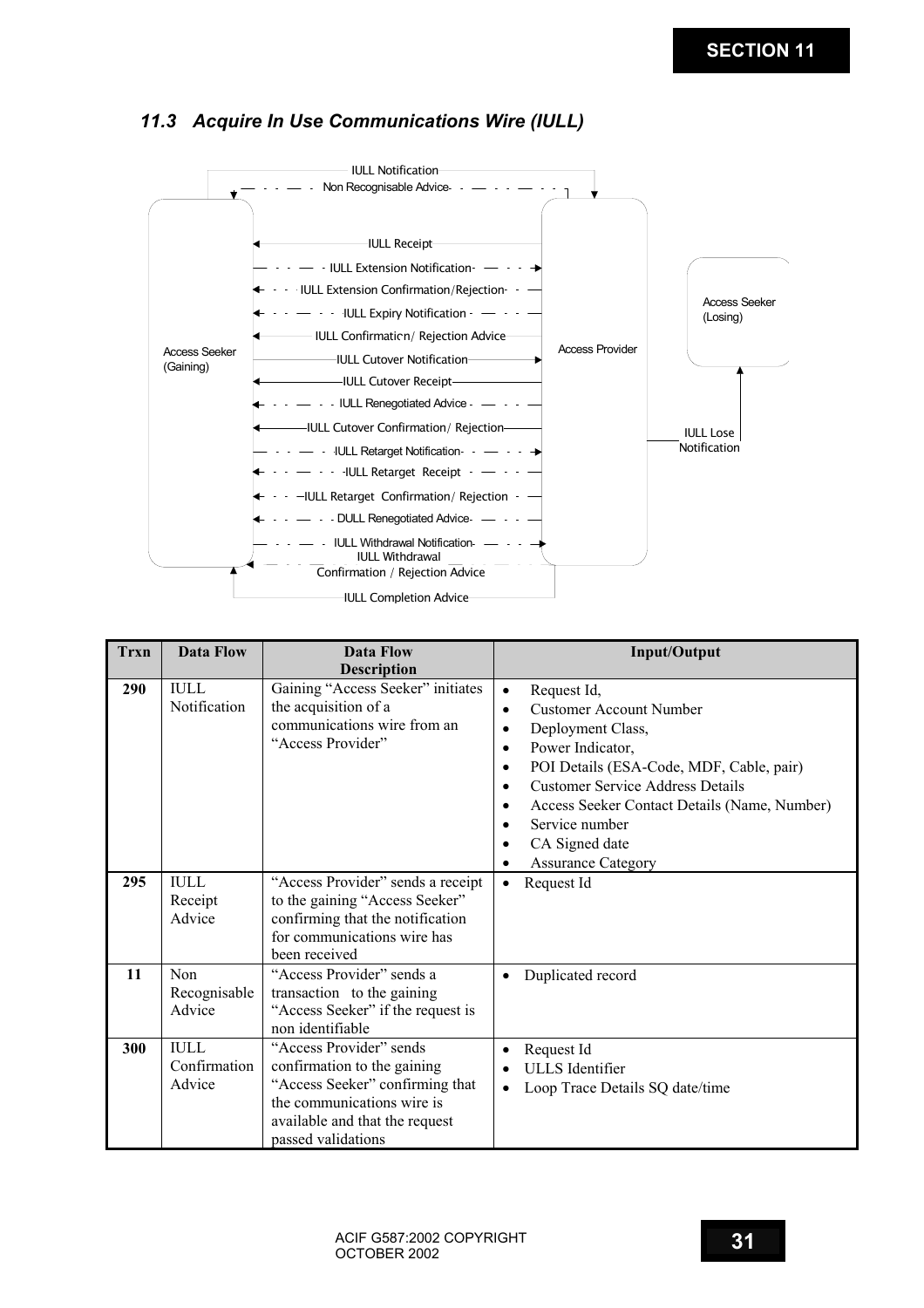| <b>Trxn</b> | <b>Data Flow</b>                                   | <b>Data Flow</b><br>Description                                                                                                                                                                           | Input/Output                                                                                                  |
|-------------|----------------------------------------------------|-----------------------------------------------------------------------------------------------------------------------------------------------------------------------------------------------------------|---------------------------------------------------------------------------------------------------------------|
| 305         | <b>IULL</b><br>Rejection<br>Advice                 | "Access Provider" sends a<br>rejection to the gaining "Access<br>Seeker" if communications wire<br>is not available or if the original<br>request is invalid                                              | Request Id<br>$\bullet$<br>Loop Trace Details SQ date/time<br>Reject Code<br>$\bullet$                        |
| 306         | <b>IULL</b><br>Extension<br>Notification           | Gaining "Access Seeker" sends<br>an extension notification to the<br>"Access Provider" requesting for<br>an extension of the expiry period                                                                | Request Id<br>$\bullet$                                                                                       |
| 307         | <b>IULL</b><br>Extension<br>Confirmation<br>Advice | "Access Provider" sends<br>confirmation to the gaining<br>"Access Seeker" for the extension<br>of the expiry period.                                                                                      | Request Id<br>$\bullet$                                                                                       |
| 308         | <b>IULL</b><br>Extension<br>Rejection<br>Advice    | "Access Provider" sends rejection<br>to the gaining "Access Seeker"<br>for the extension of the expiry<br>period.                                                                                         | Request Id<br>$\bullet$<br>Reject Code                                                                        |
| 310         | <b>IULL Expiry</b>                                 | "Access Provider" sends an<br>expiry notification if the cutover<br>is not received in the appropriate<br>time frame.                                                                                     | Request Id                                                                                                    |
| 315         | <b>IULL</b><br>Cutover<br>Notification             | Gaining "Access Seeker" notifies<br>the "Access Provider" of the date<br>and time the communications<br>wire is to be made available                                                                      | Request Id<br>Cutover date/time<br>CA Signed date<br>Site Contact Details (Name, Contact Number)<br>$\bullet$ |
| 320         | <b>IULL</b><br>Cutover<br>Receipt                  | "Access Provider" sends a receipt<br>to the gaining "Access Seeker"<br>confirming that the notification<br>for cutover has been received                                                                  | Request Id<br>$\bullet$                                                                                       |
| 325         | <b>IULL</b><br>Cutover<br>Rejection<br>Advice      | "Access Provider" sends a<br>rejection advice to the gaining<br>"Access Seeker" notifying them<br>that the cutover is invalid.                                                                            | Request Id<br>Reject Code                                                                                     |
| 330         | <b>IULL</b><br>Renegotiated<br>Cutover<br>Advice   | "Access Provider" sends a<br>renegotiated cutover advice to the<br>gaining "Access Seeker for a<br>cutover that was valid but where<br>the "Access Provider" was unable<br>to meet the cutover date/time. | Request Id<br>Cutover date/time<br>$\bullet$<br>Termination Plant Details (Cable, Pair, Terminal<br>Box)      |
| 335         | <b>IULL</b><br>Cutover<br>Confirmation<br>Advice   | "Access Provider sends a<br>confirmation advice to the<br>gaining "Access Seeker"<br>confirming that the<br>communications wire will be<br>available for the required date and<br>time.                   | Request Id<br>Cutover date/time<br>$\bullet$<br>Termination Plant Details (Cable, Pair, Terminal<br>Box)      |
| 340         | <b>IULL</b><br>Retarget<br>Notification            | Gaining "Access Seeker" notifies<br>the "Access Provider" of a change<br>(or retarget) in date and time for<br>acquisition of the<br>communications wire.                                                 | Request Id<br>Cutover date/time                                                                               |
| 345         | <b>IULL</b><br>Retarget<br>Receipt                 | The "Access Provider" sends a<br>receipt to the gaining "Access<br>Seeker" confirming that the<br>notification for a retarget has<br>been received                                                        | Request Id                                                                                                    |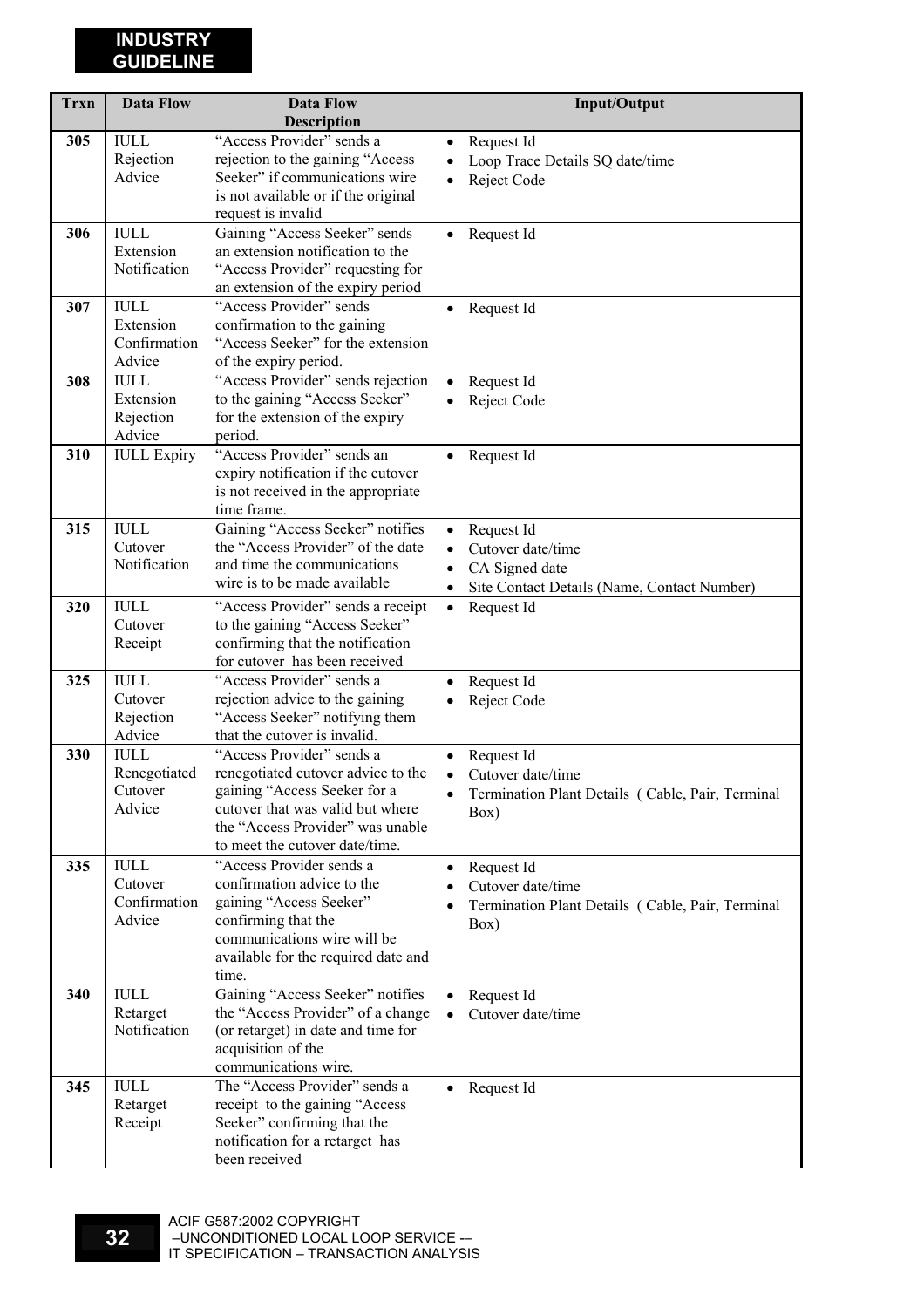| <b>Trxn</b> | <b>Data Flow</b>                                  | <b>Data Flow</b><br>Description                                                                                                                                                                                          | Input/Output                                                                    |
|-------------|---------------------------------------------------|--------------------------------------------------------------------------------------------------------------------------------------------------------------------------------------------------------------------------|---------------------------------------------------------------------------------|
| 355         | <b>IULL</b><br>Retarget<br>Confirmation<br>Advice | "Access Provider sends a<br>confirmation advice to the<br>gaining "Access Seeker"<br>confirming that the<br>communications wire will be<br>available for the retargeted date<br>and time.                                | Request Id<br>Cutover date/time                                                 |
| 350         | <b>IULL</b><br>Retarget<br>Rejection<br>Advice    | "Access Provider" sends a<br>rejection advice to the gaining<br>"Access Seeker" notifying them<br>that the communications wire<br>cannot be made available for the<br>given date and time or the retarget<br>is invalid. | Request Id<br>Reject Code                                                       |
| 346         | <b>IULL</b><br>Renegotiated<br>Retarget<br>Advice | "Access Provider" sends a<br>renegotiated retarget advice to the<br>gaining "Access Seeker for a<br>retarget that was valid but where<br>the "Access Provider" was unable<br>to meet the retarget date/time.             | Request Id<br>$\bullet$<br>Cutover date/time                                    |
| 360         | <b>IULL</b><br>Withdrawal<br>Notification         | Gaining "Access Seeker" will be<br>able to withdraw a request by<br>initiating a withdrawal<br>notification to the "Access<br>Provider"                                                                                  | Request Id<br>$\bullet$                                                         |
| 365         | <b>IULL</b><br>Withdrawal<br>Confirmation         | "Access Provider" sends a<br>confirmation advice to the<br>gaining "Access Seeker".<br>Notifying them that the<br>withdrawal of the request for<br>communications wire is<br>confirmed                                   | Request Id<br>$\bullet$                                                         |
| 370         | <b>IULL</b><br>Withdrawal<br>Rejection            | "Access Provider" sends a<br>rejection advice to the gaining<br>"Access Seeker" notifying them<br>that the withdrawal of the request<br>for communications wires is<br>rejected.                                         | Request Id<br>Reject Code                                                       |
| 375         | <b>IULL</b><br>Completion                         | Gaining "Access Provider" sends<br>on completion of the activities to<br>cut the communications wire over<br>to the "Access Seeker                                                                                       | Request Id                                                                      |
| 376         | <b>IULL</b> Lose<br>Notification                  | "Access Provider" on completion<br>of the acquisition process will<br>notify the "Losing Access<br>Seeker"                                                                                                               | Request Id<br>Service Number<br><b>ULLS</b> Identifier<br>Gaining Access Seeker |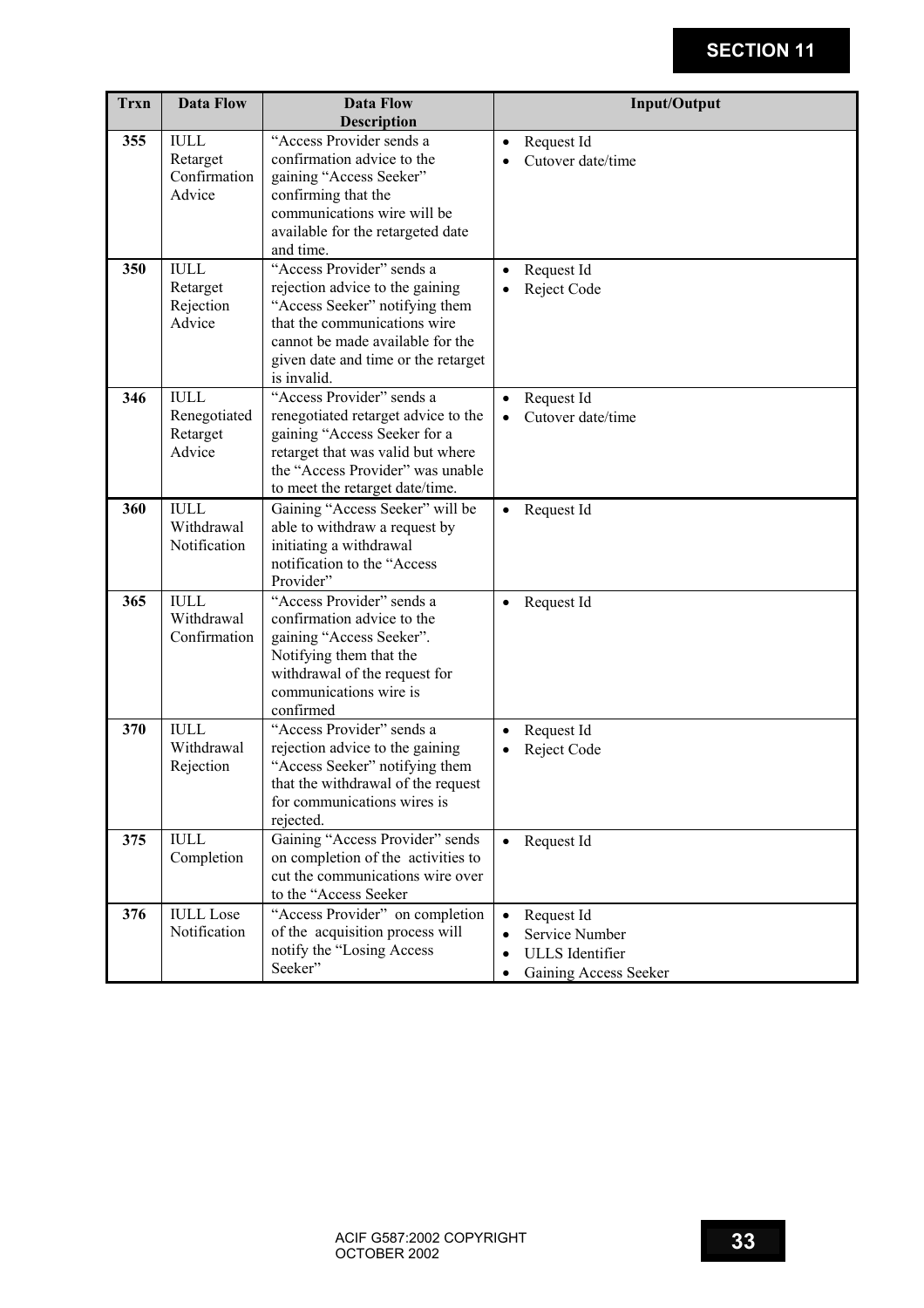

| <b>Trxn</b> | <b>Data Flow</b>                         | <b>Data Flow</b><br>Description                                                                                                                                                              | <b>Input/Output</b>                                                                                                                                                                                                                                                                                                               |
|-------------|------------------------------------------|----------------------------------------------------------------------------------------------------------------------------------------------------------------------------------------------|-----------------------------------------------------------------------------------------------------------------------------------------------------------------------------------------------------------------------------------------------------------------------------------------------------------------------------------|
| 395         | <b>TULL</b><br>Notification              | Gaining "Access Seeker" initiates<br>the transfer of a communications<br>wire from the "Access Provider"                                                                                     | Request Id,<br>$\bullet$<br>Deployment Class,<br>$\bullet$<br>Power Indicator,<br>$\bullet$<br>POI Details (ESA-Code, MDF, Cable, pair)<br>$\bullet$<br>Access Seeker Contact Details (Name, Number)<br>$\bullet$<br><b>ULLS</b> Identifier<br>$\bullet$<br>CA Signed date<br>$\bullet$<br><b>Assurance Category</b><br>$\bullet$ |
| 400         | <b>TULL</b><br>Receipt<br>Advice         | "Access Provider" sends a receipt<br>to the gaining "Access Seeker"<br>confirming that the transfer<br>notification for communications<br>wire has been received                             | Request Id<br>$\bullet$                                                                                                                                                                                                                                                                                                           |
| 11          | Non<br>Recognisable<br>Advice            | "Access Provider" sends a<br>transaction to the gaining<br>"Access Seeker" if the request is<br>non identifiable                                                                             | Duplicated record                                                                                                                                                                                                                                                                                                                 |
| 405         | <b>TULL</b><br>Confirmation<br>Advice    | "Access Provider" sends<br>confirmation to the gaining<br>"Access Seeker" confirming that<br>the communications wire is<br>available for transfer and that the<br>request passed validations | Request Id<br>$\bullet$<br><b>ULLS</b> Identifier<br>$\bullet$<br>Loop Trace Details SQ date/time<br>$\bullet$                                                                                                                                                                                                                    |
| 410         | <b>TULL</b><br>Rejection<br>Advice       | "Access Provider" sends a<br>rejection to the gaining "Access<br>Seeker" if communications wire<br>is not available for transfer or if<br>the original request is invalid                    | Request Id<br>Loop Trace Details SQ date/time<br>Reject Code<br>$\bullet$                                                                                                                                                                                                                                                         |
| 411         | <b>TULL</b><br>Extension<br>Notification | Gaining "Access Seeker" sends<br>an extension notification to the<br>"Access Provider" requesting for<br>an extension of the expiry period                                                   | Request Id<br>$\bullet$                                                                                                                                                                                                                                                                                                           |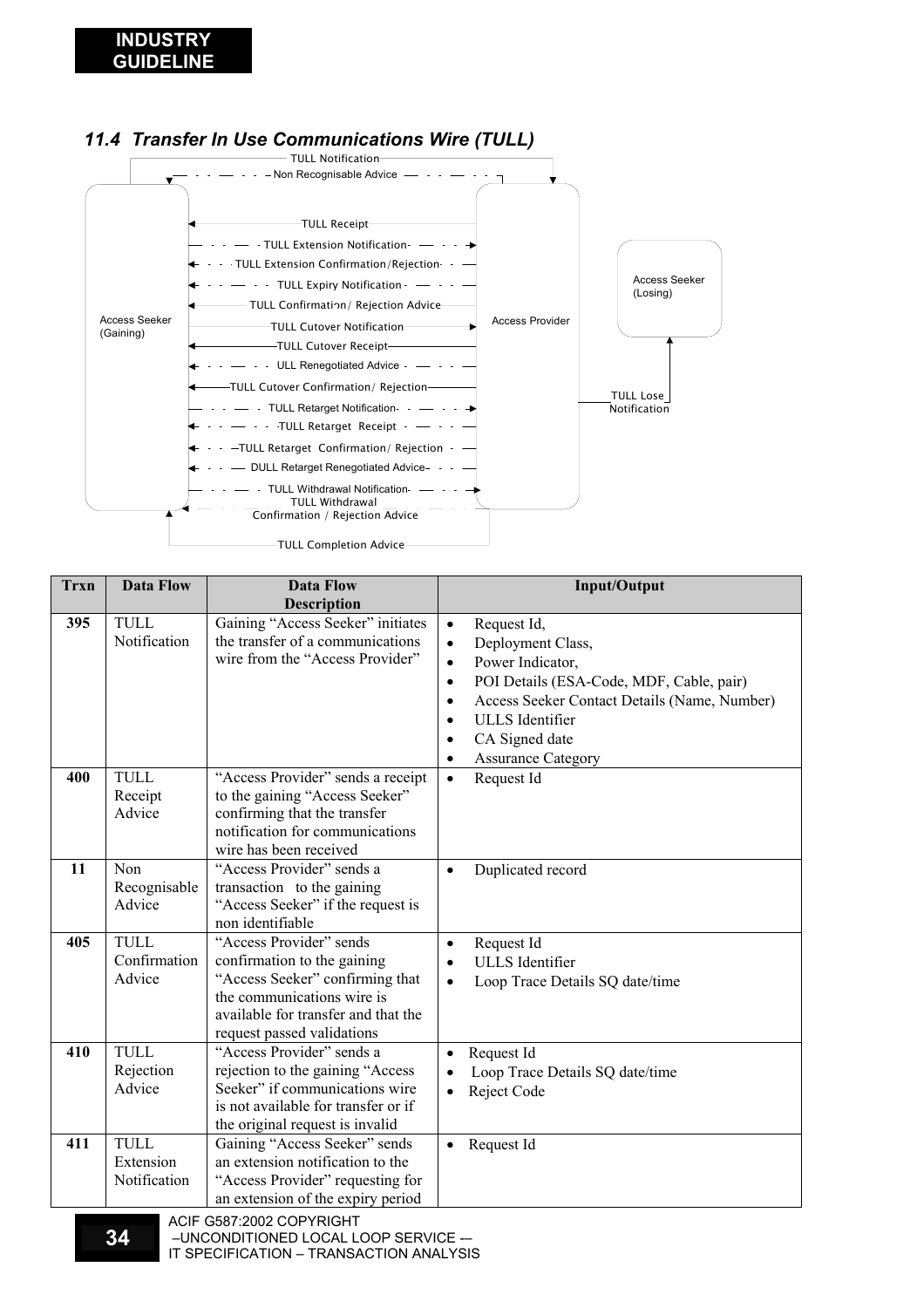| <b>Trxn</b> | <b>Data Flow</b>                    | <b>Data Flow</b>                                                  | Input/Output                                                  |
|-------------|-------------------------------------|-------------------------------------------------------------------|---------------------------------------------------------------|
|             |                                     | <b>Description</b>                                                |                                                               |
| 412         | <b>TULL</b>                         | "Access Provider" sends                                           | Request Id<br>$\bullet$                                       |
|             | Extension                           | confirmation to the gaining                                       |                                                               |
|             | Confirmation                        | "Access Seeker" for the extension                                 |                                                               |
|             | Advice                              | of the expiry period.                                             |                                                               |
| 413         | <b>TULL</b>                         | "Access Provider" sends rejection                                 | Request Id<br>$\bullet$                                       |
|             | Extension                           | to the gaining "Access Seeker"                                    | Reject Code                                                   |
|             | Rejection                           | for the extension of the expiry                                   |                                                               |
|             | Advice                              | period.                                                           |                                                               |
| 415         | <b>TULL</b>                         | "Access Provider" sends a                                         | Request Id<br>$\bullet$                                       |
|             | Expiry                              | transfer expiry notification if the                               |                                                               |
|             |                                     | cutover is not received in the                                    |                                                               |
|             |                                     | appropriate time frame.                                           |                                                               |
| 420         | <b>TULL</b>                         | Gaining "Access Seeker" notifies                                  | Request Id<br>$\bullet$                                       |
|             | Cutover                             | the "Access Provider" of the date                                 | Cutover date/time<br>$\bullet$                                |
|             | Notification                        | and time the communications                                       | CA Signed date<br>$\bullet$                                   |
|             |                                     | wire is to be transferred                                         | Site Contact Details (Name, Contact Number)<br>$\bullet$      |
| 425         | <b>TULL</b>                         | "Access Provider" sends a receipt                                 | Request Id<br>$\bullet$                                       |
|             | Cutover                             | to the gaining "Access Seeker"                                    |                                                               |
|             | Receipt                             | confirming that the notification                                  |                                                               |
|             |                                     | for cutover has been received                                     |                                                               |
| 430         | <b>TULL</b>                         | "Access Provider" sends a                                         | Request Id                                                    |
|             | Cutover                             | rejection advice to the gaining<br>"Access Seeker" notifying them | Reject Code                                                   |
|             | Rejection<br>Advice                 | that the cutover is invalid.                                      |                                                               |
| 435         | <b>TULL</b>                         | "Access Provider" sends a                                         | Request Id<br>$\bullet$                                       |
|             | Renegotiated                        | renegotiated cutover advice to the                                | Cutover date/time<br>$\bullet$                                |
|             | Cutover                             | gaining "Access Seeker" for a                                     | Termination Plant Details (Cable, Pair, Terminal<br>$\bullet$ |
|             | Advice                              | cutover that was valid but where                                  | Box)                                                          |
|             |                                     | the "Access Provider" was unable                                  |                                                               |
|             |                                     | to meet the cutover date/time.                                    |                                                               |
| 440         | <b>TULL</b>                         | "Access Provider sends a                                          | Request Id<br>$\bullet$                                       |
|             | Cutover                             | confirmation advice to the                                        | Cutover date/time<br>$\bullet$                                |
|             | Confirmation                        | gaining "Access Seeker"                                           | Termination Plant Details (Cable, Pair, Terminal<br>$\bullet$ |
|             | Advice                              | confirming that the                                               | Box)                                                          |
|             |                                     | communications wire will be                                       |                                                               |
|             |                                     | available for transfer for the                                    |                                                               |
|             |                                     | required date and time.                                           |                                                               |
| 445         | <b>TULL</b>                         | Gaining "Access Seeker" notifies                                  | Request Id                                                    |
|             | Retarget                            | the "Access Provider" of a change                                 | Cutover date/time<br>$\bullet$                                |
|             | Notification                        | (or retarget) in date and time for                                |                                                               |
|             |                                     | acquisition of the<br>communications wire.                        |                                                               |
| 450         | $\ensuremath{\mathsf{TULL}}\xspace$ | The "Access Provider" sends a                                     | Request Id                                                    |
|             | Retarget                            | receipt to the gaining "Access                                    |                                                               |
|             | Receipt                             | Seeker" confirming that the                                       |                                                               |
|             |                                     | notification for transfer retarget                                |                                                               |
|             |                                     | has been received                                                 |                                                               |
| 460         | <b>TULL</b>                         | "Access Provider sends a                                          | Request Id<br>$\bullet$                                       |
|             | Retarget                            | confirmation advice to the                                        | Cutover date/time                                             |
|             | Confirmation                        | gaining "Access Seeker"                                           |                                                               |
|             | Advice                              | confirming that the                                               |                                                               |
|             |                                     | communications wire will be                                       |                                                               |
|             |                                     | available for the retargeted                                      |                                                               |
|             |                                     | transfer date and time                                            |                                                               |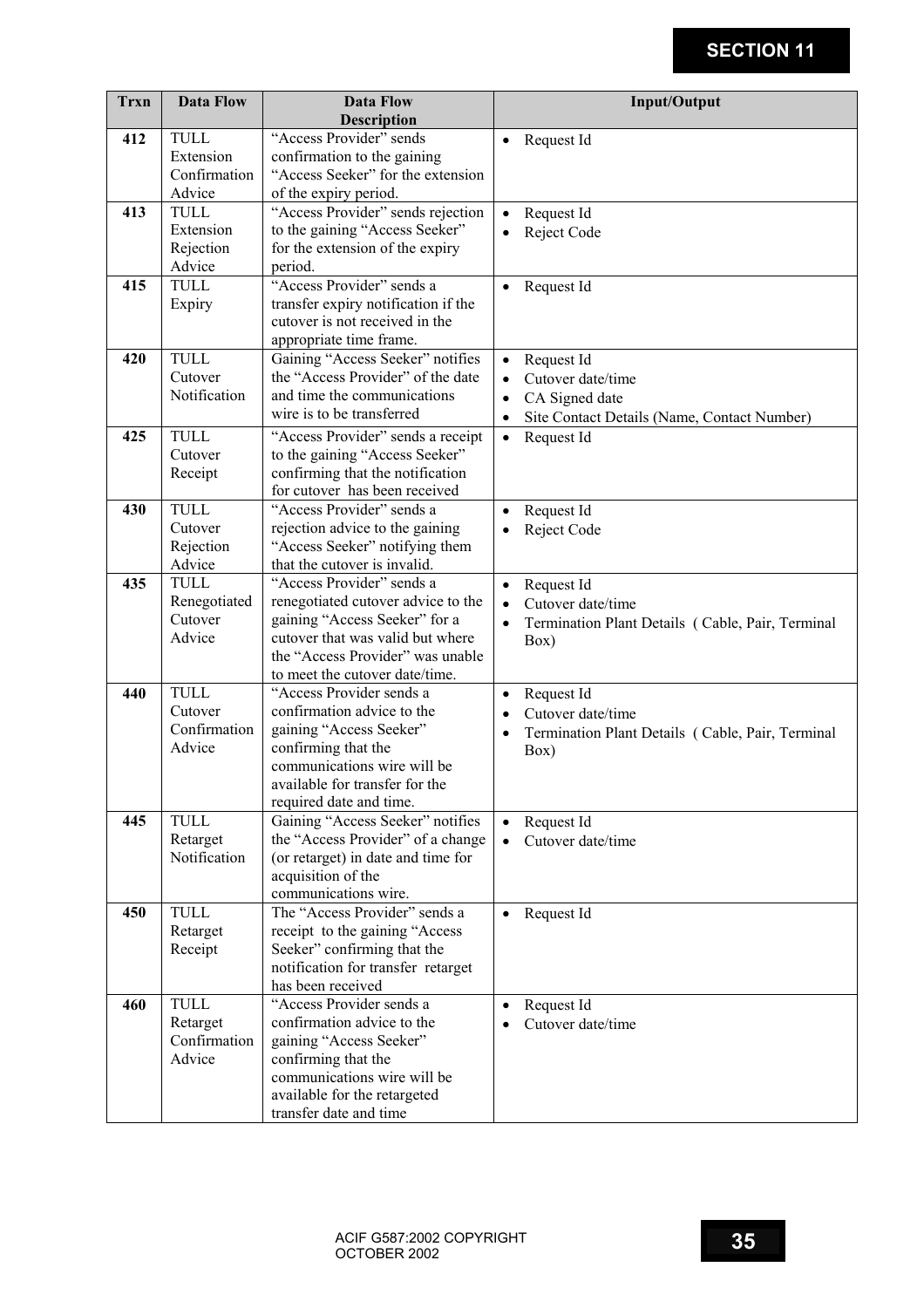| <b>Trxn</b> | <b>Data Flow</b> | <b>Data Flow</b><br><b>Description</b> | Input/Output                        |
|-------------|------------------|----------------------------------------|-------------------------------------|
| 455         | <b>TULL</b>      | "Access Provider" sends a              | Request Id                          |
|             | Retarget         | rejection advice to the gaining        | Reject Code                         |
|             | Rejection        | "Access Seeker" notifying them         |                                     |
|             | Advice           | that the communications wire           |                                     |
|             |                  | cannot be made available for           |                                     |
|             |                  | transfer for given date and time or    |                                     |
|             |                  | the retarget is invalid.               |                                     |
| 451         | <b>TULL</b>      | "Access Provider" sends a              | Request Id                          |
|             | Renegotiated     | renegotiated retarget advice to the    | Cutover date/time                   |
|             | Retarget         | gaining "Access Seeker for a           |                                     |
|             | Advice           | retarget that was valid but where      |                                     |
|             |                  | the "Access Provider" was unable       |                                     |
|             |                  | to meet the retarget date/time.        |                                     |
| 465         | <b>TULL</b>      | Gaining "Access Seeker" will be        | Request Id                          |
|             | Withdrawal       | able to withdraw a request by          |                                     |
|             | Notification     | initiating a withdrawal                |                                     |
|             |                  | notification to the "Access            |                                     |
|             |                  | Provider"                              |                                     |
| 470         | <b>TULL</b>      | "Access Provider" sends a              | Request Id                          |
|             | Withdrawal       | confirmation advice to the             |                                     |
|             | Confirmation     | gaining "Access Seeker".               |                                     |
|             |                  | Notifying them that the                |                                     |
|             |                  | withdrawal of the request for          |                                     |
|             |                  | communications wire is<br>confirmed    |                                     |
| 475         | <b>TULL</b>      | "Access Provider" sends a              |                                     |
|             | Withdrawal       | rejection advice to the gaining        | Request Id<br>Reject Code           |
|             | Rejection        | "Access Seeker" notifying them         |                                     |
|             |                  | that the withdrawal of the transfer    |                                     |
|             |                  | request for communications wires       |                                     |
|             |                  | is rejected.                           |                                     |
| 480         | <b>TULL</b>      | Gaining "Access Provider" sends        | Request Id<br>$\bullet$             |
|             | Completion       | on completion of the transfer          |                                     |
|             |                  | activities to cut the                  |                                     |
|             |                  | communications wire over to the        |                                     |
|             |                  | "Access Seeker                         |                                     |
| 481         | <b>TULL Lose</b> | "Access Provider" on completion        | Request Id<br>$\bullet$             |
|             | Notification     | of the acquisition process will        | <b>ULLS</b> Identifier<br>$\bullet$ |
|             |                  | notify the "Losing Access              | Gaining Access Seeker               |
|             |                  | Seeker"                                |                                     |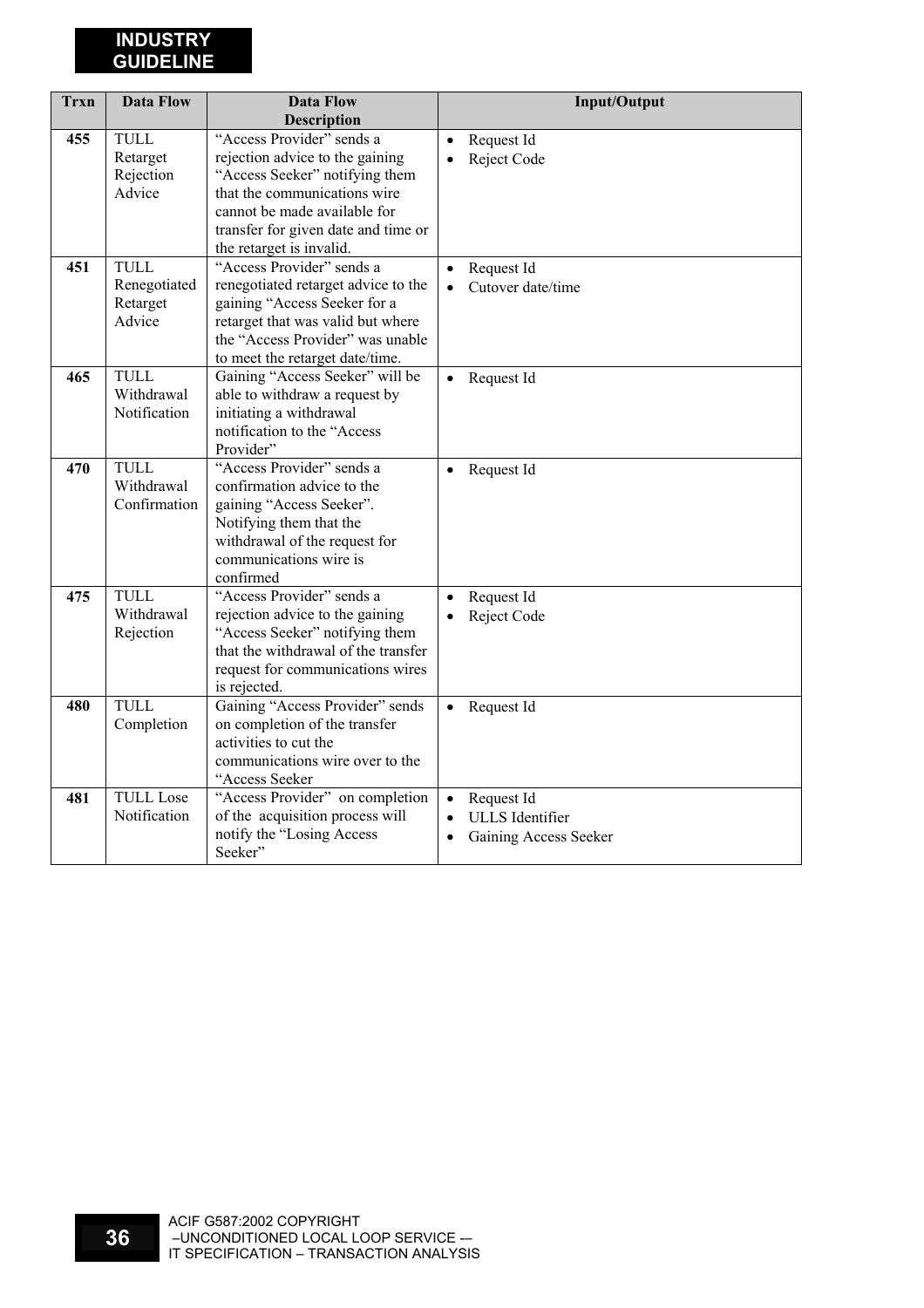## *11.5 Handback Communications Wire (HULL)*



| <b>Trxn</b><br>No. | <b>Data Flow</b>                                    | <b>Data Flow</b><br><b>Description</b>                                                                                                                                             | Input/Output                                                                                                 |
|--------------------|-----------------------------------------------------|------------------------------------------------------------------------------------------------------------------------------------------------------------------------------------|--------------------------------------------------------------------------------------------------------------|
| 735                | <b>HULL</b><br>Notification                         | Gaining "Access Seeker" sends a<br>give back notification to the<br>"Access Provider" that owns the<br>communications wire eg the<br>Communications Wire is no<br>longer required. | Request Id<br><b>ULLS</b> Identifier<br><b>Disconnection Date</b><br>$\bullet$<br>Handback Type<br>$\bullet$ |
| 740                | ${\rm HULL}$<br>Receipt<br>Advice                   | "Access Provider" sends a receipt<br>to the gaining "Access Seeker"<br>confirming that the notification<br>for the Handback of<br>communications wire has been<br>received         | Request Id                                                                                                   |
| 11                 | Non<br>Recognisable<br>Advice                       | "Access Provider" sends a<br>transaction to the gaining<br>"Access Seeker" if the request is<br>non identifiable                                                                   | Duplicated record                                                                                            |
| 745                | <b>HULL</b><br>Confirmation<br>Advice               | "Access Provider" sends a<br>confirmation advice to the<br>gaining "Access Seeker"<br>confirming that the<br>communications wire can be<br>handed back                             | Request Id                                                                                                   |
| 750                | <b>HULL</b><br>Rejection<br>Advice                  | "Access Provider" sends a<br>rejection advice to the gaining<br>"Access Seeker" if the<br>communications wire can not be<br>handed back                                            | Request Id<br>Reject Code                                                                                    |
| 753                | <b>HULL</b><br>Withdrawal<br>Notification           | "Access Seeker" will be able to<br>withdraw a Handback request by<br>initiating a Handback withdrawal<br>notification to the "Access<br>Provider"                                  | • Request Id                                                                                                 |
| 754                | <b>HULL</b><br>Withdrawal<br>Confirmation<br>Advice | "Access Provider" sends a<br>confirmation advice to the<br>gaining "Access Seeker"<br>confirming that the Handback can<br>be withdrawn                                             | Request Id                                                                                                   |
| 755                | <b>HULL</b><br>Withdrawal<br>Rejection<br>Advice    | "Access Provider" sends a<br>confirmation advice to the<br>gaining "Access Seeker"<br>confirming that the Handback<br>cannot be withdrawn                                          | Request Id<br>Reject Code<br>$\bullet$                                                                       |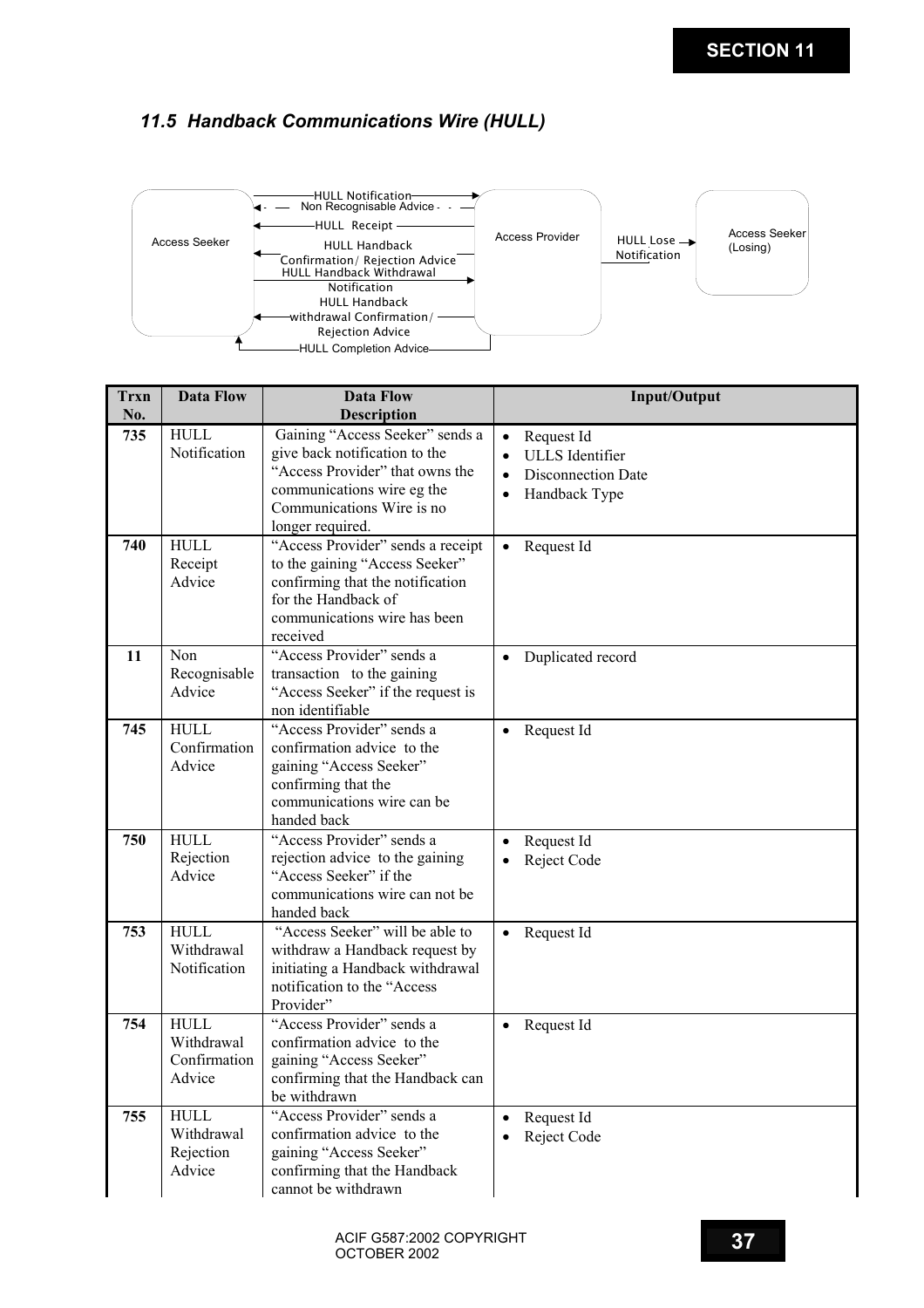| <b>Trxn</b><br>No. | Data Flow                        | <b>Data Flow</b><br><b>Description</b>                                                                      | Input/Output                                                                            |
|--------------------|----------------------------------|-------------------------------------------------------------------------------------------------------------|-----------------------------------------------------------------------------------------|
| 751                | <b>HULL</b><br>Completion        | "Access Provider" sends on<br>completion of the Handback<br>completion advice to the "Access"<br>Seeker     | Request Id                                                                              |
| 752                | <b>HULL Lose</b><br>Notification | "Access Provider" on completion<br>of the acquisition process will<br>notify the "Losing Access"<br>Seeker" | Request Id<br>$\bullet$<br><b>ULLS</b> Identifier<br>$\bullet$<br>Gaining Access Seeker |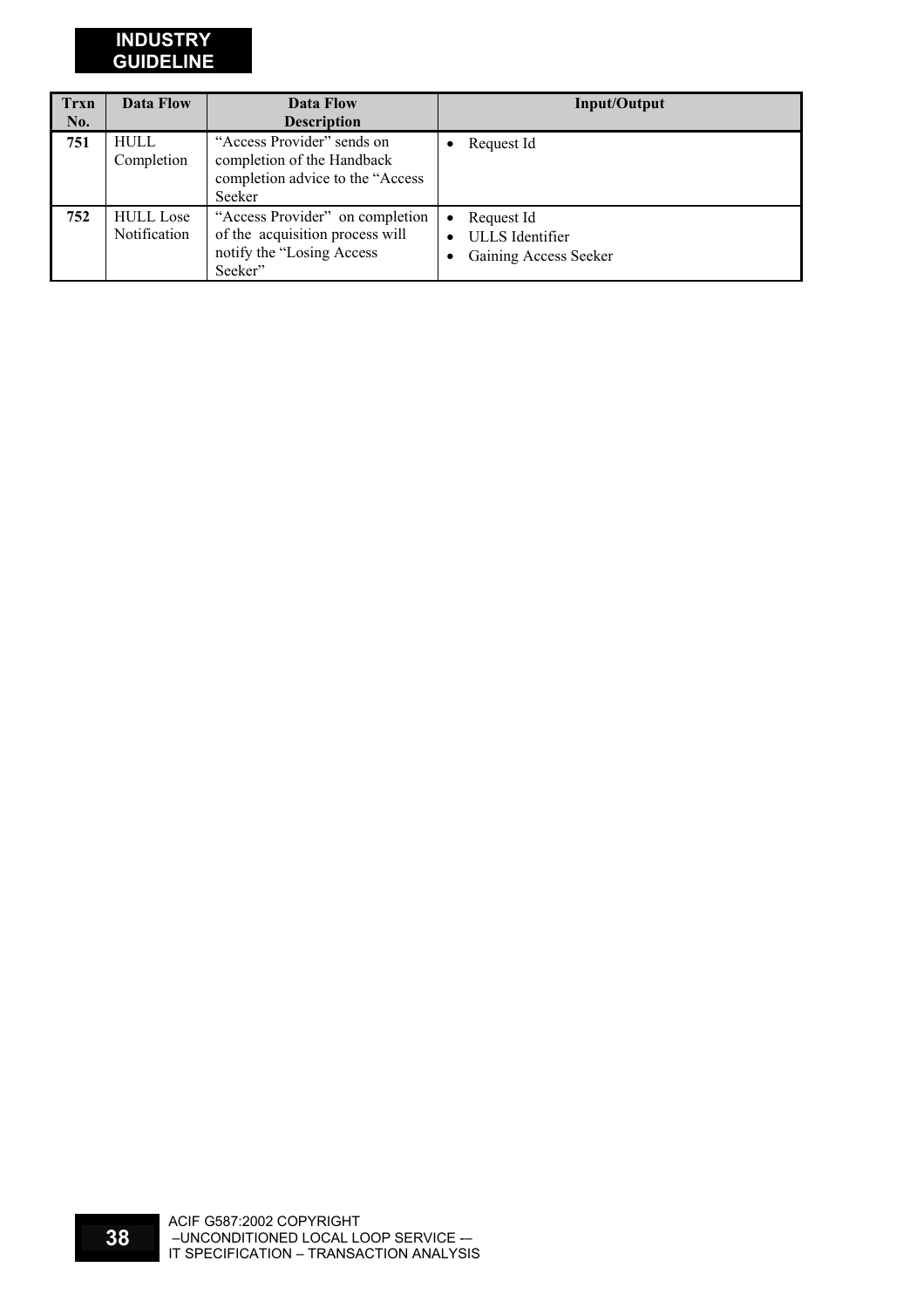

## *11.6 Change of Communications Wire Use (CULL)*



| <b>Trxn</b> | <b>Data Flow</b>                      | <b>Data Flow</b><br><b>Description</b>                                                                                                                                                                 | Input/Output                                                                                                                                          |
|-------------|---------------------------------------|--------------------------------------------------------------------------------------------------------------------------------------------------------------------------------------------------------|-------------------------------------------------------------------------------------------------------------------------------------------------------|
| 760         | <b>CULL</b><br>Notification           | Gaining "Access Seeker" sends<br>notification of a Change of use<br>for a particular communications<br>wire.                                                                                           | Request Id<br>$\bullet$<br><b>ULLS</b> Identifier<br>$\bullet$<br>Deployment Class<br>$\bullet$<br>Power Indicator,<br>$\bullet$<br>Date<br>$\bullet$ |
| 765         | <b>CULL</b><br>Receipt                | "Access Provider" sends a receipt<br>to the gaining "Access Seeker"<br>confirming that the notification<br>for the Change of use of<br>communications wire has been<br>received                        | Request Id<br>$\bullet$                                                                                                                               |
| 11          | Non<br>Recognisable<br>Advice         | "Access Provider" sends a<br>transaction to the gaining<br>"Access Seeker" if the request is<br>non identifiable                                                                                       | Duplicated record<br>$\bullet$                                                                                                                        |
| 770         | <b>CULL</b><br>Confirmation<br>Advice | "Access Provider" sends a<br>confirmation advice to the<br>gaining "Access Seeker"<br>confirming that the<br>communications wire is able to<br>support the deployment class as<br>per deployment rules | Request Id<br>$\bullet$                                                                                                                               |
| 775         | <b>CULL</b><br>Rejection<br>Advice    | "Access Provider" sent to the<br>gaining "Access Seeker" a<br>rejection advice if the<br>communications wire cannot<br>support the deployment class as<br>per deployment rules                         | Request Id<br>Reject Code                                                                                                                             |
| 780         | <b>CULL</b><br>completion<br>Advice   | Gaining "Access Seeker" will<br>send a completion advice to the<br>"Access Provider" confirming<br>that the communications wire has<br>be changed to the proposed<br>deployment class                  | Request Id<br>$\bullet$                                                                                                                               |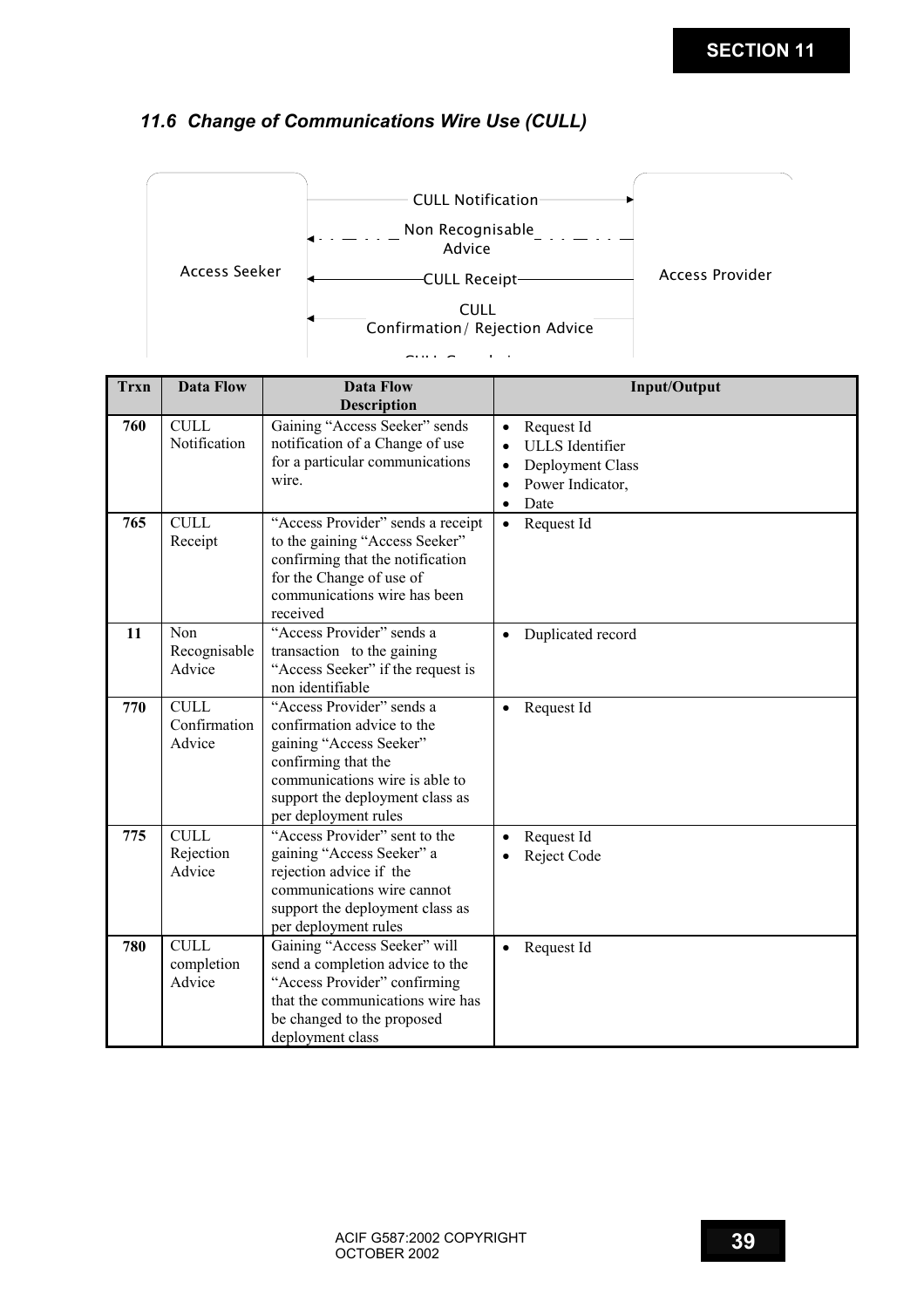## *11.7 Cancel Call Diversion (CDULL)*



| <b>Trxn</b><br>No. | <b>Data Flow</b>                       | <b>Data Flow</b>                                                                                                                                                     | <b>Input/Output</b>          |
|--------------------|----------------------------------------|----------------------------------------------------------------------------------------------------------------------------------------------------------------------|------------------------------|
| 785                | <b>CDULL</b><br>Notification           | <b>Description</b><br>Gaining "Access Seeker" sends<br>notification to the "Access"<br>Provider" for cancellation of call<br>diversion.                              | Request Id<br>Service Number |
| 790                | <b>CDULL</b><br>Receipt                | "Access Provider" sends a receipt<br>to the gaining "Access Seeker"<br>confirming that cancellation<br>notification has been received                                | Request Id                   |
| 11                 | Non<br>Recognisable<br>Advice          | "Access Provider" sends a<br>transaction to the gaining<br>"Access Seeker" if the request is<br>non identifiable                                                     | Duplicated record            |
| 795                | <b>CDULL</b><br>Confirmation<br>Advice | "Access Provider" sends a<br>confirmation advice to the<br>gaining "Access Seeker"<br>confirming that the cancellation<br>will be actioned at the given<br>date/time | Request Id<br>$\bullet$      |
| 800                | <b>CDULL</b><br>Rejection<br>Advice    | "Access Provider" sends a<br>rejection advice to the gaining<br>"Access Seeker" confirming that<br>the cancellation cannot be<br>actioned at the given date/time     | Request Id<br>Reject Code    |
| 801                | CDULL.<br>Completion<br>Advice         | "Access Provider" sends a<br>completion advice to the gaining<br>"Access Seeker" confirming that<br>the switched base service, call<br>diversion has been cancelled. | Request Id                   |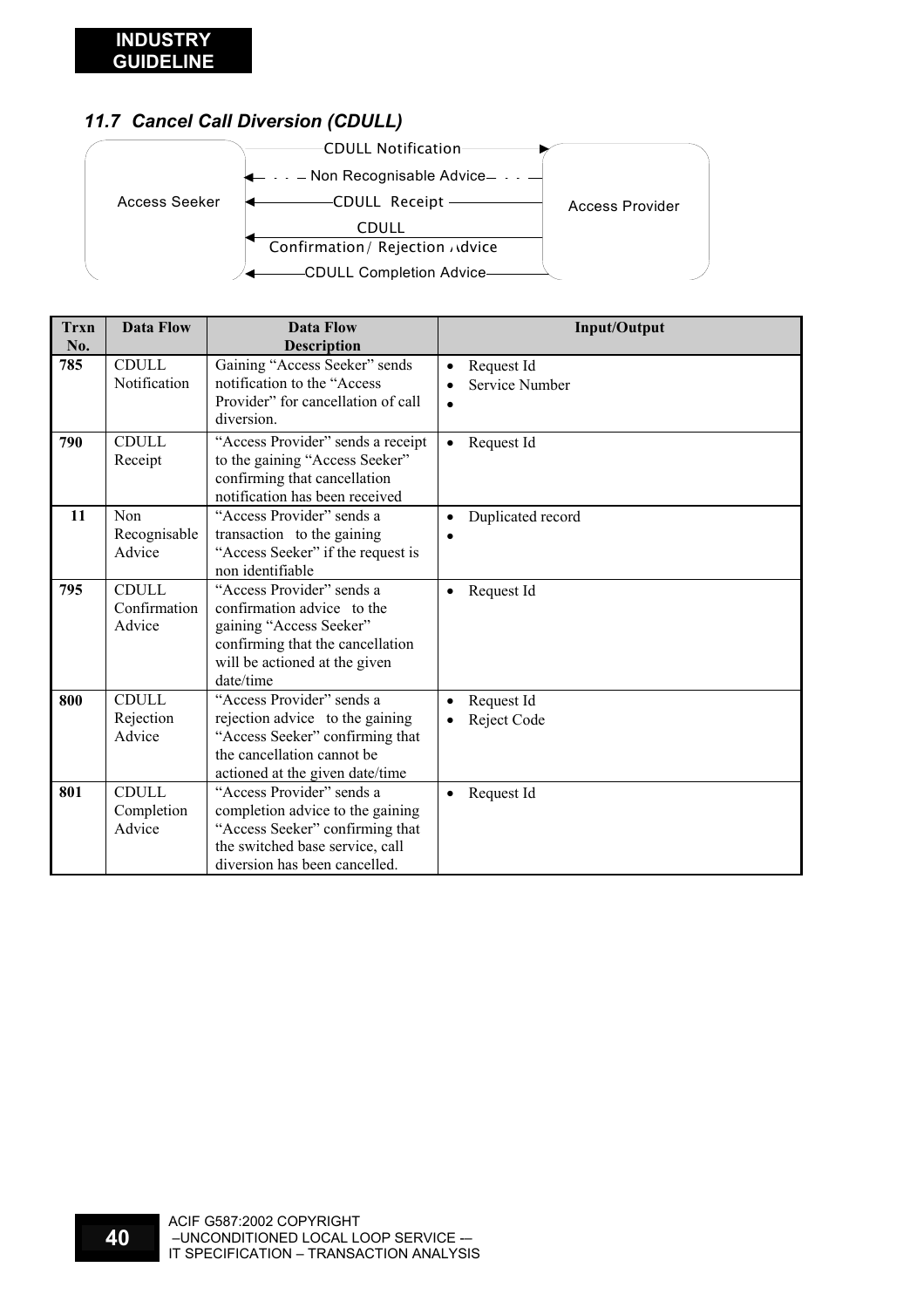

## *11.8 Service Qualification Query for vacant twisted metallic pair (SQVULL)*

| <b>Trxn</b><br>No. | <b>Data Flow</b>                        | <b>Data Flow</b><br><b>Description</b>                                                                                                                                                                                              | Input/Output                                                                                                                                                                                                                                                                                      |
|--------------------|-----------------------------------------|-------------------------------------------------------------------------------------------------------------------------------------------------------------------------------------------------------------------------------------|---------------------------------------------------------------------------------------------------------------------------------------------------------------------------------------------------------------------------------------------------------------------------------------------------|
| 810                | <b>SQVULL</b><br>Notification           | "Access Seeker" sends<br>notification for query purposes to<br>the "Access Provider" for<br>determination of a vacant<br>communications wire. That is<br>compatible to deployment rules<br>for a given deployment class.            | Request Id,<br>$\bullet$<br><b>Customer Service Address Details</b><br>$\bullet$<br>Number of Services,<br>$\bullet$<br>Deployment Class,<br>$\bullet$<br>Power Indicator,<br>$\bullet$<br><b>Access Seeker Contact Details</b><br>$\bullet$<br>Live Service FNN at Customer Address<br>$\bullet$ |
| 815                | <b>VULL</b><br>Receipt<br>Advice        | "Access Provider" sends a receipt<br>to the gaining "Access Seeker"<br>confirming that the notification<br>for communications wire has<br>been received                                                                             | Request Id<br>$\bullet$                                                                                                                                                                                                                                                                           |
| 11                 | Non<br>Recognisable<br>Advice           | "Access Provider" sends a<br>transaction to the gaining<br>"Access Seeker" if the request is<br>non identifiable                                                                                                                    | Duplicated record                                                                                                                                                                                                                                                                                 |
| 825                | <b>SQVULL</b><br>Confirmation<br>Advice | "Access Provider" sends a<br>confirmation advice to the<br>"Access Seeker" confirming that<br>there is a communications wire<br>available that meets deployment<br>rules                                                            | Request Id<br>$\bullet$<br>Loop Trace Details<br>$\bullet$<br>Sequence number<br>$\bullet$<br>SQ date/time<br>$\bullet$                                                                                                                                                                           |
| 820                | <b>SQVULL</b><br>Rejection<br>Advice    | A rejection advice is sent to the<br>"Access Seeker" rejecting the<br>query. That is, either<br>communications wire is not<br>available or that the<br>communications wire cannot be<br>utilised for the given deployment<br>class. | Request Id<br>$\bullet$<br>Loop Trace Details<br>$\bullet$<br>Sequence number<br>$\bullet$<br>SQ date/time<br>$\bullet$<br>Reject Code<br>Customer Address Details (if Live FNN provided<br>$\bullet$<br>by Access Seeker)                                                                        |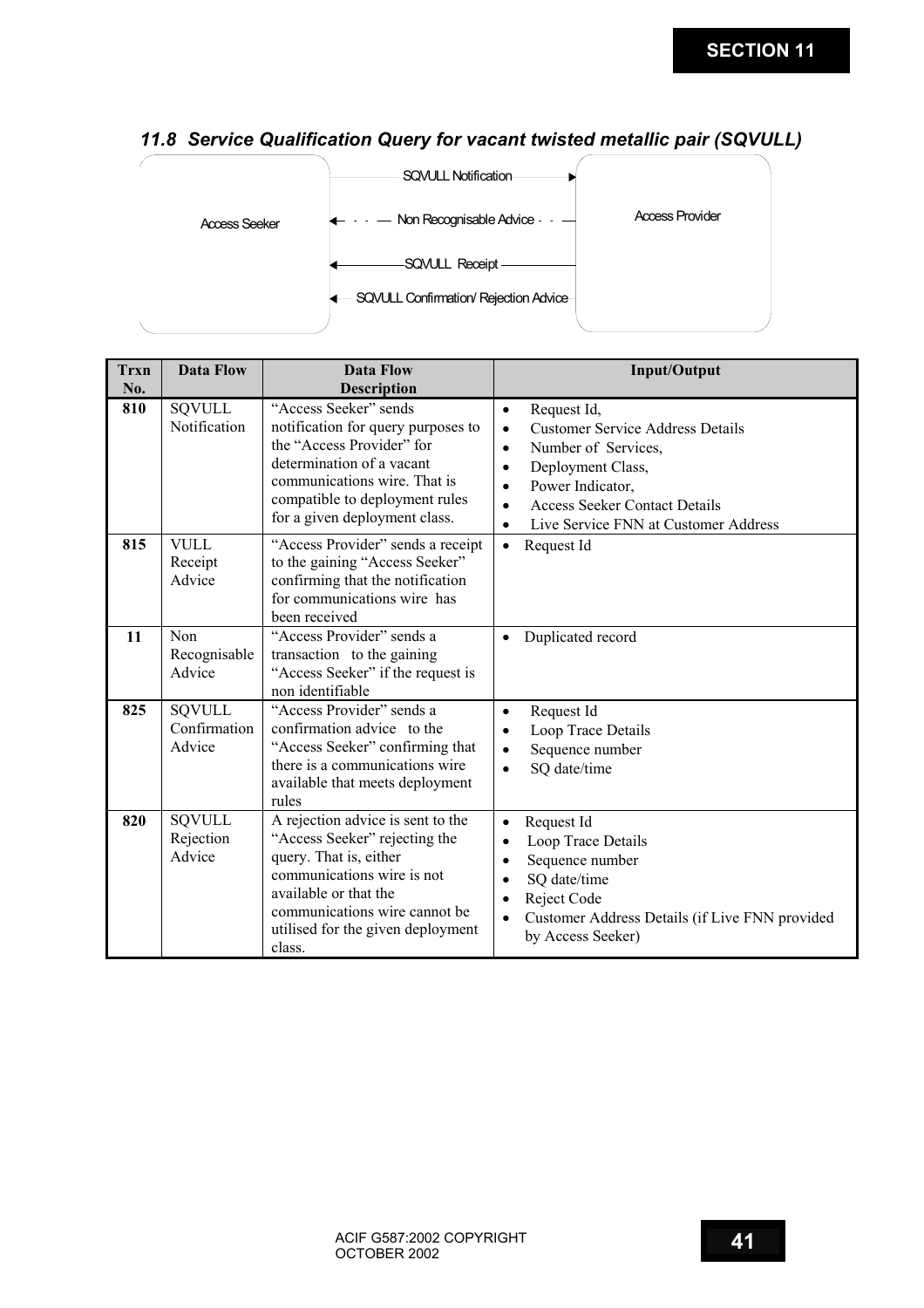## *11.9 Service Qualification Query for in use twisted metallic pair (SQIULL)*

| <b>Access Seeker</b> | <b>SQIULL Notification-</b><br>$\leftarrow -$ Non Recognisable Advice - | Access Provider |
|----------------------|-------------------------------------------------------------------------|-----------------|
|                      | -SQIULL Receipt -                                                       |                 |
|                      | Gettion Advice                                                          |                 |
|                      |                                                                         |                 |

| <b>Trxn</b><br>No. | <b>Data Flow</b>                        | <b>Data Flow</b><br>Description                                                                                                                                                                                             | Input/Output                                                                                               |
|--------------------|-----------------------------------------|-----------------------------------------------------------------------------------------------------------------------------------------------------------------------------------------------------------------------------|------------------------------------------------------------------------------------------------------------|
| 830                | <b>SQIULL</b><br>Notification           | "Access Seeker" sends<br>notification for query purposes to<br>the "Access Provider" for<br>determination of whether an in<br>use communications wire is<br>compatible to deployment rules<br>for a given deployment class. | Request Id<br>Service Number,<br>Deployment Class<br>Power Indicator,                                      |
| <u>835</u>         | <b>SQIULL</b><br>Receipt                | "Access Provider" sends a receipt<br>to the "Access Seeker"<br>confirming that SQ query has<br>been received                                                                                                                | Request Id                                                                                                 |
| 11                 | Non<br>Recognisable<br>Advice           | "Access Provider" sends a<br>transaction to the gaining<br>"Access Seeker" if the request is<br>non identifiable                                                                                                            | Duplicated record                                                                                          |
| 845                | <b>SQIULL</b><br>Confirmation<br>Advice | "Access Provider" sends a<br>confirmation advice to the<br>"Access Seeker" confirming that<br>the in use communications wire<br>meets deployment rules                                                                      | Request Id<br>Loop Trace Details<br>$\bullet$<br>Sequence number<br>$\bullet$<br>SQ date/time<br>$\bullet$ |
| 840                | <b>SQIULL</b><br>Rejection<br>Advice    | A rejection advice is sent to the<br>"Access Seeker" rejecting the<br>query. That is the<br>communications wire cannot be<br>utilised for the given deployment<br>class.                                                    | Request Id<br>Loop Trace Details<br>Sequence number<br>٠<br>SQ date/time<br>Reject Code                    |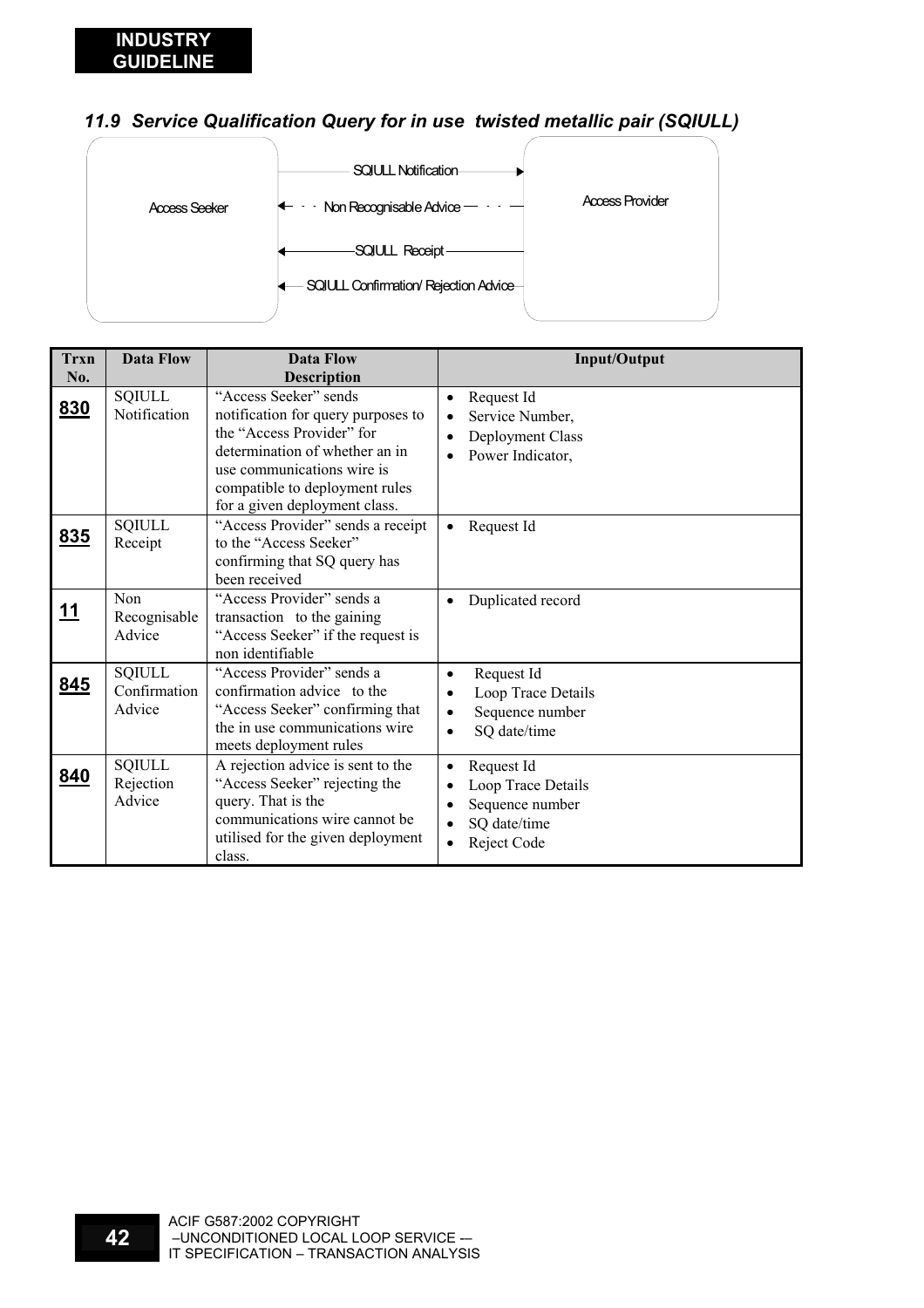#### *11.10 Service Qualification Query for change in use of a communications wire (SQCULL)*



| <b>Trxn</b><br>No. | <b>Data Flow</b>                        | <b>Data Flow</b><br><b>Description</b>                                                                                                                                                                      | Input/Output                                                           |
|--------------------|-----------------------------------------|-------------------------------------------------------------------------------------------------------------------------------------------------------------------------------------------------------------|------------------------------------------------------------------------|
| 850                | <b>SQCULL</b><br>Notification           | "Access Seeker" sends<br>notification for query purposes to<br>the "Access Provider" for<br>determination of whether an in<br>use ULL is compatible to<br>deployment rules for a given<br>deployment class. | Request Id<br>ULLS Identifier,<br>Deployment Class<br>Power Indicator, |
| 860                | <b>SQCULL</b><br>Receipt                | "Access Provider" sends a receipt<br>to the "Access Seeker"<br>confirming that SQ query has<br>been received                                                                                                | Request Id                                                             |
| 11                 | Non<br>Recognisable<br>Advice           | "Access Provider" sends a<br>transaction to the gaining<br>"Access Seeker" if the request is<br>non identifiable                                                                                            | Duplicated record                                                      |
| 870                | <b>SQCULL</b><br>Confirmation<br>Advice | "Access Provider" sends a<br>confirmation advice to the<br>"Access Seeker" confirming that<br>the in use ULL meets deployment<br>rules                                                                      | Request Id<br>SQ date/time                                             |
| 865                | <b>SQCULL</b><br>Rejection<br>Advice    | A rejection advice is sent to the<br>"Access Seeker" rejecting the<br>query. That is the ULL cannot be<br>utilised for of the given<br>deployment class.                                                    | Request Id<br>SQ date/time<br>Reject Code<br>$\bullet$                 |

## *11.11 Retrieve ULLS via Address (QULLA)*



| <b>Trxn</b> | <b>Data Flow</b> | Data Flow          | Input/Output |
|-------------|------------------|--------------------|--------------|
| No.         |                  | <b>Description</b> |              |
|             |                  |                    |              |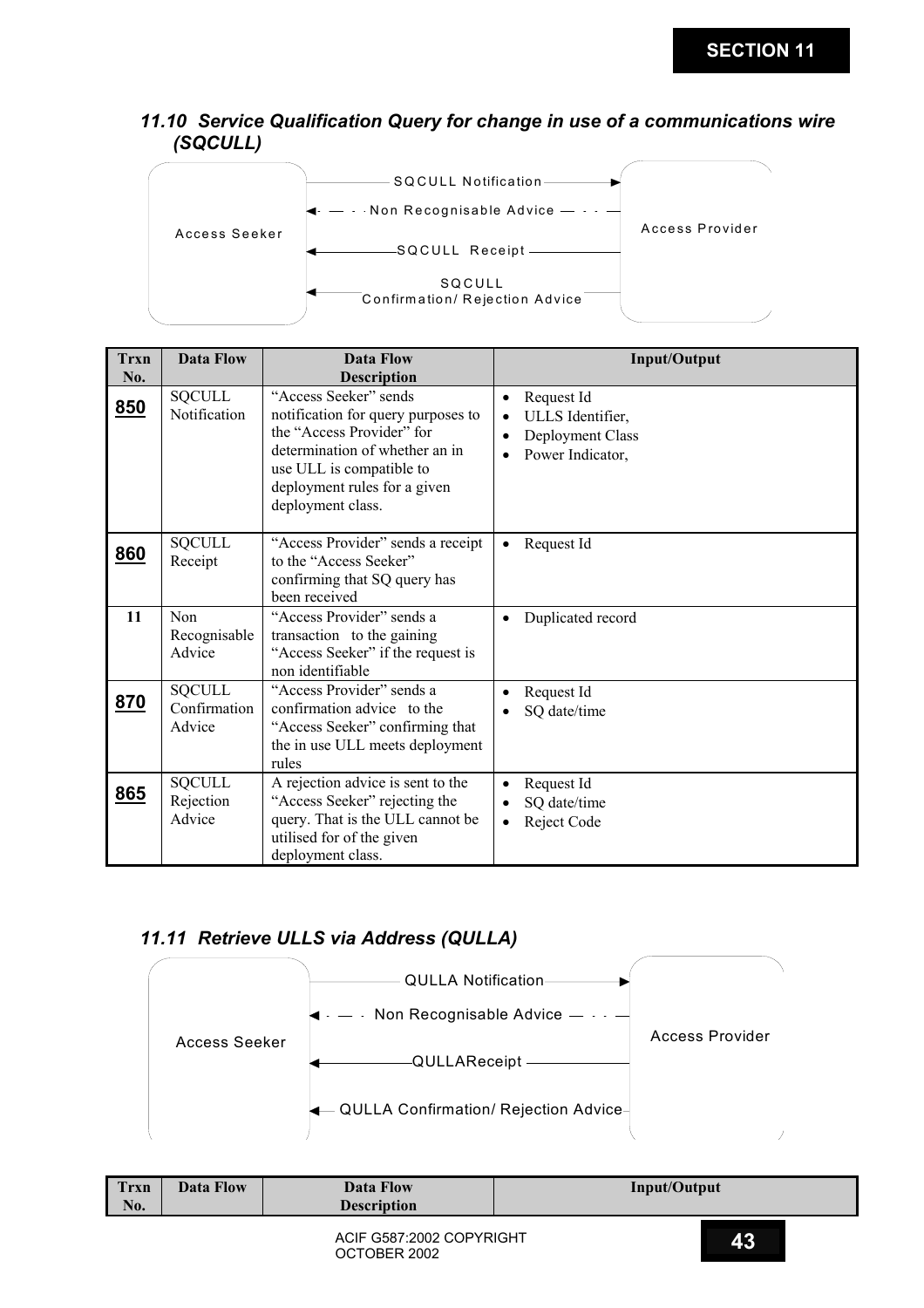| Trxn<br>No. | <b>Data Flow</b>                       | Data Flow<br><b>Description</b>                                                                                                                                           | Input/Output                                                                                                                      |
|-------------|----------------------------------------|---------------------------------------------------------------------------------------------------------------------------------------------------------------------------|-----------------------------------------------------------------------------------------------------------------------------------|
| 190         | <b>QULLA</b><br>Notification           | "Access Seeker" sends<br>notification for query purposes to<br>the "Access Provider" for<br>determination of all ULLS<br>Identifiers associated to a<br>customers address | Request Id,<br>$\bullet$<br><b>Customer Service Address Details</b>                                                               |
| 195         | <b>QULLA</b><br>Receipt<br>Advice      | "Access Provider" sends a receipt<br>to the gaining "Access Seeker"<br>confirming that the notification<br>for all ULLS Identifiers has been<br>received                  | Request Id                                                                                                                        |
| 11          | Non<br>Recognisable<br>Advice          | "Access Provider" sends a<br>transaction to the gaining<br>"Access Seeker" if the request is<br>non identifiable                                                          | Duplicated record<br>$\bullet$                                                                                                    |
| <b>200</b>  | <b>QULLA</b><br>Confirmation<br>Advice | "Access Provider" sends a<br>confirmation advice to the<br>"Access Seeker" confirming that<br>there are ULLS Identifiers for the<br>given address                         | Request Id,<br>$\bullet$<br><b>ULLS</b> Identifier<br>$\bullet$<br>Sequence number<br>$\bullet$<br><b>ULL Status</b><br>$\bullet$ |
| 205         | <b>QULLA</b><br>Rejection<br>Advice    | A rejection advice is sent to the<br>"Access Seeker" rejecting the<br>query. That is, there are no ULLS<br>Identifiers for the given address.                             | Request Id,<br>$\bullet$<br>Reject Code<br>$\bullet$                                                                              |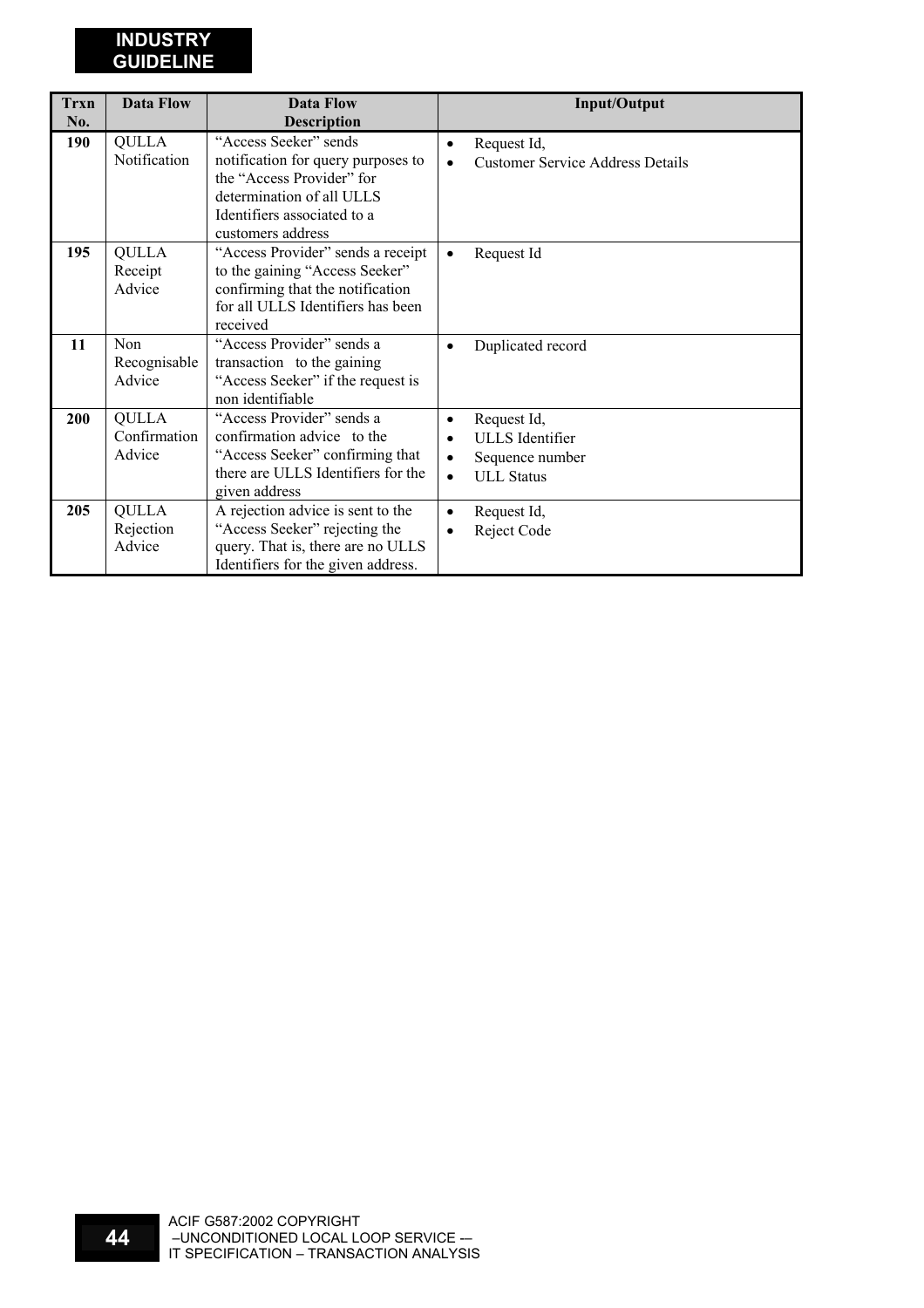## *11.12 Retrieve service number via ULL (QSULL)*



| <b>Trxn</b><br>No. | <b>Data Flow</b>                       | <b>Data Flow</b><br><b>Description</b>                                                                                                                                                                                                    | Input/Output                                                 |
|--------------------|----------------------------------------|-------------------------------------------------------------------------------------------------------------------------------------------------------------------------------------------------------------------------------------------|--------------------------------------------------------------|
| 210                | <b>QSULL</b><br>Notification           | "Access Seeker" sends<br>notification for query purposes to<br>another "Access Seeker" (that is<br>utilising the ULL) for<br>determination of all service<br>numbers that are associated to the<br>one physical ULL eg ULLS<br>Identifier | Request Id,<br><b>ULLS</b> Identifier                        |
| 215                | <b>QSULL</b><br>Receipt<br>Advice      | "Access Seekers" (that is utilising<br>the ULL) sends a receipt to the<br>requesting "Access Seeker"<br>confirming that the notification<br>has been received                                                                             | • Request Id                                                 |
| 11                 | <b>Non</b><br>Recognisable<br>Advice   | "Access Seeker" (that is utilising<br>the ULL) sends a transaction to<br>the "Access Seeker" if the request<br>is non identifiable                                                                                                        | Duplicated record                                            |
| 220                | <b>OSULL</b><br>Confirmation<br>Advice | "Access Seeker" (that is utilising<br>the ULL) sends a confirmation<br>advice to the "Access Seeker"<br>confirming that there are service<br>numbers associated to the one<br>physical ULL eg ULLS Identifier                             | Request Id<br>Reject Code                                    |
| 225                | <b>QSULL</b><br>Rejection<br>Advice    | A rejection advice is sent to the<br>"Access Seeker" rejecting the<br>query. That is, there are no<br>service numbers associated to the<br>one physical ULL eg ULLS<br>Identifier                                                         | Request Id<br>$\bullet$<br>Service number<br>Sequence number |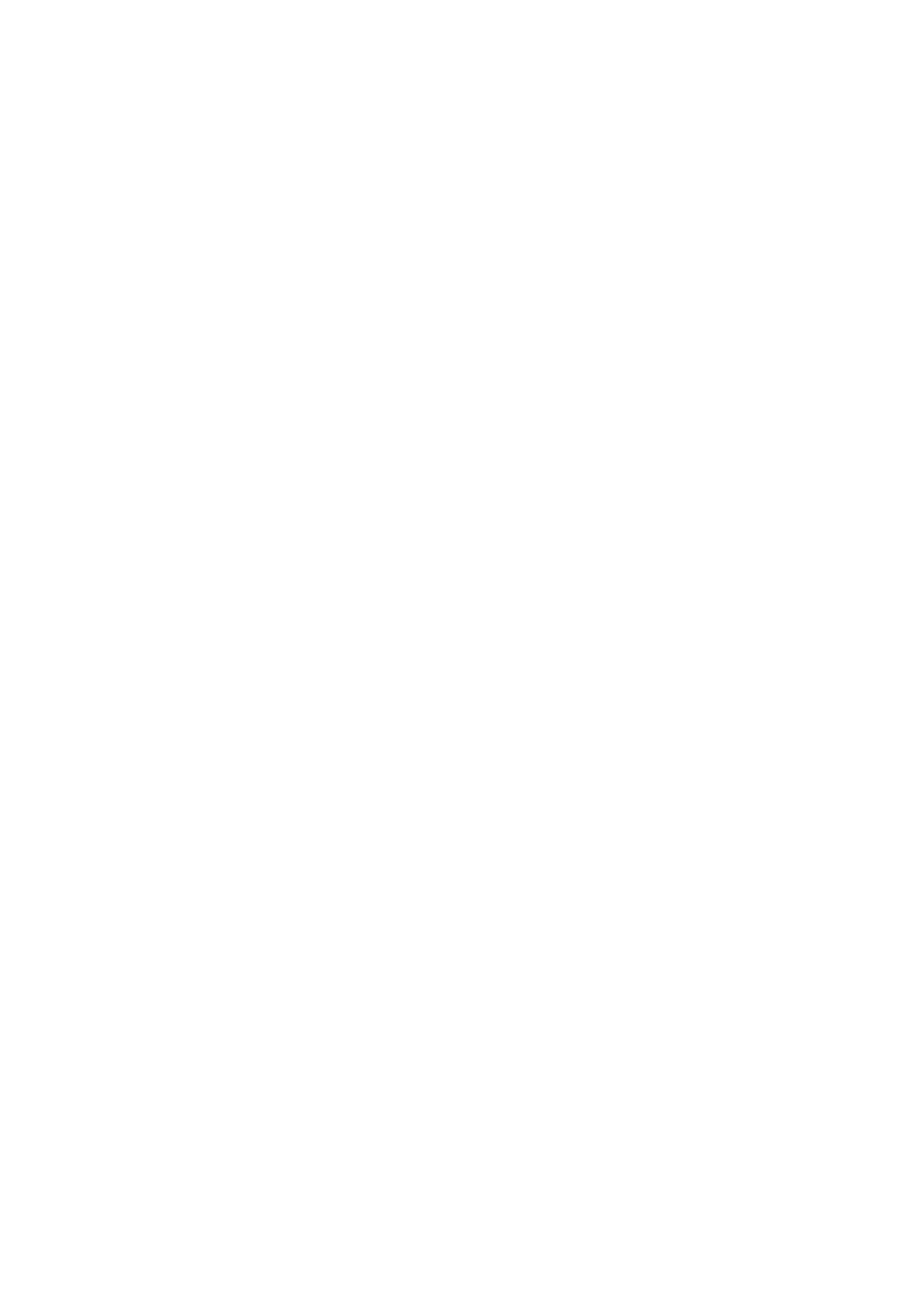## **12. INTER-CARRIER PROCESSING**

The following section will outline the processing required for the various types of dialogues. The acquisition processes have been combined, as the data flows are similar even though the intent and data attributes are different. The differences in relation to validation will be identified separately in the processing validations

To minimise confusion on the process diagrams the late introduction of the following transactions will not be included into the process diagrams:

- 1. Non Recognisable Advice
- 2.Renegotiated Cutover Advice

It should be noted that:

- 1. When validating any request and subsequent transaction is found to be unrecognisable eg invalid transaction number the "Access Provider" will send to the "Access Seeker" a Non Recognisable Advice. This advice will be a duplicate of the unrecognisable request/transaction.
- 2. When a cutover or retarget is sent by an "Access Seeker" to an "Access Provider", if the transaction is found to be valid but the "Access Provider" is not able to meet the cutover date/time, eg no work force available, the "Access Provider" will contact the "Access Seeker" to determine a new date/time. Once a new cutover date/time has been determined the "Access Provider" will send a Renegotiated Cutover Advice to the "Access Seeker". The Renegotiated Cutover Advice for all intents and purposes can be treated as a valid cutover advice in relation to time frames and validations.

Common validations for all transactions are as follows:

- 1. Unrecognisable transactions based on transaction number (undefined), or an invalid format characteristic will be sent back as an unrecognisable transaction eg transaction number (record type) 011.
- 2. Request id not known or an active duplicate will rejected using Reject Code 041.
- 3. All data fields in the transaction being blank will rejected using Reject Code 007.
- 4. Transactions with alphanumeric fields that contain leading blanks will be rejected using Reject Code 033.
- 5. A transaction of the same type and in the same file that references the same FNN service number or ULL identifier will be rejected with Reject Code 036.
- 6. If a transaction is invalid for that Access Seeker it will be rejected with Reject Code 057.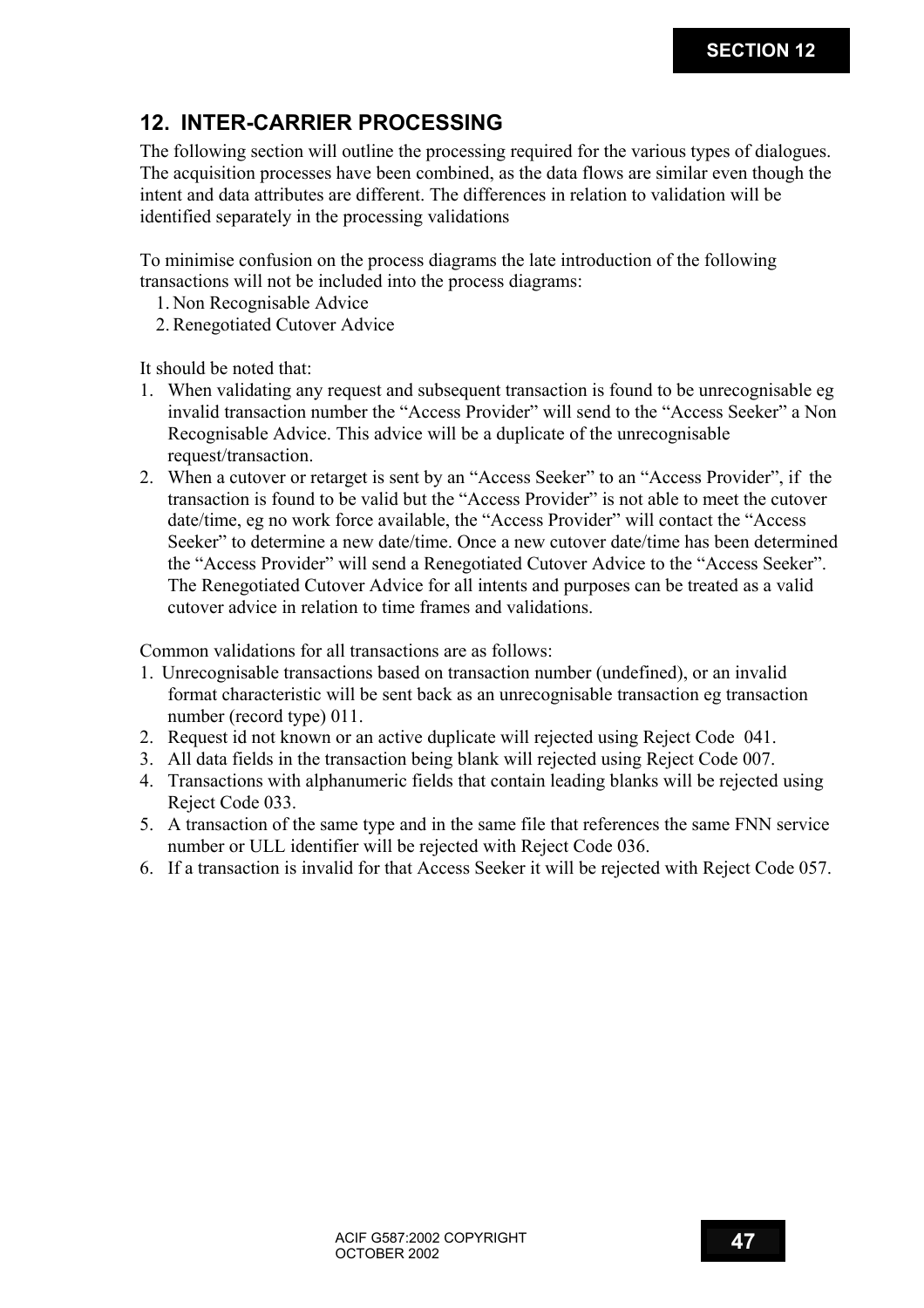## *12.1 Acquire End to End Process (VULL, DULL, IULL, TULL)*



N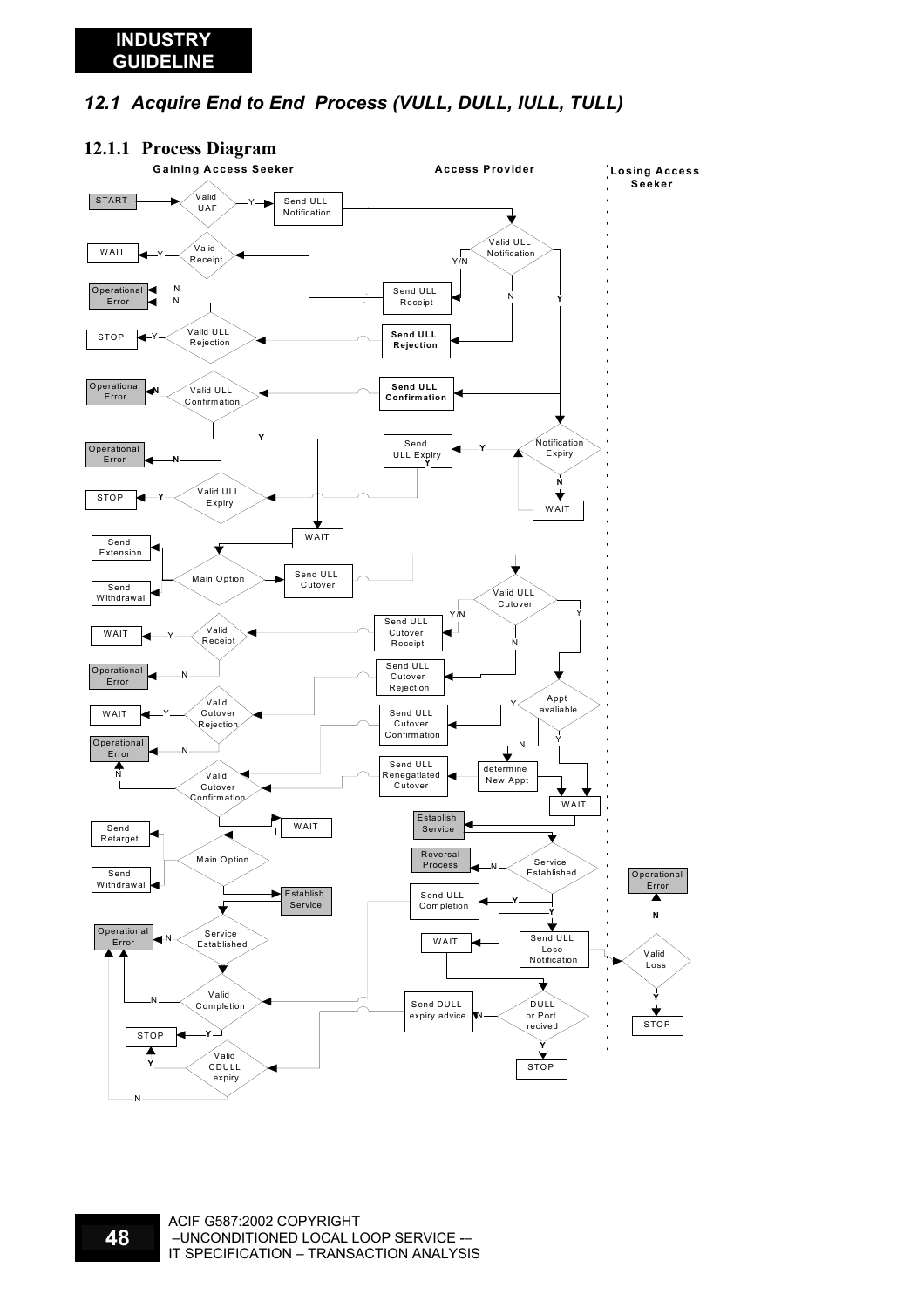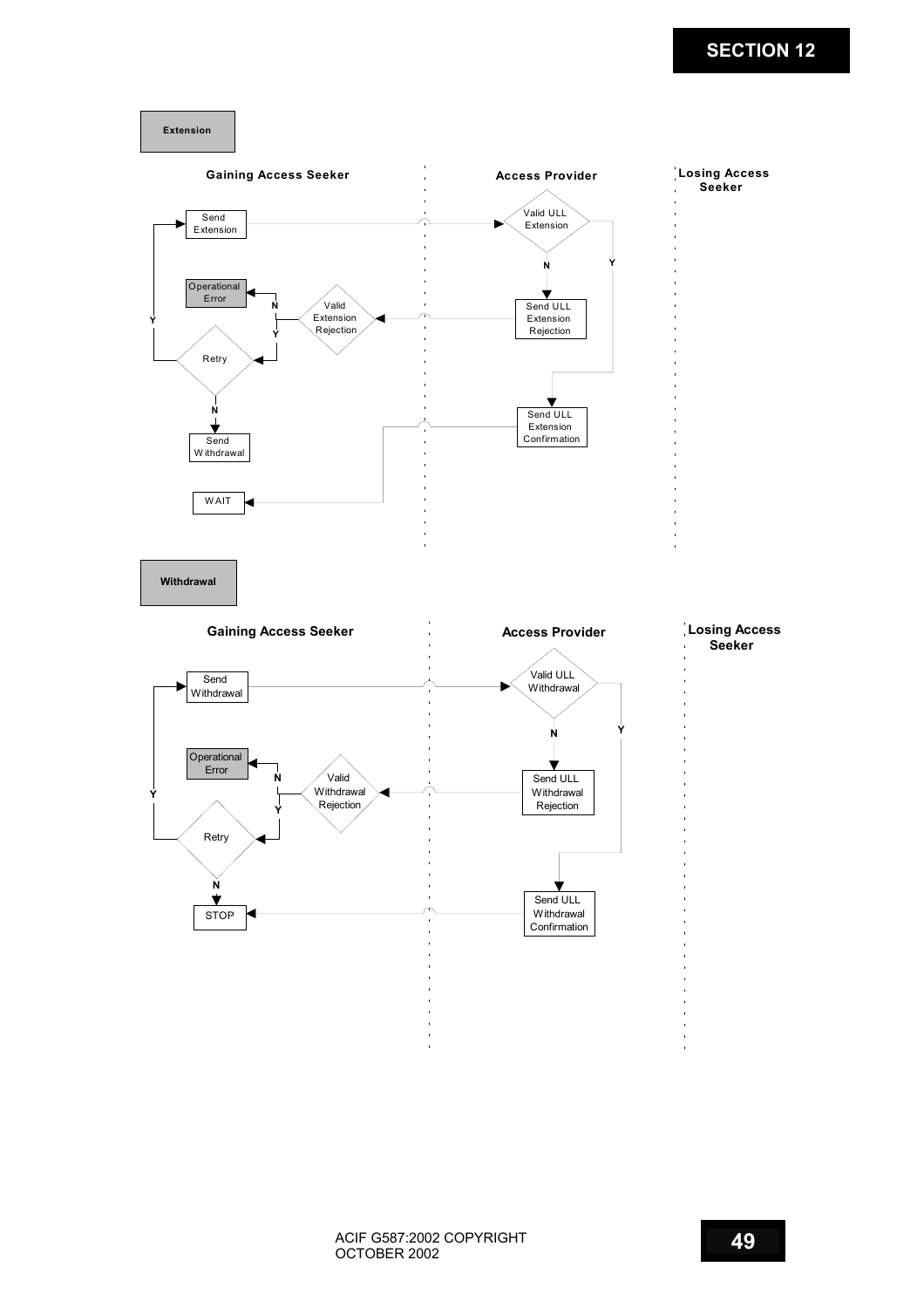**Retarget**

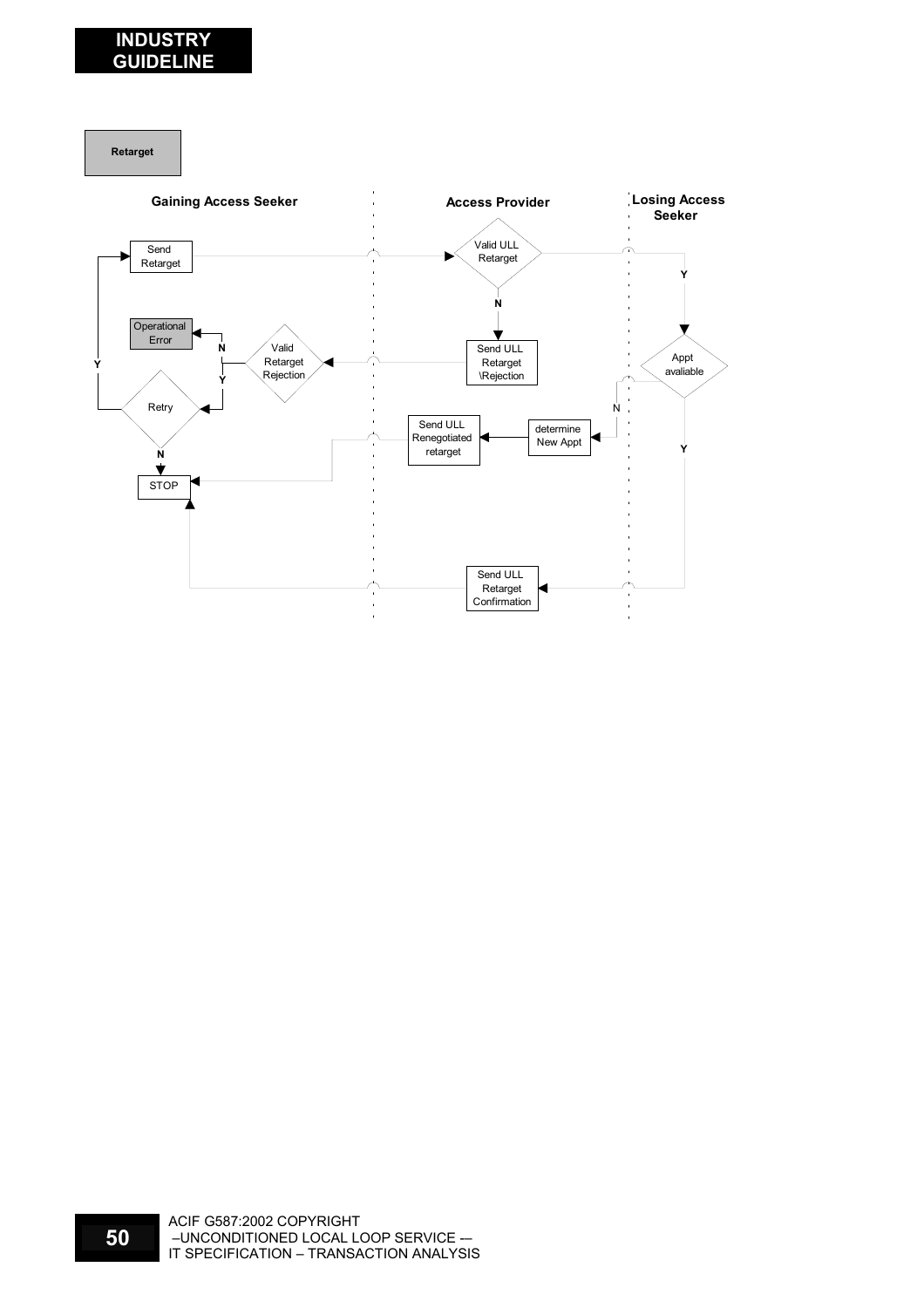**12.1.2 Process Validations**

| <b>Process Name</b> | <b>Validations</b>                                                                               | <b>Reject code</b>     |
|---------------------|--------------------------------------------------------------------------------------------------|------------------------|
| Valid ULL           | (1) deployment class not compatible                                                              | $(1)$ 058              |
| Notification        | (2) invalid deployment class                                                                     | $(2)$ 028              |
| Common to all       | (3) invalid power indicator                                                                      | $(3)$ 043              |
| events              | (4) POI details are invalid<br>(5) the POI is not associated to the appropriate exchange, eg     | $(4)$ 068<br>$(5)$ 069 |
|                     | The ESA (or exchange) of the NBP is not the same as                                              | $(6)$ 045              |
|                     | POI                                                                                              | $(7)$ 026              |
|                     | (6) Invalid Assurance Category                                                                   | $(8)$ 025              |
|                     | (7) POI already assigned                                                                         | $(9)$ 049              |
|                     | (8) incorrect number of<br>records or mismatching data                                           | (10)040                |
|                     | received for multi order requests                                                                | (11)067                |
|                     | (9) line conditioning equipment found                                                            | (12)067                |
|                     | (10) duplicate POI details within multi order request                                            | (13)031                |
|                     | $(11)$ CA date is future dated<br>(12) the CA Signed date is greater than 30 Clear Business days |                        |
|                     | from receipt of the ULL Notification                                                             |                        |
|                     | (13) Circuit contains a tie cable                                                                |                        |
|                     |                                                                                                  |                        |
| Valid DULL,         | (1) service number not found                                                                     | $(1)$ 001              |
| <b>IULL</b>         | (2) number already ported to the gaining Access Seeker                                           | $(2)$ 009              |
| Notification        | (3) the telephone number is already ported to another C/CSP                                      | $(3)$ 010              |
| common              | (4) number is owned and utilised by the Access Provider ie                                       | $(4)$ 011              |
|                     | test service<br>(5) the service number is not active                                             | $(5)$ 003              |
|                     | (6) the number associated to the Communications Wire is not                                      | $(6)$ 066<br>$(7)$ 017 |
|                     | a single line service                                                                            | $(8)$ 005              |
|                     | (7) the telephone number and account number provided is                                          | $(9)$ 051              |
|                     | not a valid association                                                                          | (10)042                |
|                     | (8) the product associated to the telephone number is a                                          | (11)004                |
|                     | complex product                                                                                  | (12)018                |
|                     | (9) the number is in the process of being ported to the<br>C/CSP                                 | (13)027<br>(14)019     |
|                     | $(10)$ the number is in the process of being ported to another<br>C/CSP                          |                        |
|                     | $(11)$ the telephone number is pending disconnection                                             |                        |
|                     | (12) invalid account number                                                                      |                        |
|                     | (13) invalid address to service number association                                               |                        |
|                     | (14) address is in the area defined for the POI ESA                                              |                        |
| Valid TULL          | (1) ULL service is already allocated to the gaining Access                                       | $(1)$ 014              |
| Notification        | Seeker                                                                                           | $(2)$ 015              |
| common              | (2) ULL service is in the process of being allocated to the                                      | $(3)$ 016              |
|                     | gaining Access Seeker<br>(3) ULL service is in the process of being<br>allocated to              | $(4)$ 022              |
|                     | another the gaining Access Seeker                                                                |                        |
|                     | (4) ULLS Identifier not found                                                                    |                        |
| Valid VULL          | (1) address not found                                                                            | $(1)$ 023 (or          |
| Notification        | (2) No vacant pair available                                                                     | $002$ or               |
| common              | (3) Address is in the area defined for the POI ESA                                               | 008 if                 |
|                     | (4) No error and error on associated transaction in a multi-                                     | Live                   |
|                     | service VULL                                                                                     | FNN)                   |
|                     |                                                                                                  | $(2)$ 021              |
|                     |                                                                                                  | $(3)$ 019              |
| Valid DULL,         | (1) Invalid billing Profile                                                                      | $(4)$ 024<br>$(1)$ 006 |
| Notification        |                                                                                                  |                        |
| common              |                                                                                                  |                        |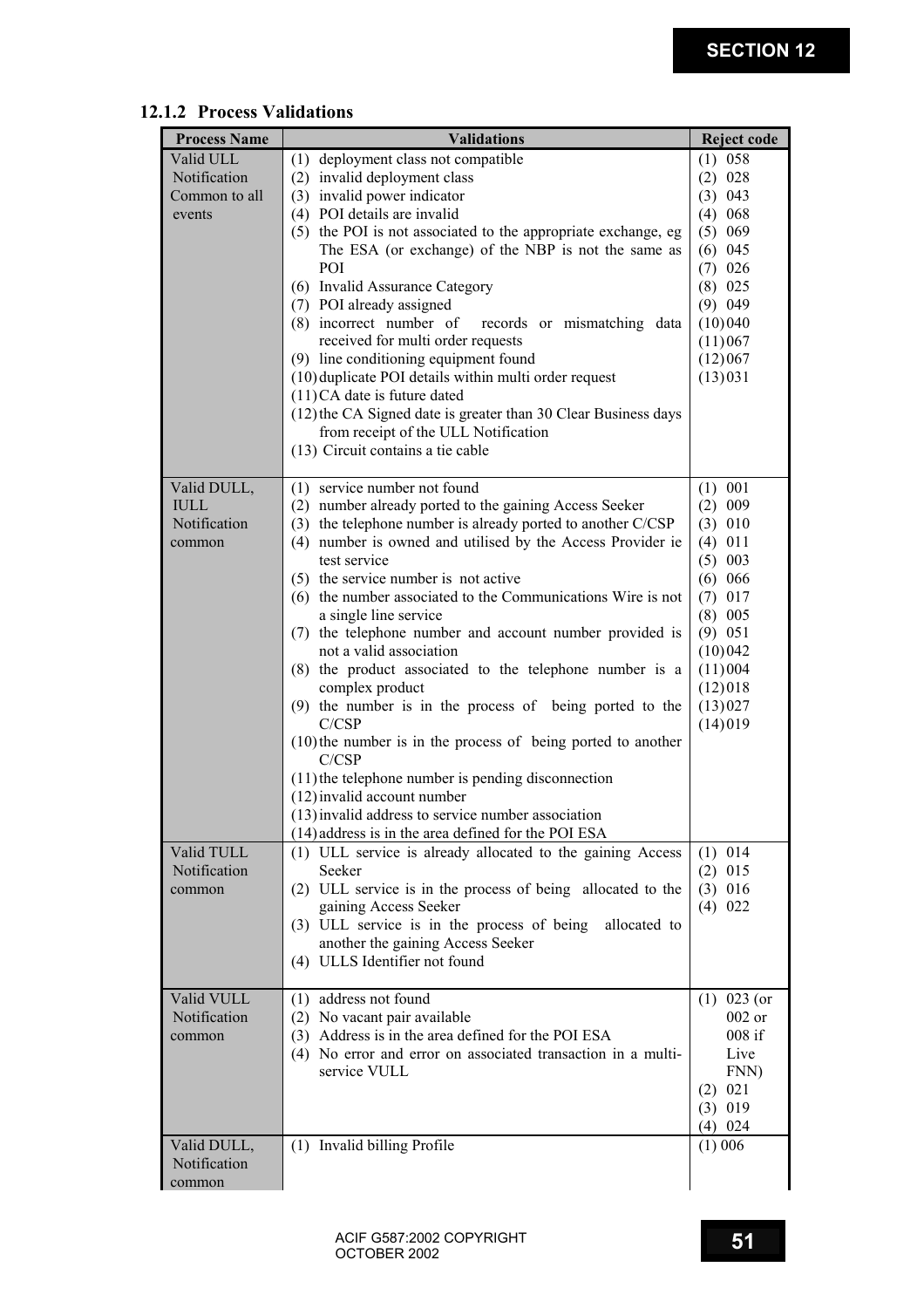| <b>Process Name</b>    | <b>Validations</b>                                                                                                                                                                                                                                                                                                                                                                                                                                                                                                                                                                                                                                                                                                | Reject code                                      |
|------------------------|-------------------------------------------------------------------------------------------------------------------------------------------------------------------------------------------------------------------------------------------------------------------------------------------------------------------------------------------------------------------------------------------------------------------------------------------------------------------------------------------------------------------------------------------------------------------------------------------------------------------------------------------------------------------------------------------------------------------|--------------------------------------------------|
| Outcome /<br>action    | Access Provider sends a Receipt Advice to the Access<br>Seeker within 1 business day of receipt of the ULL<br>Notification<br>Access Provider sends a ULL Confirmation or Rejection<br>Advice to the Access Seeker within 3 business day of<br>receipt of the ULL Notification<br>Confirmation of the ULL Notification will commence the<br>expiry count down and the ULL Notification will become<br>active<br>The expiry date for a confirmed ULL Notification will be<br>set to 5 business days from receipt of the ULL<br>confirmation(inclusive)<br>Rejection of the ULL Notification will not make the ULL<br>Notification active<br>Confirmed requests will have a ULL allocated to the<br>"Access Seeker" |                                                  |
| Valid ULL<br>Cutover   | (1) a confirmed and active ULL notification does exist for<br>the same gaining Access Seeker<br>(2) ULL cutover date and time are within standard hours of<br>operations, or as otherwise agreed.<br>(3) cutover date must be greater than or equal to 5 business<br>days and less than or equal to 10 business days from the<br>receipt of the ULL cutover notification.<br>(4) A valid CA Signed Date must have been received on at<br>least one of the ULL Notification or the Cutover<br>Notification transactions.                                                                                                                                                                                           | $(1)$ 035<br>$(2)$ 034<br>$(3)$ 053<br>$(4)$ 029 |
| Outcome /<br>action    | A ULL cutover receipt will be sent to the gaining Access<br>Seeker within 1 business day from receipt of the ULL<br>Cutover Notification to confirm that the ULL Cutover<br>notification has been received<br>Access Provider sends ULL Cutover Rejection/<br>Confirmation within 2 business days of receipt of the ULL<br><b>Cutover Notification</b><br>If the cutover is valid but the cutover date/time cannot be<br>met a Renegotiated Cutover Advice will be sent to the<br>gaining Access Seeker within 2 business days of the ULL<br><b>Cutover Notification</b><br>Confirmation will imply that no further ULL Extension<br>Notifications are to be accepted                                             |                                                  |
| Valid ULL<br>Extension | (1) a confirmed and active ULL notification does not exist<br>for the for the same gaining Access Seeker<br>(2) confirm that a ULL cutover notification does not exist<br>for same gaining Access Seeker<br>(3) ULL Extension notification does not exceed 1 confirmed<br>attempt in total<br>(4) the ULL extension must be received 1 clear business day<br>prior to expiry                                                                                                                                                                                                                                                                                                                                      | $(1)$ 035<br>$(2)$ 055<br>$(3)$ 037<br>$(4)$ 032 |
| Outcome /<br>action    | Access Provider sends ULL Extension Rejection/<br>$\bullet$<br>Confirmation within 1 business day of receipt of the ULL<br><b>Extension Notification</b><br>Confirmations will cause the expiry date of the ULL<br>request to be moved forward 5 business days from receipt<br>of the ULL Extension Notification                                                                                                                                                                                                                                                                                                                                                                                                  |                                                  |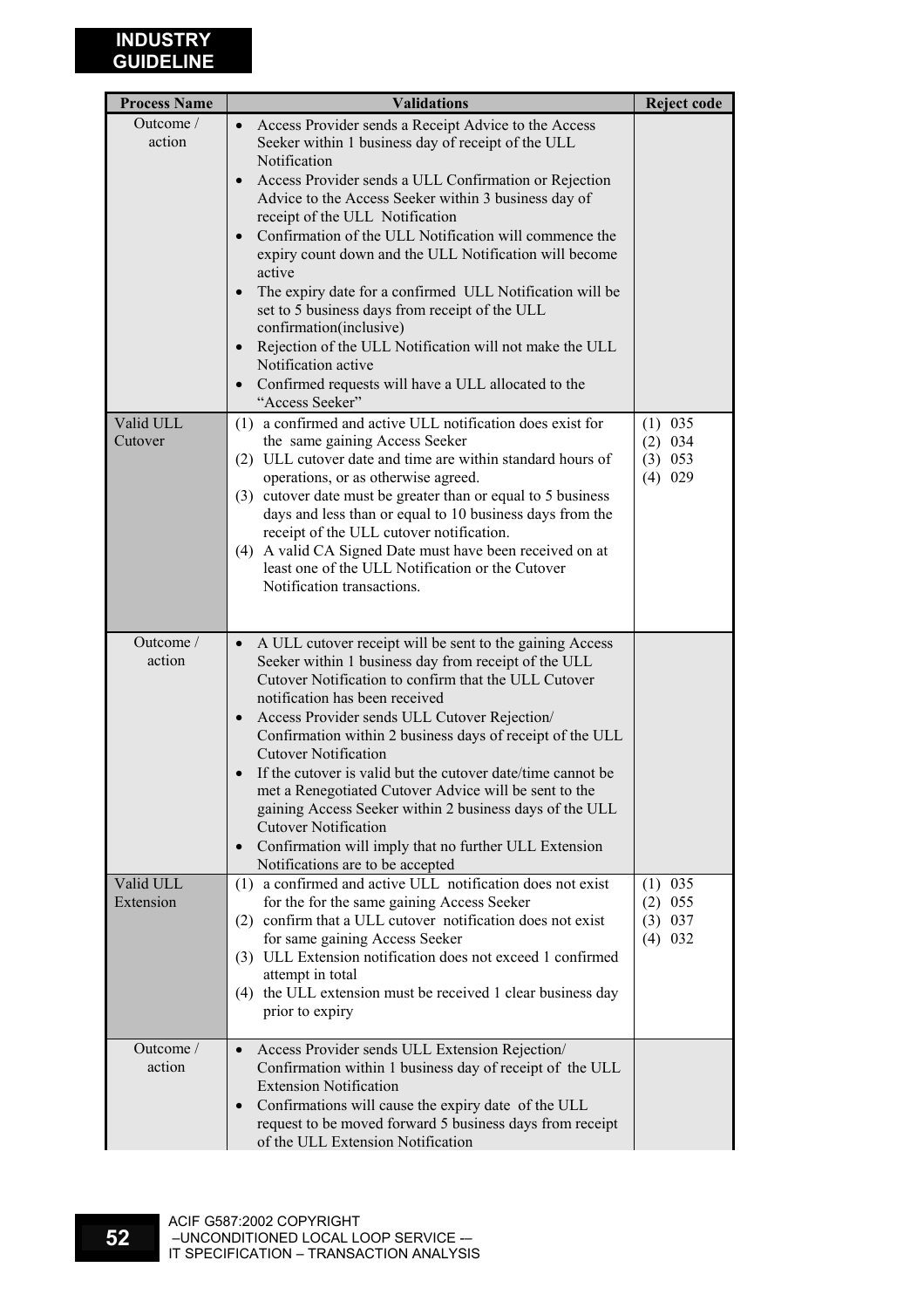| <b>Process Name</b>                 | <b>Validations</b>                                                                                                                                                                                                                                                                                                                                                                                                                                                                                                                                                                                                                                                       | <b>Reject code</b>                                            |
|-------------------------------------|--------------------------------------------------------------------------------------------------------------------------------------------------------------------------------------------------------------------------------------------------------------------------------------------------------------------------------------------------------------------------------------------------------------------------------------------------------------------------------------------------------------------------------------------------------------------------------------------------------------------------------------------------------------------------|---------------------------------------------------------------|
| Valid ULL<br>Withdrawal             | (1) a confirmed and active ULL notification does not exist<br>for the same gaining Access Seeker<br>(2) receipt of the ULL Withdrawal Notification must be 1<br>business day prior to expiry where there is no ULL<br>cutover notification received<br>receipt of the ULL Withdrawal Notification must be 2<br>(3)<br>business day prior to cutover if a ULL cutover<br>notification is received                                                                                                                                                                                                                                                                         | $(1)$ 035<br>$(2)$ 032<br>$(3)$ 032                           |
| Outcome /<br>action                 | Access Provider sends ULL Withdrawal Rejection/<br>Confirmation within 1 business day of receipt of the ULL<br>Withdrawal Notification<br>Confirmations will cancel the ULL request<br>$\bullet$                                                                                                                                                                                                                                                                                                                                                                                                                                                                         |                                                               |
| Valid ULL<br>Retarget               | (1) a confirmed and active ULL notification does not exist<br>for the same gaining Access Seeker<br>(2) ULL cutover date and time are within standard hours of<br>operations, or as otherwise agreed.<br>(3) ULL Retarget Notification must be received 1 business<br>day prior to cutover date and time<br>(4) Retarget date must be greater than or equal to 5 business<br>days and less or equal to than 10 business days from the<br>receipt of the ULL Retarget notification<br>(5) ULL Retarget Notification cannot exceed 1 successful<br>attempt                                                                                                                 | $(1)$ 035<br>$(2)$ 034<br>$(3)$ 032<br>$(4)$ 053<br>$(5)$ 037 |
| Outcome /<br>action                 | A ULL Retarget receipt will be sent to the gaining Access<br>$\bullet$<br>Seeker within 1 business day from receipt of the ULL<br>Retarget Notification to confirm that the ULL Retarget<br>notification has been received<br>Access Provider sends ULL Retarget Rejection/<br>$\bullet$<br>Confirmation within 2 business days of receipt of the ULL<br><b>Retarget Notification</b><br>If the cutover is valid but the cutover date/time cannot be<br>$\bullet$<br>met a Renegotiated retarget Advice will be sent to the<br>gaining Access Seeker within 2 business day of the ULL<br><b>Retarget Notification</b><br>The retarget date/time will be used for cutover |                                                               |
| Notification<br>Expiry<br>Outcome / | (1) Any ULL Notification that exceeds its ULL Notification<br>expiry date will have a ULL Expiry Notification sent to<br>the Access Seeker ie the notification will be sent one clear<br>business day after the expiry date<br>Access Provider cancels the ULL Notification                                                                                                                                                                                                                                                                                                                                                                                              |                                                               |
| action<br>Service<br>Established    | (1) On completion of the ULL Notification the Access<br>Provider will send a ULL Completion Advice to the<br>Access Seeker within 1 business day of cutover                                                                                                                                                                                                                                                                                                                                                                                                                                                                                                              |                                                               |
| Outcome /<br>action                 | The Access Provider sets the ULL Notification to<br>$\bullet$<br>completed                                                                                                                                                                                                                                                                                                                                                                                                                                                                                                                                                                                               |                                                               |
| <b>CDULL</b> or Port<br>received    | (1) If no CDULL (call diversion cancellation) or Port (Cat D)<br>notification is received within 30 calendar days from call<br>diversion establishment. The Access Provider sends to the<br>Access Seeker a CDULL expiry notification.                                                                                                                                                                                                                                                                                                                                                                                                                                   |                                                               |
| Outcome /<br>action                 | The Access Provider will cancel call diversion                                                                                                                                                                                                                                                                                                                                                                                                                                                                                                                                                                                                                           |                                                               |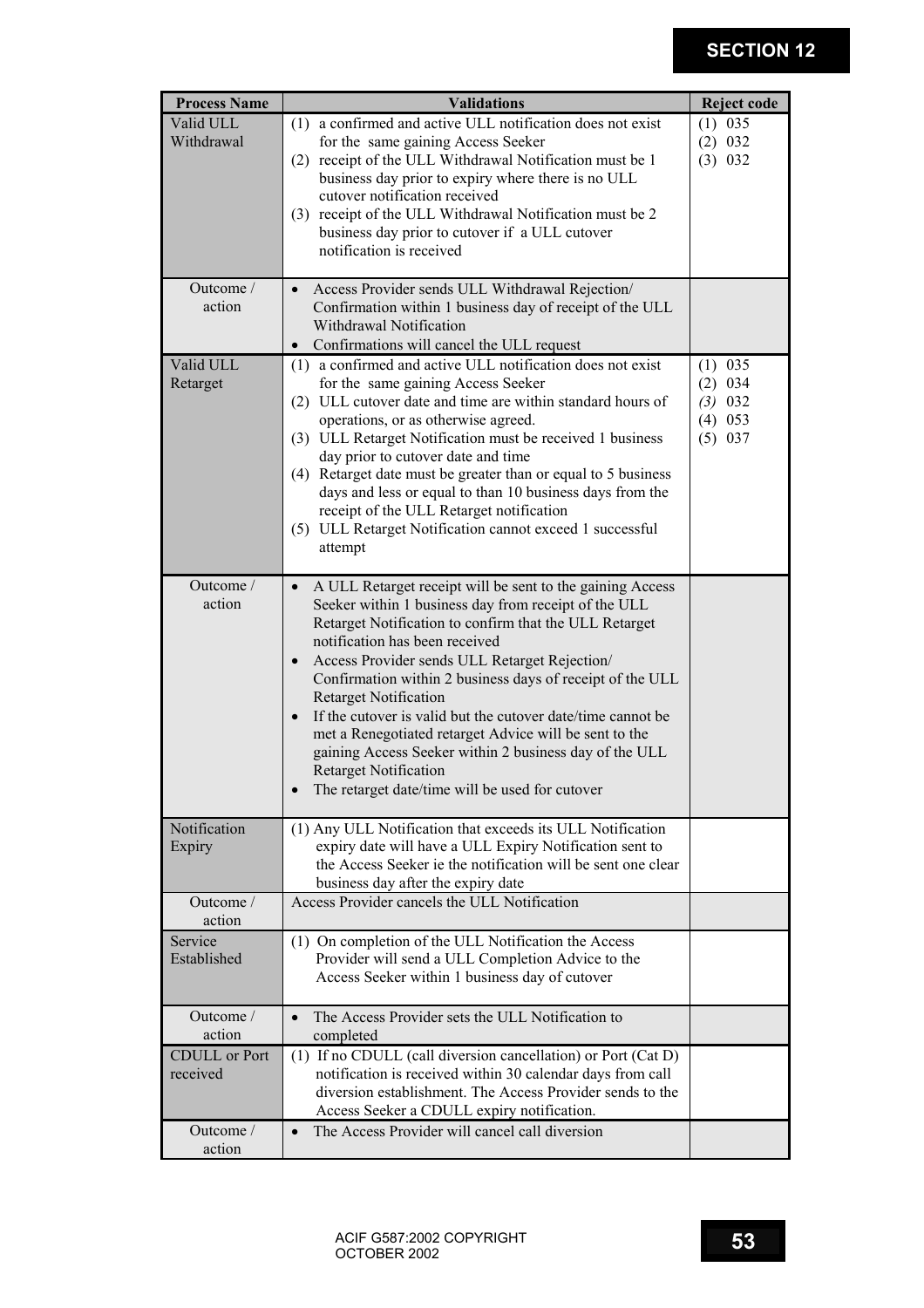## *12.2 Change of Communications Wire Use End to End Process*

#### **12.2.1 Process Diagram**



|  |  | <b>12.2.2 Process Validations</b> |
|--|--|-----------------------------------|
|--|--|-----------------------------------|

| <b>Process Name</b> | Validations                                                       | Reject code |
|---------------------|-------------------------------------------------------------------|-------------|
| Valid CULL          | deployment class not compatible<br>(1)                            | 058<br>(1)  |
| Notification        | invalid deployment class                                          | 028         |
|                     | invalid power indicator<br>(3)                                    | 043<br>(3)  |
|                     | ULL not allocated to the requesting Access Seeker<br>(4)          | 030<br>(4)  |
|                     | ULLS Identifier not found<br>(5)                                  | 022<br>(5)  |
|                     | <b>Invalid Assurance Category</b><br>(6)                          | 045<br>(6)  |
|                     | An active TULL or Handback is in progress                         | 048         |
| Outcome $\sqrt{ }$  | Access Provider sends a CULL Receipt Advice to the<br>$\bullet$   |             |
| action              | Access Seeker within 1 business day of receipt of the             |             |
|                     | CULL Notification                                                 |             |
|                     | Access Provider sends a CULL Rejection Advice to the<br>$\bullet$ |             |
|                     | Access Seeker within 3 business day of receipt of the             |             |
|                     | CULL Notification                                                 |             |
|                     | Access Provider sends a CULL Confirmation Advice to<br>$\bullet$  |             |
|                     | the Access Seeker within 3 business day of receipt of the         |             |
|                     | <b>CULL Notification</b>                                          |             |
| Valid               | correct record format for event type<br>(1)                       | 020         |
| Completion          | a confirmed and active CULL notification does not exist           | 035         |

ACIF G587:2002 COPYRIGHT –UNCONDITIONED LOCAL LOOP SERVICE -– IT SPECIFICATION – TRANSACTION ANALYSIS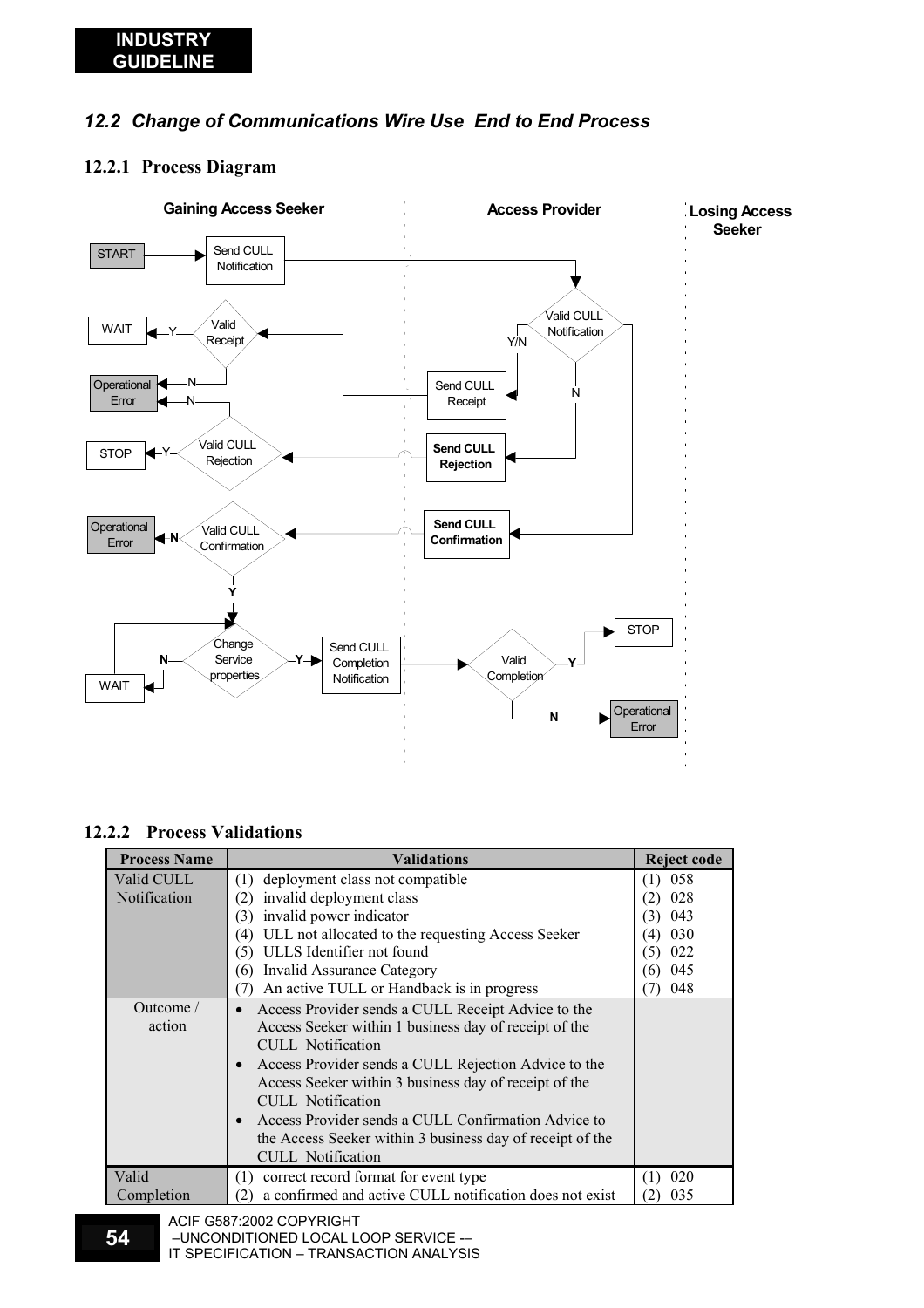| <b>Process Name</b> | <b>Validations</b>                                                                                                                                                                                                                                                                                                                                 | Reject code |
|---------------------|----------------------------------------------------------------------------------------------------------------------------------------------------------------------------------------------------------------------------------------------------------------------------------------------------------------------------------------------------|-------------|
|                     | for the same gaining Access Seeker                                                                                                                                                                                                                                                                                                                 |             |
| Outcome /<br>action | On completion of the upgrade the Access Seeker will<br>send a CULL Completion Advice to the Access Provider<br>The Access Provider updates service details and deems the<br>request completed.<br>Access Seekers sends a CULL completion advice to the<br>Access Provider within 1 business day of completion of<br>the change in deployment class |             |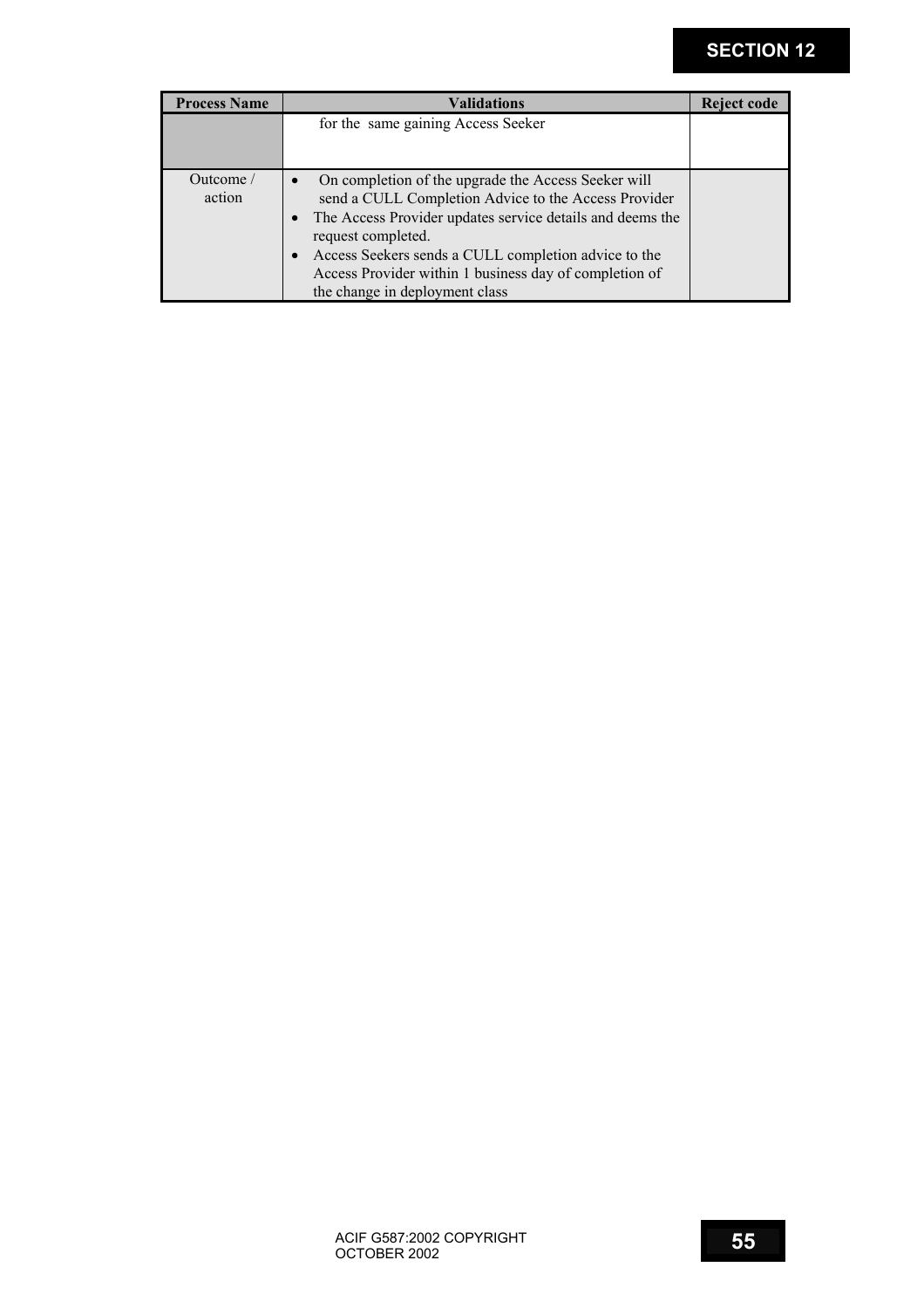## *12.3 Cancel Call Diversion End to End Process*

#### **12.3.1 Process Diagram**

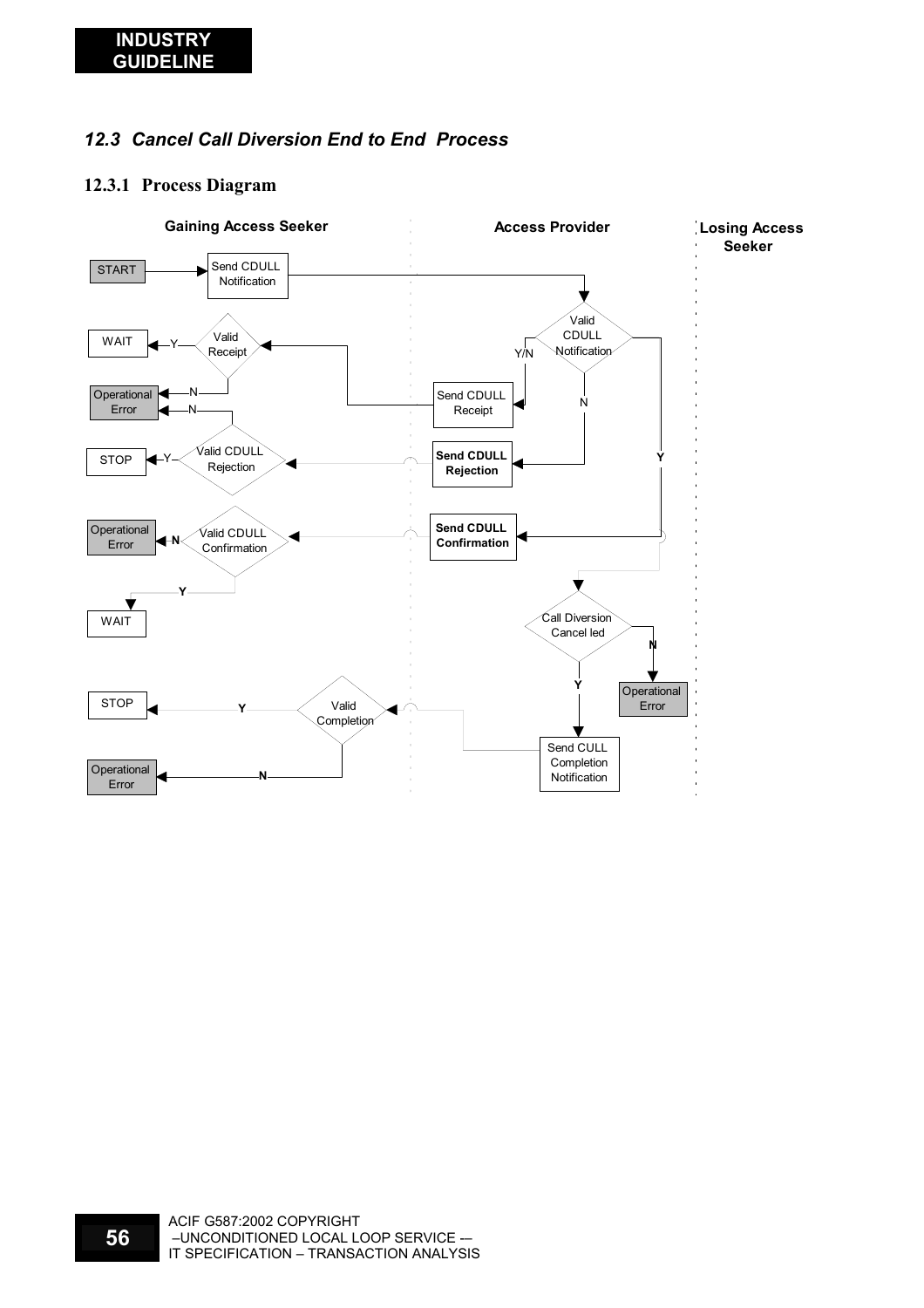| <b>Process Name</b>                | <b>Validations</b>                                                                                                                                                                                                                                                                                                                                                                                                                         | <b>Reject code</b>                                                                        |
|------------------------------------|--------------------------------------------------------------------------------------------------------------------------------------------------------------------------------------------------------------------------------------------------------------------------------------------------------------------------------------------------------------------------------------------------------------------------------------------|-------------------------------------------------------------------------------------------|
| Valid CDULL<br>Notification        | service number not found<br>(1)<br>number already ported to the gaining C/CSP<br>(2)<br>the telephone number is already ported to another C/CSP<br>(3)<br>the number is in the process of being ported to the<br>(4)<br>C/CSP<br>(5) the number is in the process of being ported to another<br>C/CSP<br>(6) the service number is not established with Call Diversion<br>for the gaining Access Seeker<br>(7) call diversion time expired | $(1)$ 001<br>(2)<br>009<br>$(3)$ 010<br>(4)<br>051<br>$(5)$ 042<br>$(6)$ 044<br>$(7)$ 032 |
| Outcome /<br>action                | Access Provider sends a CDULL Receipt Advice to the<br>Access Seeker within 1 business day of receipt of the<br><b>CDULL Notification</b><br>Access Provider sends a CDULL Rejection Advice to the<br>$\bullet$<br>Access Seeker within 3 business day of receipt of the<br>CDULL Notification<br>Access Provider sends a CDULL Confirmation Advice to<br>the Access Seeker within 3 business day of receipt of the<br>CDULL Notification  |                                                                                           |
| <b>Call Diversion</b><br>Cancelled | (1) On completion of the call diversion cancellation the<br>Access Seeker will send a CDULL Completion Advice to<br>the Access Seeker within 1 business day                                                                                                                                                                                                                                                                                |                                                                                           |
| Outcome /<br>action                | The Access Provider cancels the switch based service                                                                                                                                                                                                                                                                                                                                                                                       |                                                                                           |

#### **12.3.2 Process Validations**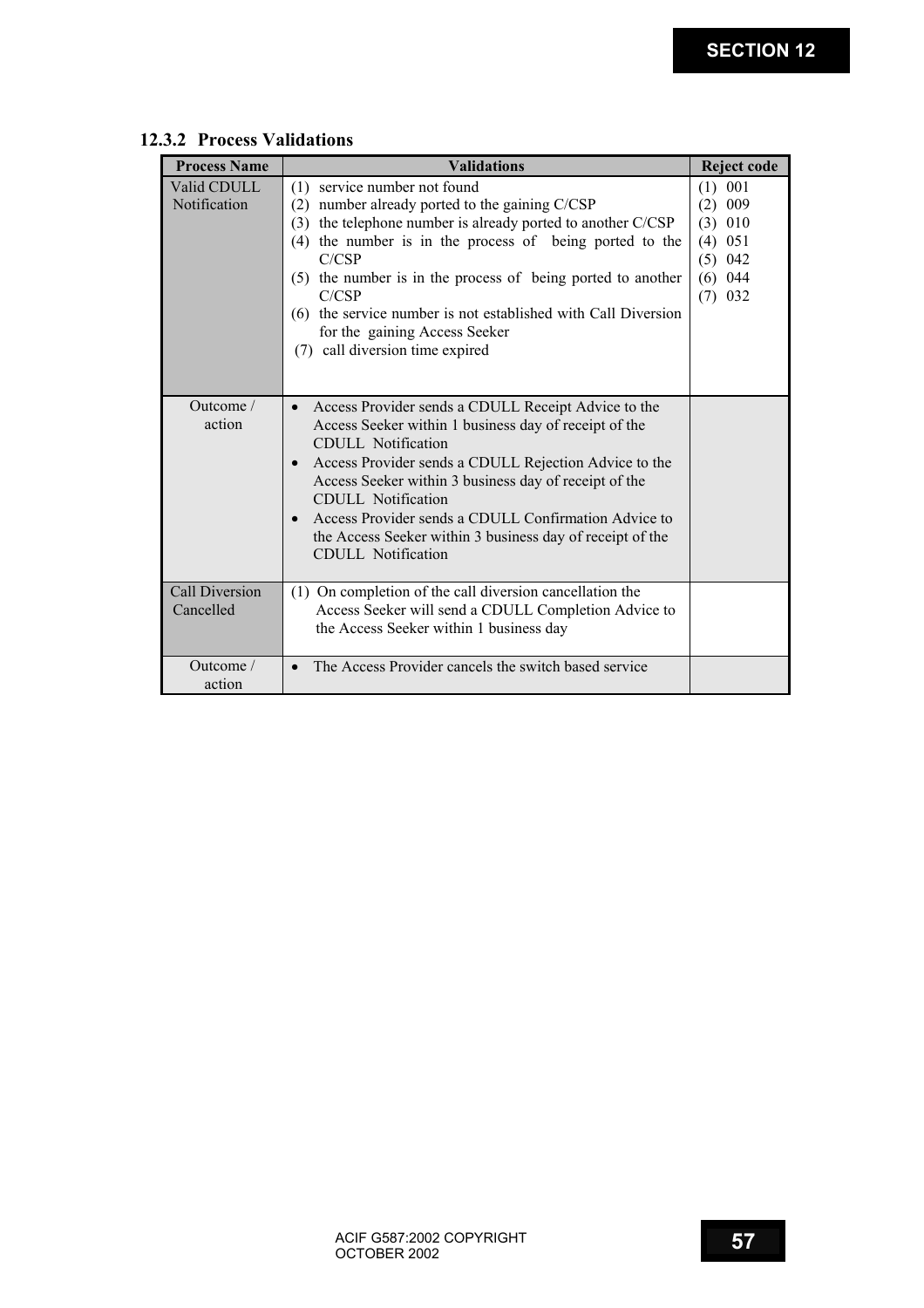#### *12.4 Handback Communications Wire End to End Process*

#### **12.4.1 Process Diagram**



ACIF G587:2002 COPYRIGHT –UNCONDITIONED LOCAL LOOP SERVICE -– IT SPECIFICATION – TRANSACTION ANALYSIS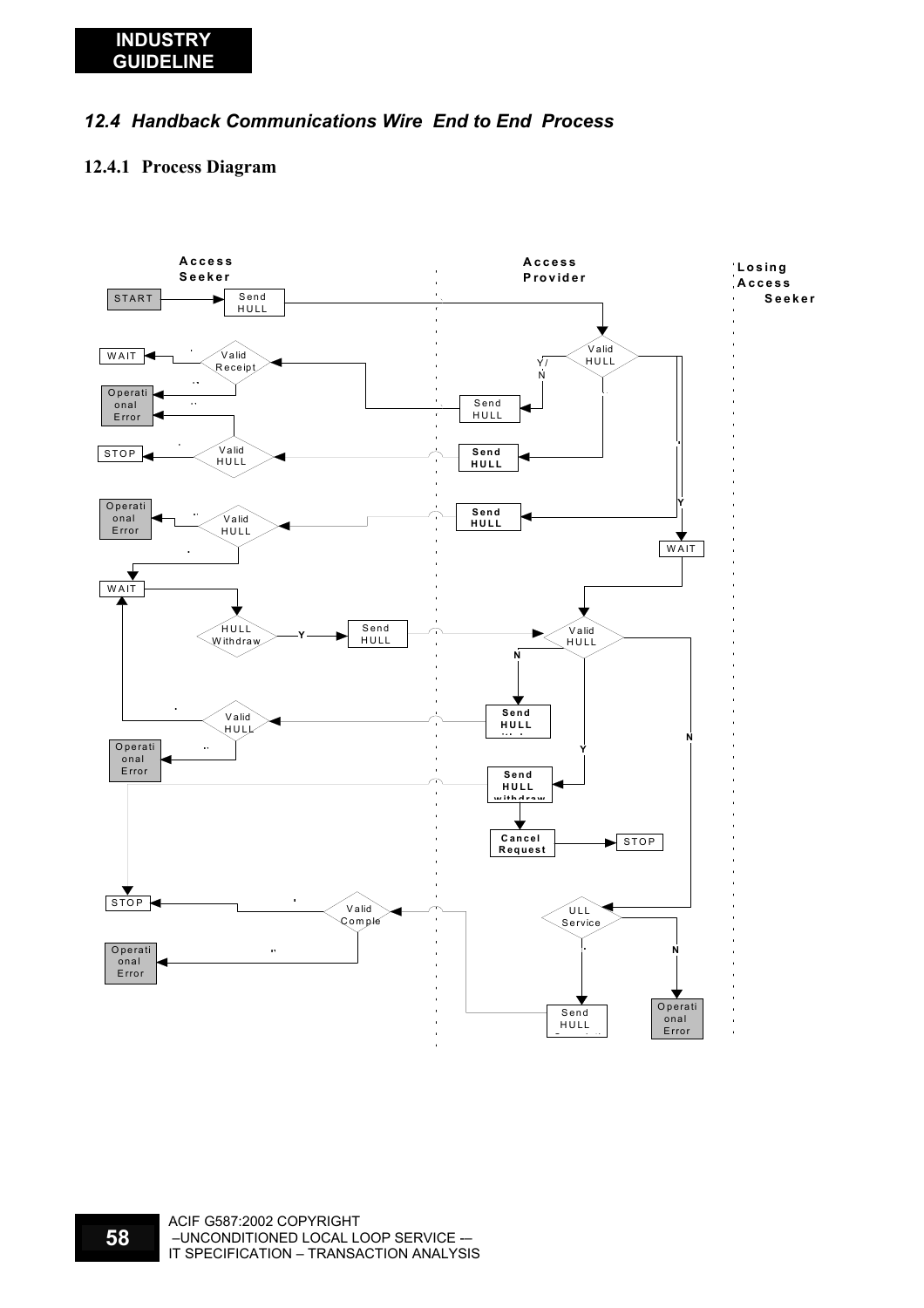| <b>Process Name</b>                  | <b>Validations</b>                                                                                                                                                                                                                                                                                                                                                                                                                 | <b>Reject code</b>                                                         |
|--------------------------------------|------------------------------------------------------------------------------------------------------------------------------------------------------------------------------------------------------------------------------------------------------------------------------------------------------------------------------------------------------------------------------------------------------------------------------------|----------------------------------------------------------------------------|
| Valid HULL<br>Notification           | (1) ULLS Identifier not found<br>(2) ULL not allocated to the requesting Access Seeker<br>(3) An active TULL is in progress for this ULLS Identifier<br>(4) An active CULL is in progress for this ULLS Identifier<br>(5) An active VULL, IULL or DULL is in progress for this<br><b>ULLS</b> Identifier<br>(6) An active HULL is in progress for this ULLS Identifier                                                             | $(1)$ 022<br>$(2)$ 030<br>$(3)$ 048<br>$(4)$ 047<br>$(5)$ 015<br>$(6)$ 041 |
| Outcome /<br>action                  | • Access Provider sends a HULL Receipt Advice to<br>the Access Seeker within 1 business day of receipt<br>of the HULL Notification<br>Access Provider sends a HULL Rejection Advice<br>to the Access Seeker within 3 business day of<br>receipt of the HULL Notification<br>Access Provider sends a HULL Confirmation<br>Advice to the Access Seeker within 3 business day<br>of receipt of the HULL Notification                  |                                                                            |
| Valid HULL<br>withdrawal<br>received | (1) a confirmed and active pending HULL notification does<br>not exist for the same Access Seeker<br>(2) The HULL withdrawal notification must be received<br>within 5 business days of HULL confirmation<br>(3) An active TULL is in progress                                                                                                                                                                                     | $(1)$ 035<br>$(2)$ 056<br>$(3)$ 048                                        |
| Outcome /<br>action                  | Access Provider sends a HULL withdrawal<br>Rejection Advice to the Access Seeker within 1<br>business day of receipt of the HULL withdrawal<br>Notification<br>Access Provider sends a HULL withdrawal<br>$\bullet$<br>Confirmation Advice to the Access Seeker within 1<br>business day of receipt of the HULL withdrawal<br>Notification                                                                                         |                                                                            |
| <b>ULL Service</b><br>Cancelled      | (1) On completion of the cancellation of the ULL service the<br>Access Provider will send a HULL Completion Advice to<br>the Access Seeker                                                                                                                                                                                                                                                                                         |                                                                            |
| Outcome /<br>action                  | The Access Provider cancels the ULL either<br>immediately if the Handback type is G (Handback)<br>or after 5 clear business days if the Handback type<br>is PG (Pending Handback)<br>Note: The transaction name has been changed from Giveback<br>to Handback to align with the code. However Handback<br>Record Type values have been kept unchanged (from those of<br>the Giveback transactions) to minimise impact on software. |                                                                            |

## **12.4.2 Process Validations**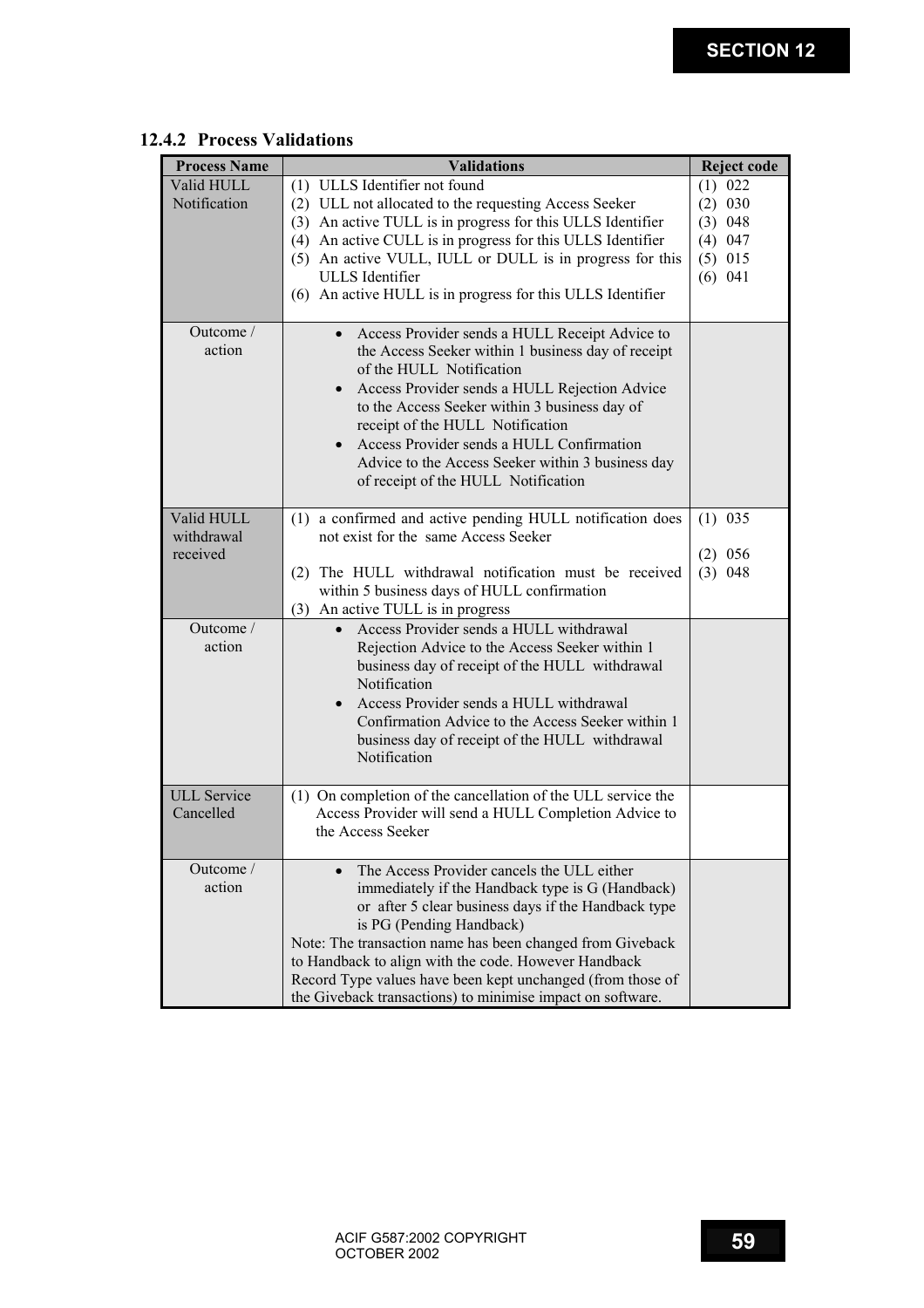#### *12.5 Service Qualification Query for communications wire (SQVULL, SQIULL, SQCULL)*

As the service qualification queries are similar in dialogue processing the three types will be described in one process diagram and process validation. Where transactions are of a common type they will be referred to as a generic transaction eg SQVULL, SQIULL, SQCULL is described as SQULL.



# **12.5.1 Process Diagram**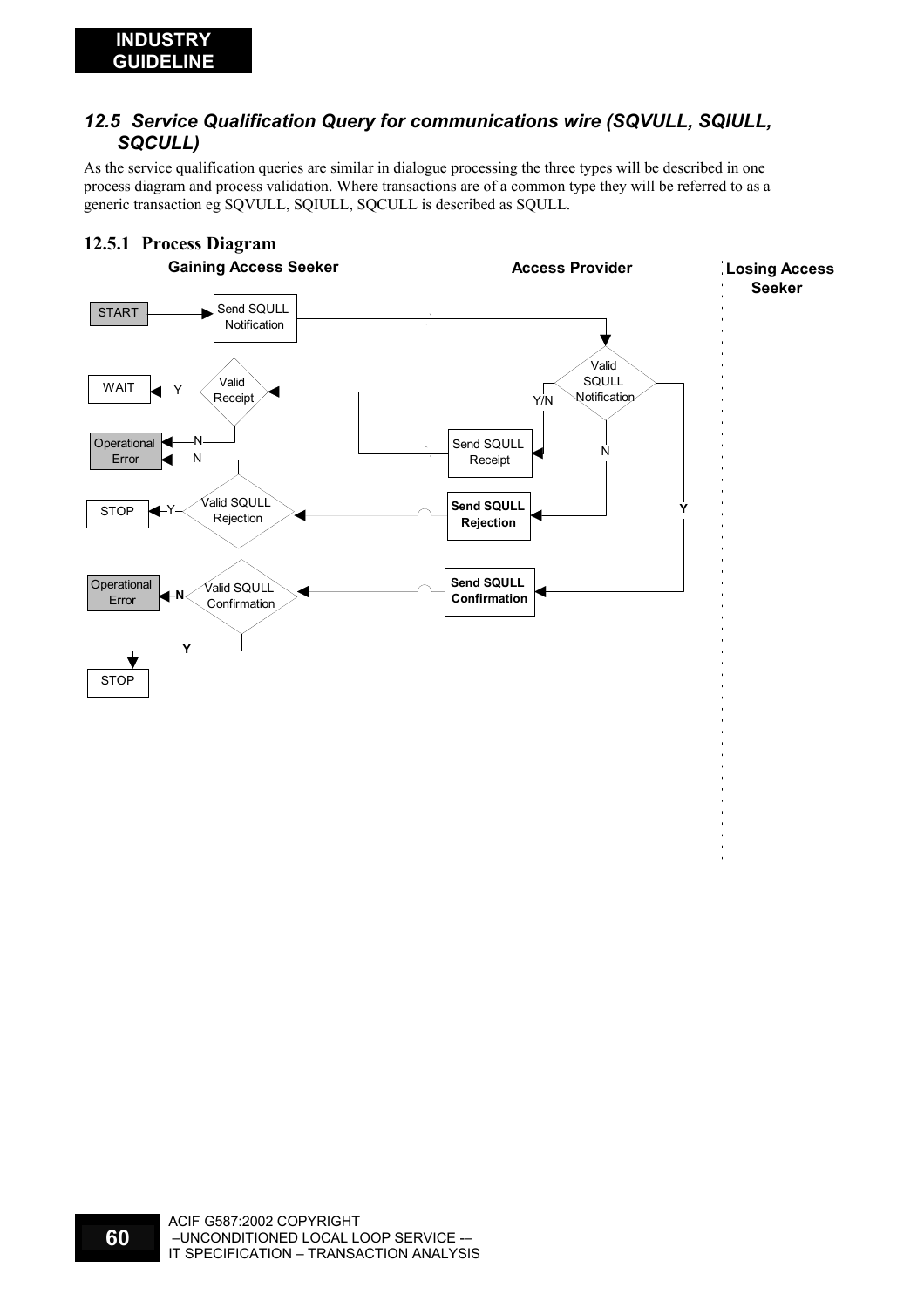| <b>Process Name</b>                                                     | <b>Validations</b>                                                                                                                                                                                                                                                                                                                                                                                                                                                        | <b>Reject code</b>                                               |
|-------------------------------------------------------------------------|---------------------------------------------------------------------------------------------------------------------------------------------------------------------------------------------------------------------------------------------------------------------------------------------------------------------------------------------------------------------------------------------------------------------------------------------------------------------------|------------------------------------------------------------------|
| <b>Valid Service</b><br>Qualification<br>quires Common<br>to all events | deployment class not compatible<br>(1)<br>invalid deployment class<br>(2)<br>invalid power indicator<br>(3)<br>line conditioning equipment found<br>(4)                                                                                                                                                                                                                                                                                                                   | $(1)$ 058<br>$(2)$ 028<br>$(3)$ 043<br>$(4)$ 049                 |
| Valid SQVULL,                                                           | address not found<br>(1)<br>No vacant pair available<br>(2)                                                                                                                                                                                                                                                                                                                                                                                                               | $(1)$ 023 (or<br>$002$ or<br>008 if<br>Live<br>FNN)<br>$(2)$ 021 |
| Valid SQIULL<br>Notification                                            | (1) the service number is not found<br>the service number is not active<br>(2)                                                                                                                                                                                                                                                                                                                                                                                            | $(1)$ 001<br>$(2)$ 003                                           |
| Valid SQCULL<br>Notification                                            | (1) ULLS Identifier not found                                                                                                                                                                                                                                                                                                                                                                                                                                             | $(1)$ 022                                                        |
| Outcome $\sqrt{ }$<br>action                                            | Access Provider sends a SQULL Receipt Advice to the<br>$\bullet$<br>Access Seeker within 1 business day of receipt of the<br><b>SQULL Notification</b><br>Access Provider sends a SQULL Rejection Advice to the<br>$\bullet$<br>Access Seeker within 3 business day of receipt of the<br><b>SQULL Notification</b><br>Access Provider sends a SQULL Confirmation Advice to<br>$\bullet$<br>the Access Seeker within 3 business day of receipt of the<br>HULL Notification |                                                                  |

#### **12.5.2 Process Validations**

# *12.6 Retrieve ULLS Related Data (QULLA)*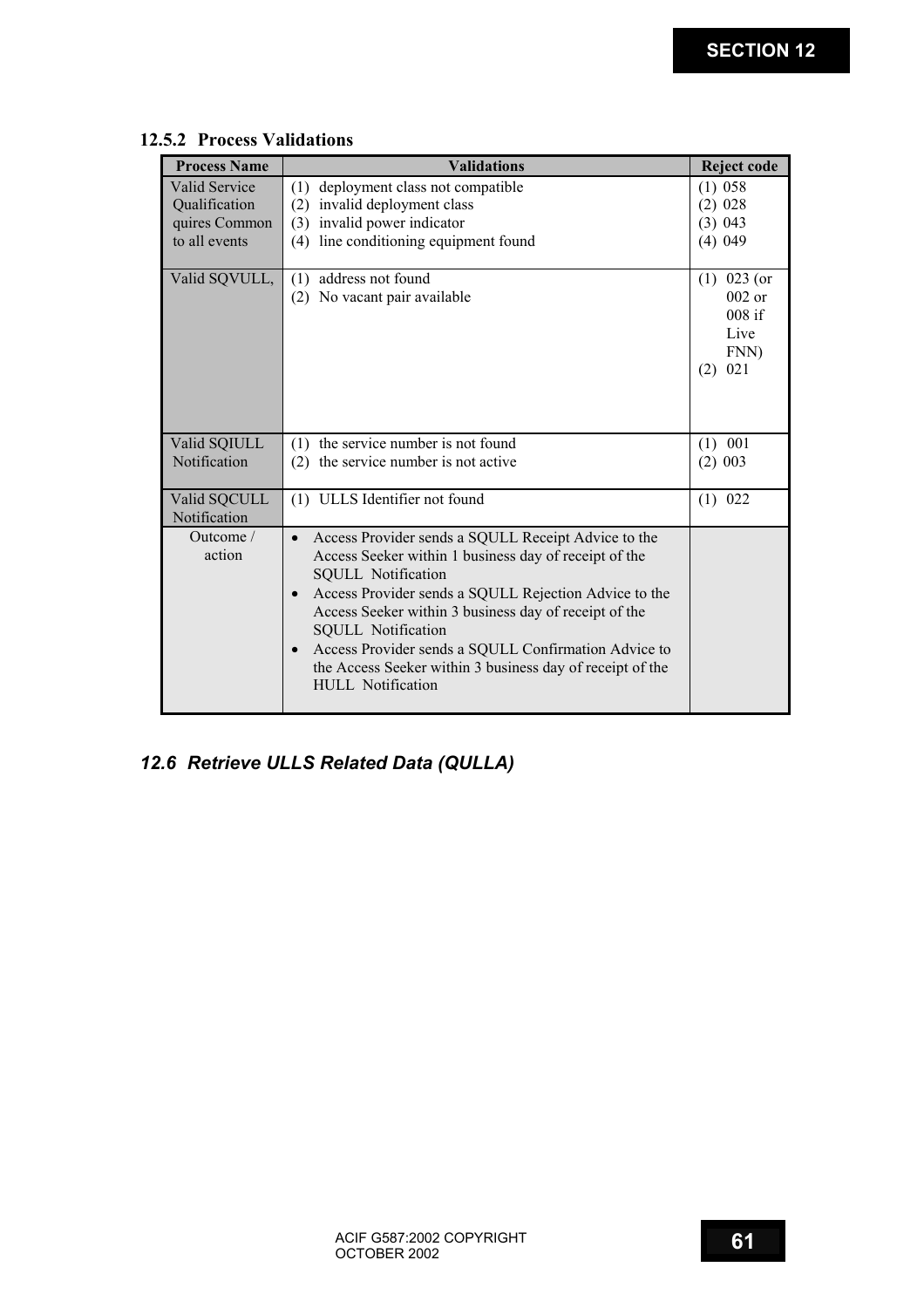

| <b>Process Name</b>          | <b>Validations</b>                                                                                                                                                                                                                                                                                                                                                                                                          | Reject code |
|------------------------------|-----------------------------------------------------------------------------------------------------------------------------------------------------------------------------------------------------------------------------------------------------------------------------------------------------------------------------------------------------------------------------------------------------------------------------|-------------|
| Valid QULLA<br>notification, | address not found<br>(1)                                                                                                                                                                                                                                                                                                                                                                                                    | (1) 023     |
| Outcome /<br>action          | • Access Provider sends a QULLA Receipt Advice to<br>the Access Seeker within 1 business day of receipt<br>of the QULLA Notification<br>• Access Provider sends a QULLA Rejection Advice<br>to the Access Seeker within 3 business day of<br>receipt of the QULLA Notification<br>• Access Provider sends a QULLA Confirmation<br>Advice to the Access Seeker within 3 business day<br>of receipt of the QULLA Notification |             |

## *12.7 Retrieve ULLS Related Data (QSULL)*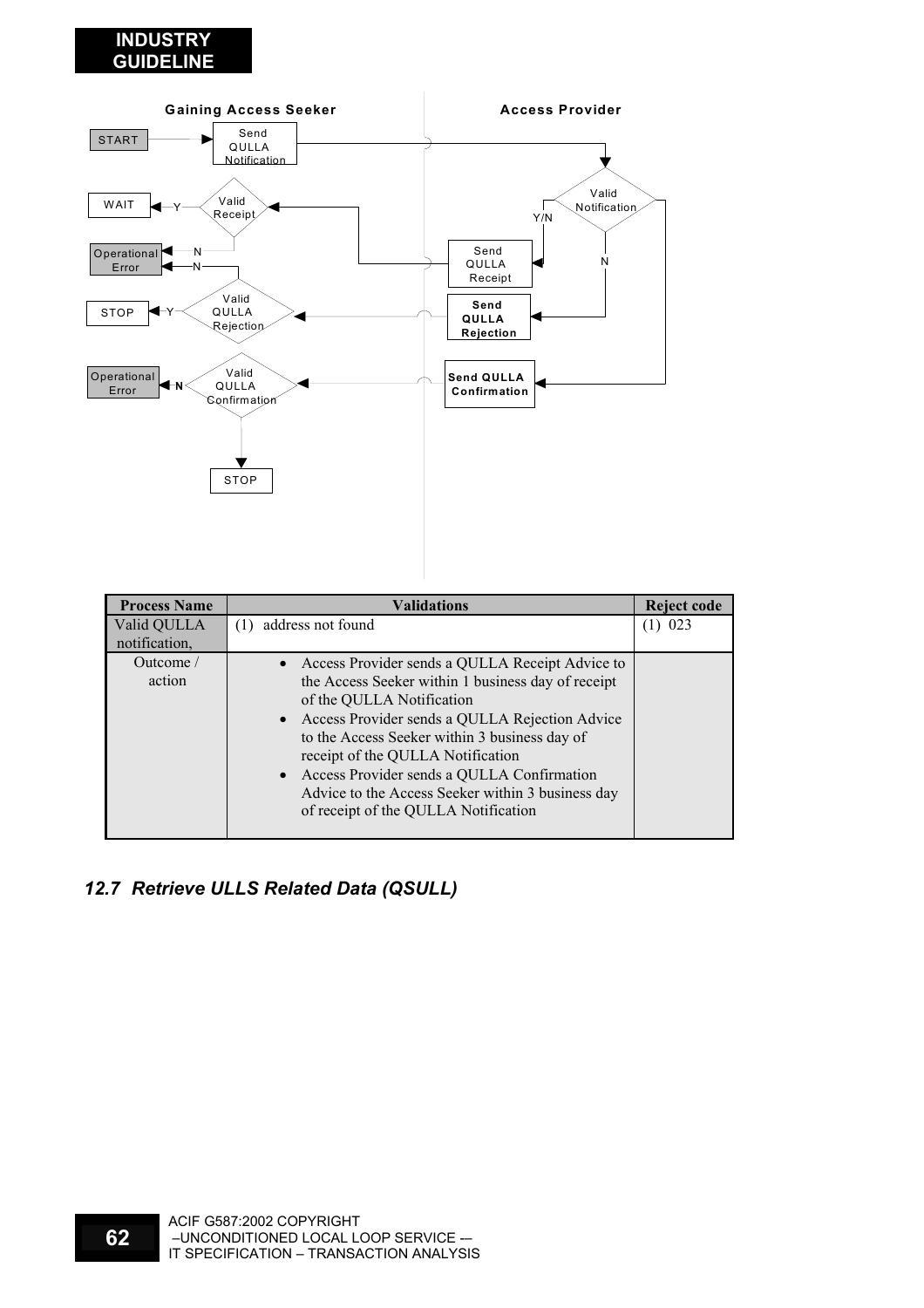

| <b>Process Name</b>         | <b>Validations</b>                                                                                                                                                                                                                                                                                                                                                                                                                                                    | <b>Reject code</b> |
|-----------------------------|-----------------------------------------------------------------------------------------------------------------------------------------------------------------------------------------------------------------------------------------------------------------------------------------------------------------------------------------------------------------------------------------------------------------------------------------------------------------------|--------------------|
| Valid QSULL<br>Notification | (1) ULLS Identifier not found                                                                                                                                                                                                                                                                                                                                                                                                                                         | 022                |
| Outcome /<br>action         | • Losing Access Seeker sends a QSULL Receipt<br>Advice to the Gaining Access Seeker within 1<br>business day of receipt of the QSULL Notification<br>• Losing Access Seeker sends a QSULL Rejection<br>Advice to the Gaining Access Seeker within 3<br>business day of receipt of the QSULL Notification<br>• Losing Access Seeker sends a QSULL<br>Confirmation Advice to the Gaining Access Seeker<br>within 3 business day of receipt of the QSULL<br>Notification |                    |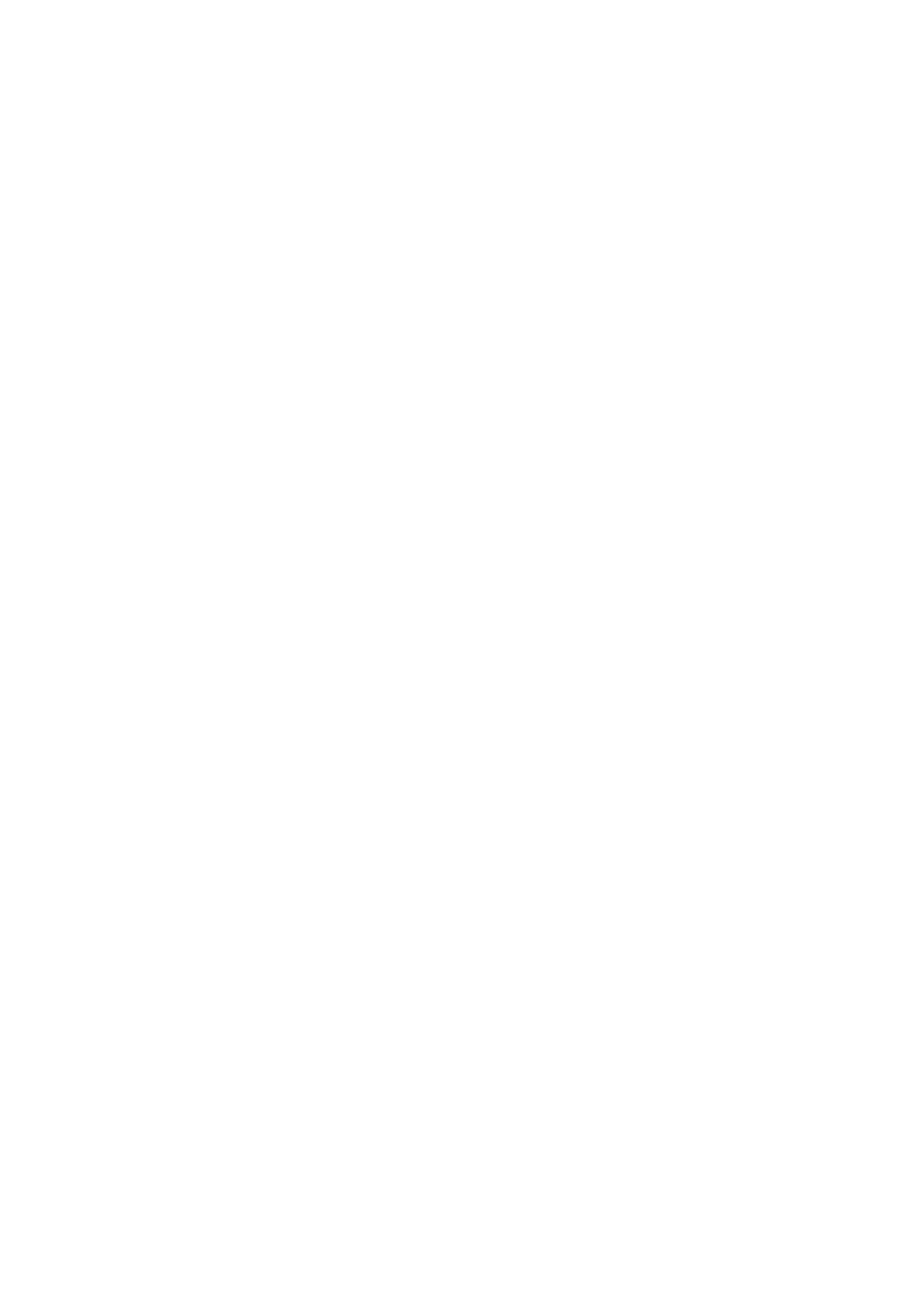## **13. PHYSICAL IMPLEMENTATION OF EVENT TRANSACTIONS**

The following section describes the physical record formats for each transaction (eg dialogue)

## *13.1 Unrecognisable transaction*

| Record Version              | NUM(2)    | Value is " $01$ "                         |  |
|-----------------------------|-----------|-------------------------------------------|--|
| Record Type                 | NUM(3)    | Value is "011"                            |  |
| Invalid transaction details | CHAR(345) | Copy of the unrecognisable<br>transaction |  |

## *13.2 Acquire Vacant Communications Wire (VULL)*

## **13.2.1 VULL Notification**

| <b>Attribute Name</b>                   | Length   | <b>Comment</b>                                                                      | Mandatory      |
|-----------------------------------------|----------|-------------------------------------------------------------------------------------|----------------|
| <b>Record Version</b>                   | NUM(2)   | Value is "01"                                                                       | Y              |
| Record Type                             | NUM(3)   | Value is "005"                                                                      | Y              |
| Request Id                              | NUM(9)   | eg 000000001                                                                        | Y              |
| <b>Customer Address Information</b>     | CHAR(18) | eg BUILD NAME                                                                       | $\overline{O}$ |
| <b>Customer Sub Address Type</b>        | CHAR(6)  | eg UNIT                                                                             | $\mathbf{O}$   |
| <b>Customer Sub Address Number</b>      | CHAR(4)  | Eg A                                                                                | $\overline{O}$ |
| <b>Customer Street Number</b>           | CHAR(5)  | eg 75                                                                               | $\overline{O}$ |
| <b>Customer Street Number Suffix</b>    | CHAR(3)  | eg A                                                                                | $\overline{O}$ |
| <b>Customer Street Name</b>             | CHAR(24) | eg WOOD                                                                             | $\overline{O}$ |
| <b>Customer Street Type</b>             | CHAR(8)  | eg ST                                                                               | $\overline{O}$ |
| <b>Customer Street Suffix</b>           | CHAR(6)  | eg NORTH                                                                            | $\overline{O}$ |
| <b>Customer Locality Abbrev</b>         | CHAR(16) | eg ST ALBANS                                                                        | $\mathbf Y$    |
| <b>Customer Postcode</b>                | CHAR(6)  | eg 3038                                                                             | Y              |
| Number of Services                      | NUM(3)   | eg 022                                                                              | Y              |
| Deployment Class                        | CHAR(3)  | eg "7a"                                                                             | $\mathbf Y$    |
| Power Indicator                         | CHAR(2)  | Values :-                                                                           | $\Omega$       |
|                                         |          | "H" for Hazardous power<br>"NH" for Non Hazardous power<br>"NP" if no power present |                |
| POI ESA Code                            | CHAR(6)  | Eg RWOD                                                                             | Y              |
| POI MDF                                 | CHAR(6)  | Value is other than spaces                                                          | Y              |
| POI Cable                               | CHAR(4)  | Value is other than spaces                                                          | $\mathbf Y$    |
| POI Pair                                | CHAR(4)  | Value is other than spaces                                                          | $\mathbf Y$    |
| <b>Access Seeker Contact First Name</b> | CHAR(20) | Value is other than spaces                                                          | $\mathbf Y$    |
| Access Seeker Contact Last Name         | CHAR(30) | Value is other than spaces                                                          | Y              |
| Access Seeker Contact Phone No          | NUM(10)  | Value is other than spaces                                                          | $\mathbf Y$    |
| Access Seeker Contact Fax No            | NUM(10)  |                                                                                     | $\mathbf{O}$   |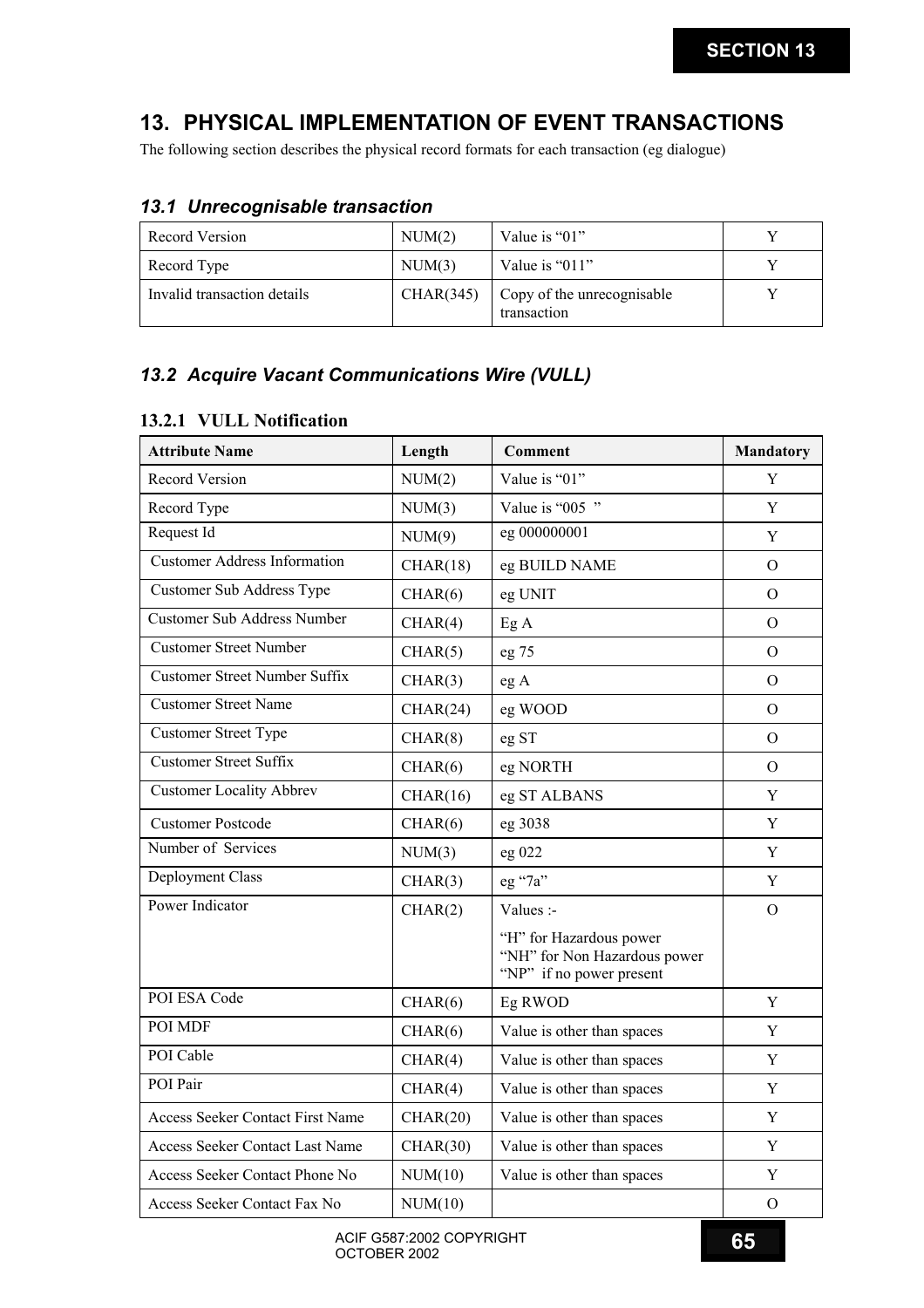### **INDUSTRY GUIDELINE**

| <b>Attribute Name</b>                   | Length    | Comment                                                                                                       | <b>Mandatory</b> |
|-----------------------------------------|-----------|---------------------------------------------------------------------------------------------------------------|------------------|
| Access Seeker Contact Mobile No         | NUM(10)   |                                                                                                               | O                |
| Network Boundary Point Details          | CHAR(100) | Free format Text to further<br>elaborate on address eg level 1<br>shop 4 52 Andersen St Taylors<br>Lakes 3038 | O                |
| CA Signed date                          | CHAR(8)   | Format YYYYMMDD                                                                                               | O                |
| <b>Assurance Category</b>               | CHAR(8)   | Values :-<br><b>STANDARD</b><br><b>BUSINESS</b><br><b>EXPRESS</b>                                             | M                |
| <b>Request Sequence</b>                 | NUM(3)    | Request sequence for a request eg<br>01                                                                       | Y                |
| Live Service FNN at Customer<br>Address | NUM(10)   | eg: 0812345678                                                                                                |                  |

## **13.2.2 VULL Receipt Advice**

| <b>Attribute Name</b> | Length | Comment           | <b>Mandatory</b> |
|-----------------------|--------|-------------------|------------------|
| Record Version        | NUM(2) | Value is " $01$ " |                  |
| Record Type           | NUM(3) | Value is "010"    |                  |
| Request Id            | NUM(9) | eg 000000001      |                  |

## **13.2.3 VULL Confirmation Advice**

| <b>Attribute Name</b>  | Length   | Comment                                                                                           | <b>Mandatory</b> |
|------------------------|----------|---------------------------------------------------------------------------------------------------|------------------|
| Record Version         | NUM(2)   | Value is "01"                                                                                     | Y                |
| Record Type            | NUM(3)   | Value is "015"                                                                                    | Y                |
| Request Id             | NUM(9)   | eg 000000001                                                                                      | Y                |
| Loop Trace Length      | CHAR(5)  | The length in meters of the cable<br>eg 00005                                                     | Y                |
| Loop Trace Gauge       | Dec(1,2) | The gauge in millimetres of the<br>cable eg: 0.32                                                 | Y                |
| Loop Trace Type        | CHAR(10) | Type of cable<br>eg PUIT, APIUT, PIQL, PIQC,<br>PEIUT, PEIQL, PEIUQ, CPIUT,<br>CPFUT, PIQJ, PEIQC | Y                |
| Tap leg Length         | CHAR(5)  | The length in meters of the cable<br>eg 00005                                                     | $\Omega$         |
| POI ESA Code           | CHAR(6)  | Eg RWOD                                                                                           | Y                |
| POI MDF                | CHAR(6)  | Value is other than spaces                                                                        | Y                |
| POI Cable              | CHAR(4)  | Value is other than spaces                                                                        | Y                |
| POI Pair               | CHAR(4)  | Value is other than spaces                                                                        | Y                |
| <b>ULLS</b> Identifier | CHAR(10) | eg 1600000001                                                                                     | Y                |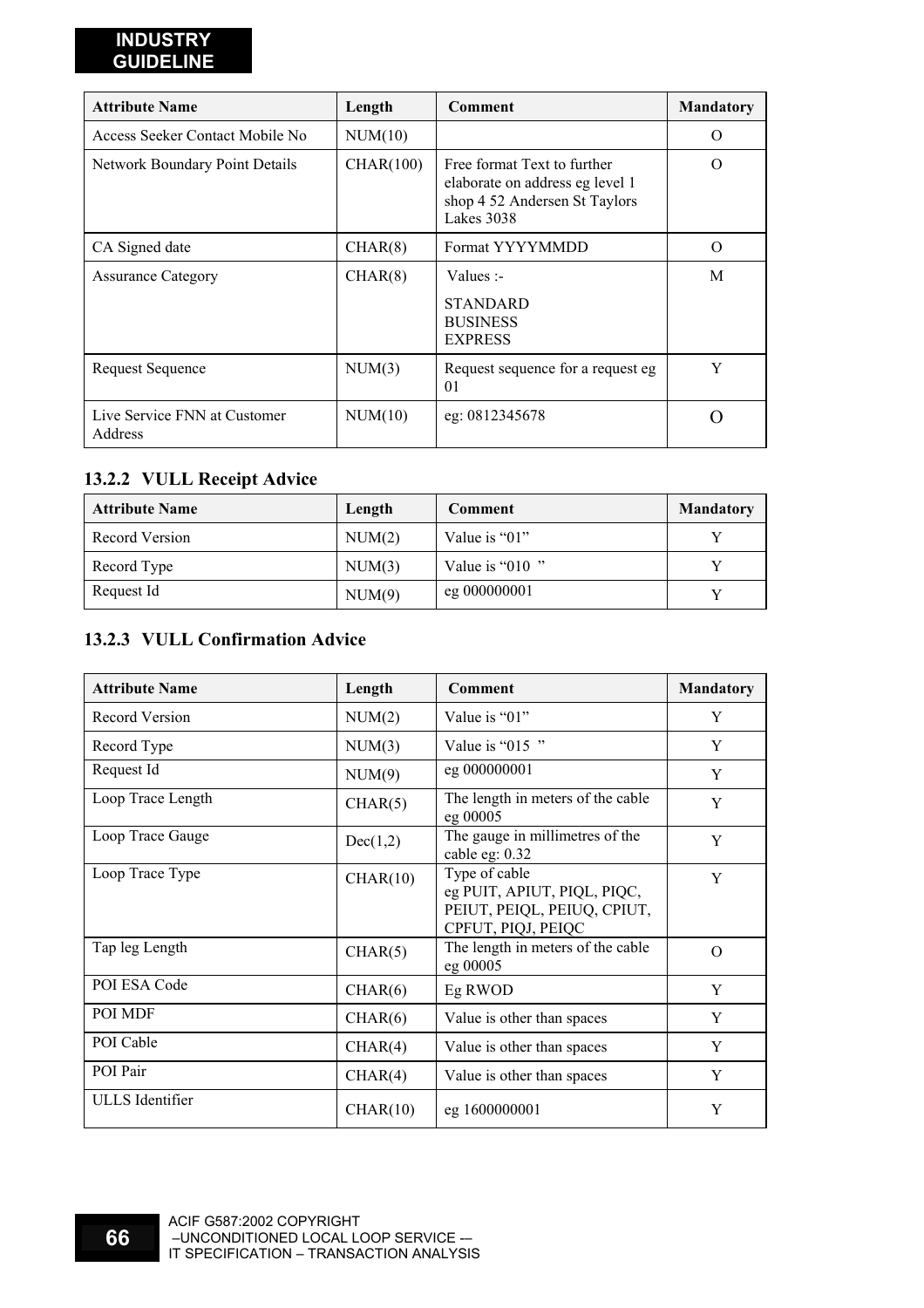## **SECTION 13**

| <b>Attribute Name</b> | Length  | Comment                                     | <b>Mandatory</b> |
|-----------------------|---------|---------------------------------------------|------------------|
| Response Sequence     | NUM(3)  | Response sequence for a request<br>$eg\ 01$ | v                |
| Response Total Number | NUM(3)  | Response total for a request eg 05          | v                |
| SQ Date               | CHAR(8) | eg Format YYYYMMDD                          |                  |
| SQ Time               | CHAR(4) | eg Format HHMM.                             |                  |

## **13.2.4 VULL Rejection Advice**

| <b>Attribute Name</b>                | Length   | <b>Comment</b>                                                                                    | <b>Mandatory</b> |
|--------------------------------------|----------|---------------------------------------------------------------------------------------------------|------------------|
| Record Version                       | NUM(2)   | Value is "01"                                                                                     | Y                |
| Record Type                          | NUM(3)   | Value is "020"                                                                                    | Y                |
| Request Id                           | NUM(9)   | eg 000000001                                                                                      | Y                |
| Loop Trace Length                    | CHAR(5)  | The length in meters of the cable<br>eg 00005                                                     | $\overline{O}$   |
| Loop Trace Gauge                     | Dec(1,2) | The gauge in millimetres of the<br>cable eg: 0.32                                                 | $\overline{O}$   |
| Loop Trace Type                      | CHAR(10) | Type of cable<br>eg PUIT, APIUT, PIQL, PIQC,<br>PEIUT, PEIQL, PEIUQ, CPIUT,<br>CPFUT, PIQJ, PEIQC | $\overline{O}$   |
| Tap leg Length                       | CHAR(5)  | The length in meters of the cable<br>eg 00005                                                     | $\overline{O}$   |
| POI ESA Code                         | CHAR(6)  | Eg RWOD                                                                                           | Y                |
| POI MDF                              | CHAR(6)  | Value is other than spaces                                                                        | Y                |
| POI Cable                            | CHAR(4)  | Value is other than spaces                                                                        | Y                |
| POI Pair                             | CHAR(4)  | Value is other than spaces                                                                        | Y                |
| Reject Code                          | NUM(3)   | Any numeric value is a reject.                                                                    | Y                |
| Response Sequence                    | NUM(3)   | Response sequence for a request<br>eg 01                                                          | Y                |
| Response Total Number                | NUM(3)   | Response total for a request eg 05                                                                | Y                |
| SQ Date                              | CHAR(8)  | Format YYYYMMDD                                                                                   | Y                |
| SQ Time                              | CHAR(4)  | Format HHMM.                                                                                      | Y                |
| <b>Customer Address Information</b>  | CHAR(18) | eg BUILD NAME                                                                                     | $\overline{O}$   |
| Customer Sub Address Type            | CHAR(6)  | eg UNIT                                                                                           | $\Omega$         |
| <b>Customer Sub Address Number</b>   | CHAR(4)  | Eg A                                                                                              | $\mathbf{O}$     |
| <b>Customer Street Number</b>        | CHAR(5)  | eg 75                                                                                             | $\mathcal{O}$    |
| <b>Customer Street Number Suffix</b> | CHAR(3)  | eg A                                                                                              | $\overline{O}$   |
| <b>Customer Street Name</b>          | CHAR(24) | eg WOOD                                                                                           | $\mathbf{O}$     |
| <b>Customer Street Type</b>          | CHAR(8)  | eg ST                                                                                             | $\mathbf{O}$     |
| <b>Customer Street Suffix</b>        | CHAR(6)  | eg NORTH                                                                                          | $\Omega$         |
| <b>Customer Locality Abbrev</b>      | CHAR(16) | eg ST ALBANS                                                                                      | $\Omega$         |
| <b>Customer Postcode</b>             | CHAR(6)  | eg 3038                                                                                           | $\mathbf{O}$     |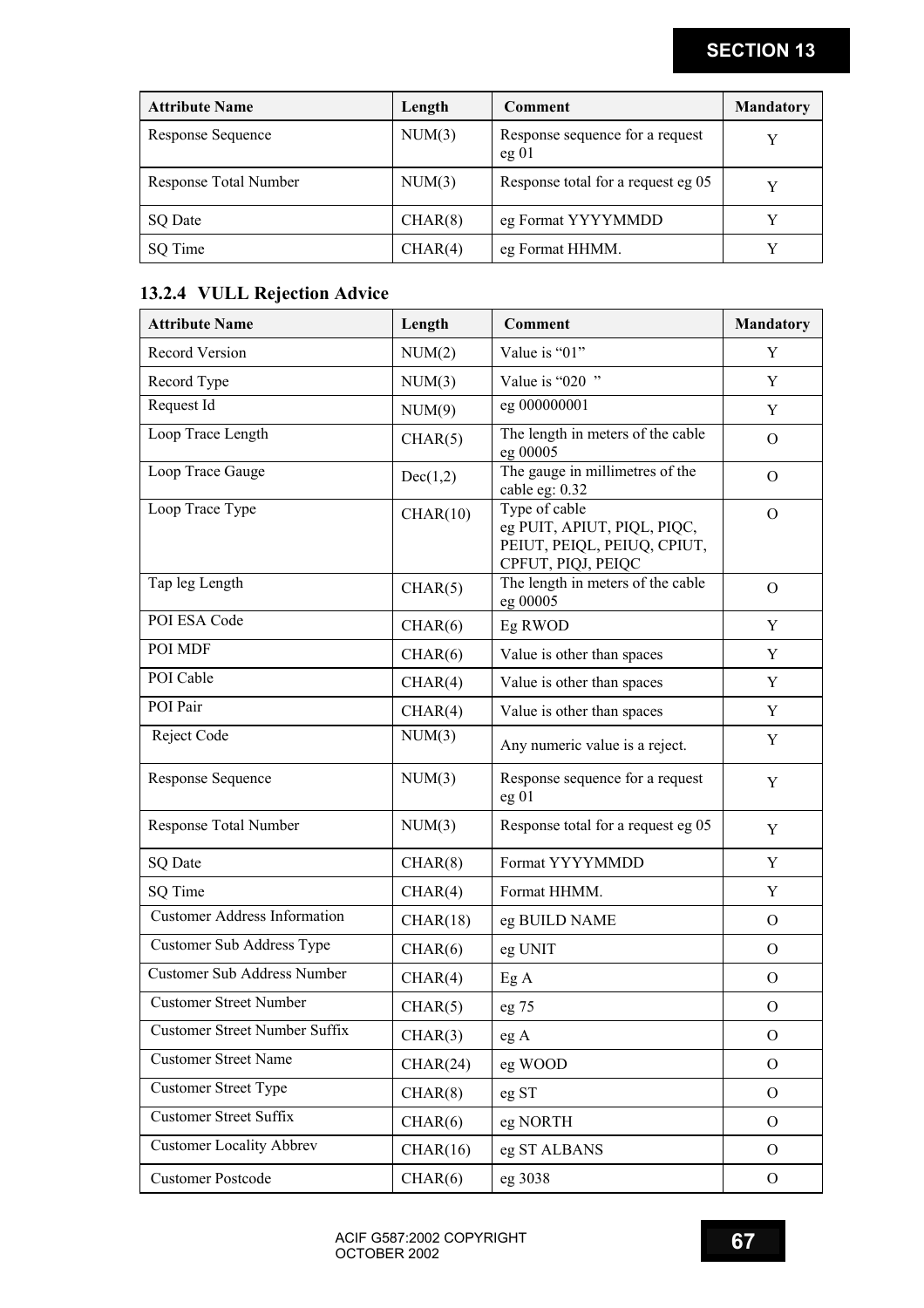#### **13.2.5 VULL Extension Notification**

| <b>Attribute Name</b> | Length | Comment            | <b>Mandatory</b> |
|-----------------------|--------|--------------------|------------------|
| Record Version        | NUM(2) | Value is " $01$ "  |                  |
| Record Type           | NUM(3) | Value is " $021$ " |                  |
| Request Id            | NUM(9) | eg 000000001       |                  |

### **13.2.6 VULL Extension Confirmation Advice**

| <b>Attribute Name</b> | Length | Comment            | <b>Mandatory</b> |
|-----------------------|--------|--------------------|------------------|
| Record Version        | NUM(2) | Value is " $01$ "  |                  |
| Record Type           | NUM(3) | Value is " $022$ " |                  |
| Request Id            | NUM(9) | eg 000000001       |                  |

## **13.2.7 VULL Extension Rejection Advice**

| <b>Attribute Name</b> | Length | <b>Comment</b>                 | <b>Mandatory</b> |
|-----------------------|--------|--------------------------------|------------------|
| Record Version        | NUM(2) | Value is " $01$ "              |                  |
| Record Type           | NUM(3) | Value is "023"                 |                  |
| Request Id            | NUM(9) | eg 000000001                   |                  |
| Reject Code           | NUM(3) | Any numeric value is a reject. |                  |

#### **13.2.8 VULL Expiry**

| <b>Attribute Name</b> | Length | Comment        | <b>Mandatory</b> |
|-----------------------|--------|----------------|------------------|
| Record Version        | NUM(2) | Value is "01"  |                  |
| Record Type           | NUM(3) | Value is "025" |                  |
| Request Id            | NUM(9) | eg 000000001   |                  |

## **13.2.9 VULL Cutover Notification**

| <b>Attribute Name</b> | Length  | <b>Comment</b>                                | <b>Mandatory</b> |
|-----------------------|---------|-----------------------------------------------|------------------|
| Record Version        | NUM(2)  | Value is "01"                                 | Y                |
| Record Type           | NUM(3)  | Value is "030"                                | Y                |
| Request Id            | NUM(9)  | eg 000000001                                  |                  |
| Cutover Date          | CHAR(8) | eg Format YYYYMMDD                            |                  |
| Cutover Time          | CHAR(4) | eg Format HHMM.                               | Y                |
| Time Zone             | NUM(4)  | eg 9 hrs and 30 minutes is written<br>as 0930 | v                |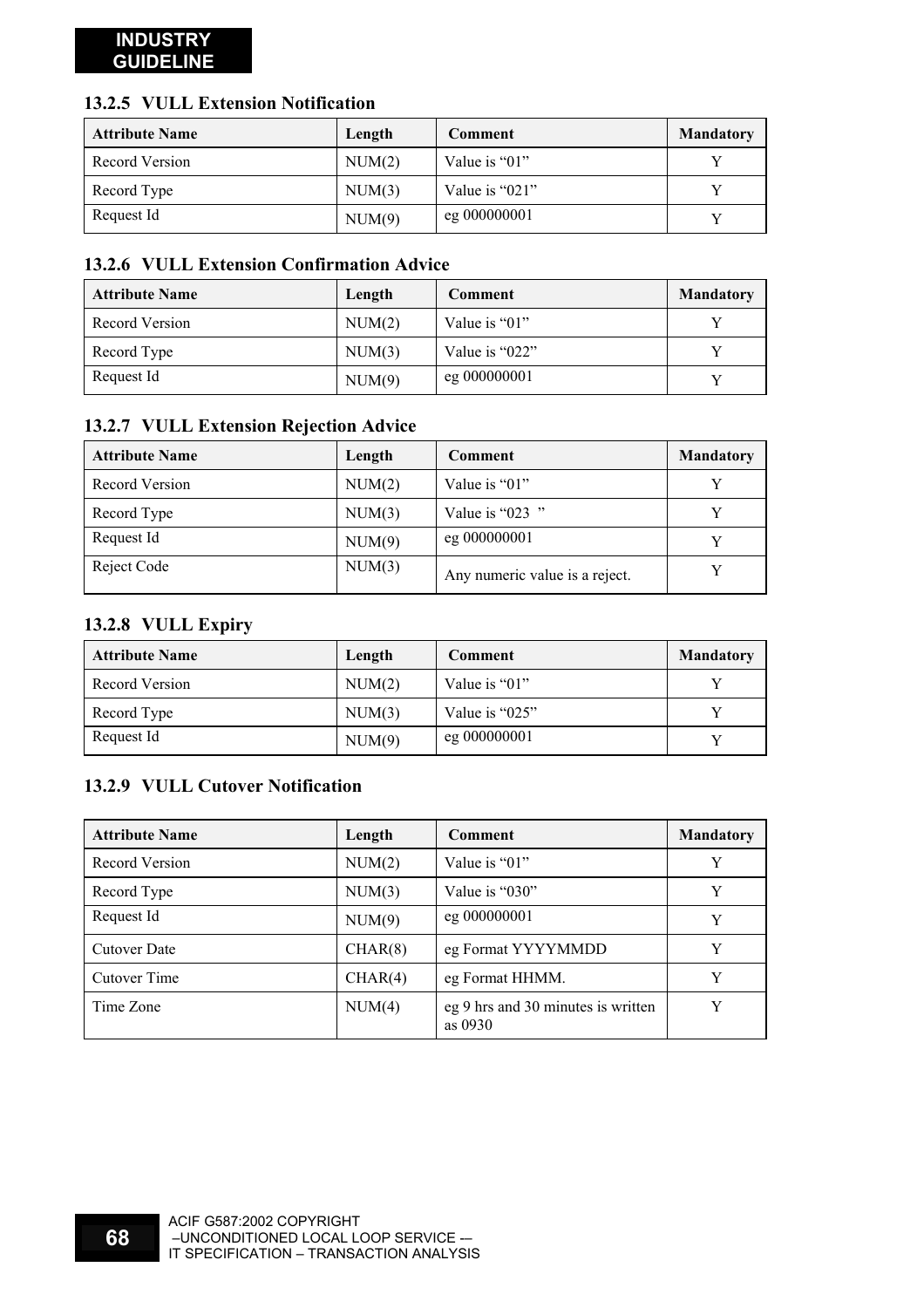## **SECTION 13**

| <b>Attribute Name</b>          | Length   | <b>Comment</b>  | <b>Mandatory</b> |
|--------------------------------|----------|-----------------|------------------|
| CA Signed date                 | CHAR(8)  | Format YYYYMMDD |                  |
| <b>Site Contact First Name</b> | CHAR(20) |                 |                  |
| Site Contact Last Name         | CHAR(30) |                 |                  |
| Site Contact Phone No          | NUM(10)  |                 |                  |
| Site Contact Mobile No         | NUM(10)  |                 |                  |

## **13.2.10 VULL Cutover Receipt**

| <b>Attribute Name</b> | Length | Comment           | <b>Mandatory</b> |
|-----------------------|--------|-------------------|------------------|
| Record Version        | NUM(2) | Value is " $01$ " |                  |
| Record Type           | NUM(3) | Value is "035"    |                  |
| Request Id            | NUM(9) | eg 000000001      |                  |

## **13.2.11 VULL Cutover Rejection Advice**

| <b>Attribute Name</b> | Length | Comment                        | <b>Mandatory</b> |
|-----------------------|--------|--------------------------------|------------------|
| Record Version        | NUM(2) | Value is " $01$ "              |                  |
| Record Type           | NUM(3) | Value is "040"                 |                  |
| Request Id            | NUM(9) | eg 000000001                   |                  |
| Reject Code           | NUM(3) | Any numeric value is a reject. |                  |

#### **13.2.12 VULL Cutover Confirmation Advice**

| <b>Attribute Name</b>           | Length   | Comment                                     | <b>Mandatory</b> |
|---------------------------------|----------|---------------------------------------------|------------------|
| Record Version                  | NUM(2)   | Value is "01"                               | Y                |
| Record Type                     | NUM(3)   | Value is "050"                              | Y                |
| Request Id                      | NUM(9)   | eg 000000001                                | Y                |
| <b>Termination Cable</b>        | CHAR(4)  | eg47                                        | Y                |
| <b>Termination Pair</b>         | CHAR(4)  | eg 12                                       | Y                |
| <b>Termination Terminal Box</b> | CHAR(10) | eg T725                                     | $\Omega$         |
| <b>ULLS</b> Identifier          | CHAR(10) | eg 1600000001                               | Y                |
| Response Sequence               | NUM(3)   | Response sequence for a request<br>$eg\ 01$ | Y                |
| <b>Response Total Number</b>    | NUM(3)   | Response total for a request eg 05          | Y                |

# **13.2.13 VULL Renegotiated Cutover Advice**

| <b>Attribute Name</b>    | Length  | Comment        | <b>Mandatory</b> |  |
|--------------------------|---------|----------------|------------------|--|
| Record Version           | NUM(2)  | Value is "01"  | v                |  |
| Record Type              | NUM(3)  | Value is "045" |                  |  |
| Request Id               | NUM(9)  | eg 000000001   |                  |  |
| <b>Termination Cable</b> | CHAR(4) | eg47           |                  |  |
| <b>Termination Pair</b>  | CHAR(4) | eg 12          |                  |  |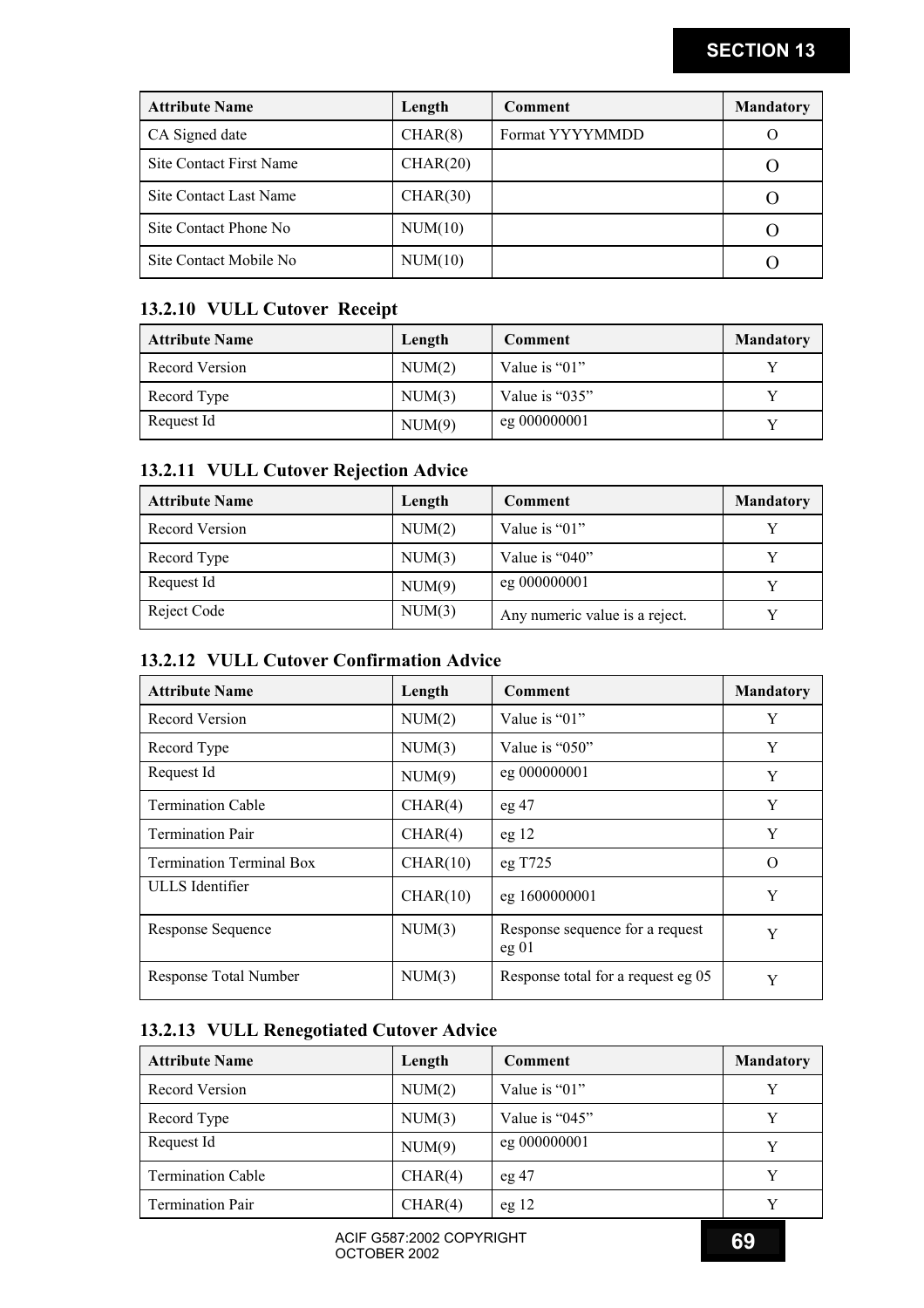### **INDUSTRY GUIDELINE**

| <b>Attribute Name</b>           | Length   | Comment                                       | <b>Mandatory</b> |
|---------------------------------|----------|-----------------------------------------------|------------------|
| <b>Termination Terminal Box</b> | CHAR(10) | eg T725                                       |                  |
| ULLS Identifier                 | CHAR(10) | eg 1600000001                                 | Y                |
| Response Sequence               | NUM(3)   | Response sequence for a request<br>$eg\ 01$   | Y                |
| Response Total Number           | NUM(3)   | Response total for a request eg 05            | Y                |
| <b>Cutover Date</b>             | CHAR(8)  | Format YYYYMMDD                               | Y                |
| Cutover Time                    | CHAR(4)  | Format HHMM.                                  | Y                |
| Time Zone                       | NUM(4)   | eg 9 hrs and 30 minutes is written<br>as 0930 | Y                |

## **13.2.14 VULL Retarget Notification**

| <b>Attribute Name</b> | Length  | Comment                                       | <b>Mandatory</b> |
|-----------------------|---------|-----------------------------------------------|------------------|
| Record Version        | NUM(2)  | Value is "01"                                 | Y                |
| Record Type           | NUM(3)  | Value is "055"                                | Y                |
| Request Id            | NUM(9)  | eg 000000001                                  | Y                |
| <b>Cutover Date</b>   | CHAR(8) | Format YYYYMMDD                               | Y                |
| Cutover Time          | CHAR(4) | Format HHMM.                                  | Y                |
| Time Zone             | NUM(4)  | eg 9 hrs and 30 minutes is written<br>as 0930 | Y                |

## **13.2.15 VULL Retarget Receipt**

| <b>Attribute Name</b> | Length | Comment           | <b>Mandatory</b> |
|-----------------------|--------|-------------------|------------------|
| Record Version        | NUM(2) | Value is " $01$ " |                  |
| Record Type           | NUM(3) | Value is "060"    |                  |
| Request Id            | NUM(9) | eg 000000001      |                  |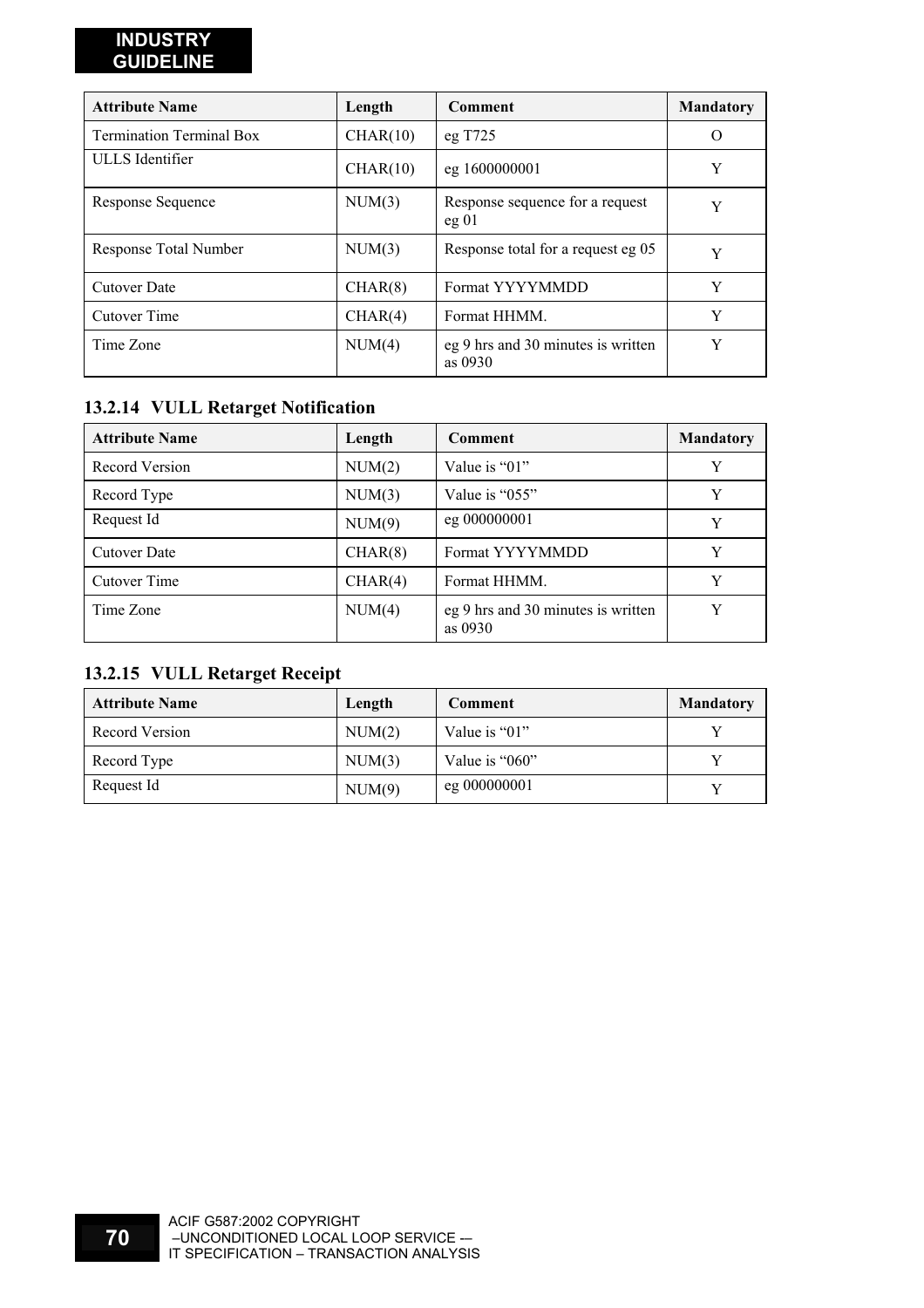| <b>Attribute Name</b> | Length | <b>Comment</b>                 | <b>Mandatory</b> |
|-----------------------|--------|--------------------------------|------------------|
| Record Version        | NUM(2) | Value is " $01$ "              | v                |
| Record Type           | NUM(3) | Value is "065"                 |                  |
| Request Id            | NUM(9) | eg 000000001                   |                  |
| Reject Code           | NUM(3) | Any numeric value is a reject. |                  |

## **13.2.16 VULL Retarget Rejection Advice**

## **13.2.17 VULL Retarget Confirmation Advice**

| <b>Attribute Name</b> | Length | Comment           | <b>Mandatory</b> |
|-----------------------|--------|-------------------|------------------|
| Record Version        | NUM(2) | Value is " $01$ " |                  |
| Record Type           | NUM(3) | Value is "070"    |                  |
| Request Id            | NUM(9) | eg 000000001      |                  |

## **13.2.18 VULL Retarget Renegotiation Advice**

| <b>Attribute Name</b> | Length  | <b>Comment</b>                                | <b>Mandatory</b> |
|-----------------------|---------|-----------------------------------------------|------------------|
| Record Version        | NUM(2)  | Value is "01"                                 | Y                |
| Record Type           | NUM(3)  | Value is "046"                                | Y                |
| Request Id            | NUM(9)  | eg 000000001                                  | Y                |
| Cutover Date          | CHAR(8) | Format YYYYMMDD                               | Y                |
| Cutover Time          | CHAR(4) | Format HHMM.                                  | Y                |
| Time Zone             | NUM(4)  | eg 9 hrs and 30 minutes is written<br>as 0930 | Y                |

### **13.2.19 VULL Withdrawal Notification**

| <b>Attribute Name</b> | Length | Comment           | <b>Mandatory</b> |
|-----------------------|--------|-------------------|------------------|
| Record Version        | NUM(2) | Value is " $01$ " |                  |
| Record Type           | NUM(3) | Value is "075"    |                  |
| Request Id            | NUM(9) | eg 000000001      |                  |

## **13.2.20 VULL Withdrawal Confirmation**

| <b>Attribute Name</b> | Length | Comment        | <b>Mandatory</b> |
|-----------------------|--------|----------------|------------------|
| Record Version        | NUM(2) | Value is "01"  |                  |
| Record Type           | NUM(3) | Value is "080" |                  |
| Request Id            | NUM(9) | eg 000000001   |                  |

#### **13.2.21 VULL Withdrawal Rejection**

| <b>Attribute Name</b> | Length | Comment        | <b>Mandatory</b> |
|-----------------------|--------|----------------|------------------|
| Record Version        | NUM(2) | Value is "01"  |                  |
| Record Type           | NUM(3) | Value is "085" |                  |
| Request Id            | NUM(9) | eg 000000001   |                  |

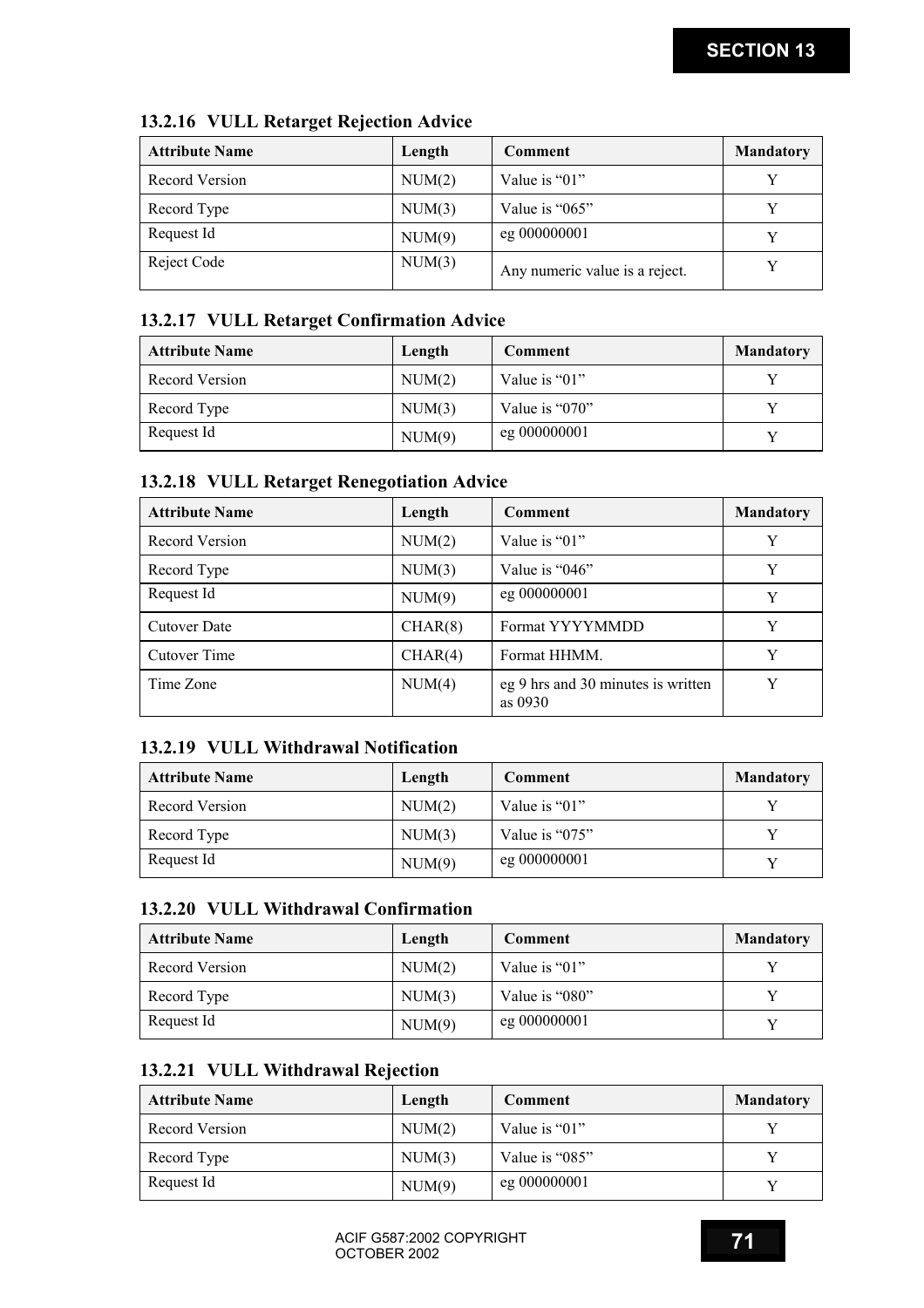| <b>Attribute Name</b> | Length | Comment                        | <b>Mandatory</b> |
|-----------------------|--------|--------------------------------|------------------|
| Reject Code           | NUM(3) | Any numeric value is a reject. |                  |

## **13.2.22 VULL Completion**

| <b>Attribute Name</b> | Length | Comment           | <b>Mandatory</b> |
|-----------------------|--------|-------------------|------------------|
| Record Version        | NUM(2) | Value is " $01$ " |                  |
| Record Type           | NUM(3) | Value is "090"    |                  |
| Request Id            | NUM(9) | eg 000000001      |                  |

## *13.3 Acquire In Use Communications Wire and set Call Diversion (DULL)*

## **13.3.1 DULL Notification**

| <b>Attribute Name</b>                   | Length   | <b>Comment</b>                                                                      | Mandatory      |
|-----------------------------------------|----------|-------------------------------------------------------------------------------------|----------------|
| <b>Record Version</b>                   | NUM(2)   | Value is "01"                                                                       | $\mathbf Y$    |
| Record Type                             | NUM(3)   | Value is "095"                                                                      | Y              |
| Request Id                              | NUM(9)   | eg 000000001                                                                        | Y              |
| <b>Account Number</b>                   | CHAR(25) |                                                                                     | $\Omega$       |
| Service Number                          | CHAR(20) | eg. 0396342223                                                                      | Y              |
| <b>Call Diversion Service Number</b>    | CHAR(10) | eg. 0396342223                                                                      | $\mathbf Y$    |
| Deployment Class                        | CHAR(3)  | eg "7a                                                                              | $\mathbf Y$    |
| Power Indicator                         | CHAR(2)  | Values :-                                                                           | $\Omega$       |
|                                         |          | "H" for Hazardous power<br>"NH" for Non Hazardous power<br>"NP" if no power present |                |
| POI ESA Code                            | CHAR(6)  | Eg RWOD                                                                             | Y              |
| POI MDF                                 | CHAR(6)  | Value is other than spaces                                                          | $\mathbf Y$    |
| POI Cable                               | CHAR(4)  | Value is other than spaces                                                          | Y              |
| POI Pair                                | CHAR(4)  | Value is other than spaces                                                          | Y              |
| <b>Customer Address Information</b>     | CHAR(18) | eg BUILD NAME                                                                       | $\overline{O}$ |
| <b>Customer Sub Address Type</b>        | CHAR(6)  | eg UNIT                                                                             | $\mathbf{O}$   |
| <b>Customer Sub Address Number</b>      | CHAR(4)  | Eg A                                                                                | $\Omega$       |
| <b>Customer Street Number</b>           | CHAR(5)  | $eg\ 75$                                                                            | $\overline{O}$ |
| <b>Customer Street Number Suffix</b>    | CHAR(3)  | eg A                                                                                | $\mathbf{O}$   |
| <b>Customer Street Name</b>             | CHAR(24) | eg WOOD                                                                             | $\Omega$       |
| <b>Customer Street Type</b>             | CHAR(8)  | eg ST                                                                               | $\Omega$       |
| <b>Customer Street Suffix</b>           | CHAR(6)  | eg NORTH                                                                            | $\overline{O}$ |
| <b>Customer Locality Abbrev</b>         | CHAR(16) | eg ST ALBANS                                                                        | $\mathbf Y$    |
| <b>Customer Postcode</b>                | CHAR(6)  | eg 3038                                                                             | $\mathbf Y$    |
| <b>Access Seeker Contact First Name</b> | CHAR(20) | Value is other than spaces                                                          | Y              |
| Access Seeker Contact Last Name         | CHAR(30) | Value is other than spaces                                                          | $\mathbf Y$    |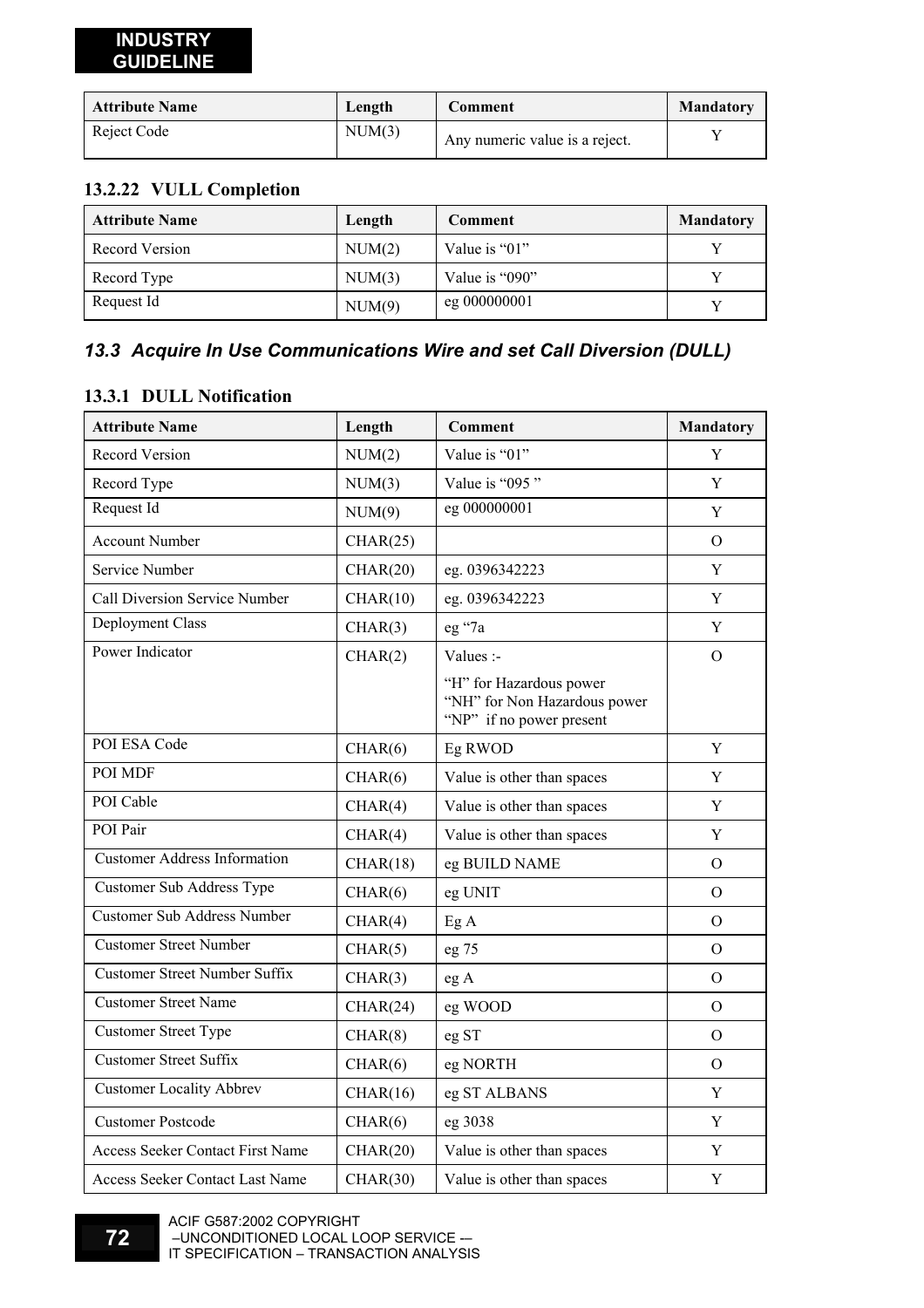| <b>Attribute Name</b>           | Length  | <b>Comment</b>                                                    | <b>Mandatory</b> |
|---------------------------------|---------|-------------------------------------------------------------------|------------------|
| Access Seeker Contact Phone No  | NUM(10) | Value is other than spaces                                        | Y                |
| Access Seeker Contact Fax No    | NUM(10) |                                                                   | $\Omega$         |
| Access Seeker Contact Mobile No | NUM(10) |                                                                   | $\Omega$         |
| CA Signed date                  | CHAR(8) | Format YYYYMMDD                                                   | $\Omega$         |
| <b>Assurance Category</b>       | CHAR(8) | Values :-<br><b>STANDARD</b><br><b>BUSINESS</b><br><b>EXPRESS</b> | M                |
| Billing Profile                 | CHAR(3) | Non blank eg XYZ, etc                                             | М                |

## **13.3.2 DULL Receipt Advice**

| <b>Attribute Name</b> | Length | <b>Comment</b>     | <b>Mandatory</b> |
|-----------------------|--------|--------------------|------------------|
| Record Version        | NUM(2) | Value is " $01$ "  |                  |
| Record Type           | NUM(3) | Value is " $100$ " |                  |
| Request Id            | NUM(9) | eg 000000001       |                  |

### **13.3.3 DULL Confirmation Advice**

| <b>Attribute Name</b>  | Length   | Comment                                                                                           | <b>Mandatory</b> |
|------------------------|----------|---------------------------------------------------------------------------------------------------|------------------|
| Record Version         | NUM(2)   | Value is "01"                                                                                     | Y                |
| Record Type            | NUM(3)   | Value is "105"                                                                                    | Y                |
| Request Id             | NUM(9)   | eg 000000001                                                                                      | Y                |
| Loop Trace Length      | CHAR(5)  | The length in meters of the cable<br>eg 00005                                                     | Y                |
| Loop Trace Gauge       | Dec(1,2) | The gauge in millimetres of the<br>cable eg: 0.32                                                 | Y                |
| Loop Trace Type        | CHAR(10) | Type of cable<br>eg PUIT, APIUT, PIQL, PIQC,<br>PEIUT, PEIQL, PEIUQ, CPIUT,<br>CPFUT, PIQJ, PEIQC | Y                |
| Tap leg Length         | CHAR(5)  | The length in meters of the cable<br>eg 00005                                                     | $\Omega$         |
| <b>ULLS</b> Identifier | CHAR(10) | eg 1600000001                                                                                     | Y                |
| Response Sequence      | NUM(3)   | Response sequence for a request<br>$eg\ 01$                                                       | Y                |
| Response Total Number  | NUM(3)   | Response total for a request eg 05                                                                | Y                |
| SQ Date                | CHAR(8)  | Format YYYYMMDD                                                                                   | Y                |
| SQ Time                | CHAR(4)  | Format HHMM.                                                                                      | Y                |

## **13.3.4 DULL Rejection Advice**

| <b>Attribute Name</b> | Length | Comment            | <b>Mandatory</b> |
|-----------------------|--------|--------------------|------------------|
| Record Version        | NUM(2) | Value is " $01$ "  |                  |
| Record Type           | NUM(3) | Value is " $110$ " |                  |
| Request Id            | NUM(9) | eg 000000001       |                  |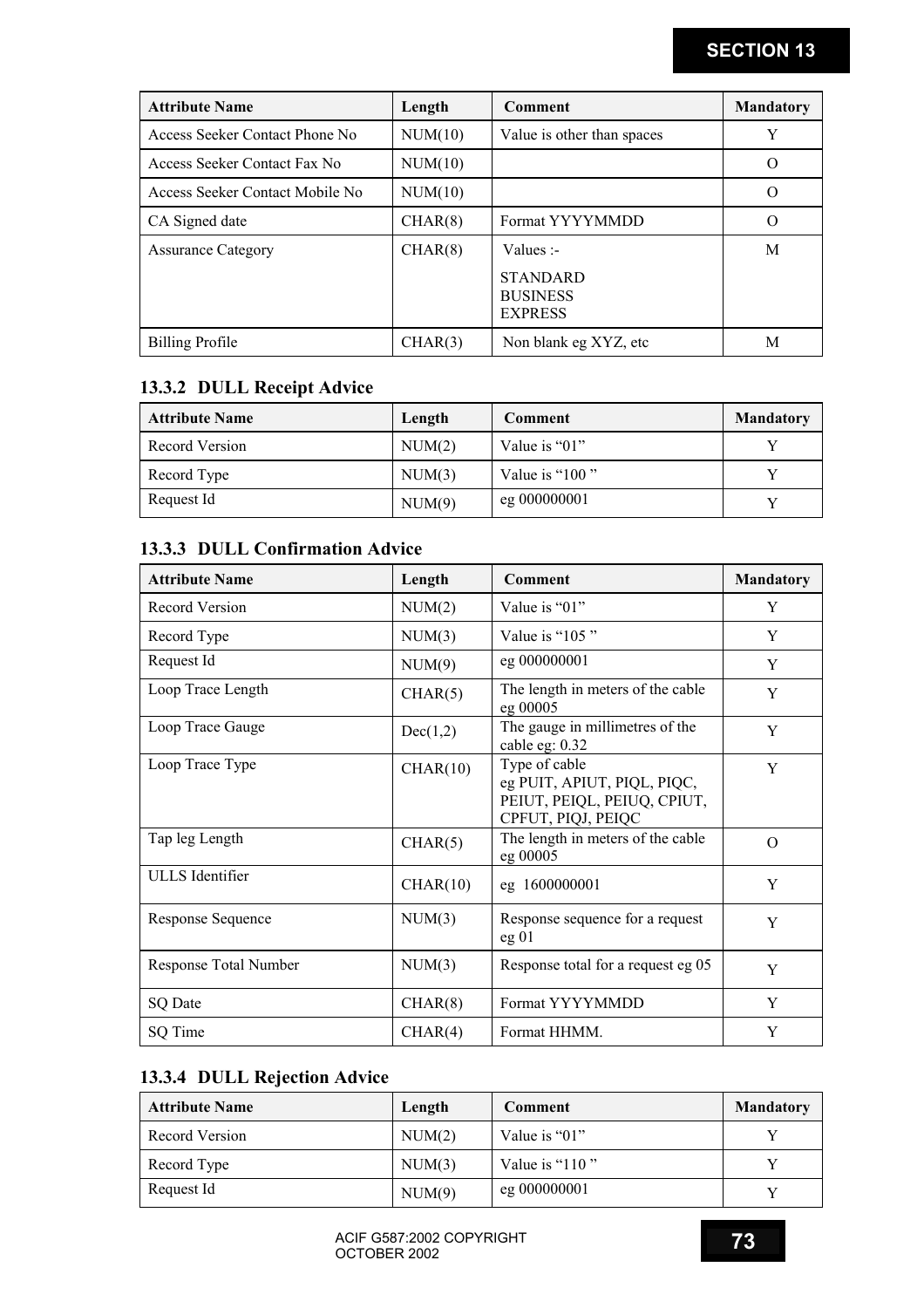#### **INDUSTRY GUIDELINE**

| <b>Attribute Name</b> | Length   | Comment                                                                                           | <b>Mandatory</b> |
|-----------------------|----------|---------------------------------------------------------------------------------------------------|------------------|
| Loop Trace Length     | CHAR(5)  | The length in meters of the cable<br>eg 00005                                                     | Ω                |
| Loop Trace Gauge      | Dec(1,2) | The gauge in millimetres of the<br>cable eg: 0.32                                                 | O                |
| Loop Trace Type       | CHAR(10) | Type of cable<br>eg PUIT, APIUT, PIQL, PIQC,<br>PEIUT, PEIQL, PEIUQ, CPIUT,<br>CPFUT, PIQJ, PEIQC | O                |
| Tap leg Length        | CHAR(5)  | The length in meters of the cable<br>eg 00005                                                     | ∩                |
| Reject Code           | NUM(3)   | Any numeric value is a reject.                                                                    | Y                |
| Response Sequence     | NUM(3)   | Response sequence for a request<br>$eg\ 01$                                                       | Y                |
| Response Total Number | NUM(3)   | Response total for a request eg 05                                                                | Y                |
| SQ Date               | CHAR(8)  | Format YYYYMMDD                                                                                   | Y                |
| SQ Time               | CHAR(4)  | Format HHMM.                                                                                      | Y                |

## **13.3.5 DULL Extension Notification**

| <b>Attribute Name</b> | Length | Comment           | <b>Mandatory</b> |
|-----------------------|--------|-------------------|------------------|
| <b>Record Version</b> | NUM(2) | Value is " $01$ " |                  |
| Record Type           | NUM(3) | Value is "111"    |                  |
| Request Id            | NUM(9) | eg 000000001      |                  |

## **13.3.6 DULL Extension Confirmation Advice**

| <b>Attribute Name</b> | Length | Comment            | <b>Mandatory</b> |
|-----------------------|--------|--------------------|------------------|
| Record Version        | NUM(2) | Value is " $01$ "  |                  |
| Record Type           | NUM(3) | Value is " $112$ " |                  |
| Request Id            | NUM(9) | eg 000000001       |                  |

### **13.3.7 DULL Extension Rejection Advice**

| <b>Attribute Name</b> | Length | Comment                        | <b>Mandatory</b> |
|-----------------------|--------|--------------------------------|------------------|
| Record Version        | NUM(2) | Value is "01"                  |                  |
| Record Type           | NUM(3) | Value is "113"                 |                  |
| Request Id            | NUM(9) | eg 000000001                   |                  |
| Reject Code           | NUM(3) | Any numeric value is a reject. |                  |

## **13.3.8 DULL Expiry**

| <b>Attribute Name</b> | Length | Comment           | <b>Mandatory</b> |
|-----------------------|--------|-------------------|------------------|
| <b>Record Version</b> | NUM(2) | Value is " $01$ " |                  |
| Record Type           | NUM(3) | Value is "115"    |                  |
| Request Id            | NUM(9) | eg 000000001      |                  |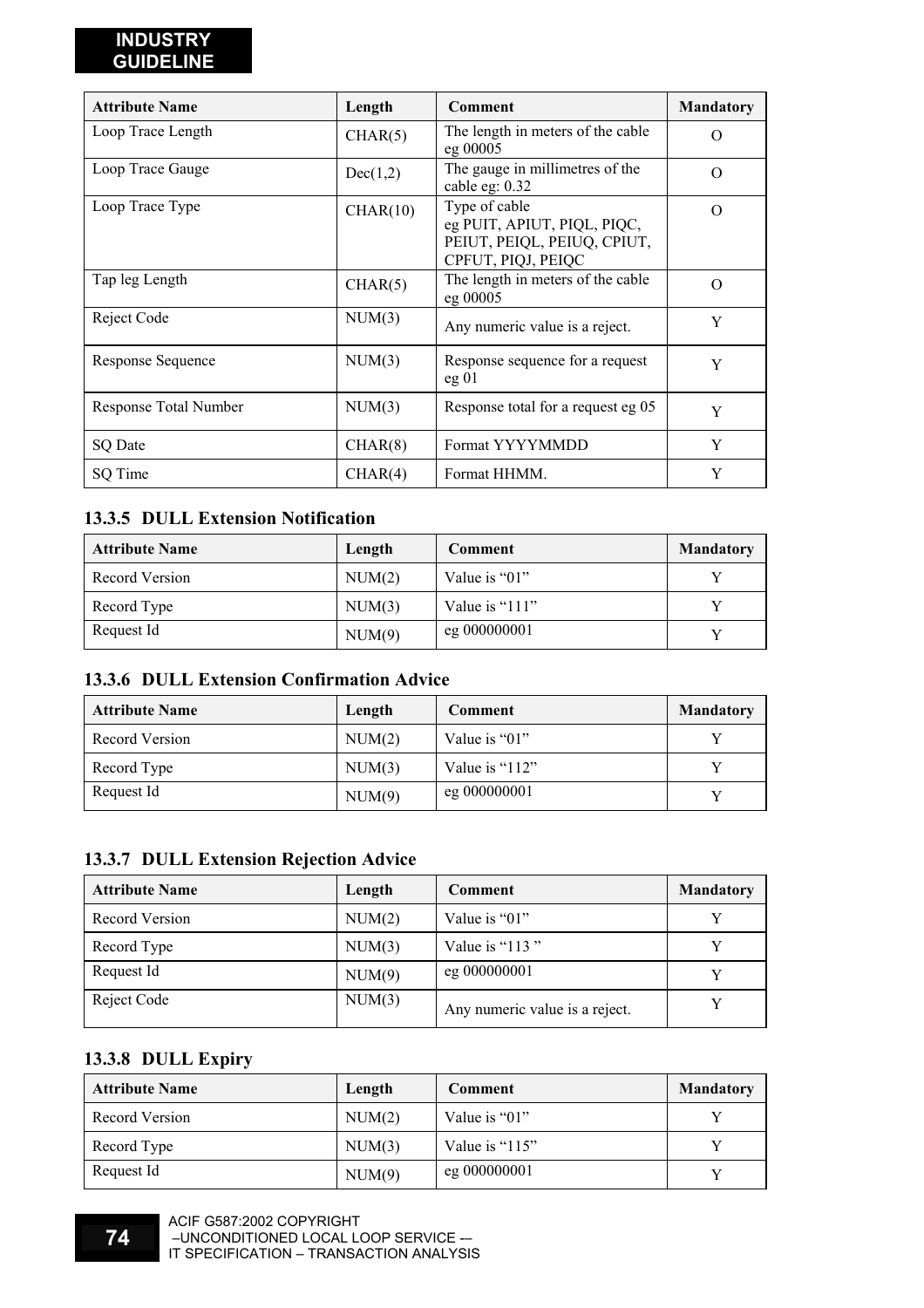| <b>Attribute Name</b>          | Length   | Comment                                       | <b>Mandatory</b> |
|--------------------------------|----------|-----------------------------------------------|------------------|
| Record Version                 | NUM(2)   | Value is " $01$ "                             | Y                |
| Record Type                    | NUM(3)   | Value is "120"                                | Y                |
| Request Id                     | NUM(9)   | eg 000000001                                  | Y                |
| Cutover Date                   | CHAR(8)  | Format YYYYMMDD                               | Y                |
| Cutover Time                   | CHAR(4)  | Format HHMM.                                  | Y                |
| Time Zone                      | NUM(4)   | eg 9 hrs and 30 minutes is written<br>as 0930 | Y                |
| CA Signed date                 | CHAR(8)  | Format YYYYMMDD                               | O                |
| <b>Site Contact First Name</b> | CHAR(20) |                                               | $\Omega$         |
| <b>Site Contact Last Name</b>  | CHAR(30) |                                               | O                |
| Site Contact Phone No          | CHAR(10) |                                               | $\Omega$         |
| Site Contact Mobile No         | CHAR(10) |                                               | $\left( \right)$ |

#### **13.3.9 DULL Cutover Notification**

## **13.3.10 DULL Cutover Receipt**

| <b>Attribute Name</b> | Length | <b>Comment</b>    | <b>Mandatory</b> |
|-----------------------|--------|-------------------|------------------|
| Record Version        | NUM(2) | Value is " $01$ " |                  |
| Record Type           | NUM(3) | Value is "125"    |                  |
| Request Id            | NUM(9) | eg 000000001      |                  |

## **13.3.11 DULL Cutover Rejection Advice**

| <b>Attribute Name</b> | Length | Comment                        | <b>Mandatory</b> |
|-----------------------|--------|--------------------------------|------------------|
| Record Version        | NUM(2) | Value is "01"                  |                  |
| Record Type           | NUM(3) | Value is "130"                 |                  |
| Request Id            | NUM(9) | eg 000000001                   |                  |
| Reject Code           | NUM(3) | Any numeric value is a reject. |                  |

#### **13.3.12 DULL Cutover Confirmation Advice**

| <b>Attribute Name</b>           | Length   | Comment        | <b>Mandatory</b> |
|---------------------------------|----------|----------------|------------------|
| Record Version                  | NUM(2)   | Value is "01"  | Y                |
| Record Type                     | NUM(3)   | Value is "140" | Y                |
| Request Id                      | NUM(9)   | eg 000000001   |                  |
| <b>Termination Cable</b>        | CHAR(4)  | eg47           |                  |
| <b>Termination Pair</b>         | CHAR(4)  | eg 12          | Y                |
| <b>Termination Terminal Box</b> | CHAR(10) | eg T725        | $\Omega$         |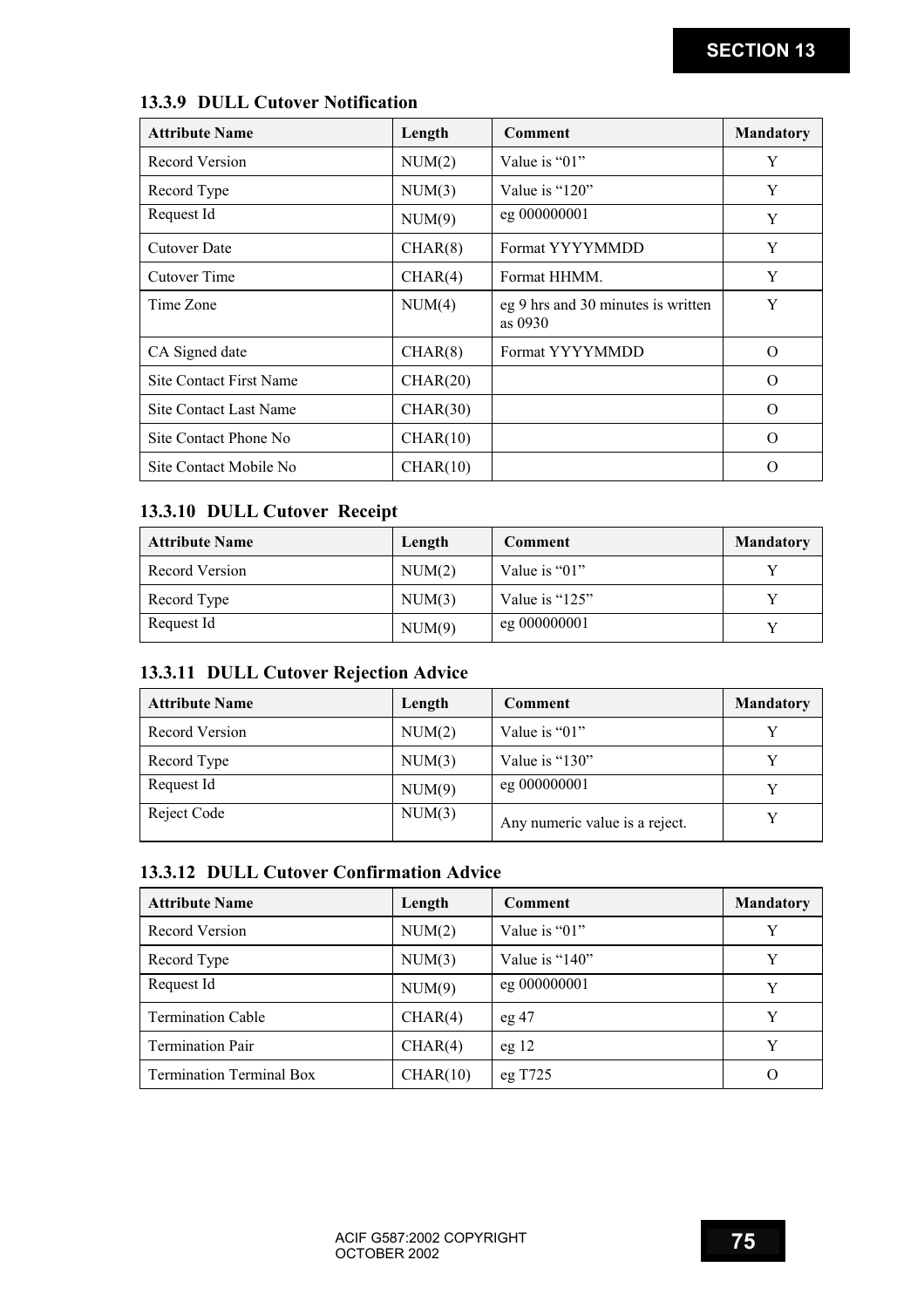## **13.3.13 DULL Renegotiated Cutover Advice**

| <b>Attribute Name</b>           | Length   | Comment                                       | <b>Mandatory</b> |
|---------------------------------|----------|-----------------------------------------------|------------------|
| Record Version                  | NUM(2)   | Value is "01"                                 | Y                |
| Record Type                     | NUM(3)   | Value is "135"                                | Y                |
| Request Id                      | NUM(9)   | eg 000000001                                  | Y                |
| <b>Termination Cable</b>        | CHAR(4)  | eg47                                          | Y                |
| <b>Termination Pair</b>         | CHAR(4)  | eg 12                                         | Y                |
| <b>Termination Terminal Box</b> | CHAR(10) | eg T725                                       | $\Omega$         |
| <b>Cutover Date</b>             | CHAR(8)  | Format YYYYMMDD                               | Y                |
| Cutover Time                    | CHAR(4)  | Format HHMM.                                  | Y                |
| Time Zone                       | NUM(4)   | eg 9 hrs and 30 minutes is written<br>as 0930 | Y                |

## **13.3.14 DULL Retarget Notification**

| <b>Attribute Name</b> | Length  | <b>Comment</b>                                | <b>Mandatory</b> |
|-----------------------|---------|-----------------------------------------------|------------------|
| Record Version        | NUM(2)  | Value is "01"                                 | Y                |
| Record Type           | NUM(3)  | Value is "145"                                | Y                |
| Request Id            | NUM(9)  | eg 000000001                                  | Y                |
| Cutover Date          | CHAR(8) | Format YYYYMMDD                               | Y                |
| Cutover Time          | CHAR(4) | Format HHMM.                                  | Y                |
| Time Zone             | NUM(4)  | eg 9 hrs and 30 minutes is written<br>as 0930 | Y                |

## **13.3.15 DULL Retarget Receipt**

| <b>Attribute Name</b> | Length | <b>Comment</b>    | <b>Mandatory</b> |
|-----------------------|--------|-------------------|------------------|
| Record Version        | NUM(2) | Value is " $01$ " |                  |
| Record Type           | NUM(3) | Value is "150"    |                  |
| Request Id            | NUM(9) | eg 000000001      |                  |

#### **13.3.16 DULL Retarget Rejection Advice**

| <b>Attribute Name</b> | Length | Comment                        | <b>Mandatory</b> |
|-----------------------|--------|--------------------------------|------------------|
| Record Version        | NUM(2) | Value is " $01$ "              |                  |
| Record Type           | NUM(3) | Value is "155"                 |                  |
| Request Id            | NUM(9) | eg 000000001                   |                  |
| Reject Code           | NUM(3) | Any numeric value is a reject. |                  |

## **13.3.17 DULL Retarget Confirmation Advice**

| <b>Attribute Name</b> | Length | Comment            | <b>Mandatory</b> |
|-----------------------|--------|--------------------|------------------|
| Record Version        | NUM(2) | Value is " $01$ "  |                  |
| Record Type           | NUM(3) | Value is " $160$ " |                  |
| Request Id            | NUM(9) | eg 000000001       |                  |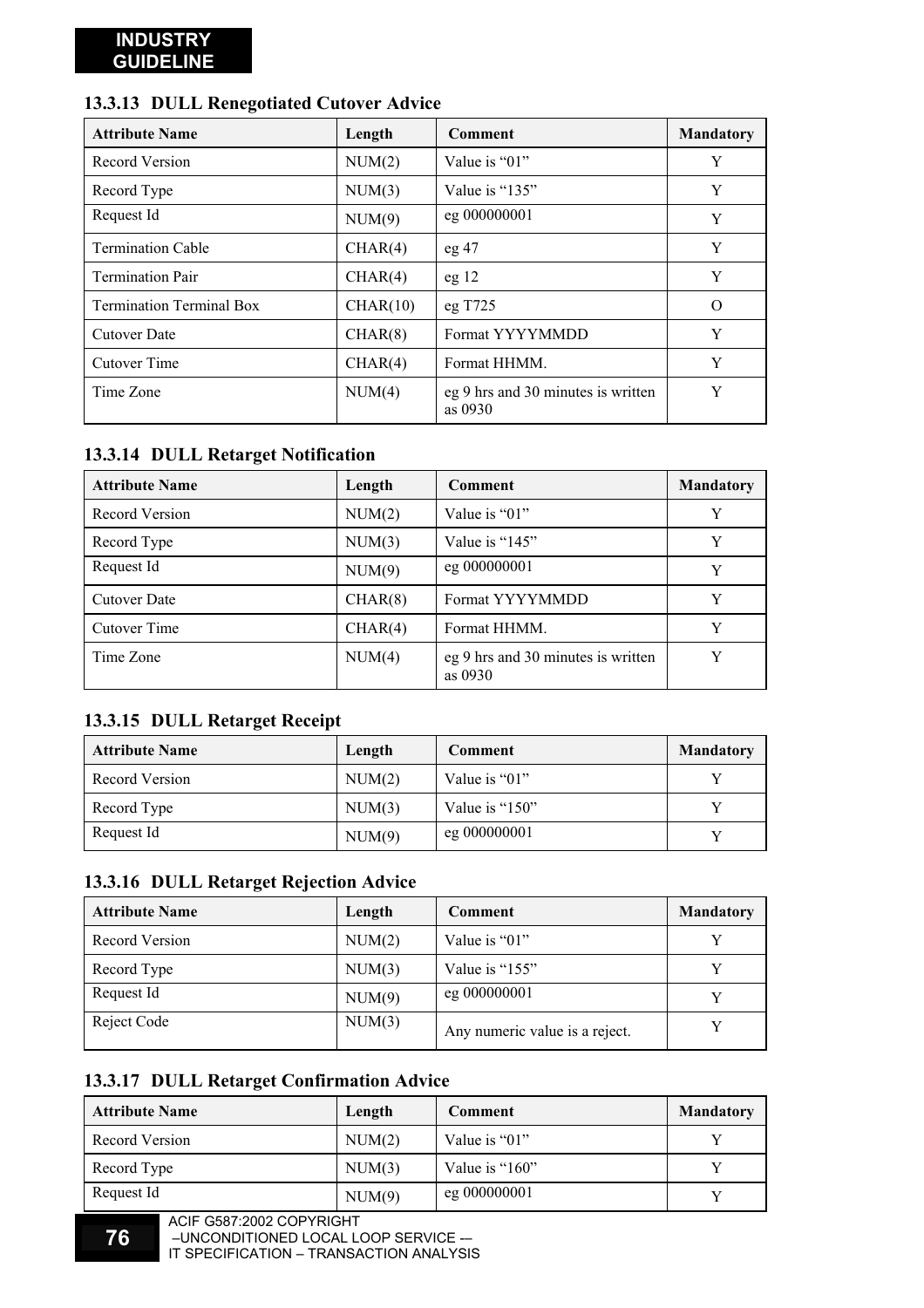$\overline{a}$ 

| -<br>-                |         |                                               |                  |
|-----------------------|---------|-----------------------------------------------|------------------|
| <b>Attribute Name</b> | Length  | Comment                                       | <b>Mandatory</b> |
| Record Version        | NUM(2)  | Value is "01"                                 | Y                |
| Record Type           | NUM(3)  | Value is "136"                                | Y                |
| Request Id            | NUM(9)  | eg 000000001                                  | Y                |
| <b>Cutover Date</b>   | CHAR(8) | Format YYYYMMDD                               | Y                |
| Cutover Time          | CHAR(4) | Format HHMM.                                  | Y                |
| Time Zone             | NUM(4)  | eg 9 hrs and 30 minutes is written<br>as 0930 | Y                |

## **13.3.18 DULL Retarget Renegotiation Advice**

## **13.3.19 DULL Withdrawal Notification**

| <b>Attribute Name</b> | Length | Comment            | <b>Mandatory</b> |
|-----------------------|--------|--------------------|------------------|
| Record Version        | NUM(2) | Value is " $01$ "  |                  |
| Record Type           | NUM(3) | Value is " $165$ " |                  |
| Request Id            | NUM(9) | eg 000000001       |                  |

#### **13.3.20 DULL Withdrawal Confirmation**

| <b>Attribute Name</b> | Length | Comment           | <b>Mandatory</b> |
|-----------------------|--------|-------------------|------------------|
| <b>Record Version</b> | NUM(2) | Value is " $01$ " |                  |
| Record Type           | NUM(3) | Value is "170"    |                  |
| Request Id            | NUM(9) | eg 000000001      |                  |

## **13.3.21 DULL Withdrawal Rejection**

| <b>Attribute Name</b> | Length | <b>Comment</b>                 | <b>Mandatory</b> |
|-----------------------|--------|--------------------------------|------------------|
| Record Version        | NUM(2) | Value is " $01$ "              |                  |
| Record Type           | NUM(3) | Value is "175"                 |                  |
| Request Id            | NUM(9) | eg 000000001                   |                  |
| Reject Code           | NUM(3) | Any numeric value is a reject. |                  |

#### **13.3.22 DULL Completion**

| <b>Attribute Name</b> | Length | Comment           | <b>Mandatory</b> |
|-----------------------|--------|-------------------|------------------|
| Record Version        | NUM(2) | Value is " $01$ " |                  |
| Record Type           | NUM(3) | Value is "180"    |                  |
| Request Id            | NUM(9) | eg 000000001      |                  |

#### **13.3.23 DULL Lose Notification**

| <b>Attribute Name</b> | Length | Comment           | <b>Mandatory</b> |
|-----------------------|--------|-------------------|------------------|
| Record Version        | NUM(2) | Value is " $01$ " |                  |
| Record Type           | NUM(3) | Value is "181"    |                  |
| Request Id            | NUM(9) | eg 000000001      |                  |

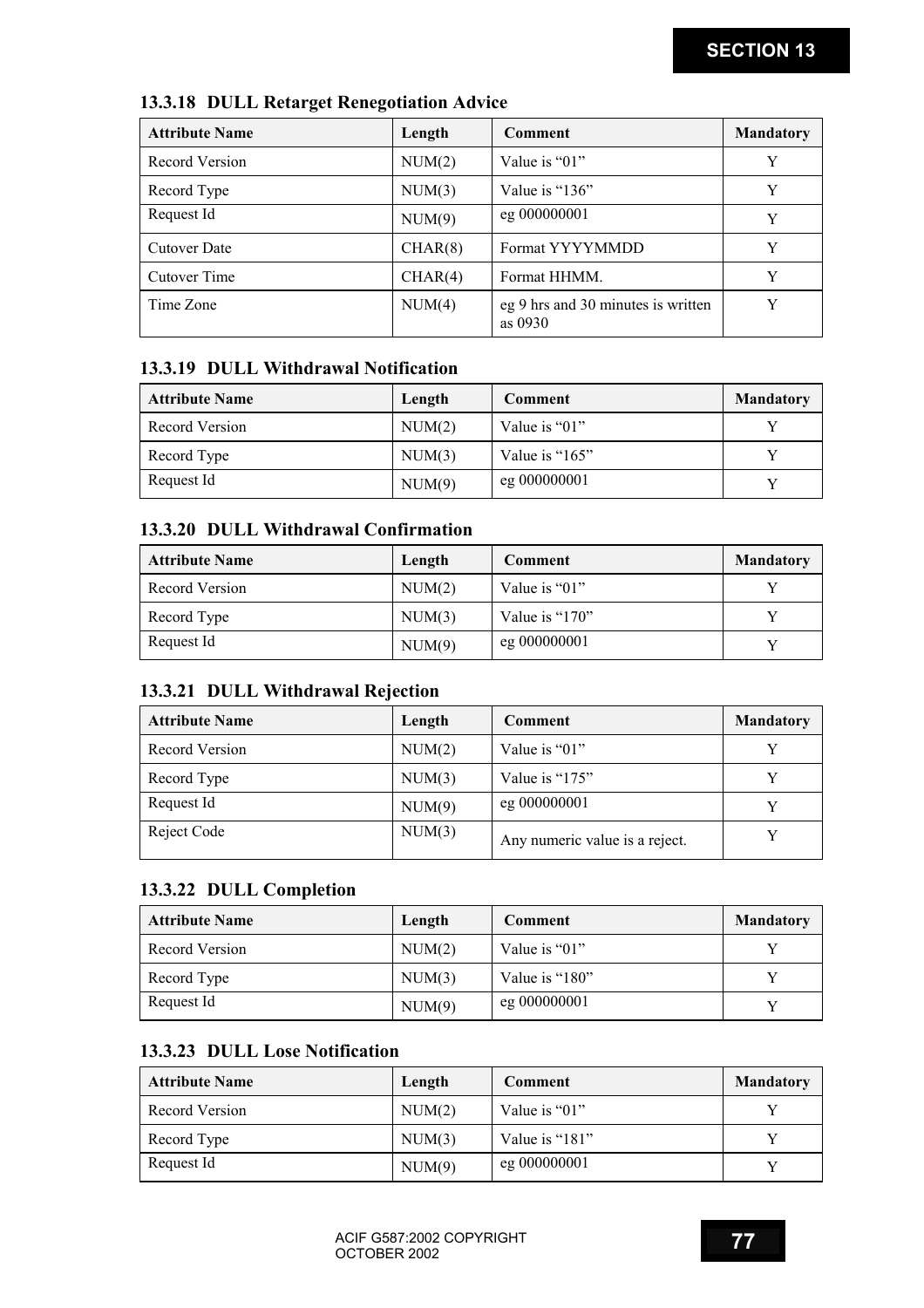### **INDUSTRY GUIDELINE**

| <b>Attribute Name</b> | Length   | Comment        | <b>Mandatory</b> |
|-----------------------|----------|----------------|------------------|
| Service Number        | CHAR(20) | eg. 0396342223 |                  |
| ULLS Identifier       | CHAR(10) | eg 1600000001  |                  |
| Gaining Access Seeker | CHAR(3)  | eg OPT         |                  |

## **13.3.24 DULL Call Diversion Expiry Advice**

| <b>Attribute Name</b> | Length   | Comment           | <b>Mandatory</b> |
|-----------------------|----------|-------------------|------------------|
| Record Version        | NUM(2)   | Value is " $01$ " | Y                |
| Record Type           | NUM(3)   | Value is "182"    | Y                |
| Request Id            | NUM(9)   | eg 000000001      | Y                |
| Service Number        | CHAR(20) | eg. 0396342223    | Y                |
| ULLS Identifier       | CHAR(10) | eg 1600000001     | Y                |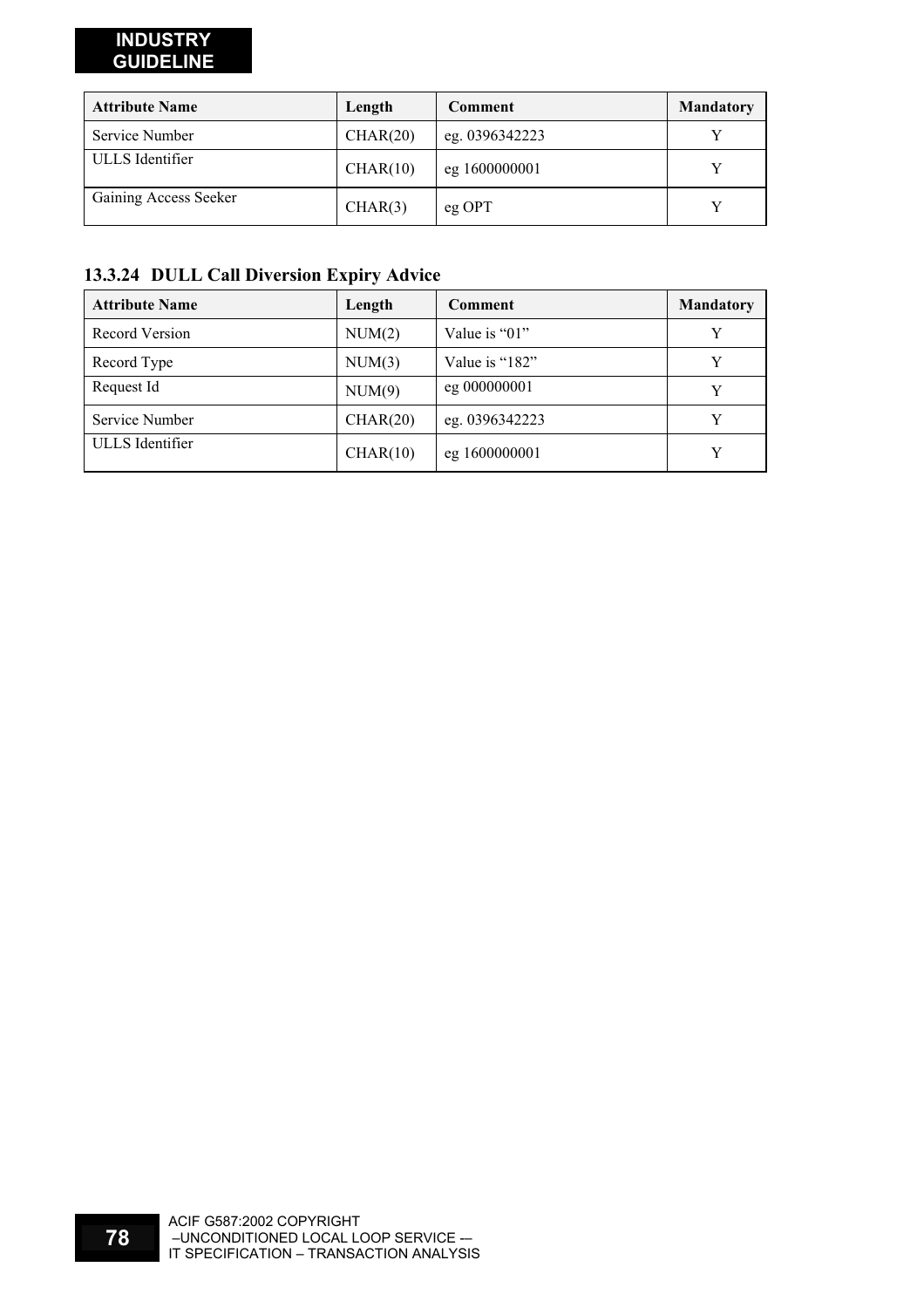## *13.4 Acquire In Use Communications Wire (IULL)*

## **13.4.1 IULL Notification**

| <b>Attribute Name</b>                   | Length   | <b>Comment</b>                                                                      | <b>Mandatory</b> |
|-----------------------------------------|----------|-------------------------------------------------------------------------------------|------------------|
| Record Version                          | NUM(2)   | Value is "01"                                                                       | Y                |
| Record Type                             | NUM(3)   | Value is "290"                                                                      | Y                |
| Request Id                              | NUM(9)   | eg 000000001                                                                        | Y                |
| <b>Account Number</b>                   | CHAR(25) | Other than spaces                                                                   | $\Omega$         |
| Service Number                          | CHAR(20) | eg. 0396342223                                                                      | Y                |
| Deployment Class                        | CHAR(3)  | eg "7a"                                                                             | Y                |
| Power Indicator                         | CHAR(2)  | Values :-                                                                           | $\Omega$         |
|                                         |          | "H" for Hazardous power<br>"NH" for Non Hazardous power<br>"NP" if no power present |                  |
| POI ESA Code                            | CHAR(6)  | Eg RWOD                                                                             | Y                |
| POI MDF                                 | CHAR(6)  | Value is other than spaces                                                          | Y                |
| POI Cable                               | CHAR(4)  | Value is other than spaces                                                          | Y                |
| POI Pair                                | CHAR(4)  | Value is other than spaces                                                          | Y                |
| <b>Customer Address Information</b>     | CHAR(18) | eg BUILD NAME                                                                       | $\Omega$         |
| <b>Customer Sub Address Type</b>        | CHAR(6)  | eg UNIT                                                                             | $\overline{O}$   |
| <b>Customer Sub Address Number</b>      | CHAR(4)  | EgA                                                                                 | $\overline{O}$   |
| <b>Customer Street Number</b>           | CHAR(5)  | eg 75                                                                               | $\overline{O}$   |
| <b>Customer Street Number Suffix</b>    | CHAR(3)  | eg A                                                                                | $\overline{O}$   |
| <b>Customer Street Name</b>             | CHAR(24) | eg WOOD                                                                             | $\Omega$         |
| <b>Customer Street Type</b>             | CHAR(8)  | eg ST                                                                               | $\overline{O}$   |
| <b>Customer Street Suffix</b>           | CHAR(6)  | eg NORTH                                                                            | $\Omega$         |
| <b>Customer Locality Abbrev</b>         | CHAR(16) | eg ST ALBANS                                                                        | Y                |
| <b>Customer Postcode</b>                | CHAR(6)  | eg 3038                                                                             | Y                |
| <b>Access Seeker Contact First Name</b> | CHAR(20) | Value is other than spaces                                                          | Y                |
| Access Seeker Contact Last Name         | CHAR(30) | Value is other than spaces                                                          | Y                |
| Access Seeker Contact Phone No          | NUM(10)  | Value is other than spaces                                                          | Y                |
| Access Seeker Contact Fax No            | NUM(10)  |                                                                                     | $\mathcal{O}$    |
| Access Seeker Contact Mobile No         | NUM(10)  |                                                                                     | $\mathcal{O}$    |
| CA Signed date                          | CHAR(8)  | Format YYYYMMDD                                                                     | $\overline{O}$   |
| <b>Assurance Category</b>               | CHAR(8)  | Values :-                                                                           | M                |
|                                         |          | <b>STANDARD</b><br><b>BUSINESS</b><br><b>EXPRESS</b>                                |                  |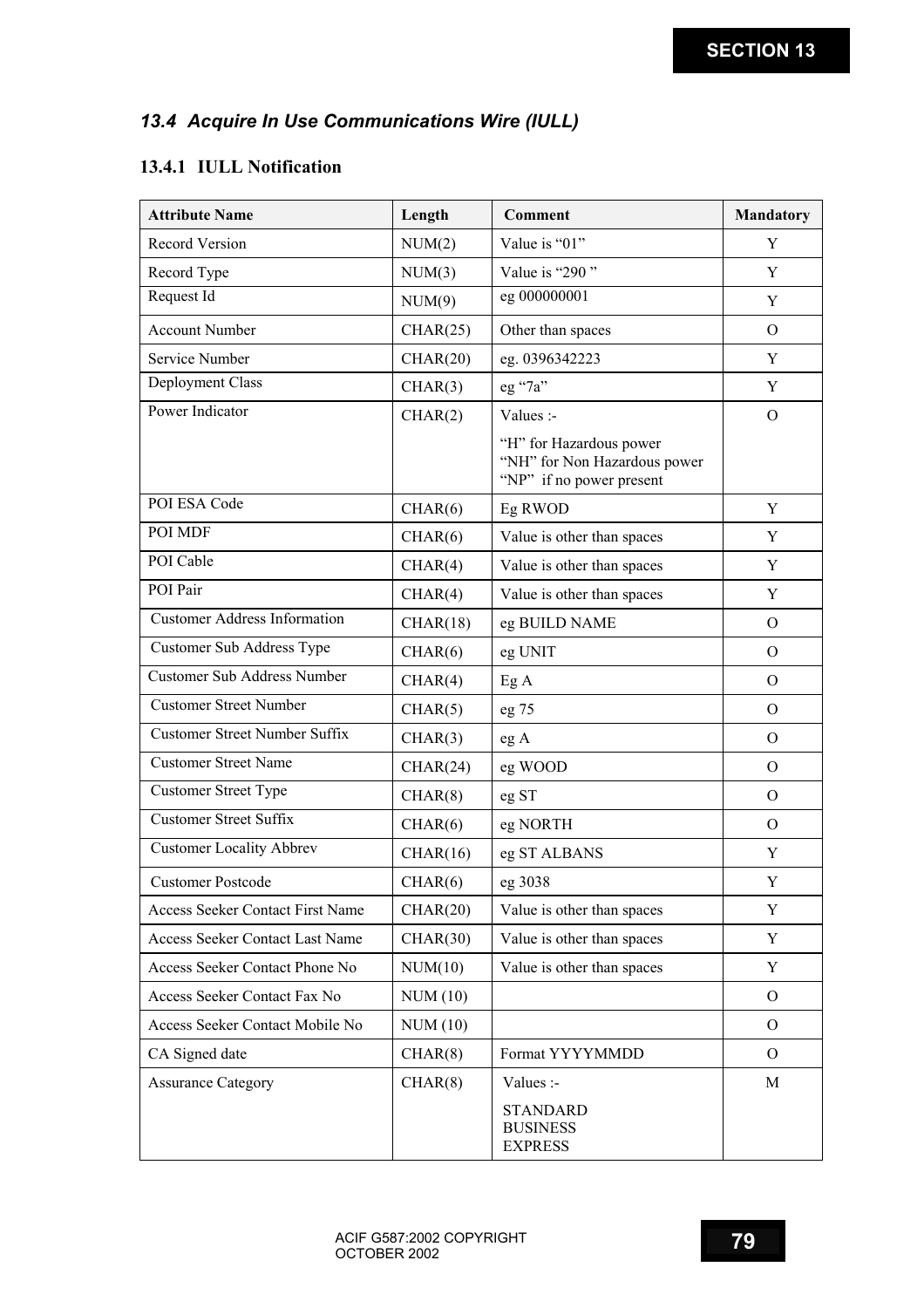#### **13.4.2 IULL Receipt Advice**

| <b>Attribute Name</b> | Length | Comment           | <b>Mandatory</b> |
|-----------------------|--------|-------------------|------------------|
| Record Version        | NUM(2) | Value is " $01$ " |                  |
| Record Type           | NUM(3) | Value is "295"    |                  |
| Request Id            | NUM(9) | eg 000000001      |                  |

#### **13.4.3 IULL Confirmation Advice**

| <b>Attribute Name</b>  | Length   | Comment                                                                                           | <b>Mandatory</b> |
|------------------------|----------|---------------------------------------------------------------------------------------------------|------------------|
| Record Version         | NUM(2)   | Value is "01"                                                                                     | Y                |
| Record Type            | NUM(3)   | Value is "300"                                                                                    | Y                |
| Request Id             | NUM(9)   | eg 000000001                                                                                      | Y                |
| Loop Trace Length      | CHAR(5)  | The length in meters of the cable<br>eg 00005                                                     | Y                |
| Loop Trace Gauge       | Dec(1,2) | The gauge in millimetres of the<br>cable eg: 0.32                                                 | Y                |
| Loop Trace Type        | CHAR(10) | Type of cable<br>eg PUIT, APIUT, PIQL, PIQC,<br>PEIUT, PEIQL, PEIUQ, CPIUT,<br>CPFUT, PIQJ, PEIQC | Y                |
| Tap leg Length         | CHAR(5)  | The length in meters of the cable<br>eg 00005                                                     | $\Omega$         |
| <b>ULLS</b> Identifier | CHAR(10) | eg 1600000001                                                                                     | Y                |
| Response Sequence      | NUM(3)   | Response sequence for a request<br>$eg\ 01$                                                       | Y                |
| Response Total Number  | NUM(3)   | Response total for a request eg 05                                                                | Y                |
| <b>SQ Date</b>         | CHAR(8)  | Format YYYYMMDD                                                                                   | Y                |
| SQ Time                | CHAR(4)  | Format HHMM.                                                                                      | Y                |

## **13.4.4 IULL Rejection Advice**

| <b>Attribute Name</b> | Length   | Comment                                                                                           | <b>Mandatory</b> |
|-----------------------|----------|---------------------------------------------------------------------------------------------------|------------------|
| Record Version        | NUM(2)   | Value is " $01$ "                                                                                 | Y                |
| Record Type           | NUM(3)   | Value is "305"                                                                                    | Y                |
| Request Id            | NUM(9)   | eg 000000001                                                                                      | Y                |
| Loop Trace Length     | CHAR(5)  | The length in meters of the cable<br>eg 00005                                                     | Ω                |
| Loop Trace Gauge      | Dec(1,2) | The gauge in millimetres of the<br>cable eg: 0.32                                                 | O                |
| Loop Trace Type       | CHAR(10) | Type of cable<br>eg PUIT, APIUT, PIQL, PIQC,<br>PEIUT, PEIQL, PEIUQ, CPIUT,<br>CPFUT, PIQJ, PEIQC | ∩                |
| Tap leg Length        | CHAR(5)  | The length in meters of the cable<br>eg 00005                                                     | ∩                |
| Reject Code           | NUM(3)   | Any numeric value is a reject.                                                                    | Y                |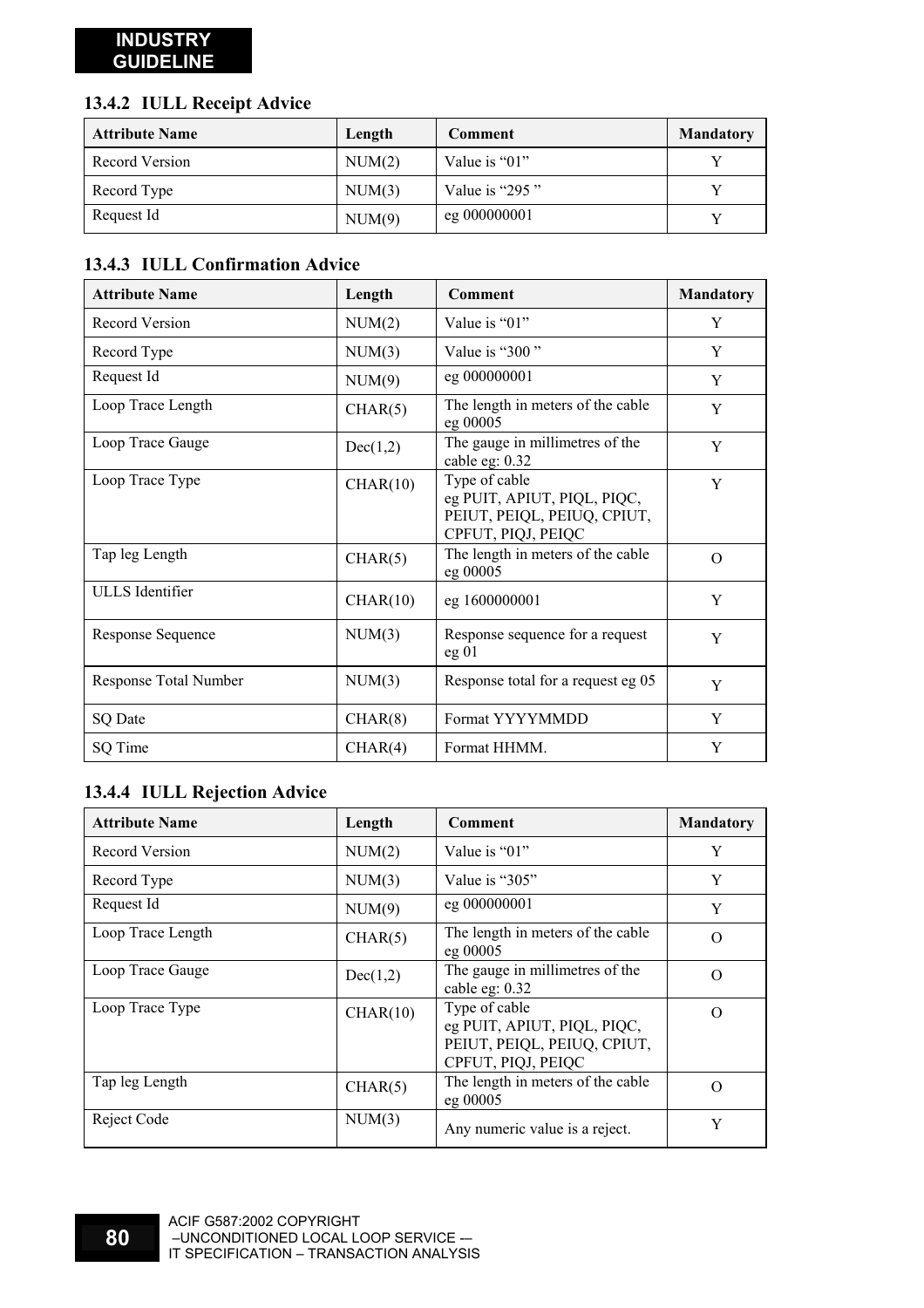| <b>Attribute Name</b> | Length  | Comment                                     | <b>Mandatory</b> |
|-----------------------|---------|---------------------------------------------|------------------|
| Response Sequence     | NUM(3)  | Response sequence for a request<br>$eg\ 01$ |                  |
| Response Total Number | NUM(3)  | Response total for a request eg 05          |                  |
| SQ Date               | CHAR(8) | Format YYYYMMDD                             |                  |
| SQ Time               | CHAR(4) | Format HHMM.                                |                  |

#### **13.4.5 IULL Extension Notification**

| <b>Attribute Name</b> | Length | Comment        | <b>Mandatory</b> |
|-----------------------|--------|----------------|------------------|
| <b>Record Version</b> | NUM(2) | Value is "01"  |                  |
| Record Type           | NUM(3) | Value is "306" |                  |
| Request Id            | NUM(9) | eg 000000001   |                  |

## **13.4.6 IULL Extension Confirmation Advice**

| <b>Attribute Name</b> | Length | Comment           | <b>Mandatory</b> |
|-----------------------|--------|-------------------|------------------|
| <b>Record Version</b> | NUM(2) | Value is " $01$ " |                  |
| Record Type           | NUM(3) | Value is "307"    |                  |
| Request Id            | NUM(9) | eg 000000001      |                  |

## **13.4.7 IULL Extension Rejection Advice**

| <b>Attribute Name</b> | Length | Comment                        | <b>Mandatory</b> |
|-----------------------|--------|--------------------------------|------------------|
| Record Version        | NUM(2) | Value is "01"                  |                  |
| Record Type           | NUM(3) | Value is "308"                 |                  |
| Request Id            | NUM(9) | eg 000000001                   |                  |
| Reject Code           | NUM(3) | Any numeric value is a reject. |                  |

## **13.4.8 IULL Expiry**

| <b>Attribute Name</b> | Length | Comment        | <b>Mandatory</b> |
|-----------------------|--------|----------------|------------------|
| <b>Record Version</b> | NUM(2) | Value is "01"  |                  |
| Record Type           | NUM(3) | Value is "310" |                  |
| Request Id            | NUM(9) | eg 000000001   |                  |

## **13.4.9 IULL Cutover Notification**

| <b>Attribute Name</b> | Length  | Comment         | <b>Mandatory</b> |
|-----------------------|---------|-----------------|------------------|
| Record Version        | NUM(2)  | Value is "01"   | v                |
| Record Type           | NUM(3)  | Value is "315"  |                  |
| Request Id            | NUM(9)  | eg 000000001    | V                |
| <b>Cutover Date</b>   | CHAR(8) | Format YYYYMMDD | v                |
| Cutover Time          | CHAR(4) | Format HHMM.    |                  |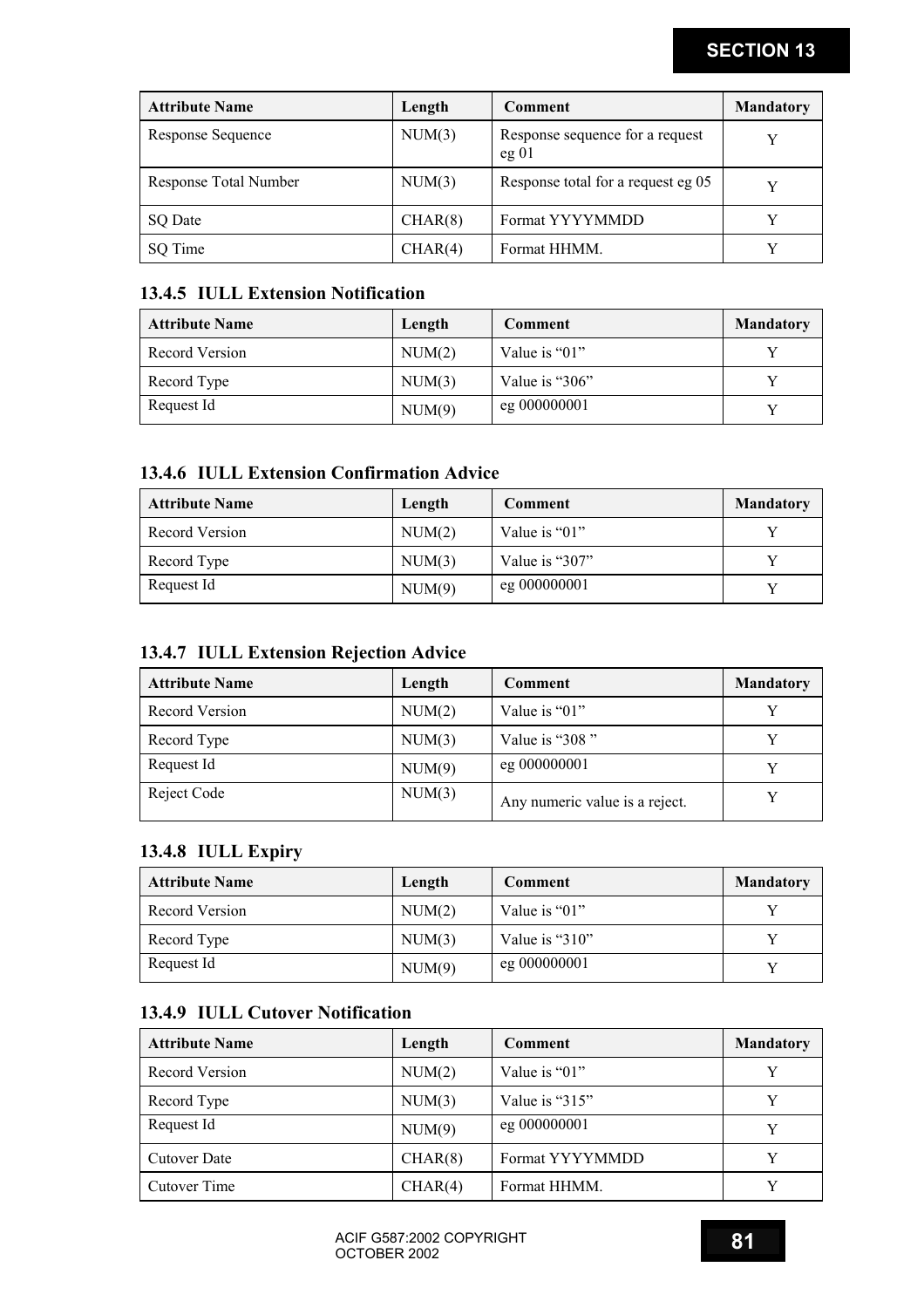### **INDUSTRY GUIDELINE**

| <b>Attribute Name</b>          | Length   | <b>Comment</b>                                | <b>Mandatory</b> |
|--------------------------------|----------|-----------------------------------------------|------------------|
| Time Zone                      | NUM(4)   | eg 9 hrs and 30 minutes is written<br>as 0930 |                  |
| CA Signed date                 | CHAR(8)  | Format YYYYMMDD                               |                  |
| <b>Site Contact First Name</b> | CHAR(20) |                                               |                  |
| Site Contact Last Name         | CHAR(30) |                                               |                  |
| Site Contact Phone No          | CHAR(10) |                                               |                  |
| Site Contact Mobile No         | CHAR(10) |                                               |                  |

## **13.4.10 IULL Cutover Receipt**

| <b>Attribute Name</b> | Length | Comment           | <b>Mandatory</b> |
|-----------------------|--------|-------------------|------------------|
| <b>Record Version</b> | NUM(2) | Value is " $01$ " |                  |
| Record Type           | NUM(3) | Value is "320"    |                  |
| Request Id            | NUM(9) | eg 000000001      |                  |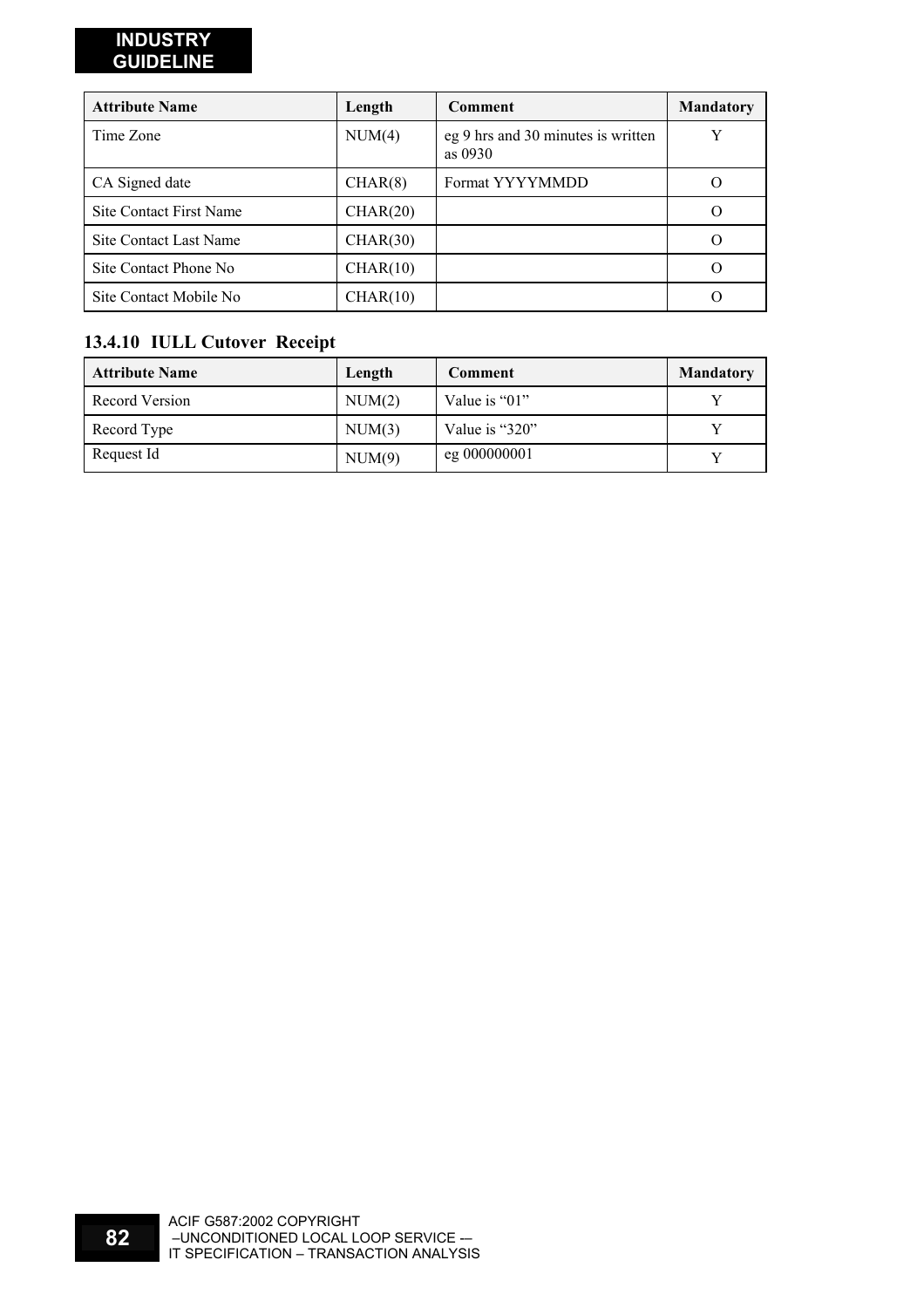| <b>Attribute Name</b> | Length | Comment                        | <b>Mandatory</b> |
|-----------------------|--------|--------------------------------|------------------|
| Record Version        | NUM(2) | Value is "01"                  | v                |
| Record Type           | NUM(3) | Value is "325"                 | v                |
| Request Id            | NUM(9) | eg 000000001                   |                  |
| Reject Code           | NUM(3) | Any numeric value is a reject. |                  |

## **13.4.11 IULL Cutover Rejection Advice**

#### **13.4.12 IULL Cutover Confirmation Advice**

| <b>Attribute Name</b>           | Length   | <b>Comment</b> | <b>Mandatory</b> |
|---------------------------------|----------|----------------|------------------|
| Record Version                  | NUM(2)   | Value is "01"  |                  |
| Record Type                     | NUM(3)   | Value is "335" | Y                |
| Request Id                      | NUM(9)   | eg 000000001   | Y                |
| <b>Termination Cable</b>        | CHAR(4)  | eg47           |                  |
| <b>Termination Pair</b>         | CHAR(4)  | eg 12          | Y                |
| <b>Termination Terminal Box</b> | CHAR(10) | eg T725        | $\left( \right)$ |

#### **13.4.13 IULL Renegotiated Cutover Advice**

| <b>Attribute Name</b>           | Length   | <b>Comment</b>                                | <b>Mandatory</b> |
|---------------------------------|----------|-----------------------------------------------|------------------|
| Record Version                  | NUM(2)   | Value is "01"                                 | Y                |
| Record Type                     | NUM(3)   | Value is "330"                                | Y                |
| Request Id                      | NUM(9)   | eg 000000001                                  | Y                |
| <b>Termination Cable</b>        | CHAR(4)  | eg47                                          | Y                |
| <b>Termination Pair</b>         | CHAR(4)  | eg 12                                         | Y                |
| <b>Termination Terminal Box</b> | CHAR(10) | eg T725                                       | $\Omega$         |
| <b>Cutover Date</b>             | CHAR(8)  | Format YYYYMMDD                               | Y                |
| Cutover Time                    | CHAR(4)  | Format HHMM.                                  | Y                |
| Time Zone                       | NUM(4)   | eg 9 hrs and 30 minutes is written<br>as 0930 | Y                |

### **13.4.14 IULL Retarget Notification**

| <b>Attribute Name</b> | Length  | Comment                                       | <b>Mandatory</b> |
|-----------------------|---------|-----------------------------------------------|------------------|
| Record Version        | NUM(2)  | Value is " $01$ "                             | Y                |
| Record Type           | NUM(3)  | Value is "340"                                | Y                |
| Request Id            | NUM(9)  | eg 000000001                                  | Y                |
| Cutover Date          | CHAR(8) | Format YYYYMMDD                               | Y                |
| Cutover Time          | CHAR(4) | Format HHMM.                                  | Y                |
| Time Zone             | NUM(4)  | eg 9 hrs and 30 minutes is written<br>as 0930 | Y                |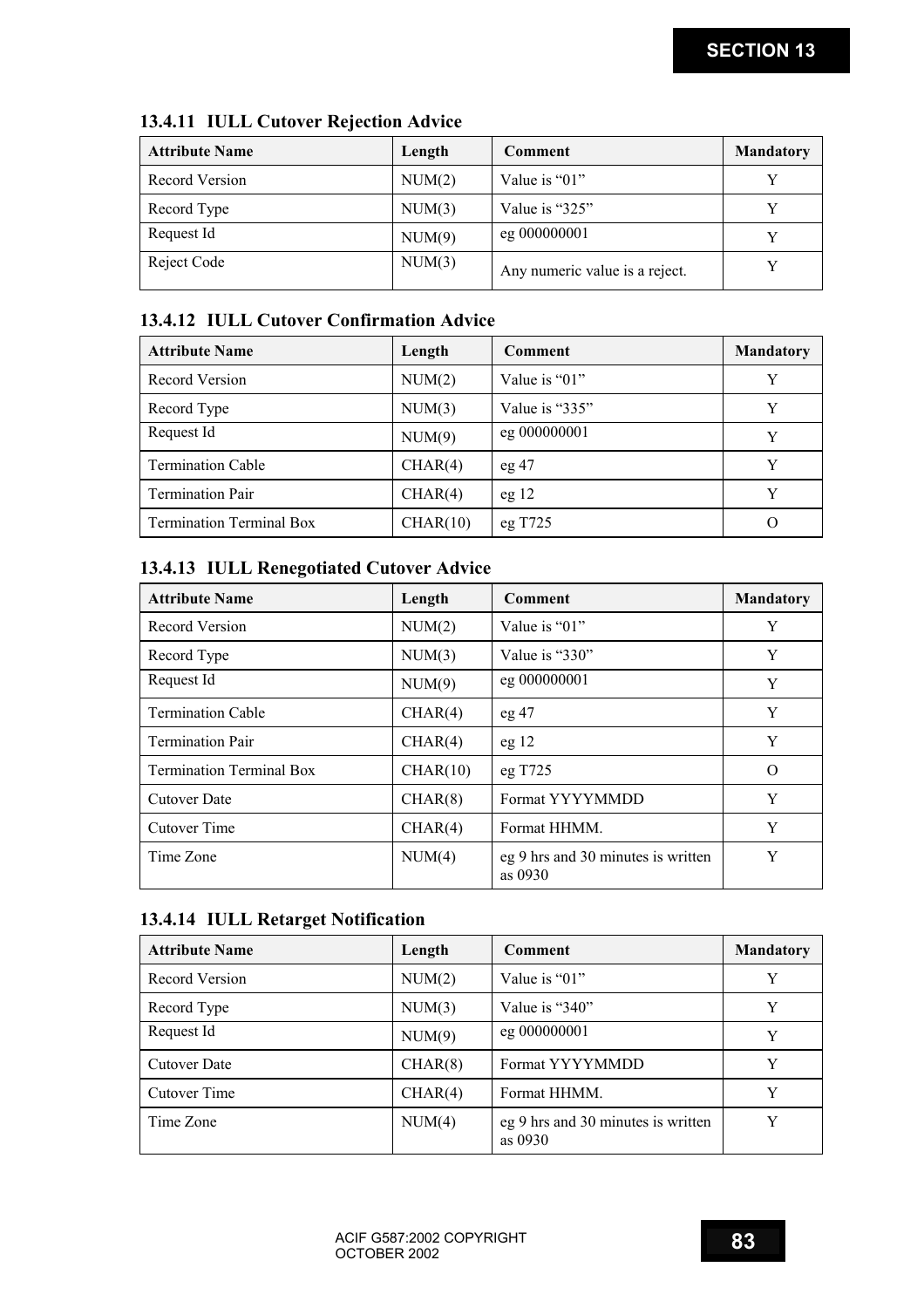#### **13.4.15 IULL Retarget Receipt**

| <b>Attribute Name</b> | Length | Comment           | <b>Mandatory</b> |
|-----------------------|--------|-------------------|------------------|
| Record Version        | NUM(2) | Value is " $01$ " |                  |
| Record Type           | NUM(3) | Value is "345"    |                  |
| Request Id            | NUM(9) | eg 000000001      |                  |

#### **13.4.16 IULL Retarget Rejection Advice**

| <b>Attribute Name</b> | Length | Comment                        | <b>Mandatory</b> |
|-----------------------|--------|--------------------------------|------------------|
| Record Version        | NUM(2) | Value is "01"                  |                  |
| Record Type           | NUM(3) | Value is "350"                 |                  |
| Request Id            | NUM(9) | eg 000000001                   |                  |
| Reject Code           | NUM(3) | Any numeric value is a reject. |                  |

#### **13.4.17 IULL Retarget Confirmation Advice**

| <b>Attribute Name</b> | Length | Comment           | <b>Mandatory</b> |
|-----------------------|--------|-------------------|------------------|
| Record Version        | NUM(2) | Value is " $01$ " |                  |
| Record Type           | NUM(3) | Value is "355"    |                  |
| Request Id            | NUM(9) | eg 000000001      |                  |

#### **13.4.18 IULL Retarget Renegotiation Advice**

| <b>Attribute Name</b> | Length  | <b>Comment</b>                                | <b>Mandatory</b> |
|-----------------------|---------|-----------------------------------------------|------------------|
| Record Version        | NUM(2)  | Value is " $01$ "                             | Y                |
| Record Type           | NUM(3)  | Value is "346"                                | Y                |
| Request Id            | NUM(9)  | eg 000000001                                  | Y                |
| Cutover Date          | CHAR(8) | Format YYYYMMDD                               | Y                |
| Cutover Time          | CHAR(4) | Format HHMM.                                  | Y                |
| Time Zone             | NUM(4)  | eg 9 hrs and 30 minutes is written<br>as 0930 | Y                |

## **13.4.19 IULL Withdrawal Notification**

| <b>Attribute Name</b> | Length | Comment           | <b>Mandatory</b> |
|-----------------------|--------|-------------------|------------------|
| <b>Record Version</b> | NUM(2) | Value is " $01$ " |                  |
| Record Type           | NUM(3) | Value is "360"    |                  |
| Request Id            | NUM(9) | eg 000000001      |                  |

### **13.4.20 IULL Withdrawal Confirmation**

| <b>Attribute Name</b> | Length | Comment           | <b>Mandatory</b> |
|-----------------------|--------|-------------------|------------------|
| <b>Record Version</b> | NUM(2) | Value is " $01$ " |                  |
| Record Type           | NUM(3) | Value is "365"    |                  |
| Request Id            | NUM(9) | eg 000000001      |                  |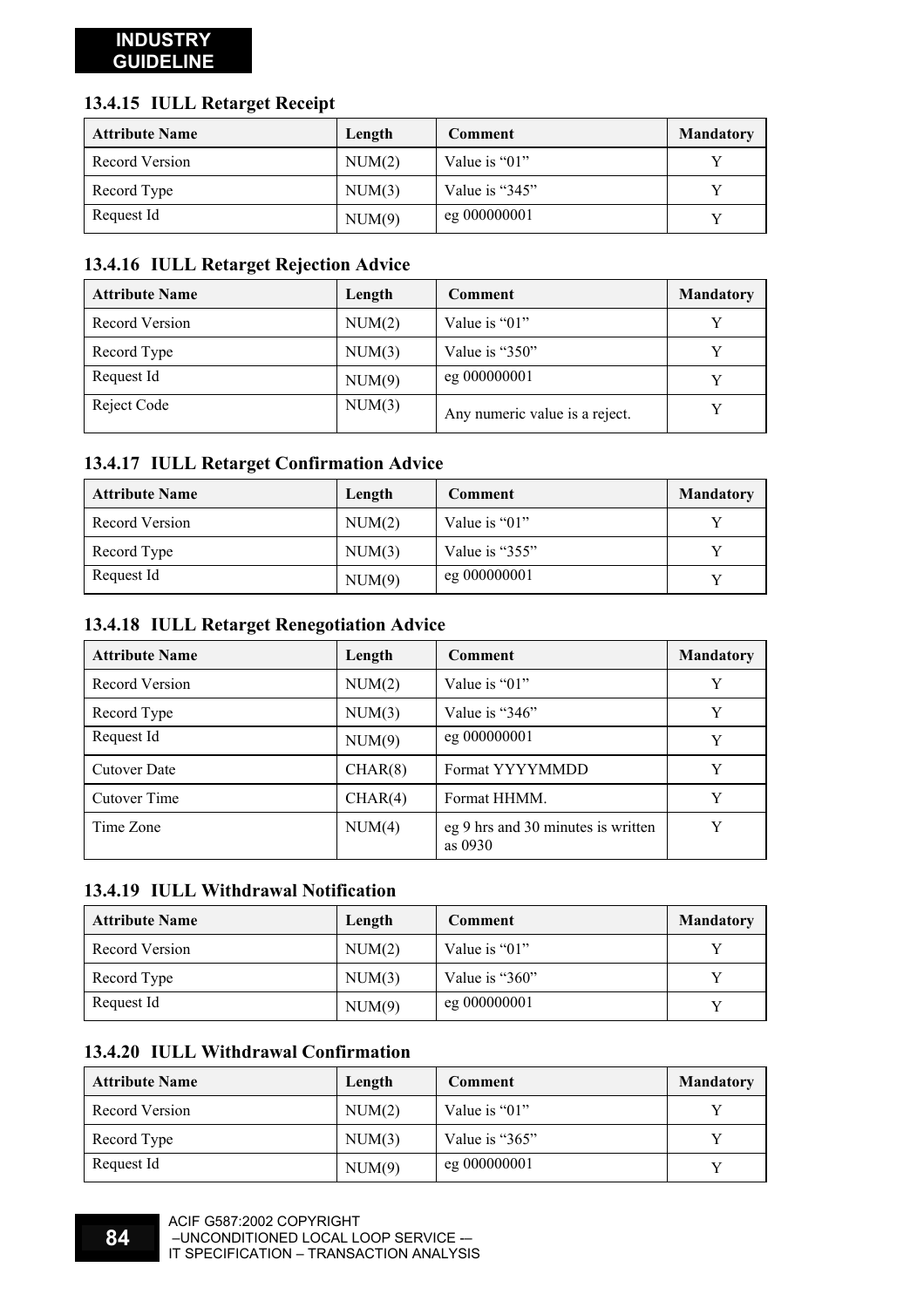## **13.4.21 IULL Withdrawal Rejection**

| <b>Attribute Name</b> | Length | Comment                        | <b>Mandatory</b> |
|-----------------------|--------|--------------------------------|------------------|
| Record Version        | NUM(2) | Value is "01"                  | v                |
| Record Type           | NUM(3) | Value is "370"                 | v                |
| Request Id            | NUM(9) | eg 000000001                   | v                |
| Reject Code           | NUM(3) | Any numeric value is a reject. |                  |

## **13.4.22 IULL Completion**

| <b>Attribute Name</b> | Length | Comment           | <b>Mandatory</b> |
|-----------------------|--------|-------------------|------------------|
| <b>Record Version</b> | NUM(2) | Value is " $01$ " |                  |
| Record Type           | NUM(3) | Value is "375"    |                  |
| Request Id            | NUM(9) | eg 000000001      |                  |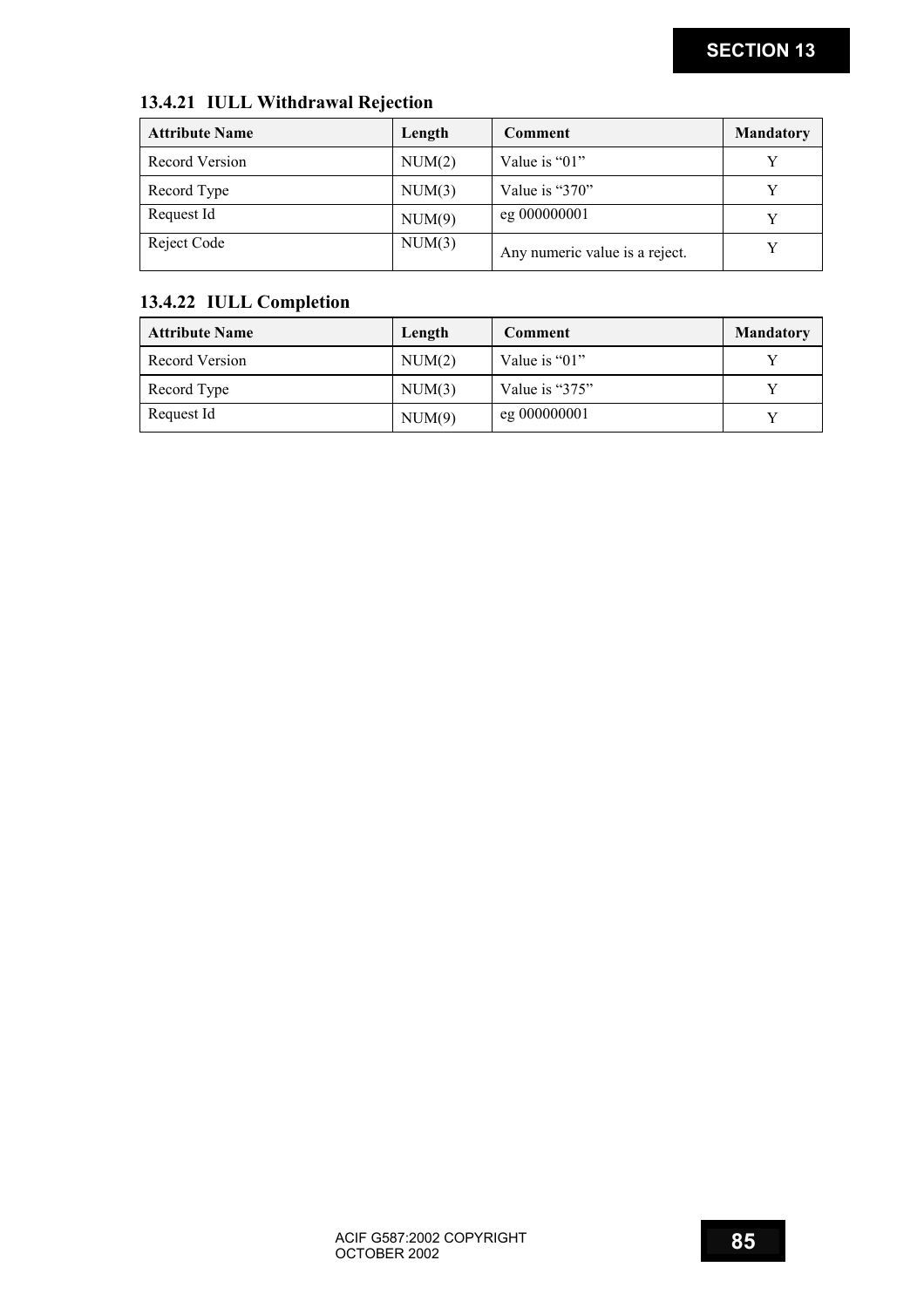### **INDUSTRY GUIDELINE**

### **13.4.23 IULL Lose Notification**

| <b>Attribute Name</b> | Length   | Comment        | <b>Mandatory</b> |
|-----------------------|----------|----------------|------------------|
| Record Version        | NUM(2)   | Value is "01"  | Y                |
| Record Type           | NUM(3)   | Value is "376" | Y                |
| Request Id            | NUM(9)   | eg 000000001   | Y                |
| Service Number        | CHAR(20) | eg 0396342223  | Y                |
| ULLS Identifier       | CHAR(10) | eg 1600000001  | Y                |
| Gaining Access Seeker | CHAR(3)  | eg OPT         | Y                |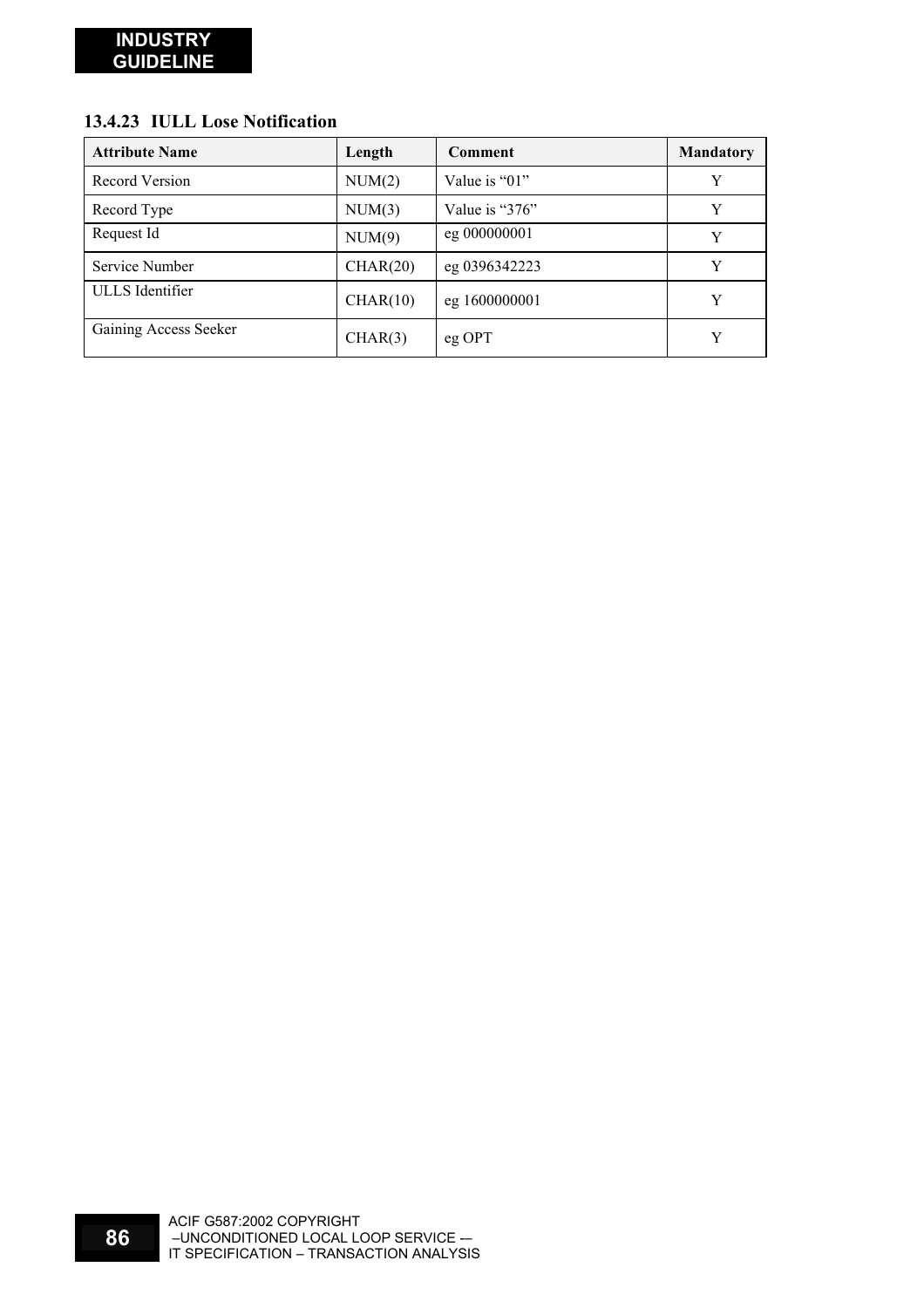## *13.5 Transfer In Use Communications Wire (TULL)*

## **13.5.1 TULL Notification**

| <b>Attribute Name</b>                   | Length   | <b>Comment</b>                                                                      | <b>Mandatory</b> |
|-----------------------------------------|----------|-------------------------------------------------------------------------------------|------------------|
| Record Version                          | NUM(2)   | Value is "01"                                                                       | Y                |
| Record Type                             | NUM(3)   | Value is "395"                                                                      | Y                |
| Request Id                              | NUM(9)   | eg 000000001                                                                        | Y                |
| <b>ULLS</b> Identifier                  | CHAR(10) | eg 1600000001                                                                       | Y                |
| Deployment Class                        | CHAR(3)  | eg "7a"                                                                             | Y                |
| Power Indicator                         | CHAR(2)  | Values :-                                                                           | $\Omega$         |
|                                         |          | "H" for Hazardous power<br>"NH" for Non Hazardous power<br>"NP" if no power present |                  |
| POI ESA Code                            | CHAR(6)  | Eg RWOD                                                                             | Y                |
| POI MDF                                 | CHAR(6)  | Value is other than spaces                                                          | Y                |
| POI Cable                               | CHAR(4)  | Value is other than spaces                                                          | Y                |
| POI Pair                                | CHAR(4)  | Value is other than spaces                                                          | Y                |
| <b>Access Seeker Contact First Name</b> | CHAR(20) | Value is other than spaces                                                          | Y                |
| Access Seeker Contact Last Name         | CHAR(30) | Value is other than spaces                                                          | Y                |
| Access Seeker Contact Phone No          | NUM(10)  | Value is other than spaces                                                          | Y                |
| Access Seeker Contact Fax No            | NUM(10)  |                                                                                     | $\Omega$         |
| Access Seeker Contact Mobile No         | NUM(10)  |                                                                                     | $\Omega$         |
| CA Signed date                          | CHAR(8)  | Format YYYYMMDD                                                                     | $\Omega$         |
| <b>Assurance Category</b>               | CHAR(8)  | Values :-                                                                           | M                |
|                                         |          | <b>STANDARD</b><br><b>BUSINESS</b><br><b>EXPRESS</b>                                |                  |

## **13.5.2 TULL Receipt Advice**

| <b>Attribute Name</b> | Length | Comment        | <b>Mandatory</b> |
|-----------------------|--------|----------------|------------------|
| Record Version        | NUM(2) | Value is "01"  |                  |
| Record Type           | NUM(3) | Value is "400" |                  |
| Request Id            | NUM(9) | eg 000000001   |                  |

#### **13.5.3 TULL Confirmation Advice**

| <b>Attribute Name</b> | Length  | Comment                                       | <b>Mandatory</b> |
|-----------------------|---------|-----------------------------------------------|------------------|
| Record Version        | NUM(2)  | Value is "01"                                 |                  |
| Record Type           | NUM(3)  | Value is "405"                                |                  |
| Request Id            | NUM(9)  | eg 000000001                                  |                  |
| Loop Trace Length     | CHAR(5) | The length in meters of the cable<br>eg 00005 |                  |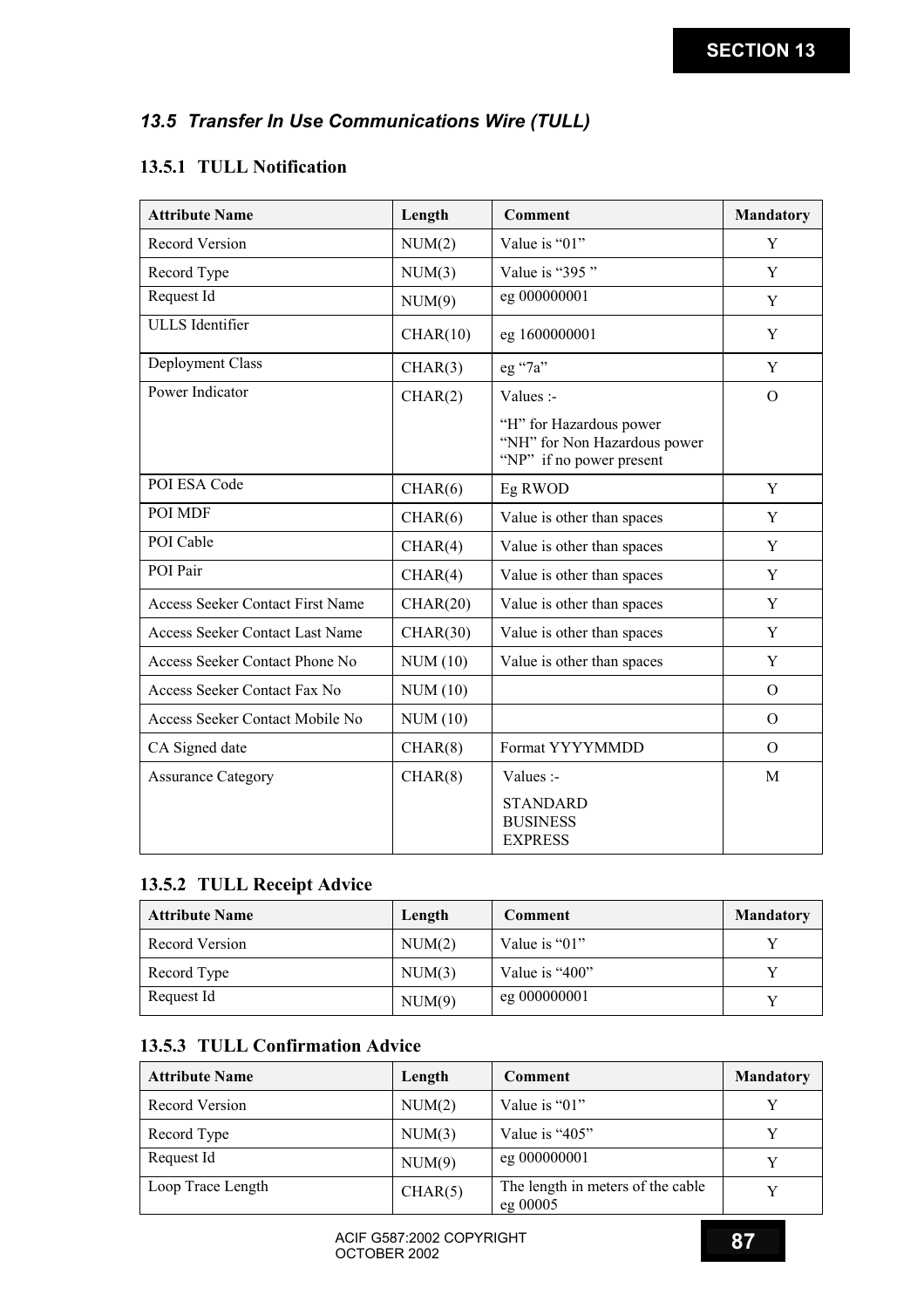### **INDUSTRY GUIDELINE**

| <b>Attribute Name</b> | Length   | Comment                                                                                           | <b>Mandatory</b> |
|-----------------------|----------|---------------------------------------------------------------------------------------------------|------------------|
| Loop Trace Gauge      | Dec(1,2) | The gauge in millimetres of the<br>cable eg: 0.32                                                 | Y                |
| Loop Trace Type       | CHAR(10) | Type of cable<br>eg PUIT, APIUT, PIQL, PIQC,<br>PEIUT, PEIQL, PEIUQ, CPIUT,<br>CPFUT, PIQJ, PEIQC | Y                |
| Tap leg Length        | CHAR(5)  | The length in meters of the cable<br>eg 00005                                                     | O                |
| New ULLS Identifier   | CHAR(10) | eg 1600000001                                                                                     | Y                |
| Response Sequence     | NUM(3)   | Response sequence for a request<br>$eg\ 01$                                                       | Y                |
| Response Total Number | NUM(3)   | Response total for a request eg 05                                                                | Y                |
| SQ Date               | CHAR(8)  | Format YYYYMMDD                                                                                   | Y                |
| SQ Time               | CHAR(4)  | Format HHMM.                                                                                      | Y                |

## **13.5.4 TULL Rejection Advice**

| <b>Attribute Name</b> | Length   | <b>Comment</b>                                                                                    | <b>Mandatory</b> |
|-----------------------|----------|---------------------------------------------------------------------------------------------------|------------------|
| Record Version        | NUM(2)   | Value is "01"                                                                                     | Y                |
| Record Type           | NUM(3)   | Value is "410"                                                                                    | Y                |
| Request Id            | NUM(9)   | eg 000000001                                                                                      | Y                |
| Loop Trace Length     | CHAR(5)  | The length in meters of the cable<br>eg 00005                                                     | $\Omega$         |
| Loop Trace Gauge      | Dec(1,2) | The gauge in millimetres of the<br>cable eg: 0.32                                                 | $\Omega$         |
| Loop Trace Type       | CHAR(10) | Type of cable<br>eg PUIT, APIUT, PIQL, PIQC,<br>PEIUT, PEIQL, PEIUQ, CPIUT,<br>CPFUT, PIQJ, PEIQC | $\Omega$         |
| Tap leg Length        | CHAR(5)  | The length in meters of the cable<br>eg 00005                                                     | $\Omega$         |
| Reject Code           | NUM(3)   | Any numeric value is a reject.                                                                    | Y                |
| Response Sequence     | NUM(3)   | Response sequence for a request<br>$eg\ 01$                                                       | Y                |
| Response Total Number | NUM(3)   | Response total for a request eg 05                                                                | Y                |
| <b>SQ</b> Date        | CHAR(8)  | Format YYYYMMDD                                                                                   | Y                |
| SQ Time               | CHAR(4)  | Format HHMM.                                                                                      | Y                |

## **13.5.5 TULL Extension Notification**

| <b>Attribute Name</b> | Length | Comment            | <b>Mandatory</b> |
|-----------------------|--------|--------------------|------------------|
| Record Version        | NUM(2) | Value is " $01$ "  |                  |
| Record Type           | NUM(3) | Value is " $411$ " |                  |
| Request Id            | NUM(9) | eg 000000001       |                  |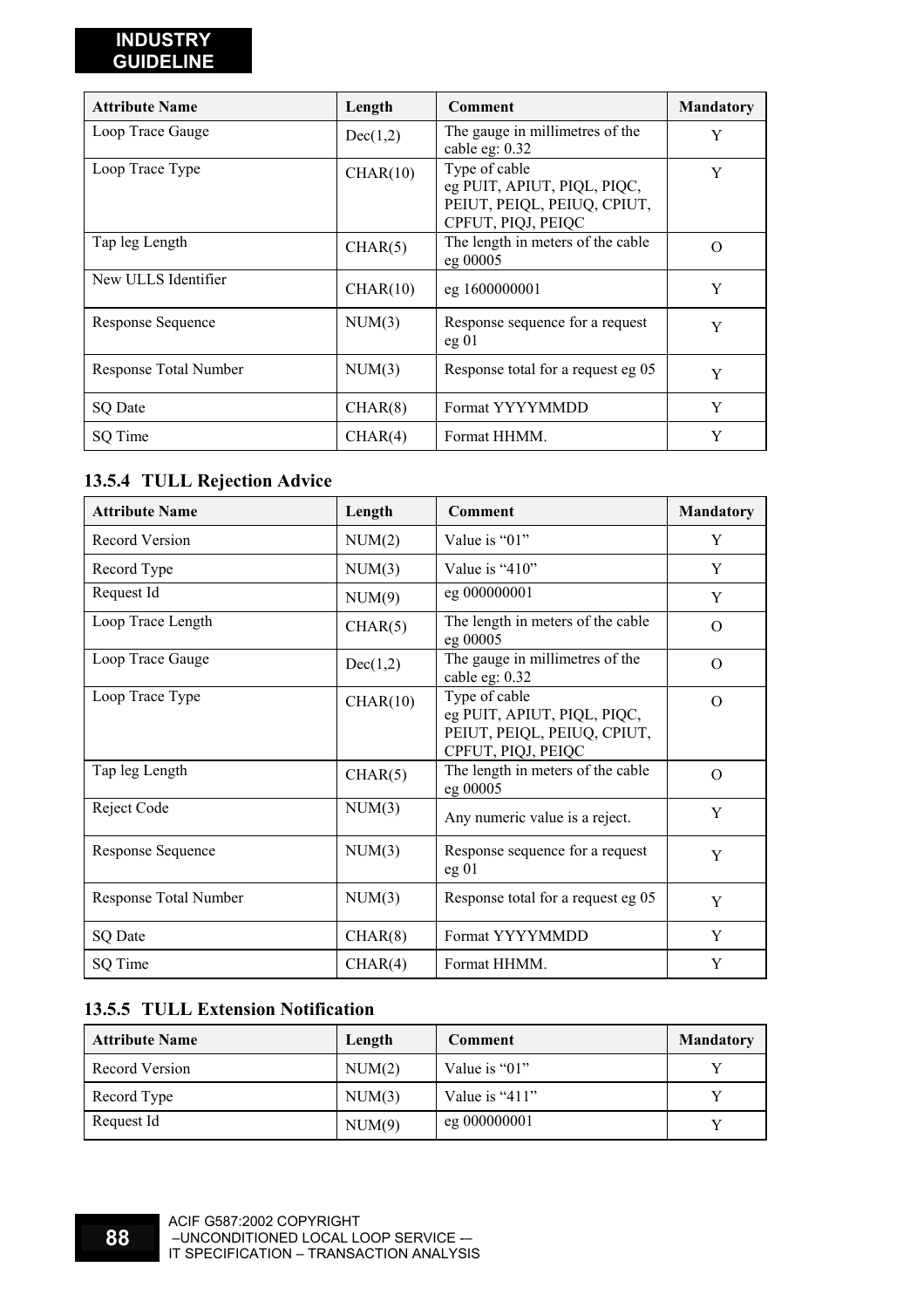| <b>Attribute Name</b> | Length | Comment           | <b>Mandatory</b> |
|-----------------------|--------|-------------------|------------------|
| Record Version        | NUM(2) | Value is " $01$ " |                  |
| Record Type           | NUM(3) | Value is "412"    |                  |
| Request Id            | NUM(9) | eg 000000001      |                  |

#### **13.5.6 TULL Extension Confirmation Advice**

## **13.5.7 TULL Extension Rejection Advice**

| <b>Attribute Name</b> | Length | Comment                        | <b>Mandatory</b> |
|-----------------------|--------|--------------------------------|------------------|
| Record Version        | NUM(2) | Value is " $01$ "              |                  |
| Record Type           | NUM(3) | Value is "413"                 |                  |
| Request Id            | NUM(9) | eg 000000001                   |                  |
| Reject Code           | NUM(3) | Any numeric value is a reject. |                  |

## **13.5.8 TULL Expiry**

| <b>Attribute Name</b> | Length | Comment           | <b>Mandatory</b> |
|-----------------------|--------|-------------------|------------------|
| Record Version        | NUM(2) | Value is " $01$ " |                  |
| Record Type           | NUM(3) | Value is "415"    |                  |
| Request Id            | NUM(9) | eg 000000001      |                  |

#### **13.5.9 TULL Cutover Notification**

| <b>Attribute Name</b>          | Length   | Comment                                       | <b>Mandatory</b> |
|--------------------------------|----------|-----------------------------------------------|------------------|
| Record Version                 | NUM(2)   | Value is "01"                                 | Y                |
| Record Type                    | NUM(3)   | Value is " $420$ "                            | Y                |
| Request Id                     | NUM(9)   | eg 000000001                                  | Y                |
| <b>Cutover Date</b>            | CHAR(8)  | Format YYYYMMDD                               | Y                |
| <b>Cutover Time</b>            | CHAR(4)  | Format HHMM.                                  | Y                |
| Time Zone                      | NUM(4)   | eg 9 hrs and 30 minutes is written<br>as 0930 | Y                |
| CA Signed date                 | CHAR(8)  | Format YYYYMMDD                               | $\Omega$         |
| <b>Site Contact First Name</b> | CHAR(20) |                                               | O                |
| <b>Site Contact Last Name</b>  | CHAR(30) |                                               | O                |
| Site Contact Phone No          | CHAR(10) |                                               | O                |
| Site Contact Mobile No         | CHAR(10) |                                               | 0                |

## **13.5.10 TULL Cutover Receipt**

| <b>Attribute Name</b> | Length | <b>Comment</b>    | <b>Mandatory</b> |
|-----------------------|--------|-------------------|------------------|
| Record Version        | NUM(2) | Value is " $01$ " |                  |
| Record Type           | NUM(3) | Value is "425"    |                  |
| Request Id            | NUM(9) | eg 000000001      |                  |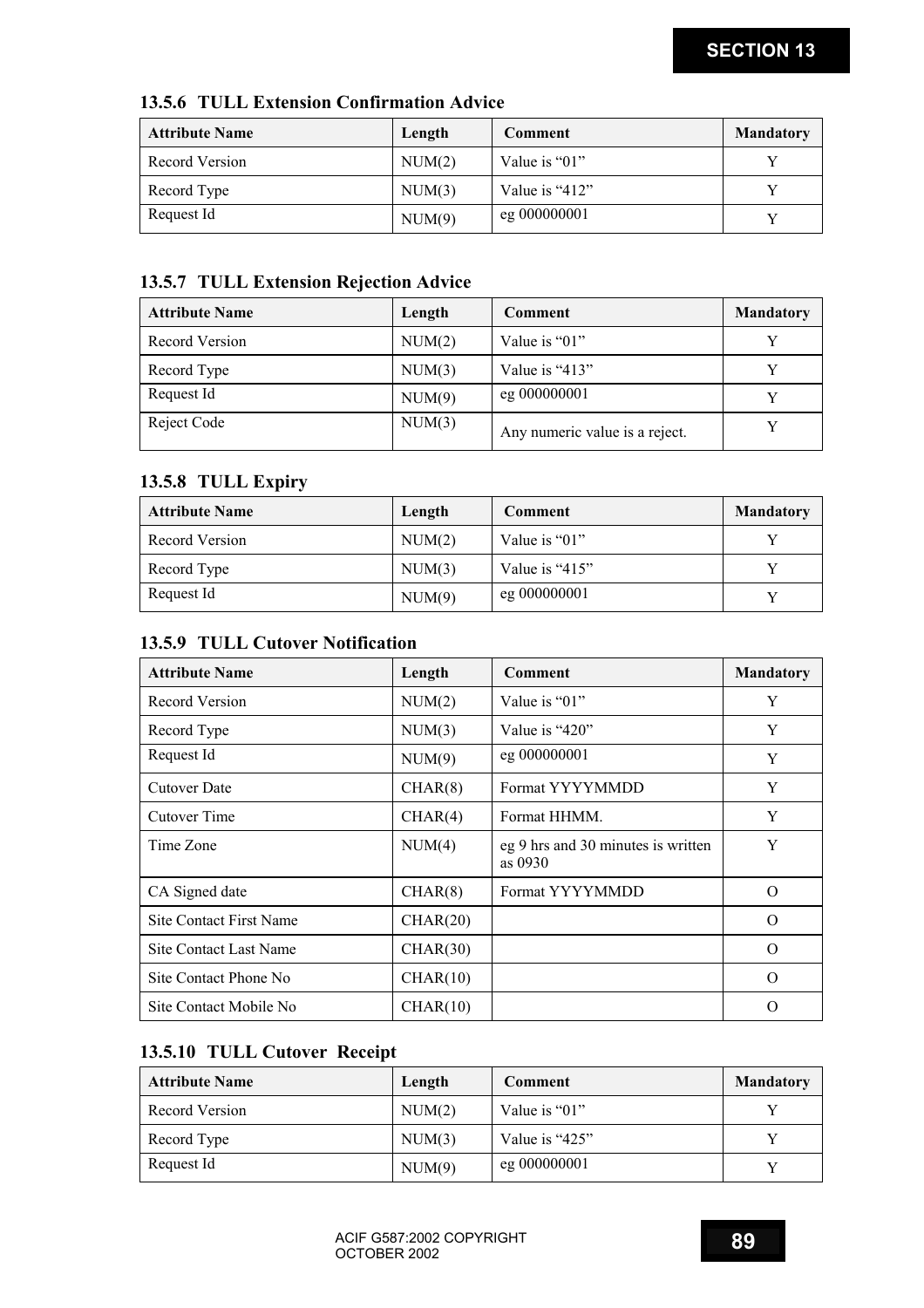#### **13.5.11 TULL Cutover Rejection Advice**

| <b>Attribute Name</b> | Length | Comment                        | <b>Mandatory</b> |
|-----------------------|--------|--------------------------------|------------------|
| Record Version        | NUM(2) | Value is " $01$ "              | v                |
| Record Type           | NUM(3) | Value is "430"                 | v                |
| Request Id            | NUM(9) | eg 000000001                   | v                |
| Reject Code           | NUM(3) | Any numeric value is a reject. |                  |

#### **13.5.12 TULL Cutover Confirmation Advice**

| <b>Attribute Name</b>           | Length   | Comment           | <b>Mandatory</b> |
|---------------------------------|----------|-------------------|------------------|
| Record Version                  | NUM(2)   | Value is " $01$ " | Y                |
| Record Type                     | NUM(3)   | Value is "440"    | Y                |
| Request Id                      | NUM(9)   | eg 000000001      | Y                |
| <b>Termination Cable</b>        | CHAR(4)  | eg47              |                  |
| <b>Termination Pair</b>         | CHAR(4)  | eg 12             | Y                |
| <b>Termination Terminal Box</b> | CHAR(10) | eg T725           | $\left( \right)$ |

## **13.5.13 TULL Renegotiated Cutover Advice**

| <b>Attribute Name</b>           | Length   | Comment                                       | <b>Mandatory</b> |
|---------------------------------|----------|-----------------------------------------------|------------------|
| Record Version                  | NUM(2)   | Value is "01"                                 | Y                |
| Record Type                     | NUM(3)   | Value is "435"                                | Y                |
| Request Id                      | NUM(9)   | eg 000000001                                  | Y                |
| <b>Termination Cable</b>        | CHAR(4)  | eg47                                          | Y                |
| <b>Termination Pair</b>         | CHAR(4)  | eg 12                                         | Y                |
| <b>Termination Terminal Box</b> | CHAR(10) | eg T725                                       | $\Omega$         |
| <b>Cutover Date</b>             | CHAR(8)  | Format YYYYMMDD                               | Y                |
| <b>Cutover Time</b>             | CHAR(4)  | Format HHMM.                                  | Y                |
| Time Zone                       | NUM(4)   | eg 9 hrs and 30 minutes is written<br>as 0930 | Y                |

## **13.5.14 TULL Retarget Notification**

| <b>Attribute Name</b> | Length  | Comment                                       | <b>Mandatory</b> |
|-----------------------|---------|-----------------------------------------------|------------------|
| Record Version        | NUM(2)  | Value is " $01$ "                             | Y                |
| Record Type           | NUM(3)  | Value is "445"                                | Y                |
| Request Id            | NUM(9)  | eg 000000001                                  | Y                |
| Cutover Date          | CHAR(8) | Format YYYYMMDD                               | Y                |
| Cutover Time          | CHAR(4) | Format HHMM.                                  | Y                |
| Time Zone             | NUM(4)  | eg 9 hrs and 30 minutes is written<br>as 0930 | Y                |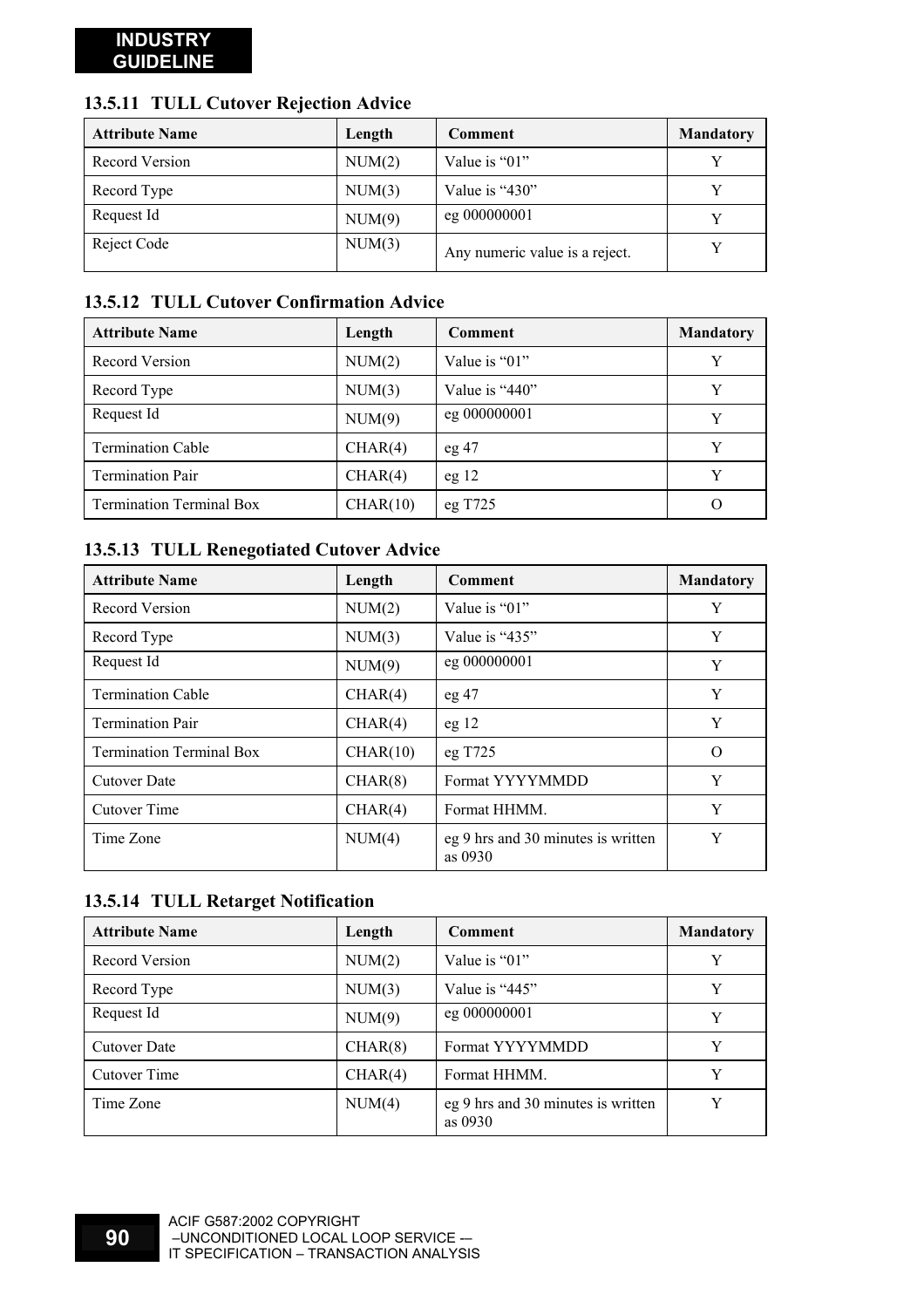#### **13.5.15 TULL Retarget Receipt**

| <b>Attribute Name</b> | Length | <b>Comment</b> | <b>Mandatory</b> |
|-----------------------|--------|----------------|------------------|
| <b>Record Version</b> | NUM(2) | Value is "01"  |                  |
| Record Type           | NUM(3) | Value is "450" |                  |
| Request Id            | NUM(9) | eg 000000001   |                  |

#### **13.5.16 TULL Retarget Rejection Advice**

| <b>Attribute Name</b> | Length | <b>Comment</b>                 | <b>Mandatory</b> |
|-----------------------|--------|--------------------------------|------------------|
| Record Version        | NUM(2) | Value is "01"                  | v                |
| Record Type           | NUM(3) | Value is "455"                 |                  |
| Request Id            | NUM(9) | eg 000000001                   | v                |
| Reject Code           | NUM(3) | Any numeric value is a reject. |                  |

### **13.5.17 TULL Retarget Confirmation Advice**

| <b>Attribute Name</b> | Length | <b>Comment</b>    | <b>Mandatory</b> |
|-----------------------|--------|-------------------|------------------|
| Record Version        | NUM(2) | Value is " $01$ " |                  |
| Record Type           | NUM(3) | Value is "460"    |                  |
| Request Id            | NUM(9) | eg 000000001      |                  |

## **13.5.18 TULL Retarget Renegotiation Advice**

| <b>Attribute Name</b> | Length  | Comment                                       | <b>Mandatory</b> |
|-----------------------|---------|-----------------------------------------------|------------------|
| Record Version        | NUM(2)  | Value is "01"                                 | Y                |
| Record Type           | NUM(3)  | Value is "451"                                | Y                |
| Request Id            | NUM(9)  | eg 000000001                                  | Y                |
| <b>Cutover Date</b>   | CHAR(8) | Format YYYYMMDD                               | Y                |
| Cutover Time          | CHAR(4) | Format HHMM.                                  | Y                |
| Time Zone             | NUM(4)  | eg 9 hrs and 30 minutes is written<br>as 0930 | Y                |

#### **13.5.19 TULL Withdrawal Notification**

| <b>Attribute Name</b> | Length | Comment           | <b>Mandatory</b> |
|-----------------------|--------|-------------------|------------------|
| Record Version        | NUM(2) | Value is " $01$ " |                  |
| Record Type           | NUM(3) | Value is "465"    |                  |
| Request Id            | NUM(9) | eg 000000001      |                  |

#### **13.5.20 TULL Withdrawal Confirmation**

| <b>Attribute Name</b> | Length | Comment        | <b>Mandatory</b> |
|-----------------------|--------|----------------|------------------|
| Record Version        | NUM(2) | Value is "01"  |                  |
| Record Type           | NUM(3) | Value is "470" |                  |
| Request Id            | NUM(9) | eg 000000001   |                  |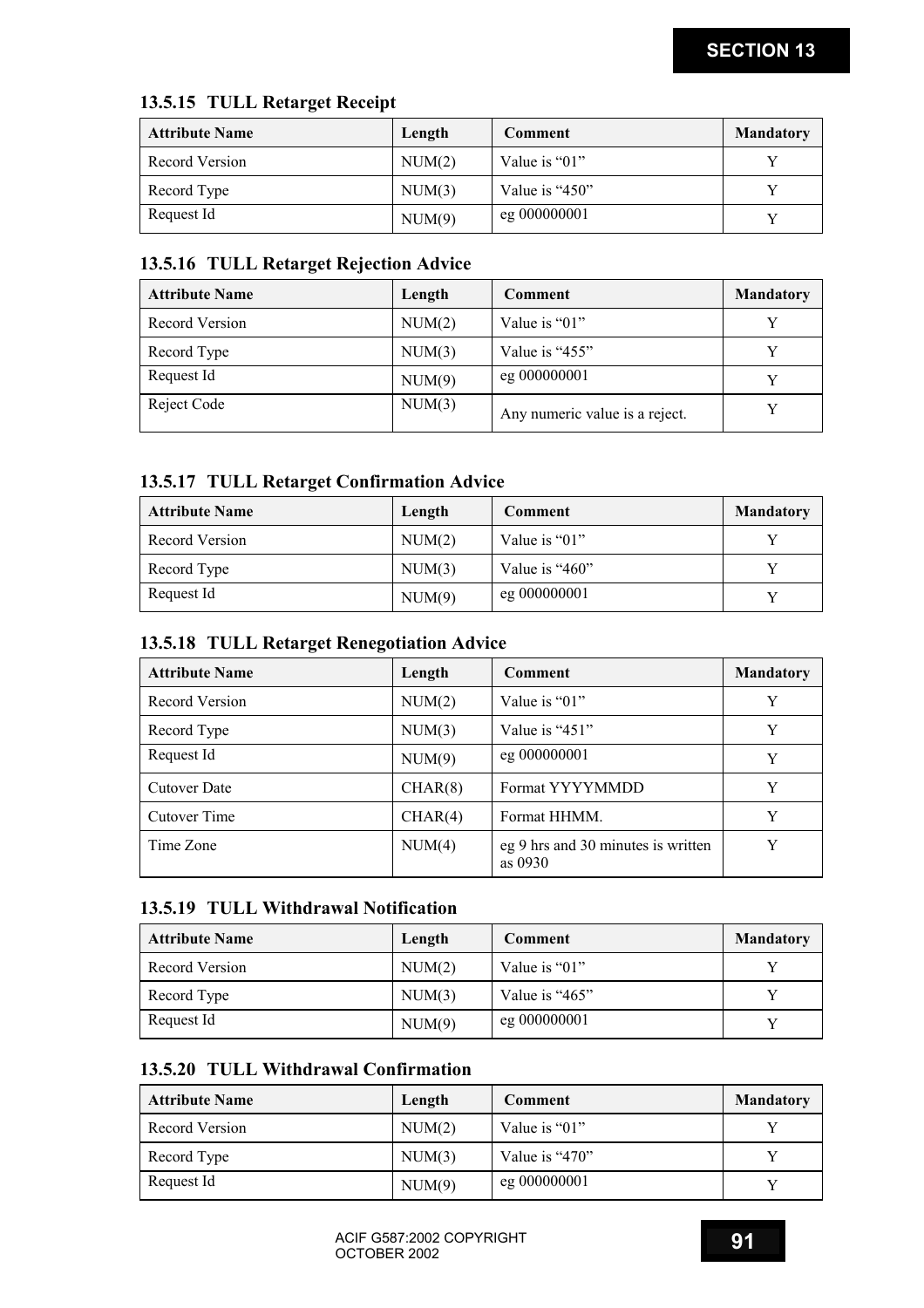## **13.5.21 TULL Withdrawal Rejection**

| <b>Attribute Name</b> | Length | <b>Comment</b>                 | <b>Mandatory</b> |
|-----------------------|--------|--------------------------------|------------------|
| Record Version        | NUM(2) | Value is "01"                  |                  |
| Record Type           | NUM(3) | Value is "475"                 | v                |
| Request Id            | NUM(9) | eg 000000001                   |                  |
| Reject Code           | NUM(3) | Any numeric value is a reject. |                  |

#### **13.5.22 TULL Completion**

| <b>Attribute Name</b> | Length | Comment           | <b>Mandatory</b> |
|-----------------------|--------|-------------------|------------------|
| Record Version        | NUM(2) | Value is " $01$ " |                  |
| Record Type           | NUM(3) | Value is "480"    |                  |
| Request Id            | NUM(9) | eg 000000001      |                  |

## **13.5.23 TULL Lose Notification**

| <b>Attribute Name</b> | Length   | Comment           | <b>Mandatory</b> |
|-----------------------|----------|-------------------|------------------|
| Record Version        | NUM(2)   | Value is " $01$ " | Y                |
| Record Type           | NUM(3)   | Value is "481"    | Y                |
| Request Id            | NUM(9)   | eg 000000001      | Y                |
| Old ULLS Identifier   | CHAR(10) | eg 1600000001     | Y                |
| New ULLS Identifier   | CHAR(10) | eg 1600000002     | Y                |
| Gaining Access Seeker | CHAR(3)  | eg OPT            | Y                |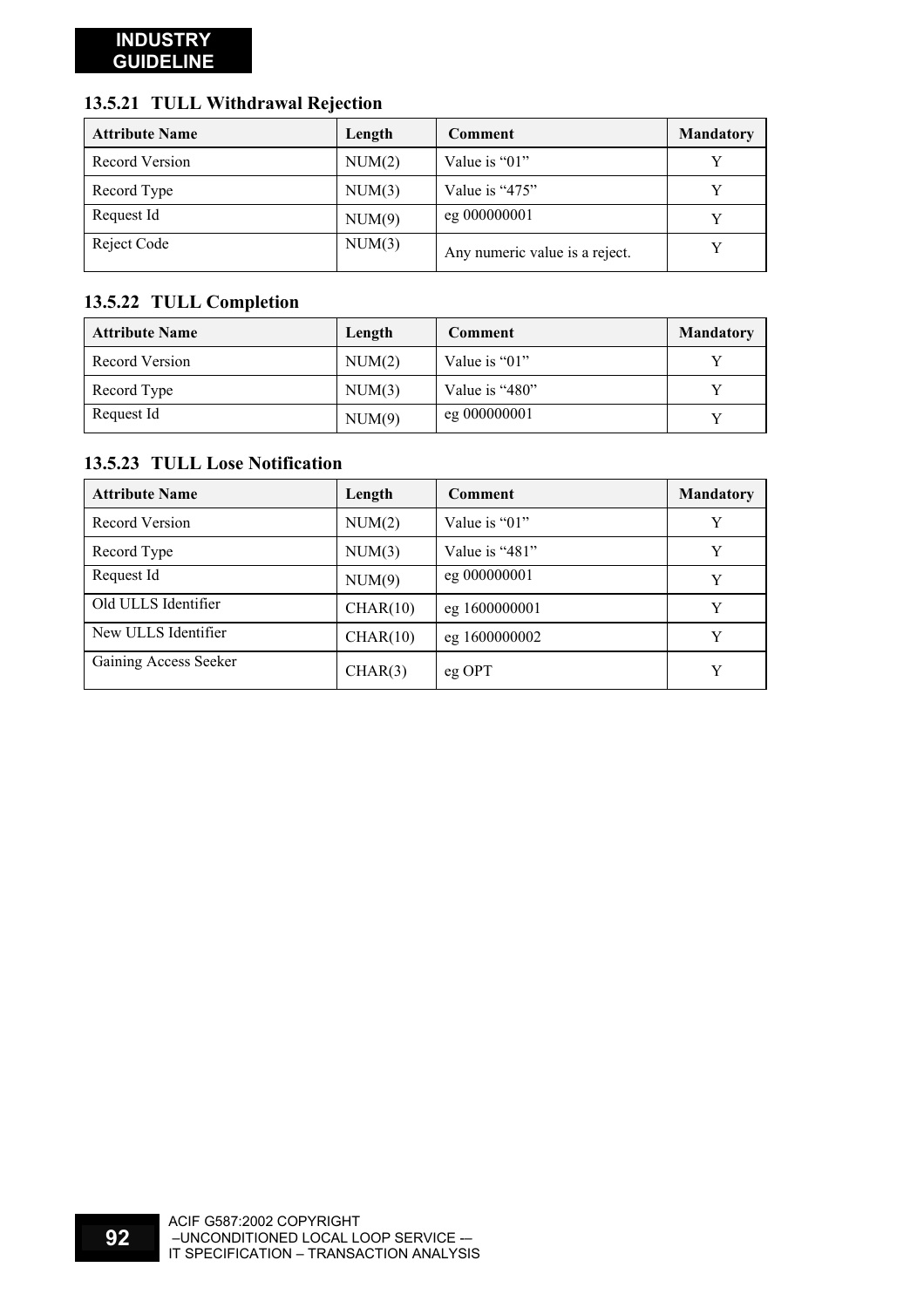## *13.6 Handback Communications Wire (HULL)*

| <b>Attribute Name</b> | Length   | <b>Comment</b>                                                         | <b>Mandatory</b> |
|-----------------------|----------|------------------------------------------------------------------------|------------------|
| Record Version        | NUM(2)   | Value is "01"                                                          | Y                |
| Record Type           | NUM(3)   | Value is "735"                                                         | Y                |
| Request Id            | NUM(9)   | eg 000000001                                                           | Y                |
| ULLS Identifier       | CHAR(10) | eg 1600000001                                                          | Y                |
| Disconnect Date       | CHAR(8)  | The date the ULL service was<br>cancelled eg Format<br><b>YYYYMMDD</b> | Y                |
| Handback Type         | CHAR(2)  | Values are "G" or "PG"                                                 | Y                |

#### **13.6.1 HULL Notification**

#### **13.6.2 HULL Receipt Advice**

| <b>Attribute Name</b> | Length | <b>Comment</b>    | <b>Mandatory</b> |
|-----------------------|--------|-------------------|------------------|
| Record Version        | NUM(2) | Value is " $01$ " |                  |
| Record Type           | NUM(3) | Value is "740"    |                  |
| Request Id            | NUM(9) | eg 000000001      |                  |

#### **13.6.3 HULL Confirmation Advice**

| <b>Attribute Name</b> | Length | Comment           | <b>Mandatory</b> |
|-----------------------|--------|-------------------|------------------|
| Record Version        | NUM(2) | Value is " $01$ " |                  |
| Record Type           | NUM(3) | Value is "745"    |                  |
| Request Id            | NUM(9) | eg 000000001      |                  |

#### **13.6.4 HULL Rejection Advice**

| <b>Attribute Name</b> | Length | Comment                        | <b>Mandatory</b> |
|-----------------------|--------|--------------------------------|------------------|
| Record Version        | NUM(2) | Value is "01"                  |                  |
| Record Type           | NUM(3) | Value is "750"                 |                  |
| Request Id            | NUM(9) | eg 000000001                   |                  |
| Reject Code           | NUM(3) | Any numeric value is a reject. |                  |

#### **13.6.5 HULL Withdrawal Notification**

| <b>Attribute Name</b> | Length | Comment           | <b>Mandatory</b> |
|-----------------------|--------|-------------------|------------------|
| Record Version        | NUM(2) | Value is " $01$ " |                  |
| Record Type           | NUM(3) | Value is "753"    |                  |
| Request Id            | NUM(9) | eg 000000001      |                  |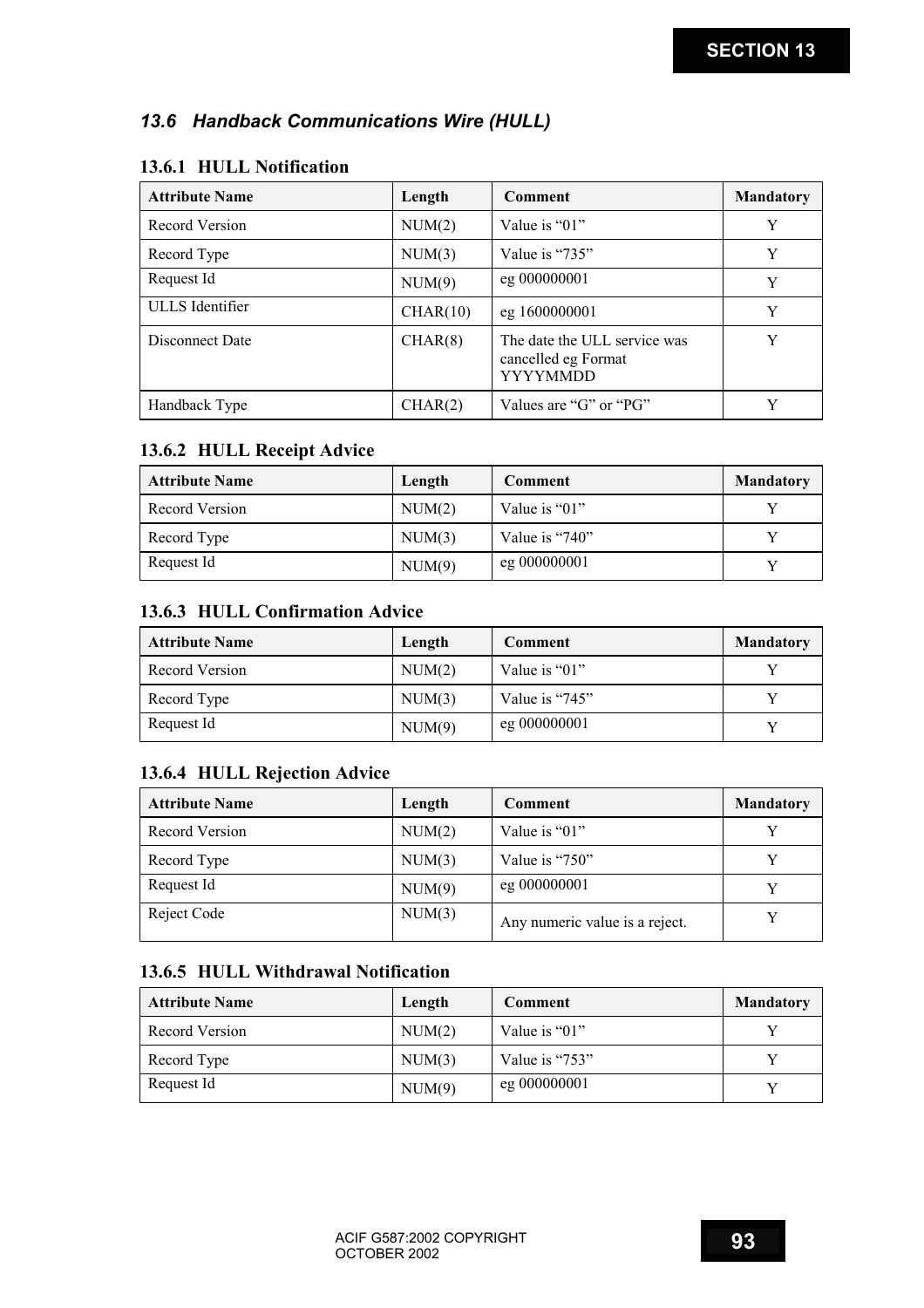#### **13.6.6 HULL Withdrawal Confirmation Advice**

| <b>Attribute Name</b> | Length | Comment           | <b>Mandatory</b> |
|-----------------------|--------|-------------------|------------------|
| Record Version        | NUM(2) | Value is " $01$ " |                  |
| Record Type           | NUM(3) | Value is "754"    |                  |
| Request Id            | NUM(9) | eg 000000001      |                  |

#### **13.6.7 HULL Withdrawal Rejection Advice**

| <b>Attribute Name</b> | Length | Comment                        | <b>Mandatory</b> |
|-----------------------|--------|--------------------------------|------------------|
| Record Version        | NUM(2) | Value is " $01$ "              |                  |
| Record Type           | NUM(3) | Value is "755"                 |                  |
| Request Id            | NUM(9) | eg 000000001                   |                  |
| Reject Code           | NUM(3) | Any numeric value is a reject. |                  |

#### **13.6.8 HULL Completion Advice**

| <b>Attribute Name</b> | Length | Comment           | <b>Mandatory</b> |
|-----------------------|--------|-------------------|------------------|
| Record Version        | NUM(2) | Value is " $01$ " |                  |
| Record Type           | NUM(3) | Value is "751"    |                  |
| Request Id            | NUM(9) | eg 000000001      |                  |

#### **13.6.9 HULL Lose Notification**

| <b>Attribute Name</b>   | Length   | Comment        | <b>Mandatory</b> |
|-------------------------|----------|----------------|------------------|
| Record Version          | NUM(2)   | Value is "01"  | Y                |
| Record Type             | NUM(3)   | Value is "752" | v                |
| Request Id              | NUM(9)   | eg 000000001   | Y                |
| ULLS Identifier         | CHAR(10) | eg 1600000001  | v                |
| Gaining Access Provider | CHAR(3)  | eg TEL         | V                |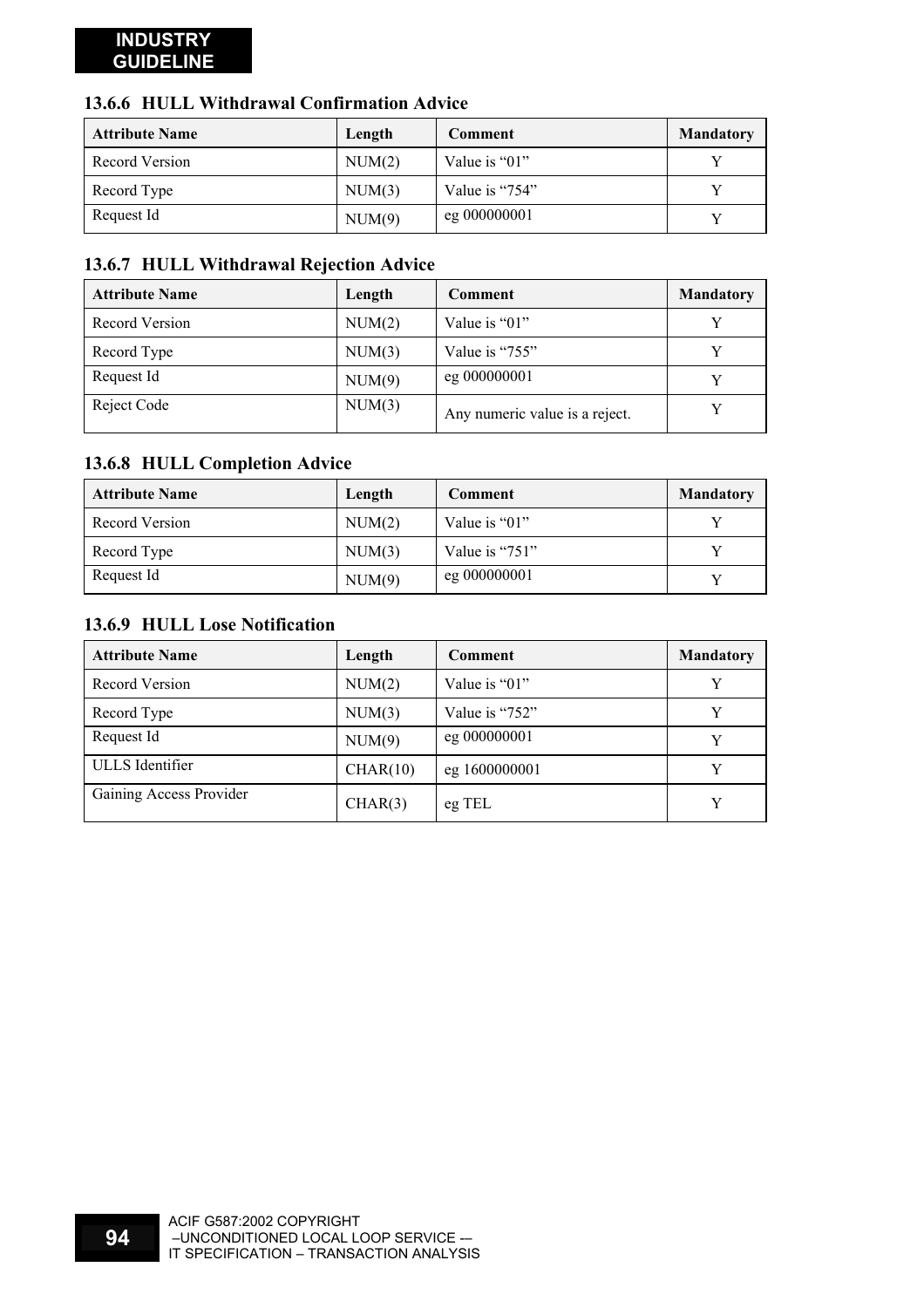## *13.7 Change of Communications Wire Use (CULL)*

| <b>Attribute Name</b>     | Length   | Comment                                                                             | Mandatory |
|---------------------------|----------|-------------------------------------------------------------------------------------|-----------|
| Record Version            | NUM(2)   | Value is "01"                                                                       | Y         |
| Record Type               | NUM(3)   | Value is "760"                                                                      | Y         |
| Request Id                | NUM(9)   | eg 000000001                                                                        | Y         |
| <b>ULLS</b> Identifier    | CHAR(10) | eg 1600000001                                                                       | Y         |
| Deployment Class          | CHAR(3)  | eg "7a"                                                                             | $\Omega$  |
|                           |          | Blank will assume no change                                                         |           |
| Power Indicator           | CHAR(2)  | Values :-                                                                           | $\Omega$  |
|                           |          | "H" for Hazardous power<br>"NH" for Non Hazardous power<br>"NP" if no power present |           |
| <b>Assurance Category</b> | CHAR(8)  | Values :-                                                                           | $\Omega$  |
|                           |          | <b>STANDARD</b><br><b>BUSINESS</b><br><b>EXPRESS</b>                                |           |
| Cutover Date              | CHAR(8)  | Format YYYYMMDD                                                                     | Y         |
| <b>Cutover Time</b>       | CHAR(4)  | Format HHMM.                                                                        | Y         |
| Time Zone                 | NUM(4)   | eg 9 hrs and 30 minutes is written<br>as 0930                                       | Y         |

## **13.7.1 CULL Notification**

#### **13.7.2 CULL Receipt**

| <b>Attribute Name</b> | Length | Comment           | <b>Mandatory</b> |
|-----------------------|--------|-------------------|------------------|
| Record Version        | NUM(2) | Value is " $01$ " |                  |
| Record Type           | NUM(3) | Value is "765"    |                  |
| Request Id            | NUM(9) | eg 000000001      |                  |

## **13.7.3 CULL Confirmation Advice**

| <b>Attribute Name</b> | Length | Comment           | <b>Mandatory</b> |
|-----------------------|--------|-------------------|------------------|
| Record Version        | NUM(2) | Value is " $01$ " |                  |
| Record Type           | NUM(3) | Value is "770"    |                  |
| Request Id            | NUM(9) | eg 000000001      |                  |

### **13.7.4 CULL Rejection Advice**

| <b>Attribute Name</b> | Length | Comment                        | <b>Mandatory</b> |
|-----------------------|--------|--------------------------------|------------------|
| Record Version        | NUM(2) | Value is " $01$ "              |                  |
| Record Type           | NUM(3) | Value is "775"                 |                  |
| Request Id            | NUM(9) | eg 000000001                   |                  |
| Reject Code           | NUM(3) | Any numeric value is a reject. |                  |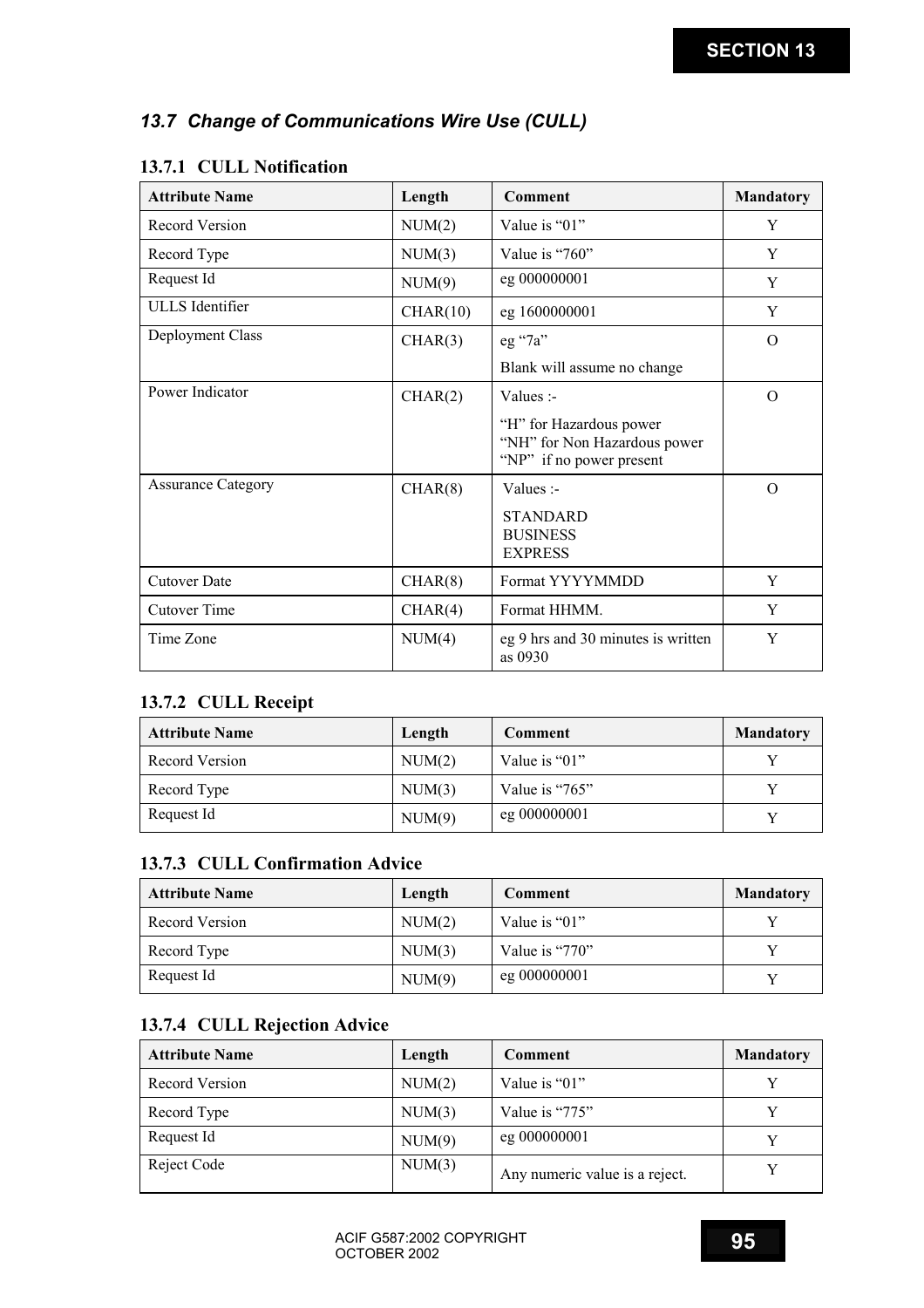#### **13.7.5 CULL Completion Advice**

| <b>Attribute Name</b> | Length | Comment           | <b>Mandatory</b> |
|-----------------------|--------|-------------------|------------------|
| Record Version        | NUM(2) | Value is " $01$ " |                  |
| Record Type           | NUM(3) | Value is "780"    |                  |
| Request Id            | NUM(9) | eg 000000001      |                  |

## *13.8 Cancel Call Diversion (CDULL)*

#### **13.8.1 CDULL Notification**

| <b>Attribute Name</b> | Length   | Comment           | <b>Mandatory</b> |
|-----------------------|----------|-------------------|------------------|
| Record Version        | NUM(2)   | Value is " $01$ " | v                |
| Record Type           | NUM(3)   | Value is "785"    |                  |
| Request Id            | NUM(9)   | eg 000000001      |                  |
| Service Number        | CHAR(20) | eg 0396342223     |                  |

#### **13.8.2 CDULL Receipt**

| <b>Attribute Name</b> | Length | Comment           | <b>Mandatory</b> |
|-----------------------|--------|-------------------|------------------|
| Record Version        | NUM(2) | Value is " $01$ " |                  |
| Record Type           | NUM(3) | Value is "790"    |                  |
| Request Id            | NUM(9) | eg 000000001      |                  |

#### **13.8.3 CDULL Confirmation Advice**

| <b>Attribute Name</b> | Length | Comment           | <b>Mandatory</b> |
|-----------------------|--------|-------------------|------------------|
| Record Version        | NUM(2) | Value is " $01$ " |                  |
| Record Type           | NUM(3) | Value is "795"    |                  |
| Request Id            | NUM(9) | eg 000000001      |                  |

#### **13.8.4 CDULL Rejection Advice**

| <b>Attribute Name</b> | Length | <b>Comment</b>                 | <b>Mandatory</b> |
|-----------------------|--------|--------------------------------|------------------|
| Record Version        | NUM(2) | Value is " $01$ "              |                  |
| Record Type           | NUM(3) | Value is "800"                 |                  |
| Request Id            | NUM(9) | eg 000000001                   |                  |
| Reject Code           | NUM(3) | Any numeric value is a reject. |                  |

## **13.8.5 CDULL Completion Advice**

| <b>Attribute Name</b> | Length | Comment           | <b>Mandatory</b> |
|-----------------------|--------|-------------------|------------------|
| Record Version        | NUM(2) | Value is " $01$ " |                  |
| Record Type           | NUM(3) | Value is "801"    |                  |
| Request Id            | NUM(9) | eg 000000001      |                  |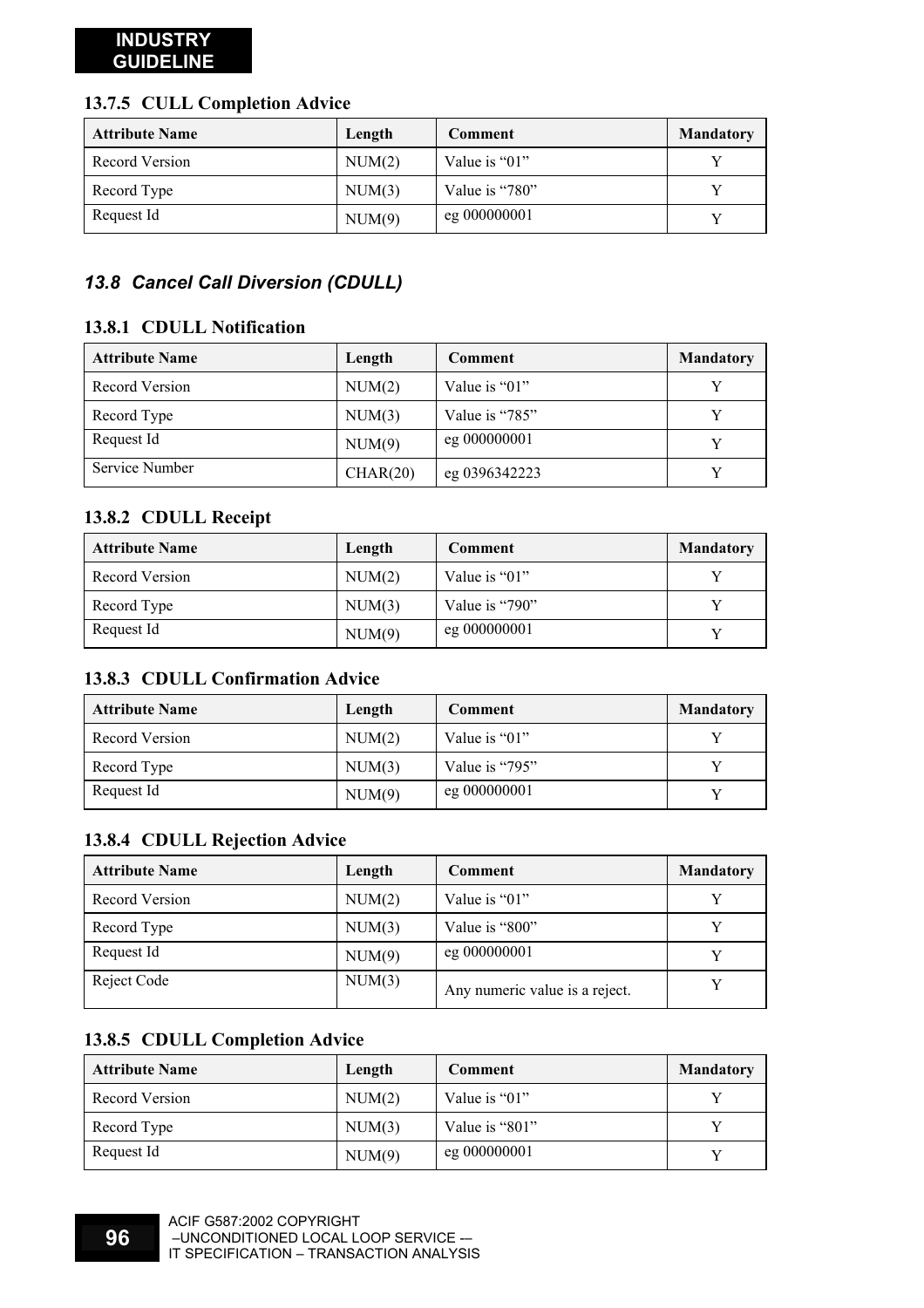## *13.9 Service Qualification Query for vacant communications wire (SQVULL)*

| <b>Attribute Name</b>                   | Length    | <b>Comment</b>                                                                                                | Mandatory      |
|-----------------------------------------|-----------|---------------------------------------------------------------------------------------------------------------|----------------|
| Record Version                          | NUM(2)    | Value is "01"                                                                                                 | Y              |
| Record Type                             | NUM(3)    | Value is "810"                                                                                                | Y              |
| Request Id                              | NUM(9)    | eg 000000001                                                                                                  | Y              |
| <b>Customer Address Information</b>     | CHAR(18)  | eg BUILD NAME                                                                                                 | $\overline{O}$ |
| <b>Customer Sub Address Type</b>        | CHAR(6)   | eg UNIT                                                                                                       | $\overline{O}$ |
| Customer Sub Address Number             | CHAR(4)   | EgA                                                                                                           | $\Omega$       |
| <b>Customer Street Number</b>           | CHAR(5)   | eg 75                                                                                                         | $\Omega$       |
| <b>Customer Street Number Suffix</b>    | CHAR(3)   | eg A                                                                                                          | $\overline{O}$ |
| <b>Customer Street Name</b>             | CHAR(24)  | eg WOOD                                                                                                       | $\overline{O}$ |
| <b>Customer Street Type</b>             | CHAR(8)   | eg ST                                                                                                         | $\overline{O}$ |
| <b>Customer Street Suffix</b>           | CHAR(6)   | eg NORTH                                                                                                      | $\overline{O}$ |
| <b>Customer Locality Abbrev</b>         | CHAR(16)  | eg ST ALBANS                                                                                                  | Y              |
| <b>Customer Postcode</b>                | CHAR(6)   | eg 3038                                                                                                       | Y              |
| Number of Services                      | NUM(3)    | eg 022                                                                                                        | Y              |
| Deployment Class                        | CHAR(3)   | eg "7a"                                                                                                       | Y              |
| Power Indicator                         | CHAR(2)   | Values :-                                                                                                     | $\overline{O}$ |
|                                         |           | "H" for Hazardous power<br>"NH" for Non Hazardous power<br>"NP" if no power present                           |                |
| Network Boundary Point Details          | CHAR(100) | Free format Text to further<br>elaborate on address eg level 1<br>shop 4 52 Andersen St Taylors<br>Lakes 3038 | $\overline{O}$ |
| <b>Access Seeker Contact First Name</b> | CHAR(20)  |                                                                                                               | $\Omega$       |
| Access Seeker Contact Last Name         | CHAR(30)  |                                                                                                               | $\Omega$       |
| Access Seeker Contact Phone No          | NUM(10)   |                                                                                                               | $\mathbf{O}$   |
| Access Seeker Contact Fax No            | NUM(10)   |                                                                                                               | $\mathcal{O}$  |
| Access Seeker Contact Mobile No         | NUM(10)   |                                                                                                               | $\Omega$       |
| Live Service FNN at Customer<br>Address | NUM(10)   | eg: 0812345678                                                                                                | O              |

## **13.9.1 SQVULL Notification**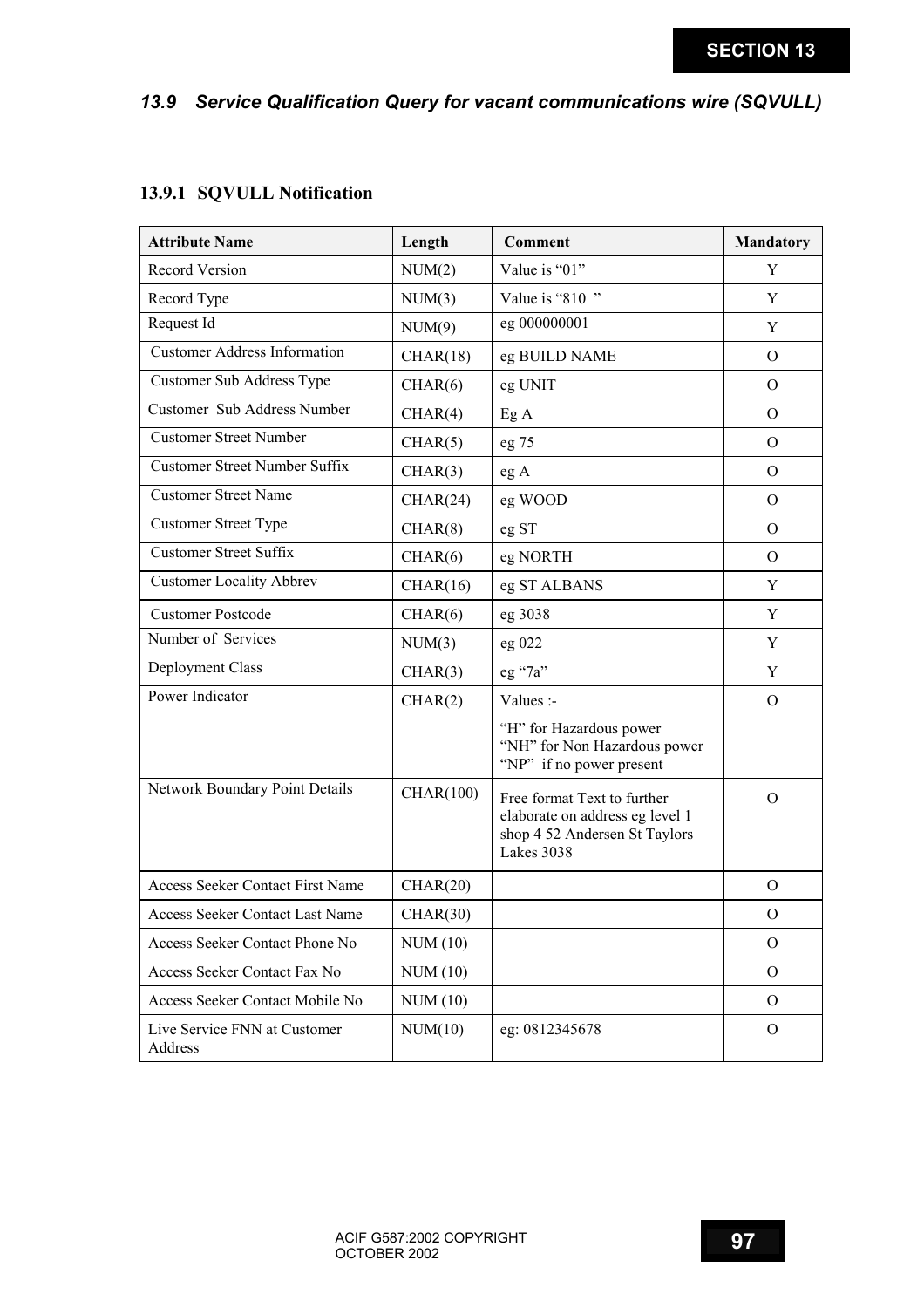#### **13.9.2 SQVULL Receipt Advice**

| <b>Attribute Name</b> | Length | Comment           | <b>Mandatory</b> |
|-----------------------|--------|-------------------|------------------|
| Record Version        | NUM(2) | Value is " $01$ " |                  |
| Record Type           | NUM(3) | Value is "815"    |                  |
| Request Id            | NUM(9) | eg 000000001      |                  |

#### **13.9.3 SQVULL Confirmation Advice**

| <b>Attribute Name</b>    | Length   | <b>Comment</b>                                                                                    | <b>Mandatory</b> |
|--------------------------|----------|---------------------------------------------------------------------------------------------------|------------------|
| <b>Record Version</b>    | NUM(2)   | Value is "01"                                                                                     | Y                |
| Record Type              | NUM(3)   | Value is "825"                                                                                    | Y                |
| Request Id               | NUM(9)   | eg 000000001                                                                                      | Y                |
| Access Provider ESA Code | CHAR(6)  | Eg RWOD                                                                                           | Y                |
| Loop Trace Length        | CHAR(5)  | The length in meters of the cable<br>eg 00005                                                     | Y                |
| Loop Trace Gauge         | Dec(1,2) | The gauge in millimetres of the<br>cable eg: 0.32                                                 | Y                |
| Loop Trace Type          | CHAR(10) | Type of cable<br>eg PUIT, APIUT, PIQL, PIQC,<br>PEIUT, PEIQL, PEIUQ, CPIUT,<br>CPFUT, PIQJ, PEIQC | Y                |
| Tap leg Length           | CHAR(5)  | The length in meters of the cable<br>eg 00005                                                     | $\Omega$         |
| Response Sequence        | NUM(3)   | Response sequence for a request<br>$eg\ 01$                                                       | Y                |
| Response Total Number    | NUM(3)   | Response total for a request eg 05                                                                | Y                |
| SQ Date                  | CHAR(8)  | eg Format YYYYMMDD                                                                                | Y                |
| SQ Time                  | CHAR(4)  | eg Format HHMM.                                                                                   | Y                |

## **13.9.4 SQVULL Rejection Advice**

| <b>Attribute Name</b>    | Length   | Comment                                                                                           | <b>Mandatory</b> |
|--------------------------|----------|---------------------------------------------------------------------------------------------------|------------------|
| Record Version           | NUM(2)   | Value is "01"                                                                                     | Y                |
| Record Type              | NUM(3)   | Value is "820"                                                                                    | Y                |
| Request Id               | NUM(9)   | eg 000000001                                                                                      | Y                |
| Access Provider ESA Code | CHAR(6)  | Eg RWOD                                                                                           | $\Omega$         |
| Loop Trace Length        | CHAR(5)  | The length in meters of the cable<br>eg 00005                                                     | O                |
| Loop Trace Gauge         | Dec(1,2) | The gauge in millimetres of the<br>cable eg: 0.32                                                 | ∩                |
| Loop Trace Type          | CHAR(10) | Type of cable<br>eg PUIT, APIUT, PIQL, PIQC,<br>PEIUT, PEIQL, PEIUQ, CPIUT,<br>CPFUT, PIQJ, PEIQC | ∩                |
| Tap leg Length           | CHAR(5)  | The length in meters of the cable<br>eg 00005                                                     | ∩                |
| Reject Code              | NUM(3)   | Any numeric value is a reject.                                                                    | Y                |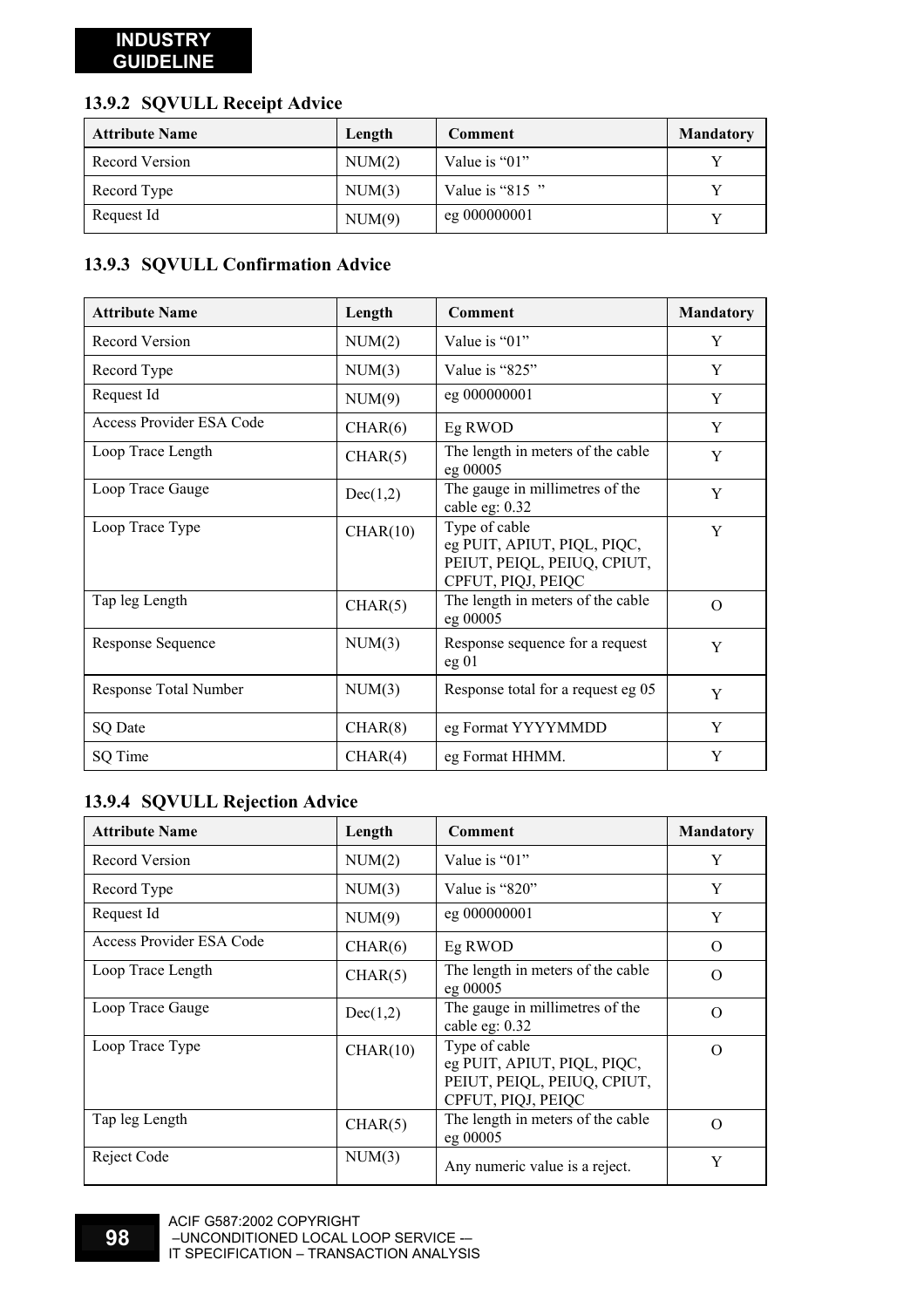## **SECTION 13**

| <b>Attribute Name</b>                | Length   | Comment                                     | <b>Mandatory</b> |
|--------------------------------------|----------|---------------------------------------------|------------------|
| Response Sequence                    | NUM(3)   | Response sequence for a request<br>$eg\ 01$ | Y                |
| Response Total Number                | NUM(3)   | Response total for a request eg 05          | Y                |
| SQ Date                              | CHAR(8)  | Format YYYYMMDD                             | Y                |
| SQ Time                              | CHAR(4)  | Format HHMM                                 | Y                |
| <b>Customer Address Information</b>  | CHAR(18) | eg BUILD NAME                               | $\Omega$         |
| Customer Sub Address Type            | CHAR(6)  | eg UNIT                                     | $\Omega$         |
| Customer Sub Address Number          | CHAR(4)  | EgA                                         | $\Omega$         |
| <b>Customer Street Number</b>        | CHAR(5)  | $eg\ 75$                                    | $\Omega$         |
| <b>Customer Street Number Suffix</b> | CHAR(3)  | eg A                                        | O                |
| <b>Customer Street Name</b>          | CHAR(24) | eg WOOD                                     | $\Omega$         |
| <b>Customer Street Type</b>          | CHAR(8)  | eg ST                                       | $\Omega$         |
| <b>Customer Street Suffix</b>        | CHAR(6)  | eg NORTH                                    | $\Omega$         |
| <b>Customer Locality Abbrev</b>      | CHAR(16) | eg ST ALBANS                                | $\Omega$         |
| <b>Customer Postcode</b>             | CHAR(6)  | eg 3038                                     | $\Omega$         |

## *13.10 Service Qualification Query for in use communications wire (SQIULL)*

| <b>Attribute Name</b> | Length   | <b>Comment</b>                                                                      | <b>Mandatory</b> |
|-----------------------|----------|-------------------------------------------------------------------------------------|------------------|
| Record Version        | NUM(2)   | Value is " $01$ "                                                                   | Y                |
| Record Type           | NUM(3)   | Value is "830"                                                                      | Y                |
| Request Id            | NUM(9)   | eg 000000001                                                                        | Y                |
| Service Number        | CHAR(20) | eg. 0393901918                                                                      | Y                |
| Deployment Class      | CHAR(3)  | eg "7a"                                                                             | Y                |
| Power Indicator       | CHAR(2)  | Values :-                                                                           |                  |
|                       |          | "H" for Hazardous power<br>"NH" for Non Hazardous power<br>"NP" if no power present |                  |

#### **13.10.1 SQIULL Notification**

## **13.10.2 SQIULL Receipt**

| <b>Attribute Name</b> | Length | Comment           | <b>Mandatory</b> |
|-----------------------|--------|-------------------|------------------|
| Record Version        | NUM(2) | Value is " $01$ " |                  |
| Record Type           | NUM(3) | Value is "835"    |                  |
| Request Id            | NUM(9) | eg 000000001      |                  |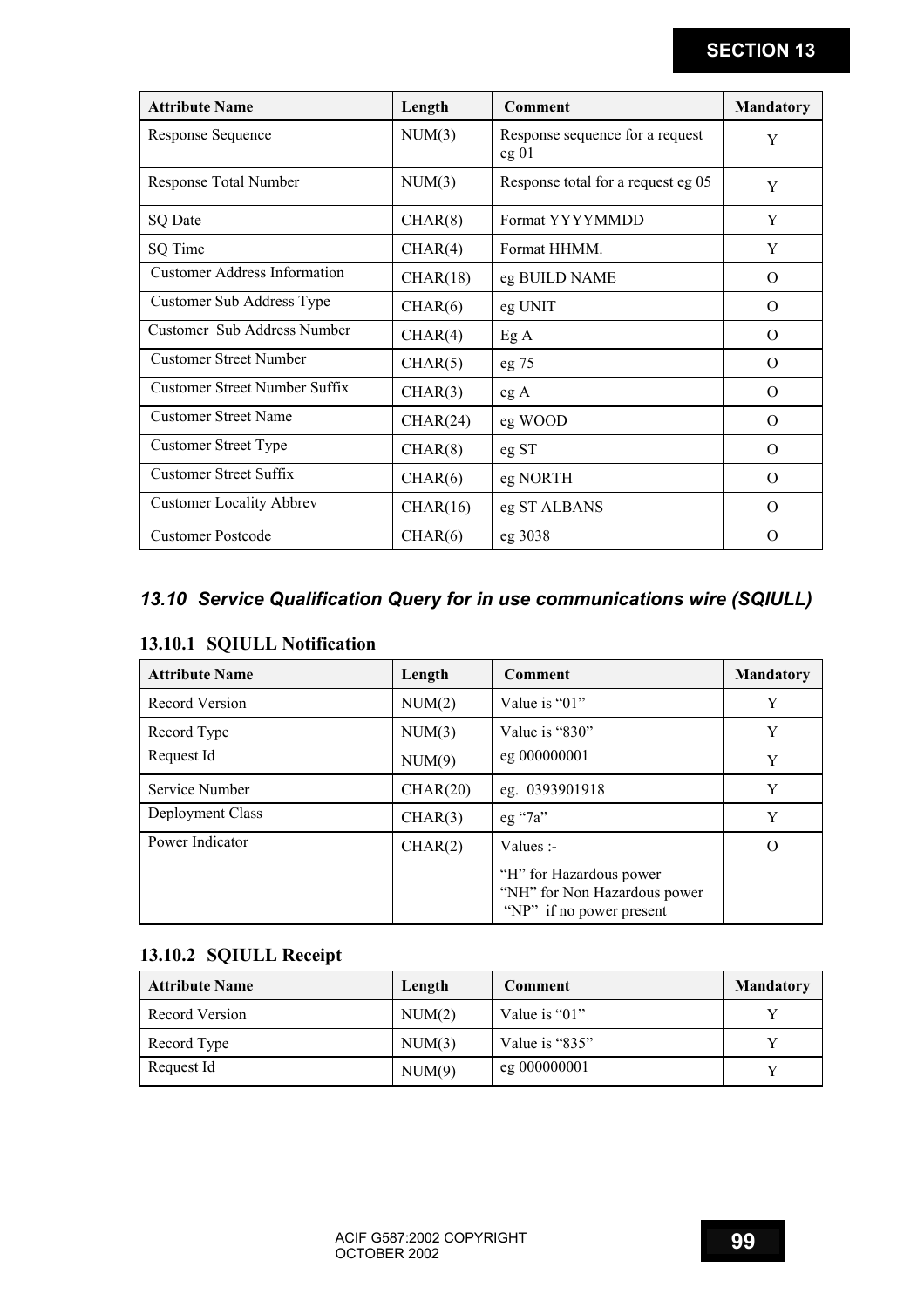## **13.10.3 SQIULL Rejection**

| <b>Attribute Name</b>    | Length   | Comment                                                                                           | <b>Mandatory</b> |
|--------------------------|----------|---------------------------------------------------------------------------------------------------|------------------|
| <b>Record Version</b>    | NUM(2)   | Value is "01"                                                                                     | Y                |
| Record Type              | NUM(3)   | Value is "840"                                                                                    | Y                |
| Request Id               | NUM(9)   | eg 000000001                                                                                      | Y                |
| Access Provider ESA Code | CHAR(6)  | Eg RWOD                                                                                           | $\Omega$         |
| Loop Trace Length        | CHAR(5)  | The length in meters of the cable<br>eg 00005                                                     | $\Omega$         |
| Loop Trace Gauge         | Dec(1,2) | The gauge in millimetres of the<br>cable eg: 0.32                                                 | $\Omega$         |
| Loop Trace Type          | CHAR(10) | Type of cable<br>eg PUIT, APIUT, PIQL, PIQC,<br>PEIUT, PEIQL, PEIUQ, CPIUT,<br>CPFUT, PIQJ, PEIQC | $\Omega$         |
| Tap leg Length           | CHAR(5)  | The length in meters of the cable<br>eg 00005                                                     | $\Omega$         |
| Reject Code              | NUM(3)   | Any numeric value is a reject.                                                                    | Y                |
| Response Sequence        | NUM(3)   | Response sequence for a request<br>$eg\ 01$                                                       | Y                |
| Response Total Number    | NUM(3)   | Response total for a request eg 05                                                                | Y                |
| SQ Date                  | CHAR(8)  | Format YYYYMMDD                                                                                   | Y                |
| SQ Time                  | CHAR(4)  | Format HHMM.                                                                                      | Y                |

## **13.10.4 SQIULL Confirmation**

| <b>Attribute Name</b>    | Length   | <b>Comment</b>                                                                                    | <b>Mandatory</b> |
|--------------------------|----------|---------------------------------------------------------------------------------------------------|------------------|
| Record Version           | NUM(2)   | Value is "01"                                                                                     | Y                |
| Record Type              | NUM(3)   | Value is "845"                                                                                    | Y                |
| Request Id               | NUM(9)   | eg 000000001                                                                                      | Y                |
| Access Provider ESA Code | CHAR(6)  | Eg RWOD                                                                                           | Y                |
| Loop Trace Length        | CHAR(5)  | The length in meters of the cable<br>eg 00005                                                     | Y                |
| Loop Trace Gauge         | Dec(1,2) | The gauge in millimetres of the<br>cable eg: 0.32                                                 | Y                |
| Loop Trace Type          | CHAR(10) | Type of cable<br>eg PUIT, APIUT, PIQL, PIQC,<br>PEIUT, PEIQL, PEIUQ, CPIUT,<br>CPFUT, PIQJ, PEIQC | Y                |
| Tap leg Length           | CHAR(5)  | The length in meters of the cable<br>eg 00005                                                     | $\Omega$         |
| Response Sequence        | NUM(3)   | Response sequence for a request<br>$eg\ 01$                                                       | Y                |
| Response Total Number    | NUM(3)   | Response total for a request eg 05                                                                | Y                |
| <b>SQ</b> Date           | CHAR(8)  | Format YYYYMMDD                                                                                   | Y                |
| SQ Time                  | CHAR(4)  | Format HHMM.                                                                                      | Y                |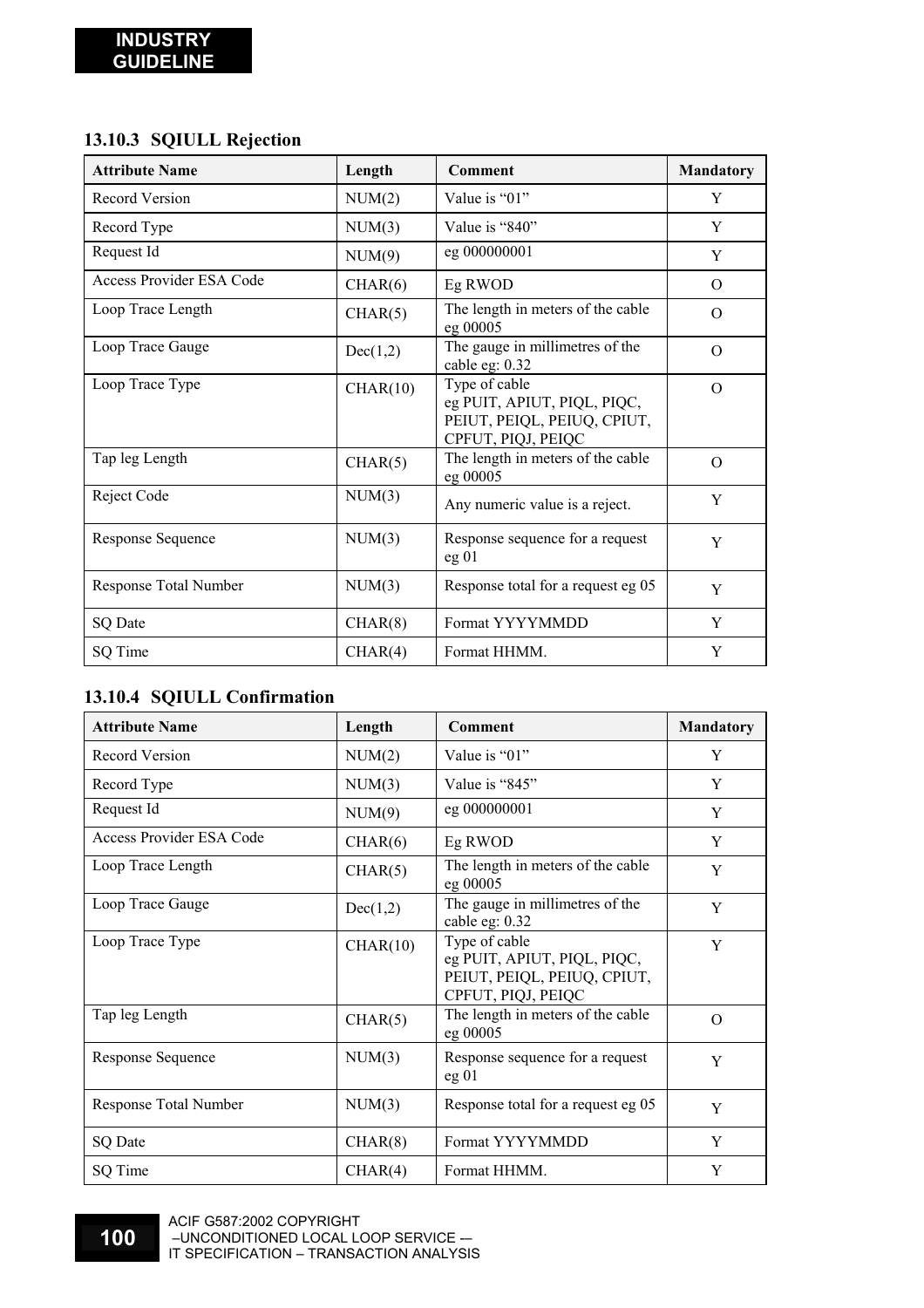## *13.11 Service Qualification Query for change in use of an existing twisted pair (SQCULL)*

## **13.11.1 SQCULL Notification**

| <b>Attribute Name</b>  | Length   | Comment                                                                             | <b>Mandatory</b> |
|------------------------|----------|-------------------------------------------------------------------------------------|------------------|
| Record Version         | NUM(2)   | Value is "01"                                                                       | Y                |
| Record Type            | NUM(3)   | Value is "850"                                                                      | Y                |
| Request Id             | NUM(9)   | eg 000000001                                                                        | Y                |
| <b>ULLS</b> Identifier | CHAR(10) | eg. 1600000001                                                                      | Y                |
| Deployment Class       | CHAR(3)  | eg "7a"                                                                             | Y                |
| Power Indicator        | CHAR(2)  | Values :-                                                                           | $\Omega$         |
|                        |          | "H" for Hazardous power<br>"NH" for Non Hazardous power<br>"NP" if no power present |                  |

## **13.11.2 SQCULL Receipt**

| <b>Attribute Name</b> | Length | Comment           | <b>Mandatory</b> |
|-----------------------|--------|-------------------|------------------|
| Record Version        | NUM(2) | Value is " $01$ " |                  |
| Record Type           | NUM(3) | Value is "860"    |                  |
| Request Id            | NUM(9) | eg 000000001      |                  |

## **13.11.3 SQCULL Rejection**

| <b>Attribute Name</b> | Length  | <b>Comment</b>                 | <b>Mandatory</b> |
|-----------------------|---------|--------------------------------|------------------|
| Record Version        | NUM(2)  | Value is " $01$ "              | Y                |
| Record Type           | NUM(3)  | Value is "865"                 | Y                |
| Request Id            | NUM(9)  | eg 000000001                   | Y                |
| Reject Code           | NUM(3)  | Any numeric value is a reject. | Y                |
| SO Date               | CHAR(8) | Format YYYYMMDD                | Y                |
| SQ Time               | CHAR(4) | Format HHMM.                   | Y                |

## **13.11.4 SQCULL Confirmation**

| <b>Attribute Name</b> | Length  | Comment           | <b>Mandatory</b> |
|-----------------------|---------|-------------------|------------------|
| Record Version        | NUM(2)  | Value is " $01$ " | Y                |
| Record Type           | NUM(3)  | Value is "870"    | v                |
| Request Id            | NUM(9)  | eg 000000001      |                  |
| SQ Date               | CHAR(8) | Format YYYYMMDD   |                  |
| SQ Time               | CHAR(4) | Format HHMM.      |                  |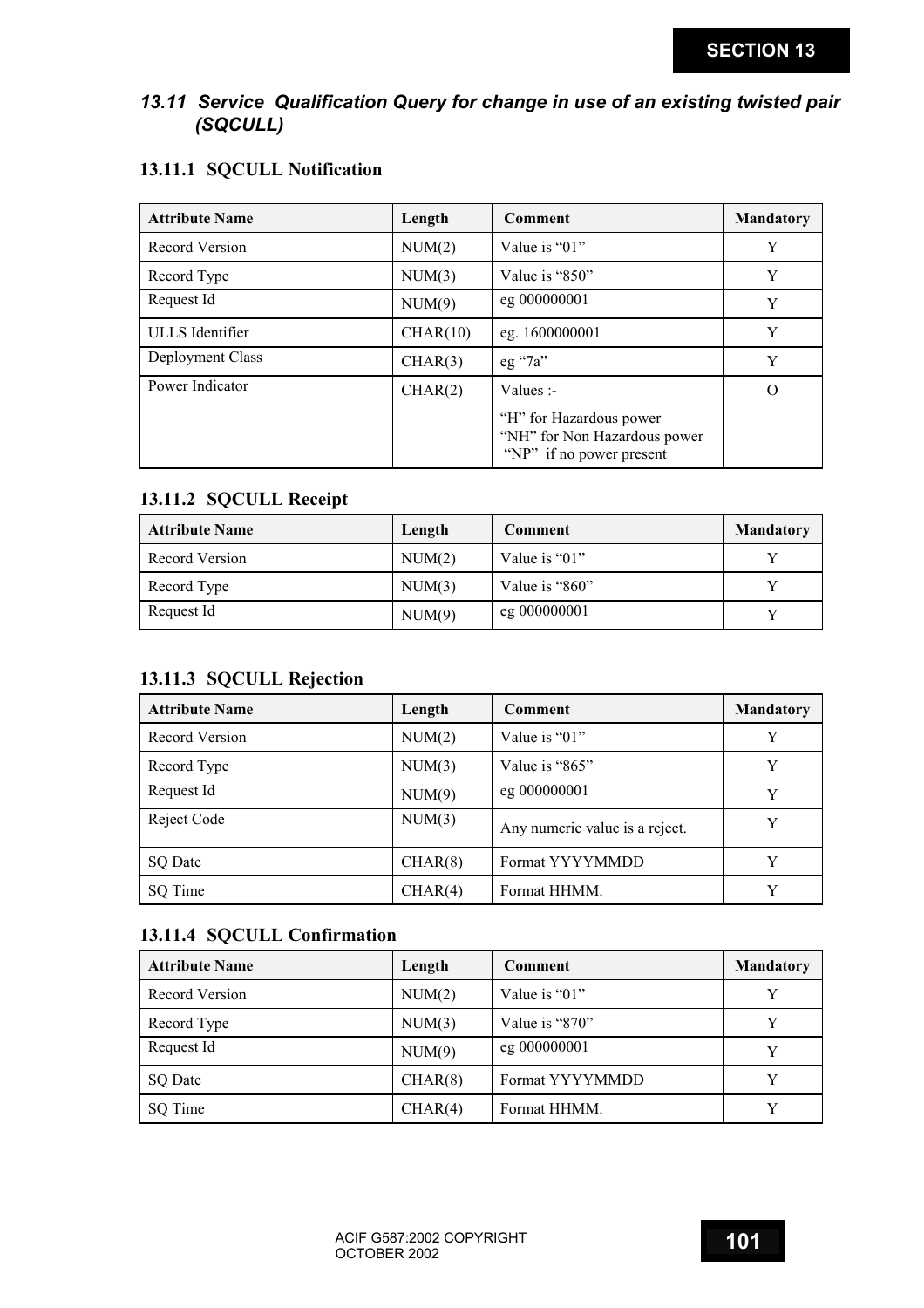## *13.12 Retrieve ULLs via Address (QULLA)*

## **13.12.1 QULLA Notification**

| <b>Attribute Name</b>                   | Length    | <b>Comment</b>                                                                                                | <b>Mandatory</b> |
|-----------------------------------------|-----------|---------------------------------------------------------------------------------------------------------------|------------------|
| <b>Record Version</b>                   | NUM(2)    | Value is "01"                                                                                                 | Y                |
| Record Type                             | NUM(3)    | Value is "190"                                                                                                | Y                |
| Request Id                              | NUM(9)    | eg 000000001                                                                                                  | Y                |
| <b>Customer Address Information</b>     | CHAR(18)  | eg BUILD NAME                                                                                                 | $\Omega$         |
| <b>Customer Sub Address Type</b>        | CHAR(6)   | eg UNIT                                                                                                       | $\overline{O}$   |
| Customer Sub Address Number             | CHAR(4)   | Eg A                                                                                                          | $\overline{O}$   |
| <b>Customer Street Number</b>           | CHAR(5)   | $eg\ 75$                                                                                                      | $\Omega$         |
| <b>Customer Street Number Suffix</b>    | CHAR(3)   | eg A                                                                                                          | $\Omega$         |
| <b>Customer Street Name</b>             | CHAR(24)  | eg WOOD                                                                                                       | $\overline{O}$   |
| <b>Customer Street Type</b>             | CHAR(8)   | eg ST                                                                                                         | $\Omega$         |
| <b>Customer Street Suffix</b>           | CHAR(6)   | eg NORTH                                                                                                      | $\Omega$         |
| <b>Customer Locality Abbrev</b>         | CHAR(16)  | eg ST ALBANS                                                                                                  | Y                |
| <b>Customer Postcode</b>                | CHAR(6)   | eg 3038                                                                                                       | Y                |
| Network Boundary Point Details          | CHAR(100) | Free format Text to further<br>elaborate on address eg level 1<br>shop 4 52 Andersen St Taylors<br>Lakes 3038 | $\Omega$         |
| <b>Access Seeker Contact First Name</b> | CHAR(20)  |                                                                                                               | $\overline{O}$   |
| Access Seeker Contact Last Name         | CHAR(30)  |                                                                                                               | $\Omega$         |
| Access Seeker Contact Phone No          | NUM(10)   |                                                                                                               | $\Omega$         |
| Access Seeker Contact Fax No            | NUM(10)   |                                                                                                               | $\Omega$         |
| Access Seeker Contact Mobile No         | NUM(10)   |                                                                                                               | $\Omega$         |

## **13.12.2 QULLA Receipt Advice**

| <b>Attribute Name</b> | Length | Comment           | <b>Mandatory</b> |
|-----------------------|--------|-------------------|------------------|
| Record Version        | NUM(2) | Value is " $01$ " |                  |
| Record Type           | NUM(3) | Value is 195"     |                  |
| Request Id            | NUM(9) | eg 000000001      |                  |

## **13.12.3 QULLA Confirmation Advice**

| <b>Attribute Name</b>       | Length   | <b>Comment</b> | <b>Mandatory</b> |
|-----------------------------|----------|----------------|------------------|
| Record Version              | NUM(2)   | Value is "01"  |                  |
| Record Type                 | NUM(3)   | Value is 200"  |                  |
| Request Id                  | NUM(9)   | eg 000000001   |                  |
| <b>ULLS</b> Identifier      | CHAR(10) | eg 1600000001  |                  |
| ULL Utilising Access Seeker | CHAR(3)  | eg OPT         |                  |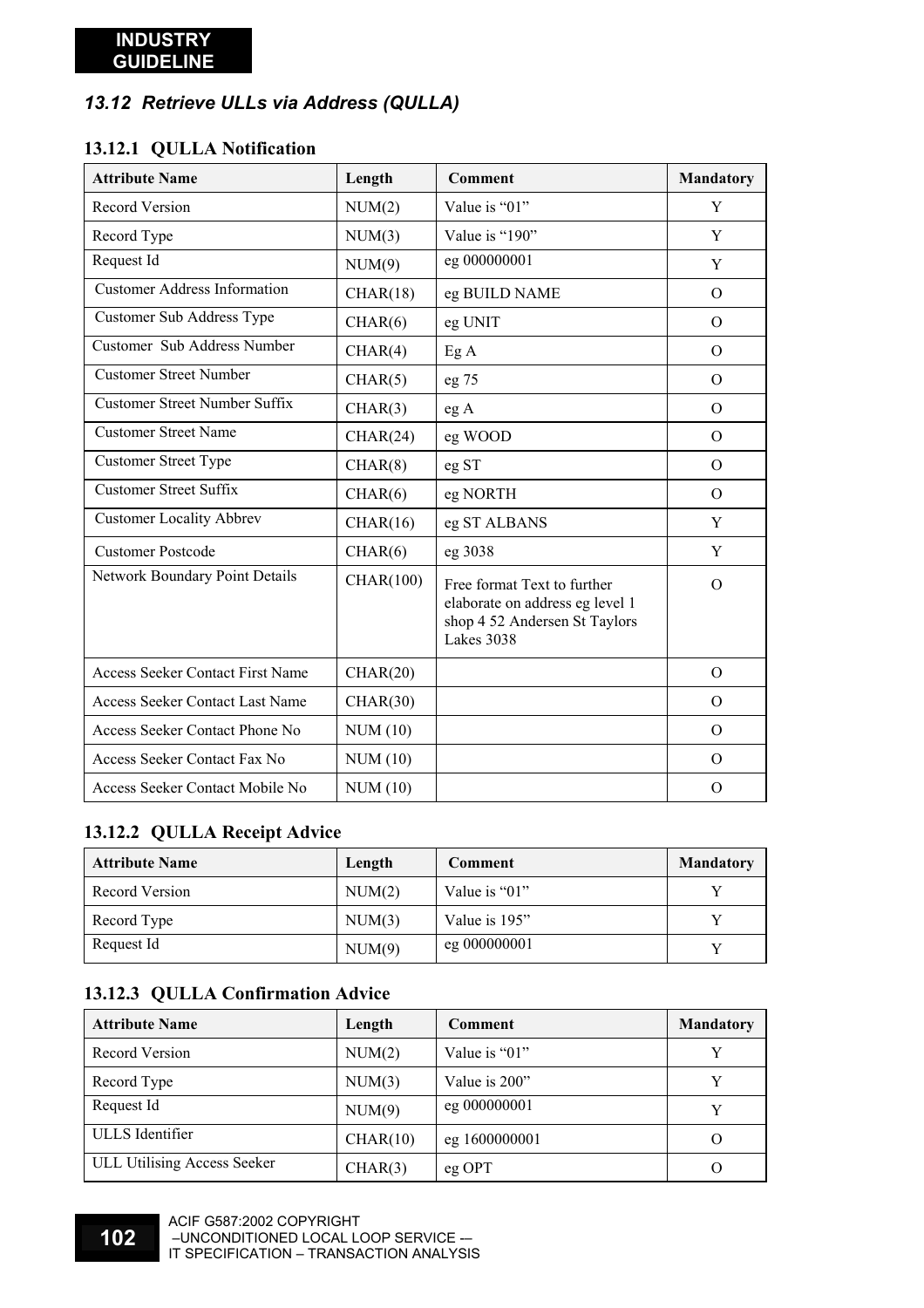| <b>Attribute Name</b> | Length  | <b>Comment</b>                              | <b>Mandatory</b> |
|-----------------------|---------|---------------------------------------------|------------------|
| <b>ULL Status</b>     | CHAR(2) | Possible values :                           | $\Omega$         |
|                       |         | A: Active<br>PG: Pending Handback           |                  |
| Response Sequence     | CHAR(3) | Response sequence for a request<br>$eg\ 01$ | v                |
| Response Total Number | NUM(3)  | Response total for a request eg 05          |                  |

## **13.12.4 QULLA Rejection Advice**

| <b>Attribute Name</b> | Length | Comment                        | <b>Mandatory</b> |
|-----------------------|--------|--------------------------------|------------------|
| Record Version        | NUM(2) | Value is "01"                  | v                |
| Record Type           | NUM(3) | Value is 205"                  | v                |
| Request Id            | NUM(9) | eg 000000001                   | v                |
| Reject Code           | NUM(3) | Any numeric value is a reject. | v                |

## *13.13 Retrieve service number via ULL (QSULL)*

## **13.13.1 QSULL Notification**

| <b>Attribute Name</b> | Length   | Comment            | <b>Mandatory</b> |
|-----------------------|----------|--------------------|------------------|
| Record Version        | NUM(2)   | Value is " $01$ "  |                  |
| Record Type           | NUM(3)   | Value is " $210$ " | v                |
| Request Id            | NUM(9)   | eg 000000001       |                  |
| ULLS Identifier       | CHAR(10) | eg. 1600000001     | v                |

## **13.13.2 QSULL Receipt**

| <b>Attribute Name</b> | Length | <b>Comment</b>     | <b>Mandatory</b> |
|-----------------------|--------|--------------------|------------------|
| Record Version        | NUM(2) | Value is " $01$ "  |                  |
| Record Type           | NUM(3) | Value is " $215$ " |                  |
| Request Id            | NUM(9) | eg 000000001       |                  |

## **13.13.3 QSULL Confirmation**

| <b>Attribute Name</b> | Length | <b>Comment</b>    | <b>Mandatory</b> |
|-----------------------|--------|-------------------|------------------|
| Record Version        | NUM(2) | Value is " $01$ " |                  |
| Record Type           | NUM(3) | Value is "220"    |                  |
| Request Id            | NUM(9) | eg 000000001      |                  |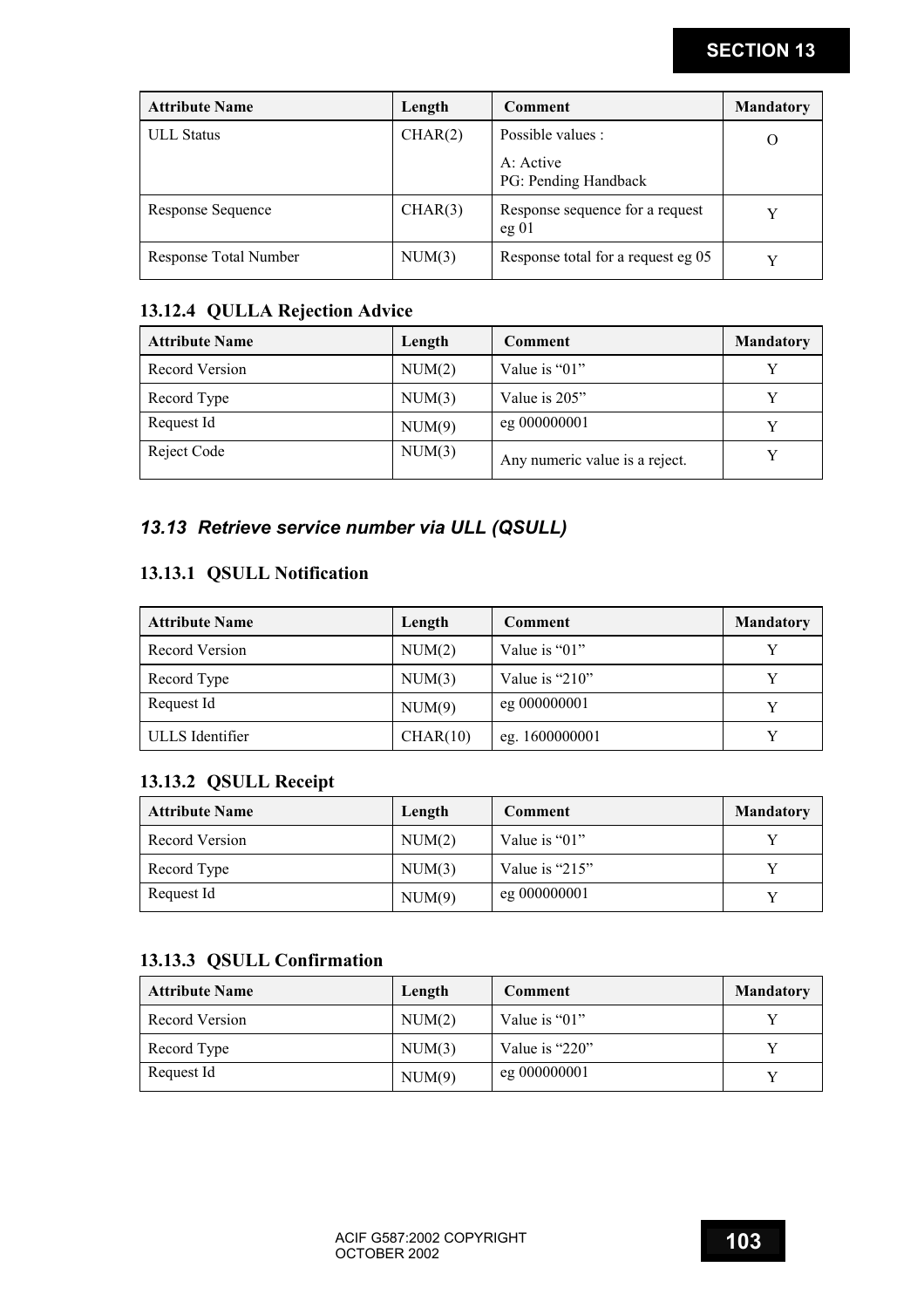## **INDUSTRY GUIDELINE**

| <b>Attribute Name</b> | Length   | Comment                                     | <b>Mandatory</b> |
|-----------------------|----------|---------------------------------------------|------------------|
| Service Number        | CHAR(20) | eg. 0393901918                              |                  |
| Response Sequence     | NUM(3)   | Response sequence for a request<br>$eg\ 01$ |                  |
| Response Total Number | NUM(3)   | Response total for a request eg 05          |                  |

## **13.13.4 QSULL Rejection**

| <b>Attribute Name</b> | Length | Comment                        | <b>Mandatory</b> |
|-----------------------|--------|--------------------------------|------------------|
| Record Version        | NUM(2) | Value is "01"                  |                  |
| Record Type           | NUM(3) | Value is "225"                 |                  |
| Request Id            | NUM(9) | eg 000000001                   |                  |
| Reject Code           | NUM(3) | Any numeric value is a reject. |                  |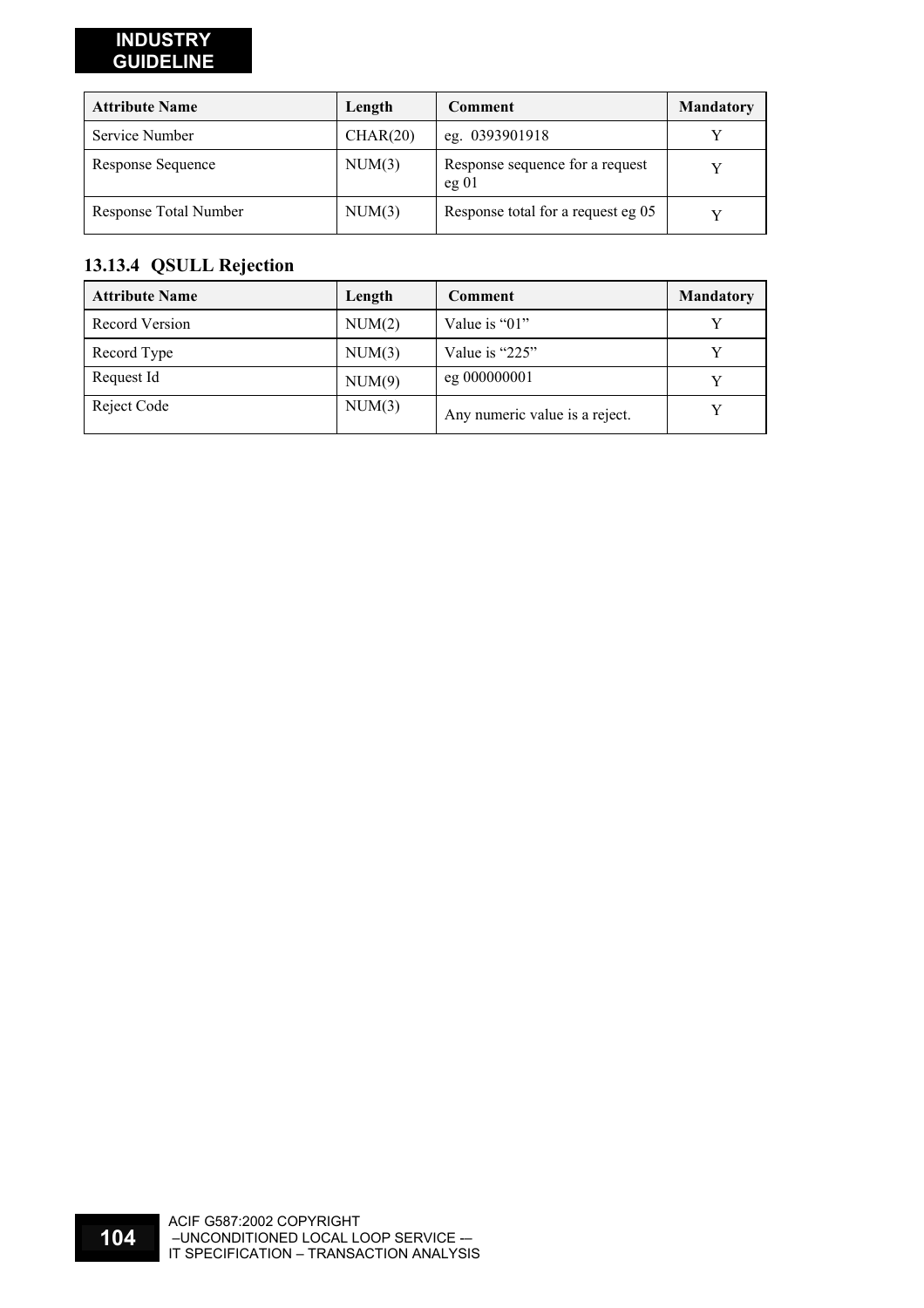## *13.14 Repeating Groups*

The following attributes are repeating groups

• Loop Trace (Length, Gauge, Type, and Tap Leg Length). It should be noted that Tap leg lengths can be repeated within Loop Trace Details. Eg

| Loop Trace<br>Length | Loop<br>Trace<br>Gauge | Loop<br>Trace Type | Tap leg<br>Length |
|----------------------|------------------------|--------------------|-------------------|
| 1000                 | 0.32                   | <b>PUIT</b>        | 500               |
| 1000                 | 0.32                   | <b>PUIT</b>        | 400               |
| 1000                 | 0.32                   | <b>PUIT</b>        | 300               |

• ULLS Identifier for a request that requires multiple communications wire

Where required the whole record will be duplicated and tied back/together to the same request id.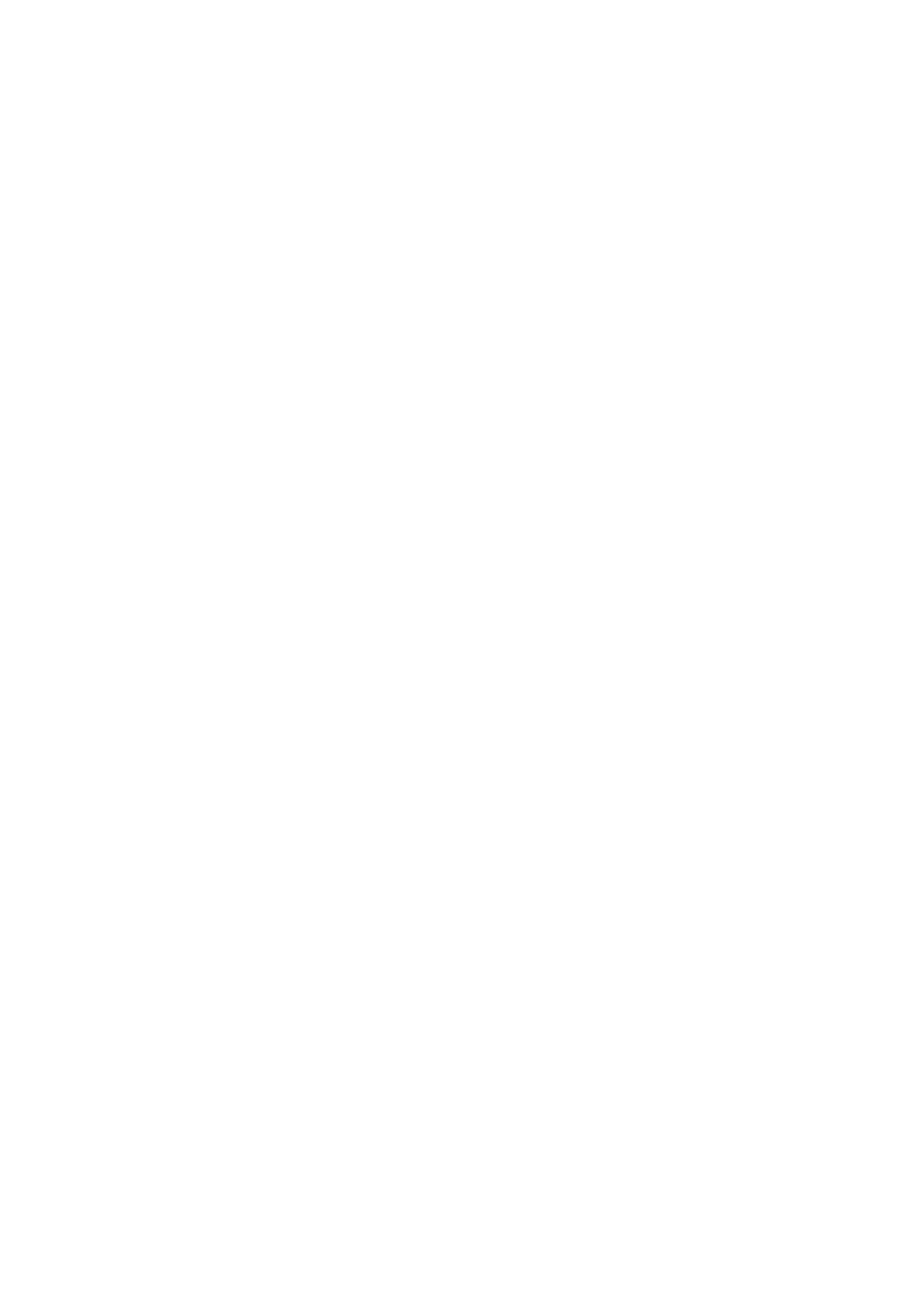## **14. FILE DETAILS**

## *14.1 Transaction Data File*

## **14.1.1 File Misc**

- All file records are fixed length format of 350 characters for the multiple batch file. All other transactions are padded to this length
- Alphanumeric are left justified, are space padded.
- Numeric are right justified, are zero padded.
- All characters use the ASCII character set.
- Fixed length records will have a line feed for all files

| <b>Attribute Name</b> | Length  | <b>Comment</b>                                                                                                                                                                                                                   | <b>Mandatory</b> |
|-----------------------|---------|----------------------------------------------------------------------------------------------------------------------------------------------------------------------------------------------------------------------------------|------------------|
| Record Version        | NUM(2)  | Value is "01"                                                                                                                                                                                                                    | Y                |
| Record Type           | NUM(3)  | Value is "001"                                                                                                                                                                                                                   | Y                |
| <b>Creation Date</b>  | CHAR(8) | Format YYYYMMDD                                                                                                                                                                                                                  | Y                |
| File Type             | CHAR(1) | Value is daily multiple batch<br>('M') for files to the Access<br>Seeker or Access Provider                                                                                                                                      | Y                |
| Creator               | CHAR(3) | An industry standard code for<br>each carrier should be used.                                                                                                                                                                    | Y                |
| Receiver              | CHAR(3) | An industry standard code for<br>each carrier should be used.                                                                                                                                                                    | Y                |
| File Sequence Number  | NUM(4)  | Multiple Batch File (M): Starts at<br>an agreed number eg 0001 and<br>increments by 1 to the agreed<br>maximum. For situations when<br>there is a backlog of files, the<br>files are processed based on<br>sequence number order | Y                |

### **14.1.2 Header**

### **14.1.3 File Trailer**

| <b>Attribute Name</b> | Length | Comment                                                           | <b>Mandatory</b> |
|-----------------------|--------|-------------------------------------------------------------------|------------------|
| Record Version        | NUM(2) | Value is " $01$ "                                                 |                  |
| Record Type           | NUM(3) | Value is "999"                                                    |                  |
| Detail Record Count   | NUM(7) | Value is to equal the number of<br>records of record type 002-998 |                  |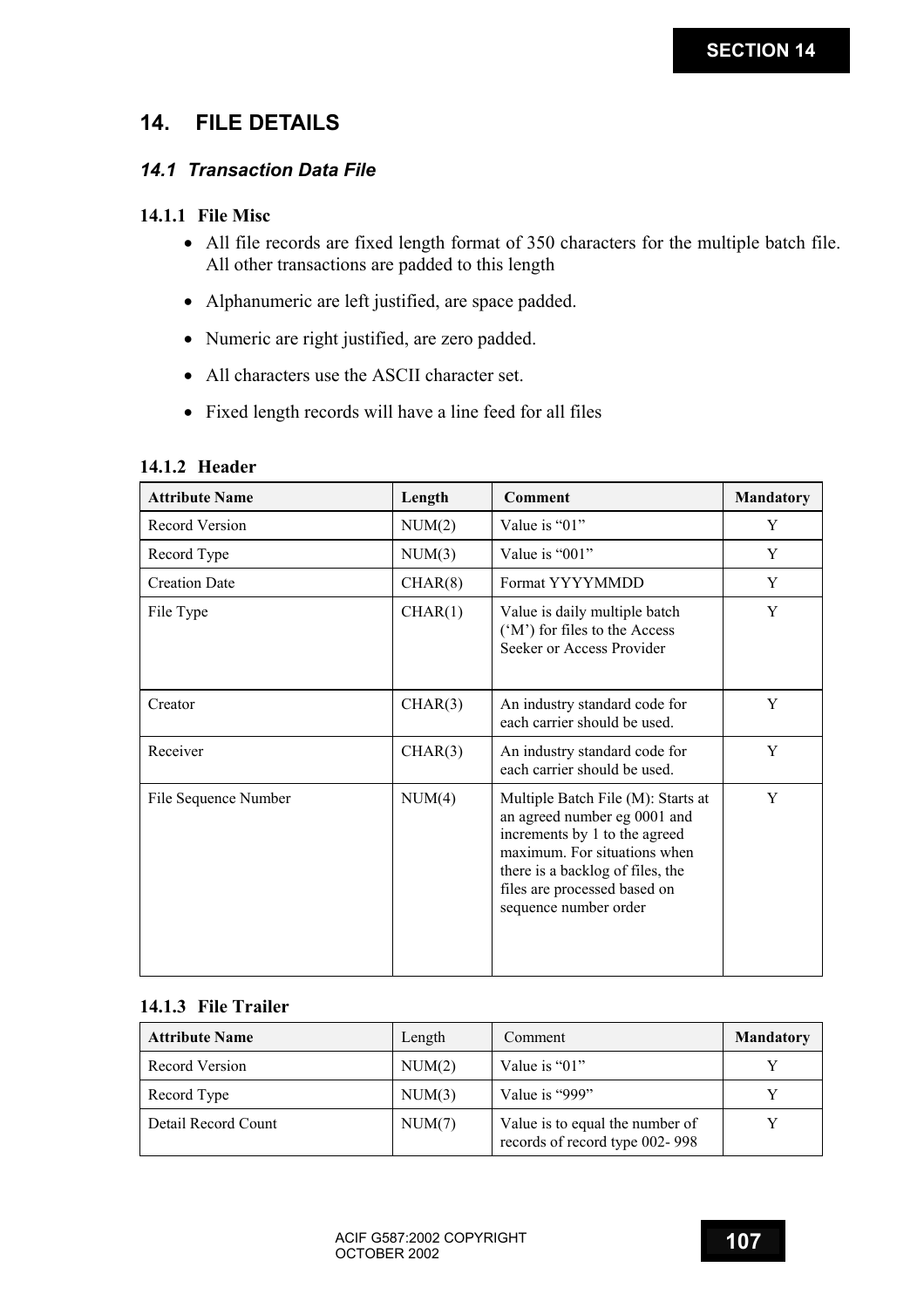#### **INDUSTRY GUIDELINE**

### **14.1.4 File naming convention**

| <b>Interface</b> | Length    | <b>Attribute</b><br><b>Name</b> | Format   | <b>Comment</b>                                                                                                                               |
|------------------|-----------|---------------------------------|----------|----------------------------------------------------------------------------------------------------------------------------------------------|
| Multiple         | File-type | Record<br>Type                  | CHAR(1)  | Value is M                                                                                                                                   |
|                  |           | Creator                         | CHAR(3)  | As per industry agreed standard code<br>for each carrier should be used.                                                                     |
|                  |           | Receiver                        | CHAR(3)  | As per industry agreed standard code<br>for each carrier should be used.                                                                     |
|                  |           | File<br>Sequence<br>Number      | NUM(4)   | Starts at an agreed number (eg 0001)<br>and increments by 1 to 9999 when the<br>numbering restarts at 0001. Files are<br>processed in order. |
|                  |           | File<br>Creation<br>Date        | YYYYMMDD | Standard date field                                                                                                                          |

## *14.2 Reference Data Files*

The ULL Reference Files consist of:

- Postal Locality File
- Street Suffix File
- Street Type File

## **14.2.1 File Misc**

- Alphanumeric data is left justified within the field and space padded.
- Numeric data is right justified within the field and left zero filled.
- All characters are from the ASCII character set.
- All ULL Reference Data files will always contain a Trailer Record, as specified below.
- Files will contain a complete set of data if there have been any changes to the data.
- Files will contain no data records if there have not been any changes to the data. (In this case, there will be a Trailer Record with a Detail Record Count of zero.)

### **14.2.2 File naming convention**

| <b>Attribute Name</b> | Format          | Comment                                                |
|-----------------------|-----------------|--------------------------------------------------------|
| File Type             | CHAR(3)         | Value is URF                                           |
| Data Type             | CHAR(6)         | Describes the reference data<br>contained in the file. |
| File Creation Date    | <b>YYYYMMDD</b> | Standard date field                                    |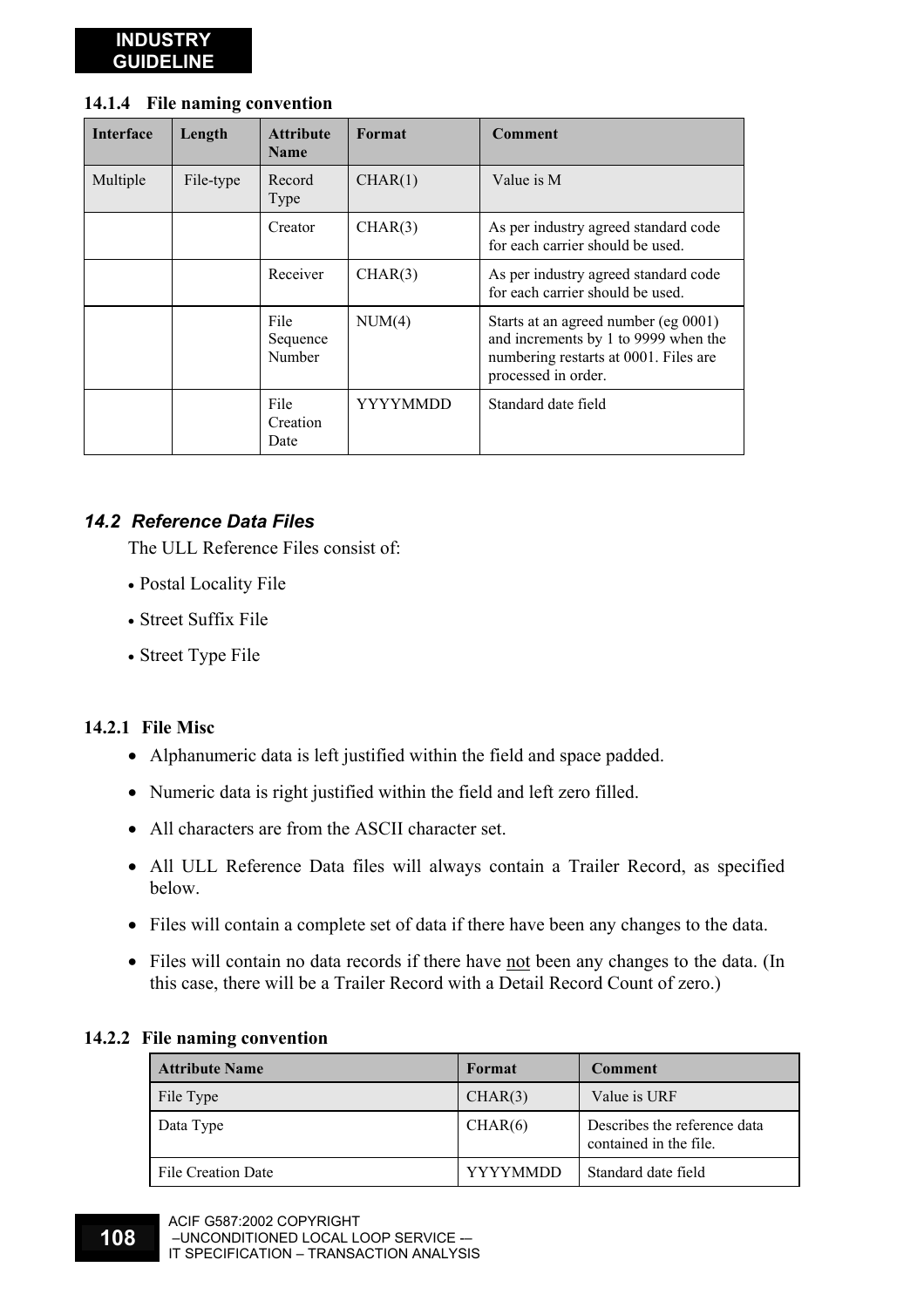## **14.2.3 File Trailer Record**

| <b>Attribute Name</b> | Format | Comment                                                      |
|-----------------------|--------|--------------------------------------------------------------|
| Record Version        | NUM(2) | Value is 01                                                  |
| Record Type           | NUM(3) | Value is 999                                                 |
| Detail Record Count   | NUM(7) | Value is equal to the number of<br>data records in the file. |

## **14.2.4 STREET TYPE**

|                             | File Name:   URFSTTYPEYYYYMMDD |         |
|-----------------------------|--------------------------------|---------|
| Record Length:              | -28                            |         |
| <b>Attribute Name</b>       | Type & Length                  | Comment |
| <b>CUSTOMER STREET TYPE</b> | CHAR(8)                        |         |
| STREET TYPE DESCRIPTION     | CHAR(20)                       |         |

## **14.2.5 STREET SUFFIX**

|                               | File Name:   URFSTSUFXYYYYMMDD |         |
|-------------------------------|--------------------------------|---------|
| Record Length:                | 26                             |         |
| <b>Attribute Name</b>         | Type & Length                  | Comment |
| <b>CUSTOMER STREET SUFFIX</b> | CHAR(6)                        |         |
| <b>SHORT NAME</b>             | CHAR(20)                       |         |

## **14.2.6 POSTAL LOCALITY**

| File Name:                      | <b>URFPSTLCLYYYYMMDD</b> |                                                                                                                                                              |
|---------------------------------|--------------------------|--------------------------------------------------------------------------------------------------------------------------------------------------------------|
| <b>Record Length:</b>           | 47                       |                                                                                                                                                              |
| <b>Attribute Name</b>           | Type & Length            | <b>Comment</b>                                                                                                                                               |
| <b>CUSTOMER LOCALITY ABBREV</b> | CHAR(16)                 |                                                                                                                                                              |
| <b>CUSTOMER POSTCODE</b>        | CHAR(6)                  | Although nominally a 4<br>character numeric field, this<br>data will be formatted as<br>alphanumeric data, 4 characters,<br>left justified and space padded. |
| LOCALITY NAME                   | CHAR(25)                 |                                                                                                                                                              |

## **14.2.7 ULL Reference Files Transfer Process**

The objectives of the ULL Reference Files Transfer Process are:

- To leverage off the existing ULL transaction system, electronic communication channel and IT platform implemented by each Access Seeker (AS) and Access Provider (AP).
- Ensure Data integrity and security of data transmission.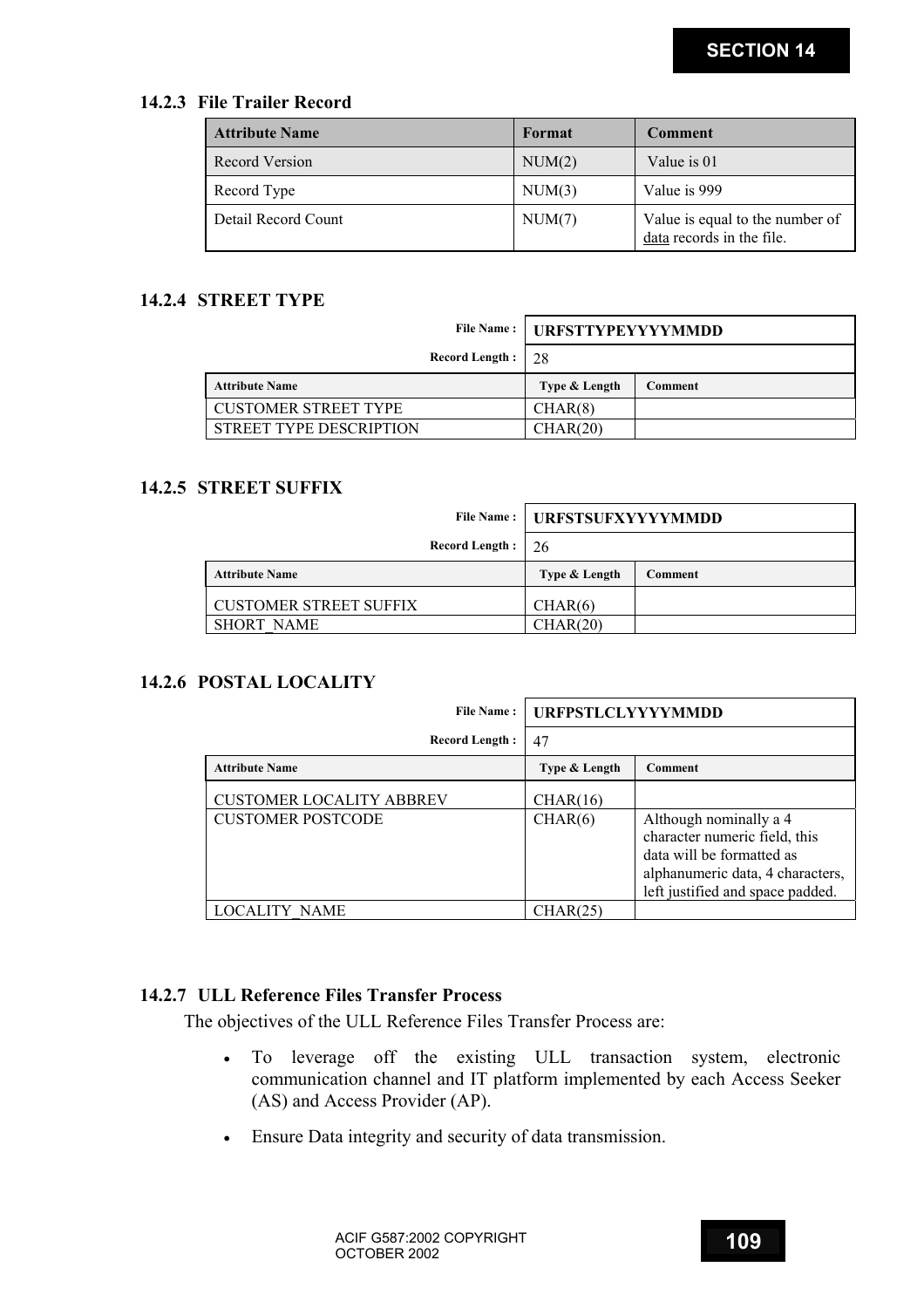## *14.2.7.1 Transfer Process Specification*

The ULL Reference Data Files shall conform to the Format and Naming Convention specified in Section 14.2 of this document.

The ULL Reference Data Files shall be plain, unzipped text files.

The ULL Reference Data Files shall be distributed to each AS over the established ULL Data Transfer Network, as described in Section 15 of the ULL IT Specification.

The ULL Reference Data Files shall be distributed to each AS every Friday between the hours of 8:00 AM and 12:00 midday. (Times are Sydney Local Time). If for any reason the Files need to be retransmitted or sent outside the specified period, the AP shall make prior arrangements with each AS to receive the additional Files at an agreed time. (This will prevent the AP overwriting a file or the AS reading a partially transferred file).

The ULL Reference Data Files shall be transferred using the Protocol (TCP/IP Standard communication protocol) and Data Transfer Method (FTP) as described in Section 15 of the ULL IT Specification.

There is no requirement to acknowledge receipt of the distributed Files other than by the FTP protocol.

All Reference Data Files will be distributed to each AS, each week.

If any File is unchanged from its last transmission then the File shall contain only the Trailer record as specified above. In this case, the Detail Record Count in the Trailer Record will be zero.

If any of the data in a File has changed, the entire file, including unchanged data, will be distributed.

Each AS should have two FTP accounts allocated to ULL Reference Data File Transfer, to achieve separation of test and production data files.

## **14.2.8 Data Retention**

Telstra will, for potential reference purposes, retain a copy of the three most recently distributed Files of each type.

## **15. Technical Network Configuration**

The network architecture to be utilised will leverage of existing infrastructure due to limited time frames.

## *15.1 Core Network Components*

The current network architecture had been developed to meet pressing connectivity needs for the support of ULL and other products. The following is a high level description of the core components required to establish connectivity between the "Access Seekers" and "Access Providers", based on current products/infrastructure.

| Req.     | <b>Network Components</b> | <b>Description</b> |
|----------|---------------------------|--------------------|
| $\bf No$ |                           |                    |

**110**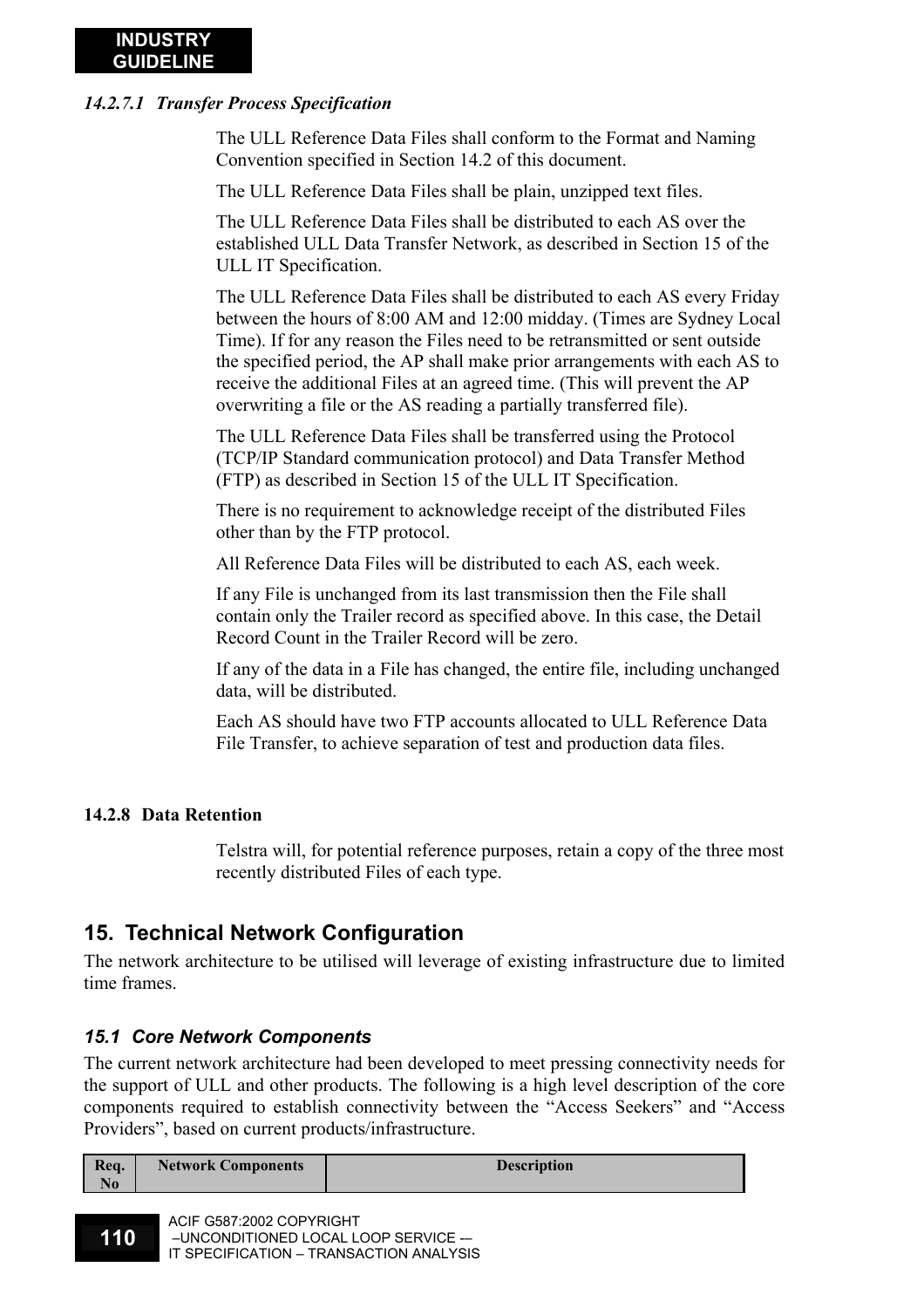## **SECTION 15**

| $\mathbf{1}$ . | Data Transfer Network | Permanent Data line                                             |
|----------------|-----------------------|-----------------------------------------------------------------|
| $\overline{2}$ | Communication link to | Permanent Data link                                             |
|                | Data Transfer Network |                                                                 |
| 3.             | Redundancy            | To ensure continuous service a second link can be established   |
|                |                       | for contingency purposes                                        |
| 4.             | Security              | 1. Firewall's are utilised so as to ensure only the appropriate |
|                |                       | Access Seekers data files are accepted                          |
|                |                       | 2. Dedicated lines                                              |
| 5.             | Protocol              | TCP/IP Standard communication protocol                          |
| 6.             | Data Transfer Method  | FTP (send)                                                      |
| 7.             | Routers               | <b>CISCO</b>                                                    |
| 8.             | account               | 1. One Test account (HOST/FIREWALL)                             |
|                |                       | One Production account (HOST/FIREWALL)                          |
|                |                       | Both allow multiple logon sessions<br>3.                        |
|                |                       | Changes to passwords are a manual operational process<br>4.     |
|                |                       | between Access Seekers                                          |

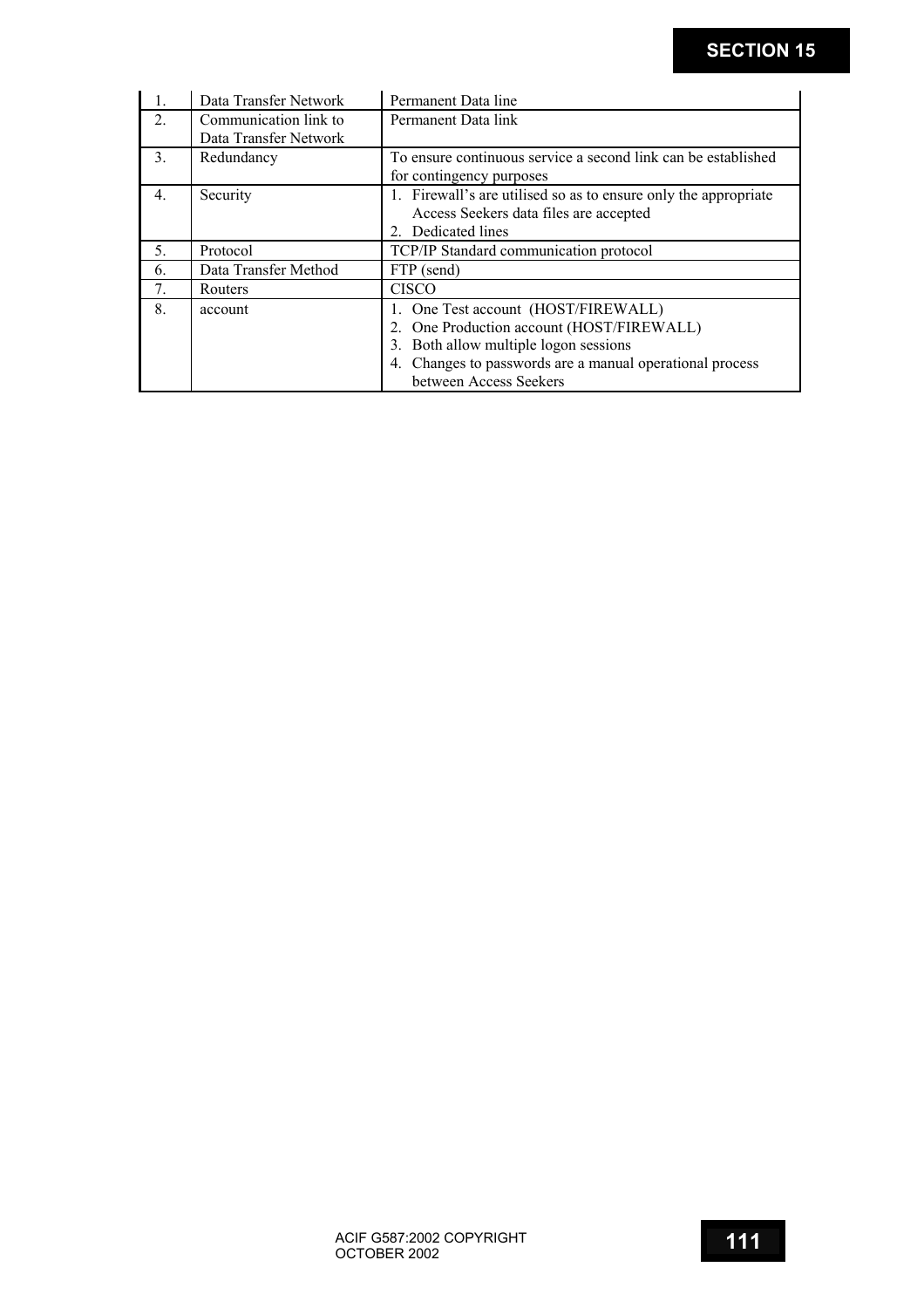### *15.2 Current Network Structure*

The current network configuration is based on dedicated lines between the current C/CSP involved in wholesale type products. Current arrangements have redundancy built into the design so as to ensure that if a data link where to drop out then the other (which is a back up) would come on line so as to protect the C/CSP's daily business operations.

It must be noted that each Access Seekers must have two FTP accounts so as to separate test data files against product data files. Hence the responsibility will be on the receiving Access seeker to ensure that the test FTP account path is not the same as the production account.

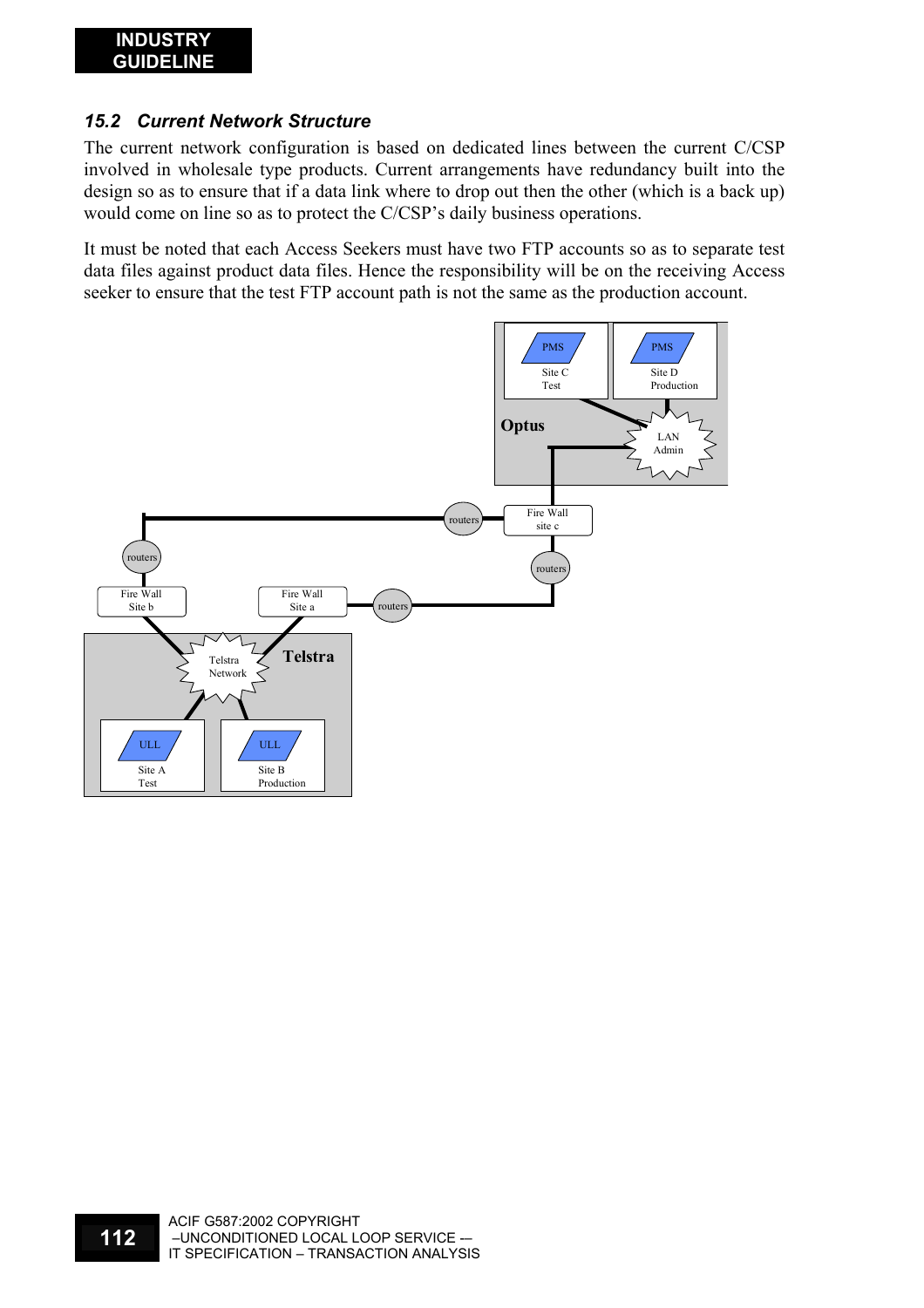## **APPENDIX A Reject Code Reference Table**

**NB** The current version of this Table is available on the ACIF Website at

| Reject<br>Reason | <b>ULL Reject Description</b>                                                        | <b>ULL Further Explanation</b>                                                                |
|------------------|--------------------------------------------------------------------------------------|-----------------------------------------------------------------------------------------------|
| 001              | Service Number Not Found                                                             | Invalid Service / not present on AP systems                                                   |
| 002              | Live FNN Rejected - No Address Returned                                              | SQ Failed on Customer Address and an address could not be<br>found for the supplied Live FNN. |
| 003              | <b>Inactive Service</b>                                                              | Service has been Temporarily Disconnected Customer request                                    |
| 004              | Pending Disconnection or Disconnected Service                                        | Service is Disconnected or Pending Disconnection                                              |
| 005              | Complex Service - eg ISDN, Line Hunt etc                                             | ULL Request Rejected - Unable to Cancel Individual Complex<br>Service                         |
| 006              | Invalid Billing Profile                                                              | The billing agent on the DULL is invalid                                                      |
| 007              | All fields blank                                                                     | The transaction has been rejected because none of the fields<br>contain data.                 |
| 008              | Live FNN Address Returned                                                            | SQ Failed on Customer Address and an address was available<br>based on the Live FNN           |
| 009              | Service Number already ported to the Gaining AS                                      |                                                                                               |
| 010              | Service Number ported to Another ASD                                                 | Already Ported                                                                                |
| 011              | AP Owned Telephone Number                                                            | AP Test Line, etc                                                                             |
| 012              | Daily File Limitation Exceeded                                                       |                                                                                               |
| 013              | Not Used                                                                             |                                                                                               |
| 014              | ULLS already allocated to Gaining AS                                                 |                                                                                               |
| 015              | ULLS in the process of being allocated to Gaining<br><b>AS</b>                       |                                                                                               |
| 016              | ULLS in the process of being allocated to another<br>Gaining AS                      |                                                                                               |
| 017              | Telephone Number / Account Mismatch                                                  |                                                                                               |
| 018              | Account Number invalid for Access Provider                                           |                                                                                               |
| 019              | ESA Details and Address mis-match                                                    |                                                                                               |
| 020              | Invalid record type for ULL event                                                    |                                                                                               |
| 021              | No Vacant Pair Available                                                             |                                                                                               |
| 022              | ULLS Full National Number Not Found                                                  |                                                                                               |
| 023              | Service Address Not Found                                                            |                                                                                               |
| 024              | <b>Associated Service Validation Failure</b>                                         |                                                                                               |
| 025              | Incorrect Number of Records or Inconsistent Data<br>received for Multi Order Request |                                                                                               |
| 026              | Requested POI already assigned                                                       |                                                                                               |
| 027              | Service Number and Address Mismatch                                                  |                                                                                               |
| 028              | Invalid ULL Deployment Class                                                         |                                                                                               |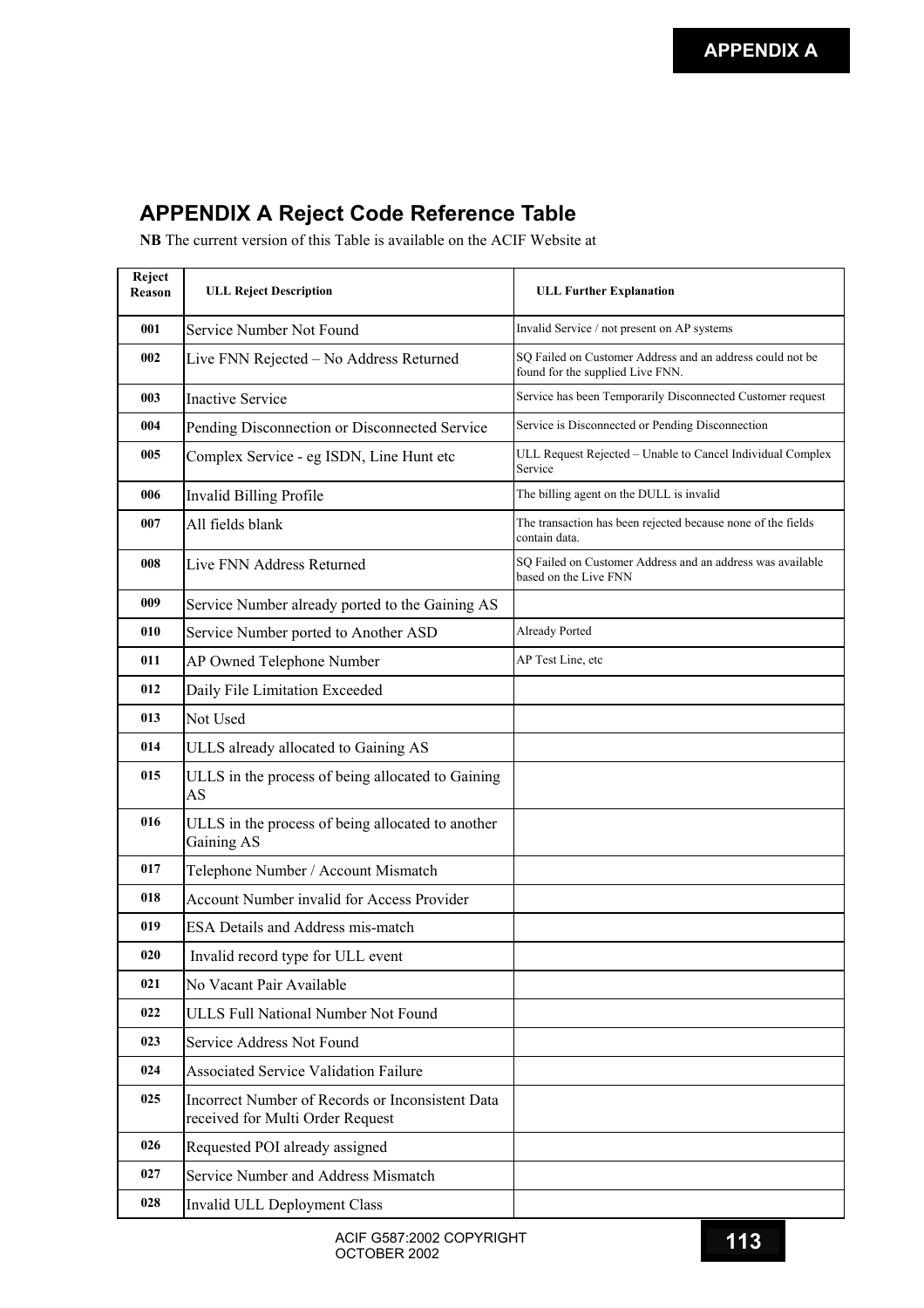## **INDUSTRY GUIDELINE**

| Reject<br>Reason | <b>ULL Reject Description</b>                                            | <b>ULL Further Explanation</b>                                                                                     |
|------------------|--------------------------------------------------------------------------|--------------------------------------------------------------------------------------------------------------------|
| 029              | Missing CA Signed Date                                                   |                                                                                                                    |
| 030              | ULLS Not Allocated to Requesting AS                                      |                                                                                                                    |
| 031              | Address fed by Tie Cable                                                 | The transaction has been rejected because the requested address<br>is not fed by a service suitable for ULL.       |
| 032              | Insufficient notification time frame                                     | Notification or Cutover                                                                                            |
| 033              | Leading Blank(s) in an $A/N$ field                                       | The transaction has been rejected because one or more alpha-<br>numeric fields contained leading blank characters. |
| 034              | Cutover outside agreed hours                                             |                                                                                                                    |
| 035              | No ULL Request is currently active                                       | ULL Notification is not confirmed or has expired                                                                   |
| 036              | Duplicate ULL or FNN in File                                             | Another transaction of the same type and in the same file<br>references the same FNN or ULL service numbers.       |
| 037              | Retarget/Extension Limit exceeded                                        | Maximum Number of Retargets Reached                                                                                |
| 038              | Not Used                                                                 |                                                                                                                    |
| 039              | Not Used                                                                 |                                                                                                                    |
| 040              | Duplicate POI Requested in Multi Order Request                           |                                                                                                                    |
| 041              | Duplicate Request ID or Request ID Not Known                             |                                                                                                                    |
| 042              | Currently Porting to Another CSP/SP                                      |                                                                                                                    |
| 043              | <b>Invalid Power Indicator</b>                                           |                                                                                                                    |
| 044              | Service Number Not Established with ULL Call<br>Diversion for Gaining AS |                                                                                                                    |
| 045              | <b>Invalid Assurance Category</b>                                        |                                                                                                                    |
| 046              | Not used                                                                 |                                                                                                                    |
| 047              | Request Rejected due to active Request in progress                       |                                                                                                                    |
| 048              | Request Rejected due to active Transfer Request in<br>progress           |                                                                                                                    |
| 049              | Line Conditioning Equipment Found                                        |                                                                                                                    |
| 050              | Optic Fibre to RIM                                                       |                                                                                                                    |
| 051              | Telephone Number currently being Ported to the<br>Gaining AS             |                                                                                                                    |
| 052              | Not used                                                                 |                                                                                                                    |
| 053              | Cutover Date is not within the Lead Time                                 |                                                                                                                    |
| 054              | Not used                                                                 |                                                                                                                    |
| 055              | ULL Extension Received after Cutover Notification<br>Received            |                                                                                                                    |
| 056              | Invalid Handback Withdrawal Request                                      |                                                                                                                    |
| 057              | <b>Invalid Transaction for Access Seeker</b>                             |                                                                                                                    |
| 058              | Deployment class not compatible                                          |                                                                                                                    |
| 059              | Not used                                                                 |                                                                                                                    |
| 060              | Not Used                                                                 |                                                                                                                    |
| 061              | Not Used                                                                 |                                                                                                                    |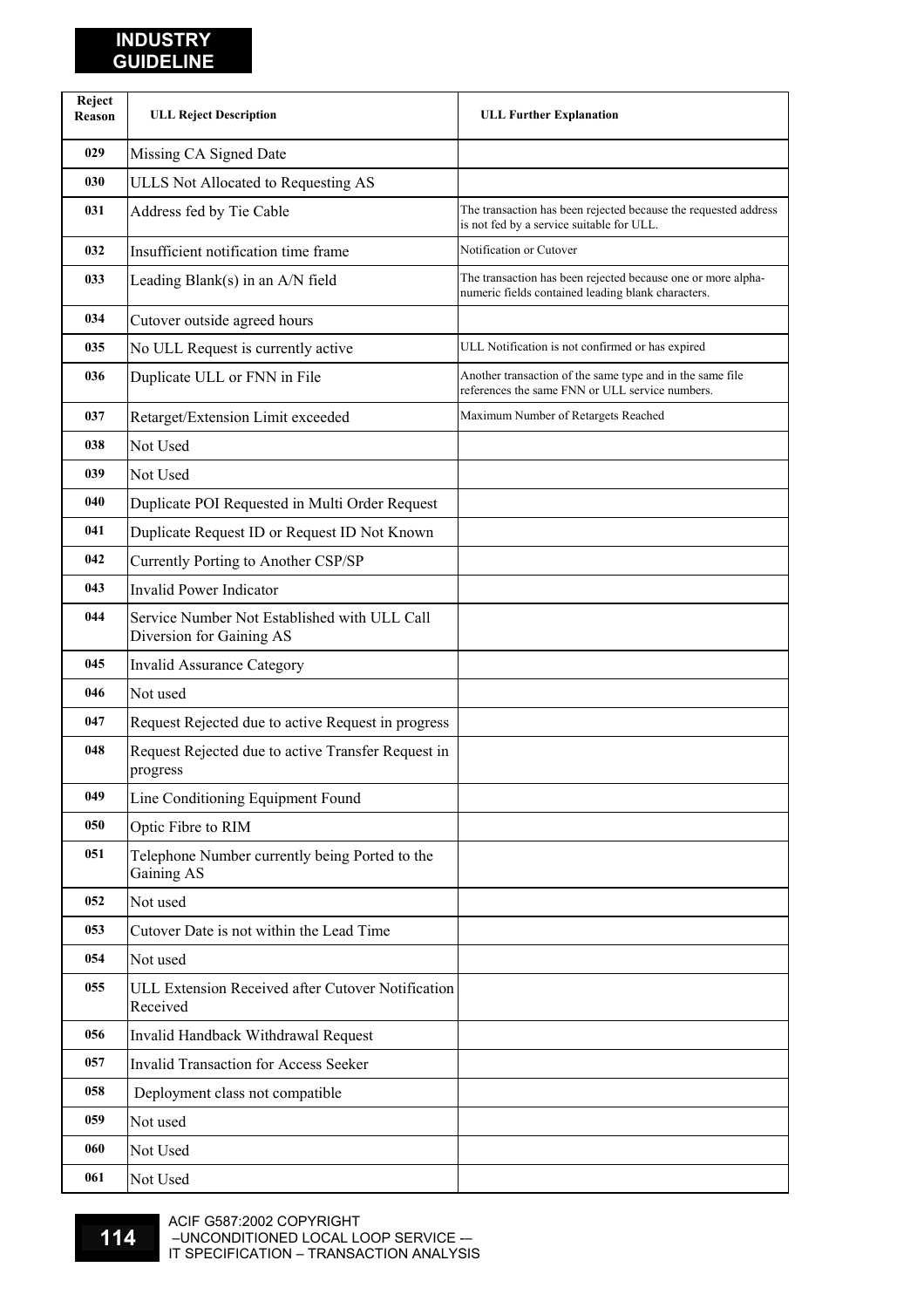| Reject<br>Reason | <b>ULL Reject Description</b> | <b>ULL Further Explanation</b> |
|------------------|-------------------------------|--------------------------------|
| 062              | Not Used                      |                                |
| 063              | Not Used                      |                                |
| 064              | Not Used                      |                                |
| 065              | Not Used                      |                                |
| 066              | Not a Single Line Service     |                                |
| 067              | Invalid ULL CA signed date    | ULL CA signed date is too old  |
| 068              | Invalid POI Details           |                                |
| 069              | POI/Exchange Details Mismatch |                                |
| 070              | Not Used                      |                                |
| 071              | Not Used                      |                                |
| 072              | Not Used                      |                                |
| 073              | Not Used                      |                                |
| 074              | Not Used                      |                                |
| 075              | Not Used                      |                                |
| 076              | Not Used                      |                                |
| 077              | Not Used                      |                                |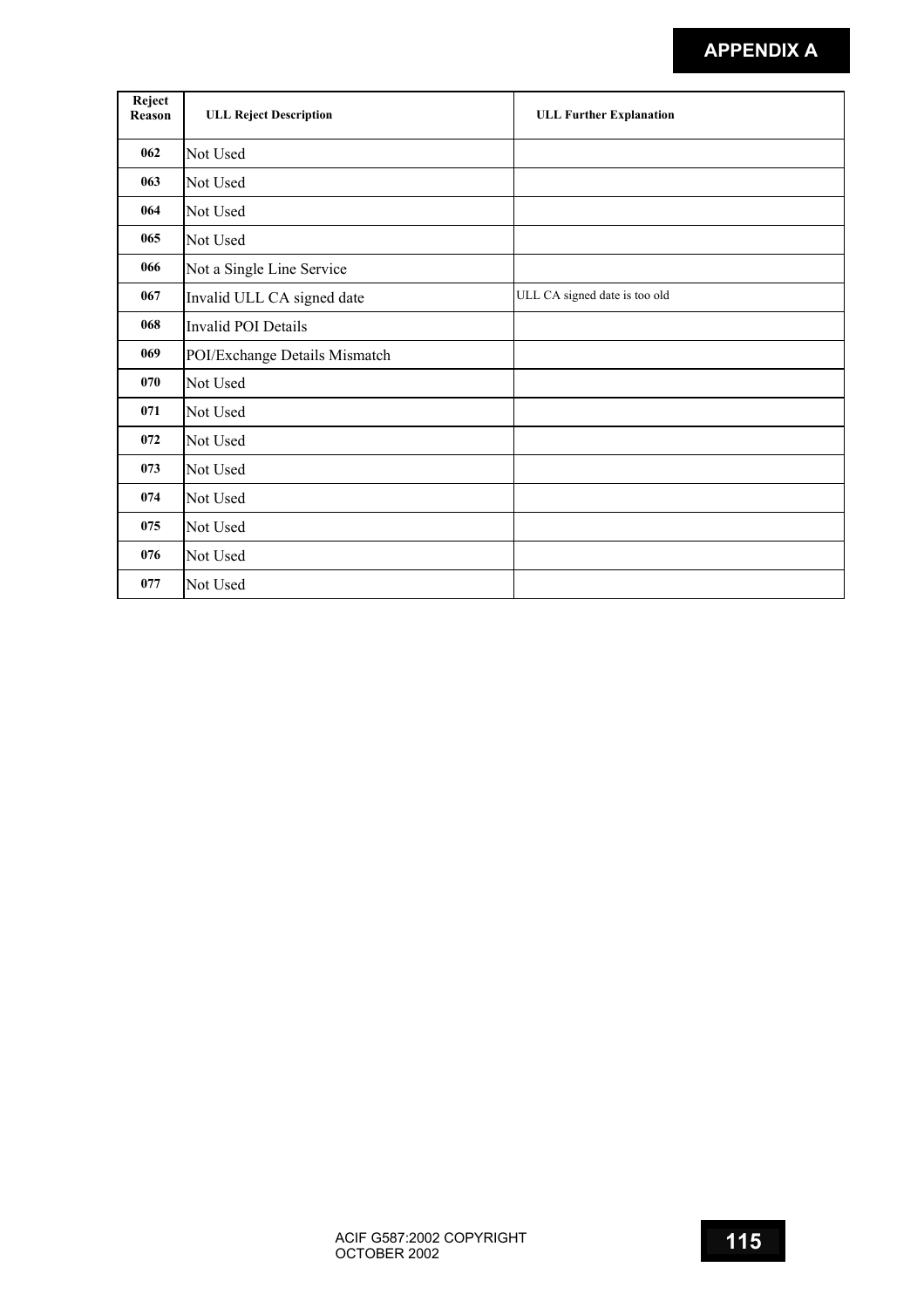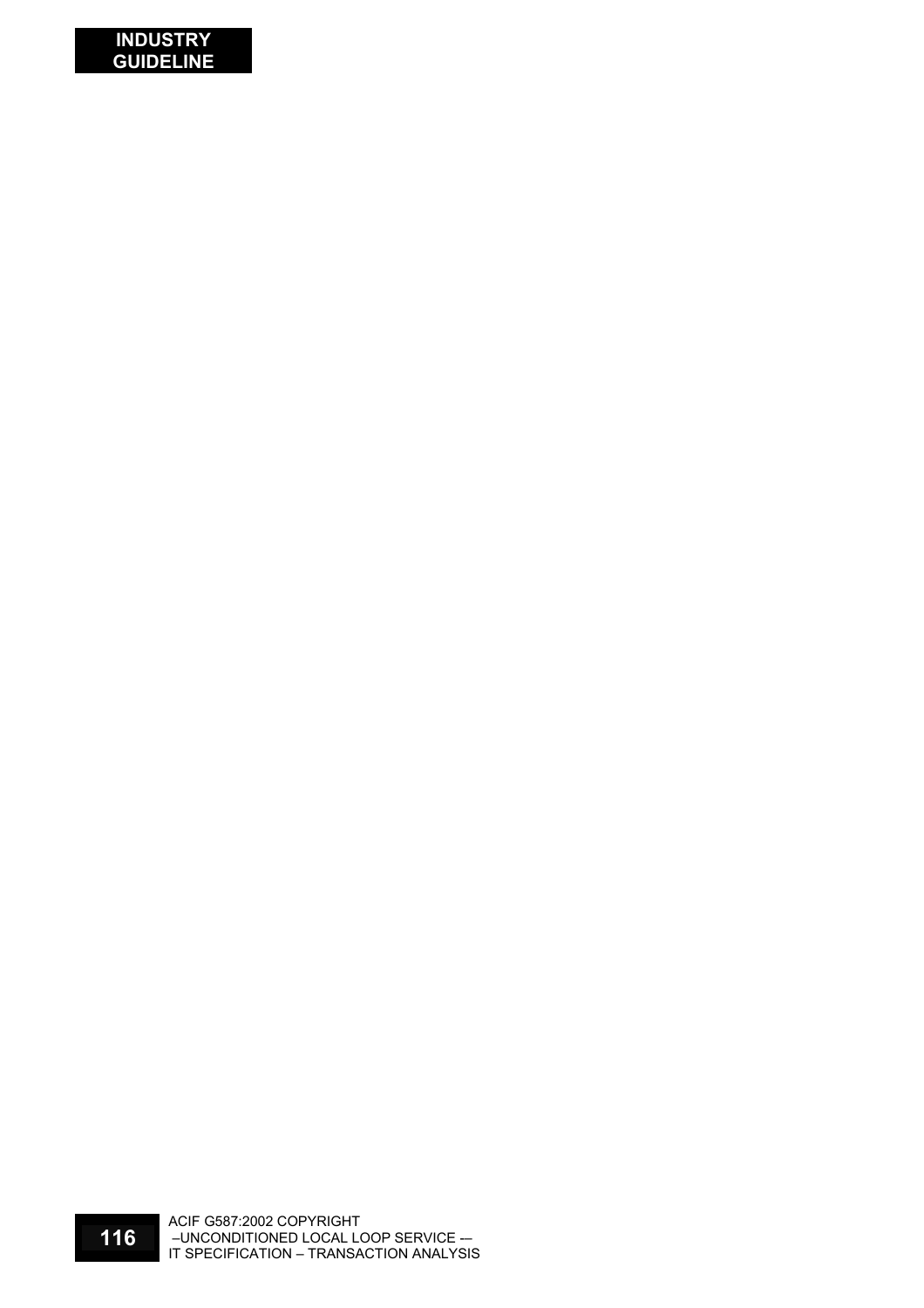**APPENDIX B Address Definition Guide**

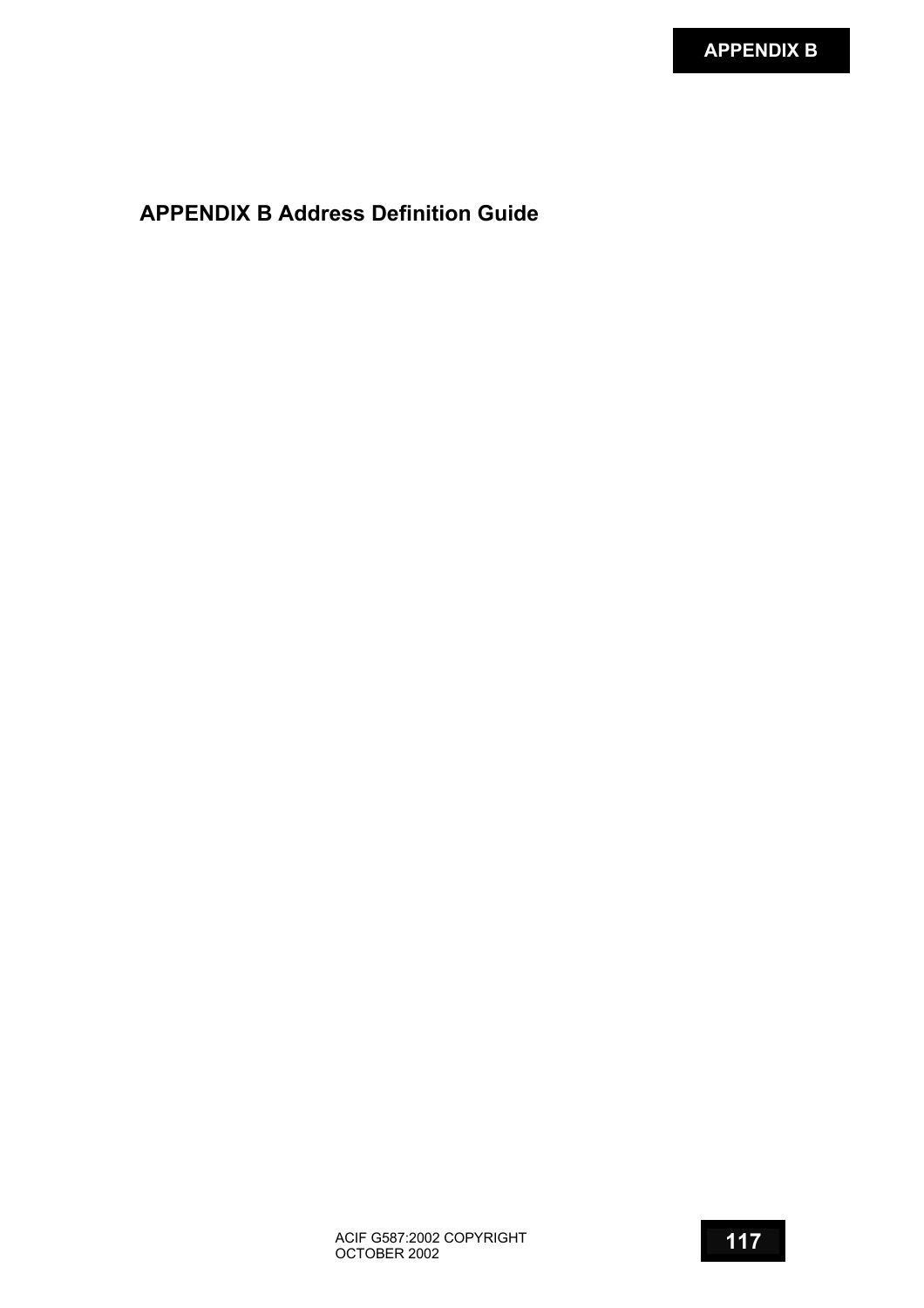Address Validation Matrix

**Using this Matrix**

**Minimum address details required are Customer Street Name, Customer Postcode, and Customer Locality Abbrev. If data defined in a column heading is provided, the corresponding row data is mandatory for fields defined "M". For example: if Customer Sub Address Type provided, Customer Street Name, Customer Postcode, Customer Locality Abbrev must also be provided.**

Legend: **M – Mandatory, O - Optional**

|                                        |          |                                      | If this is provided :                                   |                                                           |                                                   |                                                                    |                                                 |                                                   |                                                                            |                                                                                                                                                                                                                                                                                                                                                                     |
|----------------------------------------|----------|--------------------------------------|---------------------------------------------------------|-----------------------------------------------------------|---------------------------------------------------|--------------------------------------------------------------------|-------------------------------------------------|---------------------------------------------------|----------------------------------------------------------------------------|---------------------------------------------------------------------------------------------------------------------------------------------------------------------------------------------------------------------------------------------------------------------------------------------------------------------------------------------------------------------|
| <b>ULL Attribute</b>                   | Format   | Minimum<br>Entry<br>Req.<br>(Note 1) | <b>Customer</b><br>Sub<br><b>Address</b><br><b>Type</b> | <b>Customer</b><br>Sub<br><b>Address</b><br><b>Number</b> | <b>Customer</b><br><b>Street</b><br><b>Number</b> | <b>Customer</b><br><b>Street</b><br><b>Number</b><br><b>Suffix</b> | <b>Customer</b><br><b>Street</b><br><b>Type</b> | <b>Customer</b><br><b>Street</b><br><b>Suffix</b> | Validation                                                                 | Comment                                                                                                                                                                                                                                                                                                                                                             |
| Customer<br><b>Street Name</b>         | CHAR(24) | M<br>(Note<br>1)                     | M<br>(Note<br>1)                                        | м<br>(Note<br>1)                                          | M                                                 | M                                                                  | M                                               | М                                                 | If entered, must<br>not be blank                                           | This may include one or more names eg UPPER<br>HEIDELBBERG, The Boulevard, Old Cape Shank. If<br>the street name is longer than 30 characters, do not<br>abbreviate, leave off the extra characters. When<br>using this field for non-street name (eg Aboriginal<br>communities) do not use the street type field. Put all<br>information in the street name field. |
| Customer<br>Postcode                   | CHAR(6)  | M                                    | M                                                       | M                                                         | M                                                 | M                                                                  | M                                               | M                                                 | Must be Numeric.<br>Must be validated<br>against Postal<br>Locality table. |                                                                                                                                                                                                                                                                                                                                                                     |
| Customer<br>Locality<br>Abbrev         | CHAR(16) | M                                    | M                                                       | м                                                         | M                                                 | M                                                                  | M                                               | M                                                 | Must be validated<br>against Postal<br>Locality table.                     |                                                                                                                                                                                                                                                                                                                                                                     |
| Customer<br>Street Type                | CHAR(8)  | $\Omega$                             | $\circ$                                                 | $\Omega$                                                  | $\Omega$                                          | $\Omega$                                                           |                                                 | M                                                 | If entered, must<br>be validated<br>against Street<br>Type table           | Only valid when a street name is present, however<br>this is not a mandatory field as a street name may<br>exist in its own right.                                                                                                                                                                                                                                  |
| Customer<br>Sub Address<br>Number      | CHAR(4)  | $\Omega$                             | $\Omega$                                                |                                                           | $\circ$                                           | $\circ$                                                            | $\Omega$                                        | O                                                 | If entered, must<br>be Numeric                                             | The number of the shop or Unit, etc include suffix if<br>applicable                                                                                                                                                                                                                                                                                                 |
| Customer<br>Sub Address<br><b>Type</b> | CHAR(6)  | $\Omega$                             |                                                         | M                                                         | $\Omega$                                          | $\circ$                                                            | $\circ$                                         | $\Omega$                                          |                                                                            | Enter the sub address type if the sub address<br>number field is to be completed eg UNIT, SHOP,<br><b>LEVEL</b>                                                                                                                                                                                                                                                     |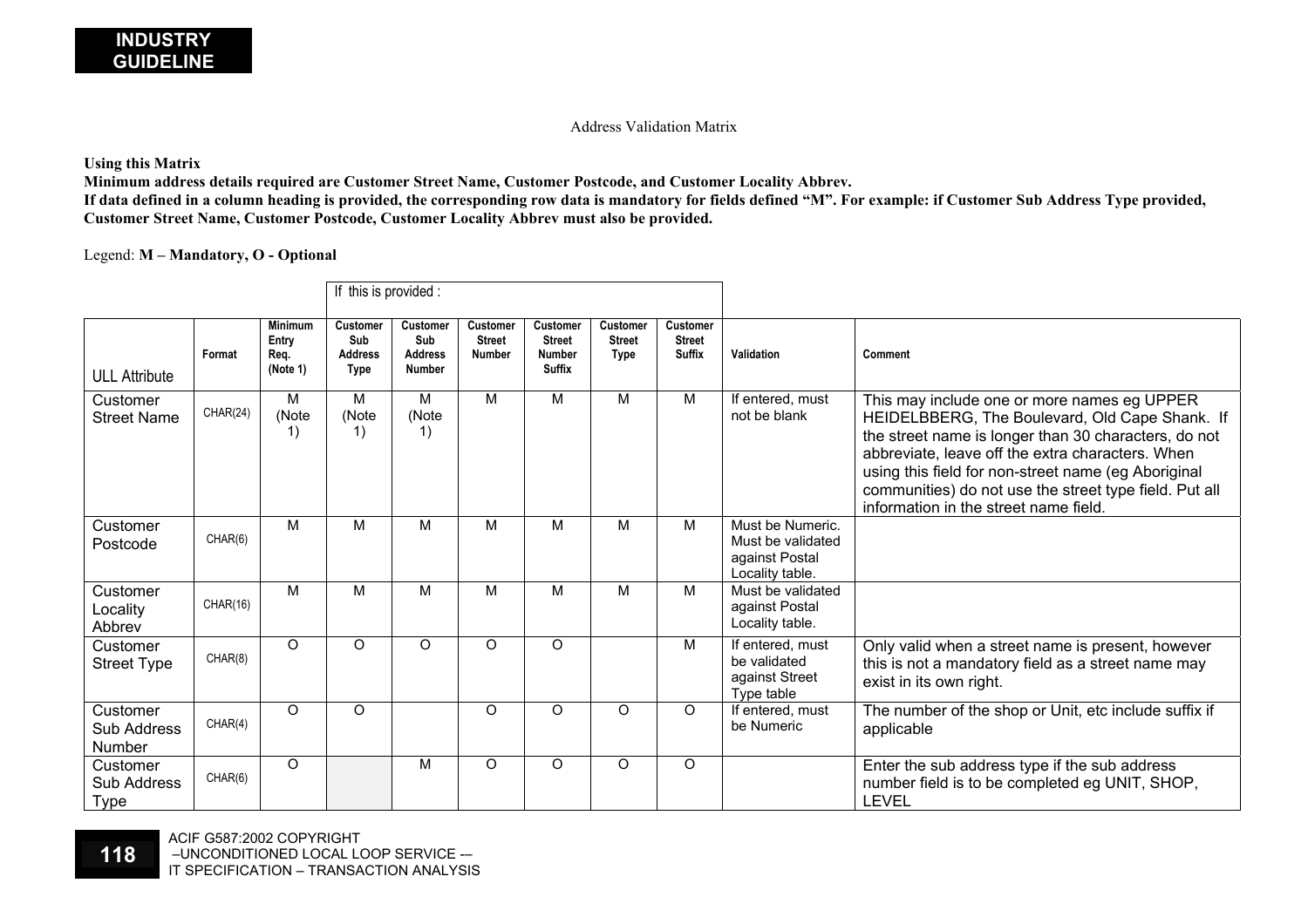|                                               |          |                                             | If this is provided :                                   |                                                           |                                                   |                                                                    |                                                 |                                                   |                                                                                 |                                                                                                                                                                                                              |
|-----------------------------------------------|----------|---------------------------------------------|---------------------------------------------------------|-----------------------------------------------------------|---------------------------------------------------|--------------------------------------------------------------------|-------------------------------------------------|---------------------------------------------------|---------------------------------------------------------------------------------|--------------------------------------------------------------------------------------------------------------------------------------------------------------------------------------------------------------|
| <b>ULL Attribute</b>                          | Format   | <b>Minimum</b><br>Entry<br>Req.<br>(Note 1) | <b>Customer</b><br>Sub<br><b>Address</b><br><b>Type</b> | <b>Customer</b><br>Sub<br><b>Address</b><br><b>Number</b> | <b>Customer</b><br><b>Street</b><br><b>Number</b> | <b>Customer</b><br><b>Street</b><br><b>Number</b><br><b>Suffix</b> | <b>Customer</b><br><b>Street</b><br><b>Type</b> | <b>Customer</b><br><b>Street</b><br><b>Suffix</b> | Validation                                                                      | <b>Comment</b>                                                                                                                                                                                               |
| Customer<br><b>Street</b><br>Number<br>Suffix | CHAR(3)  | $\Omega$                                    | $\Omega$                                                | $\circ$                                                   | $\circ$                                           |                                                                    | $\Omega$                                        | O                                                 |                                                                                 | If a suffix exists (eg 9A) include the alpha character                                                                                                                                                       |
| Customer<br><b>Street Suffix</b>              | CHAR(6)  | $\Omega$                                    | $\Omega$                                                | $\Omega$                                                  | $\circ$                                           | $\Omega$                                                           | $\Omega$                                        |                                                   | If entered, must<br>be validated<br>against Street<br>Suffix table              | Include the suffix abbreviation in this field. An<br>example of a street name with a suffix is DONALD<br>ST STH.                                                                                             |
| Customer<br><b>Street</b><br>Number           | CHAR(5)  | $\Omega$                                    | $\Omega$                                                | $\circ$                                                   |                                                   | M                                                                  | $\Omega$                                        | $\circ$                                           | If entered, must<br>be Numeric, non<br>zero, and not<br>have leading<br>zeroes. | If the street number incorporates two numbers (ie 12<br>- 14) only enter the lowest number. If street number<br>does not exist, information should be included in the<br>Customer Address Information field. |
| Customer<br>Address<br>Information            | CHAR(18) | $\circ$<br>(Note<br>2)                      | $\Omega$<br>(Note<br>2)                                 | $\circ$<br>(Note<br>2)                                    | $\Omega$                                          | $\Omega$                                                           | $\Omega$                                        | $\circ$                                           | If entered, must<br>not be blank                                                | This field should contain the name of the biulding,<br>farm complex, etc or address information that does<br>not fit the criteria for the other address fields eg                                            |
|                                               |          |                                             |                                                         |                                                           |                                                   |                                                                    |                                                 |                                                   |                                                                                 | LOT, REAR OF, CARAVAN, SHOPPING CENTRE<br>NAME, REAL PROPERTY DESCRIPTION (RPD)<br>FARM OR PROPERTY NAME.                                                                                                    |
|                                               |          |                                             |                                                         |                                                           |                                                   |                                                                    |                                                 |                                                   |                                                                                 | Note if the RPD is used then Lot Information must be<br>entered in the Sub Address details                                                                                                                   |

**Note 1** – Optional only if Customer Address Information is entered.

**Note 2** – Mandatory if Customer Street Name is *not* entered

**Validations require data from the three tables listed below.**

STREET TYPE table

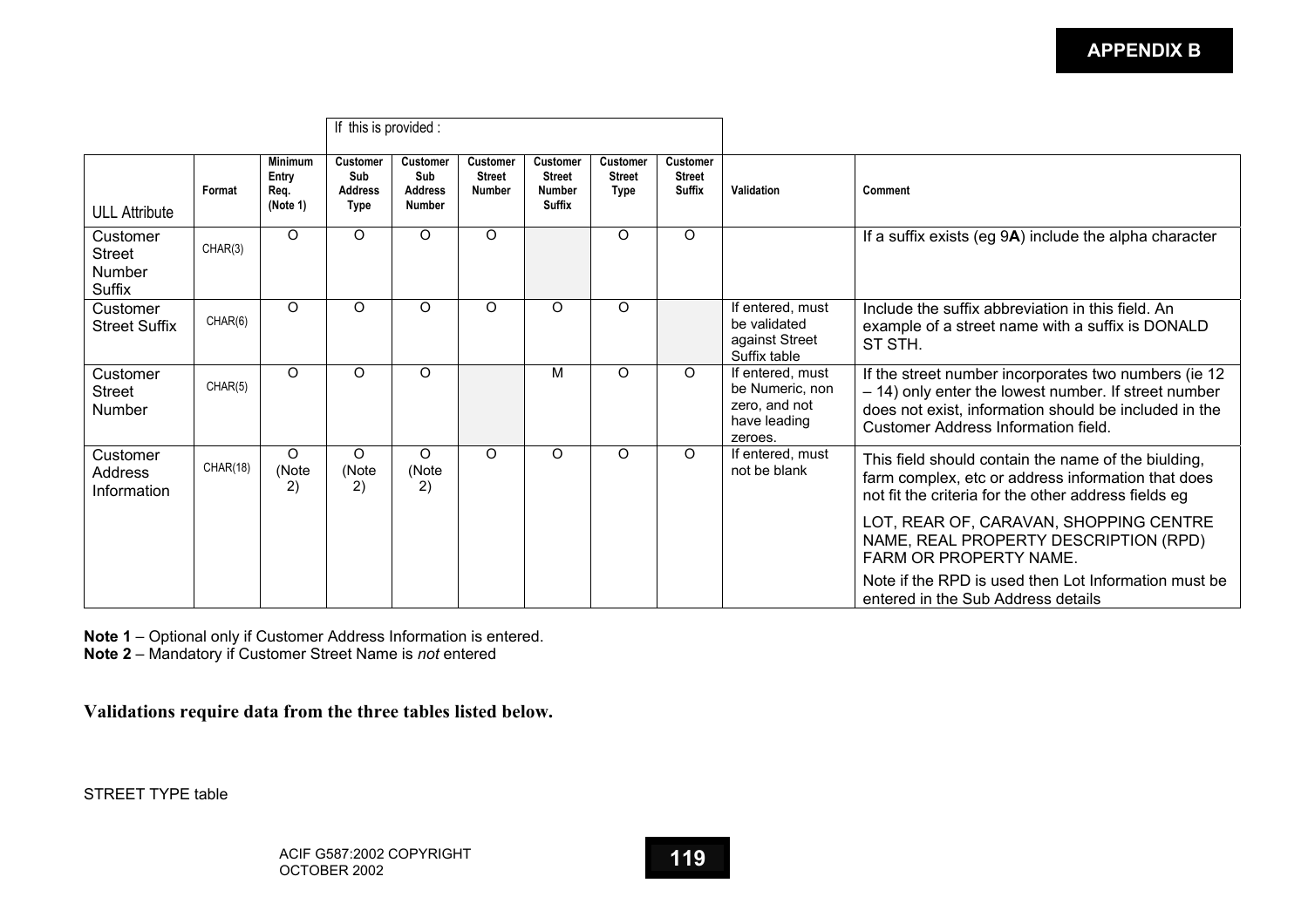### **INDUSTRY GUIDELINE**

| ET TYPE<br><b>OMER STREET</b> | $\sim$<br>ext       |    |
|-------------------------------|---------------------|----|
| TREET TYPE DESCRIPTION        | $\mathbf{r}$<br>ext | ∠∪ |

#### STREET SUFFIX table

| STREET<br><b>DMER</b><br><b>ST</b><br><b>IFFIX</b> | $\overline{\phantom{a}}$<br>$\Delta V'$<br>$1 \nu \Lambda L$ |    |
|----------------------------------------------------|--------------------------------------------------------------|----|
| <b>SHORT</b><br>MF<br>NΔ                           | m<br>$\Delta V'$<br>1 U.A.L                                  | 20 |

#### POSTAL LOCALITY table

| <b>CUSTOMER LOCALITY ABBREVIATION</b> | Text |                  |
|---------------------------------------|------|------------------|
| CUSTOMER POSTCODE                     | Text | h                |
| <b>COCALITY</b><br><b>NAME</b>        | Text | $\bigcap$<br>ر گ |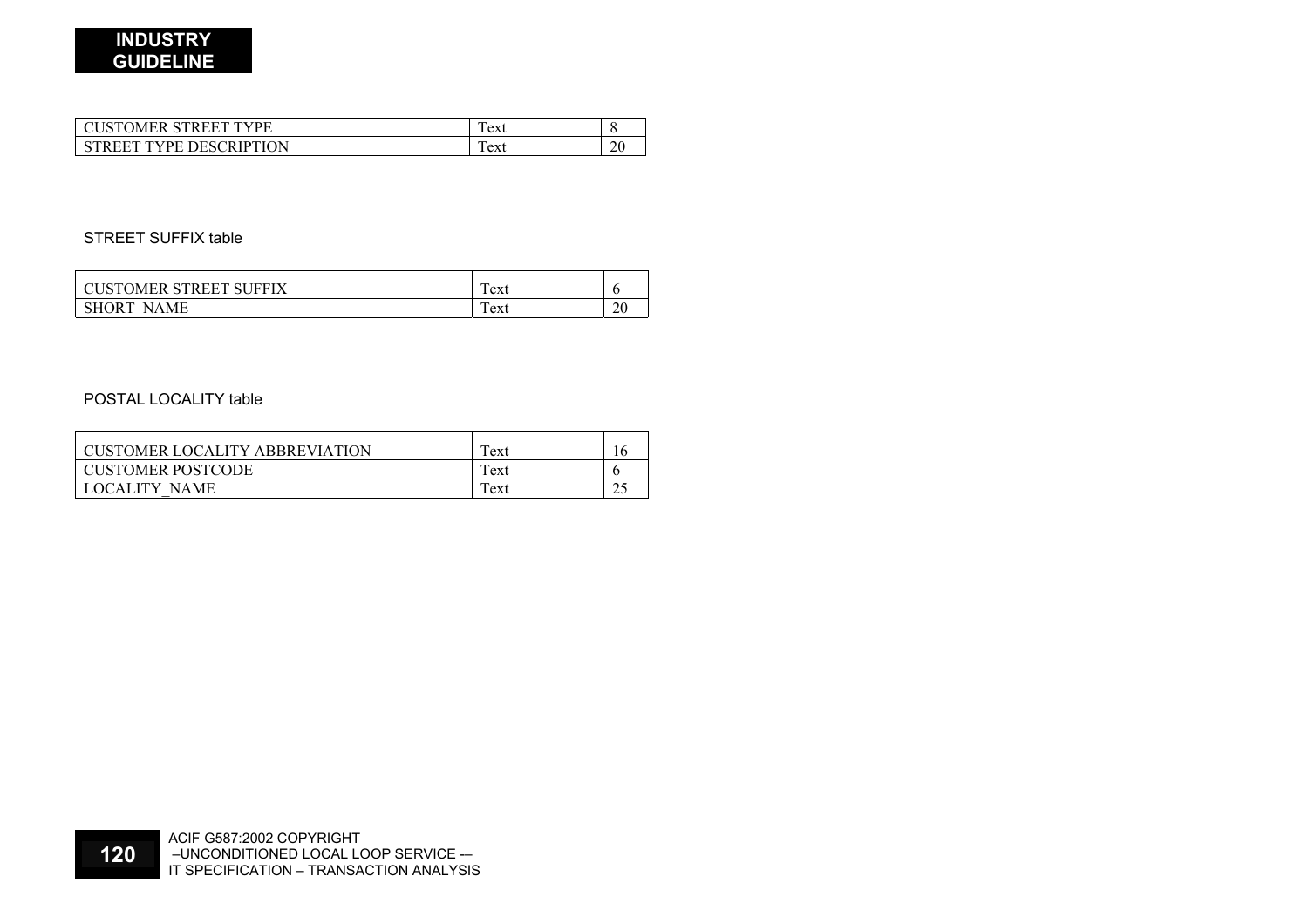**Appendix C Address Example**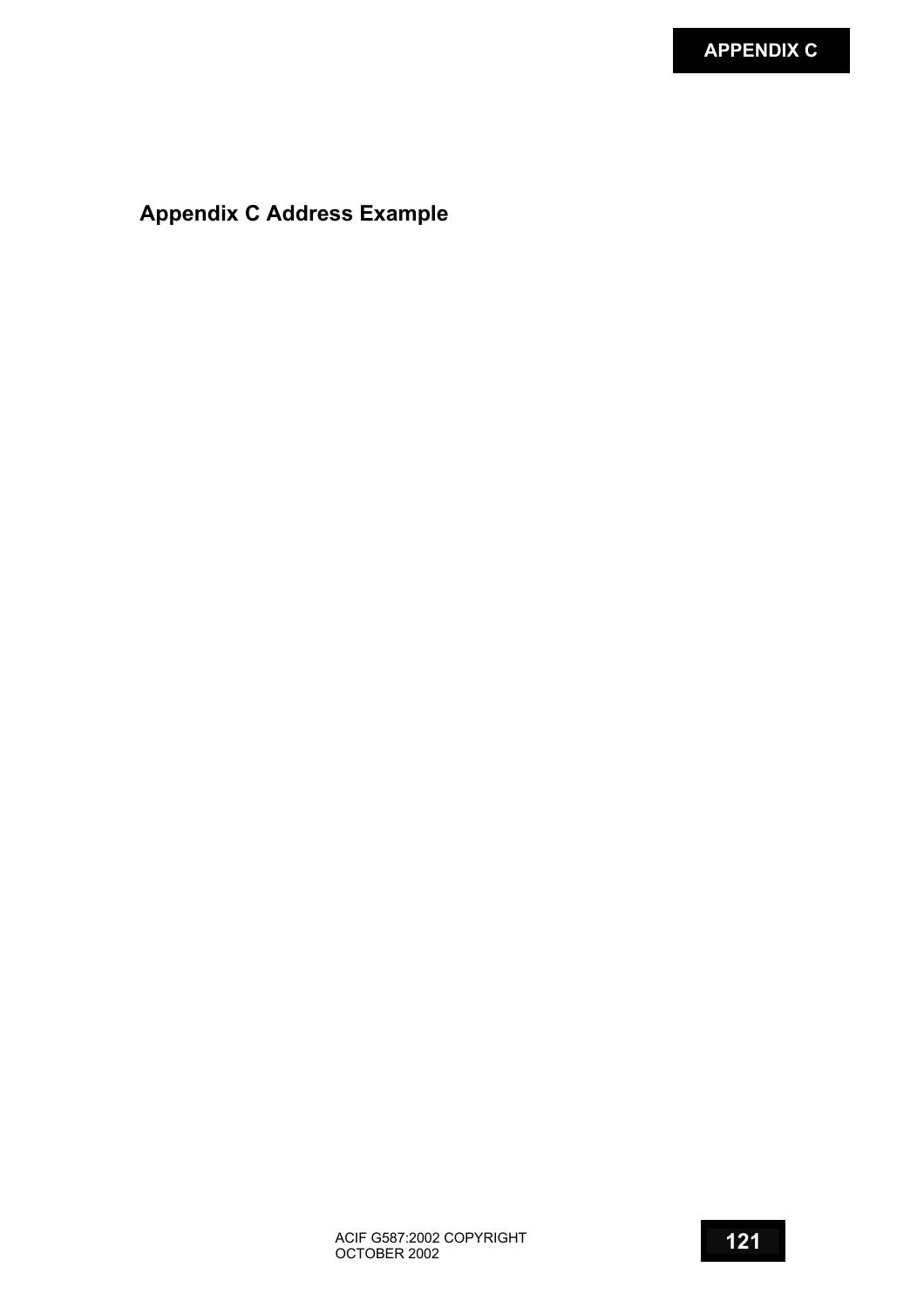## **Examples : OPTUS Requested**

| <b>Actual Address</b>                                                           | Additional<br>Address<br>Info          | Sub<br>Address<br>Type | $\overline{\text{Sub}}$<br>Address<br>Number | <b>Street</b><br>Number | Street<br>Number<br>Suffix | <b>Street Name</b> | Street<br>Type         | Street<br>Suffix | Locality Abbrev                 | Postcode |
|---------------------------------------------------------------------------------|----------------------------------------|------------------------|----------------------------------------------|-------------------------|----------------------------|--------------------|------------------------|------------------|---------------------------------|----------|
| 1. Level 2 38 York St<br><b>Sydney NSW</b>                                      |                                        | <b>LEVEL</b>           | $\overline{2}$                               | 38                      |                            | <b>YORK</b>        | <b>ST</b>              |                  | <b>SYDNEY</b>                   | 2000     |
| 2. Suite 504 level 5<br>657 Pacific Hwy St<br><b>Leonards NSW</b>               | <b>SUITE</b><br>504                    | <b>LEVEL</b>           | 5                                            | 657                     |                            | <b>PACIFIC</b>     | <b>HWY</b>             |                  | <b>ST</b><br><b>LEONARDS</b>    | 2065     |
| 3. Unit 1 163 - 173<br><b>McEvory St</b><br><b>Alexandria NSW</b>               |                                        | <b>UNIT</b>            | $\overline{1}$                               | 163                     |                            | <b>MCEVORY</b>     | <b>ST</b>              |                  | <b>ALEXANDRIA</b>               | 2015     |
| 4. Unit 1 9c/32<br><b>Frederick St Oatley</b><br><b>NSW</b>                     |                                        | <b>UNIT</b>            | 1 9C                                         | 32                      |                            | <b>FREDERICK</b>   | <b>ST</b>              |                  | <b>OATLEY</b>                   | 2223     |
| 5. 7a Excelsior Rd Mt<br><b>Colah NSW</b>                                       |                                        |                        |                                              | $\tau$                  | $\mathbf{A}$               | <b>EXCELSIOR</b>   | RD                     |                  | MT COLAH                        | 2079     |
| 6. Lot 181 Tumburra<br><b>St Wetherill Pk</b><br><b>NSW</b>                     | <b>LOT 181</b>                         |                        |                                              |                         |                            | <b>TUMBURRA</b>    | $\overline{\text{ST}}$ |                  | <b>WETHERILL</b><br><b>PARK</b> | 2164     |
| 7. 1st floor 74 - 84<br><b>Foveau St Surry</b><br><b>Hills NSW</b>              |                                        | <b>LEVEL</b>           | $\overline{1}$                               | 74                      |                            | <b>FOVEAU</b>      | $\overline{\text{ST}}$ |                  | <b>SURRY HILLS</b>              | 2010     |
| 8. Shop 6 Anderson<br><b>St Chatswood NSW</b>                                   |                                        | <b>SHOP</b>            | 6                                            |                         |                            | <b>ANDERSON</b>    | $\overline{\text{ST}}$ |                  | <b>CHATSWOOD</b>                | 2067     |
| 9. QVB shop 14<br><b>Victoria Walk</b><br><b>George St Sydney</b><br><b>NSW</b> | <b>QVB</b><br><b>VICTORI</b><br>A WALK | <b>SHOP</b>            | 14                                           |                         |                            | <b>GEORGE</b>      | <b>ST</b>              |                  | <b>SYDNEY</b>                   | 2000     |
| 10. Shop 4008<br>shopping town<br><b>Parramatta NSW</b>                         | <b>SHOPPIN</b><br><b>GTOWN</b>         | <b>SHOP</b>            | 4008                                         |                         |                            |                    |                        |                  | <b>PARRAMATT</b><br>A           | 2150     |
| 11. Unit 2a JAA<br>House 19 Napier Cl<br><b>Deakin ACT</b>                      | <b>JAA</b><br><b>HOUSE</b>             | <b>UNIT</b>            | 2A                                           | 19                      |                            | <b>NAPIER</b>      | CL                     |                  | <b>DEAKIN</b>                   | 2600     |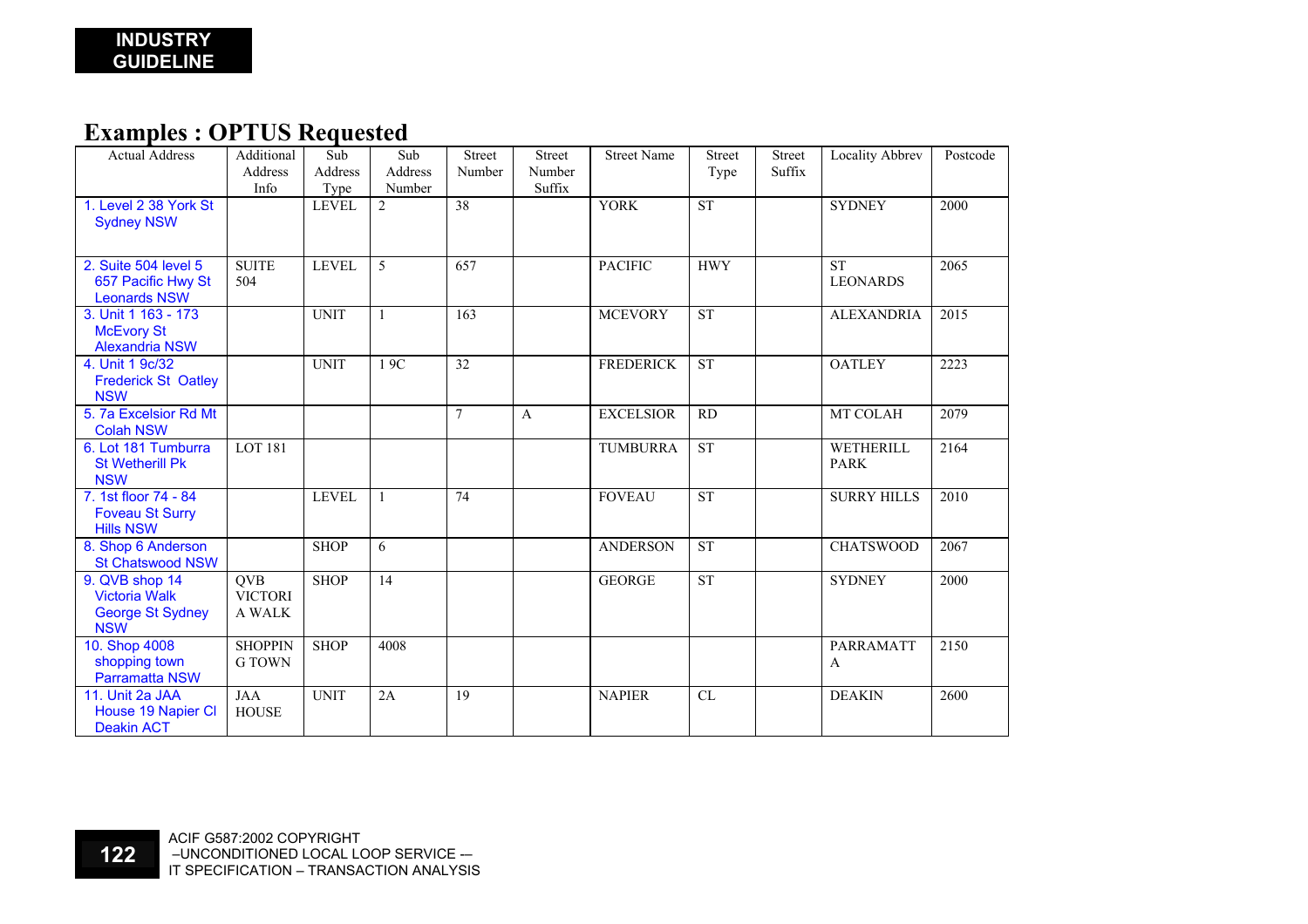## METRO EXAMPLES

| <b>CONSUMER</b><br><b>EXAMPLES</b>      | $\text{Lot} 2$<br><b>Studley Rd</b><br>Wantirna<br>3152 | 58 Wentworth<br>Ave, Wooloowin<br>4030 | 22A Smith St<br><b>East, Hamilton</b><br>4007 | 2 The Boulevard,<br>Heathmont 3135 | Unit 6,<br>12-14 Mill Point Rd,<br>South Perth, 6151 |
|-----------------------------------------|---------------------------------------------------------|----------------------------------------|-----------------------------------------------|------------------------------------|------------------------------------------------------|
| <b>Additional</b><br><b>Information</b> | LOT <sub>2</sub>                                        |                                        |                                               |                                    |                                                      |
| <b>Sub Address</b><br><b>Type</b>       |                                                         |                                        |                                               |                                    | <b>UNIT</b>                                          |
| <b>Sub Address</b><br><b>Number</b>     |                                                         |                                        |                                               |                                    | 6                                                    |
| <b>Street No</b>                        |                                                         | 58                                     | 22                                            | $\overline{2}$                     | 12                                                   |
| <b>Street No Suffix</b>                 |                                                         |                                        | $\mathbf{A}$                                  |                                    |                                                      |
| <b>Street Name</b>                      | <b>STUDLEY</b>                                          | <b>WENTWORTH</b>                       | <b>SMITH</b>                                  | <b>THE</b><br><b>BOULEVARD</b>     | MILL POINT                                           |
| <b>Street Type</b>                      | <b>RD</b>                                               | <b>AVE</b>                             | <b>ST</b>                                     |                                    | <b>RD</b>                                            |
| <b>Street Suffix</b>                    |                                                         |                                        | <b>EAST</b>                                   |                                    |                                                      |
| Locality                                | <b>WANTIRNA</b>                                         | <b>WOOLOOWIN</b>                       | <b>HAMILTON</b>                               | <b>HEATHMONT</b>                   | <b>SOUTH PERTH</b>                                   |
| <b>Postcode</b>                         | 3152                                                    | 4030                                   | 4007                                          | 3135                               | 6151                                                 |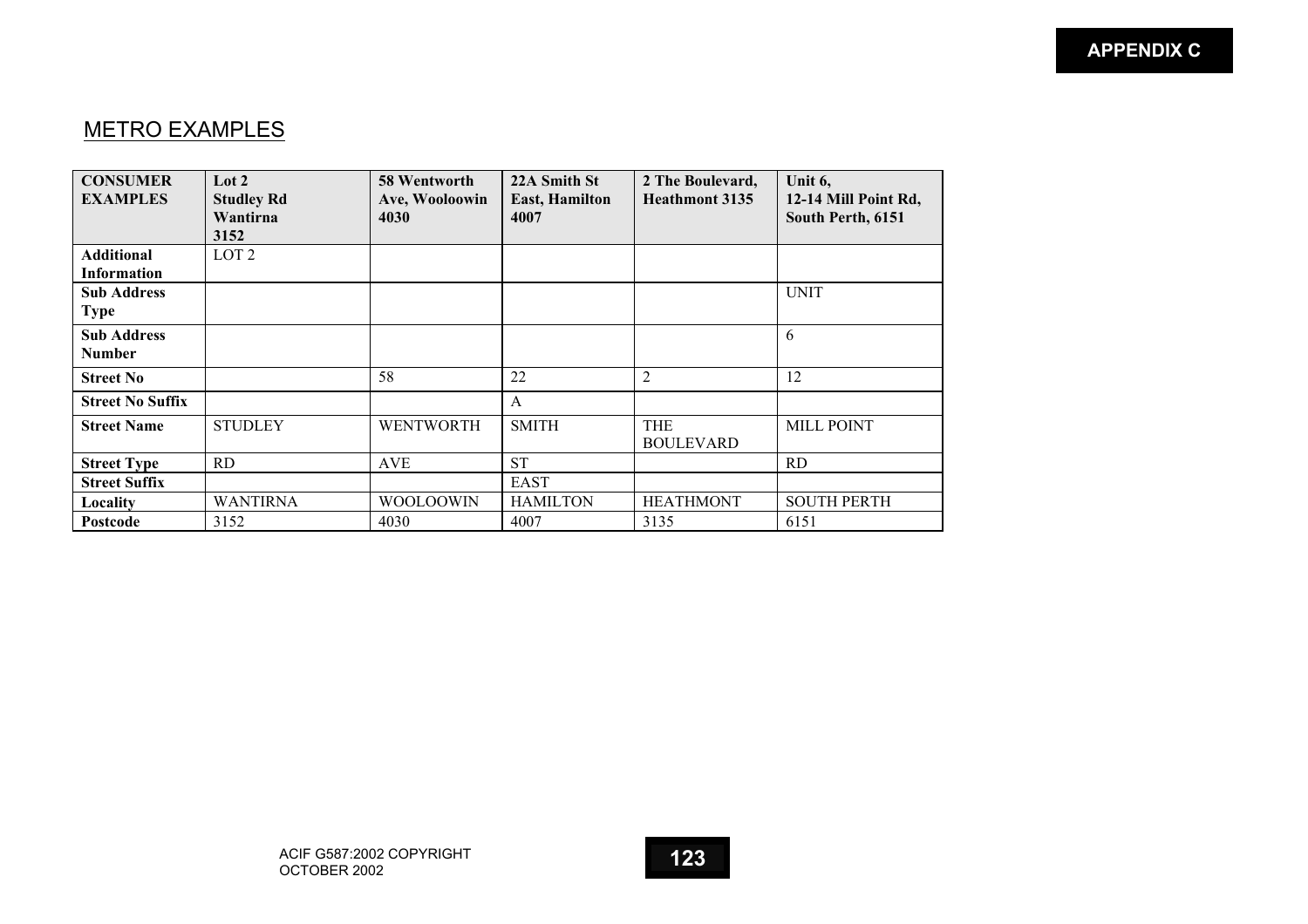| <b>COMMERCIAL</b><br><b>EXAMPLES</b>    | Level 12,<br>468 St Kilda Rd,<br><b>Melbourne 3004</b> | Suite 10,<br>Level 1,<br>54 Wells St<br><b>Frankston 3199</b> | <b>Pacific Fair</b><br><b>Shopping</b><br>Centre,<br>Shop 7,<br>8 Hooker Blv,<br><b>Surfers Paradise</b><br>4217 | Telstra House,<br>Level 7,<br>40 Creek St,<br><b>Brishane</b><br>4000 | <b>Centrepoint Arcade</b><br>Shop G11<br>283 Bourke St<br><b>Melbourne 3000</b> |
|-----------------------------------------|--------------------------------------------------------|---------------------------------------------------------------|------------------------------------------------------------------------------------------------------------------|-----------------------------------------------------------------------|---------------------------------------------------------------------------------|
| <b>Additional</b><br><b>Information</b> |                                                        | <b>SUITE 10</b>                                               | <b>PACIFIC FAIR</b>                                                                                              | <b>TELSTRA HOUSE</b>                                                  | <b>CENTREPOINT ARC</b>                                                          |
| <b>Sub Address</b><br><b>Type</b>       | <b>LEVEL</b>                                           | <b>LEVEL</b>                                                  | <b>SHOP</b>                                                                                                      | <b>LEVEL</b>                                                          | <b>SHOP</b>                                                                     |
| <b>Sub Address</b><br><b>Number</b>     | 12                                                     |                                                               | $\overline{7}$                                                                                                   | $\overline{7}$                                                        | G11                                                                             |
| <b>Street No</b>                        | 468                                                    | 54                                                            | 8                                                                                                                | 40                                                                    | 283                                                                             |
| <b>Street No Suffix</b>                 |                                                        |                                                               |                                                                                                                  |                                                                       |                                                                                 |
| <b>Street Name</b>                      | <b>ST KILDA</b>                                        | <b>WELLS</b>                                                  | <b>HOOKER</b>                                                                                                    | <b>CREEK</b>                                                          | <b>BOURKE</b>                                                                   |
| <b>Street Type</b>                      | <b>RD</b>                                              | <b>ST</b>                                                     | <b>BLV</b>                                                                                                       | <b>ST</b>                                                             | <b>ST</b>                                                                       |
| <b>Street Suffix</b>                    |                                                        |                                                               |                                                                                                                  |                                                                       |                                                                                 |
| Locality                                | <b>MELBOURNE</b>                                       | <b>FRANKSTON</b>                                              | <b>SURFERS</b><br>PARADISE                                                                                       | <b>BRISBANE</b>                                                       | <b>MELBOURNE</b>                                                                |
| Postcode                                | 3004                                                   | 3199                                                          | 4217                                                                                                             | 4000                                                                  | 3000                                                                            |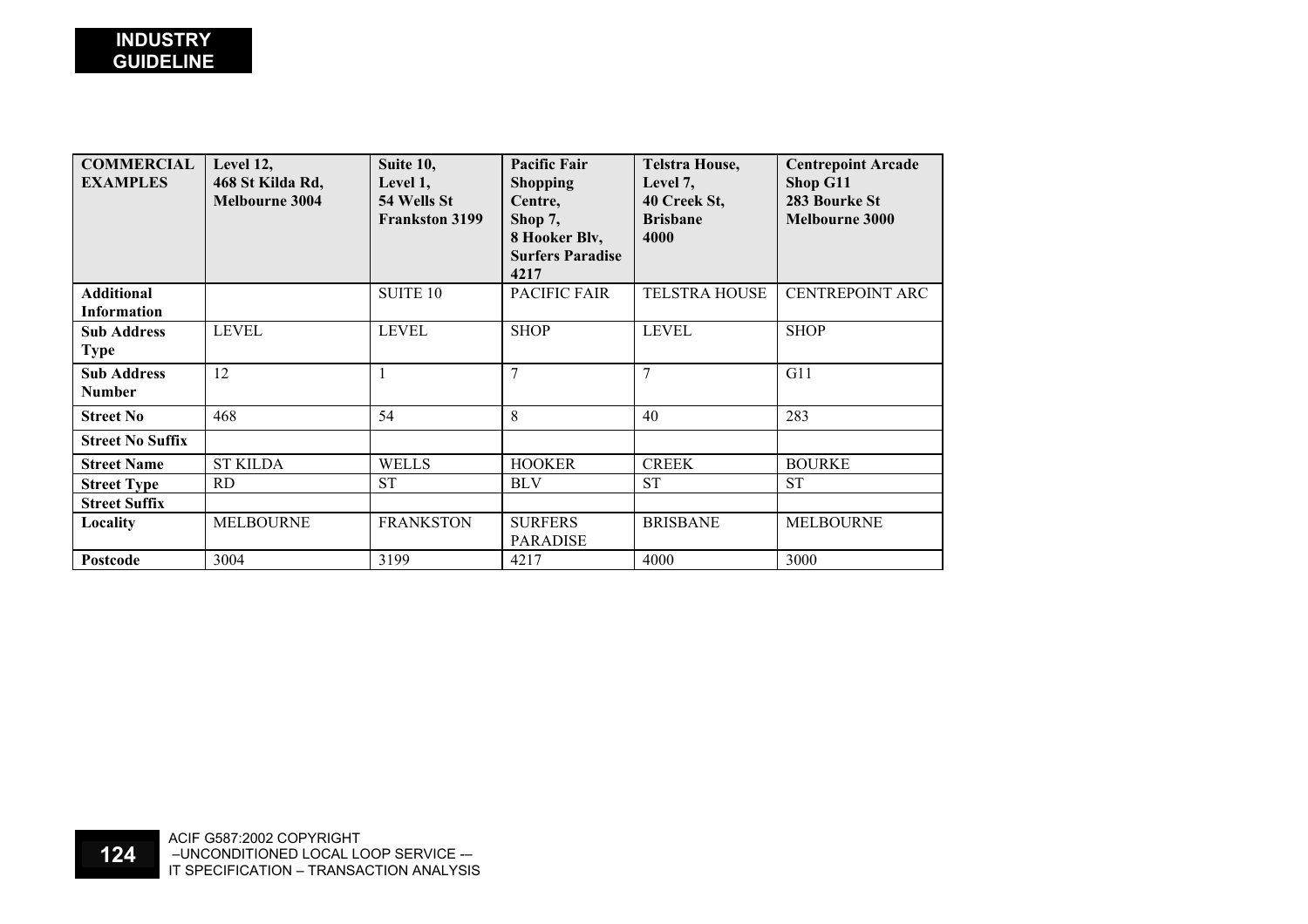## RURAL EXAMPLES\*

| <b>EXAMPLES</b>                     | <b>SE Cnr of Walter Rd</b><br>& Robinson Rd<br>Kapunda 5373 | Ponderosa<br><b>Bourke 2030</b> | Ponderosa Stud,<br>Lot 4 Cartright<br>Rd Bourke 2030 | <b>Stans Garage,</b><br>Roma-Surat Rd,<br><b>Roma 4455</b> | Lot 50, RP1234,<br><b>Black St,</b><br><b>Glen Innes</b><br>2365 |
|-------------------------------------|-------------------------------------------------------------|---------------------------------|------------------------------------------------------|------------------------------------------------------------|------------------------------------------------------------------|
| <b>Additional</b>                   | <b>SE CNR ROBINSON</b>                                      | <b>PONDEROSA</b>                | <b>PONDEROSA</b>                                     | <b>STANS GARAGE</b>                                        | LOT 50, RP1234                                                   |
| Information                         | RD.                                                         |                                 | <b>STUD</b>                                          |                                                            |                                                                  |
| <b>Sub Address</b>                  |                                                             |                                 | <b>LOT</b>                                           |                                                            |                                                                  |
| <b>Type</b>                         |                                                             |                                 |                                                      |                                                            |                                                                  |
| <b>Sub Address</b><br><b>Number</b> |                                                             |                                 | 4                                                    |                                                            |                                                                  |
| <b>Street No</b>                    |                                                             |                                 |                                                      |                                                            |                                                                  |
| <b>Street No Suffix</b>             |                                                             |                                 |                                                      |                                                            |                                                                  |
| <b>Street Name</b>                  | <b>WALTER</b>                                               |                                 | <b>CARTRIGHT</b>                                     | <b>ROMA-SURAT</b>                                          | <b>BLACK</b>                                                     |
| <b>Street Type</b>                  | RD.                                                         |                                 | RD                                                   | RD.                                                        | <b>ST</b>                                                        |
| <b>Street Suffix</b>                |                                                             |                                 |                                                      |                                                            |                                                                  |
| Locality                            | <b>KAPUNDA</b>                                              | <b>BOURKE</b>                   | <b>BOURKE</b>                                        | <b>ROMA</b>                                                | <b>GLEN INNES</b>                                                |
| <b>Postcode</b>                     | 5373                                                        | 2030                            | 2030                                                 | 4455                                                       | 2365                                                             |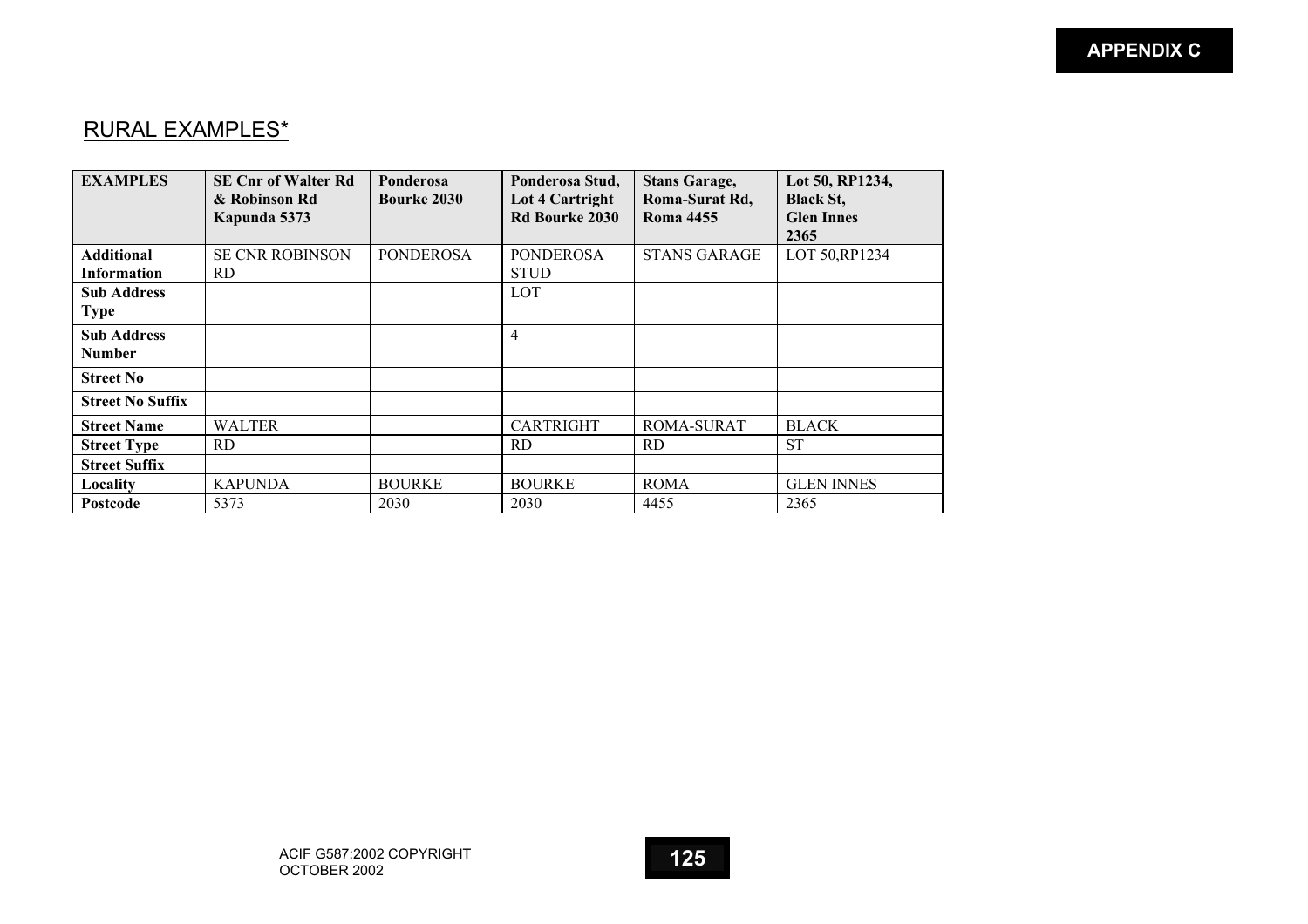| <b>EXAMPLES</b>                     | Lot 2, Shed 1, Golf<br><b>Course Rd</b><br><b>St George</b><br>4487 | <b>Hillside Caravan</b><br>Park, Site 101,<br>Main St,<br><b>Mansfield</b><br>3722 | <b>Part Section</b><br>1234, Hundred<br>of Upper<br>Wakefield,<br>Halbury 5461 | # Mandora<br><b>Station, Sandfire</b><br>6723 | # Beswick Station,<br><b>Roper River 0852</b> |
|-------------------------------------|---------------------------------------------------------------------|------------------------------------------------------------------------------------|--------------------------------------------------------------------------------|-----------------------------------------------|-----------------------------------------------|
| <b>Additional</b><br>Information    | LOT <sub>2</sub>                                                    | <b>HILLSIDE C/V</b><br><b>PARK</b>                                                 | <b>PART S 1234</b>                                                             |                                               |                                               |
| <b>Sub Address</b><br><b>Type</b>   | <b>SHED</b>                                                         | <b>SITE</b>                                                                        |                                                                                |                                               |                                               |
| <b>Sub Address</b><br><b>Number</b> |                                                                     | 101                                                                                |                                                                                |                                               |                                               |
| <b>Street No</b>                    |                                                                     |                                                                                    |                                                                                |                                               |                                               |
| <b>Street No Suffix</b>             |                                                                     |                                                                                    |                                                                                |                                               |                                               |
| <b>Street Name</b>                  | <b>GOLF COURSE</b>                                                  | <b>MAIN</b>                                                                        | <b>HD UPPER</b><br><b>WAKEFIELD</b>                                            | <b>MANDORA STN</b>                            | <b>BESWICK STN</b>                            |
| <b>Street Type</b>                  | <b>RD</b>                                                           | <b>ST</b>                                                                          |                                                                                |                                               |                                               |
| <b>Street Suffix</b>                |                                                                     |                                                                                    |                                                                                |                                               |                                               |
| Locality                            | <b>ST GEORGE</b>                                                    | <b>MANSFIELD</b>                                                                   | <b>HALBURY</b>                                                                 | <b>SANDFIRE</b>                               | <b>ROPER RIVER</b>                            |
| Postcode                            | 4487                                                                | 3722                                                                               | 5461                                                                           | 6723                                          | 0852                                          |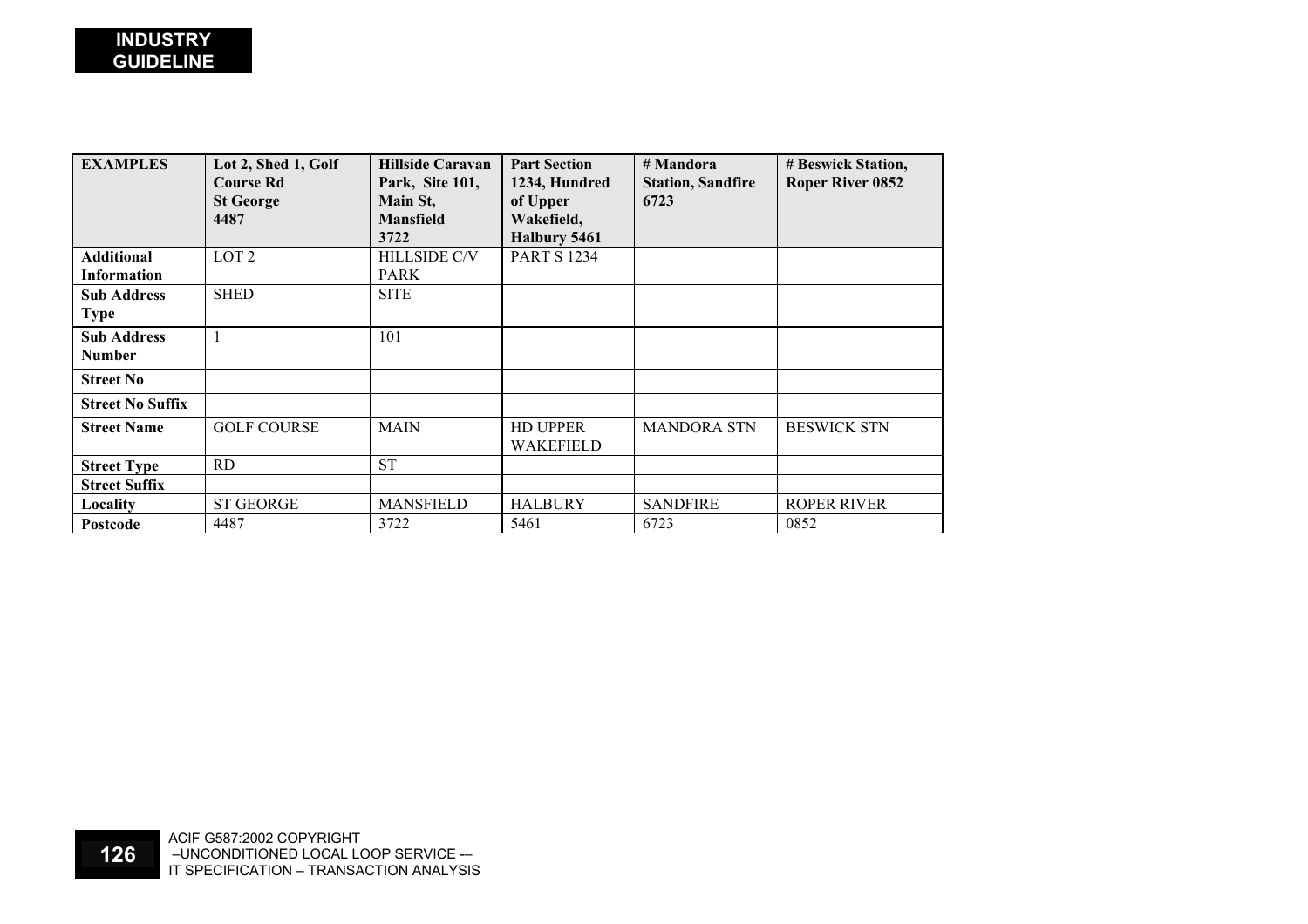## STATE BY STATE EXAMPLES OF UNUSUAL ADDRESSES

| <b>WA</b>                               |                                                                          |                                                        |                                                                                     |                                                                  |                                                                |
|-----------------------------------------|--------------------------------------------------------------------------|--------------------------------------------------------|-------------------------------------------------------------------------------------|------------------------------------------------------------------|----------------------------------------------------------------|
| <b>EXAMPLES</b>                         | <b>Block 412,</b><br>Unit 2, Kampong,<br><b>Christmas Island</b><br>6798 | SQ 104,<br>Kampong,<br><b>Christmas Island</b><br>6798 | Block 346, Unit<br>3, Temple Crt,<br>Settlement,<br><b>Christmas Island</b><br>6798 | House 30,<br>West Island,<br><b>Cocos Keeling</b><br>Island 6799 | Shop 3,<br>Home Island,<br><b>Cocos Keeling Island</b><br>6799 |
| <b>Additional</b><br><b>Information</b> | B412                                                                     |                                                        | <b>B346 TEMPLE</b><br><b>CRT</b>                                                    |                                                                  |                                                                |
| <b>Sub Address</b><br><b>Type</b>       | <b>UNIT</b>                                                              | SQ                                                     | <b>UNIT</b>                                                                         | <b>HOUSE</b>                                                     | <b>SHOP</b>                                                    |
| <b>Sub Address</b><br><b>Number</b>     | $\overline{2}$                                                           | 104                                                    | 3                                                                                   | 30                                                               | 3                                                              |
| <b>Street No</b>                        |                                                                          |                                                        |                                                                                     |                                                                  |                                                                |
| <b>Street No Suffix</b>                 |                                                                          |                                                        |                                                                                     |                                                                  |                                                                |
| <b>Street Name</b>                      | <b>KAMPONG</b>                                                           | <b>KAMPONG</b>                                         | <b>SETTLEMENT</b>                                                                   | <b>WEST ISLAND</b>                                               | <b>HOME ISLAND</b>                                             |
| <b>Street Type</b>                      |                                                                          |                                                        |                                                                                     |                                                                  |                                                                |
| <b>Street Suffix</b>                    |                                                                          |                                                        |                                                                                     |                                                                  |                                                                |
| Locality                                | <b>CHRISTMAS</b><br><b>ISLAND</b>                                        | <b>CHRISTMAS</b><br><b>ISLAND</b>                      | <b>CHRISTMAS</b><br><b>ISLAND</b>                                                   | COCOS (KLNG)<br><b>IS</b>                                        | COCOS (KLNG) IS                                                |
| Postcode                                | 6798                                                                     | 6798                                                   | 6798                                                                                | 6799                                                             | 6799                                                           |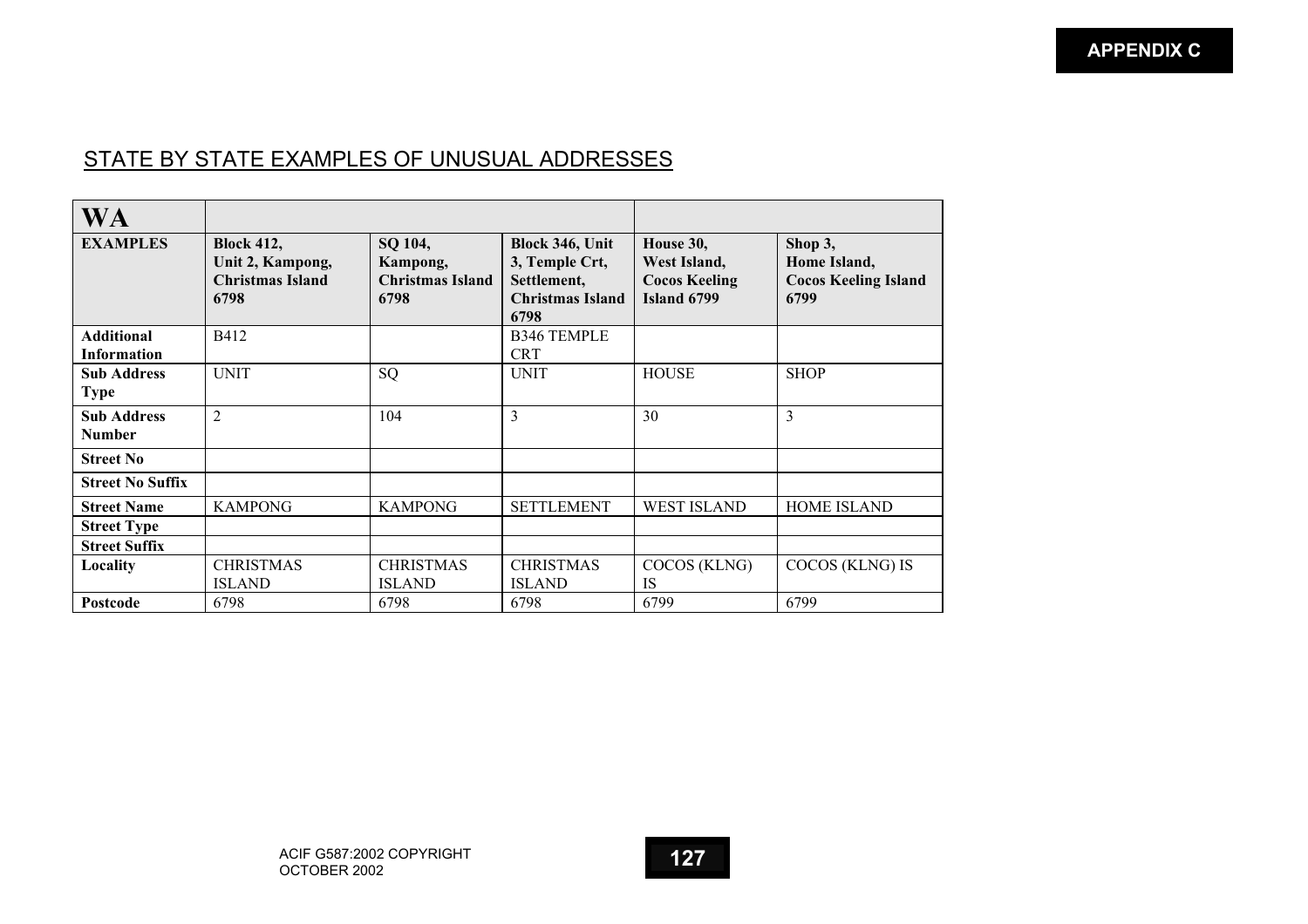| OLD                                 |                                                                                                         |                                                                       |                                                                                    |
|-------------------------------------|---------------------------------------------------------------------------------------------------------|-----------------------------------------------------------------------|------------------------------------------------------------------------------------|
| <b>EXAMPLES</b>                     | <b>SPQ</b> (single Persons Quarters)<br><b>Block A, Room 5, Gordonstone</b><br>Mine Site, Emerald, 4720 | <b>Council Office,</b><br>Murray Island via<br><b>Thursday Island</b> | <b>Cattle Stations</b>                                                             |
| <b>Additional</b><br>Information    | B A, SPQ                                                                                                | <b>COUNCIL OFFICE</b>                                                 | Many cattle Stations only have a station name<br>and the name of the nearest town, |
| <b>Sub Address</b><br><b>Type</b>   | <b>ROOM</b>                                                                                             |                                                                       | which could be 50km away. See Ponderosa<br>example in Attachment C                 |
| <b>Sub Address</b><br><b>Number</b> | 5                                                                                                       |                                                                       | Obtain us much information as possible.                                            |
| <b>Street No</b>                    |                                                                                                         |                                                                       |                                                                                    |
| <b>Street No Suffix</b>             |                                                                                                         |                                                                       |                                                                                    |
| <b>Street Name</b>                  | <b>GORDONSTONE MINE SITE</b>                                                                            | MURRAY ISLAND                                                         |                                                                                    |
| <b>Street Type</b>                  |                                                                                                         |                                                                       |                                                                                    |
| <b>Street Suffix</b>                |                                                                                                         |                                                                       |                                                                                    |
| Locality                            | <b>EMERALD</b>                                                                                          | THURSDAY ISLAND                                                       |                                                                                    |
| <b>Postcode</b>                     | 4720                                                                                                    | 4875                                                                  |                                                                                    |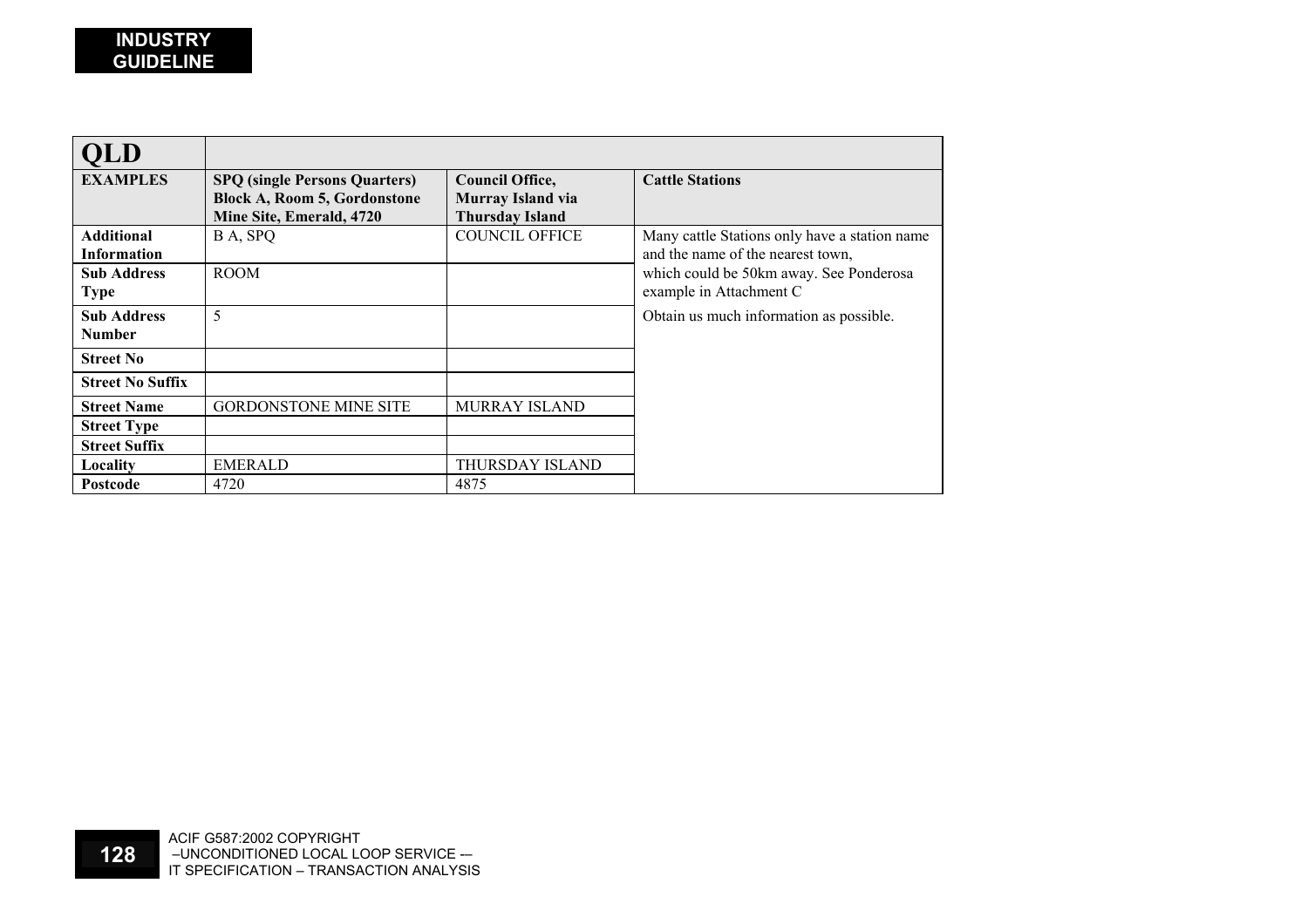## **APPENDIX C**

| <b>SA/NT</b>                            | No street<br>name exists                                          |                                                                                        | Aboriginal communities. The<br>street name is the Aboriginal<br>Community name &<br>additional address is physical<br>location. Locality is nearest<br>town. |                                                                                      |
|-----------------------------------------|-------------------------------------------------------------------|----------------------------------------------------------------------------------------|--------------------------------------------------------------------------------------------------------------------------------------------------------------|--------------------------------------------------------------------------------------|
| <b>EXAMPLES</b>                         | Section 456,<br><b>Hundred</b><br>Bowhill,<br><b>Bowhill 5238</b> | Section 456,<br><b>Hundred</b><br>Bowhill,<br>Government<br><b>Rd, Bowhill</b><br>5238 | <b>Lingara Community,</b><br><b>Community Hall, Victoria</b><br><b>River 0852</b>                                                                            | <b>Part Section</b><br>201, Hundred<br>Onkaparinga,<br>Main rd,<br><b>Mylor 5153</b> |
| <b>Additional</b><br><b>Information</b> | S <sub>456</sub>                                                  | <b>S456 HD</b><br><b>BOWHILL</b>                                                       | <b>COMMUNITY HALL</b>                                                                                                                                        | <b>PT S 201 HD</b><br><b>ONKAPA</b>                                                  |
| <b>Sub Address</b><br><b>Type</b>       |                                                                   |                                                                                        |                                                                                                                                                              |                                                                                      |
| <b>Sub Address</b><br><b>Number</b>     |                                                                   |                                                                                        |                                                                                                                                                              |                                                                                      |
| <b>Street No</b>                        |                                                                   |                                                                                        |                                                                                                                                                              |                                                                                      |
| <b>Street No Suffix</b>                 |                                                                   |                                                                                        |                                                                                                                                                              |                                                                                      |
| <b>Street Name</b>                      | HD<br><b>BOWHILL</b>                                              | <b>GOVERNME</b><br><b>NT</b>                                                           | LINGARA COMM                                                                                                                                                 | <b>MAIN</b>                                                                          |
| <b>Street Type</b>                      |                                                                   | <b>RD</b>                                                                              |                                                                                                                                                              | <b>RD</b>                                                                            |
| <b>Street Suffix</b>                    |                                                                   |                                                                                        |                                                                                                                                                              |                                                                                      |
| Locality                                | <b>BOWHILL</b>                                                    | <b>BOWHILL</b>                                                                         | <b>VICTORIA RIVER</b>                                                                                                                                        | <b>MYLOR</b>                                                                         |
| Postcode                                | 5238                                                              | 5238                                                                                   | 0852                                                                                                                                                         | 5153                                                                                 |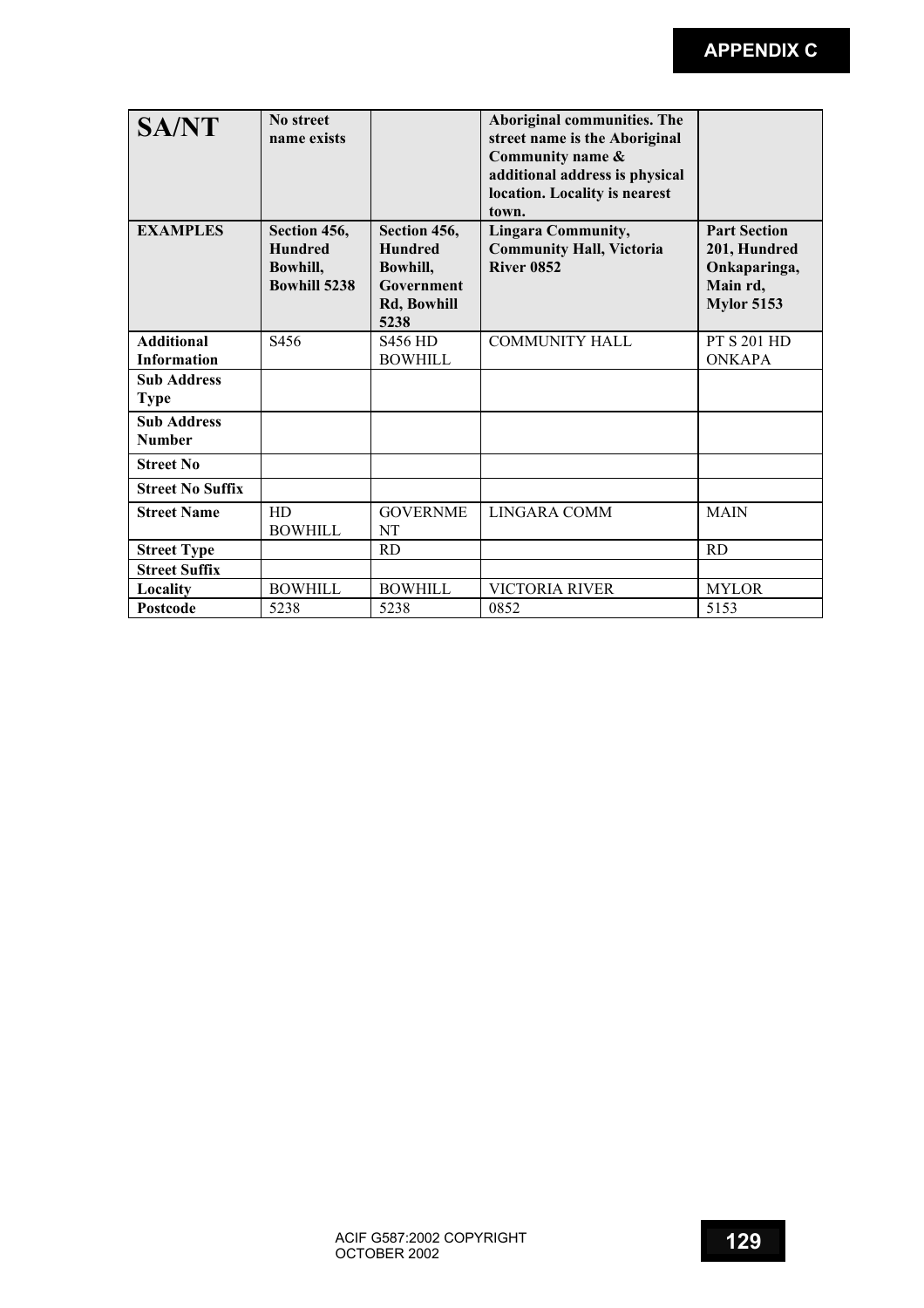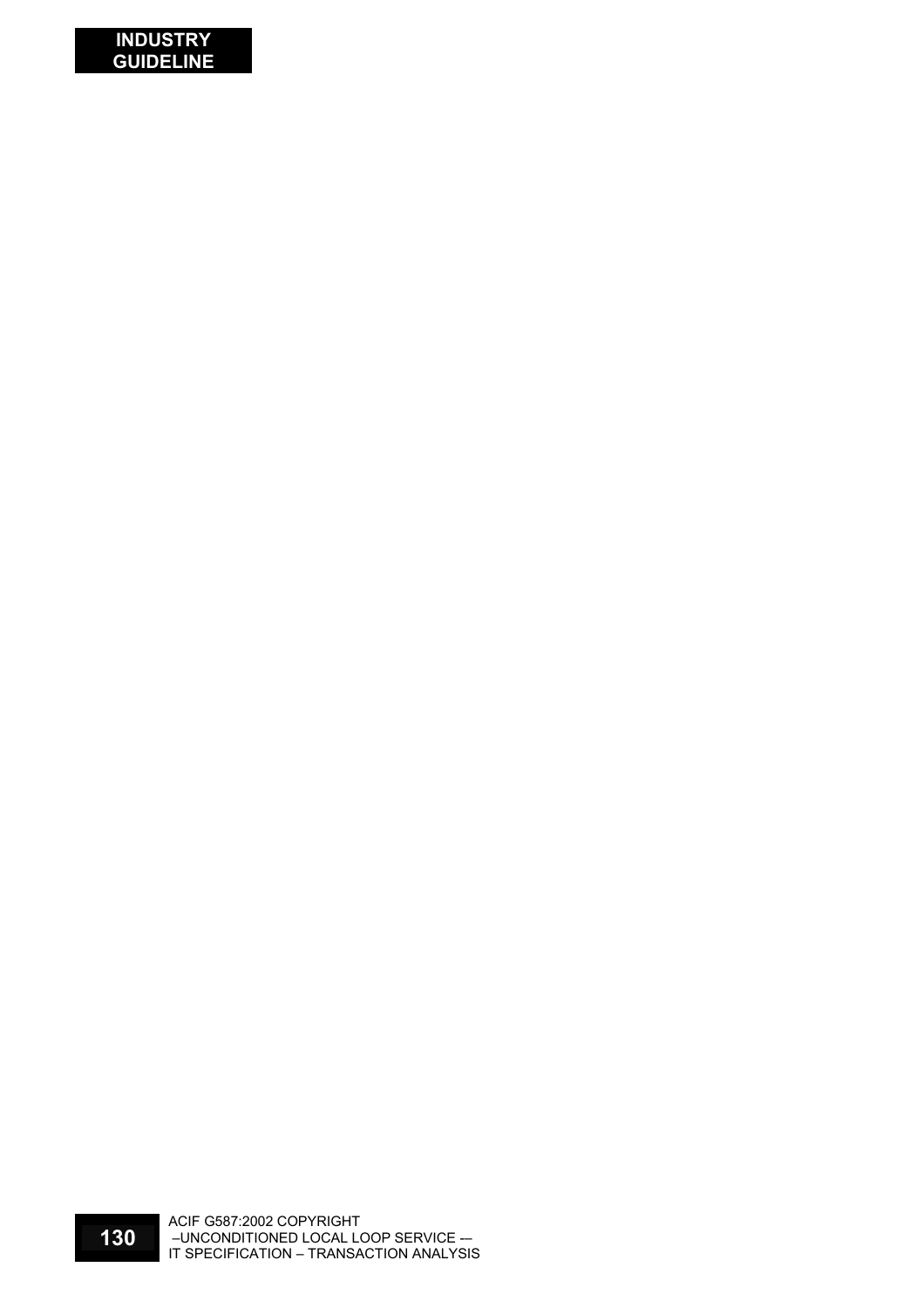**Appendix D Event Example**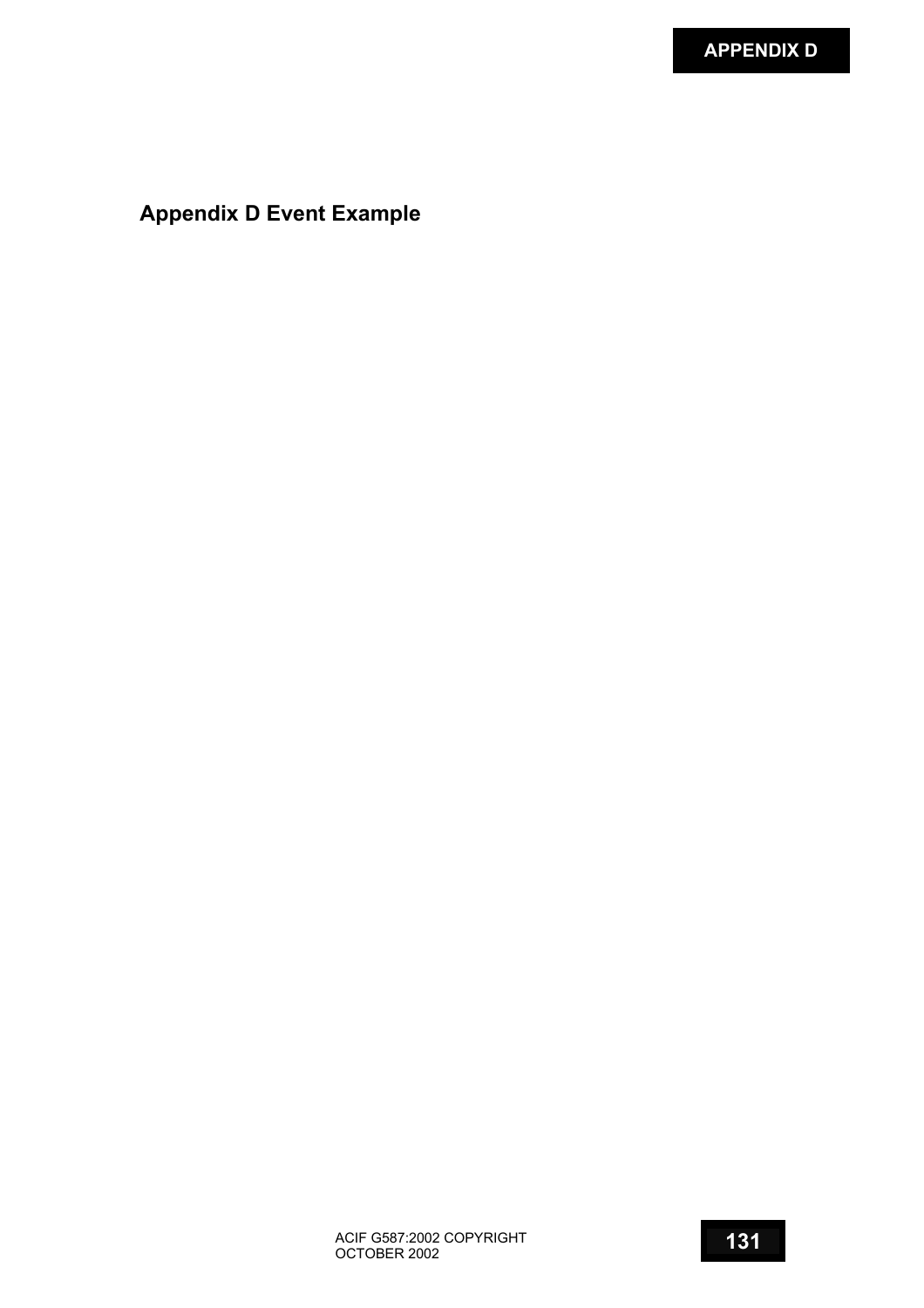## **Acquire Vacant Communications Wire (VULL) – Successfully completed**

This is a fabricated example for a request of 3 vacant communication wires - all 3 are accepted. For the sake of simplicity of the diagram assume the path has been duplicated 3 times eg 3 drawing overlayed. Note fields have been wrapped around so as to enable the record to be shown on a page.



**VULL Notification (repeating – one per vacant wire requested. Different POI details per communication wire required)**

| wire requireu)<br>01<br>05 | 000000397                | <b>SUITE 504</b> | LEVEL 5                       | 657<br>$\mathsf{A}$ |
|----------------------------|--------------------------|------------------|-------------------------------|---------------------|
| <b>PACIFIC</b>             |                          |                  |                               |                     |
|                            | <b>HWY</b>               |                  | NORTH ST LEONARDS 2065        |                     |
|                            | 003                      | H<br>7a          | RWOD 000002 0005              | 0174                |
|                            | <b>FRED</b>              | <b>BLOGGS</b>    | 0293425317                    | 0293427895          |
| 0411061518                 |                          |                  |                               |                     |
|                            |                          | LEVEL 1 SHOP 4   |                               | 20000430            |
| <b>STANDARD</b>            |                          | 001              |                               |                     |
| 01<br>05                   | 000000397                | <b>SUITE 504</b> | LEVEL 5                       | 657<br>$\mathsf{A}$ |
| <b>PACIFIC</b>             |                          |                  |                               |                     |
|                            | <b>HWY</b>               |                  | <b>NORTH ST LEONARDS 2065</b> |                     |
|                            | 003                      | H<br>7a          | RWOD 000002                   | 0175<br>0005        |
|                            | <b>FRED</b>              | <b>BLOGGS</b>    | 0293425317                    | 0293427895          |
| 0411061518                 |                          |                  |                               |                     |
|                            |                          | LEVEL 1 SHOP 4   |                               | 20000430            |
| <b>STANDARD</b>            |                          |                  |                               |                     |
|                            | 002                      |                  |                               |                     |
| 01<br>0 <sub>5</sub>       | 000000397                | <b>SUITE 504</b> | LEVEL 5                       | 657<br>$\mathsf{A}$ |
| <b>PACIFIC</b>             |                          |                  |                               |                     |
|                            | <b>HWY</b>               |                  | NORTH ST LEONARDS 2065        |                     |
|                            | 003                      | H<br>7a          | RWOD 000002 0005              | 0176                |
|                            | <b>FRED</b>              | <b>BLOGGS</b>    | 0293425317                    | 0293427895          |
| 0411061518                 |                          |                  |                               |                     |
|                            |                          | LEVEL 1 SHOP 4   |                               | 20000430            |
|                            | ACIF G587:2002 COPYRIGHT |                  |                               |                     |

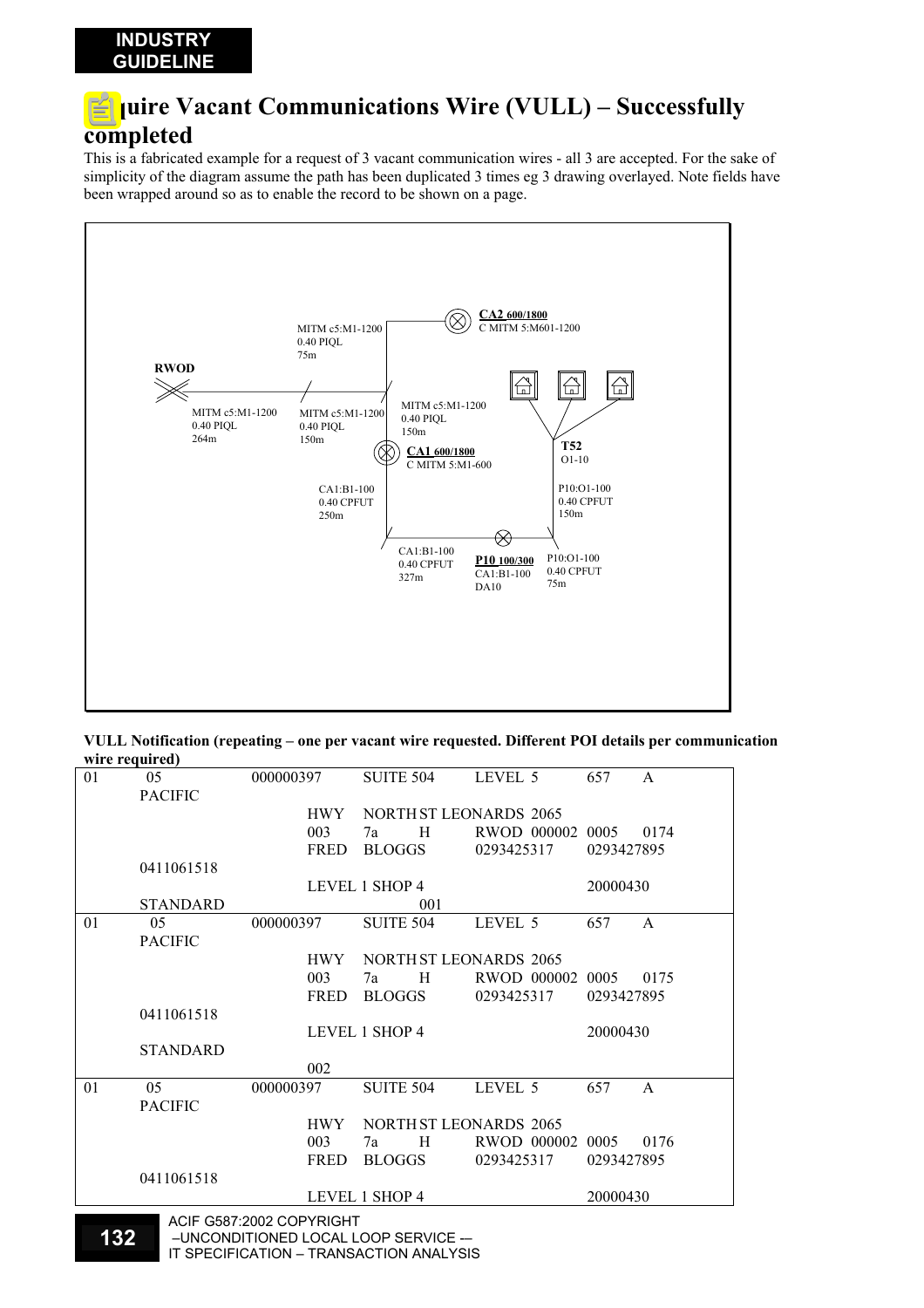STANDARD

003

## **VULL Receipt Advice**

01 10 000000397

|    |     | VULL Confirmation Advice (repeating – multiple loop segments within repeating vacant wire) |       |      |      |       |                          |     |
|----|-----|--------------------------------------------------------------------------------------------|-------|------|------|-------|--------------------------|-----|
| 01 | 15  | 000000397                                                                                  | 00264 | 040  | PIQL |       | (blank) 1600000001       | 001 |
|    | 008 |                                                                                            |       |      |      |       |                          |     |
|    |     | 20000510                                                                                   |       | 1320 | 0001 |       |                          |     |
| 01 | 15  | 000000397                                                                                  | 00150 | 040  | PIQL |       | (blank) 1600000001       | 002 |
|    | 008 |                                                                                            |       |      |      |       |                          |     |
|    |     | 20000510                                                                                   |       | 1320 | 0001 |       |                          |     |
| 01 | 15  | 000000397                                                                                  | 00150 | 040  | PIQL | 00075 | 1600000001               | 003 |
|    | 008 |                                                                                            |       |      |      |       |                          |     |
|    |     | 20000510                                                                                   |       | 1320 | 0001 |       |                          |     |
| 01 | 15  | 000000397                                                                                  | 00150 | 040  | PIQL |       | (blank) 1600000001       | 004 |
|    |     |                                                                                            |       |      |      |       |                          |     |
|    | 008 |                                                                                            |       |      |      |       |                          |     |
|    |     | 20000510                                                                                   |       | 1320 | 0001 |       |                          |     |
| 01 | 15  | 000000397                                                                                  | 00250 | 040  |      |       | CPFUT (blank) 1600000001 | 005 |
|    | 008 |                                                                                            |       |      |      |       |                          |     |
|    |     | 20000510                                                                                   |       | 1320 | 0001 |       |                          |     |
| 01 | 15  | 000000397                                                                                  | 00327 | 040  |      |       | CPFUT (blank) 1600000001 | 006 |
|    | 008 |                                                                                            |       |      |      |       |                          |     |
|    |     | 20000510                                                                                   |       | 1320 | 0001 |       |                          |     |
| 01 | 15  | 000000397                                                                                  | 00075 | 040  |      |       | CPFUT (blank) 1600000001 | 007 |
|    | 008 |                                                                                            |       |      |      |       |                          |     |
|    |     | 20000510                                                                                   |       | 1320 | 0001 |       |                          |     |
| 01 | 15  | 000000397                                                                                  | 00150 | 040  |      |       | CPFUT (blank) 1600000001 | 008 |
|    | 008 |                                                                                            |       |      |      |       |                          |     |
|    |     | 20000510                                                                                   |       | 1320 | 0001 |       |                          |     |
|    |     |                                                                                            |       |      |      |       |                          |     |
| 01 | 15  | 000000397                                                                                  | 00264 | 040  | PIQL |       | (blank) 1600000002       | 001 |
|    | 008 |                                                                                            |       |      |      |       |                          |     |
|    |     | 20000510                                                                                   |       | 1320 | 0001 |       |                          |     |
| 01 | 15  | 000000397                                                                                  | 00150 | 040  | PIQL |       | (blank) 1600000002       | 002 |
|    | 008 |                                                                                            |       |      |      |       |                          |     |
|    |     | 20000510                                                                                   |       | 1320 | 0001 |       |                          |     |
| 01 | 15  | 000000397                                                                                  | 00150 | 040  | PIQL | 00075 | 1600000002               | 003 |
|    |     |                                                                                            |       |      |      |       |                          |     |
|    | 008 |                                                                                            |       |      |      |       |                          |     |
|    |     | 20000510                                                                                   |       | 1320 | 0001 |       |                          |     |
| 01 | 15  | 000000397                                                                                  | 00150 | 040  | PIQL |       | (blank) 1600000002       | 004 |
|    | 008 |                                                                                            |       |      |      |       |                          |     |
|    |     | 20000510                                                                                   |       | 1320 | 0001 |       |                          |     |
| 01 | 15  | 000000397                                                                                  | 00250 | 040  |      |       | CPFUT (blank) 1600000002 | 005 |
|    | 008 |                                                                                            |       |      |      |       |                          |     |
|    |     | 20000510                                                                                   |       | 1320 | 0001 |       |                          |     |
| 01 | 15  | 000000397                                                                                  | 00327 | 040  |      |       | CPFUT (blank) 1600000002 | 006 |
|    | 008 |                                                                                            |       |      |      |       |                          |     |
|    |     | 20000510                                                                                   |       | 1320 | 0001 |       |                          |     |
| 01 | 15  | 000000397                                                                                  | 00075 | 040  |      |       | CPFUT (blank) 1600000002 | 007 |
|    | 008 |                                                                                            |       |      |      |       |                          |     |
|    |     | 20000510                                                                                   |       | 1320 | 0001 |       |                          |     |
| 01 | 15  | 000000397                                                                                  | 00150 | 040  |      |       | CPFUT (blank) 1600000002 | 008 |
|    | 008 |                                                                                            |       |      |      |       |                          |     |
|    |     |                                                                                            |       |      |      |       |                          |     |
|    |     | 20000510                                                                                   |       | 1320 | 0001 |       |                          |     |
| 01 | 15  | 000000397                                                                                  | 00264 | 040  | PIQL |       | (blank) 1600000003       | 001 |
|    | 008 |                                                                                            |       |      |      |       |                          |     |
|    |     | 20000510                                                                                   |       | 1320 | 0001 |       |                          |     |
|    |     |                                                                                            |       |      |      |       |                          |     |
| 01 | 15  | 000000397                                                                                  | 00150 | 040  | PIQL |       | (blank) 1600000003       | 002 |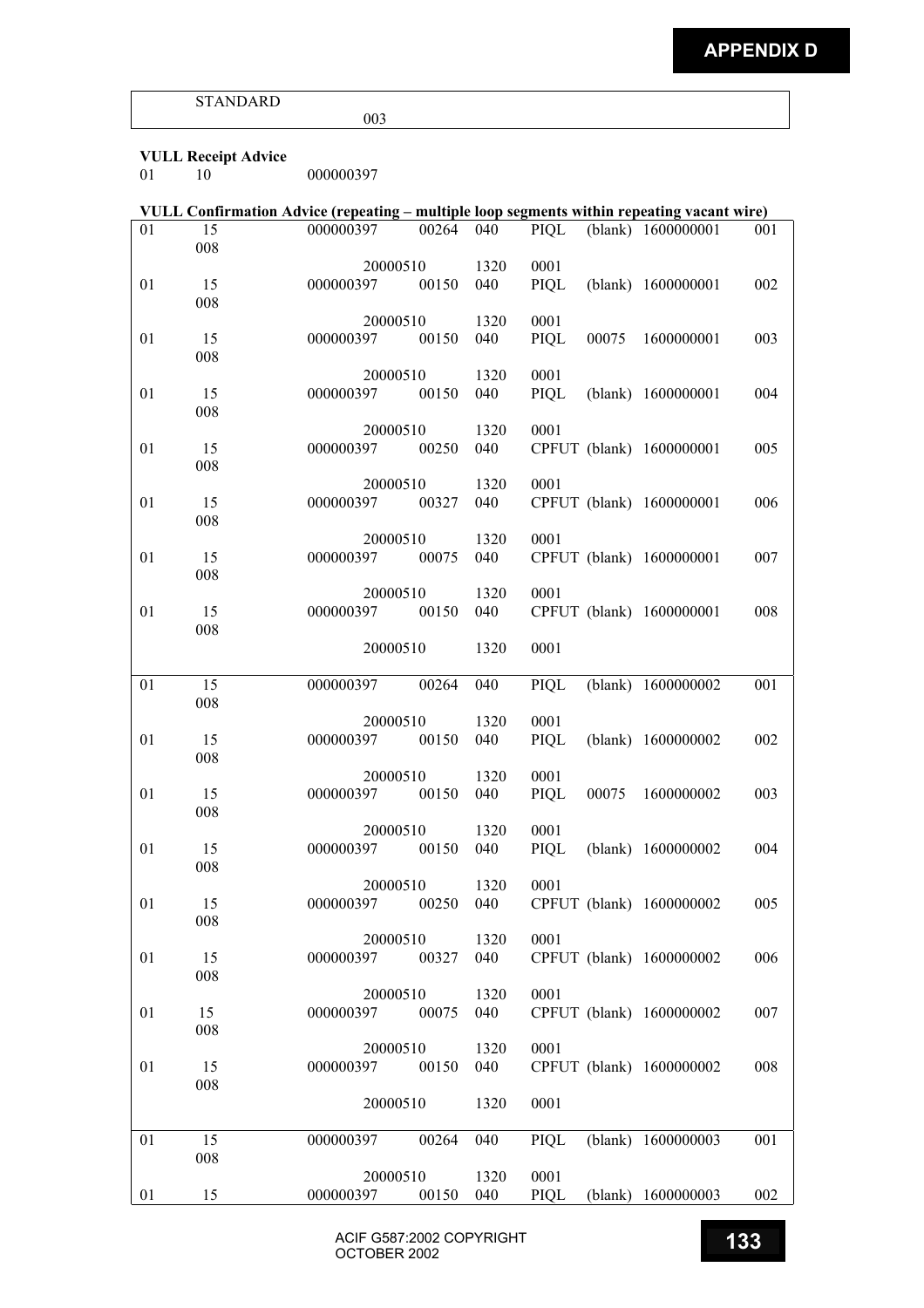## **INDUSTRY GUIDELINE**

|    | 008 |           |       |      |                          |                    |     |
|----|-----|-----------|-------|------|--------------------------|--------------------|-----|
|    |     | 20000510  |       | 1320 | 0001                     |                    |     |
| 01 | 15  | 000000397 | 00150 | 040  | PIQL<br>00075            | 1600000003         | 003 |
|    | 008 |           |       |      |                          |                    |     |
|    |     | 20000510  |       | 1320 | 0001                     |                    |     |
| 01 | 15  | 000000397 | 00150 | 040  | PIQL                     | (blank) 1600000003 | 004 |
|    | 008 |           |       |      |                          |                    |     |
|    |     | 20000510  |       | 1320 | 0001                     |                    |     |
| 01 | 15  | 000000397 | 00250 | 040  | CPFUT (blank) 1600000003 |                    | 005 |
|    | 008 |           |       |      |                          |                    |     |
|    |     | 20000510  |       | 1320 | 0001                     |                    |     |
| 01 | 15  | 000000397 | 00327 | 040  | CPFUT (blank) 1600000003 |                    | 006 |
|    | 008 |           |       |      |                          |                    |     |
|    |     | 20000510  |       | 1320 | 0001                     |                    |     |
| 01 | 15  | 000000397 | 00075 | 040  | CPFUT (blank) 1600000003 |                    | 007 |
|    | 008 |           |       |      |                          |                    |     |
|    |     | 20000510  |       | 1320 | 0001                     |                    |     |
| 01 | 15  | 000000397 | 00150 | 040  | CPFUT (blank) 1600000003 |                    | 008 |
|    | 008 |           |       |      |                          |                    |     |
|    |     | 20000510  |       | 1320 | 0001                     |                    |     |
|    |     |           |       |      |                          |                    |     |

#### **VULL Extension Notification**

| 01 | 21                                     | 000000397                                                                                         |          |      |                 |            |     |  |
|----|----------------------------------------|---------------------------------------------------------------------------------------------------|----------|------|-----------------|------------|-----|--|
| 01 | 22                                     | <b>VULL Extension Confirmation Advice</b><br>000000397                                            |          |      |                 |            |     |  |
| 01 | 22                                     | <b>VULL Extension Rejection Advice</b><br>000000397                                               | 037      |      |                 |            |     |  |
| 01 | <b>VULL Cutover Notification</b><br>30 | 000000397                                                                                         | 20000521 |      | 0800            | 0001       |     |  |
|    | <b>VULL Cutover Receipt</b>            |                                                                                                   |          |      |                 |            |     |  |
| 01 | 35                                     | 000000397                                                                                         |          |      |                 |            |     |  |
|    |                                        | VULL Cutover Confirmation Advice (repeating – one per terminating pair for a communications wire) |          |      |                 |            |     |  |
| 01 | 50<br>003                              | 000000397                                                                                         | 5        | 0001 | T <sub>52</sub> | 1600000001 | 001 |  |
| 01 | 50                                     | 000000397                                                                                         | 5        | 0002 | T52             | 1600000002 | 002 |  |
|    |                                        |                                                                                                   |          |      |                 |            |     |  |

| 01             | 50  | 000000397 | 0002 | じらつ | 1600000002 | 002 |  |
|----------------|-----|-----------|------|-----|------------|-----|--|
|                | 003 |           |      |     |            |     |  |
| 0 <sub>1</sub> | 50  | 000000397 | 0003 | T52 | 1600000003 | 003 |  |
|                | 003 |           |      |     |            |     |  |

#### **VULL Retarget Notification**

| 000000397<br>01 |  | 20000521 | 0800 | 0001 |
|-----------------|--|----------|------|------|
|-----------------|--|----------|------|------|

# **VULL Retarget Receipt**

000000397

## **VULL Retarget Confirmation Advice**

01 70 000000397

## **VULL Retarget Rejection Advice**

01 65 0000000397 037

## **VULL Completion**

01 90 000000397

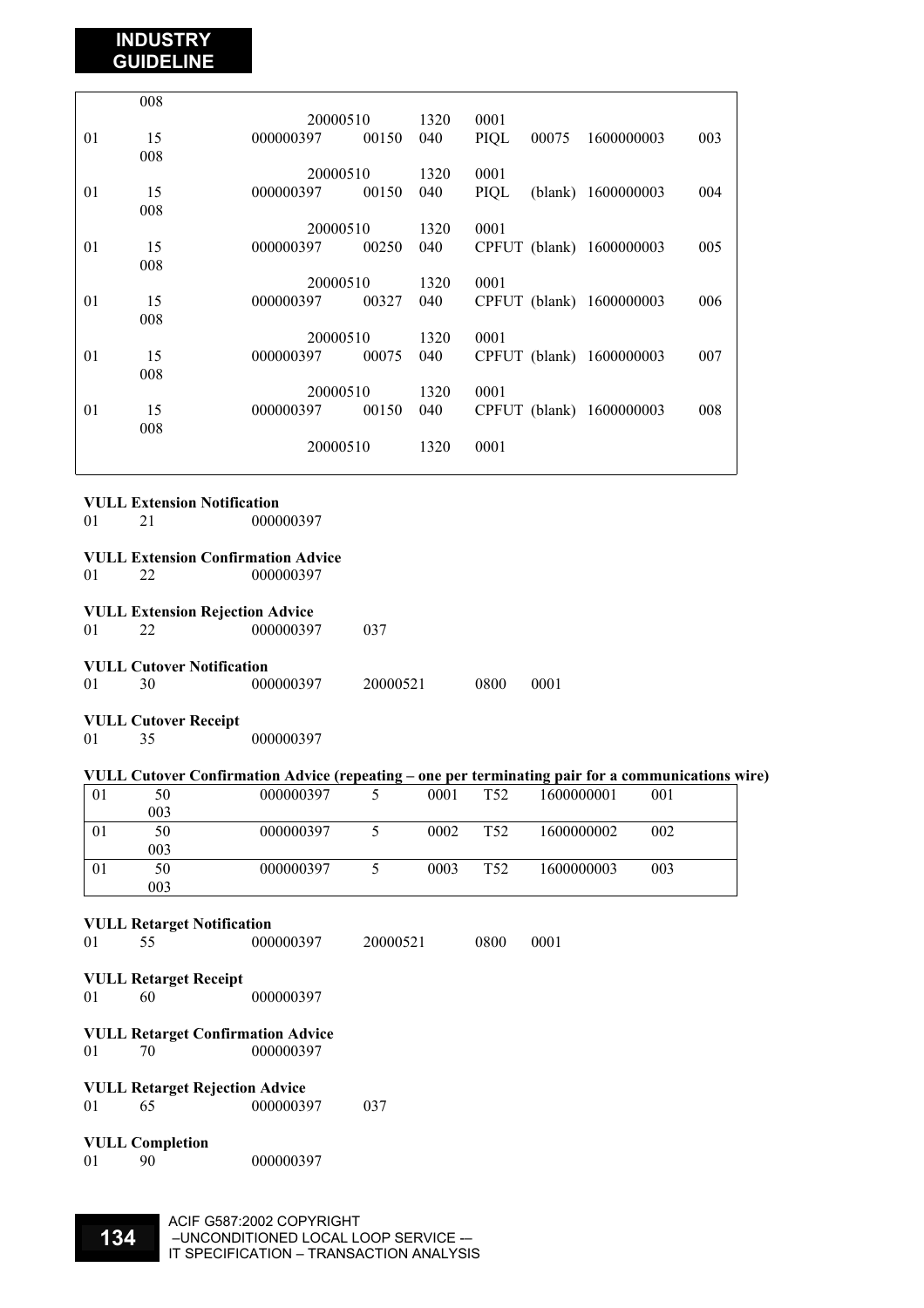## **Acquire Vacant Communications Wire (VULL) – Other**

## **outcomes**

Listed below are examples of potential transactions that could have occurred during the life of a request

| VULL Rejection Advice (repeating – one per loop segment) |    |           |       |      |             |                   |     |     |     |
|----------------------------------------------------------|----|-----------|-------|------|-------------|-------------------|-----|-----|-----|
| 01                                                       | 20 | 000000397 | 00264 | 040  | <b>PIQL</b> | $(blank)$ 058     |     | 001 | 008 |
|                                                          |    | 20000510  |       | 1320 | 0001        |                   |     |     |     |
| 01                                                       | 20 | 000000397 | 00150 | 040  | PIQL        | $(blank)$ 058     |     | 002 | 008 |
|                                                          |    | 20000510  |       | 1320 | 0001        |                   |     |     |     |
| 01                                                       | 20 | 000000397 | 00150 | 040  | <b>PIQL</b> | 00075             | 058 | 003 | 008 |
|                                                          |    | 20000510  |       | 1320 | 0001        |                   |     |     |     |
| 01                                                       | 20 | 000000397 | 00150 | 040  | <b>PIQL</b> | $(blank)$ 058     |     | 004 | 008 |
|                                                          |    | 20000510  |       | 1320 | 0001        |                   |     |     |     |
| 01                                                       | 20 | 000000397 | 00250 | 040  |             | CPFUT (blank) 058 |     | 005 | 008 |
|                                                          |    | 20000510  |       | 1320 | 0001        |                   |     |     |     |
| 01                                                       | 20 | 000000397 | 00327 | 040  |             | CPFUT (blank) 058 |     | 006 | 008 |
|                                                          |    | 20000510  |       | 1320 | 0001        |                   |     |     |     |
| 01                                                       | 20 | 000000397 | 00075 | 040  |             | CPFUT (blank) 058 |     | 007 | 008 |
|                                                          |    | 20000510  |       | 1320 | 0001        |                   |     |     |     |
| 01                                                       | 20 | 000000397 | 00150 | 040  |             | CPFUT (blank) 058 |     | 008 | 008 |
|                                                          |    | 20000510  |       | 1320 | 0001        |                   |     |     |     |

#### **VULL Expiry**

| 01 | 25 | 000000397 |
|----|----|-----------|
|    |    |           |

#### **VULL Cutover Rejection Advice**

01 40 000000397 053

#### **VULL Renegotiated Cutover Advice**

| 01 | 45 | 000000397 | 0001 | T52  | 1600000001 | 001 | 003 |
|----|----|-----------|------|------|------------|-----|-----|
|    |    | 20000523  | 1600 | 0001 |            |     |     |
| 01 | 45 | 000000397 | 0002 | T52  | 1600000002 | 002 | 003 |
|    |    | 20000523  | 1600 | 0001 |            |     |     |
| 01 | 45 | 000000397 | 0003 | T52  | 1600000003 | 003 | 003 |
|    |    | 20000523  | 1600 | 0001 |            |     |     |

#### **VULL Renegotiated Retarget Advice**

|  | 01 |  | 000000397 | 20000523 | 1600 | 0001 |
|--|----|--|-----------|----------|------|------|
|--|----|--|-----------|----------|------|------|

#### **VULL Withdrawal Notification**

01 75 000000397

#### **VULL Withdrawal Confirmation Advice**

01 80 000000397

#### **VULL Withdrawal Rejection Advice**

| 01 | 85 | 000000397 | 032 |
|----|----|-----------|-----|
|----|----|-----------|-----|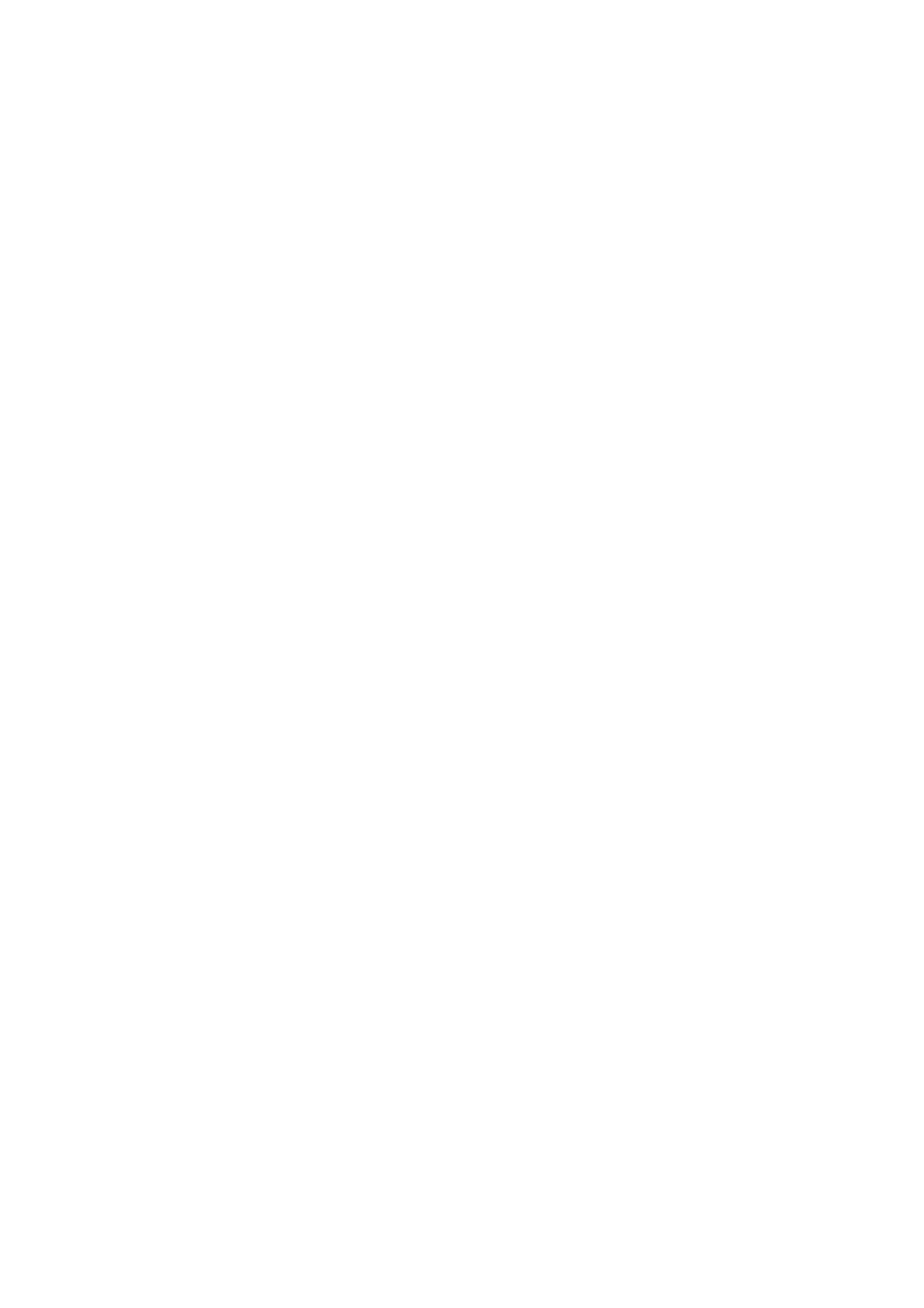**Appendix E Change Control Log**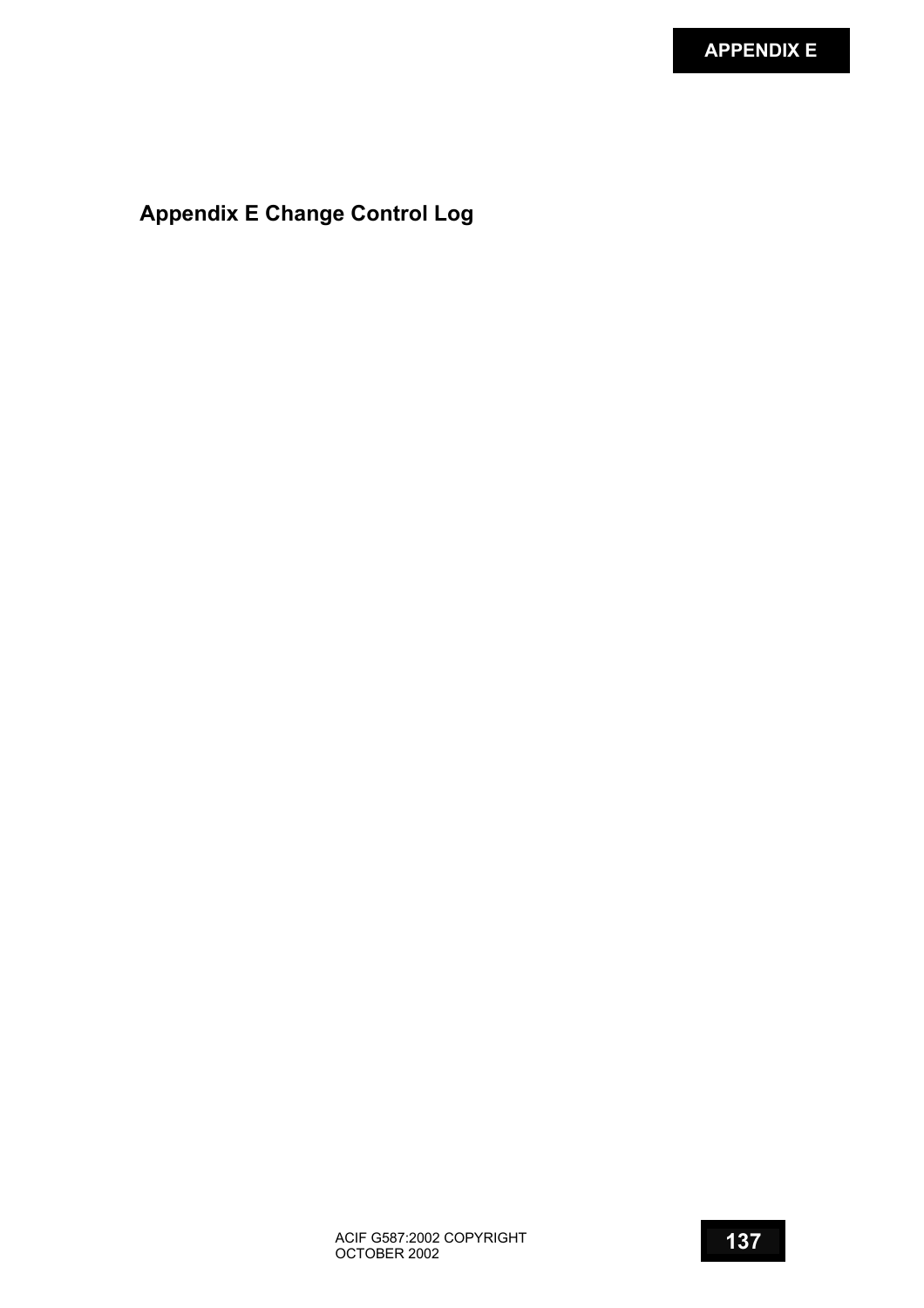| Change<br><b>Request</b> |                                                                | <b>Delivery</b> |                  |
|--------------------------|----------------------------------------------------------------|-----------------|------------------|
| <b>Number</b>            | <b>Change Request Description</b>                              | Release         | <b>Raised by</b> |
| <b>ACU001</b>            | Re-instate the Customer Contact fields                         | Dec 2001        | Telstra          |
| <b>ACU002</b>            | For the Account Number field in the DULL and IULL              | Dec 2001        | Telstra          |
|                          | Notification transactions, change the requirement from         |                 |                  |
|                          | Mandatory to Optional.                                         |                 |                  |
| ACU003                   | Provide additional validation for all HULL transactions        | Dec 2001        | Telstra          |
| ACU004                   | Proposed new optional field for Service Number in VULL,        | Dec 2001        | Telstra          |
|                          | SQVULL.                                                        |                 |                  |
| <b>ACU005</b>            | Change all references to 'SAF Signed Date' to read 'CA Signed  | Dec 2001        | Telstra          |
|                          | Date', and relax data entry timing requirements.               |                 |                  |
| ACU006                   | Changes to Address validation                                  | Dec 2001        | Telstra          |
| ACU007                   | 019 – ESA Details and address mismatch                         | Dec 2001        | Telstra          |
| ACU008                   | Documentation Corrections                                      | Dec 2001        |                  |
| ACU009                   | 050 - Optic Fibre to RIM                                       | Dec 2001        | Telstra          |
| ACU010                   | 024 - Associated Service Validation Failure                    | Dec 2001        | Telstra          |
| ACU011                   | Change all references to GULL to read HULL                     | Dec 2001        | Telstra          |
| ACU012                   | Clarify section 3.12                                           | Dec 2001        | Telstra          |
| ACU013                   | Include 2 new reject codes                                     | Dec 2001        | Telstra          |
| ACU014                   | Add table of Record Types and Transaction Names. Change to     | Dec 2001        | <b>XYZed</b>     |
|                          | documentation only                                             |                 |                  |
| ACU015                   | Reference to business day in section 3.2 (20) to change        | Dec 2001        | Telstra          |
| ACU016                   | For all occurrences of Power Indicator, No Power Present to be | Dec 2001        | <b>XYZed</b>     |
|                          | indicated by "NP" instead of blank.                            |                 |                  |
| ACU017                   | <b>FNN Validation</b>                                          | Dec 2001        | XYZed            |
| ACU018                   | <b>Text Corrections</b>                                        | Dec 2001        | Telstra          |
|                          |                                                                |                 |                  |
|                          |                                                                |                 |                  |
|                          |                                                                |                 |                  |
|                          |                                                                |                 |                  |
|                          |                                                                |                 |                  |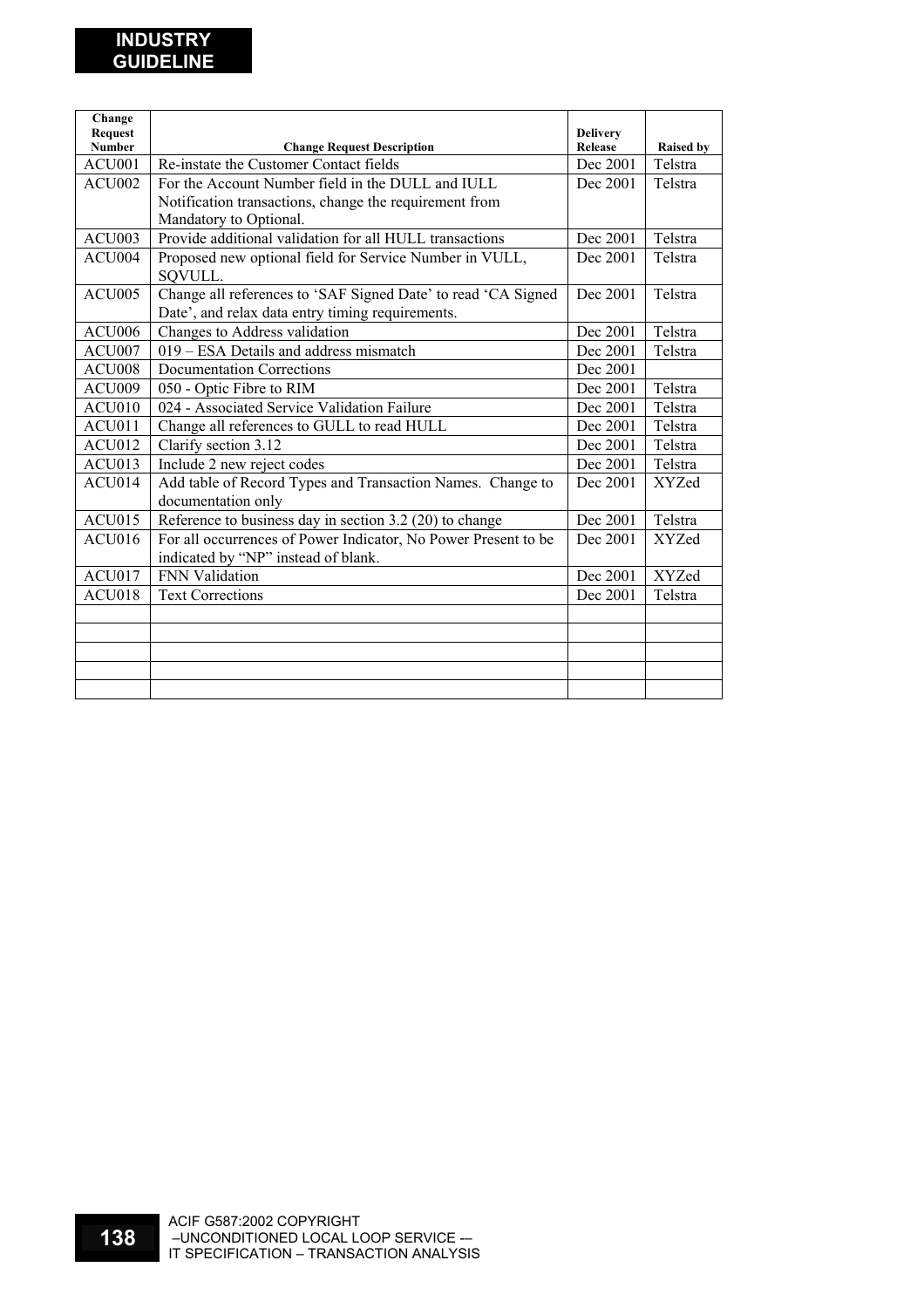**Appendix F Data Dictionary**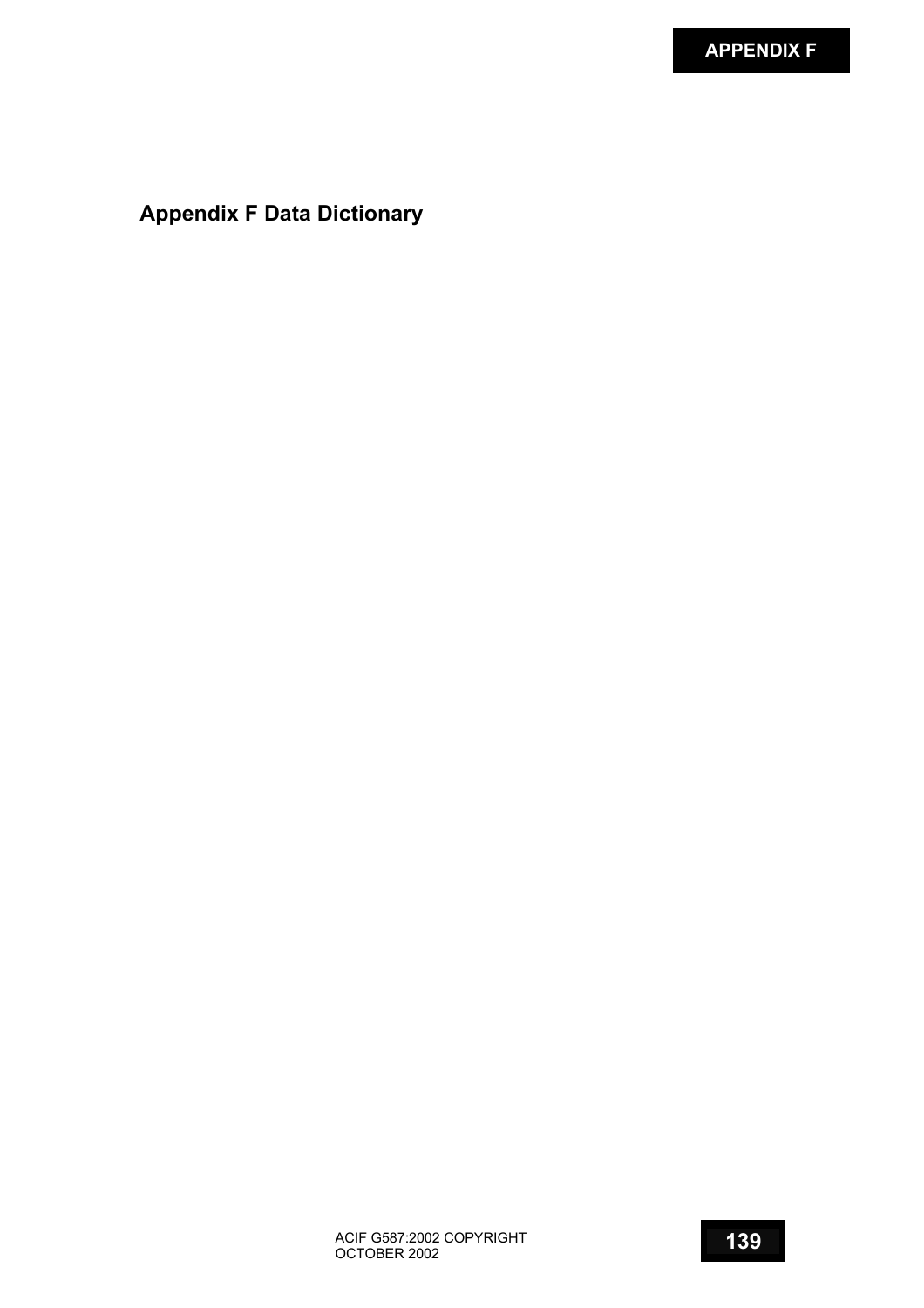#### **Record Type / Name Table (Note: This table consolidates the information present elsewhere in the document. There are no new Record Types in version 8.0)**

| <b>Record Type</b> | <b>Transaction Name</b>                            |  |  |  |
|--------------------|----------------------------------------------------|--|--|--|
| 005                | <b>VULL Notification</b>                           |  |  |  |
| 010                | <b>VULL Receipt Advice</b>                         |  |  |  |
| 011                | Non-Recognisable Advice                            |  |  |  |
| 015                | <b>VULL Confirmation Advice</b>                    |  |  |  |
| 020                | <b>VULL Rejection Advice</b>                       |  |  |  |
| 021                | <b>VULL Extension Notification</b>                 |  |  |  |
| 022                | <b>VULL Extension Confirmation Advice</b>          |  |  |  |
| 023                | <b>VULL Extension Rejection Advice</b>             |  |  |  |
| 025                | <b>VULL Expiry</b>                                 |  |  |  |
| 030                | <b>VULL Cutover Notification</b>                   |  |  |  |
| 035                | <b>VULL Cutover Receipt</b>                        |  |  |  |
| 040                | <b>VULL Cutover Rejection Advice</b>               |  |  |  |
| 045                | <b>VULL Renegotiated Cutover Advice</b>            |  |  |  |
| 046                | <b>VULL Renegotiated Retarget Advice</b>           |  |  |  |
| 050                | <b>VULL Cutover Confirmation Advice</b>            |  |  |  |
| 055                | <b>VULL Retarget Notification</b>                  |  |  |  |
| 060                | <b>VULL Retarget Receipt</b>                       |  |  |  |
| 065                | <b>VULL Retarget Rejection Advice</b>              |  |  |  |
| 070                | <b>VULL Retarget Confirmation Advice</b>           |  |  |  |
| 075                | <b>VULL Withdrawal Notification</b>                |  |  |  |
| 080                | VULL Withdrawal Confirmation                       |  |  |  |
| 085                | <b>VULL Withdrawal Rejection</b>                   |  |  |  |
| 090                |                                                    |  |  |  |
| 095                | <b>VULL</b> Completion<br><b>DULL</b> Notification |  |  |  |
|                    |                                                    |  |  |  |
| 100                | <b>DULL Receipt Advice</b>                         |  |  |  |
| 105                | <b>DULL Confirmation Advice</b>                    |  |  |  |
| 110                | <b>DULL Rejection Advice</b>                       |  |  |  |
| 111                | <b>DULL Extension Notification</b>                 |  |  |  |
| 112                | <b>DULL Extension Confirmation Advice</b>          |  |  |  |
| 113                | <b>DULL Extension Rejection Advice</b>             |  |  |  |
| 115                | <b>DULL</b> Expiry                                 |  |  |  |
| 120                | <b>DULL Cutover Notification</b>                   |  |  |  |
| 125                | <b>DULL</b> Cutover Receipt                        |  |  |  |
| 130                | <b>DULL Cutover Rejection Advice</b>               |  |  |  |
| 135                | <b>DULL Renegotiated Cutover Advice</b>            |  |  |  |
| 136                | <b>DULL Renegotiated Retarget Advice</b>           |  |  |  |
| 140                | <b>DULL Cutover Confirmation Advice</b>            |  |  |  |
| 145                | <b>DULL Retarget Notification</b>                  |  |  |  |
| 150                | <b>DULL Retarget Receipt</b>                       |  |  |  |
| 155                | <b>DULL Retarget Rejection Advice</b>              |  |  |  |
| 160                | <b>DULL Retarget Confirmation Advice</b>           |  |  |  |
| 165                | <b>DULL Withdrawal Notification</b>                |  |  |  |
| 170                | <b>DULL Withdrawal Confirmation</b>                |  |  |  |
| 175                | <b>DULL Withdrawal Rejection</b>                   |  |  |  |
| 180                | <b>DULL</b> Completion                             |  |  |  |
| 181                | <b>DULL</b> Lose Notification                      |  |  |  |
| 182                | DULL Call Diversion expiry advice                  |  |  |  |
| 190                | <b>QULLA</b> Notification                          |  |  |  |
| 195                | <b>QULLA Receipt Advice</b>                        |  |  |  |
| 200                | <b>QULLA Confirmation Advice</b>                   |  |  |  |
| 205                | <b>QULLA Rejection Advice</b>                      |  |  |  |
| 210                | <b>QSULL Notification</b>                          |  |  |  |
| 215                | <b>QSULL Receipt Advice</b>                        |  |  |  |
|                    | ACIF G587:2002 COPYRIGHT                           |  |  |  |
|                    |                                                    |  |  |  |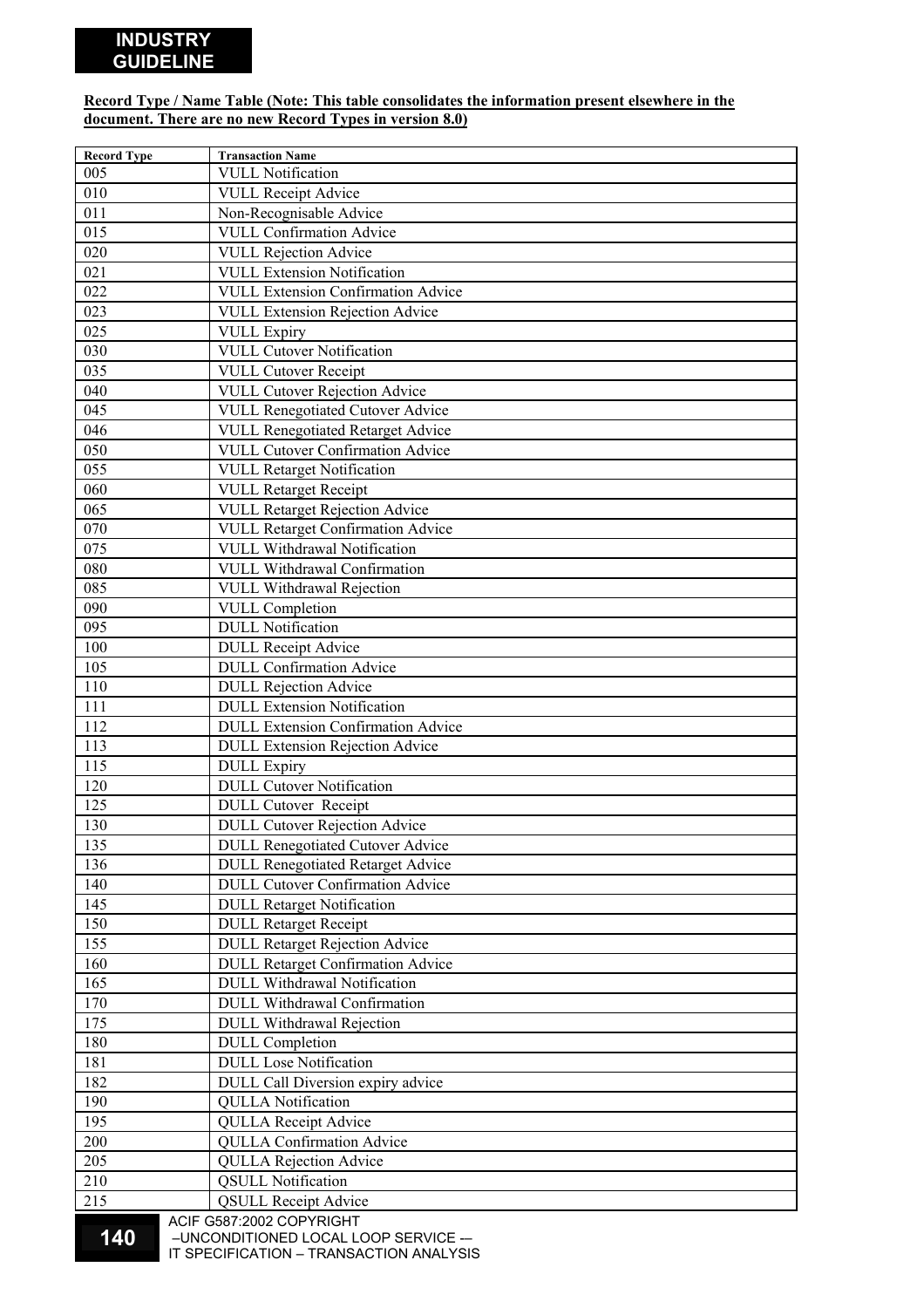| Record Type | <b>Transaction Name</b>                                 |
|-------------|---------------------------------------------------------|
| 220         | <b>QSULL Confirmation Advice</b>                        |
| 225         | <b>QSULL Rejection Advice</b>                           |
| 290         | <b>IULL Notification</b>                                |
| 295         | <b>IULL Receipt Advice</b>                              |
| 300         | <b>IULL Confirmation Advice</b>                         |
| 305         | <b>IULL Rejection Advice</b>                            |
| 306         | <b>IULL Extension Notification</b>                      |
| 307         | <b>IULL Extension Confirmation Advice</b>               |
| 308         | <b>IULL Extension Rejection Advice</b>                  |
| 310         | <b>IULL Expiry</b>                                      |
| 315         | <b>IULL Cutover Notification</b>                        |
| 320         | <b>IULL Cutover Receipt</b>                             |
| 325         | <b>IULL Cutover Rejection Advice</b>                    |
| 330         | <b>IULL Renegotiated Cutover Advice</b>                 |
| 335         | <b>IULL Cutover Confirmation Advice</b>                 |
| 340         | <b>IULL Retarget Notification</b>                       |
| 345         | <b>IULL Retarget Receipt</b>                            |
| 346         | <b>IULL Renegotiated Retarget Advice</b>                |
| 350         | <b>IULL Retarget Rejection Advice</b>                   |
| 355         | <b>IULL Retarget Confirmation Advice</b>                |
| 360         | <b>IULL Withdrawal Notification</b>                     |
| 365         | <b>IULL Withdrawal Confirmation</b>                     |
| 370         | <b>IULL Withdrawal Rejection</b>                        |
| 375<br>376  | <b>IULL Completion</b><br><b>IULL Lose Notification</b> |
| 395         | <b>TULL Notification</b>                                |
| 400         | <b>TULL Receipt Advice</b>                              |
| 405         | <b>TULL Confirmation Advice</b>                         |
| 410         | <b>TULL Rejection Advice</b>                            |
| 411         | <b>TULL Extension Notification</b>                      |
| 412         | <b>TULL Extension Confirmation Advice</b>               |
| 413         | <b>TULL Extension Rejection Advice</b>                  |
| 415         | <b>TULL Expiry</b>                                      |
| 420         | <b>TULL Cutover Notification</b>                        |
| 425         | <b>TULL Cutover Receipt</b>                             |
| 430         | <b>TULL Cutover Rejection Advice</b>                    |
| 435         | <b>TULL Renegotiated Cutover Advice</b>                 |
| 440         | <b>TULL Cutover Confirmation Advice</b>                 |
| 445         | TULL Retarget Notification                              |
| 450         | <b>TULL Retarget Receipt</b>                            |
| 451         | <b>TULL Renegotiated Retarget Advice</b>                |
| 455         | <b>TULL Retarget Rejection Advice</b>                   |
| 460         | <b>TULL Retarget Confirmation Advice</b>                |
| 465         | <b>TULL</b> Withdrawal Notification                     |
| 470         | TULL Withdrawal Confirmation                            |
| 475         | TULL Withdrawal Rejection                               |
| 480         | TULL Completion                                         |
| 481         | <b>TULL Lose Notification</b>                           |
| 735         | <b>GULL Notification</b>                                |
| 740         | <b>HULL Receipt Advice</b>                              |
| 745         | <b>HULL Confirmation Advice</b>                         |
| 750         | <b>HULL Rejection Advice</b>                            |
| 751         | <b>HULL Completion</b>                                  |
| 752         | <b>HULL Lose Notification</b>                           |
| 753         | HULL Withdrawal Notification                            |
| 754         | <b>HULL</b> Withdrawal Confirmation Advice              |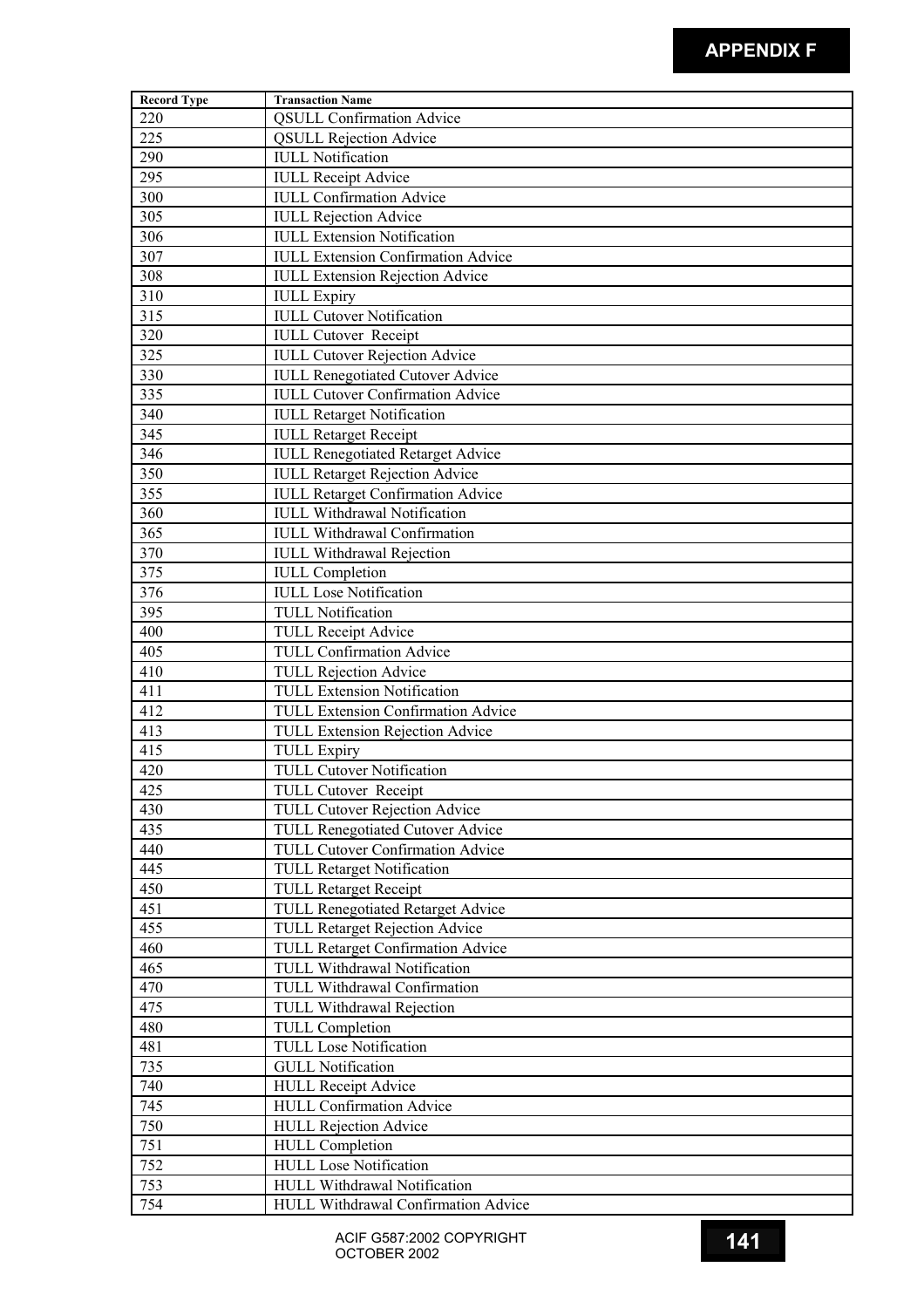| <b>Record Type</b> | <b>Transaction Name</b>                 |
|--------------------|-----------------------------------------|
| 755                | <b>HULL Withdrawal Rejection Advice</b> |
| 760                | <b>CULL Notification</b>                |
| 765                | <b>CULL Receipt</b>                     |
| 770                | <b>CULL Confirmation Advice</b>         |
| 775                | <b>CULL Rejection Advice</b>            |
| 780                | <b>CULL</b> completion Advice           |
| 785                | <b>CDULL Notification</b>               |
| 790                | <b>CDULL Receipt</b>                    |
| 795                | <b>CDULL Confirmation Advice</b>        |
| 800                | <b>CDULL Rejection Advice</b>           |
| 801                | <b>CDULL Completion Advice</b>          |
| 810                | <b>SQVULL Notification</b>              |
| 815                | <b>SQVULL Receipt Advice</b>            |
| 820                | <b>SQVULL Rejection Advice</b>          |
| 825                | <b>SQVULL Confirmation Advice</b>       |
| 830                | <b>SQIULL Notification</b>              |
| 835                | <b>SQIULL Receipt</b>                   |
| 840                | <b>SQIULL Rejection Advice</b>          |
| 845                | <b>SQIULL Confirmation Advice</b>       |
| 850                | <b>SQCULL Notification</b>              |
| 860                | <b>SQCULL Receipt</b>                   |
| 865                | <b>SQCULL Rejection Advice</b>          |
| 870                | <b>SQCULL Confirmation Advice</b>       |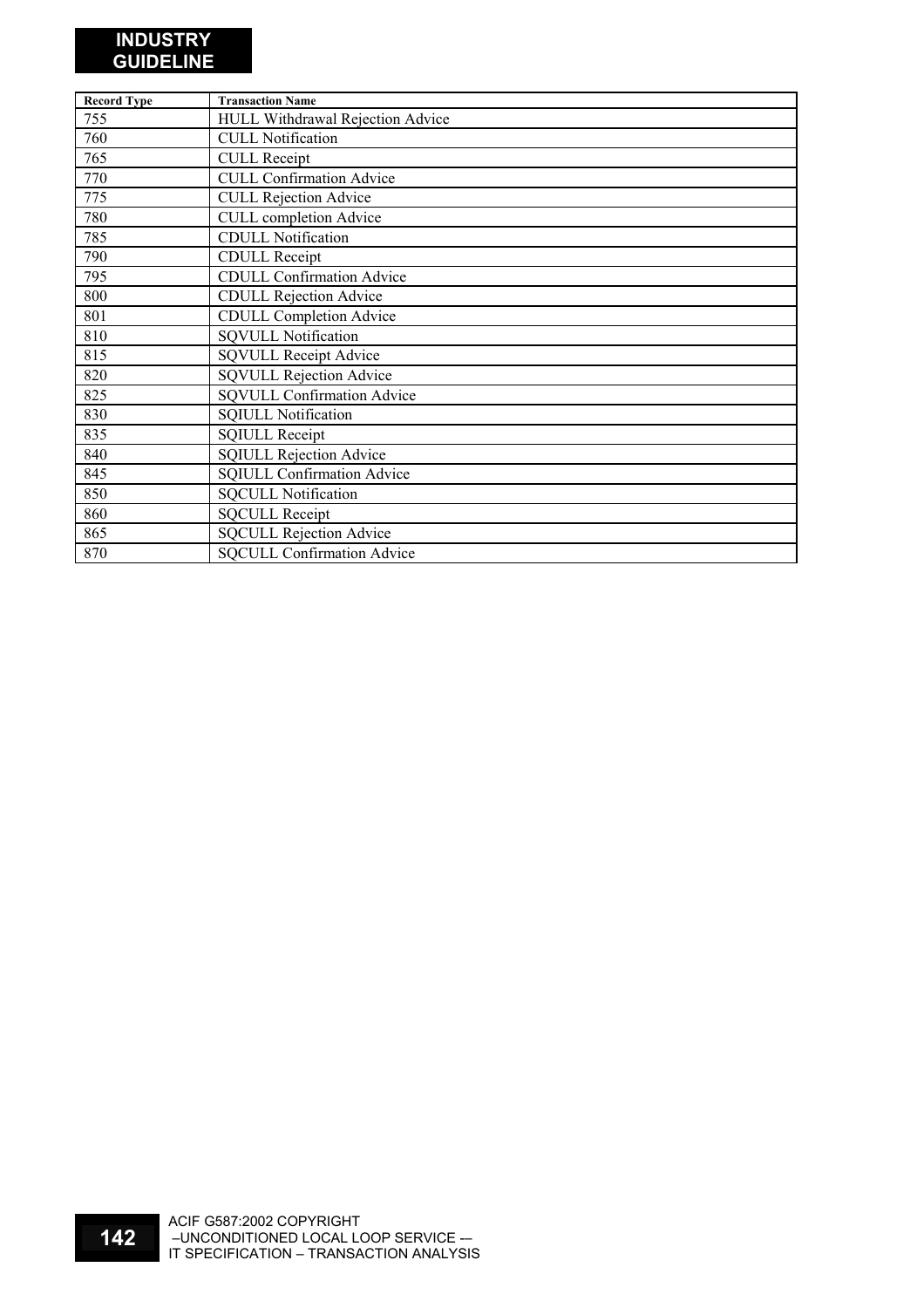**Appendix G Record Type / Name Table**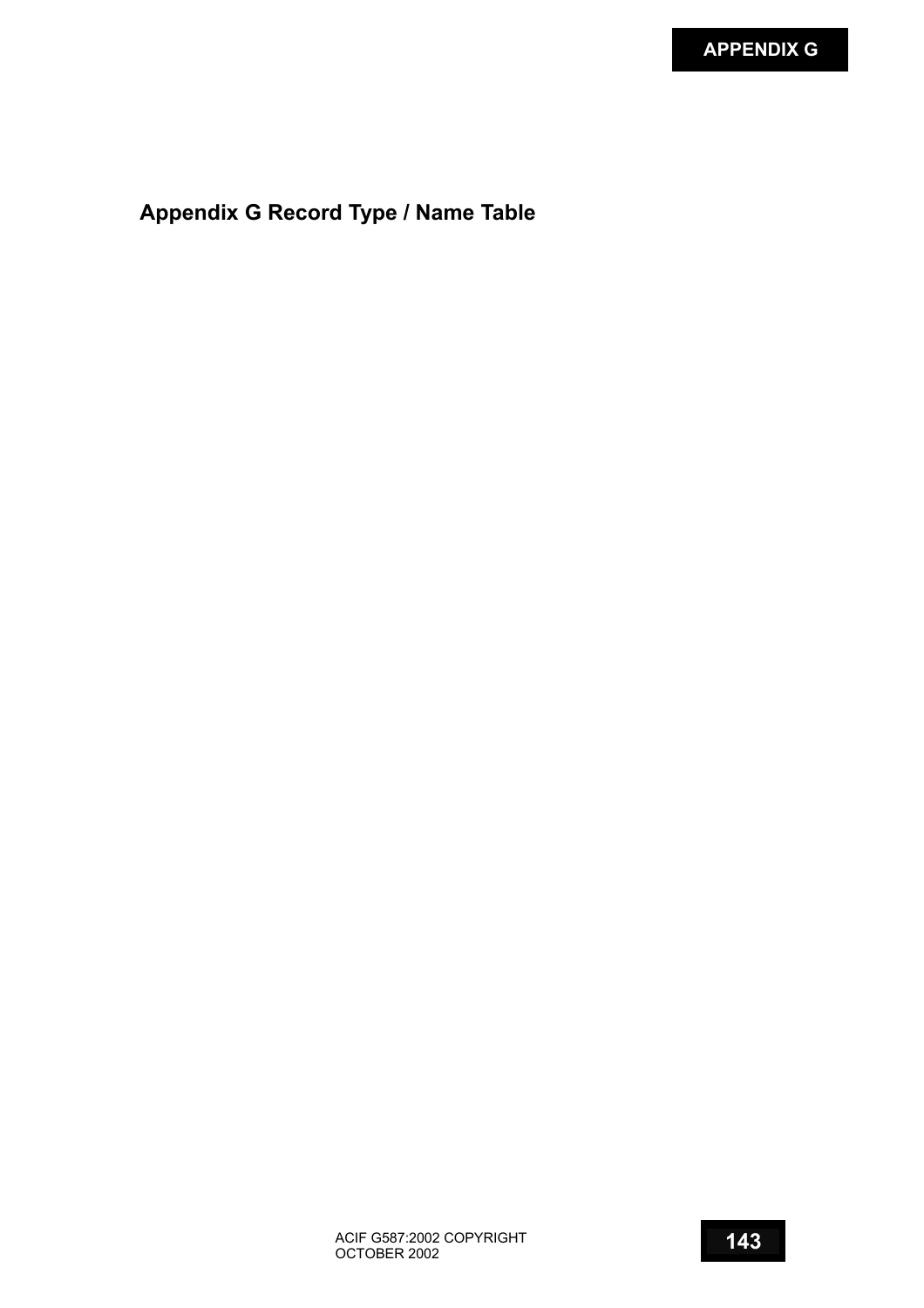| <b>Attribute Name</b>                             | Length          | <b>Description/Comment</b>                                                                                                                                                                                           |
|---------------------------------------------------|-----------------|----------------------------------------------------------------------------------------------------------------------------------------------------------------------------------------------------------------------|
| <b>Access Provider ESA</b><br>Code                | CHAR(6)         | Exchange Service Area code, as provided by the Access<br>Provider to the Access Seeker.                                                                                                                              |
| <b>Access Seeker Contact</b><br>Fax No            | NUM(10)         | The Full Fax Number of the Access Seeker contact point for<br>handling any related ULL issues on behalf of the Access<br>Seeker eg 0393109876                                                                        |
| <b>Access Seeker Contact</b><br><b>First Name</b> | <b>CHAR(20)</b> | The First Name of the Access Seeker contact point for<br>handling any related ULL issues on behalf of the Access<br>Seeker in Upper & Lower case.                                                                    |
| <b>Access Seeker Contact</b><br>Last Name         | CHAR(30)        | The Last Name of the Access Seeker contact point for<br>handling any related ULL issues on behalf of the Access<br>Seeker in Upper & Lower case.                                                                     |
| <b>Access Seeker Contact</b><br>Mobile No         | NUM(10)         | The Mobile Number of the Access Seeker contact point for<br>handling any related ULL issues on behalf of the Access<br>Seeker eg 0418799354                                                                          |
| <b>Access Seeker Contact</b><br>Phone No          | NUM(10)         | The Phone Number of the Access Seeker contact point for<br>handling any related ULL issues on behalf of the Access<br>Seeker eg 0393108789                                                                           |
| <b>Account Number</b>                             | <b>CHAR(25)</b> | The account number for which the losing carrier uses for<br>the aggregation of services for a customer for the purposes<br>of billing the customer. Note: Account number can be<br>different within a batch request. |
| Assurance Category                                | CHAR(8)         | Code defining the level of fault repair type and response for<br>the ULL service.                                                                                                                                    |
| <b>Billing Profile</b>                            | CHAR(3)         | Alternative charge identification for call diversion.                                                                                                                                                                |
| CA Signed date                                    | CHAR(8)         | The Date the Customer, or their Agent, signed the Porting<br>Authority Form. Format YYYYMMDD                                                                                                                         |
| <b>Call Diversion Service</b><br>Number           | <b>CHAR(10)</b> | The service number to which calls are to be diverted once<br>an in-use pair has been converted to a ULLS.                                                                                                            |
| <b>Creation Date</b>                              | CHAR(8)         | Used in the Header to identify the file date. Format<br>YYYYMMDD                                                                                                                                                     |
| Creator                                           | CHAR(3)         | Used in the Header to identify the C/CSP that created the<br>file. The current valid values are: Optus - OPT Telstra -<br>TEL AAPT - APT Hutchison - HUT Primus - PRM                                                |
| <b>Customer Address</b><br>Information            |                 | CHAR(18) See Appendix B - Address Definition Guidelines for the<br>complete definition.                                                                                                                              |
| <b>Customer Locality</b><br>Abbrev                | CHAR(16)        | See Appendix B - Address Definition Guidelines for the<br>complete definition.                                                                                                                                       |
| <b>Customer Postcode</b>                          | CHAR(6)         | See Appendix B - Address Definition Guidelines for the<br>complete definition.                                                                                                                                       |
| <b>Customer Street Name</b>                       | CHAR(24)        | See Appendix B - Address Definition Guidelines for the<br>complete definition.                                                                                                                                       |
| <b>Customer Street</b><br>Number                  | CHAR(5)         | See Appendix B - Address Definition Guidelines for the<br>complete definition.                                                                                                                                       |
| <b>Customer Street</b><br>Number Suffix           | CHAR(3)         | See Appendix B - Address Definition Guidelines for the<br>complete definition.                                                                                                                                       |
| <b>Customer Street Suffix</b>                     | CHAR(6)         | See Appendix B - Address Definition Guidelines for the<br>complete definition.                                                                                                                                       |
| <b>Customer Street Type</b>                       | CHAR(8)         | See Appendix B - Address Definition Guidelines for the<br>complete definition.                                                                                                                                       |
| <b>Customer Sub Address</b><br><b>Number</b>      | CHAR(4)         | See Appendix B - Address Definition Guidelines for the<br>complete definition.                                                                                                                                       |

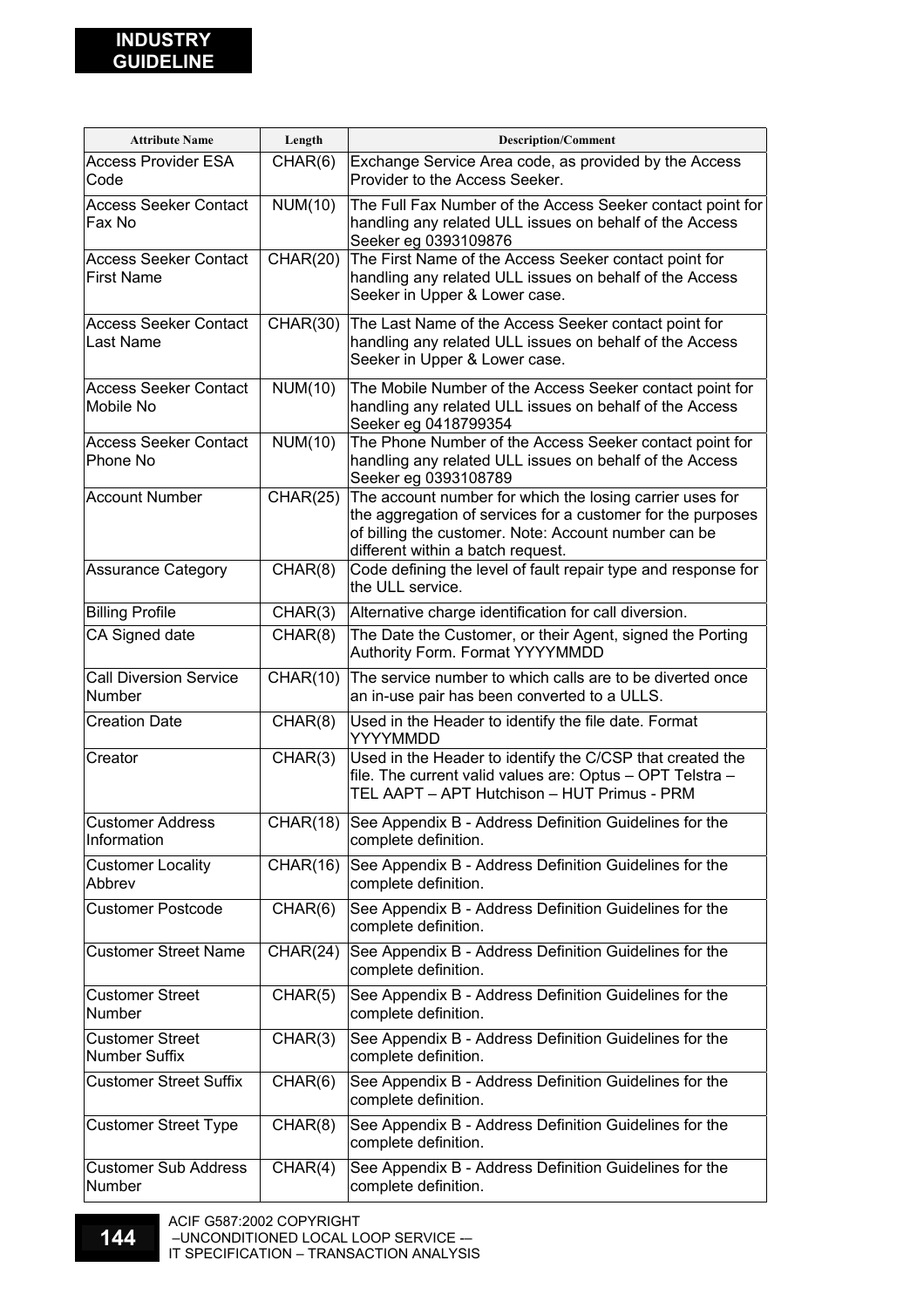| <b>Attribute Name</b>                          | Length          | <b>Description/Comment</b>                                                                                                                                                                                                                                                   |
|------------------------------------------------|-----------------|------------------------------------------------------------------------------------------------------------------------------------------------------------------------------------------------------------------------------------------------------------------------------|
| <b>Customer Sub Address</b>                    | CHAR(6)         | See Appendix B - Address Definition Guidelines for the                                                                                                                                                                                                                       |
| <b>Type</b>                                    |                 | complete definition.                                                                                                                                                                                                                                                         |
| <b>Cutover Date</b>                            | CHAR(8)         | The actual date from which the ULLS is to be cutover to the<br>Access Seeker. ie YYYYMMDD                                                                                                                                                                                    |
| <b>Cutover Time</b>                            | CHAR(4)         | Identifies the start of the agreed local time slot eg 8.00 am<br>and 1.00pm from which the cutover of the ULLS is to occur.<br>This is in 24 hr format eg 1.00pm is 1300 hrs.                                                                                                |
| Deployment Class                               | CHAR(3)         | Represents the type of product the Access Seeker intends<br>to use on the ULL.                                                                                                                                                                                               |
| Detail Record Count                            | NUM(7)          | Used in the File Trailer, to identify the number of<br>transactions in the file.                                                                                                                                                                                             |
| Disconnect Date                                | CHAR(8)         | The actual date from which the ULLS is to be cancelled.<br>Format YYYYMMDD                                                                                                                                                                                                   |
| <b>File Sequence Number</b>                    | NUM(4)          | Used in the Header to uniquely identify the occurrence of a<br>File transmission. This is also used to ensure the daily files<br>are processed in the correct order. Valid values, 4 digits<br>commencing at an agreed number eg 0001. The file<br>sequence number will rest |
| File Type                                      | CHAR(1)         | Used in the Header to identify the type. The current valid<br>values are: D - Daily file between C/CSPs H - Cat A Hot<br>Batch file between C/CSPs C - Daily file sent by C/CSPs to<br>Connect C/CSPs                                                                        |
| <b>Gaining Access Provider</b>                 | CHAR(3)         | Identifies the Access Provider receiving a handed-back<br>ULL.                                                                                                                                                                                                               |
| <b>Gaining Access Seeker</b>                   | CHAR(3)         | Identifies the Access Seeker receiving a transferred ULL.                                                                                                                                                                                                                    |
| Handback Type                                  | CHAR(2)         | Specifies whether a Handback for a ULL service is notified<br>as happening immediately, or is pending future<br>confirmation.                                                                                                                                                |
| Invalid transaction<br>details                 |                 | CHAR(345) Complete copy of an unrecognisable transaction.                                                                                                                                                                                                                    |
| Live Service FNN at<br><b>Customer Address</b> | NUM(10)         | Defines a Live service FNN at the Access Seeker's<br>customer address. This can be used to provide correct<br>address information, especially for Service Qualification.                                                                                                     |
| Loop Trace Gauge                               | Dec(1,2)        | The gauge in millimetres of the cable e.g. 0.32                                                                                                                                                                                                                              |
| Loop Trace Length                              | CHAR(5)         | The length in metres of the cable e.g. 00005                                                                                                                                                                                                                                 |
| Loop Trace Type                                | <b>CHAR(10)</b> | Type of cable e.g. PUIT, APUIT, PIQL etc.                                                                                                                                                                                                                                    |
| Network Boundary Point<br>Details              |                 | CHAR(100) Free format text that can be used to further define an<br>address for a ULLS.                                                                                                                                                                                      |
| New ULLS Identifier                            | <b>CHAR(10)</b> | The new ULL Identifier assigned to a ULL after transfer to<br>another Access Seeker                                                                                                                                                                                          |
| Number of Services                             | NUM(3)          | A count of the number of services required                                                                                                                                                                                                                                   |
| Old ULLS Identifier                            | <b>CHAR(10)</b> | The ULL Identifier by which a service was known before it<br>was transferred to another Access Seeker                                                                                                                                                                        |
| POI Cable                                      | CHAR(4)         | Identifies the Access Seeker's cable at the Point of<br>Interconnect (POI) to which a ULL will be connected.                                                                                                                                                                 |
| POI ESA Code                                   | CHAR(6)         | Identifies the Exchange Service Area within which the POI<br>resides.                                                                                                                                                                                                        |
| <b>POI MDF</b>                                 | CHAR(6)         | Identifies the Main Distribution Frame (MDF) from which the<br>ULL service will run.                                                                                                                                                                                         |
| <b>POI Pair</b>                                | CHAR(4)         | Identifies the Pair No. in the Access Seeker's POI Cable<br>that will be used for the ULL service.                                                                                                                                                                           |
| Power Indicator                                | CHAR(2)         | Defines the type of electrical power that will be present in<br>the ULLS after cutover.                                                                                                                                                                                      |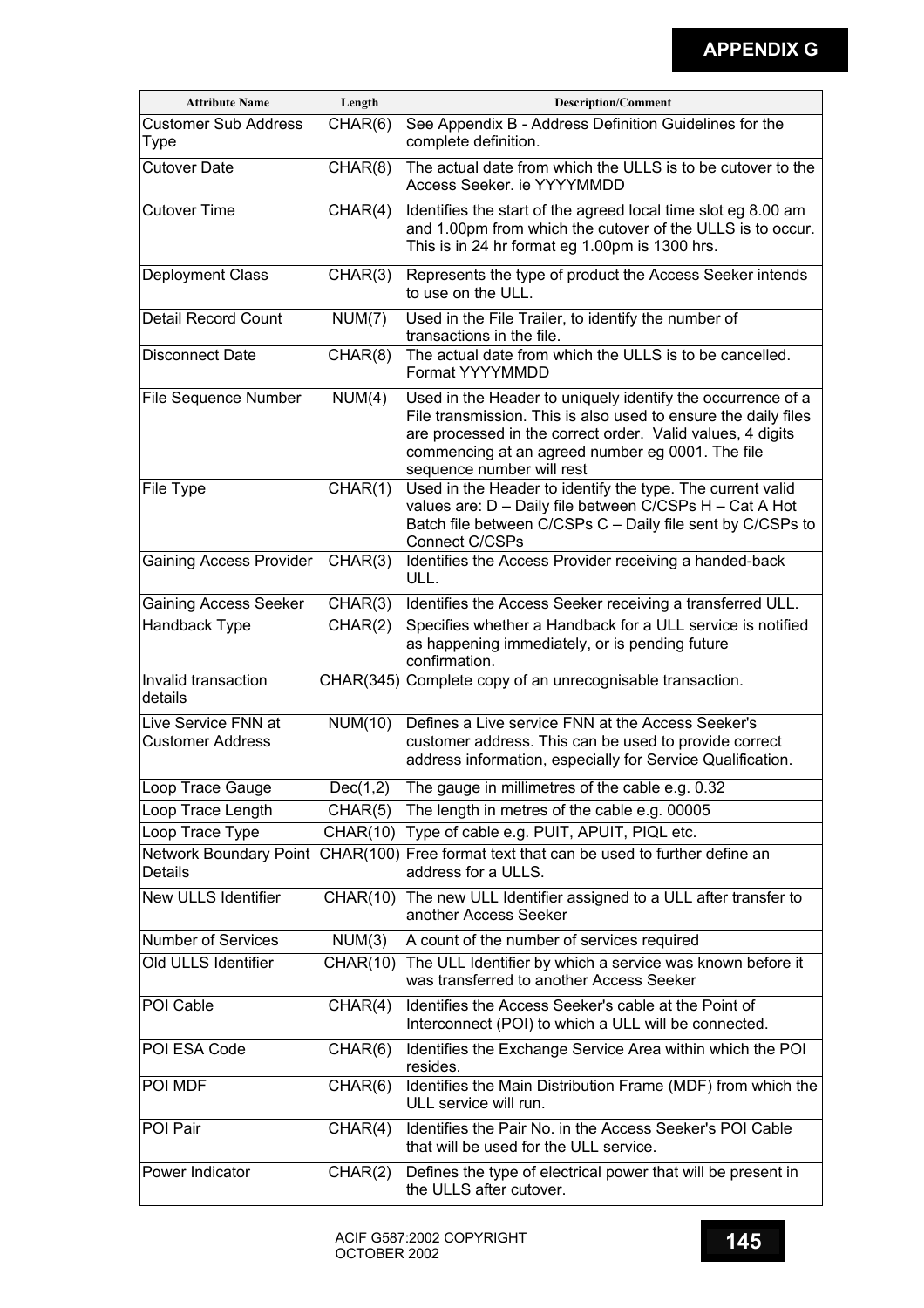| <b>Attribute Name</b>                 | Length          | <b>Description/Comment</b>                                                                                                                                                                                                                                                                                 |
|---------------------------------------|-----------------|------------------------------------------------------------------------------------------------------------------------------------------------------------------------------------------------------------------------------------------------------------------------------------------------------------|
| Receiver                              | CHAR(3)         | Used in the Header to identify the C/CSP the file is intended<br>for. The current valid values are the same as for C/CSP<br>Creator:                                                                                                                                                                       |
| Record Type                           | NUM(3)          | Used to identify the Record Type ('999' used to indicate end<br>of file in the File Trailer)                                                                                                                                                                                                               |
| <b>Record Version</b>                 | NUM(2)          | Used to identify the version of the Record Type.                                                                                                                                                                                                                                                           |
| <b>Reject Code</b>                    | NUM(3)          | Value "000" identifies that the request has been accepted, a<br>numeric value other than "000" means the request has been<br>rejected. The non "000" value is the reject Reject Code.                                                                                                                      |
| Request Id                            | NUM(9)          | A number, assigned by the Access Seeker, that uniquely<br>identifies a ULL transaction.                                                                                                                                                                                                                    |
| <b>Request Sequence</b>               | NUM(3)          | For a ULL Request that can have multiple transaction<br>records, this identifies a specific transaction within a string<br>of similar records for the one Request Id.                                                                                                                                      |
| <b>Response Sequence</b>              | NUM(3)          | For a ULL transaction that can have multiple transaction<br>records, this identifies a specific transaction (ie<br>Confirmation or Rejection) within a string of similar records<br>for the one Request Id.                                                                                                |
| <b>Response Total Number</b>          | NUM(3)          | Identifies the total number of response records in a multiple<br>record response.                                                                                                                                                                                                                          |
| Service Number                        | CHAR(20)        | A Customer Access Number that is declared portable in the<br>Numbering Plan relating to Local Number Portability (eg:<br>0396342223)                                                                                                                                                                       |
| <b>Site Contact First Name</b>        | <b>CHAR(20)</b> | The Customer's First (Given) Name.                                                                                                                                                                                                                                                                         |
| <b>Site Contact Last Name</b>         | <b>CHAR(30)</b> | The Customer's Last (Family) Name.                                                                                                                                                                                                                                                                         |
| Site Contact Mobile No                | <b>CHAR(10)</b> | The Customer's Contact Mobile Number.                                                                                                                                                                                                                                                                      |
| Site Contact Phone No                 | <b>CHAR(10)</b> | The Customer's Contact full Service Number (eg:<br>0296644891)                                                                                                                                                                                                                                             |
| <b>SQ Date</b>                        | CHAR(8)         | The date of the Service Qualification of the circuit.                                                                                                                                                                                                                                                      |
| <b>SQ Time</b>                        | CHAR(4)         | The time of the Service Qualification of the circuit.                                                                                                                                                                                                                                                      |
| Tap leg Length                        | CHAR(5)         | The length in metres of the cable e.g. 00005                                                                                                                                                                                                                                                               |
| <b>Termination Cable</b>              | CHAR(4)         | Identifies the cable from the last cross connect point feeding<br>the end customer<br>a) for mains fed customers it is the mains cable number<br>b) for customers that are fed from a pillar it is the pillar<br>number<br>c) for customers fed from a cabinet (and no pillar) it is the<br>cabinet number |
| <b>Termination Pair</b>               | CHAR(4)         | Identifies the pair in the terminating cable<br>a) for mains fed customers it is the mains cable pair number<br>b) for customers that are fed from a pillar it is the "O" pair<br>number<br>c) for customers fed from a cabinet (and no pillar) it is the<br>"B" pair number                               |
| <b>Termination Terminal</b><br>Box    | <b>CHAR(10)</b> | Identifies the terminal box (if present) at the customer's<br>premise that is used to terminate the Termination Pair.                                                                                                                                                                                      |
| Time Zone                             | NUM(4)          | Time zone specified in GMT difference (eg EST Sydney =<br>0010, non daylight saving for Perth = 0008)                                                                                                                                                                                                      |
| <b>ULL Status</b>                     | CHAR(2)         | Provides the current status of a ULL Service. Values are "A"<br>(Active) or "PG" (Pending Handback).                                                                                                                                                                                                       |
| <b>ULL Utilising Access</b><br>Seeker | CHAR(3)         | Identifies the Access Seeker to whom a ULL is currently<br>supplied.                                                                                                                                                                                                                                       |
| <b>ULLS Identifier</b>                | <b>CHAR(10)</b> | A unique identifier for a ULL service ie Communications<br>Wire eg 6100000001                                                                                                                                                                                                                              |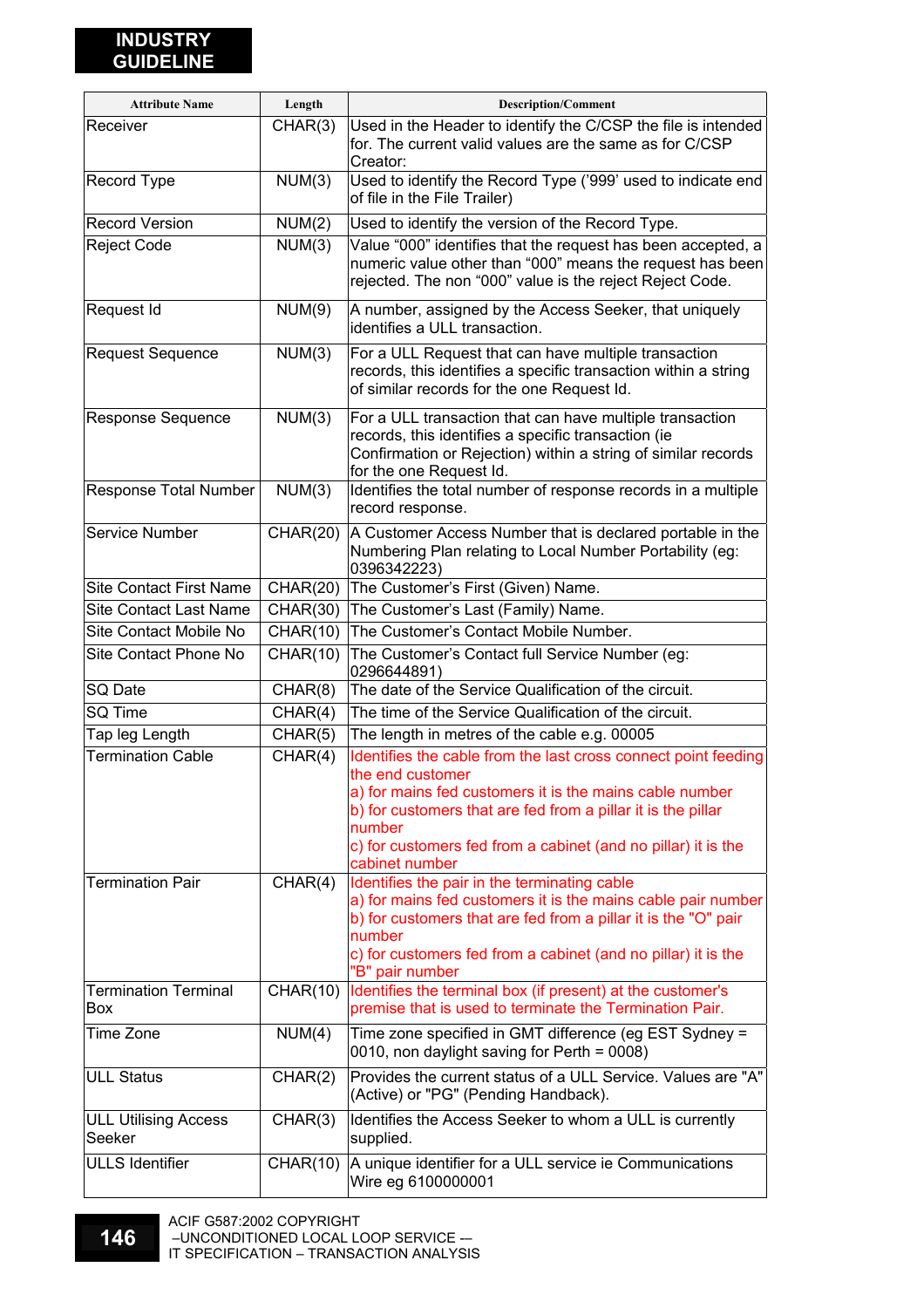ACIF G587:2002 COPYRIGHT OCTOBER 2002 **147**

**APPENDIX G**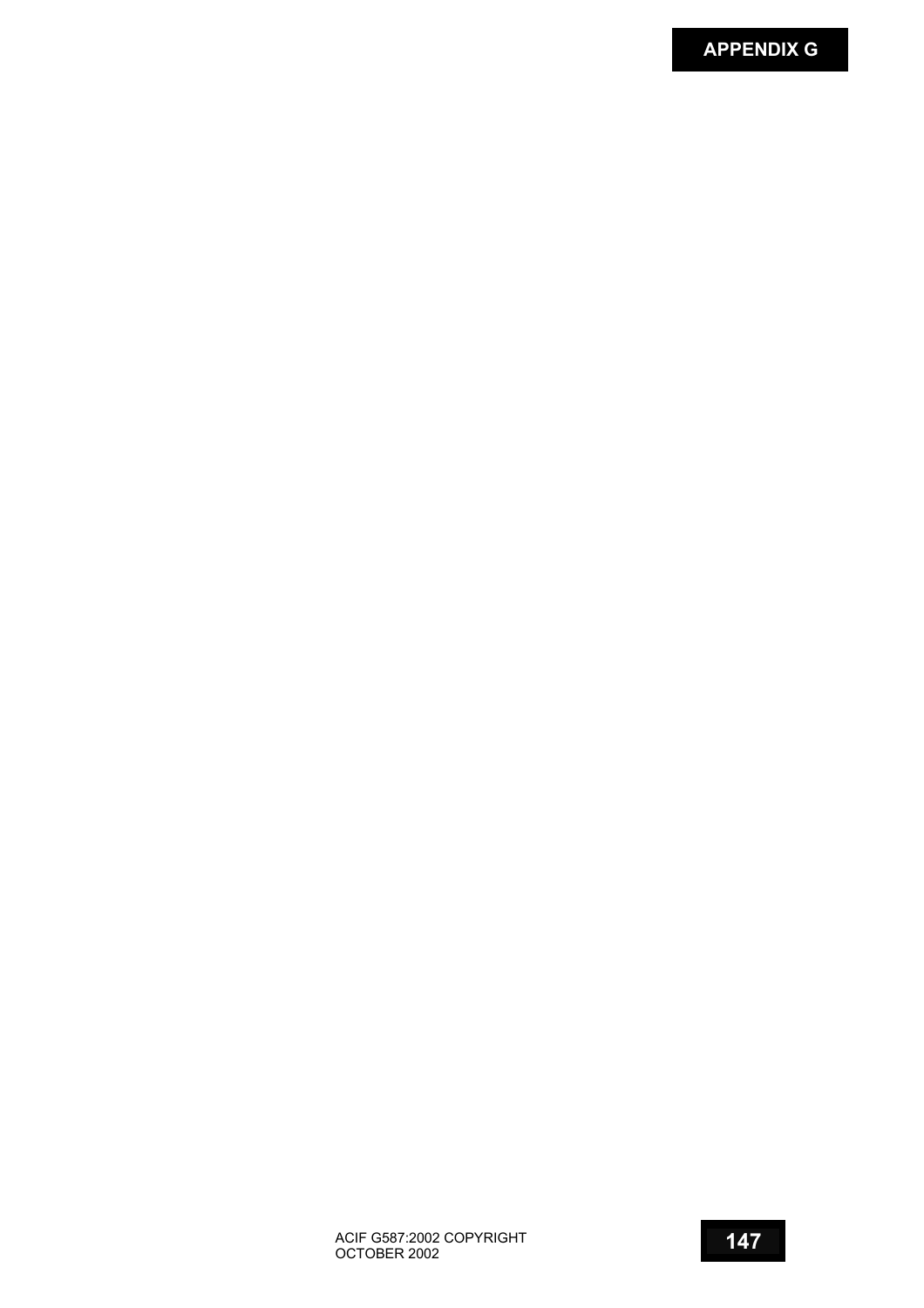# **DOCUMENT CONTROL SHEET**

## **Contact for Enquires and Proposed Changes**

If you have any questions regarding this Document please contact your company representative or the ACIF IT Sub-WC of OCRP/WC15:

## **Version Control**

| Issue No       | <b>Issue Date</b> | Nature of Amendment                                                                                                                                                                                                                                                                                                                                                                                                                                    |
|----------------|-------------------|--------------------------------------------------------------------------------------------------------------------------------------------------------------------------------------------------------------------------------------------------------------------------------------------------------------------------------------------------------------------------------------------------------------------------------------------------------|
| 1              | 12/12/2000        | First version of the ACIF Specification                                                                                                                                                                                                                                                                                                                                                                                                                |
| $\overline{2}$ | 2/3/2000          | Second version due to changes relating to a phase 1 implementation<br>Removal of events to be supported<br>≻<br>Changes to language<br>≻<br>Inclusion of new transactions for events<br>≻<br>$\triangleright$ Creation of event process flows and validations                                                                                                                                                                                          |
| 3              | 27/3/2000         | Third version due to changes relating to a phase 1 implementation<br>Removal of events to be supported for return, and "Aquire &<br>➤<br>Port"<br>Inclusion of events to be supported for service qualification<br>➤<br>quires<br>Changes to language<br>➤<br>Inclusion of new attributes for event transactions<br>➤<br>Creation of event process flows and validations for service<br>≻<br>qualification quires<br>Inclusion of a given section<br>➤ |
| $\overline{4}$ | 06/4/2000         | Four version due to changes relating to the identification and specification<br>of certain key attributes                                                                                                                                                                                                                                                                                                                                              |
| 5              | 13/4/2000         | Changes due in progress reviews<br>Change due to language eg MTP to Communications Wire<br>➤<br>Updating record formats<br>➤<br>Adding transactions<br>➤<br>Adding attributes                                                                                                                                                                                                                                                                          |
| 6              | 13/4/2000         | Changes due in progress reviews<br>Addition of customer service address<br>≻<br>Changes to hot batching<br>≻<br>Addition of a unrecognisable transaction<br>≻∶<br>Addition of a renegotiated cutover transaction for failed valid<br>➤<br>cutover and retarget notifications<br>Updating record formats<br>≻<br>Change Power indicator<br>≻<br>Change NBP attributes for Customer service address for VULL<br>inquiry                                  |
| 7              | 11/5/2000         | Changes due in progress reviews in OCRP forum<br>Addition of two transactions<br>➤<br>ULLs for an address<br>⋗<br>Service numbers for a ULL<br>⋗<br>Pending port status for give back<br>⋗<br>Call diversion expiry advice<br>➤<br>Handback withdrawal advice<br>➤<br>Some extra validations<br>⋗                                                                                                                                                      |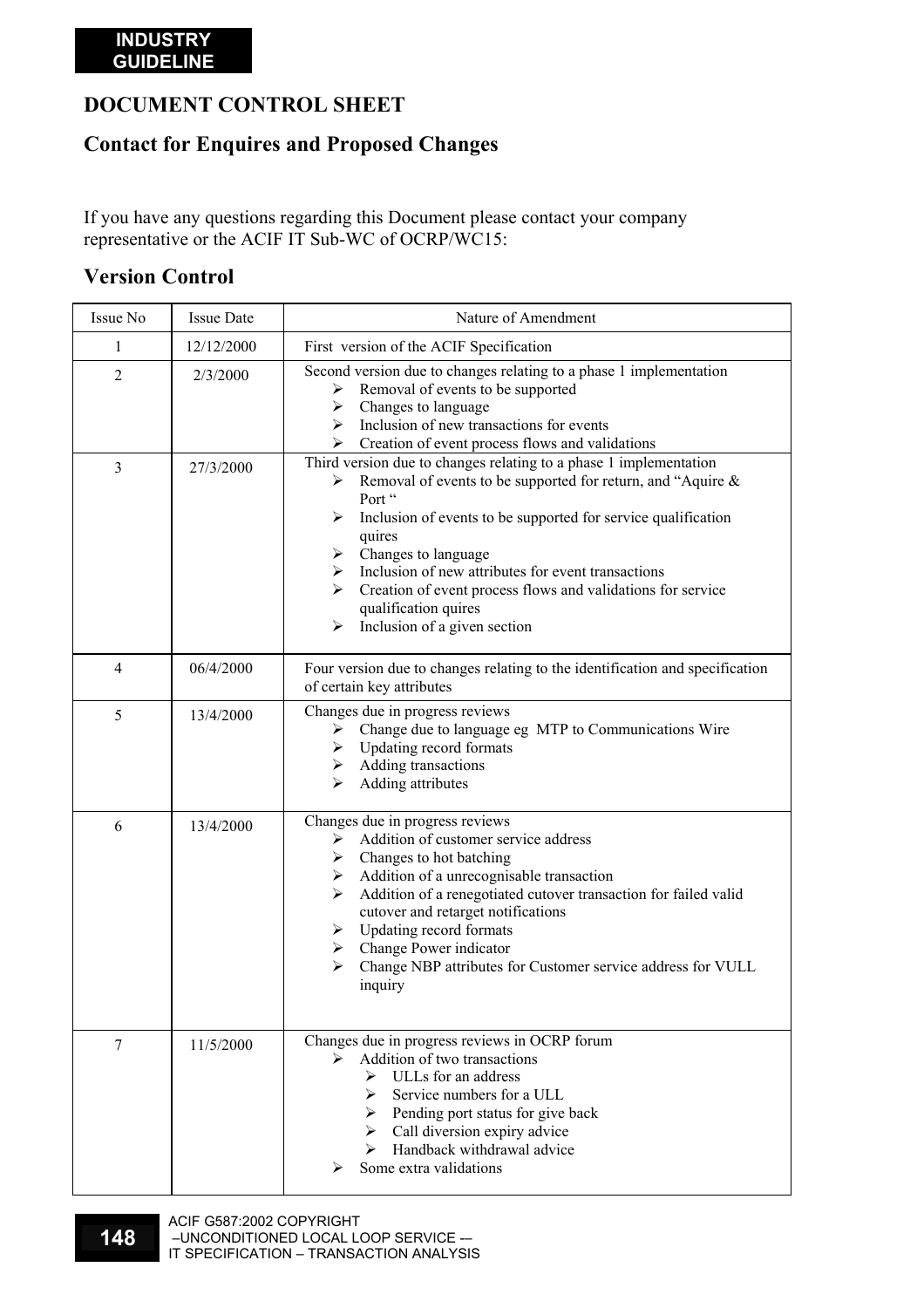| Issue No | <b>Issue Date</b> | Nature of Amendment                                                                                                                                                                                                                                                                                                                                                                                                                                                                                                                                                                                                                                                                                                                                                                                                                                                                                                        |
|----------|-------------------|----------------------------------------------------------------------------------------------------------------------------------------------------------------------------------------------------------------------------------------------------------------------------------------------------------------------------------------------------------------------------------------------------------------------------------------------------------------------------------------------------------------------------------------------------------------------------------------------------------------------------------------------------------------------------------------------------------------------------------------------------------------------------------------------------------------------------------------------------------------------------------------------------------------------------|
| 7.1      | 13/06/2000        | Changes due in progress reviews in OCRP forum<br>Addition of two transactions<br>≻<br>DULL and IULL added service address and validation ie<br>≻<br>service number to address mismatch<br>Addition of ESA code in SQVULL and SQIULL conf/rej<br>➤<br>advices<br>Service number increase to 20 Char<br>➤<br>Sign PA date removed from VULL<br>≻<br>Introduction of a billing profile for a DULL<br>➤                                                                                                                                                                                                                                                                                                                                                                                                                                                                                                                        |
| 7.2      | 29/06/2000        | Minor changes applied for the official August delivery<br>➤                                                                                                                                                                                                                                                                                                                                                                                                                                                                                                                                                                                                                                                                                                                                                                                                                                                                |
| 7.2.1    | 07/07/2000        | Swapped version and record type around for file headers<br>≻<br>and trailer                                                                                                                                                                                                                                                                                                                                                                                                                                                                                                                                                                                                                                                                                                                                                                                                                                                |
| 7.2.2    | 10/07/2000        | Aligned expiry of ULL notification to code ie from 90 to<br>➤<br>30 calender days<br>Clarified example for Time Zone eg hrs and 30 minutes is<br>➤<br>0930<br>Clarified example for record type eg "01" is "001"<br>➤<br>Clarified limits and expiry dates<br>≻<br>Clarified record counts<br>➤<br>Clarification of one business day<br>➤                                                                                                                                                                                                                                                                                                                                                                                                                                                                                                                                                                                  |
| 7.2.3    | 19/07/2000        | Replaced Assurance Category "Premier" with Business<br>≻<br>Change examples of assurance category to upper case<br>$\blacktriangleright$<br>Amended transaction numbers in section 11 to be consistent<br>≻<br>with section 13. Transactions included VULL Retarget<br>Confirmation Advice, VULL Retarget, Rejection Advice,<br>DULL Retarget Confirmation Advice, DULL Retarget<br>Rejection Advice, IULL Retarget Confirmation Advice,<br>IULL Rejection Advice, TULL Retarget Confirmation<br>Advice, TULL Retarget Rejection Advice, SQVULL<br>Confirmation Advice, SQVULL Rejection Advice,<br>SQIULL Confirmation Advice, SQIULL Rejection Advice,<br><b>SQCULL Rejection Advice</b><br>Changed section 11.10 abbreviation from SQIULL to<br>➤<br><b>SQCULL</b><br>Changed examples of address reference fields to UPPER<br>➤<br>case<br>Changed examples of deployment class reference fields to<br>➤<br>lower case |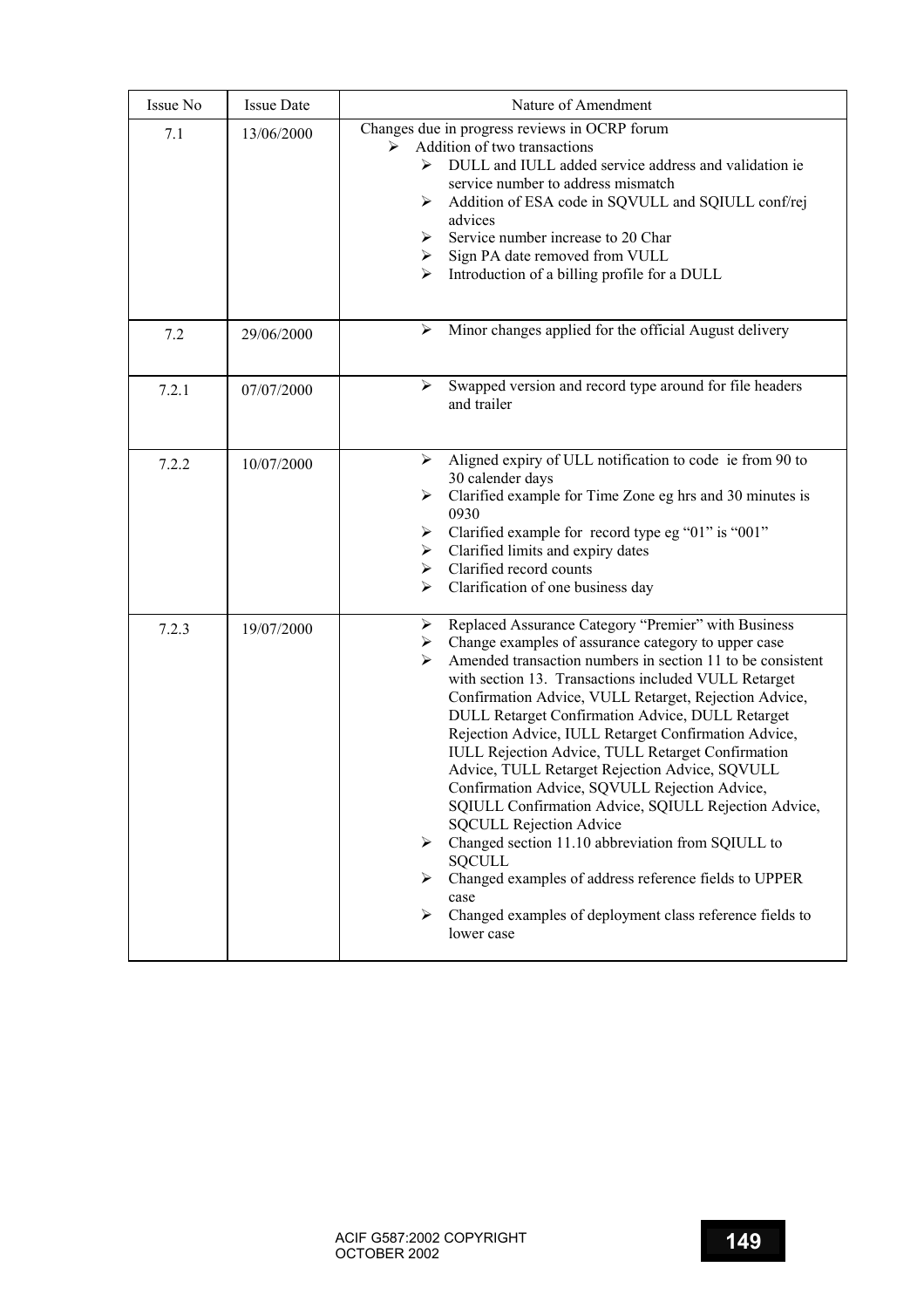| Issue No | <b>Issue Date</b> | Nature of Amendment                                                                                                                                                                                                                                                                                                                                                                                                                                                                                                                                                                                                                                                                                                                                                                                                                                                                                                                                                                                                                                                                                                                                                                                                                                                                                                                                                                                                                                                                                                                                                                                                                                                                                                                                          |
|----------|-------------------|--------------------------------------------------------------------------------------------------------------------------------------------------------------------------------------------------------------------------------------------------------------------------------------------------------------------------------------------------------------------------------------------------------------------------------------------------------------------------------------------------------------------------------------------------------------------------------------------------------------------------------------------------------------------------------------------------------------------------------------------------------------------------------------------------------------------------------------------------------------------------------------------------------------------------------------------------------------------------------------------------------------------------------------------------------------------------------------------------------------------------------------------------------------------------------------------------------------------------------------------------------------------------------------------------------------------------------------------------------------------------------------------------------------------------------------------------------------------------------------------------------------------------------------------------------------------------------------------------------------------------------------------------------------------------------------------------------------------------------------------------------------|
| 8.0      | 13/08/2001        | Reinstate Customer Contact fields in VULL, DULL, IULL,<br>≻<br>and TULL transactions. (ACU001)<br>Change a/c number requirement from mandatory to<br>➤<br>optional in DULL and IULL notification, with new error<br>code 018. (ACU002)<br>Additional validation for HULL (ACU003)<br>➤<br>New (optional) field in VULL and SQULL to identify a<br>≻<br>live service at the requested address (ACU004)<br>Made CA Signed Date an optional field in VULL, IULL,<br>➤<br>DULL and TULL notifications (ACU005)<br>Changed SAF to CA (Customer Authority) (ACU005)<br>➤<br>Improved address validation (ACU006)<br>≻<br>$\triangleright$<br>Improve POI ESA to address error reporting with new error<br>code 019. (ACU007)<br>Clarification of Industry Concepts (ACU008)<br>➤<br>Additional error message (050) for Optic Fibre to RIM<br>≻<br>(ACU009)<br>Additional error message (024) for a non-error reject<br>➤<br>caused by the rejection of an associated service on a multi-<br>service VULL (ACU010)<br>Replaced GULL transactions with HULL transactions<br>≻<br>(ACU011)<br>Outlined the need for the same deployment class, assurance<br>≻<br>category and cutover date to be used in multiple order<br>transactions (ACU012)<br>Inserted Reject Code 58 - Deployment class not compatible<br>➤<br>(ACU013)<br>Inserted Reject code 20 - Invalid record type for ULL event<br>➤<br>(ACU013)<br>Include a table of Record Types & Transaction names<br>➤<br>(ACU014)<br>Clarify definition of Business Day (ACU015)<br>≻<br>For all occurrences of Power Indicator, No Power present<br>≻<br>to be indicated by "NP" instead of blank (ACU016)<br>Clarify format of FNN Service Number (ACU017)<br>➤<br>Various corrections to typos. (ACU018)<br>➤ |
| 8.1      | 17/7/2002         | Inclusion of extended record formats for VULL and<br>⋗<br>SQVULL rejections generated by ACU004<br>Inclusion of new Reject Codes 002, 007, 008, 031, 033,<br>➤<br>036 and 057<br>Replacement of Section 14 to include AP to AS reference<br>⋗<br>File transmission process<br>Various corrections to typos.<br>➤                                                                                                                                                                                                                                                                                                                                                                                                                                                                                                                                                                                                                                                                                                                                                                                                                                                                                                                                                                                                                                                                                                                                                                                                                                                                                                                                                                                                                                             |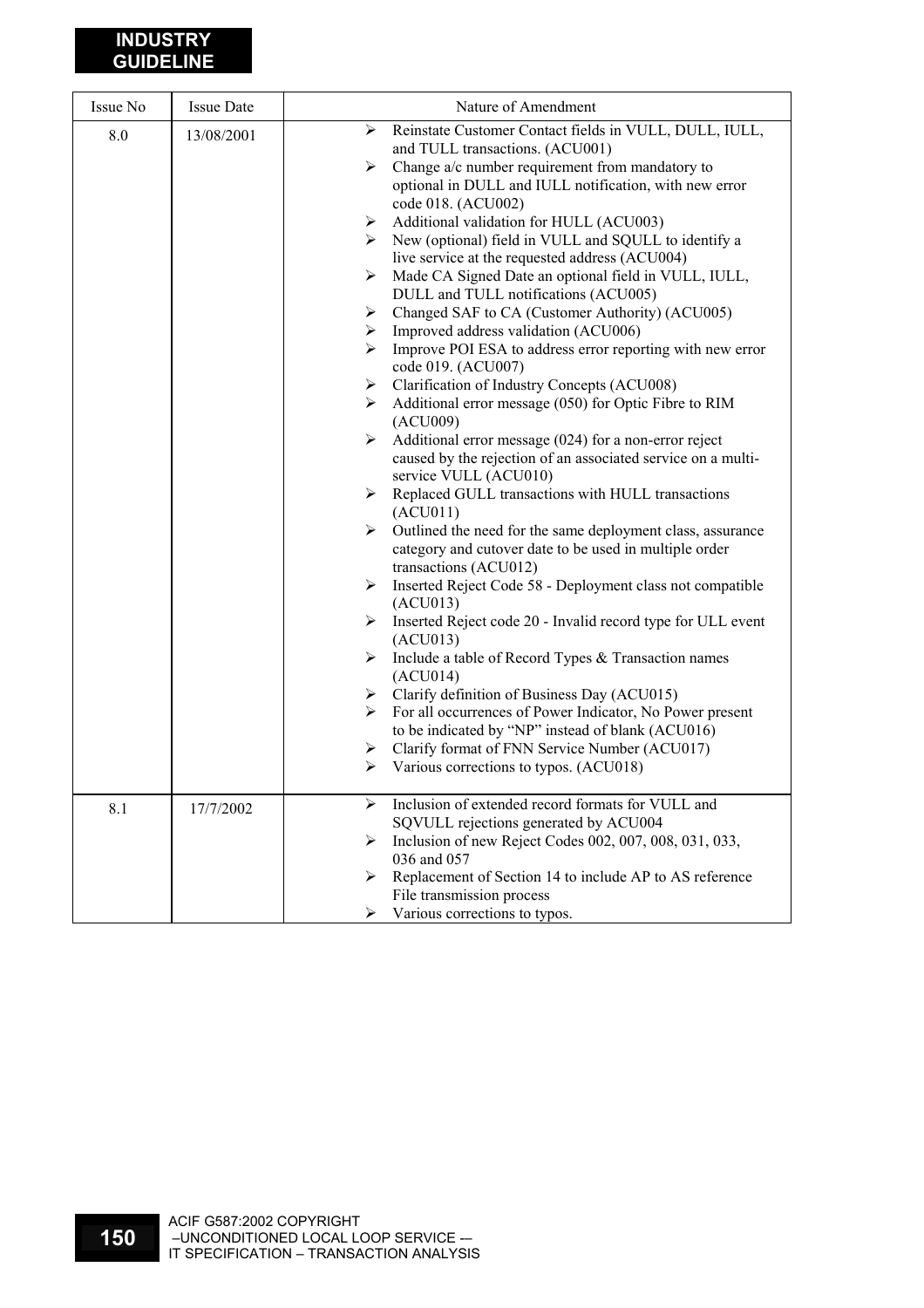ACIF is an industry owned, resourced and operated company established by the telecommunications industry in 1997 to implement and manage communication self-regulation within Australia.

ACIF's role is to develop and administer technical and operating arrangements to foster a thriving, effective communications industry serving the Australian community through

- the timely delivery of Standards, Codes and other documents to support competition and protect consumers;
- driving widespread compliance; and
- the provision of facilitation, coordination and implementation services to enable the cooperative resolution of strategic and operational industry issues.

ACIF comprises a Board, an Advisory Assembly, seven standing Reference Panels, various task specific Working Committees, a number Industry Facilitation/Coordination Groups and a small Executive.

The ACIF Standards and Codes development process involves the ACIF Board, Reference Panels, Working Committees and the ACIF Executive. The roles and responsibilities of all these parties and the required operating processes and procedures are specified in the ACIF Operating Manual.

ACIF Standards, Codes and other documents are prepared by Working Committees made up of experts from industry, consumer, government and other bodies. The requirements or recommendations contained in ACIF published documents are a consensus of views of representative interests and also take into account comments received from other stakeholders.